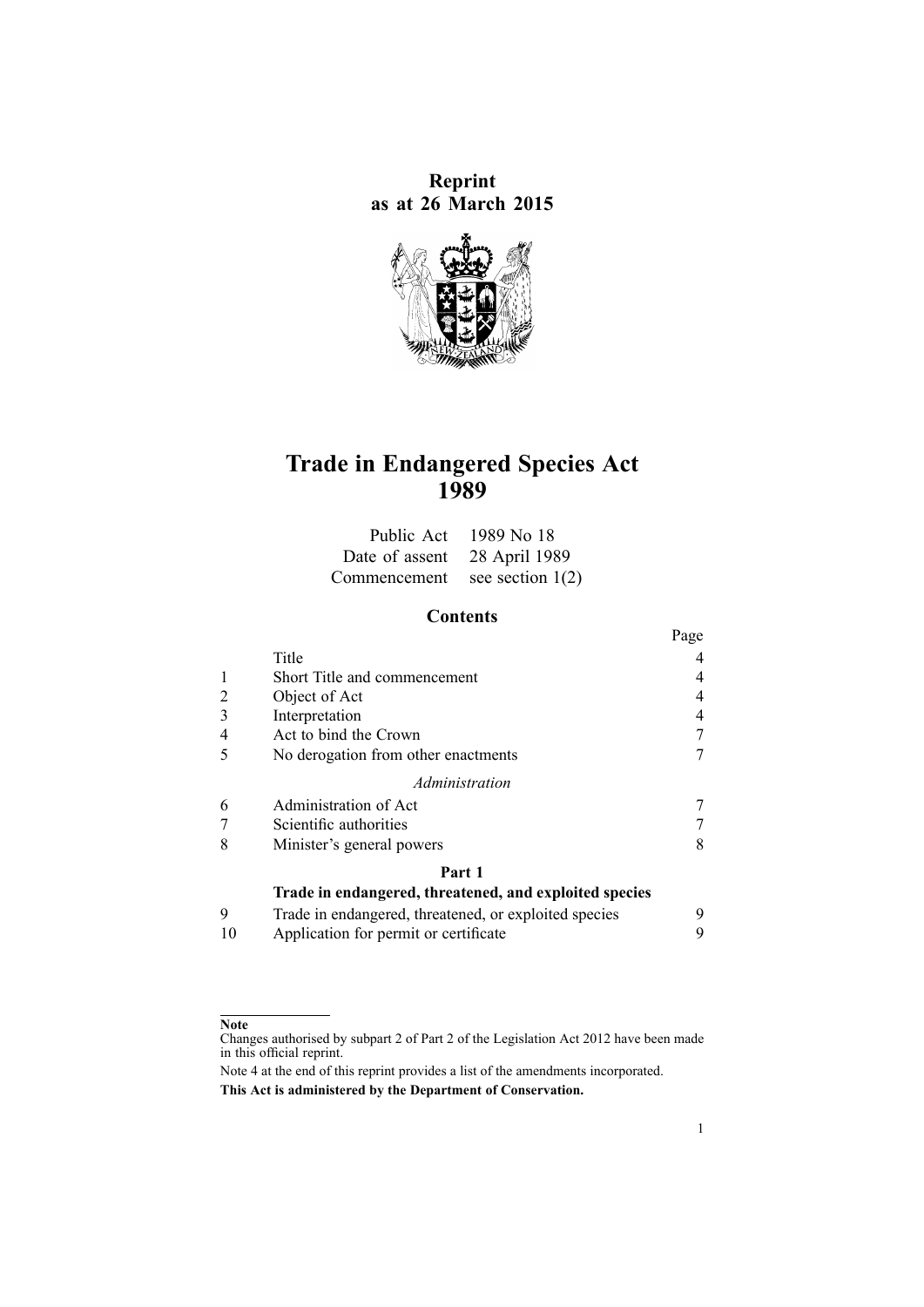|          | <b>Trade in Endangered Species Act 1989</b>                                       | Reprinted as at<br>26 March 2015 |
|----------|-----------------------------------------------------------------------------------|----------------------------------|
|          |                                                                                   |                                  |
| 11<br>12 | Grant of permits and certificates<br>Appeals to District Court on question of law | 10<br>10                         |
|          | Authority to trade in endangered species                                          |                                  |
| 13       | Permit to export endangered species                                               | 11                               |
| 14       | Permit to import endangered species                                               | 12                               |
| 15       | Certificate to re-export endangered species                                       | 12                               |
| 16       | Certificate to introduce from the sea endangered species                          | 13                               |
|          | Authority to trade in threatened species                                          |                                  |
| 17       | Permit to export threatened species                                               | 13                               |
| 18       | Permit to import threatened species                                               | 14                               |
| 19       | Certificate to re-export threatened species                                       | 14                               |
| 20       | Certificate to introduce from the sea threatened species                          | 14                               |
|          | Authority to trade in exploited species                                           |                                  |
| 21       | Permit to export exploited species                                                | 15                               |
| 22       | Permit to import exploited species                                                | 16                               |
| 23       | Certificate to re-export exploited species                                        | 16                               |
| 24       | Certificate to introduce from the sea exploited species                           | 16                               |
|          | Permits and certificates                                                          |                                  |
| 25       | Effect of permits and certificates                                                | 16                               |
| 26       | Permit or certificate to be produced                                              | 17                               |
| 27       | Control of arrivals from overseas                                                 | 17                               |
| 28       | Disposal and release of specimens seized from arrivals<br>from overseas           | 18                               |
|          | Part 2                                                                            |                                  |
|          | <b>Exemptions</b>                                                                 |                                  |
| 29       | Certificate of acquisition                                                        | 19                               |
| 30       | Endangered species as personal or household effects                               | 19                               |
| 31       | Certificate for specimens bred in captivity or artificially<br>propagated         | 20                               |
| 32       | Scientific transfer                                                               | 21                               |
| 33       | Travelling circus or exhibition                                                   | 21                               |
| 34       | Certificate of capture in accordance with other treaties                          | 22                               |
|          | Part 3                                                                            |                                  |
|          | <b>Endangered Species Officers</b>                                                |                                  |
| 35       | <b>Endangered Species Officers</b>                                                | 23                               |
| 36       | Authority to act as officer                                                       | 23                               |
| 36A      | Power of arrest                                                                   | 24                               |

37 [Rights](#page-23-0) of entry [24](#page-23-0) 38 [Powers](#page-25-0) of search [26](#page-25-0)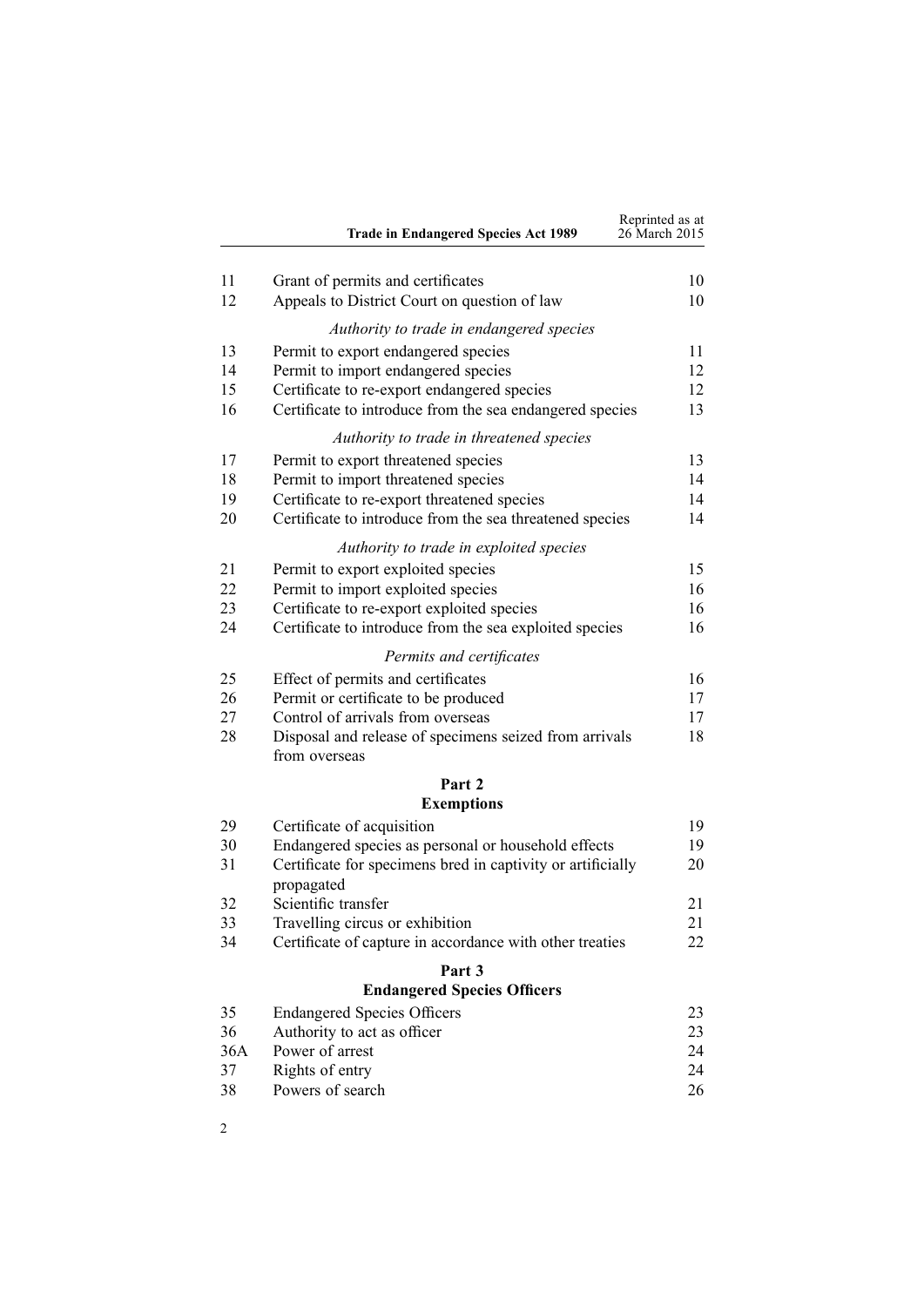| Reprinted as at |                                             |
|-----------------|---------------------------------------------|
|                 |                                             |
| 26 March 2015   | <b>Trade in Endangered Species Act 1989</b> |
|                 |                                             |

| 38A | Application of Customs and Excise Act 1996                                               | 27 |
|-----|------------------------------------------------------------------------------------------|----|
| 39  | Seizure of endangered species traded in contravention of                                 | 28 |
|     | Act                                                                                      |    |
| 39A | Power to seize vehicles and containers                                                   | 29 |
| 39B | Director-General to retain seized vehicles and containers                                | 29 |
| 39C | Proceedings to be prosecuted promptly and diligently                                     | 30 |
| 39D | Forfeiture of seized vehicles and containers                                             | 30 |
| 39E | Power of court to order return of seized vehicle or                                      | 31 |
|     | container                                                                                |    |
| 39F | Effect of order for release of seized vehicle or container                               | 32 |
| 40  | Custody of seized specimens                                                              | 32 |
| 41  | Release of seized specimens                                                              | 33 |
| 42  | Disposal of seized specimens                                                             | 34 |
| 43  | Duty of officers and employees of postal operators                                       | 34 |
|     | Part 4                                                                                   |    |
|     | <b>Miscellaneous provisions</b>                                                          |    |
| 43A | Taking and analysis of samples of specimens                                              | 35 |
| 44  | Trading in endangered, threatened, or exploited species<br>without permit or certificate | 35 |
| 45  | Possession of specimens of endangered, threatened, or<br>avnloited greeige               | 36 |

|    | exploited species                                          |     |
|----|------------------------------------------------------------|-----|
| 46 | Failure to comply with conditions of permit or certificate | 38  |
| 47 | Making false statements                                    | 38  |
| 48 | Obstructing or hindering officer                           | 38  |
| 49 | General offence                                            | 39  |
| 50 | Onus of proof in respect of certain offences               | 39  |
| 51 | Forfeiture of property on conviction                       | 39  |
| 52 | Protection of officers and others                          | 40  |
| 53 | <b>Schedules</b>                                           | 40  |
| 54 | Regulations                                                | 41  |
| 55 | Consequential amendment                                    | 41  |
|    | <b>Schedule 1</b><br>Species endangered by trade           | 42  |
|    | <b>Schedule 2</b><br>Species threatened by trade           | 93  |
|    | <b>Schedule 3</b>                                          | 146 |
|    |                                                            |     |

**[Species](#page-145-0) exploited by trade**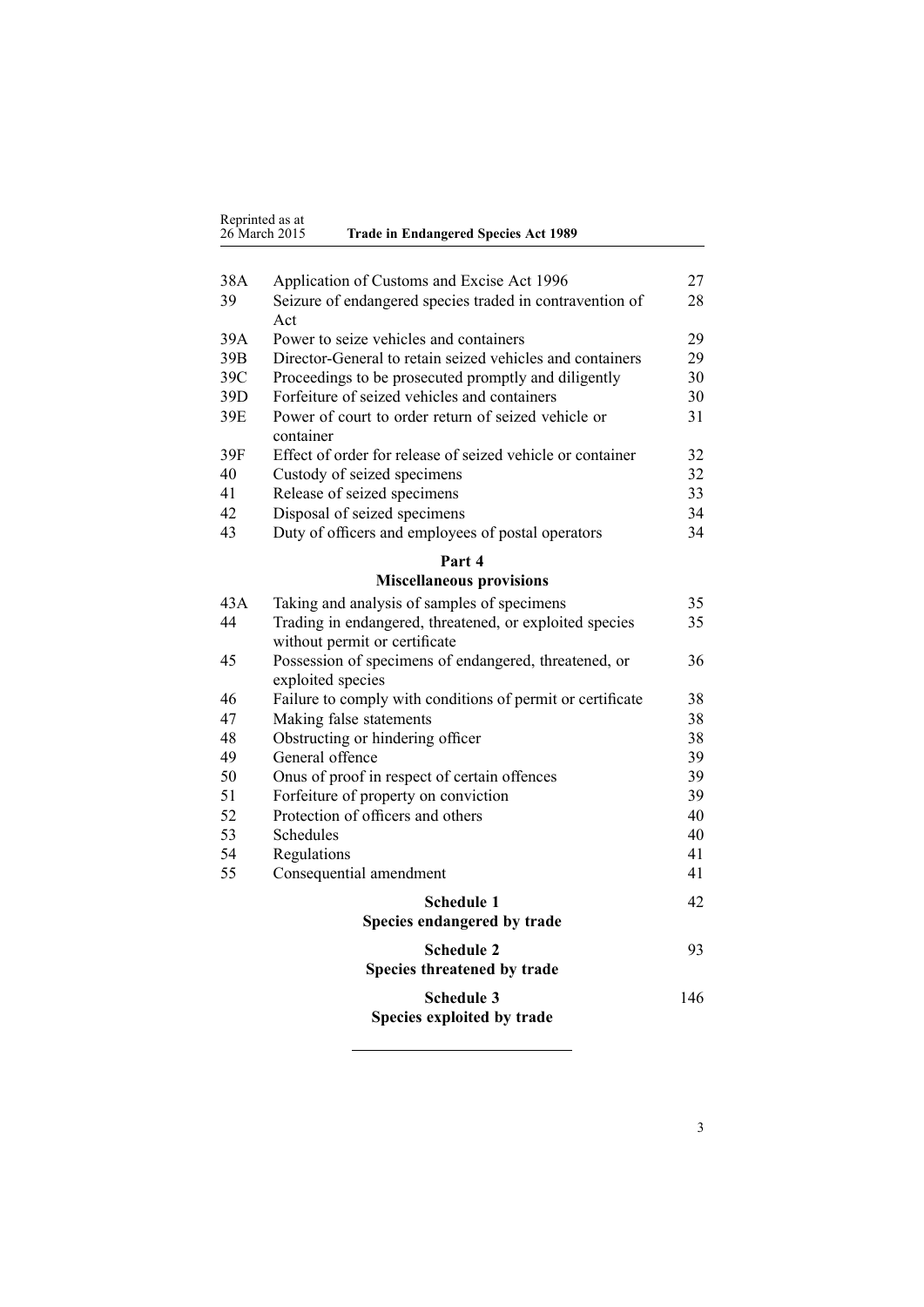<span id="page-3-0"></span>**An Act to further the protection and conservation of endangered species of wild fauna and flora by regulating the export and import of such species and any product derived from those species**

#### **1 Short Title and commencement**

- (1) This Act may be cited as the Trade in Endangered Species Act 1989.
- (2) This Act shall come into force on 1 June 1989.

# **2 Object of Act**

The object of this Act is to enable New Zealand to fulfil its obligations under the Convention on International Trade in Endangered Species of Wild Fauna and Flora and to promote the management, conservation, and protection of endangered, threatened, and exploited species to further enhance the survival of those species.

#### **3 Interpretation**

(1) In this Act, unless the context otherwise requires,—

**aerodrome** means any defined area of land or water intended or designed to be used either wholly or partly for the landing, departure, movement, and servicing of aircraft, and includes any buildings, installations, and equipment on or adjacent to any such area used in connection with the aerodrome or its administration

**aircraft** means any machine that can derive suppor<sup>t</sup> in the atmosphere from the reaction of the air

**animal** means any member of the animal kingdom, including without limitation any mammal, fish, bird, amphibian, reptile, mollusc, arthropod, or other invertebrate, but does not include human beings

**Convention** means the Convention on International Trade in Endangered Species of Wild Fauna and Flora signed at Washington, DC, on 3 March 1973

**cruel treatment**, in relation to any animal, meansthe infliction upon the animal of pain or suffering that in its kind or degree,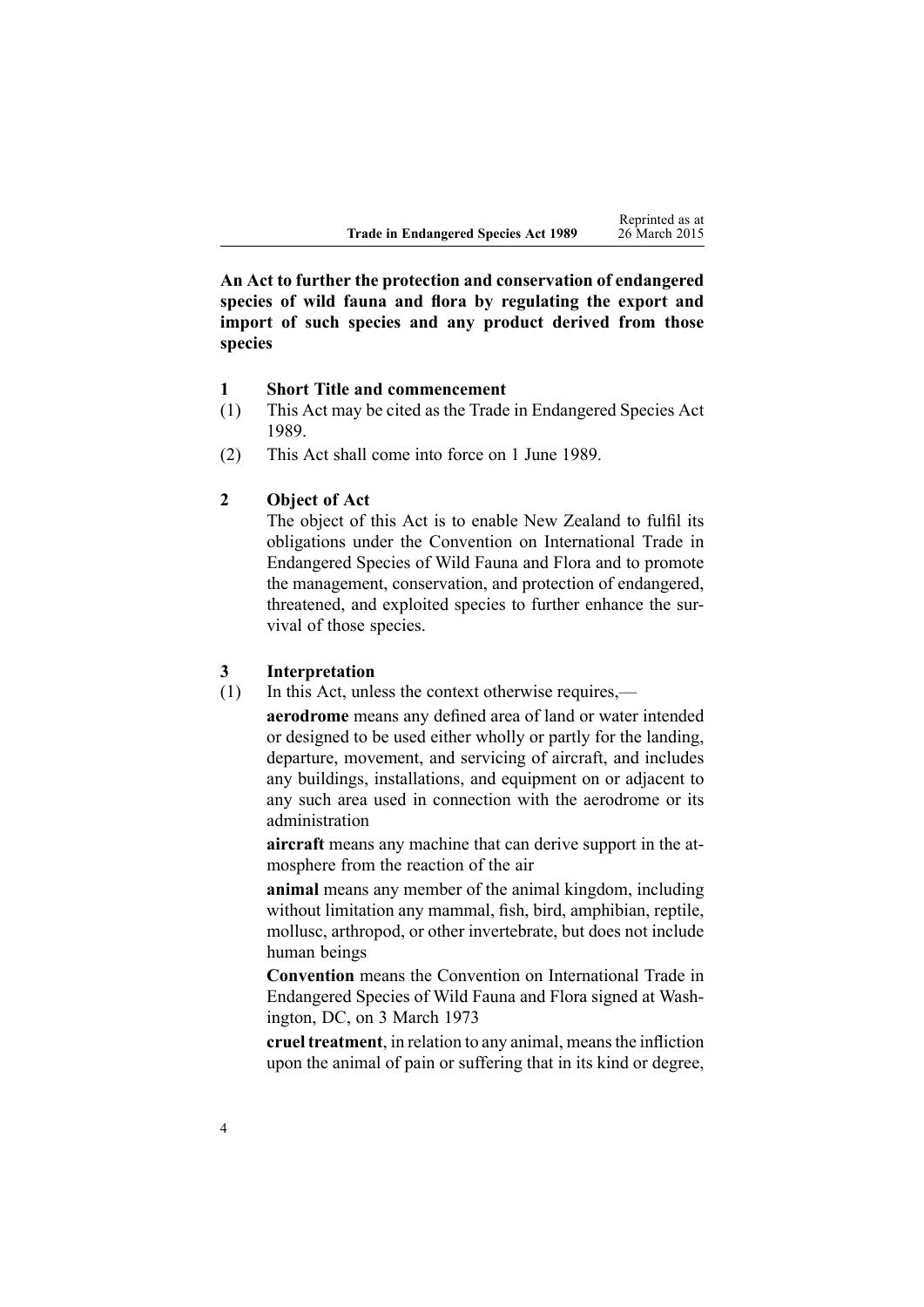or in its object, or in the circumstances in which it is inflicted, is unreasonable or unnecessary

**Department** means the Department of Conservation

**Director-General** means the Director-General of Conservation

**dwellinghouse** means any building or par<sup>t</sup> of <sup>a</sup> building that is suitable for residential accommodation of any kind; and includes every garage, shed, and other building used in connection therewith, but does not include the land appurtenant to <sup>a</sup> dwellinghouse

**endangered species** means any species endangered by trade, being the species specified in [Schedule](#page-41-0) 1

**exploited species** means any species exploited by trade, being the species specified in [Schedule](#page-145-0) 3

**expor<sup>t</sup>** means the shipment of any specimen in any vehicle to <sup>a</sup> country outside New Zealand; but does not include the re-expor<sup>t</sup> of any specimen or the shipment in transit of any specimen outside New Zealand

**import** means the shipment of any specimen in any vehicle into the territorial limits of New Zealand; but does not include the introduction from the sea of any specimen or the shipment in transit of any specimen into the territorial limits of New Zealand

**introduce from the sea** means introduce into New Zealand <sup>a</sup> specimen from any marine environment not under the jurisdiction of any country

**management authority** means,—

- (a) in relation to New Zealand, the Director-General; and
- (b) in relation to any other country, the managemen<sup>t</sup> authority appointed by that country for the purposes of the Convention

**Minister** means the Minister of Conservation

**officer** means an Endangered Species Officer declared or appointed as such under [section](#page-22-0) 35

**personal or household effect** means any article of household or personal use or ornament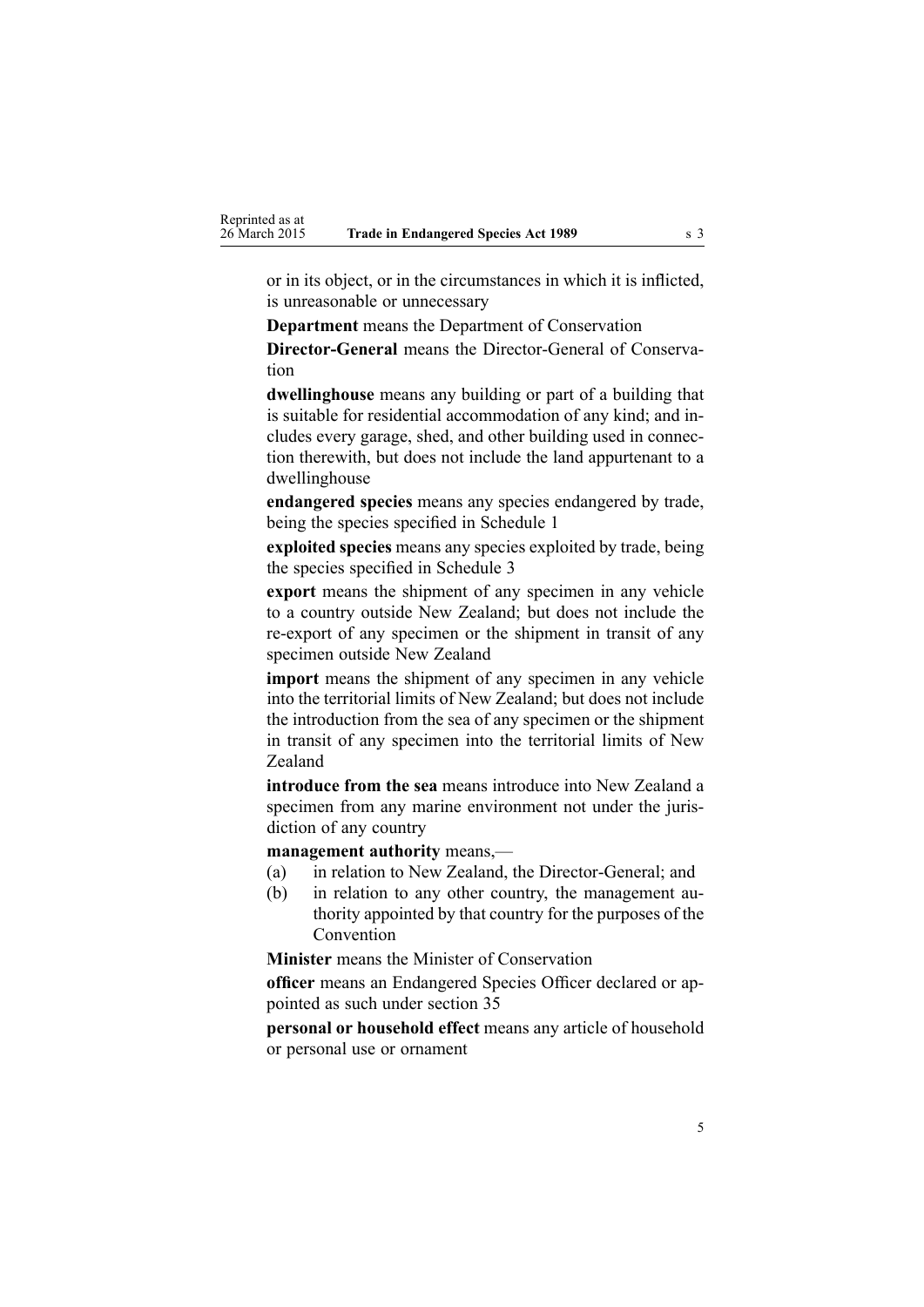**plant** means any angiosperm, gymnosperm, fern, or fern ally; and includes any moss, liverwort, alga, including cyanophyte, lichen, fungus, or related organism

**por<sup>t</sup>** means any defined area of land and water intended or designed to be used either wholly or partly for the berthing, departure, movement, and servicing of ships; and includes any buildings, installations, and equipment on or adjacent to any such area used in connection with the por<sup>t</sup> or its administration

**re-expor<sup>t</sup>** means the expor<sup>t</sup> of any specimen that has previously been imported, whether or not in the same form as at the time of its importation

**scientific authority** means <sup>a</sup> scientific authority specified in [section](#page-6-0) 7

**ship** means any kind of vessel used in navigation, not propelled by oars only

species means any species, subspecies, variety, form, or geographically separate population thereof

**specimen** means—

(a) any animal or plant, whether alive or dead; or

(b) any recognisable par<sup>t</sup> or derivative thereof

**threatened species** means any speciesthreatened by trade, be-ing the species specified in [Schedule](#page-92-0) 2

**trade** means export, import, re-export, or introduce from the sea

**vehicle** means any means of transport, whether or not selfpropelled, that may travel by land, sea, or air; and includes any aircraft or ship.

- (2) Every specimen of an endangered species,—
	- (a) in the case of an animal, bred in captivity; or
	- (b) in the case of <sup>a</sup> plant, artificially propagated—

shall, for the purposes of this Act, be deemed <sup>a</sup> specimen of <sup>a</sup> threatened species.

(3) Any reference to the appropriate managemen<sup>t</sup> or scientific authority shall mean the managemen<sup>t</sup> or scientific authority determined by the Director-General to have statutory responsibility for or the scientific competence to comment on the species under consideration.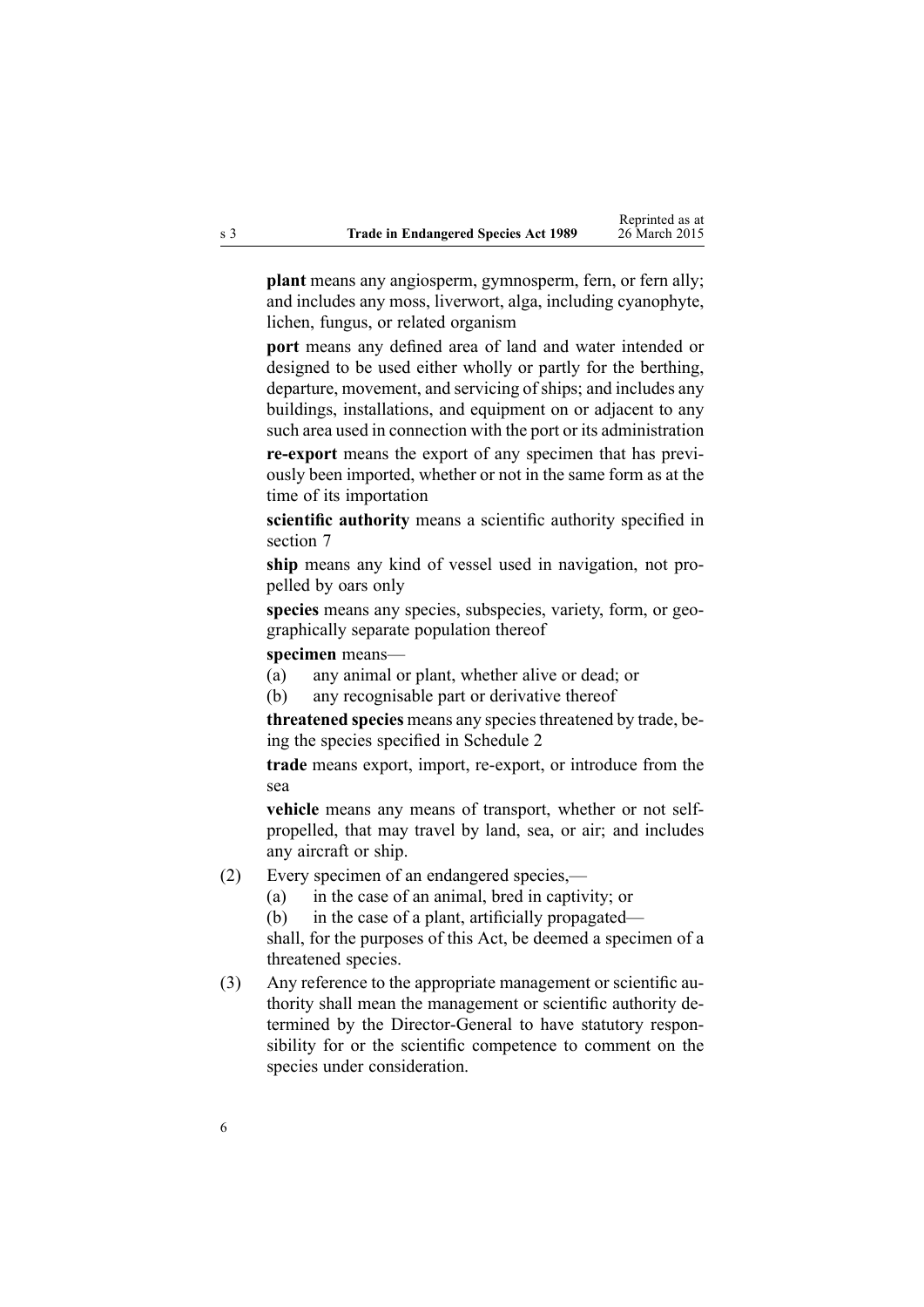- <span id="page-6-0"></span>(4) Any reference to the relevant authority of <sup>a</sup> country shall be read as <sup>a</sup> reference,—
	- (a) where the country is <sup>a</sup> party to the Convention, to the appropriate managemen<sup>t</sup> authority of that country; or
	- (b) where the country is not <sup>a</sup> party to the Convention, to the competent authorities of that country within the meaning of Article X of the Convention.
- (5) For the avoidance of doubt, it is declared that [sections](#page-12-0) 17 to 20 apply to specimens of endangered species that are deemed, by virtue of subsection (2), to be specimens of threatened species. Section 3(5): added, on 14 May 1998, by [section](http://www.legislation.govt.nz/pdflink.aspx?id=DLM425607) 2 of the Trade in Endangered Species Amendment Act 1998 (1998 No 17).

## **4 Act to bind the Crown**

This Act shall bind the Crown.

# **5 No derogation from other enactments**

The provisions of this Act are in addition to and not in substitution for the provisions of any other Acts in relation to the expor<sup>t</sup> or import of, or trade in, any goods, and do not affect the exercise of any power in those Acts in relation to any item of goods.

## *Administration*

### **6 Administration of Act**

Subject to the control of the Minister, the Director-General shall be responsible for the general administration of this Act.

#### **7 Scientific authorities**

- (1) For the purposes of this Act the Minister shall appoint <sup>a</sup> committee, to be known as the Scientific Authorities Committee, which shall consist of representatives of—
	- (a) the Department of Conservation:
	- (b) such Crown Research Institute (within the meaning of the Crown [Research](http://www.legislation.govt.nz/pdflink.aspx?id=DLM264291) Institutes Act 1992) asthe Minister from time to time determines:
	- (c) the Ministry of Agriculture and Forestry: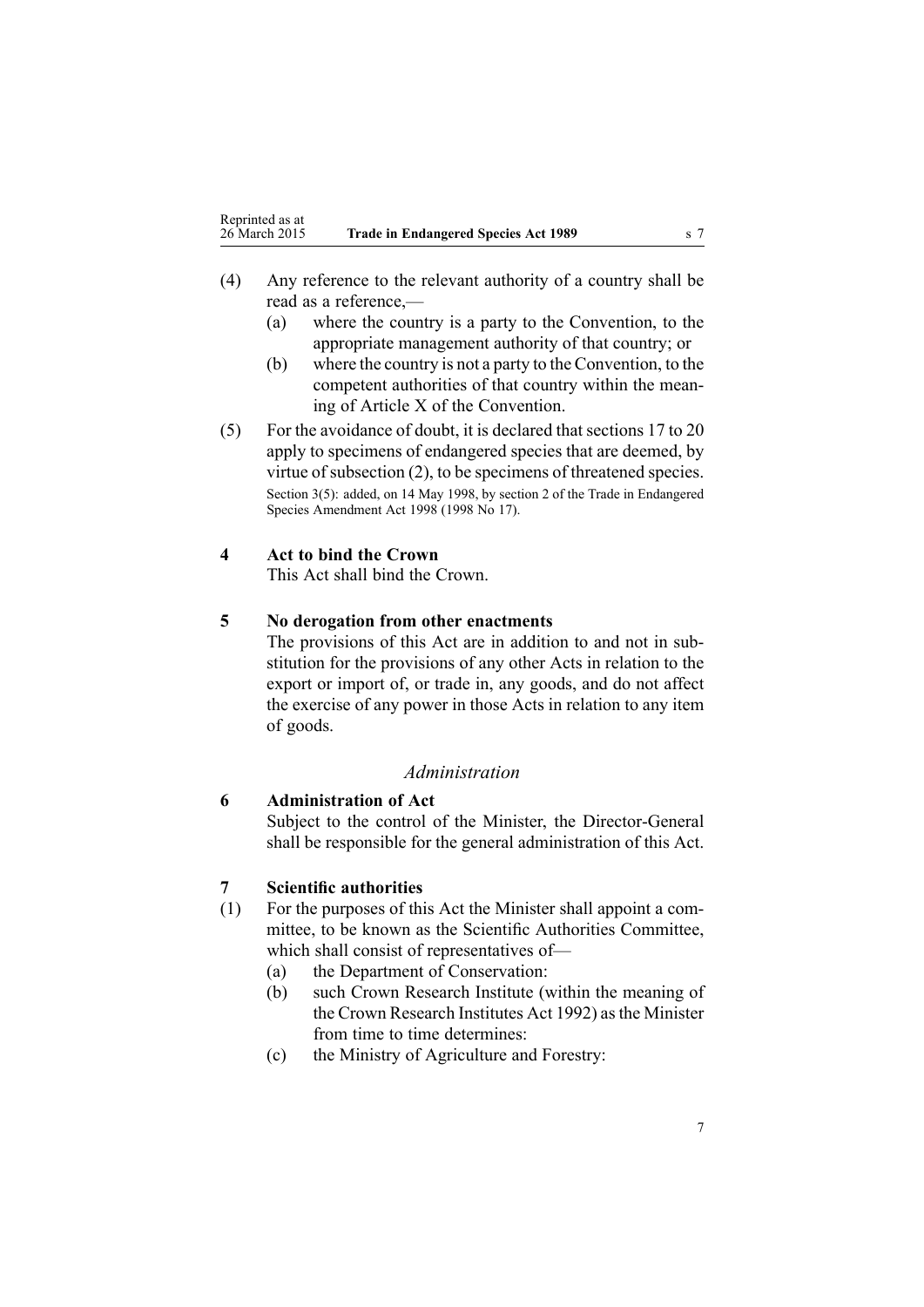- <span id="page-7-0"></span>(d) the Ministry of Fisheries or the National Institute of Water and Atmospheric Research, or both, as the Minister determines:
- (e) such other person or body that the Minister determines,—

and shall be <sup>a</sup> scientific authority for the purposes of this Act.

- (2) The Scientific Authorities Committee may co-op<sup>t</sup> additional members and may delegate its function as a scientific authority to any subcommittee consisting of 1 or more members of the Committee, including co-opted members.
- (3) Subject to this Act, the Committee may regulate its procedure in such manner as it thinks fit.

Section 7(1)(b): substituted, on 1 July 1992, by [section](http://www.legislation.govt.nz/pdflink.aspx?id=DLM265666) 46(1) of the Crown Research Institutes Act 1992 (1992 No 47).

Section 7(1)(c): substituted, on 7 May 1999, by [section](http://www.legislation.govt.nz/pdflink.aspx?id=DLM25211) 2 of the Trade in Endangered Species Amendment Act 1999 (1999 No 50).

Section 7(1)(d): substituted, on 7 May 1999, by [section](http://www.legislation.govt.nz/pdflink.aspx?id=DLM25211) 2 of the Trade in Endangered Species Amendment Act 1999 (1999 No 50).

Section 7(1)(e): substituted, on 7 May 1999, by [section](http://www.legislation.govt.nz/pdflink.aspx?id=DLM25211) 2 of the Trade in Endangered Species Amendment Act 1999 (1999 No 50).

#### **8 Minister's general powers**

In addition to any other powers in this Act, the Minister shall have the following powers:

- (a) to conduct research and investigations into and surveys of species in New Zealand—
	- (i) that are, or are likely to become, threatened with extinction; or
	- (ii) the existence of which is likely to be affected, by trade in specimens of those species:
- (b) to disseminate information relating to the import and expor<sup>t</sup> of endangered, threatened, and exploited species.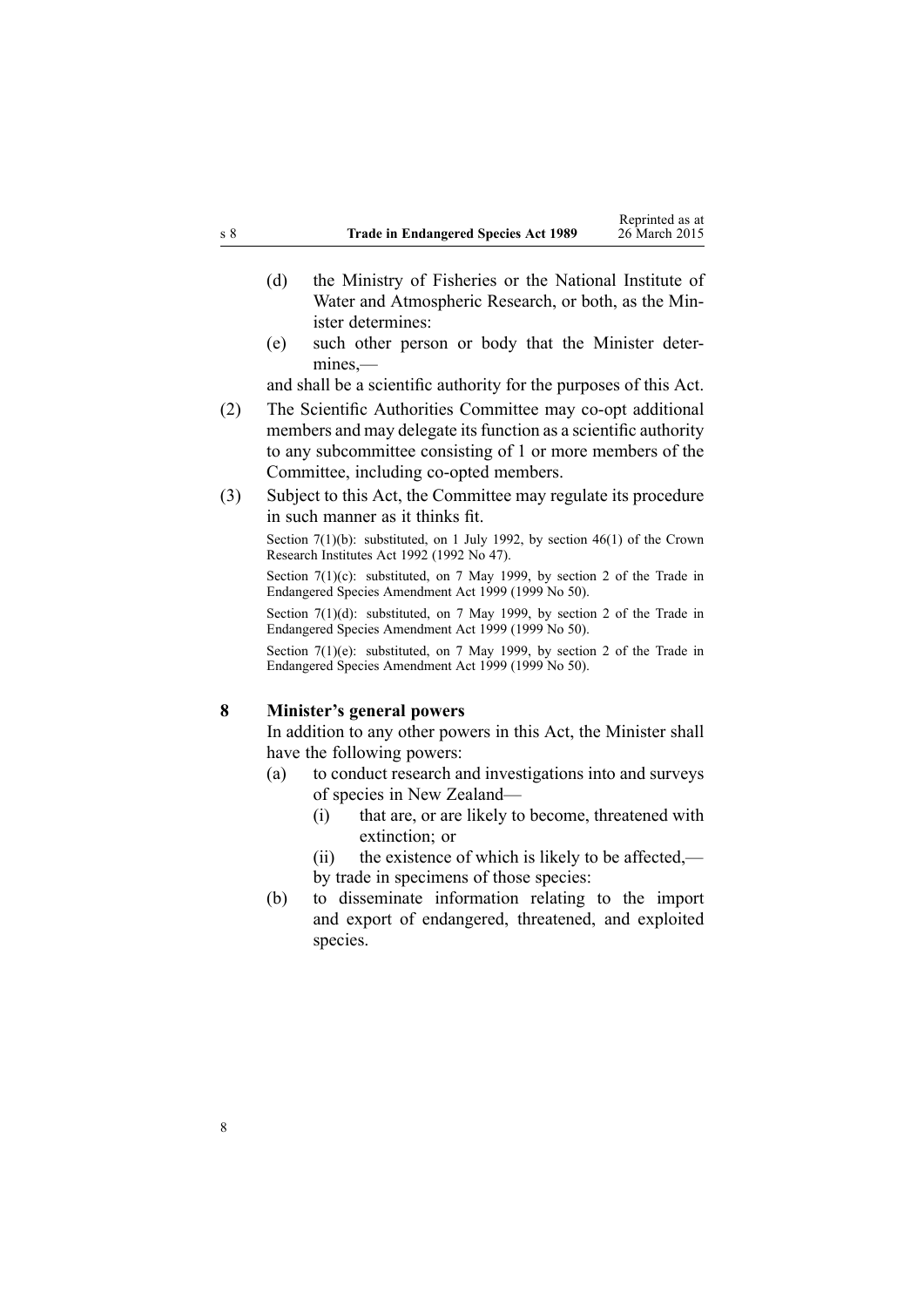# <span id="page-8-0"></span>**Part 1 Trade in endangered, threatened, and exploited species**

**9 Trade in endangered, threatened, or exploited species** Subject to [Part](#page-18-0) 2, no person shall trade in any specimen of an endangered, threatened, or exploited species into or from New Zealand, excep<sup>t</sup> pursuan<sup>t</sup> to the appropriate permit or certificate granted under this Part.

# **10 Application for permit or certificate**

- (1) Every person who proposes to trade in any specimen of an endangered, threatened, or exploited species shall apply in writing to the Director-General for the appropriate permit or certificate that, if granted, would authorise that trade.
- (2) Every application shall specify—
	- (a) the full name and address of the applicant:
	- (b) the type of trade to which the application relates:
	- (c) the species and the number of specimens of that species to be traded:
	- (d) the country to or from which the specimens are to be conveyed.
- (3) Except as the Director-General may decide, <sup>a</sup> separate application shall be required for each consignment of specimens of an endangered, threatened, or exploited species.
- (4) No person shall make an application under thissection to trade in any specimen of an endangered, threatened, or exploited species where trade in that specimen is subject to controls under any other Act or regulations, unless authorisation in respec<sup>t</sup> of such trade has first been obtained under that Act or those regulations.
- (5) Every applicant for <sup>a</sup> permit or certificate shall furnish to the Director-General, in addition to the particulars required under subsection (2), such further information as the Director-General may require.
- (5A) Without limiting the generality of subsection (5), every applicant to whom that subsection applies must include, with every application for the expor<sup>t</sup> or re-expor<sup>t</sup> of <sup>a</sup> specimen in respec<sup>t</sup> of which application the Director-General has required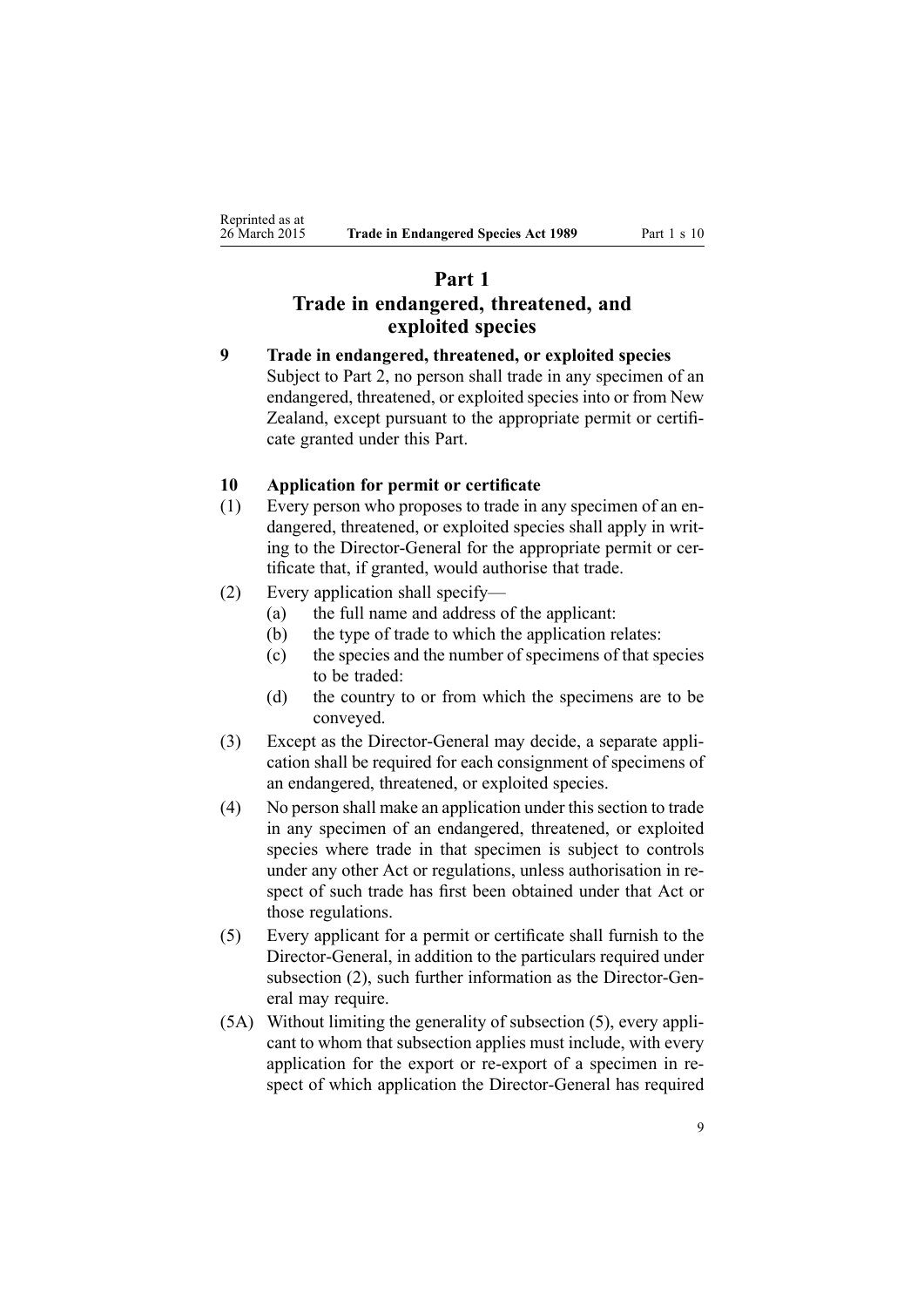<span id="page-9-0"></span>any analysis to be carried out pursuan<sup>t</sup> to [section](#page-34-0) 43A, the results of such analysis.

(6) Every applicant for <sup>a</sup> permit or certificate shall pay the prescribed fee. Section 10(5A): inserted, on 14 May 1998, by [section](http://www.legislation.govt.nz/pdflink.aspx?id=DLM425608) 3 of the Trade in Endangered Species Amendment Act 1998 (1998 No 17).

#### **11 Grant of permits and certificates**

- (1) Every permit or certificate granted under [sections](#page-10-0) 13 to 24 shall relate to <sup>a</sup> specific application.
- (2) The Director-General may, at the Director-General's discretion, having regard to [sections](#page-10-0) 13 to 24,—
	- (a) gran<sup>t</sup> such permit or certificate in respec<sup>t</sup> of all or any of the specimens included in any application; or
	- (b) decline to gran<sup>t</sup> any such application.
- (3) Where the Director-General is of the opinion that <sup>a</sup> permit or certificate should be declined or should be issued subject to conditions, the Director-General shall inform the applicant accordingly, giving the grounds on which the opinion is based, and invite the applicant to make submissions on the matter before the application is formally dealt with.
- (4) The Director-General may gran<sup>t</sup> <sup>a</sup> permit or certificate either unconditionally or subject to such conditions as the Director-General may specify.
- (5) Every such permit or certificate shall be in the form issued by the Department.
- (6) Every such permit or certificate may be revoked or varied at any time by the Director-General in any case where the Director-General is satisfied that the conditions in the permit or certificate have not been complied with, or can only be met by varying the terms of the permit or certificate.
- (7) Any person granted <sup>a</sup> permit or certificate may at any time surrender it by forwarding <sup>a</sup> written note to that effect, together with the permit or certificate, to the Director-General.

#### **12 Appeals to District Court on question of law**

(1) Any applicant for <sup>a</sup> permit or certificate who is dissatisfied with any decision of the Director-General under section 11 on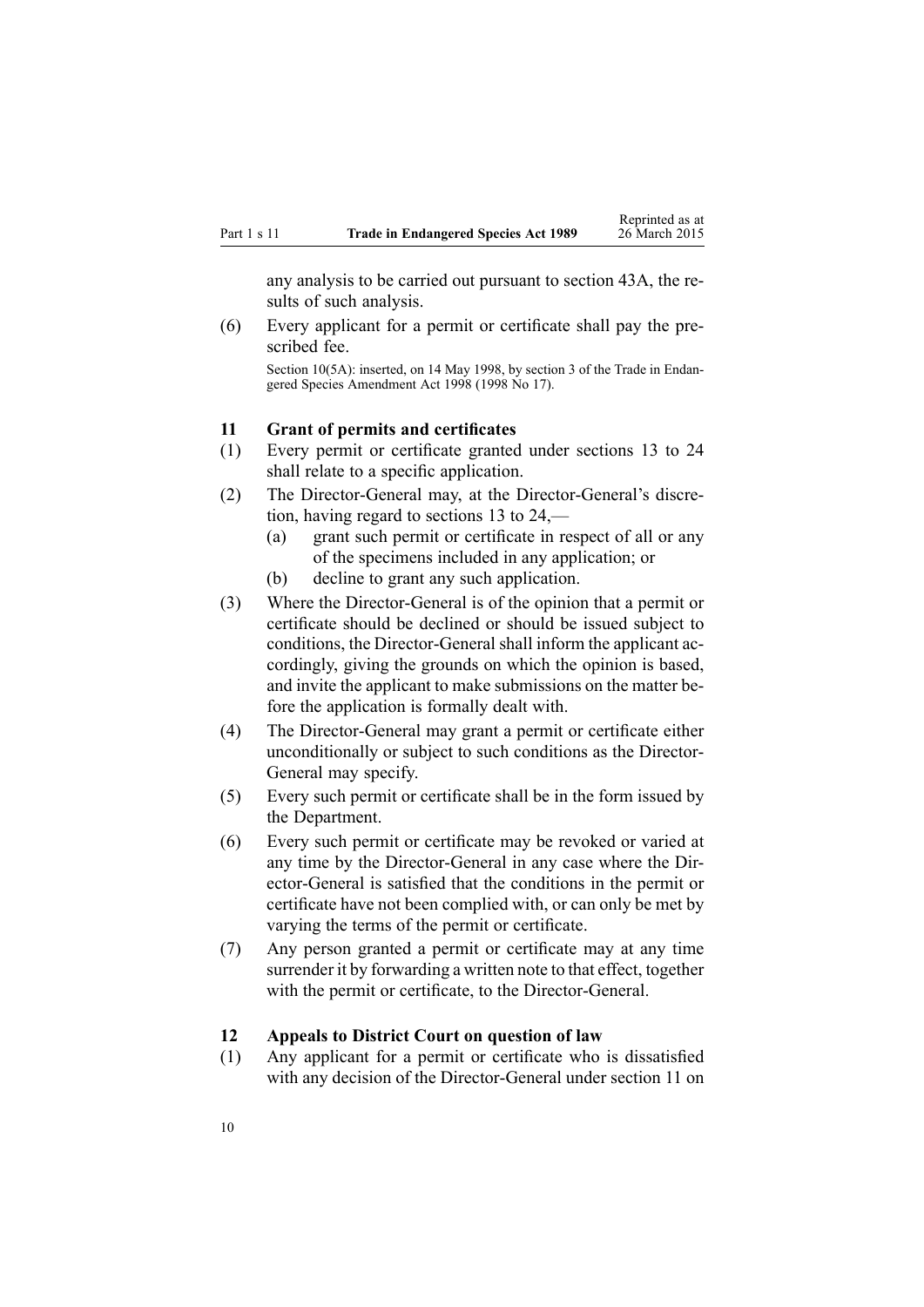<span id="page-10-0"></span><sup>a</sup> question of law may, within 1 month after notice of that decision has been received by the applicant, appeal to the District Court against that decision.

- (2) Every appeal under this section shall be heard and determined in accordance with rules of court and this section.
- (3) The court shall, as soon as practicable, hear the appeal, and may confirm, reverse, or modify the decision of the Director-General, or may refer the matter back to the Director-General in accordance with rules of court, and may give any decision that the Director-General could have given in respec<sup>t</sup> of the matter.
- (4) Nothing in this section shall give the court power to review any par<sup>t</sup> of the Director-General's decision other than the par<sup>t</sup> against which the appellant has appealed.
- (5) Subject to any order of the court, every decision of the Director-General against which an appeal islodged shall continue in force and have effect according to its tenor pending the determination of the appeal.
- (6) On any appeal under this section, the court may make an order for the paymen<sup>t</sup> by the Director-General, or by the appellant, of the costs incurred in respec<sup>t</sup> of the appeal by the other party to the appeal.

### *Authority to trade in endangered species*

#### **13 Permit to export endangered species**

The Director-General may, after consultation with the appropriate other managemen<sup>t</sup> authorities and scientific authorities, gran<sup>t</sup> <sup>a</sup> permit to expor<sup>t</sup> any specimen of an endangered species to an applicant, if those authorities are satisfied that—

- (a) the expor<sup>t</sup> of that specimen is not detrimental to the survival of that species; and
- (b) that specimen was not obtained in contravention of any Act; and
- (c) that specimen is to be prepared and shipped so that the risk of—
	- (i) injury to the specimen; and
	- (ii) adverse effect on the health of the specimen; and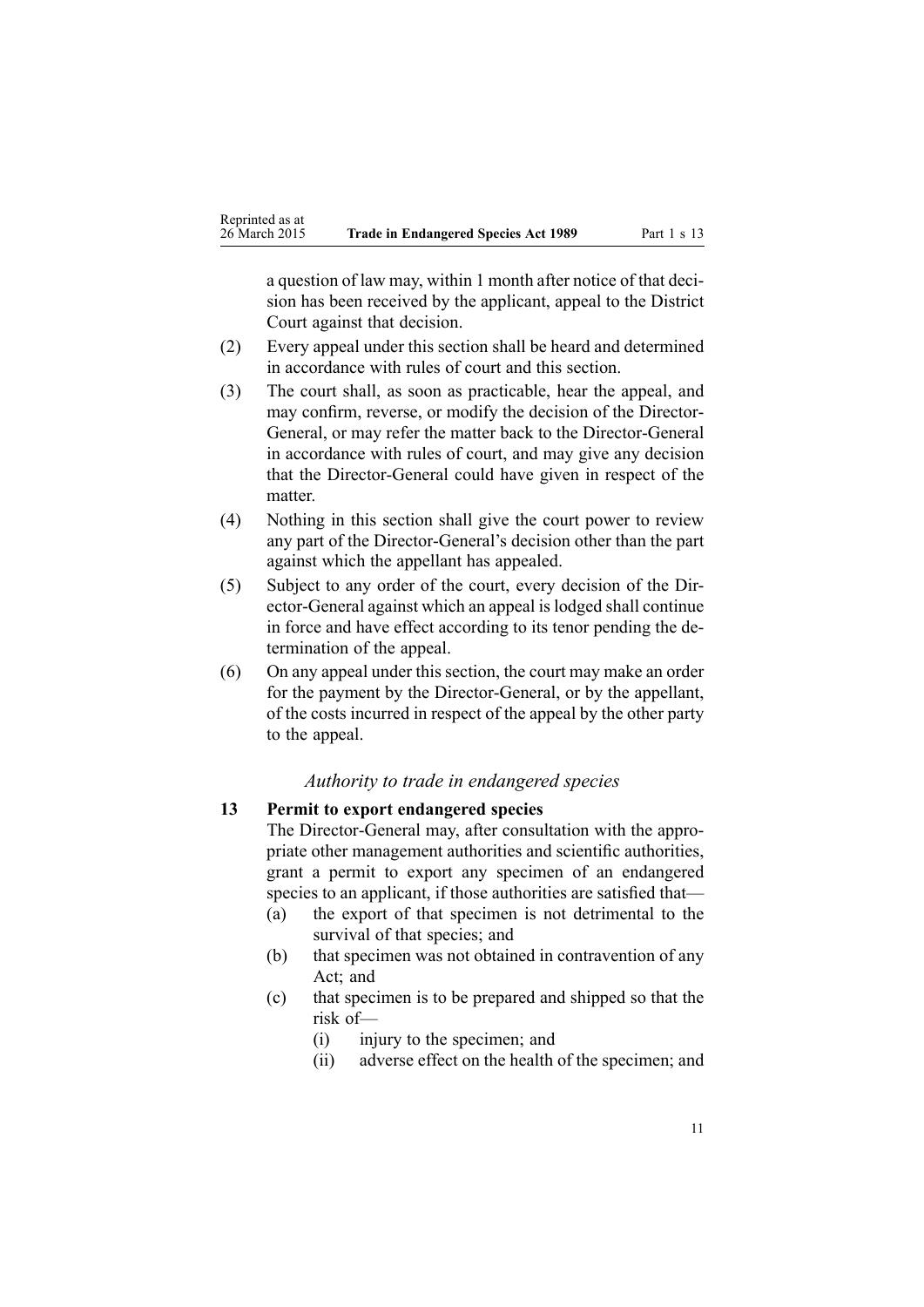- <span id="page-11-0"></span>(iii) in the case of an animal, cruel treatment of the specimen,—
- is minimised; and
- (d) permission to import that specimen has been granted by the relevant authority of the country of import.

#### **14 Permit to import endangered species**

The Director-General may, after consultation with the appropriate other managemen<sup>t</sup> authorities and scientific authorities, gran<sup>t</sup> <sup>a</sup> permit to import any specimen of an endangered species to an applicant, if those authorities are satisfied that—

- (a) the import of that specimen is for purposes that are not detrimental to the survival of that species; and
- (b) the proposed recipient of that specimen is suitably equipped to house and care for it; and
- (c) thatspecimen is not to be used primarily for commercial purposes; and
- (d) permission to expor<sup>t</sup> or re-expor<sup>t</sup> that specimen will be granted by the relevant authority of the country of export or re-export.

Section 14(d): amended, on 14 May 1998, by [section](http://www.legislation.govt.nz/pdflink.aspx?id=DLM425609) 4 of the Trade in Endangered Species Amendment Act 1998 (1998 No 17).

## **15 Certificate to re-export endangered species**

The Director-General may, after consultation with the appropriate other managemen<sup>t</sup> authorities gran<sup>t</sup> <sup>a</sup> certificate to re-expor<sup>t</sup> any specimen of an endangered species to an applicant, if those authorities are satisfied that,—

(a) in the case of that specimen being imported—

- (i) before the commencement of this Act, that specimen was not imported in contravention of any Act; or
- (ii) after the commencement of this Act, that specimen was imported in accordance with this Act; and
- (b) that specimen is to be prepared and shipped so that the risk of—
	- (i) injury to the specimen; and
	- (ii) adverse effect on the health of the specimen; and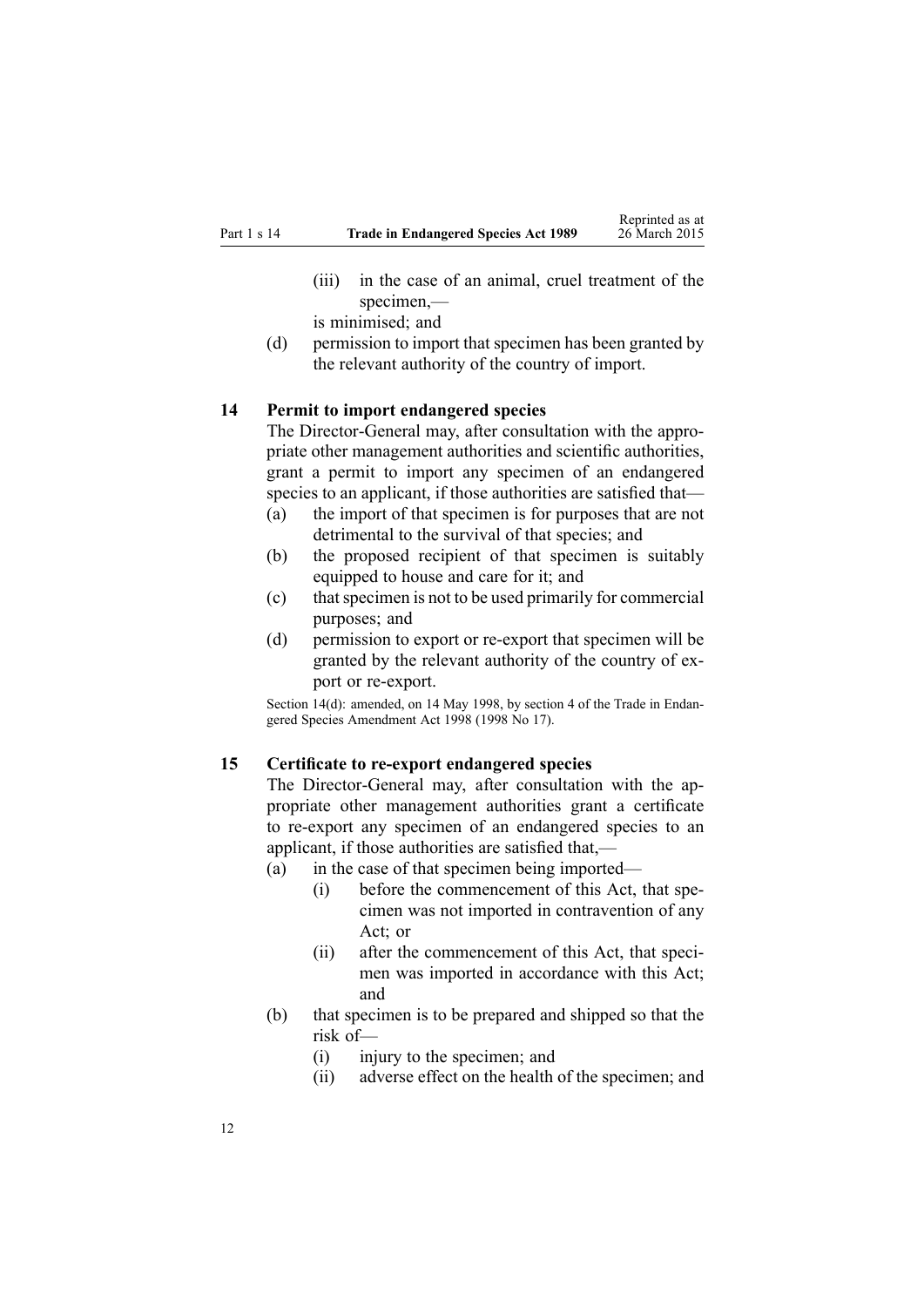- <span id="page-12-0"></span>(iii) in the case of an animal, cruel treatment of the specimen—
- is minimised; and
- (c) permission to import that specimen has been granted by the relevant authority of the country of import.

#### **16 Certificate to introduce from the sea endangered species**

The Director-General may, after consultation with the appropriate other managemen<sup>t</sup> authorities and scientific authorities, gran<sup>t</sup> <sup>a</sup> certificate to introduce into New Zealand from the sea any specimen of an endangered speciesto an applicant, if those authorities are satisfied that—

- (a) the introduction of that specimen is not detrimental to the survival of that species; and
- (b) that specimen is to be handled so that the risk of—
	- (i) injury to the specimen; and
	- (ii) adverse effect on the health of the specimen; and (iii) in the case of an animal, cruel treatment of the
	- specimen,—

is minimised; and

- (c) the proposed recipient of that specimen is suitably equipped to house and care for it; and
- (d) that specimen is not to be used primarily for commercial purposes; and
- (e) that specimen was not obtained in contravention of any Act.

#### *Authority to trade in threatened species*

### **17 Permit to export threatened species**

The Director-General may, after consultation with the appropriate other managemen<sup>t</sup> authorities and scientific authorities, gran<sup>t</sup> <sup>a</sup> permit to expor<sup>t</sup> any specimen of <sup>a</sup> threatened species to an applicant, if those authorities are satisfied that—

- (a) the expor<sup>t</sup> of that specimen is not detrimental to the survival of that species; and
- (b) that specimen was not obtained in contravention of any Act; and
- (c) that specimen will be prepared and shipped so that the risk of—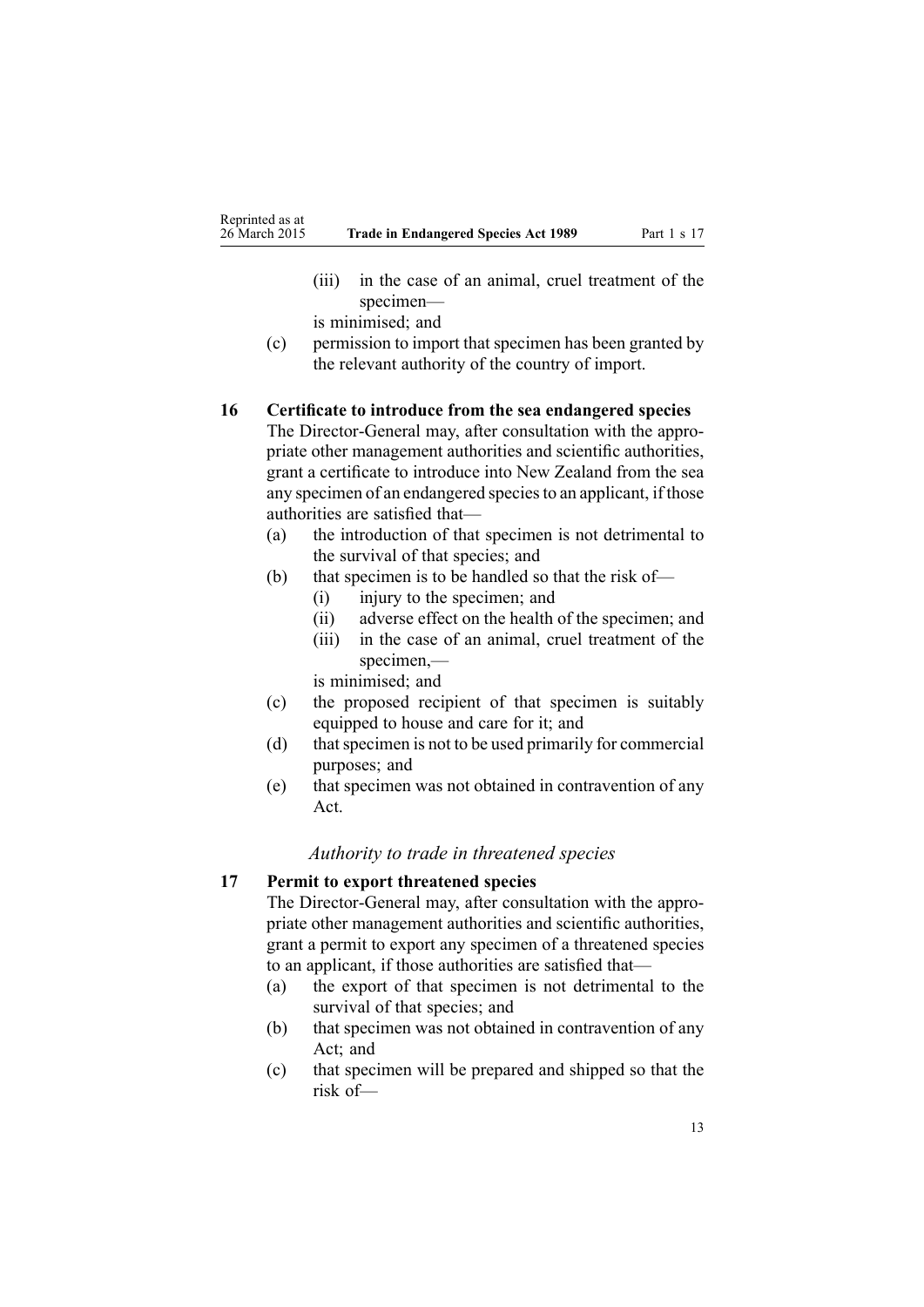- <span id="page-13-0"></span>(i) injury to the specimen; and
- (ii) adverse effect on the health of the specimen; and
- (iii) in the case of an animal, cruel treatment of the specimen,—

is minimised.

#### **18 Permit to import threatened species**

Any person who proposes to import any specimen of <sup>a</sup> threatened species must present, before or at the time of import of the specimen, <sup>a</sup> permit to expor<sup>t</sup> or <sup>a</sup> certificate to re-expor<sup>t</sup> issued by the relevant authority of the country of expor<sup>t</sup> or re-export. Section 18: substituted, on 14 May 1998, by [section](http://www.legislation.govt.nz/pdflink.aspx?id=DLM425610) 5 of the Trade in Endangered Species Amendment Act 1998 (1998 No 17).

### **19 Certificate to re-export threatened species**

The Director-General may, after consultation with the appropriate other managemen<sup>t</sup> authorities and scientific authorities, gran<sup>t</sup> <sup>a</sup> certificate to re-expor<sup>t</sup> any specimen of <sup>a</sup> threatened species to an applicant, if those authorities are satisfied that,— (a) in the case of that specimen being imported,—

- (i) before the commencement of this Act, that specimen was not imported in contravention of any Act; or
- (ii) after the commencement of this Act, that specimen was imported in accordance with this Act; and
- (b) that specimen will be prepared and shipped so that the risk of—
	- (i) injury to the specimen; and
	- (ii) adverse effect on the health of the specimen; and
	- (iii) in the case of an animal, cruel treatment of the specimen,—

is minimised.

# **20 Certificate to introduce from the sea threatened species**

The Director-General may, after consultation with the appropriate other managemen<sup>t</sup> authorities and scientific authorities, gran<sup>t</sup> <sup>a</sup> certificate to introduce from the sea any specimen of <sup>a</sup>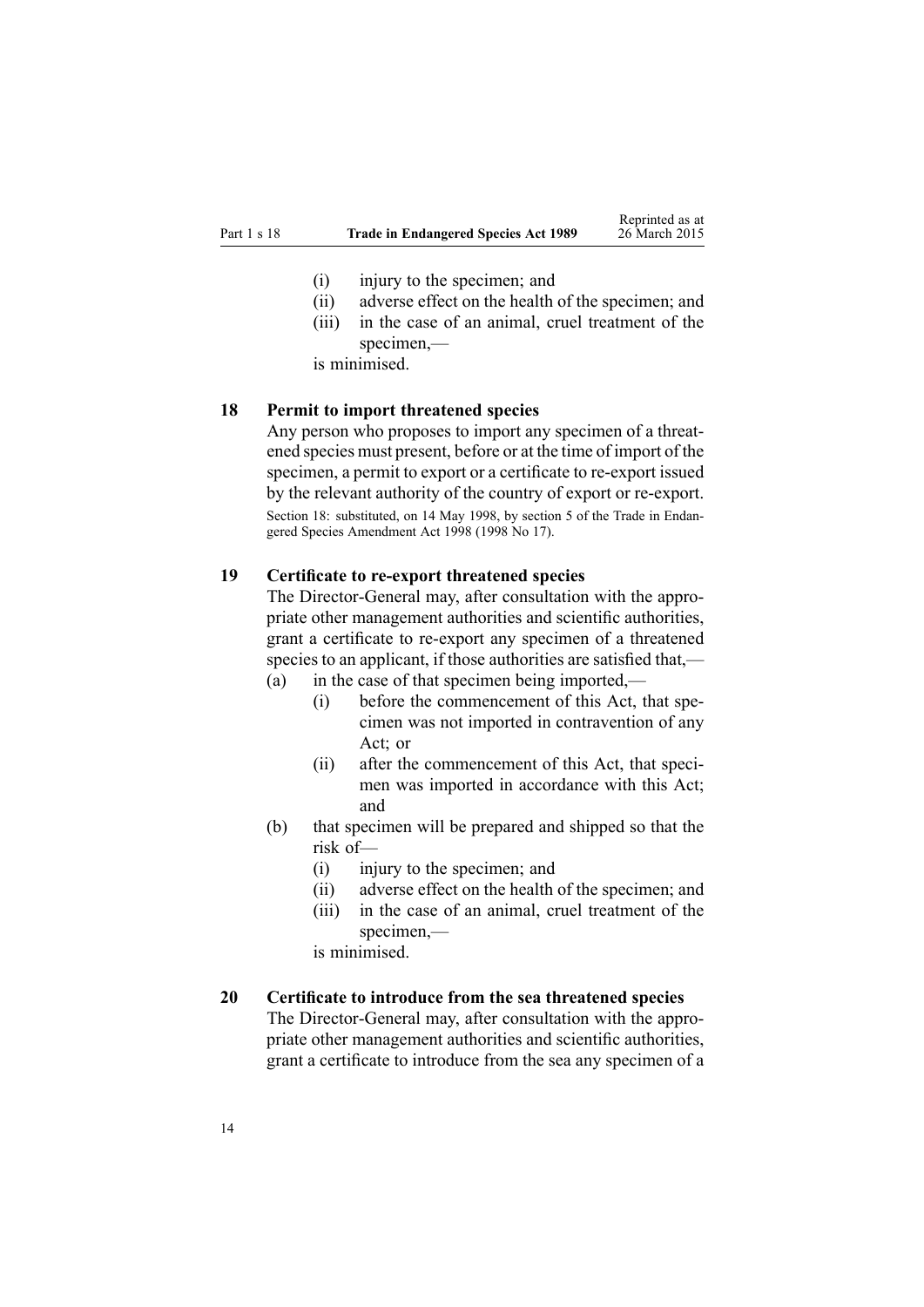<span id="page-14-0"></span>threatened species to an applicant, if those authorities are satisfied that—

- (a) the introduction of that specimen is not detrimental to the survival of that species; and
- (b) that specimen is to be handled so that the risk of—
	- (i) injury to the specimen; and
	- (ii) adverse effect on the health of the specimen; and
	- (iii) in the case of an animal, cruel treatment of the specimen,—
	- is minimised; and
- (c) that specimen was not obtained in contravention of any Act.

# *Authority to trade in exploited species*

# **21 Permit to export exploited species**

- (1) Where an application relates to any exploited species specified in any Order in Council made pursuan<sup>t</sup> to subsection (2), the Director-General may, after consultation with the appropriate other managemen<sup>t</sup> authorities and scientific authorities, gran<sup>t</sup> <sup>a</sup> permit to expor<sup>t</sup> any specimen of that exploited species to the applicant, if those authorities are satisfied that—
	- (a) that specimen was not obtained in contravention of any Act; and
	- (b) that specimen is to be prepared and shipped so that the risk of—
		- (i) injury to the specimen; and
		- (ii) adverse effect on the health of the specimen; and
		- (iii) in the case of an animal, cruel treatment of the specimen—

is minimised.

- (2) The Governor-General may, from time to time, by Order in Council, specify any exploited speciesthat have been included in Appendix III of the Convention at the reques<sup>t</sup> of the New Zealand Government.
- (3) In the case of any exploited species to which subsection (1) does not apply, the Director-General may, after consultation with the appropriate managemen<sup>t</sup> and scientific authorities,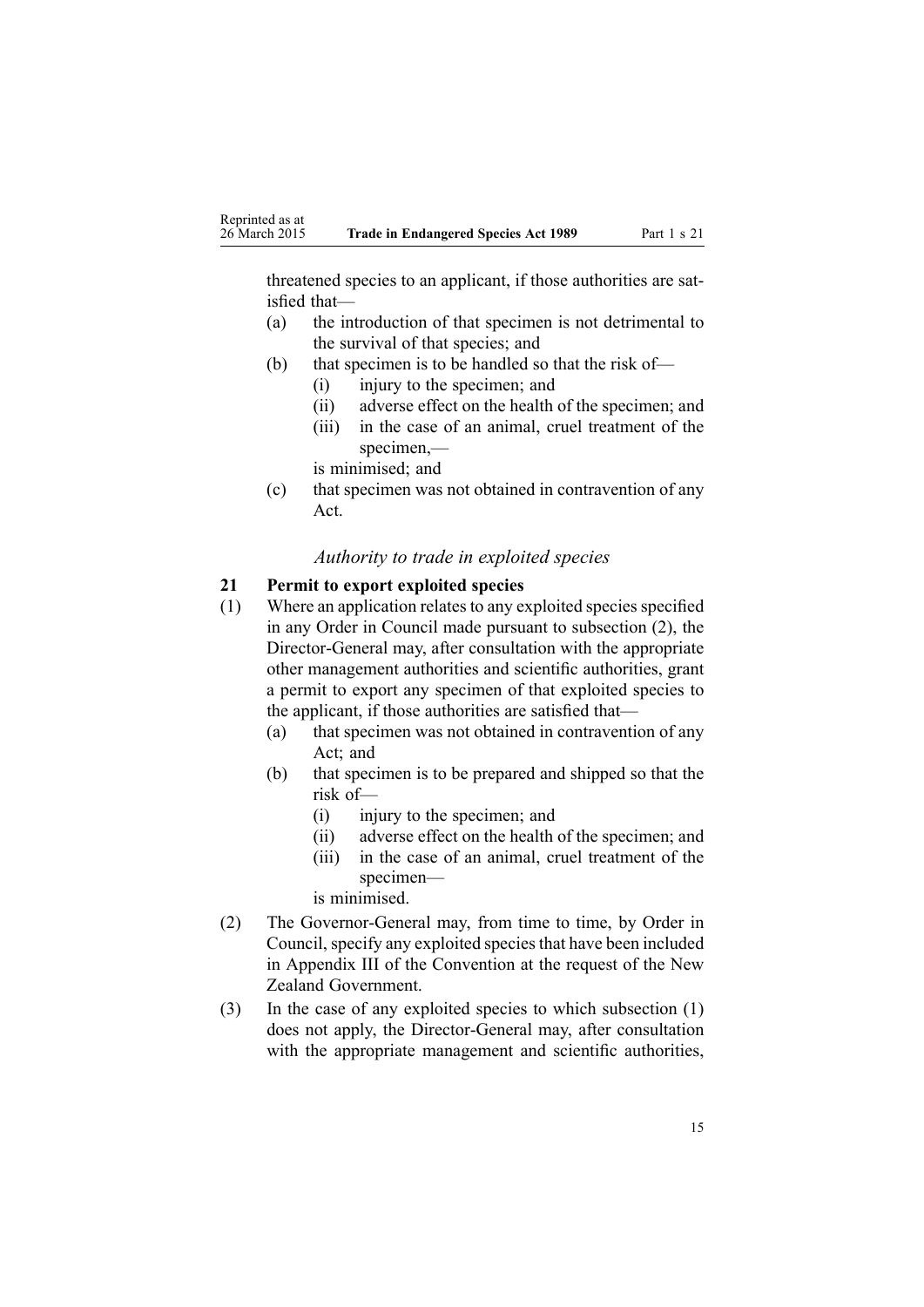<span id="page-15-0"></span>gran<sup>t</sup> <sup>a</sup> certificate of origin in respec<sup>t</sup> of any specimen of that exploited species to an applicant.

# **22 Permit to import exploited species**

Any person who proposes to import any specimen of an exploited species must present, before or at the time of import of the specimen, <sup>a</sup> permit to expor<sup>t</sup> or <sup>a</sup> certificate to re-expor<sup>t</sup> issued by the relevant authority of the country of expor<sup>t</sup> or re-export.

Section 22: substituted, on 14 May 1998, by [section](http://www.legislation.govt.nz/pdflink.aspx?id=DLM425611) 6 of the Trade in Endangered Species Amendment Act 1998 (1998 No 17).

### **23 Certificate to re-export exploited species**

The Director-General may, after consultation with the appropriate other managemen<sup>t</sup> authorities and scientific authorities, gran<sup>t</sup> <sup>a</sup> certificate to re-expor<sup>t</sup> any specimen of an exploited species to an applicant.

### **24 Certificate to introduce from the sea exploited species**

The Director-General may, after consultation with the appropriate other managemen<sup>t</sup> authorities and scientific authorities, gran<sup>t</sup> <sup>a</sup> certificate to introduce from the sea any specimen of an exploited species to an applicant.

# *Permits and certificates*

### **25 Effect of permits and certificates**

- (1) Except as the Director-General may determine, <sup>a</sup> permit or certificate shall authorise the holder to undertake on 1 occasion the type of trade to which the permit or certificate relates in only the specimen or specimens of endangered, threatened, or exploited species specified in that permit or certificate.
- (2) Every permit or certificate granted under any of [sections](#page-10-0) 13 to [24](#page-10-0) shall come into force on the date on which it was granted.
- (3) Notwithstanding subsection (2), every permit or certificate shall remain in force for <sup>a</sup> period of 6 months, or such lesser period as may be specified, unless it is sooner revoked or surrendered.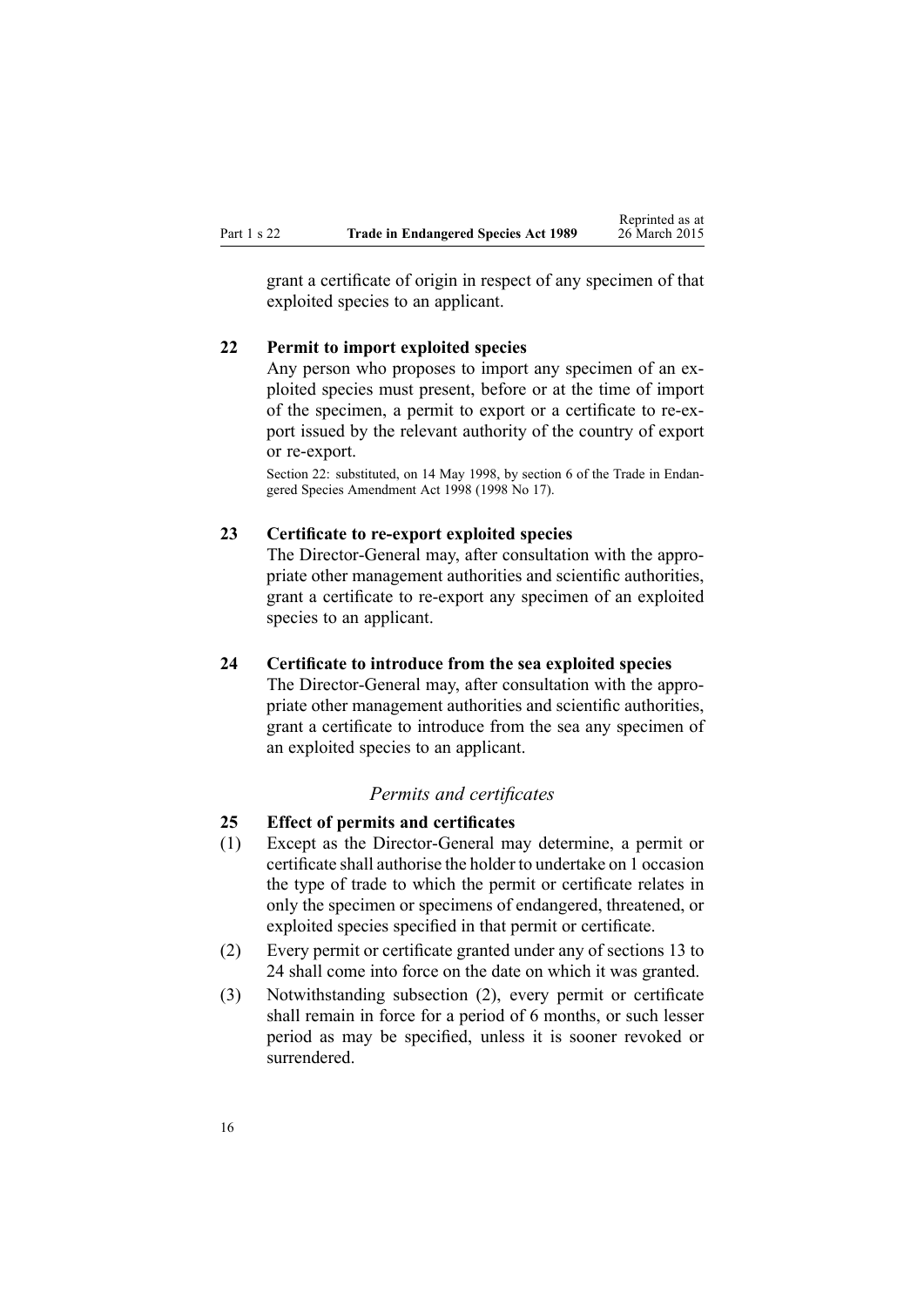<span id="page-16-0"></span>(4) A permit or certificate shall be personal to the holder, and shall not be transferable to or vest by operation of law in any person other than the holder.

# **26 Permit or certificate to be produced**

For the purposes of this Act, where the holder of <sup>a</sup> permit or certificate undertakes the trade in accordance with that permit or certificate, the holder shall—

- (a) before, in the case of exporting or re-exporting; or
- (b) before or at the time of importation or introduction, in the case of importing or introducing from the sea—

produce the permit or certificate, or cause the permit or certificate to be produced, to an Endangered Species Officer, being an officer of Customs or, if no officer of Customs is available, to any other Endangered Species Officer.

# **27 Control of arrivals from overseas**

- (1) Every person shall, on arriving in New Zealand, permit an Customs officer or any other Endangered Species Officer to inspect and examine any specimen of an endangered, threatened, or exploited species in that person's possession as par<sup>t</sup> of that person's personal effects or baggage, and shall afford to that officer all reasonable facilities and assistance in carrying out any such inspection and examination, and shall produce any permit or certificate granted under this Part or [Part](#page-18-0) 2 in respec<sup>t</sup> of that specimen.
- (2) Subject to [section](#page-18-0) 30, where any person is found to be in possession of any specimen of an endangered, threatened, or exploited species, or <sup>a</sup> specimen that an Endangered Species Officer has reasonable cause to believe or suspec<sup>t</sup> may be of an endangered, threatened, or exploited species, and has not been granted a permit or certificate in respect of that specimen under this Part or [Part](#page-18-0) 2, that person shall—
	- (a) surrender the specimen to an officer; and
	- (b) state to the officer his or her full name; and
	- (c) in the case of—
		- (i) New Zealand citizens and permanen<sup>t</sup> residents, state his or her address: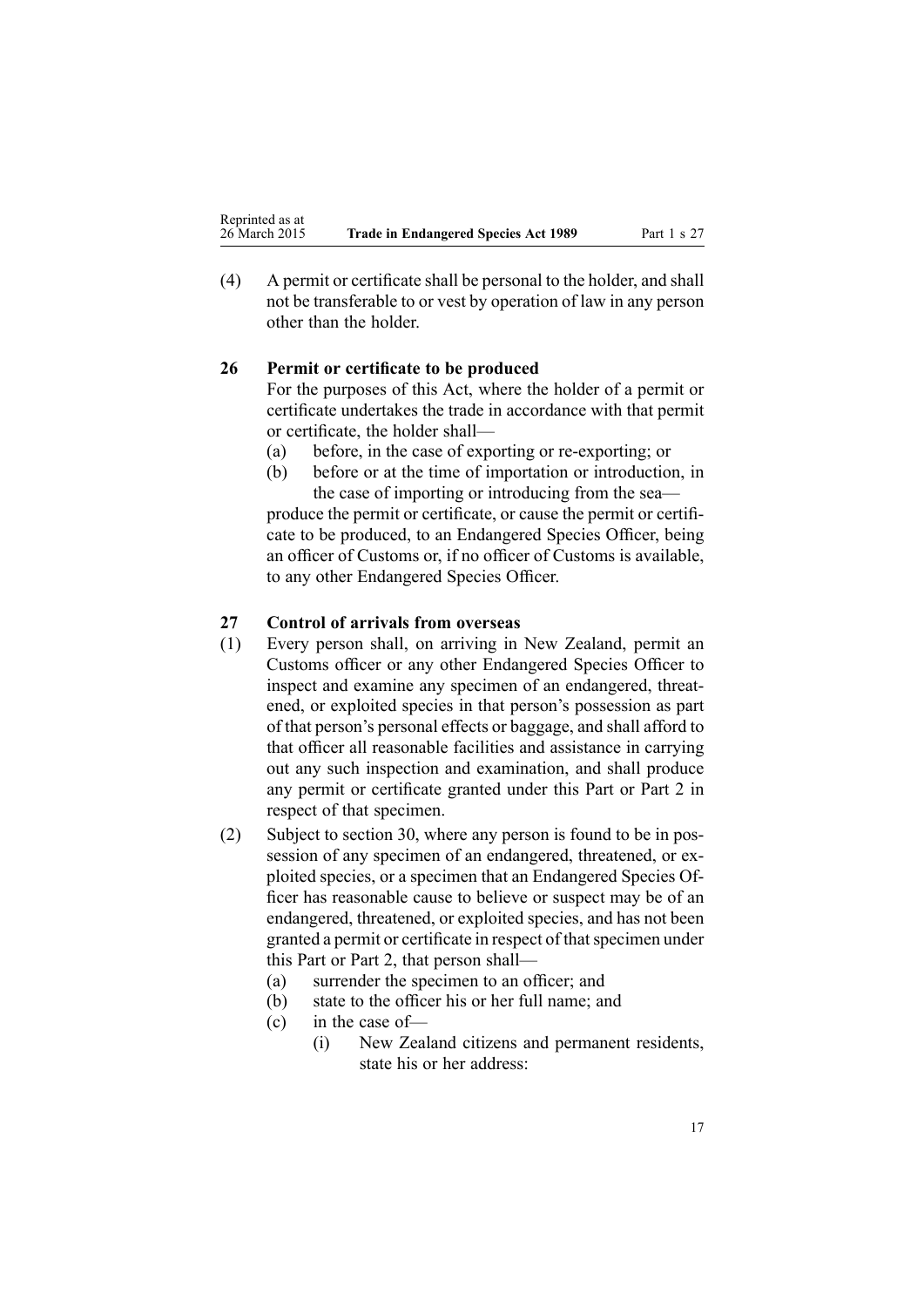<span id="page-17-0"></span>(ii) visitors to this country, state an address at which he or she may be contacted and his or her permanent address outside New Zealand—

where that person has voluntarily disclosed the presence of the specimen to the officer as soon as practicable after the specimen arrives in New Zealand, for the purposes of this Act, he or she shall be taken not to have imported that specimen.

- (3) Any specimen surrendered to an officer under subsection (2) shall be conveyed to any institution or place considered by the Director-General appropriate for the holding of that specimen.
- (4) If any specimen surrendered to an officer under subsection (2) is subsequently ascertained not to be <sup>a</sup> specimen of an endangered, threatened, or exploited species, it shall be released to the person who surrendered the specimen.

Section 27(1): amended, on 1 October 1996, by section [289\(1\)](http://www.legislation.govt.nz/pdflink.aspx?id=DLM380185) of the Customs and Excise Act 1996 (1996 No 27).

Section 27(1): amended, on 12 August 1991, by section 2 of the Trade in Endangered Species Amendment Act 1991 (1991 No 100).

### **28 Disposal and release of specimens seized from arrivals from overseas**

- (1) Where any New Zealand citizen, person resident in New Zealand, or person intending to reside in New Zealand surrenders <sup>a</sup> specimen of an endangered, threatened, or exploited species under [section](#page-16-0) 27(2), that specimen shall be forfeited to the Crown and shall be disposed of in accordance with [section](#page-33-0) 42.
- (2) Any visitor to New Zealand who surrenders <sup>a</sup> specimen under [section](#page-16-0) 27(2) may apply to the Director-General for the specimen to be returned to the visitor when the visitor leaves New Zealand.
- (3) Subject to subsection (4), the Director-General shall consider any application under subsection (2) as expeditiously as possible and the specimen shall be dealt with as follows:
	- (a) if the Director-General grants the application, the Department shall take all reasonable steps to enable the applicant to take the specimen from the aerodrome or por<sup>t</sup> at which the visitor surrendered the specimen, if and when the visitor leaves New Zealand: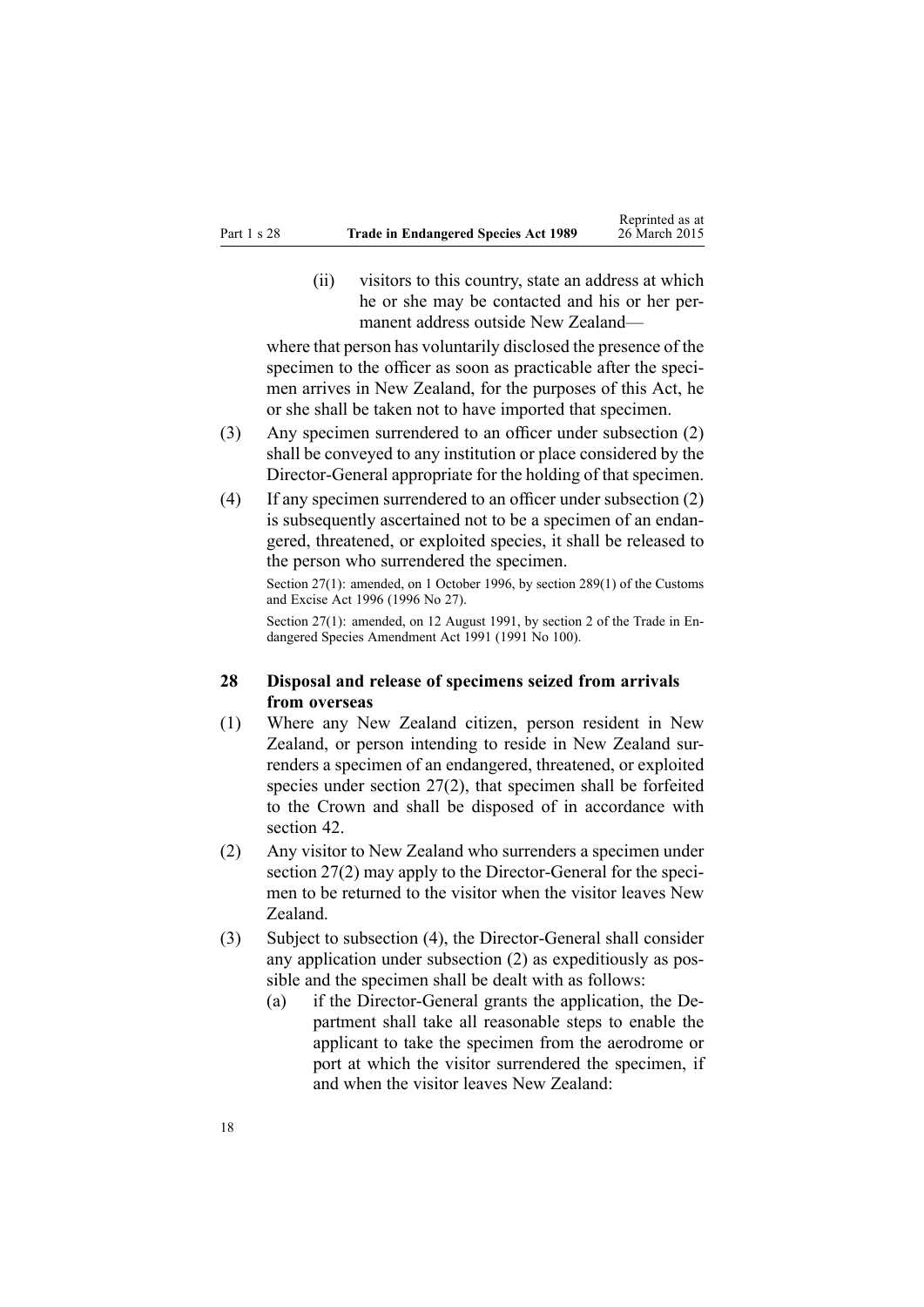- <span id="page-18-0"></span>(b) if the Director-General declines the application, that specimen shall be forfeited to the Crown and shall be disposed of in accordance with [section](#page-33-0) 42.
- (4) Any specimen that has been surrendered in accordance with this section shall not be released under subsection (2) or subsection (3)(a) to the person who had possession of it at the time of surrender, until that person has paid all costs and expenses incurred by the Crown in relation to the custody of the specimen, including any costs of transporting the specimen.

Section 28: substituted, on 12 August 1991, by section 3 of the Trade in Endangered Species Amendment Act 1991 (1991 No 100).

Section 28(1): amended, at 2 am on 29 November 2010, by section [406\(1\)](http://www.legislation.govt.nz/pdflink.aspx?id=DLM1440300) of the Immigration Act 2009 (2009 No 51).

# **Part 2 Exemptions**

# **29 Certificate of acquisition**

- (1) Every person seeking to expor<sup>t</sup> or re-expor<sup>t</sup> <sup>a</sup> specimen of an endangered, threatened, or exploited species that was legally acquired before the provisions of this Act applied to that specimen shall apply in writing to the Director-General for <sup>a</sup> certificate of acquisition.
- (2) The Director-General may, after (if necessary) consultation with the appropriate other management authority, issue a certificate of acquisition to any applicant if the managemen<sup>t</sup> authority is satisfied that the specimen to which the application relates was legally acquired before the provisions of this Act applied to that specimen.
- (3) [Part](#page-8-0) 1 shall not apply to any person who has been issued with <sup>a</sup> certificate of acquisition under subsection (2).
- (4) Notwithstanding subsection (3), [sections](#page-8-0) 9, [10](#page-8-0), and [25](#page-15-0) shall, with all necessary modifications, apply to <sup>a</sup> certificate of acquisition.

### **30 Endangered species as personal or household effects**

(1) Except as provided in subsection (2), [Part](#page-8-0) 1 shall not apply to any specimen of an endangered, threatened, or exploited species that is <sup>a</sup> personal or household effect.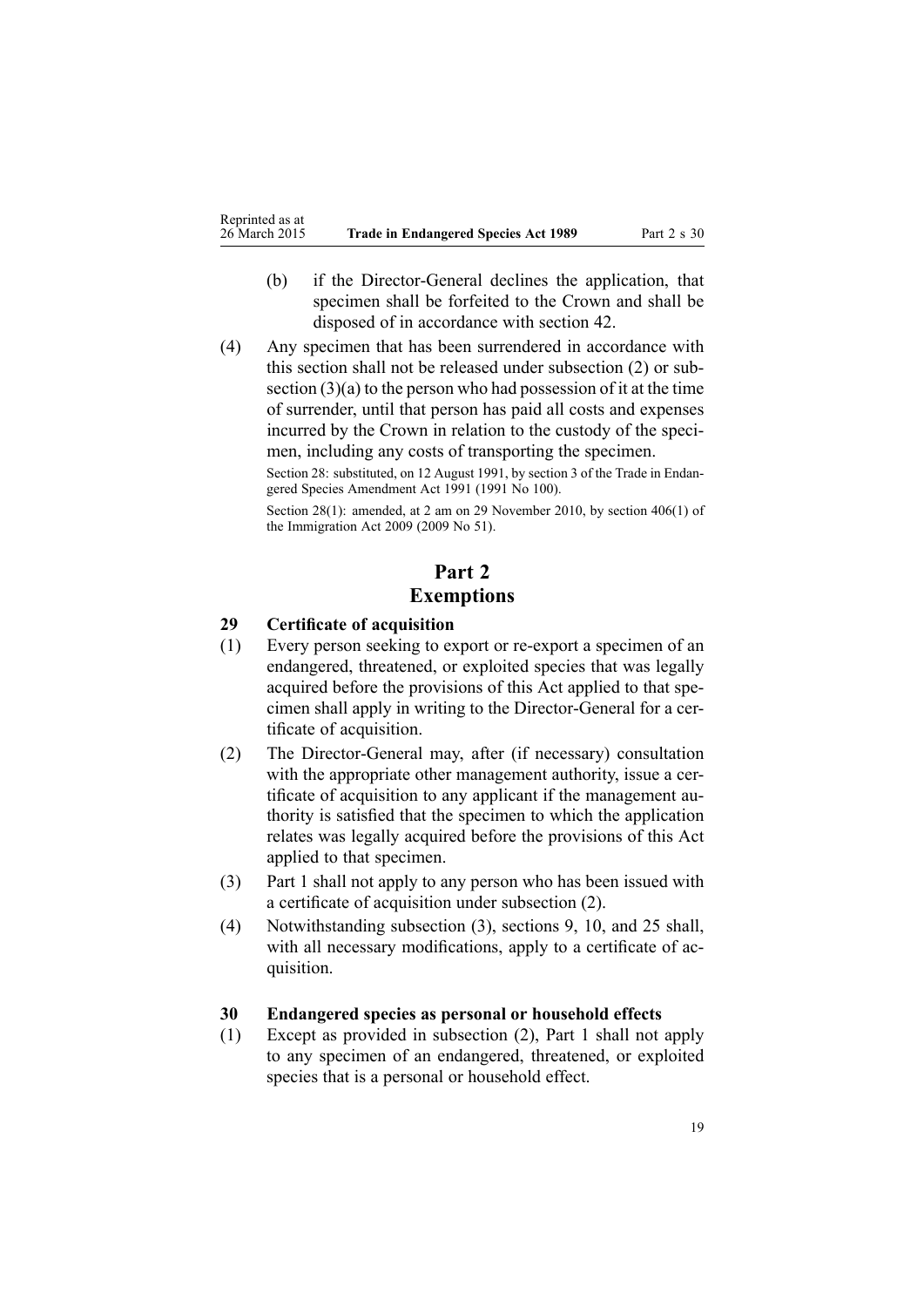- <span id="page-19-0"></span>(2) [Part](#page-8-0) 1 shall apply to any specimen that is <sup>a</sup> personal or household effect being imported into New Zealand where—
	- (a) the specimen is of an endangered or threatened species acquired by the owner outside New Zealand; or
	- (b) the specimen is of an endangered, threatened, or exploited species that is imported for primarily commercial reasons,—

unless that specimen is accompanied by <sup>a</sup> certificate of acquisition or <sup>a</sup> certificate of exemption issued by the appropriate other managemen<sup>t</sup> authority.

Section 30(2): amended, on 14 May 1998, by [section](http://www.legislation.govt.nz/pdflink.aspx?id=DLM425612) 7(a) of the Trade in Endangered Species Amendment Act 1998 (1998 No 17).

Section 30(2): amended, on 14 May 1998, by [section](http://www.legislation.govt.nz/pdflink.aspx?id=DLM425612) 7(b) of the Trade in Endangered Species Amendment Act 1998 (1998 No 17).

# **31 Certificate for specimens bred in captivity or artificially propagated**

- (1) Every person seeking to expor<sup>t</sup> or re-expor<sup>t</sup> <sup>a</sup> specimen of any species specified in [Schedule](#page-145-0) 2 or Schedule 3 that—
	- (a) in the case of an animal, was bred in captivity; or
	- (b) in the case of <sup>a</sup> plant, was artificially propagated; or

 $(c)$  is a recognisable part or derivative of such a specimen shall apply in writing to the Director-General for <sup>a</sup> certificate for specimens bred in captivity or artificially propagated.

- (2) The Director-General may, after (if necessary) consultation with the appropriate other management authority, issue a certificate for specimens bred in captivity or artificially propagated to an applicant if the Director-General is satisfied that the specimen to which the application relates was bred in captivity, or as the case may be, was artificially propagated, or is <sup>a</sup> recognisable par<sup>t</sup> or derivative of such <sup>a</sup> specimen.
- (3) For the purposes of trade, <sup>a</sup> certificate for specimens bred in captivity or artificially propagated shall be accepted in lieu of any of the permits or certificates granted under any of [sec](#page-12-0)[tions](#page-12-0) 17 to 24.
- (4) For the purpose of this section, [sections](#page-8-0) 9, [10](#page-8-0), and [25](#page-15-0) shall, with all necessary modifications, apply to a certificate for specimens bred in captivity or artificially propagated.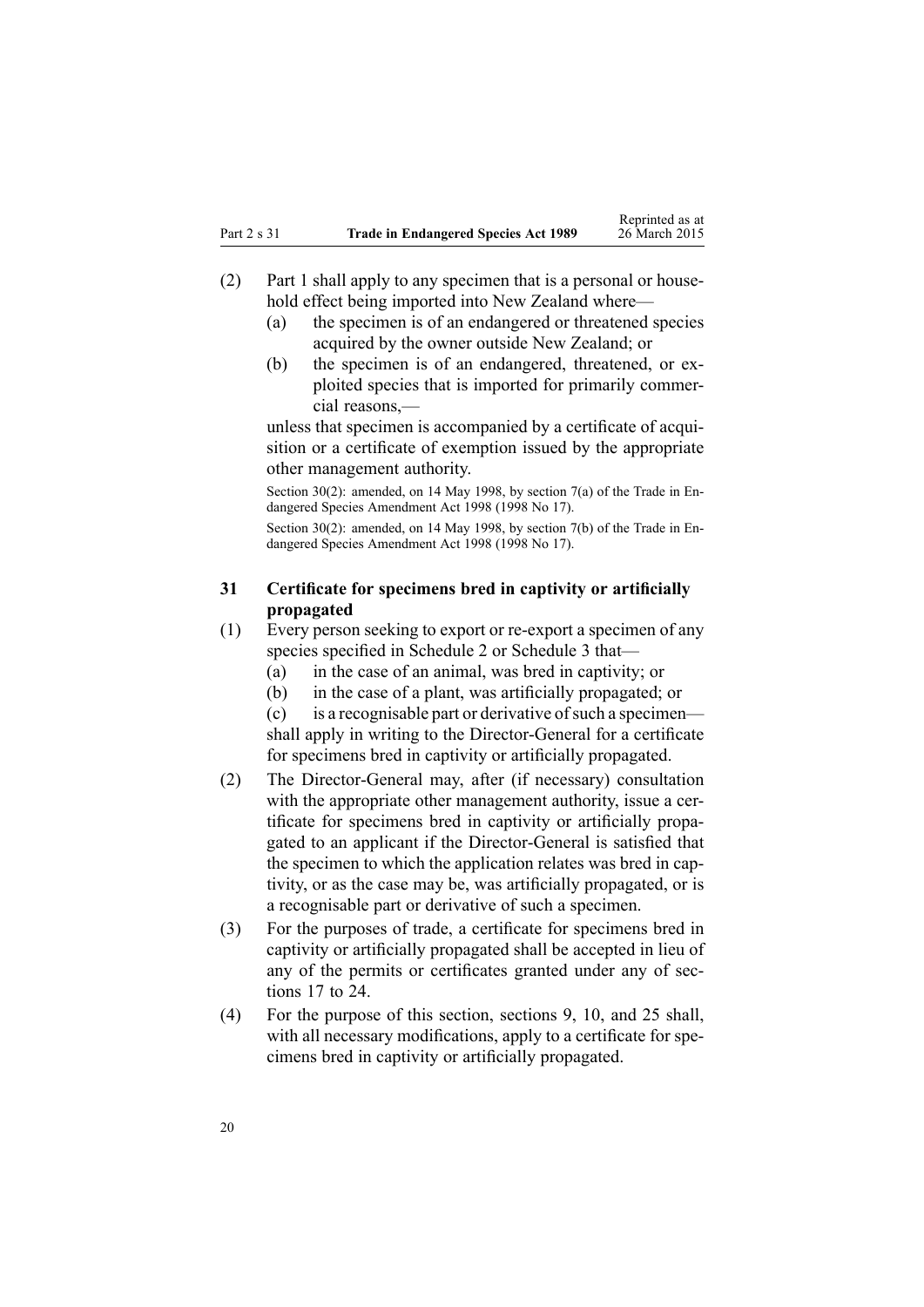<span id="page-20-0"></span>Section 31(1): amended, on 12 August 1991, by section 4(1) of the Trade in Endangered Species Amendment Act 1991 (1991 No 100).

Section 31(2): amended, on 14 May 1998, by [section](http://www.legislation.govt.nz/pdflink.aspx?id=DLM425613) 8 of the Trade in Endangered Species Amendment Act 1998 (1998 No 17).

Section 31(3): amended, on 12 August 1991, by [section](http://www.legislation.govt.nz/pdflink.aspx?id=DLM425609) 4(2) of the Trade in Endangered Species Amendment Act 1991 (1991 No 100).

### **32 Scientific transfer**

[Part](#page-8-0) 1 shall not apply to the non-commercial loan, donation, or exchange between scientists orscientific institutionsin New Zealand recognised by the Director-General and scientists or scientific institutions in other States recognised by the relevant authorities of those States, of—

- (a) herbarium and other preserved, dried, or embedded plants:
- (b) live plants:
- (c) preserved animals, and skins of animals:
- (d) live animals,—

that are specimens of an endangered, threatened, or exploited species and which carry <sup>a</sup> label issued or approved by the Director-General.

#### **33 Travelling circus or exhibition**

The Director-General may, after (if necessary) consultation with the appropriate other managemen<sup>t</sup> authority, waive the requirement of holding <sup>a</sup> permit or certificate granted under [Part](#page-8-0) 1 in respec<sup>t</sup> of any specimens of an endangered, threatened, or exploited species that form par<sup>t</sup> of <sup>a</sup> travelling zoo, circus, menagerie, plant exhibition, or other travelling exhibition where—

- (a) the exporter or importer registers full details of such specimens with the Director-General; and
- (b) the specimens were—
	- (i) acquired before the provisions of the Convention applied to those specimens; or
	- (ii) in the case of animals, bred in captivity, or in the case of plants, artificially propagated; and
- (c) that managemen<sup>t</sup> authority is satisfied that any living specimen will be transported and cared for so that the risk of—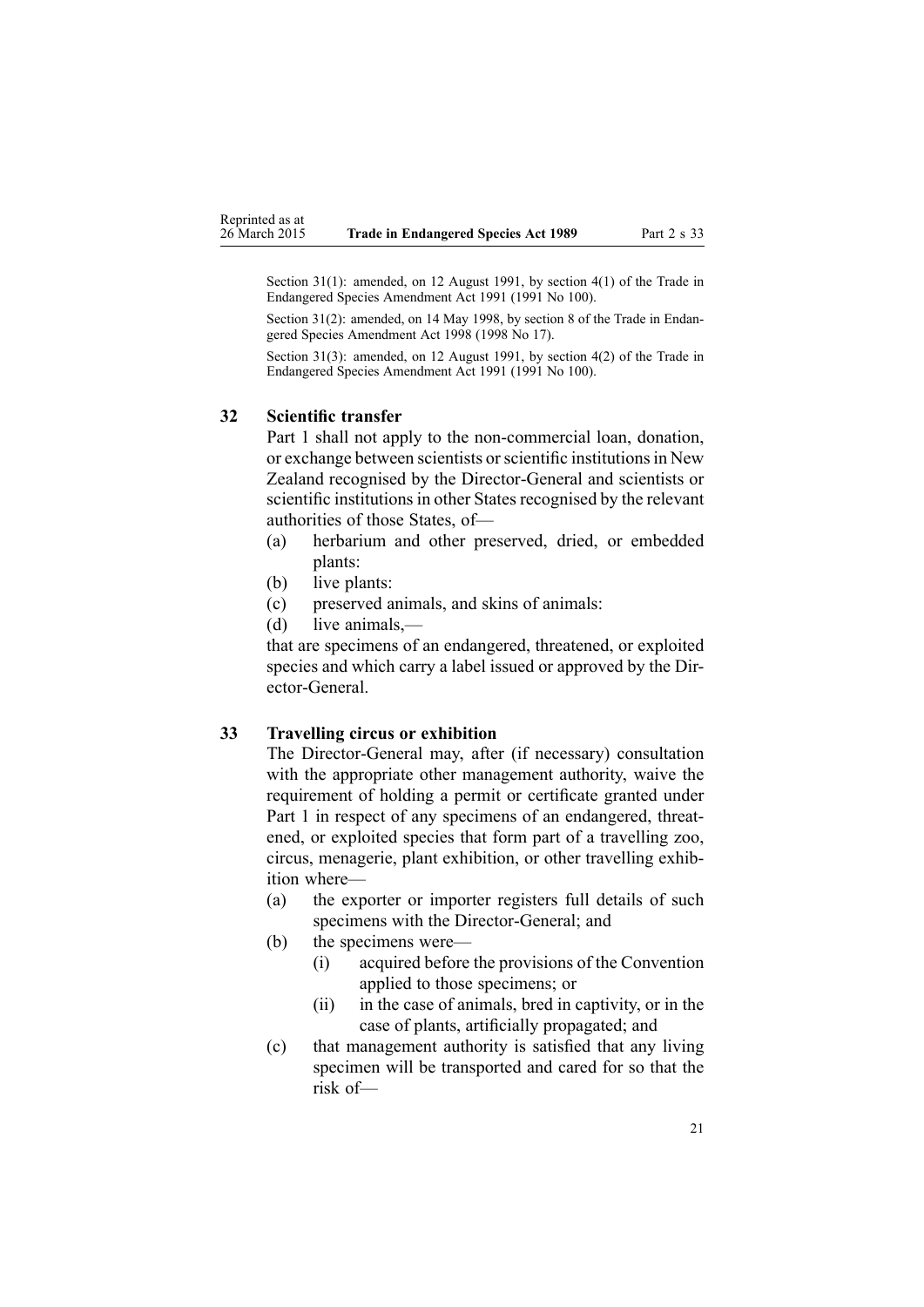- <span id="page-21-0"></span>(i) injury to the specimen; and
- (ii) adverse effect on the health of the specimen; and
- (iii) in the case of an animal, cruel treatment of the specimen,—

is minimised.

#### **34 Certificate of capture in accordance with other treaties**

- (1) Subject to subsection (2), [Part](#page-8-0) 1 shall not apply to trade in any marine specimen of <sup>a</sup> threatened species that is taken—
	- (a) by any ship registered in New Zealand or by any foreign fishing craft licensed under the [Territorial](http://www.legislation.govt.nz/pdflink.aspx?id=DLM442578) Sea, [Contiguous](http://www.legislation.govt.nz/pdflink.aspx?id=DLM442578) Zone, and Exclusive Economic Zone Act [1977](http://www.legislation.govt.nz/pdflink.aspx?id=DLM442578); and
	- (b) in accordance with any international agreemen<sup>t</sup> to which New Zealand was <sup>a</sup> party before the commencement of this Act.
- (2) Every person who introduces any such marine specimen into New Zealand and wants to subsequently expor<sup>t</sup> that specimen shall apply in writing to the Director-General for <sup>a</sup> certificate of capture in accordance with other treaties.
- (3) The Director-General may, after (if necessary) consultation with the appropriate other managemen<sup>t</sup> authority, issue <sup>a</sup> certificate of capture in accordance with other treaties to an applicant if the other managemen<sup>t</sup> authority is satisfied that the specimen, to which the application relates, was taken—
	- (a) by any ship registered in New Zealand or by any foreign fishing craft licensed under the [Territorial](http://www.legislation.govt.nz/pdflink.aspx?id=DLM442578) Sea, [Contiguous](http://www.legislation.govt.nz/pdflink.aspx?id=DLM442578) Zone, and Exclusive Economic Zone Act [1977](http://www.legislation.govt.nz/pdflink.aspx?id=DLM442578); and
	- (b) in accordance with any international agreemen<sup>t</sup> to which New Zealand was <sup>a</sup> party before the commencement of this Act.
- (4) For the purposes of this section, [sections](#page-8-0) 9, [10](#page-8-0), and [25](#page-15-0) shall, with all necessary modifications, apply to <sup>a</sup> certificate of capture in accordance with other treaties.

Section 34(1)(a): amended, on 1 August 1996, pursuan<sup>t</sup> to section 5(4) of the Territorial Sea and Exclusive Economic Zone Amendment Act 1996 (1996 No 74).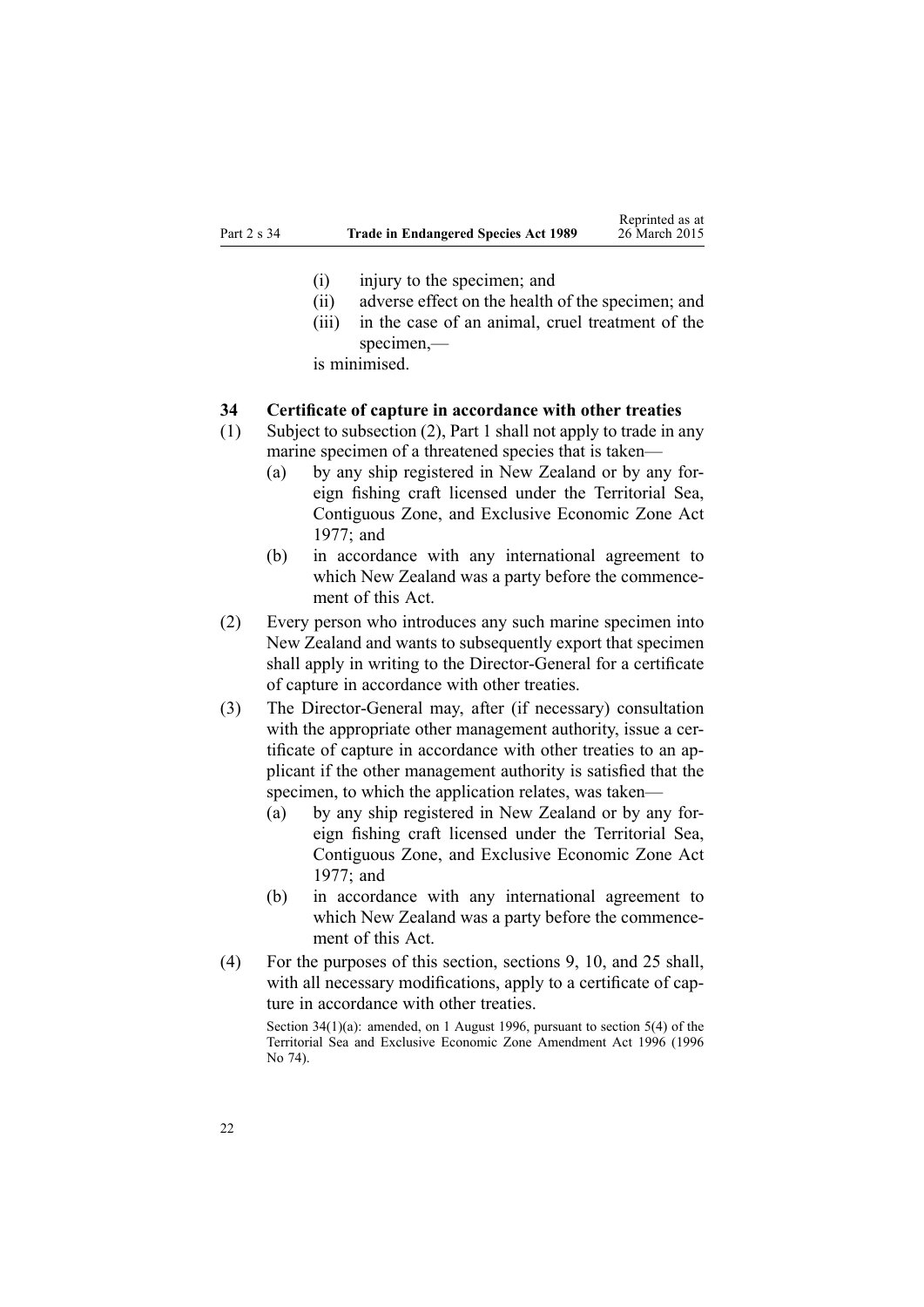<span id="page-22-0"></span>Section 34(3)(a): amended, on 1 August 1996, pursuan<sup>t</sup> to section 5(4) of the Territorial Sea, and Exclusive Economic Zone Amendment Act 1996 (1996 No 74).

# **Part 3 Endangered Species Officers**

# **35 Endangered Species Officers**

- (1) Every inspector appointed under the Ministry of Agriculture and Fisheries Act 1953 or the [Biosecurity](http://www.legislation.govt.nz/pdflink.aspx?id=DLM314622) Act 1993 and every Customs officer shall be an Endangered Species Officer for the purposes of this Act.
- (2) Notwithstanding subsection (1), there may from time to time be appointed pursuan<sup>t</sup> to the State [Sector](http://www.legislation.govt.nz/pdflink.aspx?id=DLM129109) Act 1988 such other persons to be Endangered Species Officers as may be required for the purposes of this Act.

Section 35(1): substituted, on 1 October 1993, by section [168\(1\)](http://www.legislation.govt.nz/pdflink.aspx?id=DLM316769) of the Biosecurity Act 1993 (1993 No 95).

Section 35(1): amended, on 1 October 1996, by section [289\(1\)](http://www.legislation.govt.nz/pdflink.aspx?id=DLM380185) of the Customs and Excise Act 1996 (1996 No 27).

#### **36 Authority to act as officer**

- (1) The Director-General shall issue to any officer appointed under section 35(2) <sup>a</sup> warrant authorising the officer to exercise the powers conferred on officers under this Part.
- (2) Every such warrant shall contain—
	- (a) <sup>a</sup> reference to this section; and
	- (b) the full name of the officer; and
	- (c) <sup>a</sup> reference to the powers set out in [sections](#page-23-0) 37 to 39.
- (3) The production by an officer of—
	- (a) <sup>a</sup> warrant issued under this section; or
	- (b) due evidence of the appointment of the officer as an inspector under the Animals Act 1967, or the Ministry of Agriculture and Fisheries Act 1953, or the [Plants](http://www.legislation.govt.nz/pdflink.aspx?id=DLM396887) Act [1970](http://www.legislation.govt.nz/pdflink.aspx?id=DLM396887); or
	- (c) any evidence that the officer is <sup>a</sup> Customs officer appointed under the Customs and Excise Act 1996—

shall, until the contrary is proved, be sufficient authority for any such officer to do anything authorised by this Part.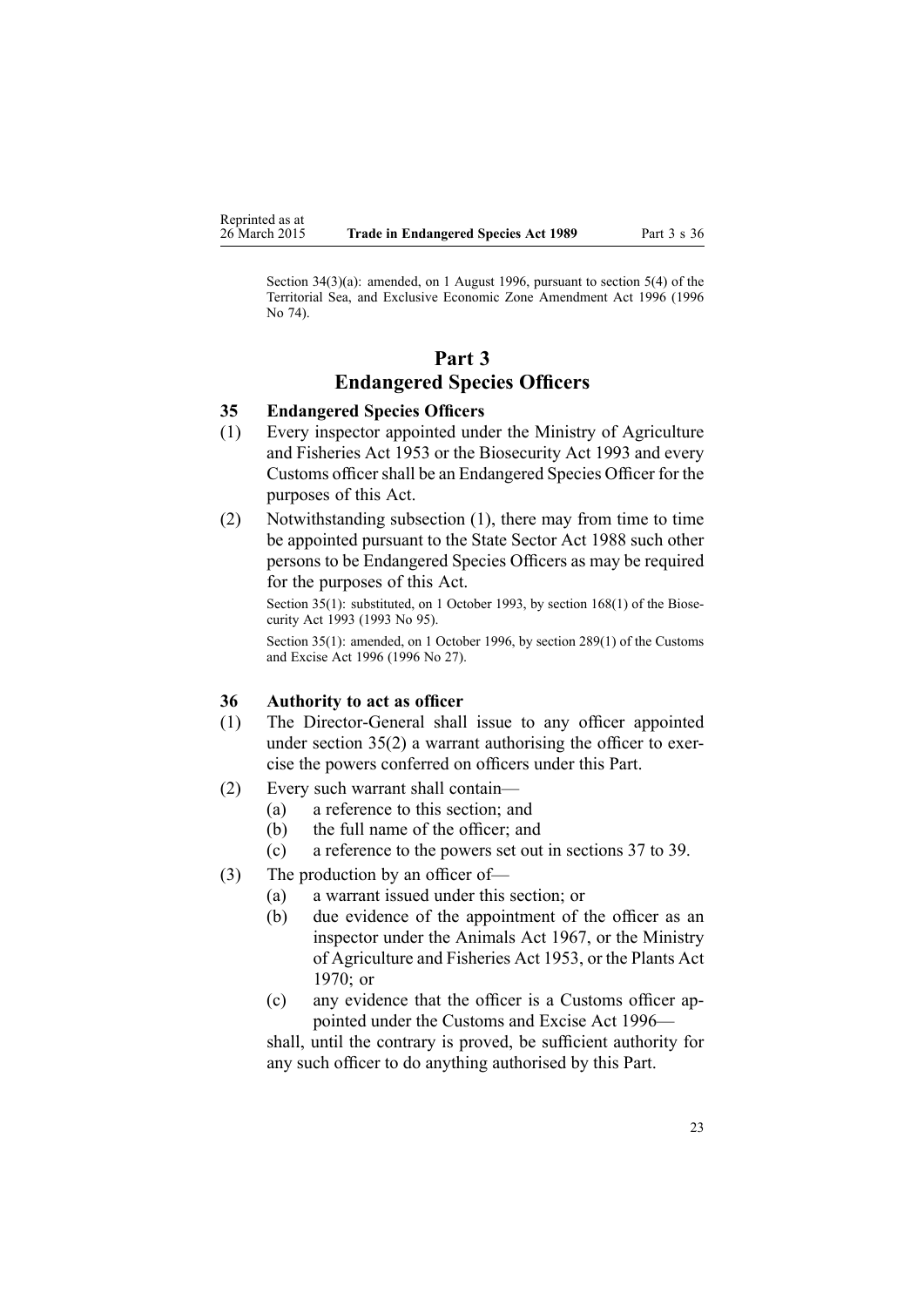- <span id="page-23-0"></span>(4) Every person appointed under [section](#page-22-0) 35(2) who ceases to hold office as an officer shall surrender to the Director-General the warrant issued to the person under subsection (1).
- (5) Every person commits an offence against this Act who fails to comply with subsection (4). Section 36(1): amended, on 12 August 1991, by section 6 of the Trade in Endangered Species Amendment Act 1991 (1991 No 100). Section 36(3)(c): amended, on 1 October 1996, pursuant to section [294\(2\)](http://www.legislation.govt.nz/pdflink.aspx?id=DLM380192) of the Customs and Excise Act 1996 (1996 No 27).

#### **36A Power of arrest**

- (1) Any officer or any constable may arrest and take into custody without <sup>a</sup> warrant any person whom he or she has good cause to suspec<sup>t</sup> of having committed an offence against this Act.
- (2) Where any officer arrests any person under the power conferred by subsection (1), he or she shall as soon as practicable call <sup>a</sup> constable to his or her aid and deliver the arrested person into the custody of that constable.
- (3) Any person called upon to do so by any person referred to in subsection (1) is justified in assisting him or her in good faith to arrest any person.

Section 36A: inserted, on 12 August 1991, by section 5 of the Trade in Endangered Species Amendment Act 1991 (1991 No 100).

Section 36A(1): amended, on 1 October 2008, pursuant to section [116\(a\)\(ii\)](http://www.legislation.govt.nz/pdflink.aspx?id=DLM1102349) of the Policing Act 2008 (2008 No 72).

Section 36A(2): amended, on 1 October 2008, pursuant to section [116\(a\)\(ii\)](http://www.legislation.govt.nz/pdflink.aspx?id=DLM1102349) of the Policing Act 2008 (2008 No 72).

# **37 Rights of entry**

- (1) Subject to [section](#page-25-0) 38(2) and notwithstanding any other Act, any officer who has reasonable grounds to believe that a breach of this Act or of any regulation made under it has been or is being committed, may at any time—
	- (a) stop and enter or board any vehicle:
	- (b) enter, pass across, or remain on any land or premises (including <sup>a</sup> dwellinghouse and <sup>a</sup> marae and <sup>a</sup> building associated with <sup>a</sup> marae):
	- (c) demand any information relating to that breach from any person in or on that vehicle, land, or premises and require such persons to produce—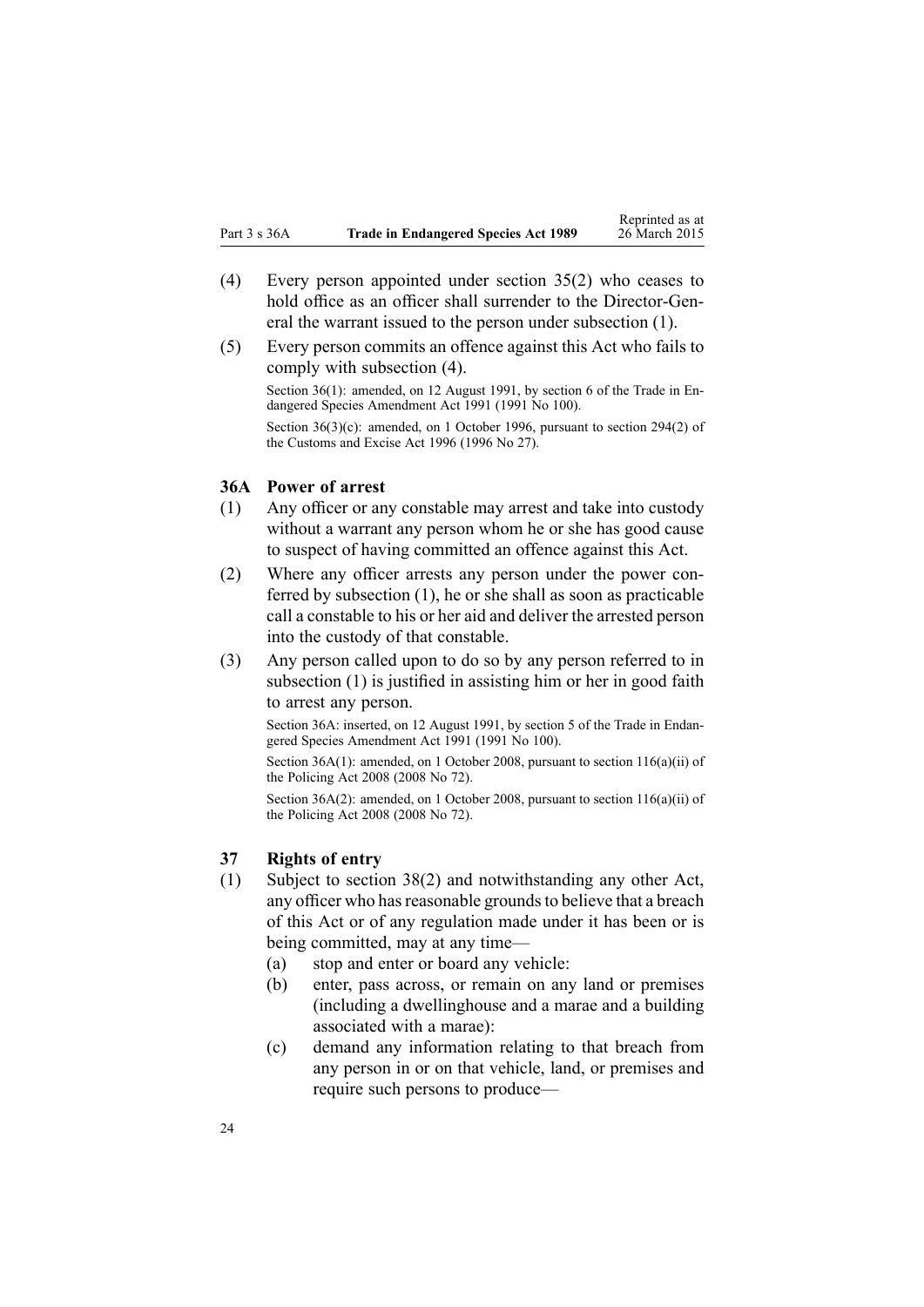- (i) any permit or certificate granted under this Act; and
- (ii) any other documents relating to trade in endangered species:
- (d) for the purpose of such analysis as the Director-General considers necessary to determine whether <sup>a</sup> breach of this Act or of any regulation made under it has occurred, take samples, subject to subsection  $(7)$ , from any specimen in any vehicle or on any land or premises (including <sup>a</sup> dwellinghouse or <sup>a</sup> marae or any building associated with <sup>a</sup> marae) where the officer has reasonable grounds to believe that such specimen is evidence that <sup>a</sup> breach of this Act or of any regulation made under it has been or is being committed.
- (2) Notwithstanding subsection (1), no officer shall enter any dwellinghouse or <sup>a</sup> marae or <sup>a</sup> building associated with <sup>a</sup> marae or, in the case of the exercise of the power under subsection 1(d), any other land or premises unless the officer is authorised in that behalf by <sup>a</sup> search warrant obtained under [section](#page-25-0) 38(2).
- (3) *[Repealed]*
- (4) *[Repealed]*
- (5) No person shall be required to answer any question by an officer if the answer would or could tend to incriminate that person.
- (6) Any officer lawfully exercising his or her powers under this section may make or take copies of any document, and for this purpose may take possession of and remove from the place where it is kept, for such period of time as is reasonable in the circumstances, any such document.
- (7) Every officer proposing to take <sup>a</sup> sample under subsection (1)(d) from any live animal—
	- (a) must do so either personally or, where requested by the owner or person in charge of the animal, by instructing <sup>a</sup> veterinary surgeon to do so; and
	- (b) must make every effort to avoid unnecessary disturbance of the animal, including, with respec<sup>t</sup> to an animal which is secured within an enclosure, exercising his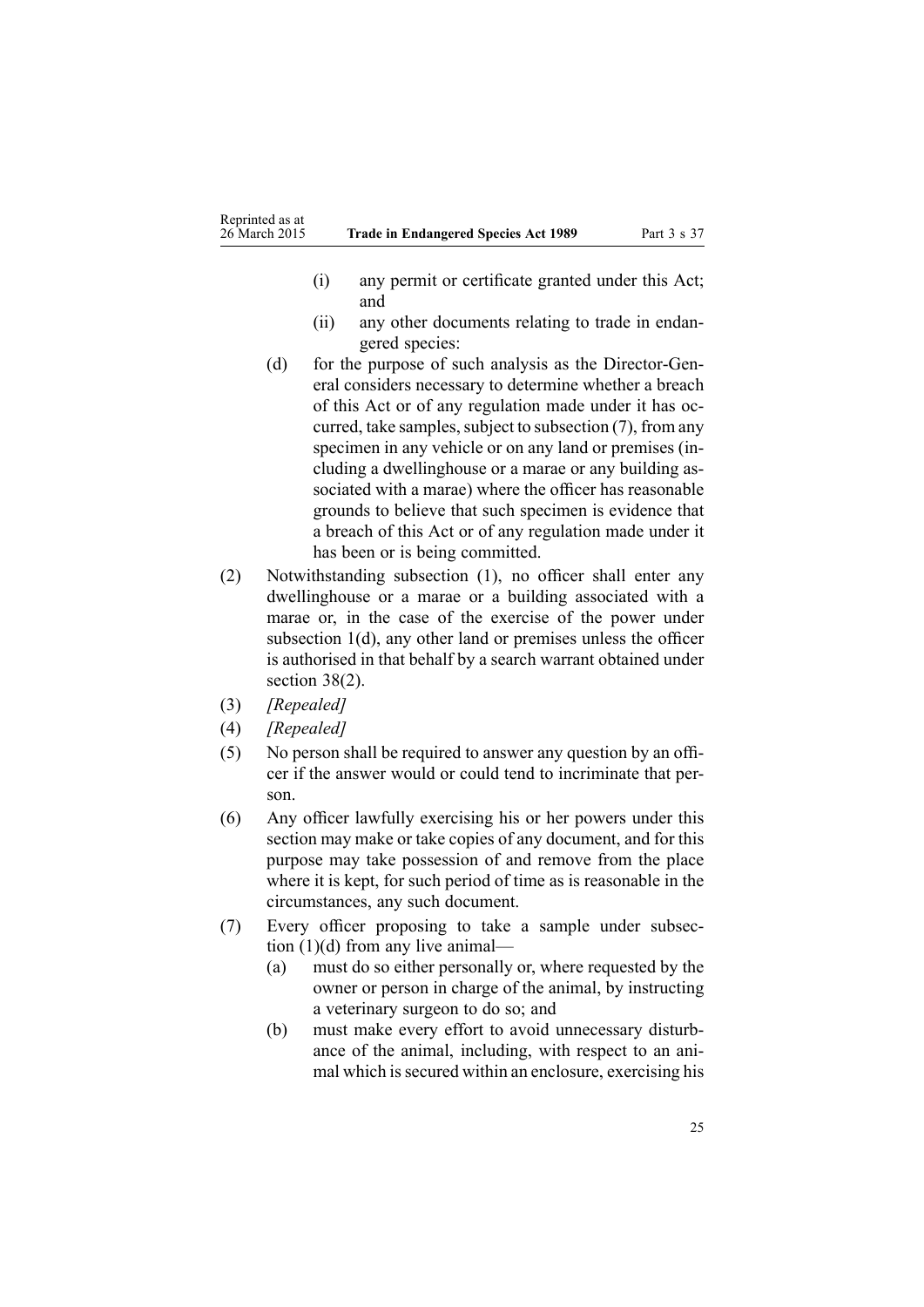<span id="page-25-0"></span>or her powers only during the hours of daylight excep<sup>t</sup> where the officer judges that there will be less disturbance to the animal if the powers are exercised outside those hours.

(8) The provisions of [Part](http://www.legislation.govt.nz/pdflink.aspx?id=DLM2136770) 4 of the Search and Surveillance Act 2012 (except [subpart](http://www.legislation.govt.nz/pdflink.aspx?id=DLM2136781) 3) apply.

Section 37(1)(d): added, on 14 May 1998, by [section](http://www.legislation.govt.nz/pdflink.aspx?id=DLM425614) 9(a) of the Trade in Endangered Species Amendment Act 1998 (1998 No 17).

Section 37(2): amended, on 14 May 1998, by [section](http://www.legislation.govt.nz/pdflink.aspx?id=DLM425614) 9(b) of the Trade in Endangered Species Amendment Act 1998 (1998 No 17).

Section 37(3): repealed, on 1 October 2012, by section [303\(2\)](http://www.legislation.govt.nz/pdflink.aspx?id=DLM2137084) of the Search and Surveillance Act 2012 (2012 No 24).

Section 37(4): repealed, on 1 October 2012, by section [303\(2\)](http://www.legislation.govt.nz/pdflink.aspx?id=DLM2137084) of the Search and Surveillance Act 2012 (2012 No 24).

Section 37(7): added, on 14 May 1998, by [section](http://www.legislation.govt.nz/pdflink.aspx?id=DLM425614) 9(c) of the Trade in Endangered Species Amendment Act 1998 (1998 No 17).

Section 37(8): inserted, on 1 October 2012, by section [303\(3\)](http://www.legislation.govt.nz/pdflink.aspx?id=DLM2137084) of the Search and Surveillance Act 2012 (2012 No 24).

### **38 Powers of search**

- (1) Subject to subsection (2), any officer who has entered any vehicle, land, or premises (including <sup>a</sup> dwellinghouse and <sup>a</sup> marae and <sup>a</sup> building associated with <sup>a</sup> marae) under [sec](#page-23-0)tion [37\(1\)](#page-23-0) may search that vehicle, land, or premises and open (by force if necessary) any bulk cargo container, packing case, crate, box, or any other form of receptacle on that vehicle, land, or premises.
- (2) Any issuing officer (within the meaning of [section](http://www.legislation.govt.nz/pdflink.aspx?id=DLM2136542) 3 of the Search and Surveillance Act 2012) who, on application made by an officer in the manner provided in [subpart](http://www.legislation.govt.nz/pdflink.aspx?id=DLM2136781) 3 of Part 4 of that Act, is satisfied that there is in any dwellinghouse or any marae or <sup>a</sup> building associated with <sup>a</sup> marae—
	- (a) any specimen of an endangered, threatened, or exploited species that there is reasonable ground to believe—
		- (i) has been traded otherwise than in accordance with this Act: or
		- (ii) is intended to be traded otherwise than in accordance with this Act; or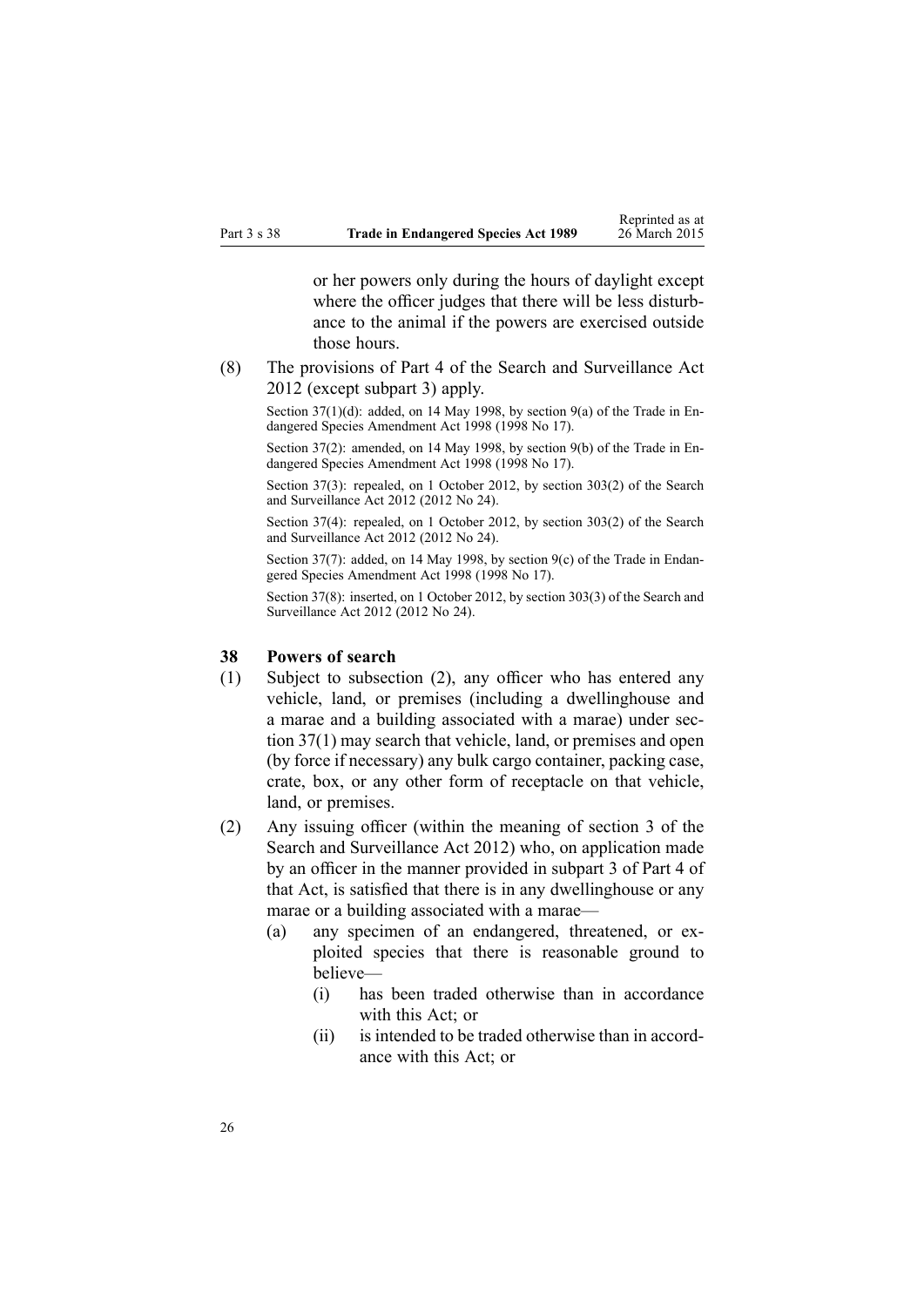- <span id="page-26-0"></span>(b) any thing which there is reasonable ground to believe may be evidence of the commission of any offence against this Act; or
- (c) any thing which there is reasonable ground to believe is intended to be used for the purpose of committing any such offence—

may issue <sup>a</sup> search warrant to every officer named in the warrant.

- (3) A search warrant is also required pursuan<sup>t</sup> to subsection (2) in the case of entry to any other land or premises for the purpose of the exercise of the power under section [37\(1\)\(d\)](#page-23-0).
- (4) The provisions of [Part](http://www.legislation.govt.nz/pdflink.aspx?id=DLM2136770) 4 of the Search and Surveillance Act 2012 apply.

Section 38(2): amended, on 26 March 2015, by [section](http://www.legislation.govt.nz/pdflink.aspx?id=DLM6404937) 4(1) of the Trade in Endangered Species Amendment Act 2015 (2015 No 38).

Section 38(2): amended, on 26 March 2015, by [section](http://www.legislation.govt.nz/pdflink.aspx?id=DLM6404937) 4(2) of the Trade in Endangered Species Amendment Act 2015 (2015 No 38).

Section 38(2): amended, on 1 October 2012, by section [303\(4\)\(a\)](http://www.legislation.govt.nz/pdflink.aspx?id=DLM2137084) of the Search and Surveillance Act 2012 (2012 No 24).

Section 38(2): amended, on 1 October 2012, by section [303\(4\)\(b\)](http://www.legislation.govt.nz/pdflink.aspx?id=DLM2137084) of the Search and Surveillance Act 2012 (2012 No 24).

Section 38(3): added, on 14 May 1998, by [section](http://www.legislation.govt.nz/pdflink.aspx?id=DLM425615) 10 of the Trade in Endangered Species Amendment Act 1998 (1998 No 17).

Section 38(4): inserted, on 1 October 2012, by section [303\(5\)](http://www.legislation.govt.nz/pdflink.aspx?id=DLM2137084) of the Search and Surveillance Act 2012 (2012 No 24).

#### **38A Application of Customs and Excise Act 1996**

[Sections](http://www.legislation.govt.nz/pdflink.aspx?id=DLM379201) 149A, [149B](http://www.legislation.govt.nz/pdflink.aspx?id=DLM379205), [149C\(1\)](http://www.legislation.govt.nz/pdflink.aspx?id=DLM379211) to (3), [160](http://www.legislation.govt.nz/pdflink.aspx?id=DLM379234), and [161](http://www.legislation.govt.nz/pdflink.aspx?id=DLM379235) of the Customs and Excise Act 1996 shall apply in relation to the importation or exportation of any endangered, threatened, or exploited species as if such endangered, threatened, or exploited species were <sup>a</sup> prohibited import or prohibited expor<sup>t</sup> within the meaning of that Act.

Section 38A: inserted, on 1 October 1996, by section [289\(1\)](http://www.legislation.govt.nz/pdflink.aspx?id=DLM380185) of the Customs and Excise Act 1996 (1996 No 27).

Section 38A: amended, on 1 October 2012, by section [303\(6\)](http://www.legislation.govt.nz/pdflink.aspx?id=DLM2137084) of the Search and Surveillance Act 2012 (2012 No 24).

Section 38A: amended (with effect on 9 October 2002), on 2 July 2004, by section [47\(4\)\(b\)](http://www.legislation.govt.nz/pdflink.aspx?id=DLM300382) of the Customs and Excise Amendment Act 2004 (2004 No 55).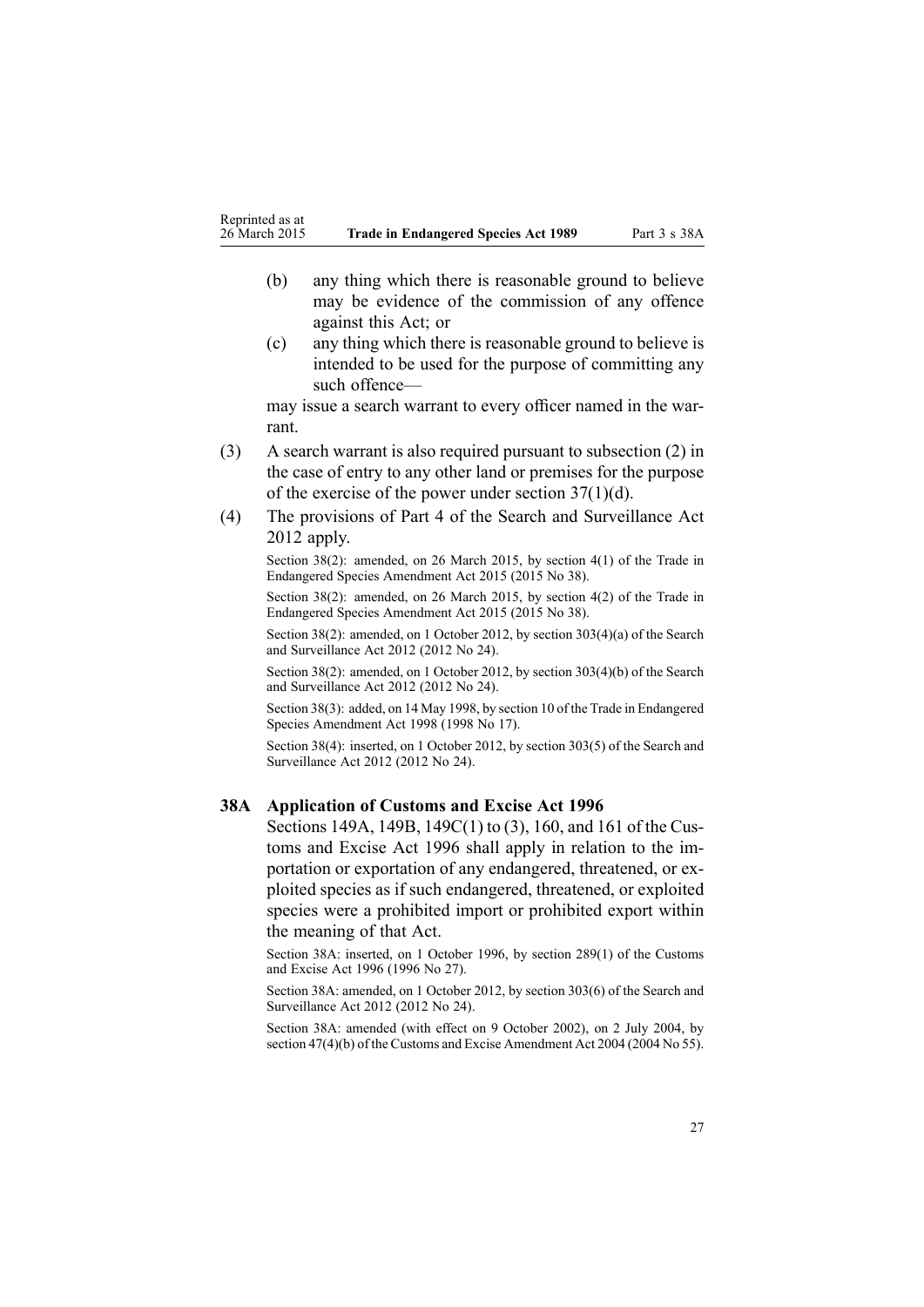# <span id="page-27-0"></span>**39 Seizure of endangered species traded in contravention of Act**

- (1) Where an officer finds, in or on any ship or aircraft or at any port, aerodrome, transitional facility, or Customs controlled area, any specimen of an endangered, threatened, or exploited species that—
	- (a) is being traded otherwise than in accordance with this Act; or
	- (b) is not listed on the inward or outward repor<sup>t</sup> in respec<sup>t</sup> of that ship or aircraft,—

that specimen shall be forfeit to the Crown, and shall be seized by the officer who shall dispose of it in accordance with [sec](#page-33-0)[tion](#page-33-0) 42.

- (2) Any officer who has reasonable cause to believe that any specimen of an endangered, threatened, or exploited species has been imported or introduced from the sea into New Zealand otherwise than in accordance with this Act, may seize that specimen and,—
	- (a) in the case of an animal, any descendant of that specimen; or
	- (b) in the case of <sup>a</sup> plant, any propagation of that specimen,—

and shall deliver it into the custody of the Director-General.

- (3) Any officer who has reasonable cause to believe that any specimen of an endangered, threatened, or exploited species is intended to be exported or re-exported from New Zealand otherwise than in accordance with this Act, may seize that specimen and shall deliver it into the custody of the Director-General.
- (4) Any officer seizing any specimen under this section may also seize—
	- (a) any container, packing case, crate, box, or any other form of receptacle (not being <sup>a</sup> bulk cargo container or <sup>a</sup> pallet) holding that specimen; and
	- (b) any thing which the officer has reason to believe will be evidence of <sup>a</sup> breach of the provisions of this Act or of any regulation made under it,—

and shall deliver it into the custody of the Director-General: provided that the owner or the person entitled to the possession of the items seized under this subsection may apply to the Dis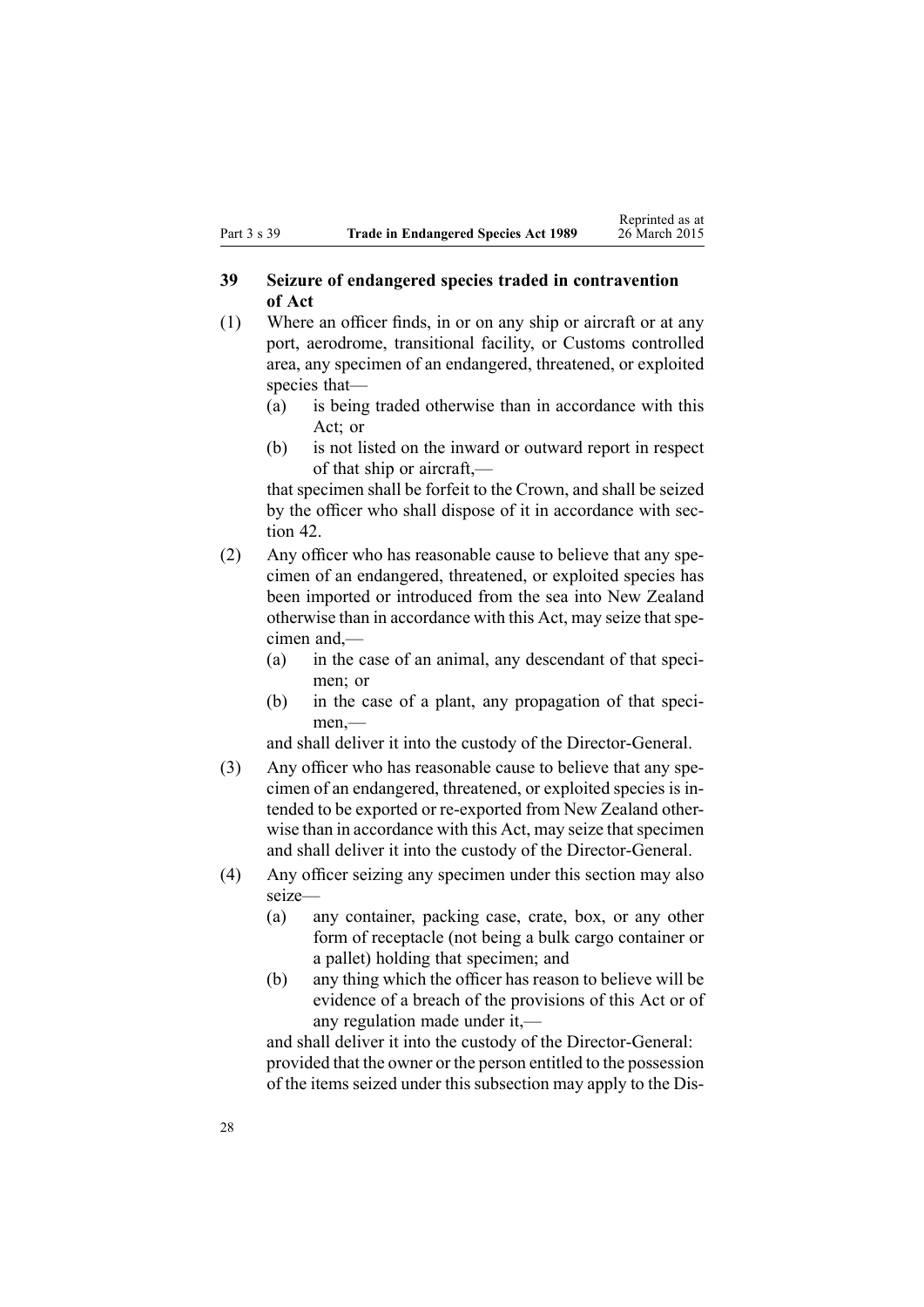<span id="page-28-0"></span>trict Court at any time for the return of those items, not being items that are required for evidential purposes in <sup>a</sup> hearing of any court, and the court may order the retention of those items or their return on such conditions as the court thinks fit.

- (5) No compensation shall be payable in respec<sup>t</sup> of any specimen seized under subsection (1).
- (6) For the purposes of subsection  $(1)$ ,—

**Customs controlled area** has the meaning given to it in [sec](http://www.legislation.govt.nz/pdflink.aspx?id=DLM377342)tion [2\(1\)](http://www.legislation.govt.nz/pdflink.aspx?id=DLM377342) of the Customs and Excise Act 1996

**transitional facility** hasthe meaning given to it in [section](http://www.legislation.govt.nz/pdflink.aspx?id=DLM314629) 2(1) of the Biosecurity Act 1993.

Section 39(1): amended, on 20 September 2007, by [section](http://www.legislation.govt.nz/pdflink.aspx?id=DLM968600) 4(1) of the Trade in Endangered Species Amendment Act 2007 (2007 No 85).

Section 39(6): added, on 20 September 2007, by [section](http://www.legislation.govt.nz/pdflink.aspx?id=DLM968600) 4(2) of the Trade in Endangered Species Amendment Act 2007 (2007 No 85).

#### **39A Power to seize vehicles and containers**

Any officer may stop and seize any vehicle on the ground or in water, or stop in transit and seize any parcel, package, case, bag, luggage, or other container, if the officer reasonably believes either—

- (a) that the vehicle or container contains any endangered, threatened, or exploited species; or
- (b) that the vehicle or container—
	- (i) is in the possession of <sup>a</sup> person who has committed an offence against this Act; and
	- (ii) has been used in connection with the commission of an offence against this Act.

Section 39A: inserted, on 12 August 1991, by section 7 of the Trade in Endangered Species Amendment Act 1991 (1991 No 100).

### **39B Director-General to retain seized vehicles and containers**

- (1) Subject to [section](#page-30-0) 39E, where any vehicle or container is seized under section 39A, it shall, pending any criminal proceedings under this Act against the owner or any person in possession of the vehicle or container, be retained by the Director-General.
- (2) If at any time following the seizure of any vehicle or container under section 39A (not being <sup>a</sup> vehicle or container that has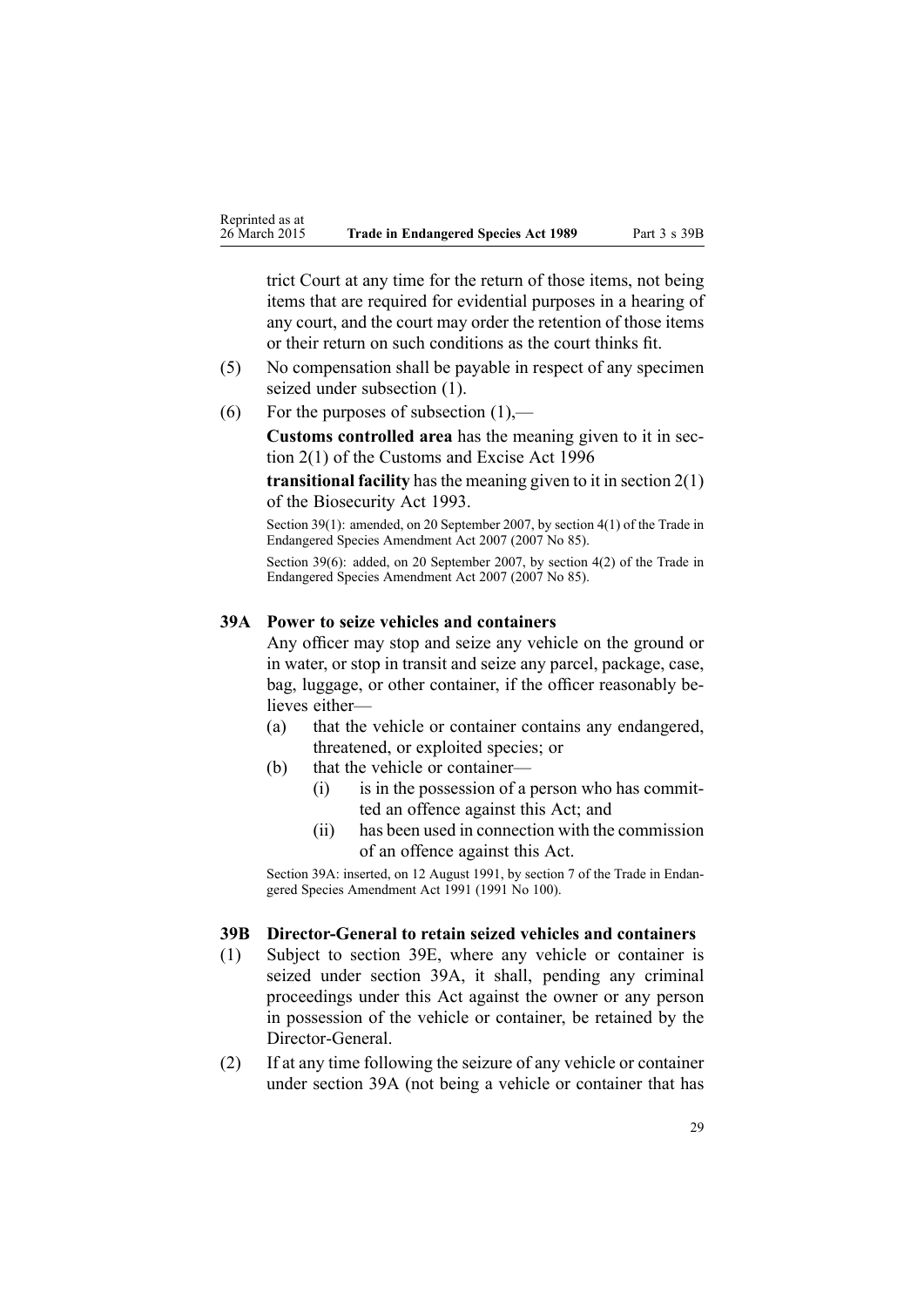<span id="page-29-0"></span>been forfeited to the Crown) it appears to the Director-General that the officer who seized the vehicle or container is unable to establish clearly that he or she had the reasonable belief necessary to exercise that power, the Director-General shall immediately release the vehicle or container from his or her custody.

(3) The Director-General shall exercise reasonable care of any property while it is retained in his or her custody under subsection  $(1)$ .

Section 39B: inserted, on 12 August 1991, by section 7 of the Trade in Endangered Species Amendment Act 1991 (1991 No 100).

#### **39C Proceedings to be prosecuted promptly and diligently**

- (1) Proceedings in respec<sup>t</sup> of an offence against this Act shall be commenced promptly and prosecuted with due diligence if they arise in connection with the use of any vehicle or container seized under [section](#page-28-0) 39A.
- (2) If no proceedings are taken in respec<sup>t</sup> of the offence concerned within 6 months of the seizure under [section](#page-28-0) 39A of any vehicle or container, or if the proceedings concerned are dismissed, the vehicle or container shall be released from the custody of the Director-General.

Section 39C: inserted, on 12 August 1991, by section 7 of the Trade in Endangered Species Amendment Act 1991 (1991 No 100).

Section 39C(2): amended, on 1 July 2013, by [section](http://www.legislation.govt.nz/pdflink.aspx?id=DLM3360714) 413 of the Criminal Procedure Act 2011 (2011 No 81).

#### **39D Forfeiture of seized vehicles and containers**

- (1) On the conviction of any person for any offence against this Act, any vehicle or container retained in respec<sup>t</sup> of that offence under section [39B\(1\)](#page-28-0) may, on the order of the court, be forfeited to the Crown; and, in that case, the vehicle or container shall be disposed of as the Minister thinks fit.
- (2) Any person whose property has been forfeited to the Crown under this section or any person having <sup>a</sup> legal or equitable interest in any such property (not being, in either case, <sup>a</sup> person convicted of an offence out of which the forfeiture arose) may apply to the Minister, within 30 days of the conviction concerned, for the release of the property forfeited; and the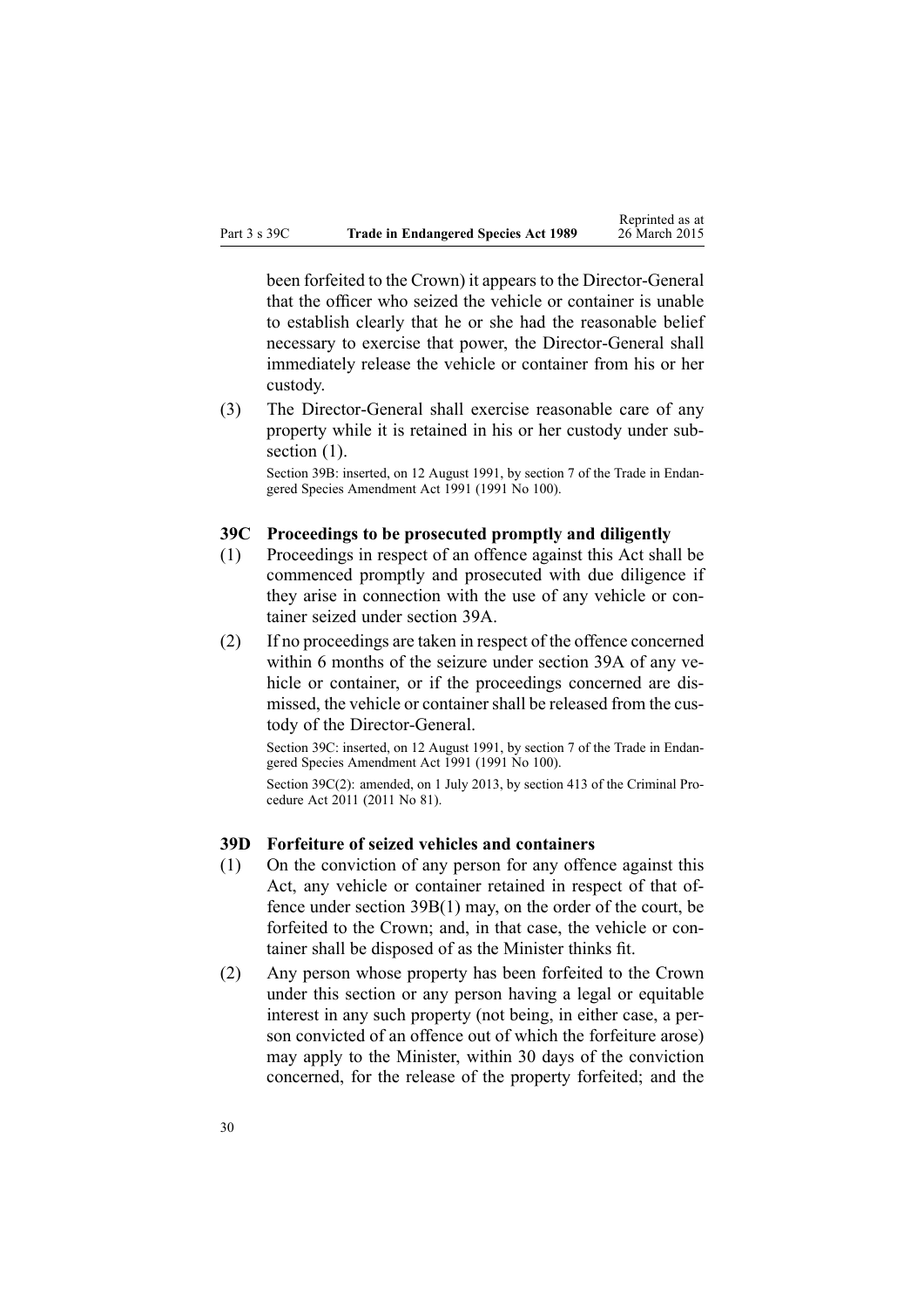<span id="page-30-0"></span>Minister may order the release of the property on paymen<sup>t</sup> to the Crown of any amount the Minister thinks appropriate, being an amount not exceeding the amount the items forfeited are estimated by the Director-General to be likely to realise if sold by public auction in New Zealand.

- (3) In considering whether to order the release of any property on paymen<sup>t</sup> of an amount under subsection (2), the Minister shall have regard to—
	- (a) the relationship between the person applying for release of the property and the person convicted of the offence; and
	- (b) the extent to which it was foreseeable that the property would be used in connection with the commission of an offence against this Act when it was placed in the possession of the offender.
- (4) Any forfeiture ordered under this section shall be in addition to, and not in substitution for, any other penalty that may be imposed.

Section 39D: inserted, on 12 August 1991, by section 7 of the Trade in Endangered Species Amendment Act 1991 (1991 No 100).

# **39E Power of court to order return of seized vehicle or container**

- (1) Where any vehicle or container is seized under [section](#page-28-0) 39A, any person claiming to be entitled to possession of the vehicle or container may at any time apply to <sup>a</sup> District Court Judge for an order that it be delivered to that person.
- (2) On an application under subsection (1), <sup>a</sup> District Court Judge may—
	- (a) adjourn the application, on such terms and conditions as he or she thinks fit, to enable proceedings to be brought or completed; or
	- (b) make an order for the return of the vehicle or container to the applicant, on such terms and conditions as he or she thinks fit.
- (3) Nothing in this section applies to any vehicle or container if <sup>a</sup> court has ordered under section [39D\(1\)](#page-29-0) that it be forfeited to the Crown.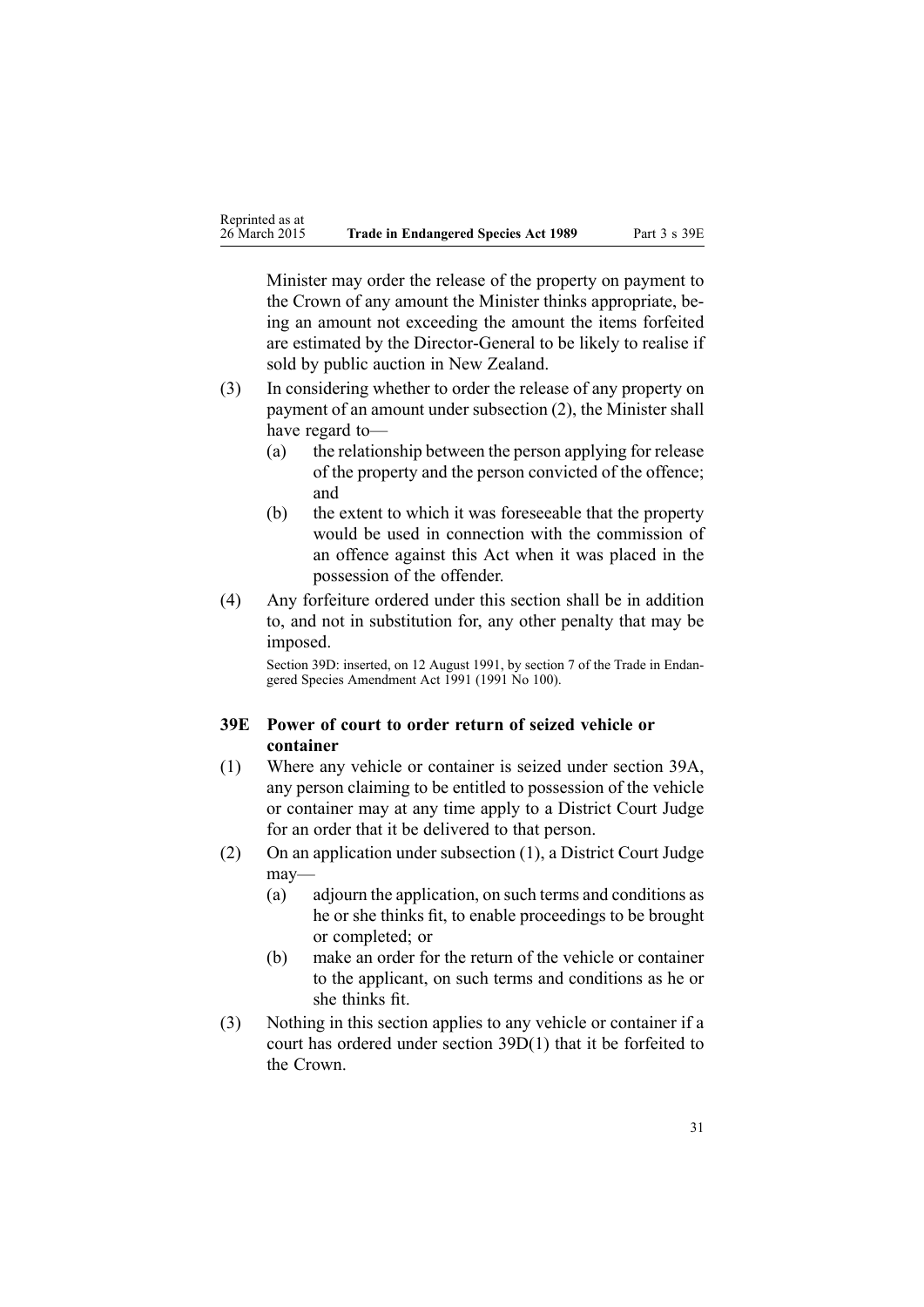<span id="page-31-0"></span>Section 39E: inserted, on 12 August 1991, by section 7 of the Trade in Endangered Species Amendment Act 1991 (1991 No 100).

#### **39F Effect of order for release of seized vehicle or container**

Where the Minister makes an order under section [39D\(2\)](#page-29-0) in respec<sup>t</sup> of <sup>a</sup> vehicle or container that has been forfeited to the Crown, the forfeiture order made in respec<sup>t</sup> of that vehicle or container shall cease to have effect.

Section 39F: inserted, on 12 August 1991, by section 7 of the Trade in Endangered Species Amendment Act 1991 (1991 No 100).

#### **40 Custody of seized specimens**

- (1) Where, in the opinion of the Director-General, any specimen seized pursuan<sup>t</sup> to subsection (2) or subsection (3) of [section](#page-27-0) [39](#page-27-0) may die, rot, spoil, or otherwise perish, the Director-General may dispose of it in accordance with [section](#page-33-0) 42(1) as if that specimen was forfeit to the Crown.
- (2) Where the ownership of—
	- (a) any specimen seized pursuan<sup>t</sup> to subsection (2) or subsection (3) of [section](#page-27-0) 39; or
	- (b) any receptacle or thing seized pursuan<sup>t</sup> to [section](#page-27-0)  $39(4)$ ,—

cannot, at the time of seizure or within 90 days from the date of seizure, be ascertained it shall be forfeit to the Crown, and—

- (c) in the case of <sup>a</sup> specimen, be disposed of in accordance with [section](#page-33-0) 42; or
- (d) in the case of <sup>a</sup> receptacle or thing, be disposed of as directed by the Director-General, subject to any conditions imposed by the court pursuan<sup>t</sup> to the proviso to subsection (4) of [section](#page-27-0) 39.
- (3) Except as provided in subsections (1) and (2) of this section,—
	- (a) every specimen seized pursuan<sup>t</sup> to subsection (2) or subsection (3) of [section](#page-27-0) 39; and
	- (b) every receptacle or thing seized pursuan<sup>t</sup> to [section](#page-27-0)  $39(4)$ —

shall be held in the custody of the Crown until—

(c) <sup>a</sup> decision is made not to file any charging document in respec<sup>t</sup> of the alleged offence for which the specimen, receptacle, or thing was seized; or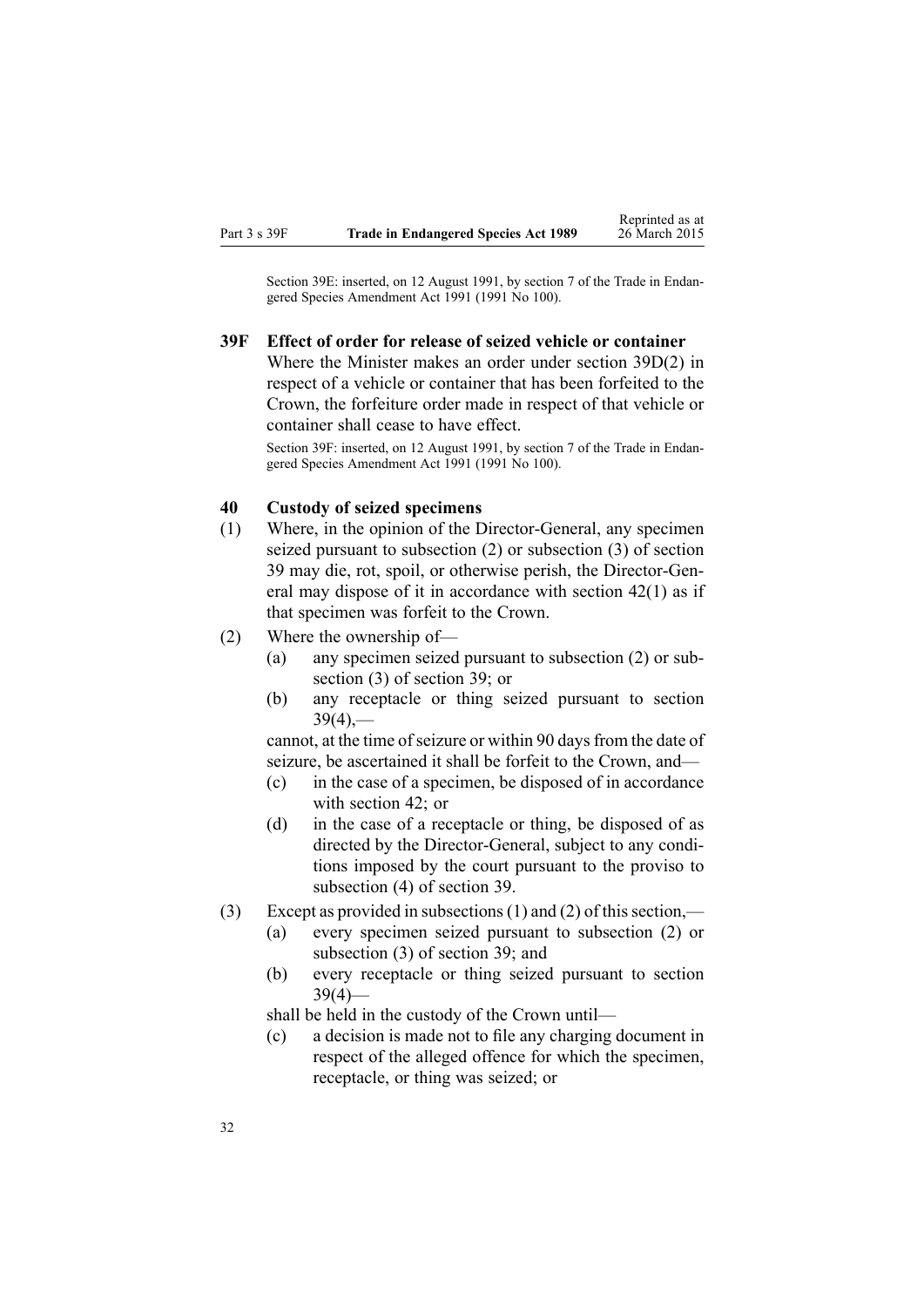- <span id="page-32-0"></span>(d) where such <sup>a</sup> charging document is filed, upon the completion of proceedings in respec<sup>t</sup> of the alleged offence for which the specimen, receptacle, or thing was seized, or such sooner time as the court may determine.
- (4) The decision whether or not to file any charging document in respec<sup>t</sup> of an alleged offence for which any specimen, receptacle, or thing is seized under [section](#page-27-0) 39 shall be made as soon as reasonably practicable after that specimen, receptacle, or thing is seized, taken possession of, or detained.

Section  $40(2)(b)$ : amended, on 17 May 2005, by [section](http://www.legislation.govt.nz/pdflink.aspx?id=DLM348996)  $3(1)$  of the Trade in Endangered Species Amendment Act 2005 (2005 No 71).

Section 40(3)(b): amended, on 17 May 2005, by [section](http://www.legislation.govt.nz/pdflink.aspx?id=DLM348996) 3(2) of the Trade in Endangered Species Amendment Act 2005 (2005 No 71).

Section  $40(3)(c)$ : amended, on 1 July 2013, by [section](http://www.legislation.govt.nz/pdflink.aspx?id=DLM3360714) 413 of the Criminal Procedure Act 2011 (2011 No 81).

Section 40(3)(d): amended, on 1 July 2013, by [section](http://www.legislation.govt.nz/pdflink.aspx?id=DLM3360714) 413 of the Criminal Procedure Act 2011 (2011 No 81).

Section 40(4): amended, on 1 July 2013, by [section](http://www.legislation.govt.nz/pdflink.aspx?id=DLM3360714) 413 of the Criminal Procedure Act 2011 (2011 No 81).

Section 40(4): amended, on 17 May 2005, by [section](http://www.legislation.govt.nz/pdflink.aspx?id=DLM348996) 3(3) of the Trade in Endangered Species Amendment Act 2005 (2005 No 71).

#### **41 Release of seized specimens**

Subject to subsection (1) of section 39 and subsections (1) and (2) of [section](#page-31-0) 40, where any specimen, receptacle, or thing has been seized under [section](#page-27-0) 39 and not previously returned by the court pursuan<sup>t</sup> to the proviso to subsection (4) of section 39, then—

- (a) on <sup>a</sup> decision being made not to file <sup>a</sup> charging document; or
- (b) on the acquittal of any person charged with an offence for which the specimen, receptacle, or thing is subject to forfeiture—

such specimen, receptacle, or thing shall forthwith be released from the custody of the Crown to the owner or person who had possession of the specimen, receptacle, or thing at the time of seizure.

Section 41: amended, on 17 May 2005, by [section](http://www.legislation.govt.nz/pdflink.aspx?id=DLM348997) 4 of the Trade in Endangered Species Amendment Act 2005 (2005 No 71).

Section 41: amended, on 12 August 1991, by section 8 of the Trade in Endangered Species Amendment Act 1991 (1991 No 100).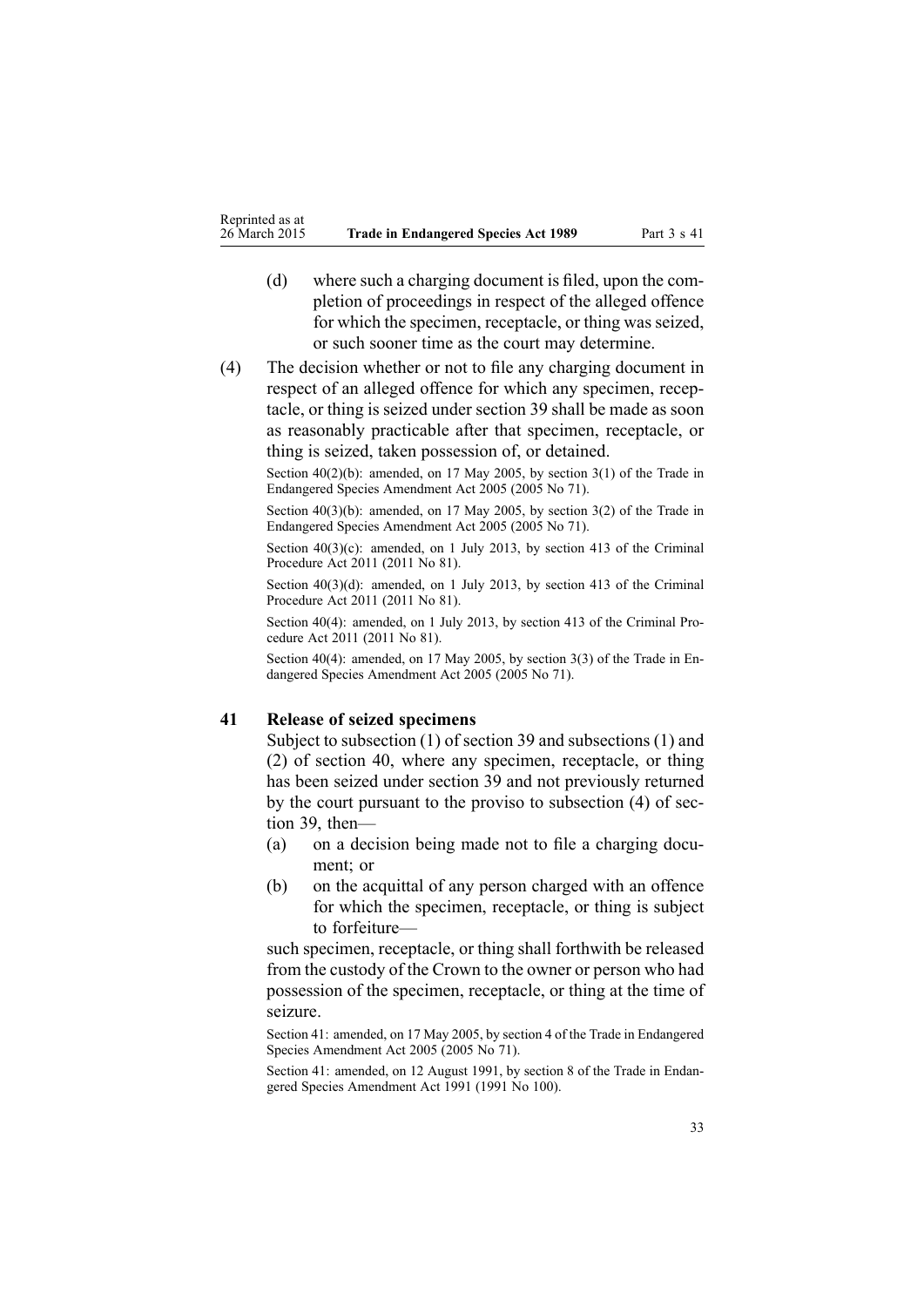<span id="page-33-0"></span>Section 41(a): amended, on 1 July 2013, by [section](http://www.legislation.govt.nz/pdflink.aspx?id=DLM3360714) 413 of the Criminal Procedure Act 2011 (2011 No 81).

#### **42 Disposal of seized specimens**

- (1) Any specimen of an endangered, threatened, or exploited species forfeited to the Crown shall be disposed of in such manner as the Director-General may direct, after consultation with the relevant scientific and management authorities.
- (2) The Director-General may negotiate the return, and the payment of any costs associated with that return, of any specimen imported into New Zealand, otherwise than in accordance with this Act, with the managemen<sup>t</sup> authority of the country from where that specimen originated.
- (3) All costs and expenses of and attendant upon any disposal of <sup>a</sup> specimen forfeited to the Crown and seized under [sec](#page-27-0)tion [39\(1\)](#page-27-0) shall be borne by the owner or the person who had possession thereof, and shall be recoverable from him or her as <sup>a</sup> debt due to the Crown, and no compensation shall be payable in respec<sup>t</sup> thereof.
- (4) Notwithstanding [sections](#page-27-0) 39(1), [40\(1\)](#page-31-0) and (2) and [sec](#page-38-0)tion [51\(1\)](#page-38-0), any specimen of an endangered, threatened, or exploited species seized under section 39 that is deemed to be the property of the Crown under [section](http://www.legislation.govt.nz/pdflink.aspx?id=DLM278118) 57 of the Wildlife Act 1953 shall be disposed of in accordance with that Act. Section 42(3): amended, on 17 May 2005, by [section](http://www.legislation.govt.nz/pdflink.aspx?id=DLM348998) 5 of the Trade in Endangered Species Amendment Act 2005 (2005 No 71).

# **43 Duty of officers and employees of postal operators**

- (1) It is the duty of all officers and employees of every postal operator within the meaning of the Postal [Services](http://www.legislation.govt.nz/pdflink.aspx?id=DLM423257) Act 1998 to assist in carrying out the provisions of this Part and to preven<sup>t</sup> the import into and expor<sup>t</sup> from New Zealand of any specimen of an endangered, threatened, or exploited species otherwise than in accordance with this Act.
- (2) Where any postal article (within the meaning of the [Postal](http://www.legislation.govt.nz/pdflink.aspx?id=DLM423257) [Services](http://www.legislation.govt.nz/pdflink.aspx?id=DLM423257) Act 1998) is delivered, pursuan<sup>t</sup> to section [10\(2\)\(c\)](http://www.legislation.govt.nz/pdflink.aspx?id=DLM423710) of that Act, to the Director-General or to such other person as the Director-General has directed, the provisions of this Act, so far as applicable and with all necessary modifications, apply as if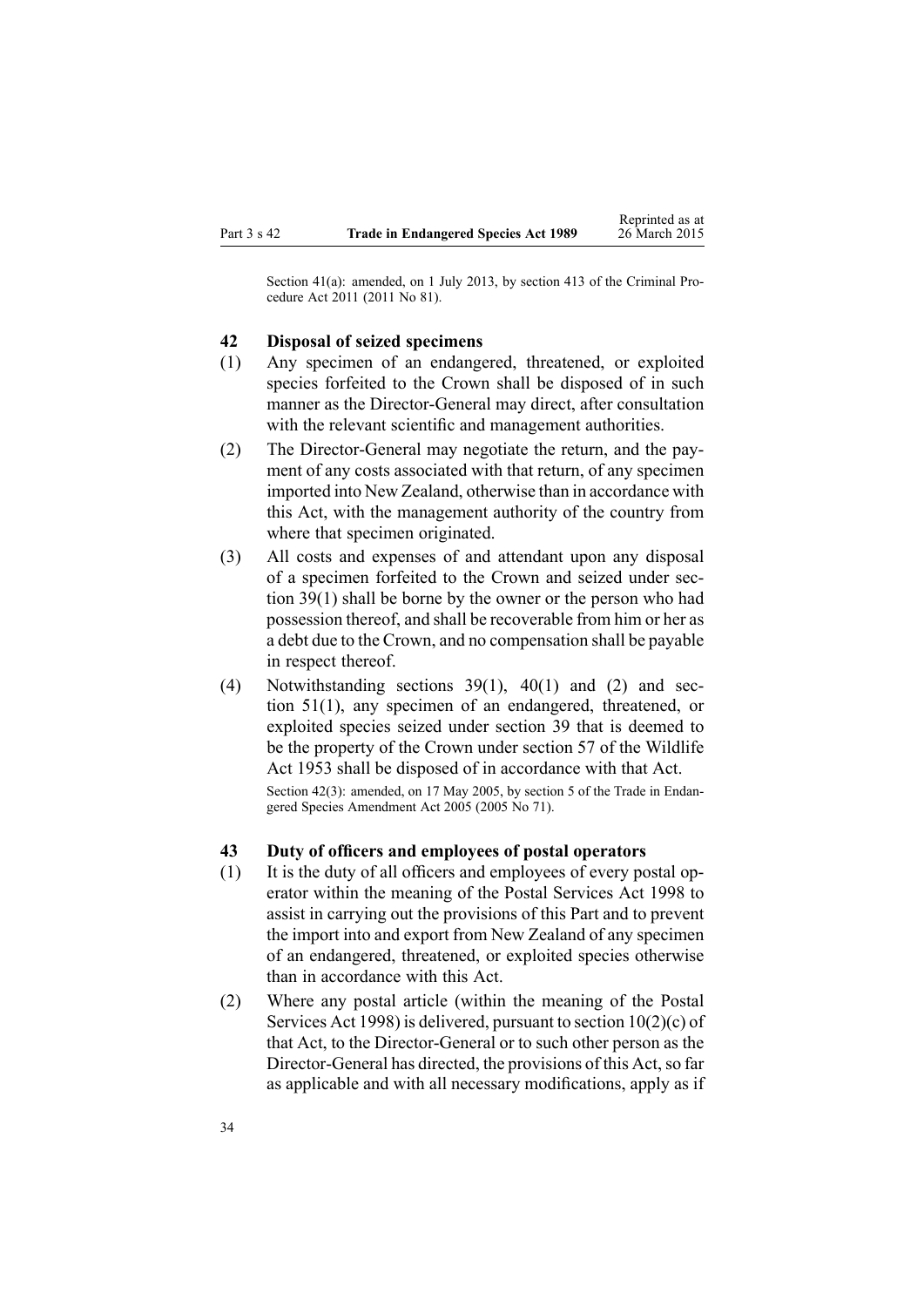<span id="page-34-0"></span>the postal article had been seized, pursuan<sup>t</sup> to subsection (2) or subsection (3) of [section](#page-27-0) 39 of this Act (whichever subsection is applicable), on the date on that delivery.

Section 43: substituted, on 1 April 1998, by [section](http://www.legislation.govt.nz/pdflink.aspx?id=DLM423785) 62(1) of the Postal Services Act 1998 (1998 No 2).

# **Part 4 Miscellaneous provisions**

#### **43A Taking and analysis of samples of specimens**

- (1) Where, in any application made under this Act, <sup>a</sup> question arises as to whether <sup>a</sup> specimen of any animal has been bred in captivity and the Director-General has reasonable cause to suspec<sup>t</sup> that the specimen has not been bred in captivity, the Director-General may, prior to making <sup>a</sup> decision on the application, require that any specimen be subject to the taking of such samples for the purpose of such analysis as the Director-General considers necessary to determine whether the specimen concerned has been bred in captivity.
- (2) Subject to subsection (3), such samples are to be taken by and under the supervision of such person or persons as the Director-General specifies.
- (3) Every such sample from <sup>a</sup> live animal must be taken by <sup>a</sup> veterinary surgeon where requested by the owner or person in charge of the animal.
- (4) The Director-General may require an applicant to bear the cost of taking and analysis of samples required pursuant to this section.

Section 43A: inserted, on 14 May 1998, by [section](http://www.legislation.govt.nz/pdflink.aspx?id=DLM425616) 11 of the Trade in Endangered Species Amendment Act 1998 (1998 No 17).

## **44 Trading in endangered, threatened, or exploited species without permit or certificate**

- (1) Every person commits an offence who—
	- (a) trades in any specimen of an endangered species without the appropriate permit or certificate granted under any of [sections](#page-10-0) 13 to 16; or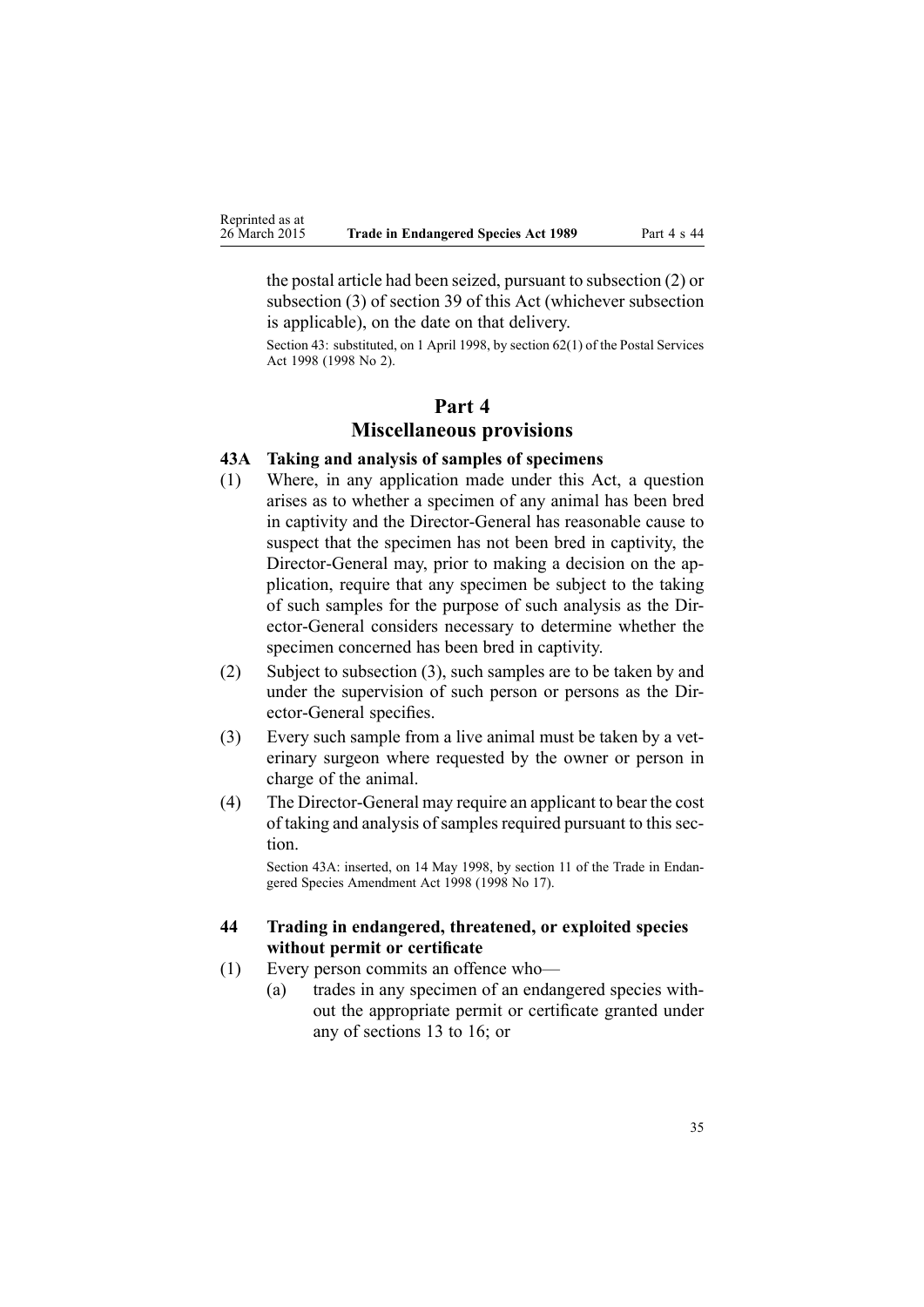- <span id="page-35-0"></span>(b) trades in any specimen of <sup>a</sup> threatened species without the appropriate permit or certificate granted under any of [sections](#page-12-0) 17 to 20; or
- (c) trades in any specimen of an exploited species without the appropriate permit or certificate granted under any of [sections](#page-14-0) 21 to 24.
- (2) Every person who commits an offence against subsection  $(1)(a)$  is liable on conviction,—
	- (a) in the case of <sup>a</sup> natural person, to imprisonment for <sup>a</sup> term not exceeding 5 years or to <sup>a</sup> fine not exceeding \$100,000, or to both:
	- (b) in the case of <sup>a</sup> body corporate, to <sup>a</sup> fine not exceeding \$200,000.
- (3) Every person who commits an offence against subsection  $(1)(b)$  is liable on conviction,—
	- (a) in the case of <sup>a</sup> natural person, to imprisonment for <sup>a</sup> term not exceeding 3 years or to <sup>a</sup> fine not exceeding \$50,000, or to both:
	- (b) in the case of <sup>a</sup> body corporate, to <sup>a</sup> fine not exceeding \$100,000.
- (4) Every person who commits an offence against subsection  $(1)(c)$  is liable on conviction,—
	- (a) in the case of <sup>a</sup> natural person, to <sup>a</sup> fine not exceeding \$37,500:
	- (b) in the case of <sup>a</sup> body corporate, to <sup>a</sup> fine not exceeding \$75,000.

Section 44: substituted, on 12 August 1991, by section 9 of the Trade in Endangered Species Amendment Act 1991 (1991 No 100).

Section 44(2): amended, on 1 July 2013, by [section](http://www.legislation.govt.nz/pdflink.aspx?id=DLM3360714) 413 of the Criminal Procedure Act 2011 (2011 No 81).

Section 44(3): amended, on 1 July 2013, by [section](http://www.legislation.govt.nz/pdflink.aspx?id=DLM3360714) 413 of the Criminal Procedure Act 2011 (2011 No 81).

Section 44(4): amended, on 1 July 2013, by [section](http://www.legislation.govt.nz/pdflink.aspx?id=DLM3360714) 413 of the Criminal Procedure Act 2011 (2011 No 81).

### **45 Possession of specimens of endangered, threatened, or exploited species**

(1) Every person commits an offence who hasin his or her possession, or has under his or her control though under the custody of another, any specimen of an endangered, threatened, or ex-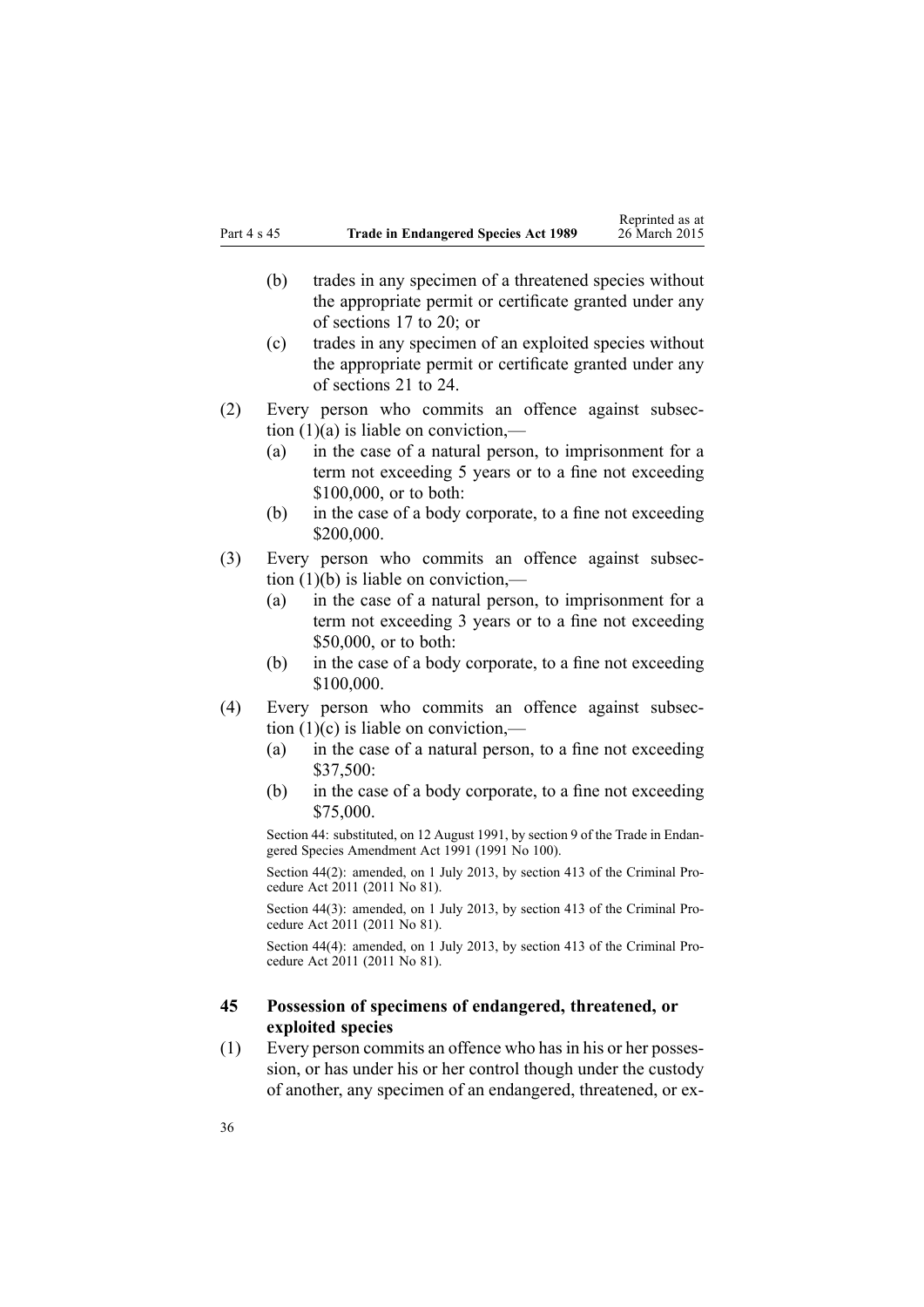ploited species that he or she knows or has reasonable grounds for suspecting—

- (a) has been imported or introduced from the sea into New Zealand otherwise than in accordance with this Act; or
- (b) is intended to be exported or re-exported from New Zealand otherwise than in accordance with this Act.
- (2) Every person who commits an offence against subsection (1) in respec<sup>t</sup> of <sup>a</sup> specimen of an endangered species is liable on conviction,—
	- (a) in the case of <sup>a</sup> natural person, to imprisonment for <sup>a</sup> term not exceeding 5 years or to <sup>a</sup> fine not exceeding \$100,000, or to both:
	- (b) in the case of <sup>a</sup> body corporate, to <sup>a</sup> fine not exceeding \$200,000.
- (3) Every person who commits an offence against subsection (1) in respec<sup>t</sup> of <sup>a</sup> specimen of <sup>a</sup> threatened species is liable on conviction,—
	- (a) in the case of <sup>a</sup> natural person, to imprisonment for <sup>a</sup> term not exceeding 3 years or to <sup>a</sup> fine not exceeding \$50,000, or to both:
	- (b) in the case of <sup>a</sup> body corporate, to <sup>a</sup> fine not exceeding \$100,000.
- (4) Every person who commits an offence against subsection (1) in respec<sup>t</sup> of <sup>a</sup> specimen of an exploited species is liable on conviction,—
	- (a) in the case of <sup>a</sup> natural person, to <sup>a</sup> fine not exceeding \$37,500:
	- (b) in the case of <sup>a</sup> body corporate, to <sup>a</sup> fine not exceeding \$75,000.

Section 45: substituted, on 12 August 1991, by section 9 of the Trade in Endangered Species Amendment Act 1991 (1991 No 100).

Section 45(1): amended, on 14 May 1998, by [section](http://www.legislation.govt.nz/pdflink.aspx?id=DLM425617) 12 of the Trade in Endangered Species Amendment Act 1998 (1998 No 17).

Section 45(2): amended, on 1 July 2013, by [section](http://www.legislation.govt.nz/pdflink.aspx?id=DLM3360714) 413 of the Criminal Procedure Act 2011 (2011 No 81).

Section 45(3): amended, on 1 July 2013, by [section](http://www.legislation.govt.nz/pdflink.aspx?id=DLM3360714) 413 of the Criminal Procedure Act 2011 (2011 No 81).

Section 45(4): amended, on 1 July 2013, by [section](http://www.legislation.govt.nz/pdflink.aspx?id=DLM3360714) 413 of the Criminal Procedure Act 2011 (2011 No 81).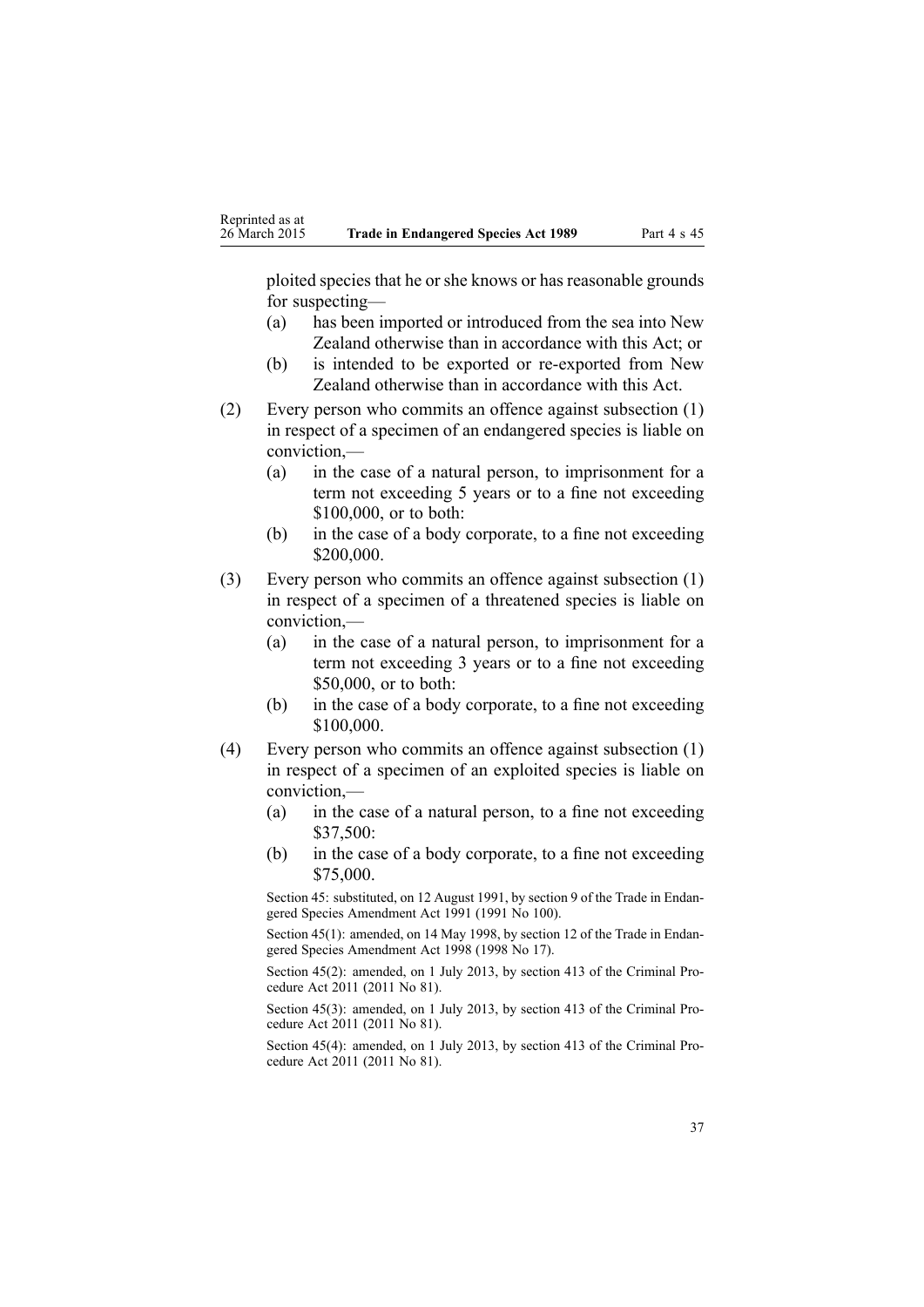#### **46 Failure to comply with conditions of permit or certificate**

- (1) Every person commits an offence who failsto comply with any of the conditions specified by the Director-General in respec<sup>t</sup> of any permit or certificate granted to him or her under [Part](#page-8-0) 1.
- (2) Every person who commits an offence against subsection (1) is liable on conviction,—
	- (a) in the case of <sup>a</sup> natural person, to <sup>a</sup> fine not exceeding \$10,000:
	- (b) in the case of <sup>a</sup> body corporate, to <sup>a</sup> fine not exceeding \$20,000.

Section 46: substituted, on 12 August 1991, by section 9 of the Trade in Endangered Species Amendment Act 1991 (1991 No 100).

Section 46(2): amended, on 1 July 2013, by [section](http://www.legislation.govt.nz/pdflink.aspx?id=DLM3360714) 413 of the Criminal Procedure Act 2011 (2011 No 81).

#### **47 Making false statements**

- (1) Every person commits an offence who, for the purpose of procuring anything to be done or not to be done under [Part](#page-8-0) 1 or [Part](#page-18-0) 2 or [Part](#page-22-0) 3, whether for his or her own benefit or for the benefit of any other person,—
	- (a) makes <sup>a</sup> statement that he or she knows to be false in <sup>a</sup> material particular; or
	- (b) recklessly makes <sup>a</sup> statement that is false in <sup>a</sup> material particular.
- (2) Every person who commits an offence against subsection  $(1)$  is liable on conviction to imprisonment for <sup>a</sup> term not exceeding 2 years or to <sup>a</sup> fine not exceeding \$5,000.

Section 47: substituted, on 12 August 1991, by section 9 of the Trade in Endangered Species Amendment Act 1991 (1991 No 100).

Section 47(2): amended, on 1 July 2013, by [section](http://www.legislation.govt.nz/pdflink.aspx?id=DLM3360714) 413 of the Criminal Procedure Act 2011 (2011 No 81).

#### **48 Obstructing or hindering officer**

Every person commits an offence against this Act who intentionally obstructs or hinders any officer in the performance of his or her duty under this Act.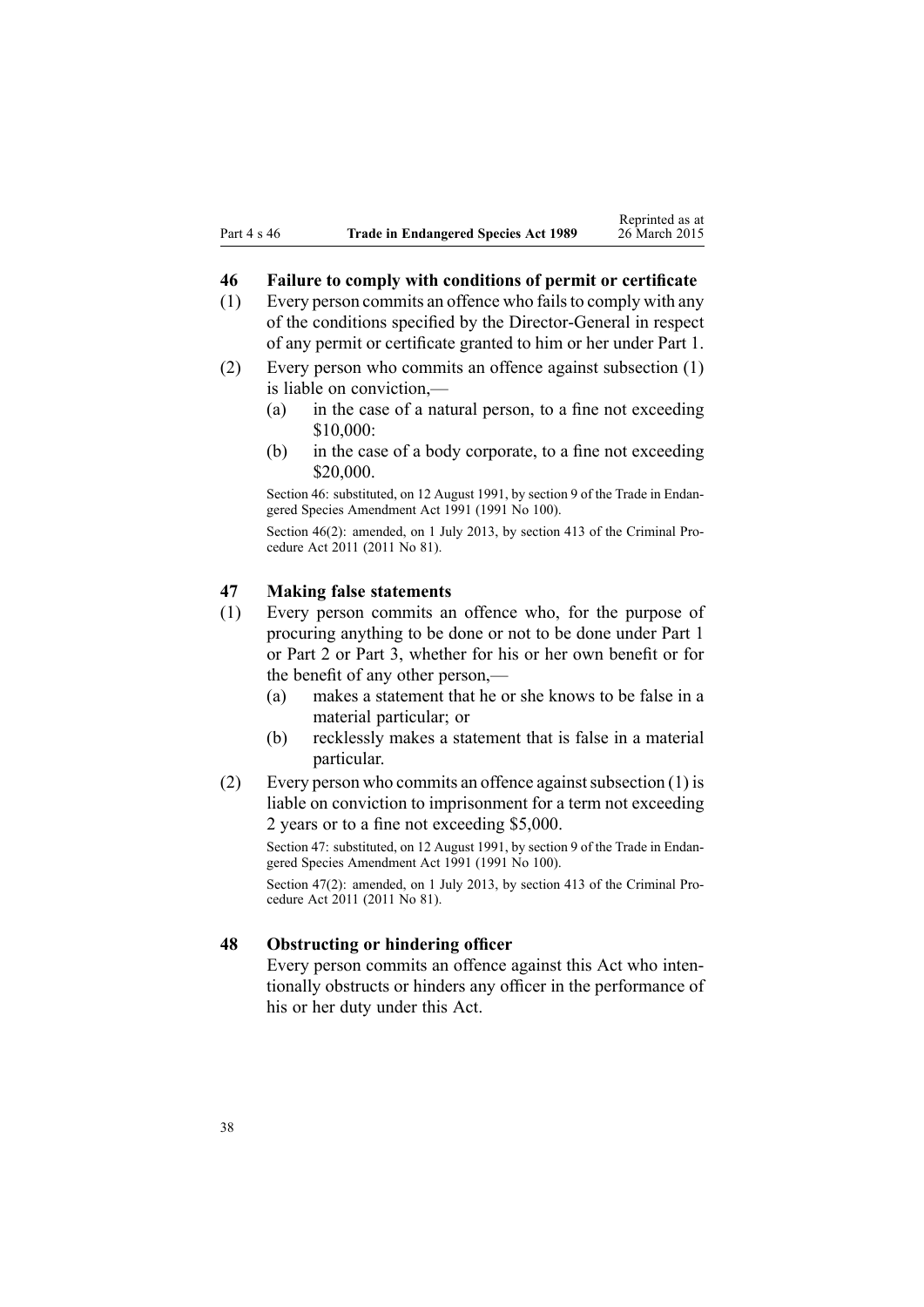#### **49 General offence**

Every person who commits an offence against this Act for which no penalty is provided otherwise than in this section is liable, on conviction, to <sup>a</sup> fine not exceeding \$2,000.

Section 49: amended, on 1 July 2013, by [section](http://www.legislation.govt.nz/pdflink.aspx?id=DLM3360714) 413 of the Criminal Procedure Act 2011 (2011 No 81).

#### **50 Onus of proof in respect of certain offences**

Where any person is charged with an offence against this Act arising out of his or her doing, without <sup>a</sup> permit or certificate, any action for which a permit or certificate is required, the onus shall be on that person to prove that at the relevant time he or she held the required permit or certificate.

Section 50: amended, on 12 August 1991, by section 10 of the Trade in Endangered Species Amendment Act 1991 (1991 No 100).

#### **51 Forfeiture of property on conviction**

- (1) Subject to subsection (2), on the conviction of any person for any offence against this Act,—
	- (a) any specimen of an endangered, threatened, or exploited species in respec<sup>t</sup> of which the offence has been committed; and
	- (b) any container, packing case, crate, box, or any other form of receptacle (not being <sup>a</sup> bulk cargo container or <sup>a</sup> pallet) used in relation to the commission of the offence,—

whether or not they have been seized, taken possession of, or detained under [section](#page-27-0) 39, shall be forfeit to the Crown, and disposed of,—

- (c) in the case of <sup>a</sup> specimen, in accordance with [section](#page-33-0) 42:
- (d) in the case of <sup>a</sup> receptacle, as the Director-General directs.
- (2) Notwithstanding the conviction of any person for any offence against this Act, no specimen shall be forfeited or disposed of until proceedings are finally determined.
- (3) Any person whose receptacle has been forfeit to the Crown under subsection (1) or any person having <sup>a</sup> legal or equitable interest in such property may apply to the Minister within 30 days of conviction for the release of the property so for-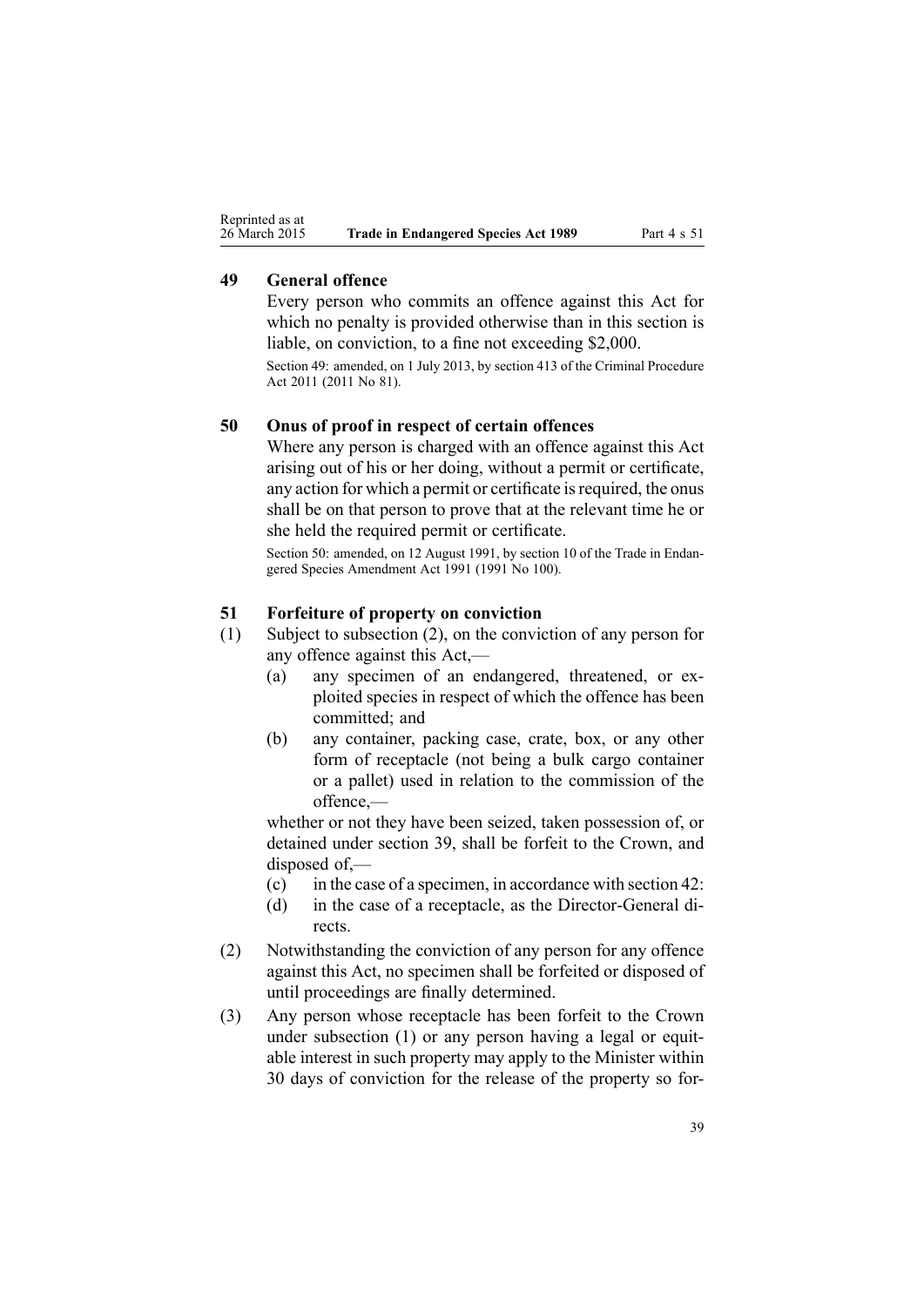feited; and the Minister may order the release of such property on payment to the Crown of such amount as the Minister thinks appropriate, being an amount not exceeding the amount the items otherwise forfeited are estimated by the Director-General to realise if sold by public auction in New Zealand.

(4) Any forfeiture directed or redemption paymen<sup>t</sup> imposed pursuant to this section shall be in addition to, and not in substitution for, any other penalty that may be imposed by the court or by this Act.

Section 51(1): amended, on 12 August 1991, by section 11 of the Trade in Endangered Species Amendment Act 1991 (1991 No 100).

Section 51(2): amended, on 12 August 1991, by section 11 of the Trade in Endangered Species Amendment Act 1991 (1991 No 100).

#### **52 Protection of officers and others**

A person who does any act in pursuance or intended pursuance of any of the functions conferred on that person by or under this Act shall not be under any civil or criminal liability in respec<sup>t</sup> thereof, whether on the ground of want of jurisdiction, or mistake of law or fact, or on any other ground, unless the person has acted, or omitted to act, in bad faith or without reasonable cause.

#### **53 Schedules**

The Governor-General may from time to time, by Order in Council,—

- (a) add any item to, omit any item from, or amend any item in [Schedule](#page-41-0) 1 or [Schedule](#page-92-0) 2 or [Schedule](#page-145-0) 3:
- (b) add any Part to, or omit any Part from, [Schedule](#page-41-0) 1 or [Schedule](#page-92-0) 2 or [Schedule](#page-145-0) 3:
- (c) revoke any such schedule and substitute <sup>a</sup> new schedule—

in order that those schedules may conform with the Convention as amended from time to time.

Section 53: substituted, on 2 September 1996, by section 2 of the Trade in Endangered Species Amendment Act 1996 (1996 No 149).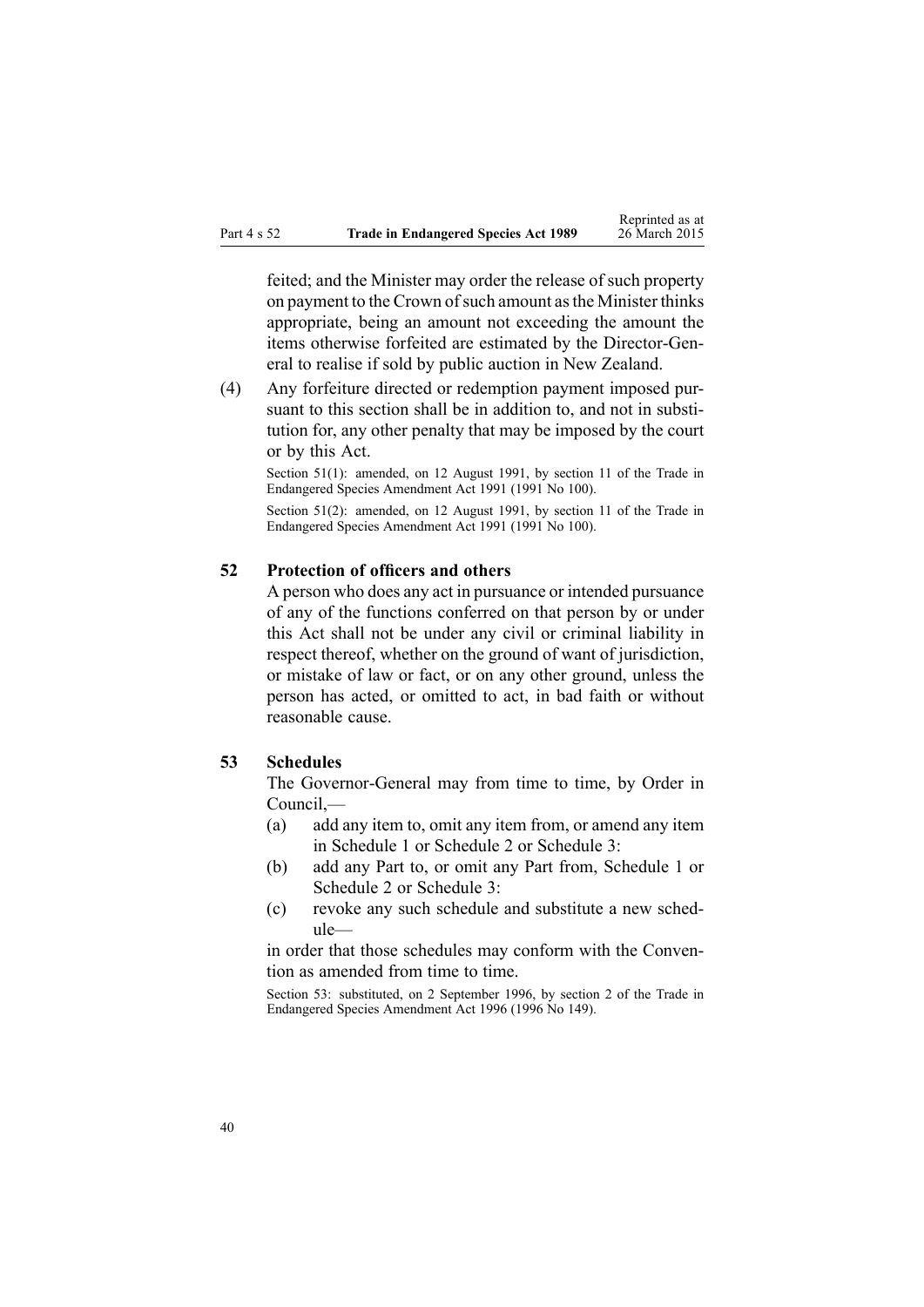### **54 Regulations**

The Governor-General may from time to time, by Order in Council, make regulations for all or any of the following purposes:

- (a) prescribing the fees to be paid in respec<sup>t</sup> of any permit or certificate granted under this Act:
- (b) prescribing the recording of trade in endangered, threatened, or exploited species:
- (c) regulating the non-commercial loan, donation, and exchange between scientists and scientific institutions in New Zealand and those in other countries:
- (d) prescribing the registration of scientists and scientific institutions in New Zealand involved in such exchanges:
- (e) regulating the breeding in captivity, in the case of an animal, and the artificial propagation, in the case of <sup>a</sup> plant, of any specimen of endangered, threatened, or exploited species:
- (ea) specifying requirements with respec<sup>t</sup> to taking and analysis of samples of specimens where such taking and analysis is authorised for any purpose under this Act:
- (f) prescribing offences in respec<sup>t</sup> of the contravention of, or non-compliance with, any regulations made under this Act; and prescribing fines not exceeding \$2,000 in respec<sup>t</sup> of any such offence:
- (g) providing for such matters as are contemplated by or necessary for giving full effect to the provisions of this Act and for its due administration.

Section 54(ea): inserted, on 14 May 1998, by [section](http://www.legislation.govt.nz/pdflink.aspx?id=DLM425618) 13 of the Trade in Endangered Species Amendment Act 1998 (1998 No 17).

Section 54(f): substituted, on 12 August 1991, by section 12 of the Trade in Endangered Species Amendment Act 1991 (1991 No 100).

#### **55 Consequential amendment**

*Amendment(s) incorporated in the [Act\(s\).](http://www.legislation.govt.nz/pdflink.aspx?id=DLM107200)*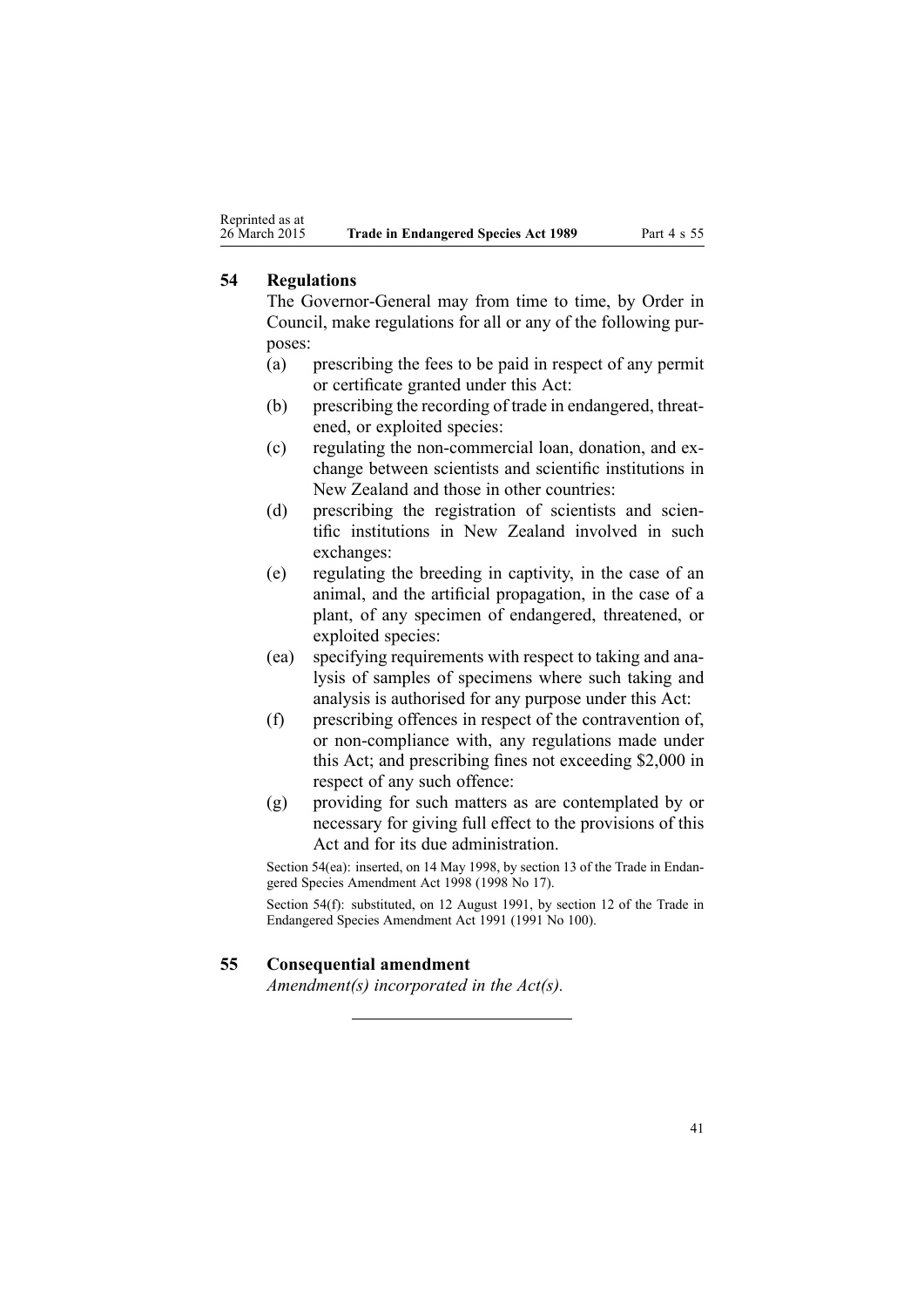<span id="page-41-0"></span>

| $\ddot{2}$ | <b>Schedule 1</b><br>$s \; 3(1)$                                                                                                                                                                                                                                                                                                                                                                                                                                                                                                                                                                                            |                                                          |
|------------|-----------------------------------------------------------------------------------------------------------------------------------------------------------------------------------------------------------------------------------------------------------------------------------------------------------------------------------------------------------------------------------------------------------------------------------------------------------------------------------------------------------------------------------------------------------------------------------------------------------------------------|----------------------------------------------------------|
|            | Species endangered by trade<br>Schedule 1: replaced, on 14 September 2014, by clause 3 of the Trade in Endangered Species Order 2014 (LI 2014/259).                                                                                                                                                                                                                                                                                                                                                                                                                                                                         | Schedule                                                 |
|            | The classes, families, and species listed in this schedule are arranged in descending order by class then in alphabetical<br>order by order, family, and species. This order of arrangement is adopted in the Convention.<br>The entries in the column headed "Exceptions/limitations" have the effect of-<br>excluding nominated populations in the listed species; or<br>(a)<br>limiting the applications of the listed species to only those populations nominated; or<br>(b)<br>excluding certain species from a generic listing; or<br>(c)<br>(d)<br>excluding nominated varieties of specimens of the listed species. | Irade<br>ь<br>Endangered<br><b>Species</b><br>Act $1989$ |
|            |                                                                                                                                                                                                                                                                                                                                                                                                                                                                                                                                                                                                                             | Reprinted<br>26 March                                    |

as  $\vec{a}$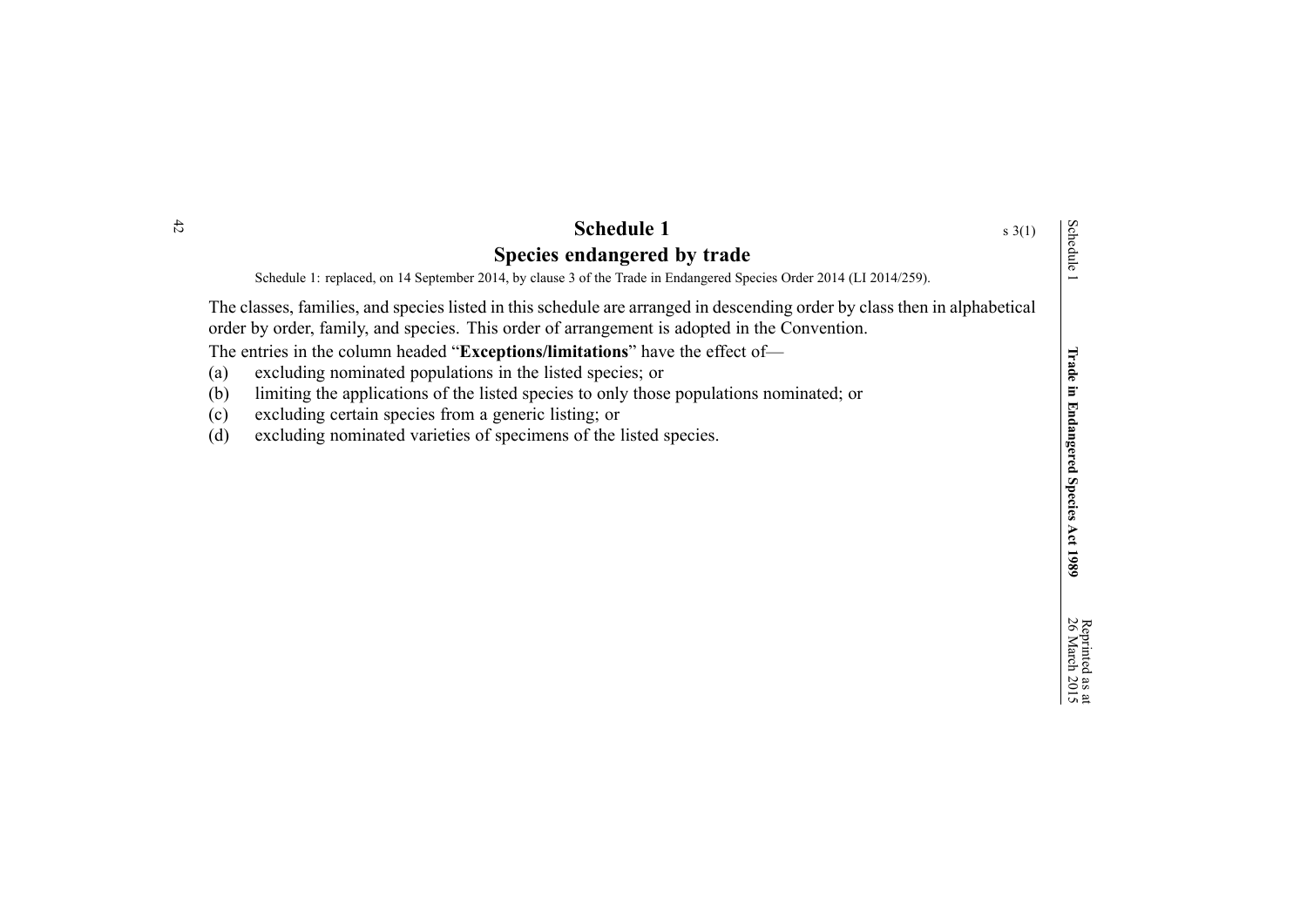## Part 1 Fauna (animals) Phylum—Chordata

## **Class—Mammalia (mammals)**

| Order                                | Family                                  | Genus, species, or subspecies | Common name    | <b>Exceptions/limitations</b>                                                     | Trade          |
|--------------------------------------|-----------------------------------------|-------------------------------|----------------|-----------------------------------------------------------------------------------|----------------|
| Artiodactyla-Even-<br>toed ungulates | Antilocapridae—Pronghorn                | Antilocapra americana         | Pronghorn      | Only population of Mexico.<br>No other population is included<br>in the schedules | Ξ.             |
|                                      | Bovidae—Antelopes, cattle,              | Addax nasomaculatus           | Addax          |                                                                                   |                |
|                                      | duikers, gazelles, goats, sheep,<br>etc | Bos gaurus                    | Gaur           | Excludes domesticated form,<br>referenced as <i>Bos frontalis</i>                 | Endangere<br>ء |
|                                      |                                         | Bos mutus                     | Wild Yak       | Excludes domesticated form.<br>referenced as <i>Bos grunniens</i>                 | <b>Species</b> |
|                                      |                                         | Bos sauveli                   | Kouprey        |                                                                                   | Act            |
|                                      |                                         | Bubalus depressicornis        | Lowland Anoa   |                                                                                   |                |
|                                      |                                         | Bubalus mindorensis           | Tamarou        |                                                                                   | 1989           |
|                                      |                                         | Bubalus quarlesi              | Mountain Anoa  |                                                                                   |                |
|                                      |                                         | Capra falconeri               | Markhor        |                                                                                   |                |
|                                      |                                         | Capricornis milneedwardsii    | Chinese Serow  |                                                                                   |                |
|                                      |                                         | Capricornis rubidus           | Red Serow      |                                                                                   | Schedule       |
|                                      |                                         | Capricornis sumatraensis      | Mainland Serow |                                                                                   |                |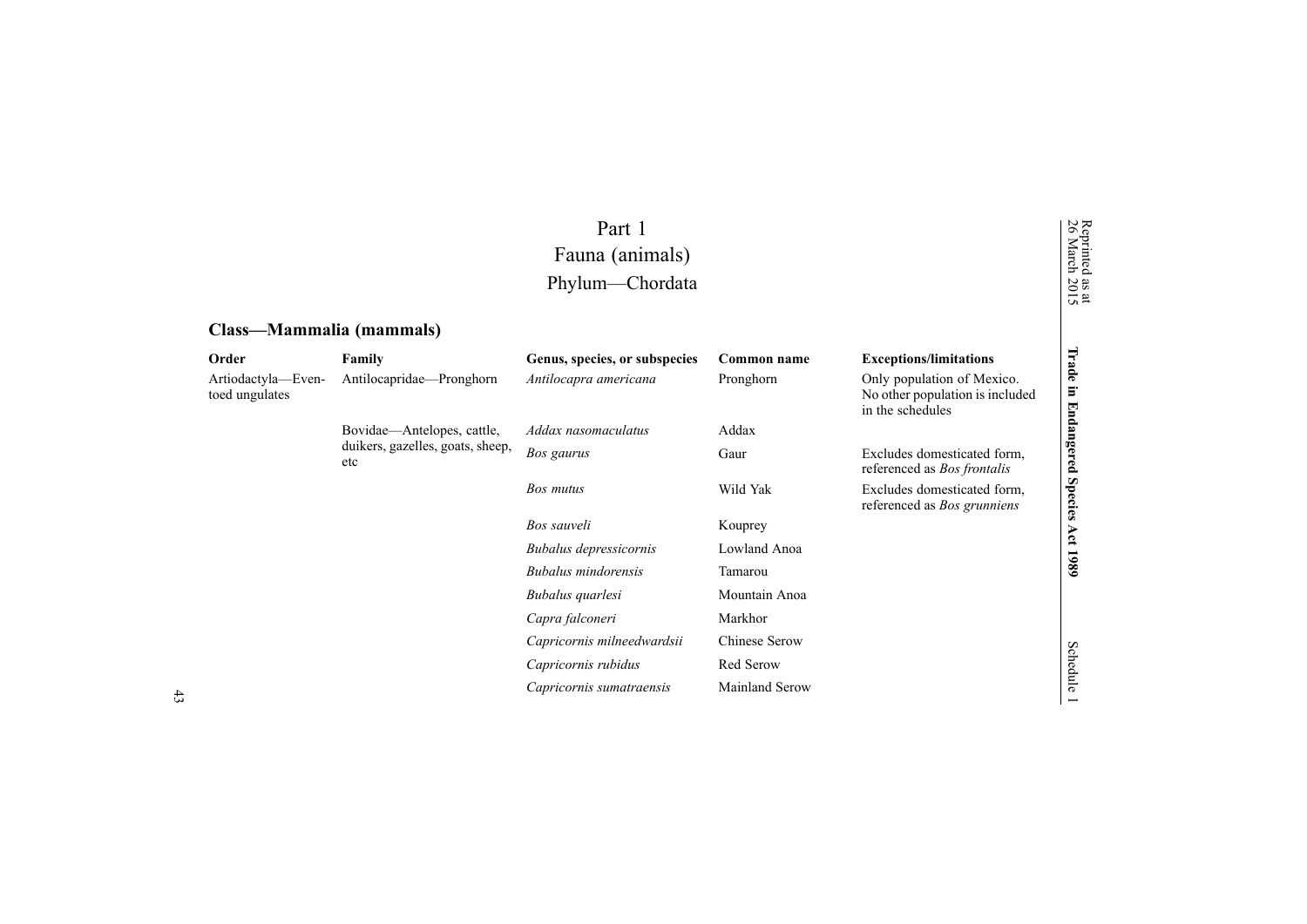| Order | Family | Genus, species, or subspecies | Common name                       | <b>Exceptions/limitations</b> | w<br>−                           |
|-------|--------|-------------------------------|-----------------------------------|-------------------------------|----------------------------------|
|       |        | Capricornis thar              | Himalayan Serow                   |                               |                                  |
|       |        | Cephalophus jentinki          | Jentink's Duiker                  |                               |                                  |
|       |        | Gazella cuvieri               | Cuvier's Gazelle, Edmi<br>Gazelle |                               | Trade                            |
|       |        | Gazella leptoceros            | Slender-horned Gazelle            |                               | ь                                |
|       |        | Hippotragus niger variani     | Giant Sable Antelope              |                               |                                  |
|       |        | Naemorhedus baileyi           | Red Goral                         |                               | <b>Endang</b>                    |
|       |        | Naemorhedus caudatus          | Long-tailed Goral                 |                               | ered <sub>.</sub>                |
|       |        | Naemorhedus goral             | Goral                             |                               |                                  |
|       |        | Naemorhedus griseus           | Chinese Goral                     |                               | <b>Species</b>                   |
|       |        | Nanger dama                   | Dama Gazelle                      |                               | Αct                              |
|       |        | Oryx dammah                   | Scimitar-horned Oryx              |                               | 1980                             |
|       |        | Oryx leucoryx                 | Arabian Oryx                      |                               |                                  |
|       |        | Ovis ammon hodgsonii          | Great Tibetan Sheep               |                               |                                  |
|       |        | Ovis ammon nigrimontana       | Kara Tau Argali                   |                               |                                  |
|       |        | Ovis orientalis ophion        | Mouflon                           |                               | Reprinted<br>26 March            |
|       |        | Ovis vignei vignei            | Red Sheep                         |                               |                                  |
|       |        | Pantholops hodgsonii          | Tibetan Antelope                  |                               | $\frac{as}{20}$<br>$\frac{a}{2}$ |
|       |        |                               |                                   |                               |                                  |

# Schedule

as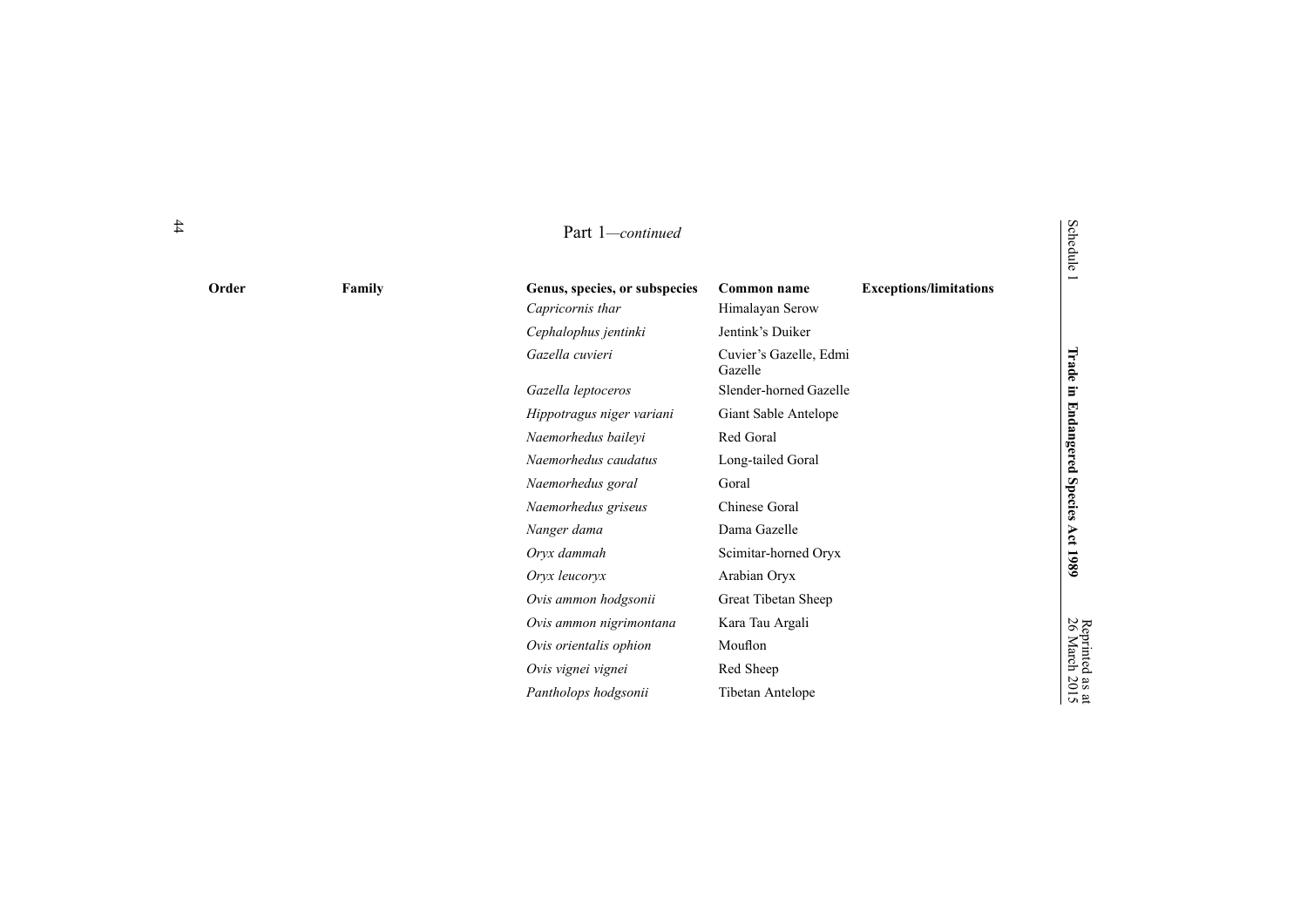|                           | Part 1-continued                                         |                                              |                                                                                                                                                                                                                                                                                                                                                                                                               | Reprinted<br>26 March                       |
|---------------------------|----------------------------------------------------------|----------------------------------------------|---------------------------------------------------------------------------------------------------------------------------------------------------------------------------------------------------------------------------------------------------------------------------------------------------------------------------------------------------------------------------------------------------------------|---------------------------------------------|
| Family                    | Genus, species, or subspecies<br>Pseudoryx nghetinhensis | Common name<br>Vu Quang Ox                   | <b>Exceptions/limitations</b>                                                                                                                                                                                                                                                                                                                                                                                 | $\frac{30 \text{ at}}{2015}$                |
| Camelidae-Guanaco, vicuna | Vicugna vicugna                                          | Vicugna                                      | Except populations of<br>Argentina (populations of<br>provinces of Jujuy and<br>Catamarca and semi-captive<br>populations of provinces<br>of Jujuy, Salta, Catamarca,<br>La Rioja, and San Juan),<br>Chile (population of<br>Primera Región), Ecuador<br>(whole population), Peru<br>(whole population), and the<br>Plurinational State of Bolivia<br>(whole population), which are<br>included in Schedule 2 | Trade<br>Ē.<br><b>Endangered</b><br>Species |
| Cervidae—Deer, guemals,   | Axis calamianensis                                       | Calamian Hog Deer                            |                                                                                                                                                                                                                                                                                                                                                                                                               | Act 1989                                    |
|                           | Axis kuhlii                                              | Bawean Hog Deer                              |                                                                                                                                                                                                                                                                                                                                                                                                               |                                             |
|                           | Axis porcinus annamiticus                                | Ganges Hog Deer,<br>Indo-Chinese Hog<br>Deer |                                                                                                                                                                                                                                                                                                                                                                                                               |                                             |
|                           | Blastocerus dichotomus                                   | Marsh Deer                                   |                                                                                                                                                                                                                                                                                                                                                                                                               |                                             |
|                           | Cervus elaphus hanglu                                    | Kashmir Red Deer                             |                                                                                                                                                                                                                                                                                                                                                                                                               | Schedule                                    |
|                           | Dama dama mesopotamica                                   | Persian Fallow Deer                          |                                                                                                                                                                                                                                                                                                                                                                                                               |                                             |
|                           | muntjacs, pudus                                          |                                              |                                                                                                                                                                                                                                                                                                                                                                                                               |                                             |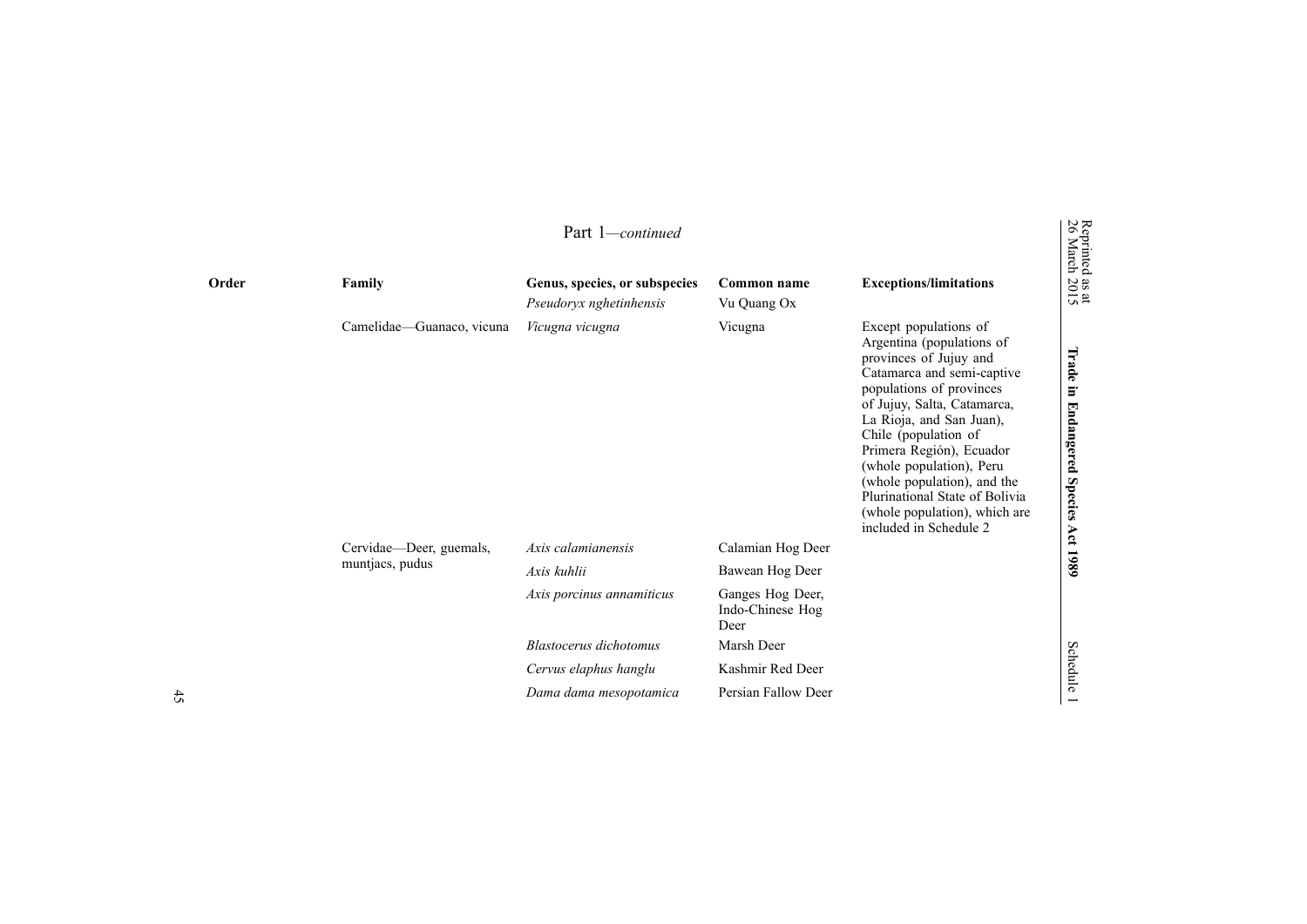|                          |                        | Part 1-continued                                  |                                 |                                                                                                                                            | Schedule                                               |
|--------------------------|------------------------|---------------------------------------------------|---------------------------------|--------------------------------------------------------------------------------------------------------------------------------------------|--------------------------------------------------------|
| Order                    | Family                 | Genus, species, or subspecies<br>Hippocamelus spp | Common name<br>Guemals, Huemuls | <b>Exceptions/limitations</b>                                                                                                              | $\overline{\phantom{0}}$                               |
|                          |                        | Muntiacus crinifrons                              | <b>Black Muntjac</b>            |                                                                                                                                            |                                                        |
|                          |                        | Muntiacus vuquangensis                            | Giant Muntjac                   |                                                                                                                                            |                                                        |
|                          |                        | Ozotoceros bezoarticus                            | Pampas Deer                     |                                                                                                                                            | Trade                                                  |
|                          |                        | Pudu puda                                         | Chilean Pudu                    |                                                                                                                                            | $\Xi$                                                  |
|                          |                        | Rucervus duvaucelii                               | Swamp Deer                      |                                                                                                                                            |                                                        |
|                          |                        | Rucervus eldii                                    | Eld's Deer                      |                                                                                                                                            |                                                        |
|                          | Moschidae—Musk deer    | Moschus spp                                       | Musk Deer                       | Only populations of<br>Afghanistan, Bhutan, India,<br>Myanmar, Nepal, and Pakistan.<br>All other populations are<br>included in Schedule 2 | <b>Endangered</b><br>Species                           |
|                          | Suidae—Babirusa, pygmy | Babyrousa babyrussa                               | Golden Babirusa                 |                                                                                                                                            | Act 1989                                               |
|                          | hog                    | Babyrousa bolabatuensis                           | Bola Batu Babirusa              |                                                                                                                                            |                                                        |
|                          |                        | Babyrousa celebensis                              | Sulawesi Babirusa               |                                                                                                                                            |                                                        |
|                          |                        | Babyrousa togeanensis                             | Togian Babirusa                 |                                                                                                                                            |                                                        |
|                          |                        | Sus salvanius                                     | Pygmy Hog                       |                                                                                                                                            |                                                        |
|                          | Tayassuidae-Peccaries  | Catagonus wagneri                                 | Chacco Peccary                  |                                                                                                                                            |                                                        |
| Carnivora-<br>Carnivores | Ailuridae-Red panda    | Ailurus fulgens                                   | Red Panda                       |                                                                                                                                            | Reprinted as a<br>26 March 2015<br>$\overline{a}$<br>Ō |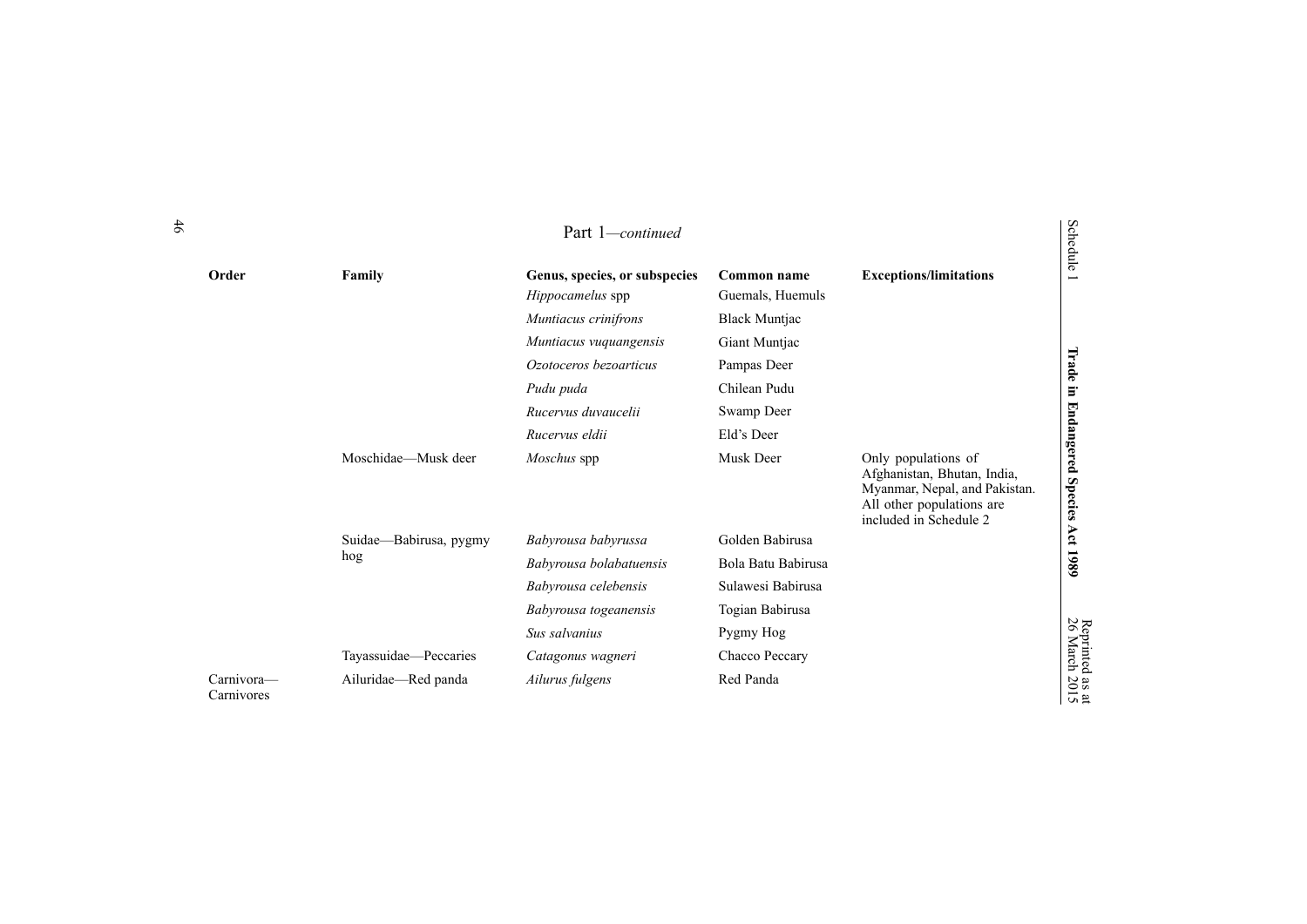|       |                                              | Part 1— <i>continued</i>                     |                          |                                                                                                                                                                                                                                                                                               | Reprinted<br>26 March                              |
|-------|----------------------------------------------|----------------------------------------------|--------------------------|-----------------------------------------------------------------------------------------------------------------------------------------------------------------------------------------------------------------------------------------------------------------------------------------------|----------------------------------------------------|
| Order | Family<br>Canidae—Bush dog, foxes,<br>wolves | Genus, species, or subspecies<br>Canis lupus | Common name<br>Grey Wolf | <b>Exceptions/limitations</b><br>Only populations of Bhutan,<br>India, Nepal, and Pakistan. All                                                                                                                                                                                               | $\frac{38 \text{ at}}{2015}$                       |
|       |                                              |                                              |                          | other populations are included<br>in Schedule 2. Excludes<br>domesticated form and dingo,<br>which are referenced as Canus<br>lupus familiaris and Canus<br>lupus dingo                                                                                                                       | Irade<br>E.                                        |
|       |                                              | Speothos venaticus                           | <b>Bush Dog</b>          |                                                                                                                                                                                                                                                                                               |                                                    |
|       | Felidae-Cats                                 | Acinonyx jubatus                             | Cheetah                  | Annual export quotas for<br>live specimens and hunting<br>trophies are granted as follows:<br>Botswana (5), Namibia (150),<br>and Zimbabwe (50). Trade<br>in such specimens is subject<br>to provisions of Article III<br>of Convention. Consult<br>Department of Conservation<br>for details | <b>Endangered</b><br><b>Species</b><br>Act<br>1989 |
|       |                                              | Caracal caracal                              | Caracal                  | Only population of Asia. All<br>other populations are included<br>in Schedule 2                                                                                                                                                                                                               |                                                    |
|       |                                              | Catopuma temminckii                          | Temminck's Golden<br>Cat |                                                                                                                                                                                                                                                                                               | <b>Schedule</b>                                    |
|       |                                              | Felis nigripes                               | <b>Black-footed Cat</b>  |                                                                                                                                                                                                                                                                                               |                                                    |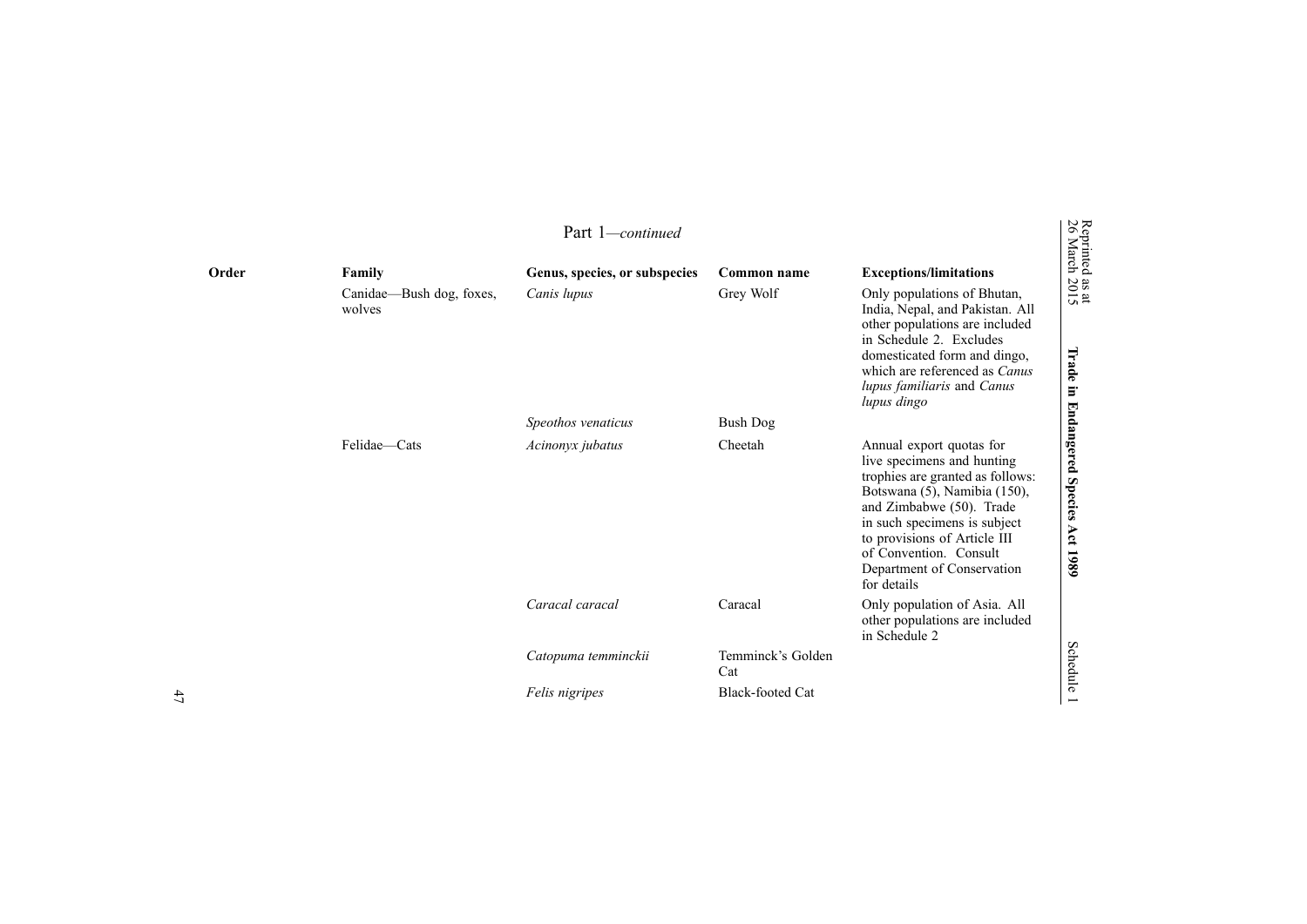|       |        | Part 1-continued                                     |                               |                                                                                                                | Schedule                                  |
|-------|--------|------------------------------------------------------|-------------------------------|----------------------------------------------------------------------------------------------------------------|-------------------------------------------|
| Order | Family | Genus, species, or subspecies<br>Leopardus geoffroyi | Common name<br>Geoffroy's Cat | <b>Exceptions/limitations</b>                                                                                  | $\overline{\phantom{0}}$                  |
|       |        | Leopardus jacobitus                                  | Andean Mountain Cat           |                                                                                                                |                                           |
|       |        | Leopardus pardalis                                   | Ocelot                        |                                                                                                                |                                           |
|       |        | Leopardus tigrinus                                   | Little Spotted Cat            |                                                                                                                | Trade in                                  |
|       |        | Leopardus wiedii                                     | Margay                        |                                                                                                                |                                           |
|       |        | Lynx pardinus                                        | Spanish Lynx                  |                                                                                                                |                                           |
|       |        | Neofelis nebulosa                                    | Clouded Leopard               |                                                                                                                |                                           |
|       |        | Panthera leo persica                                 | Asiatic Lion                  |                                                                                                                |                                           |
|       |        | Panthera onca                                        | Jaguar                        |                                                                                                                | <b>Endangered Species</b>                 |
|       |        | Panthera pardus                                      | Leopard                       |                                                                                                                |                                           |
|       |        | Panthera tigris                                      | Tiger                         |                                                                                                                |                                           |
|       |        | Pardofelis marmorata                                 | Marbled Cat                   |                                                                                                                | Act 1989                                  |
|       |        | Prionailurus bengalensis<br>bengalensis              | Leopard Cat                   | Only populations of<br>Bangladesh, India, and<br>Thailand. All other populations<br>are included in Schedule 2 |                                           |
|       |        | Prionailurus planiceps                               | Flat-headed Cat               |                                                                                                                |                                           |
|       |        | Prionailurus rubiginosus                             | Rusty-spotted Cat             | Only population of India. All<br>other populations are included<br>in Schedule 2                               | Reprinted<br>26 March<br>$\frac{1}{2015}$ |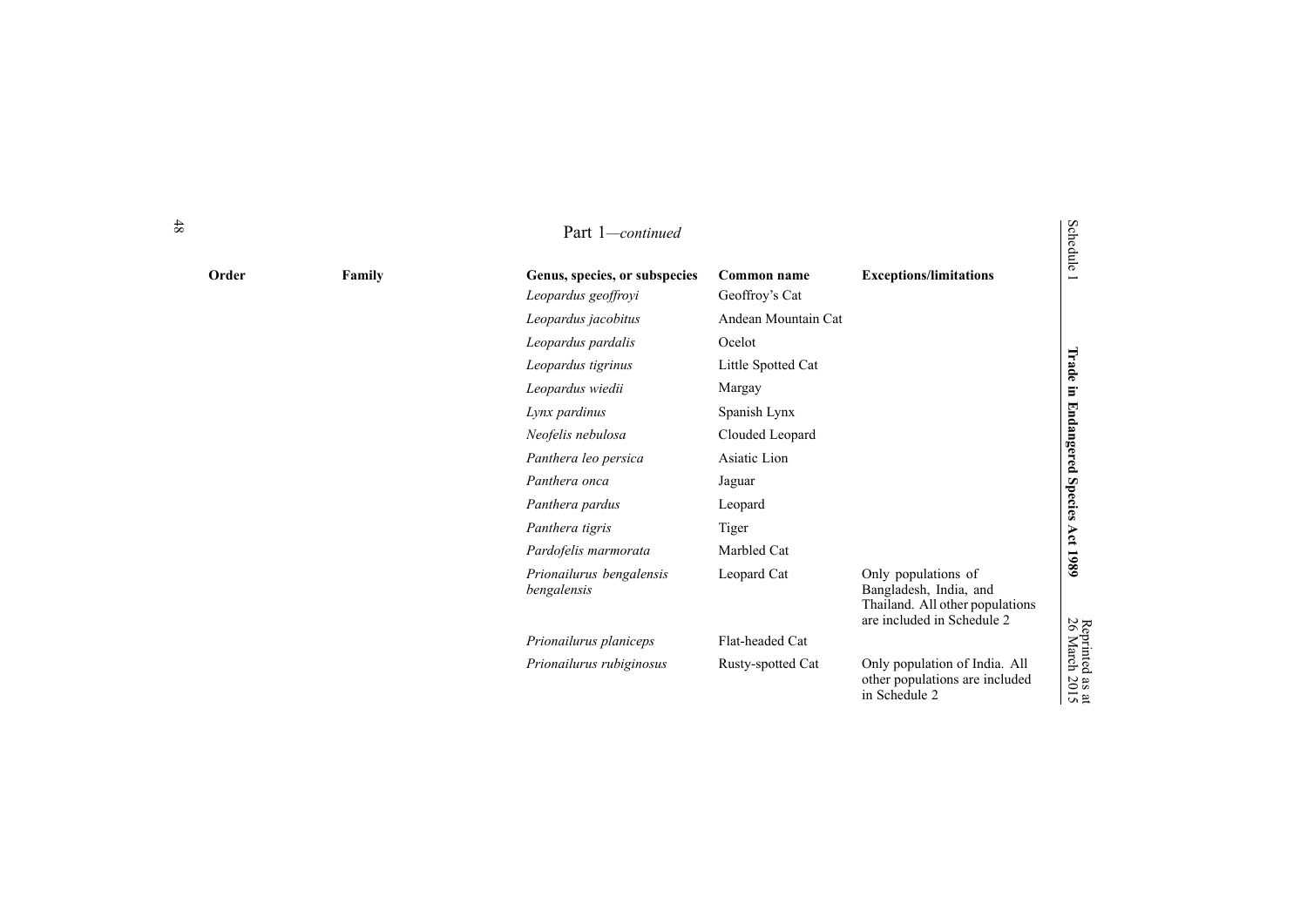|       |                                               | Part 1-continued                                     |                               |                                                                                                          | Reprinted<br>26 March                |
|-------|-----------------------------------------------|------------------------------------------------------|-------------------------------|----------------------------------------------------------------------------------------------------------|--------------------------------------|
| Order | Family                                        | Genus, species, or subspecies<br>Puma concolor coryi | Common name<br>Florida Cougar | <b>Exceptions/limitations</b>                                                                            | $\frac{3}{2015}$                     |
|       |                                               | Puma concolor costaricensis                          | Costa Rica Cougar             |                                                                                                          |                                      |
|       |                                               | Puma concolor cougar                                 | Eastern Puma                  |                                                                                                          |                                      |
|       |                                               | Puma yagouaroundi                                    | Jaguarundi                    | Only populations of Central<br>and North America. All other<br>populations are included in<br>Schedule 2 | Trade<br>$\Xi.$<br><b>Endangered</b> |
|       |                                               | Uncia uncia                                          | Snow Leopard                  |                                                                                                          |                                      |
|       | Mustelidae—Badgers,<br>martens, weasels, etc. | Aonyx capensis microdon                              | African Clawless Otter        | Only populations of Cameroon<br>and Nigeria. All other<br>populations are included in<br>Schedule 2      | <b>Species</b>                       |
|       |                                               | Enhydra lutris nereis                                | Southern Sea Otter            |                                                                                                          |                                      |
|       |                                               | Lontra felina                                        | Marine Otter                  |                                                                                                          | Act 1989                             |
|       |                                               | Lontra longicaudis                                   | Long-tailed Otter             |                                                                                                          |                                      |
|       |                                               | Lontra provocax                                      | Southern River Otter          |                                                                                                          |                                      |
|       |                                               | Lutra lutra                                          | Eurasian Otter                |                                                                                                          |                                      |
|       |                                               | Lutra nippon                                         | Japanese River Otter          |                                                                                                          |                                      |
|       |                                               | Pteronura brasiliensis                               | <b>Giant Otter</b>            |                                                                                                          | Schedule                             |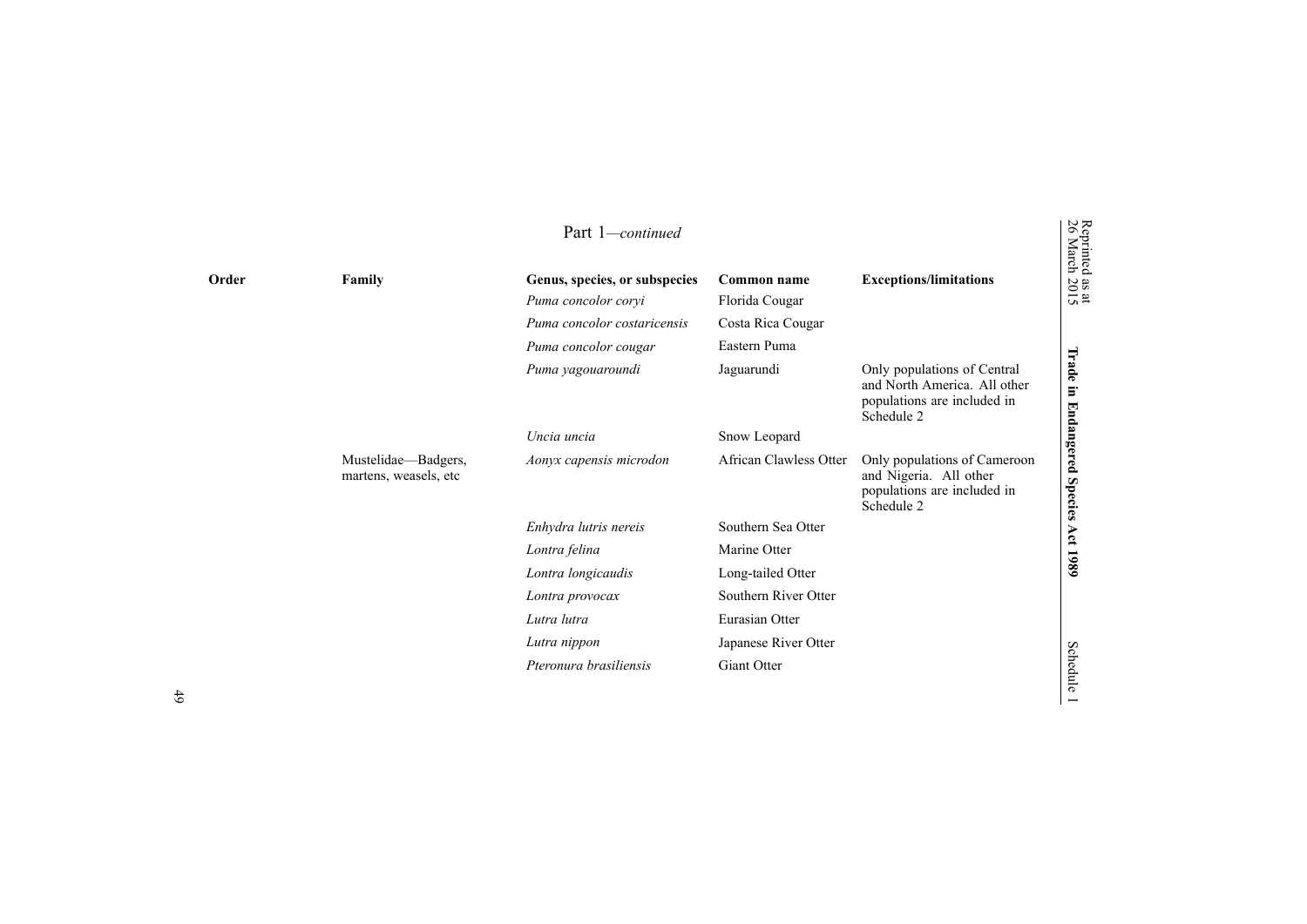|                   |                                                                        | Part 1-continued              |                                       |                                                                                                                    | Schedule              |
|-------------------|------------------------------------------------------------------------|-------------------------------|---------------------------------------|--------------------------------------------------------------------------------------------------------------------|-----------------------|
| Order             | Family                                                                 | Genus, species, or subspecies | Common name                           | <b>Exceptions/limitations</b>                                                                                      |                       |
|                   | Mustelinae—Grisons, honey<br>badger, martens, tayra,<br>weasels        | Mustela nigripes              | <b>Black-footed Ferret</b>            |                                                                                                                    |                       |
|                   | Otariidae—Fur seals, sea lions                                         | Arctocephalus townsendi       | Guadelupe Fur Seal                    |                                                                                                                    |                       |
|                   | Phocidae-Seals                                                         | Monachus spp                  | Monk Seals                            |                                                                                                                    | Trade                 |
|                   | Ursidae-Bears, giant panda                                             | Ailuropoda melanoleuca        | Giant Panda                           |                                                                                                                    | Ξ.                    |
|                   |                                                                        | Helarctos malayanus           | Sun Bear                              |                                                                                                                    | <b>Endangered</b>     |
|                   |                                                                        | Melursus ursinus              | Indian Sloth Bear                     |                                                                                                                    |                       |
|                   |                                                                        | Tremarctos ornatus            | Spectacled Bear                       |                                                                                                                    |                       |
|                   |                                                                        | Ursus arctos                  | Brown Bear                            | Only populations of Bhutan,<br>China, Mexico, and Mongolia.<br>All other populations are<br>included in Schedule 2 | <b>Species</b><br>Act |
|                   |                                                                        | Ursus arctos isabellinus      | Red or Himalayan<br><b>Brown Bear</b> |                                                                                                                    | 1989                  |
|                   |                                                                        | Ursus thibetanus              | <b>Asiatic Black Bear</b>             |                                                                                                                    |                       |
|                   | Viverridae-Binturong,<br>civets, linsangs, otter-civet,<br>palm civets | Prionodon pardicolor          | Spotted Linsang                       |                                                                                                                    | Reprinted<br>26 March |
| Cetacea—Dolphins, | Balaenidae-Bowhead whale,                                              | Balaena mysticetus            | Bowhead Whale                         |                                                                                                                    |                       |
| porpoises, whales | right whales                                                           | Eubalaena spp                 | <b>Right Whales</b>                   |                                                                                                                    | as at<br>2015         |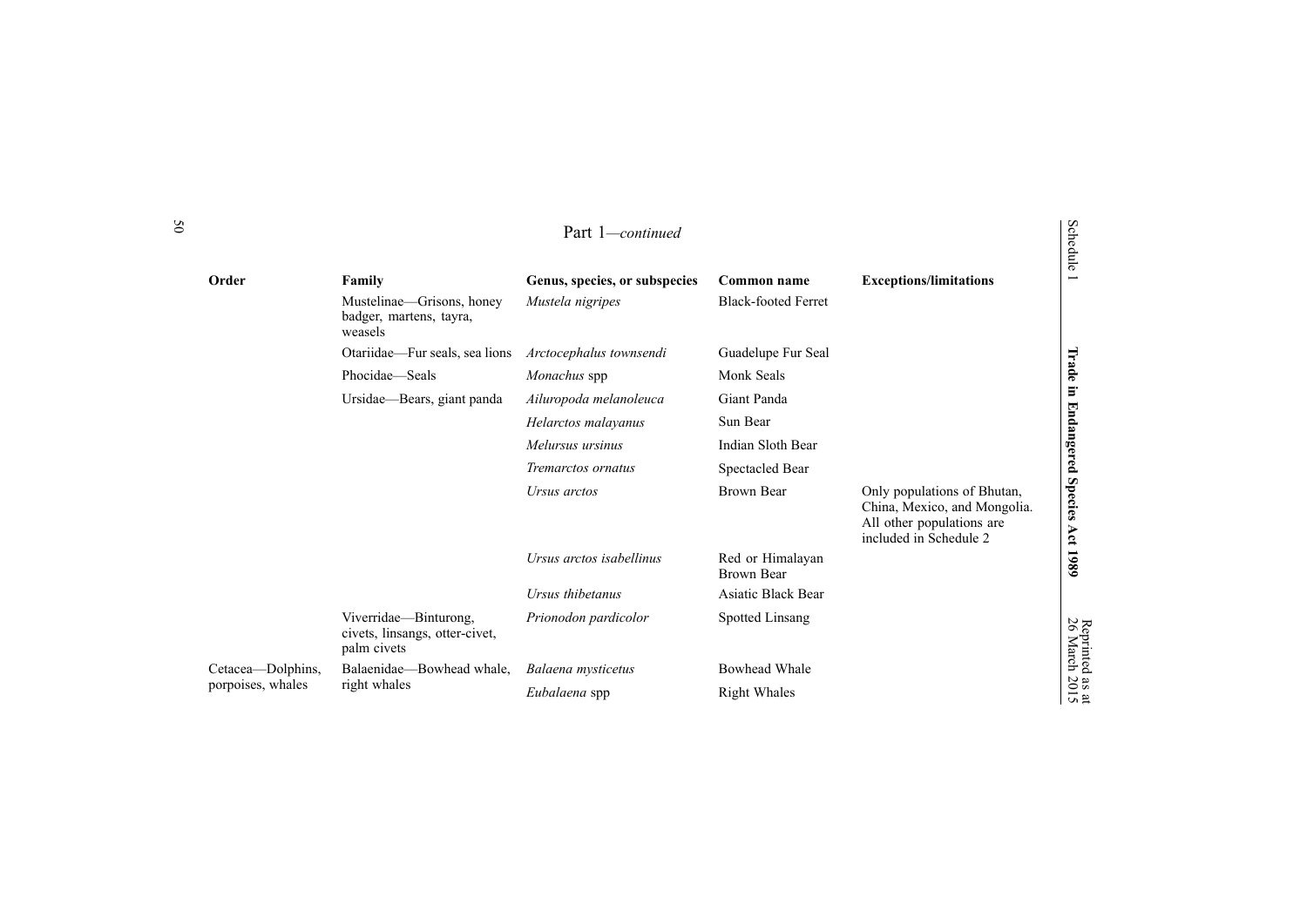|       |                                             | Part 1-continued              |                                 |                                                                            | Reprinted<br>26 March        |
|-------|---------------------------------------------|-------------------------------|---------------------------------|----------------------------------------------------------------------------|------------------------------|
| Order | Family                                      | Genus, species, or subspecies | Common name                     | <b>Exceptions/limitations</b>                                              | $\frac{38 \text{ at}}{2015}$ |
|       | Balaenopteridae—Humpback<br>whale, rorquals | Balaenoptera acutorostrata    | Northern Minke Whale            | Except population of West<br>Greenland, which is included<br>in Schedule 2 |                              |
|       |                                             | Balaenoptera bonaerensis      | Southern Minke Whale            |                                                                            |                              |
|       |                                             | Balaenoptera borealis         | Sei Whale                       |                                                                            | Trade                        |
|       |                                             | Balaenoptera edeni            | Bryde's Whale                   |                                                                            | $\Xi$                        |
|       |                                             | Balaenoptera musculus         | <b>Blue Whale</b>               |                                                                            | <b>Endangered</b>            |
|       |                                             | Balaenoptera omurai           | Omura's Whale                   |                                                                            |                              |
|       |                                             | Balaenoptera physalus         | Fin Whale                       |                                                                            |                              |
|       |                                             | Megaptera novaeangliae        | Humpback Whale                  |                                                                            | <b>Species</b>               |
|       | Delphinidae-Dolphins                        | Orcaella brevirostris         | Irrawaddy Dolphin               |                                                                            |                              |
|       |                                             | Orcaella heinsohni            | Australian Snubfin<br>Dolphin   |                                                                            | Act<br>1980                  |
|       |                                             | Sotalia spp                   | River Dolphins, Tucuxi          |                                                                            |                              |
|       |                                             | Sousa spp                     | Humpback Dolphins               |                                                                            |                              |
|       | Eschrichtiidae—Grey whale                   | Eschrichtius robustus         | Grey Whale                      |                                                                            |                              |
|       | Iniidae—River dolphins                      | Lipotes vexillifer            | Baiji, Yangtse River<br>Dolphin |                                                                            | Schedule                     |
|       | Neobalaenidae—Pygmy right<br>whale          | Caperea marginata             | Pygmy Right Whale               |                                                                            |                              |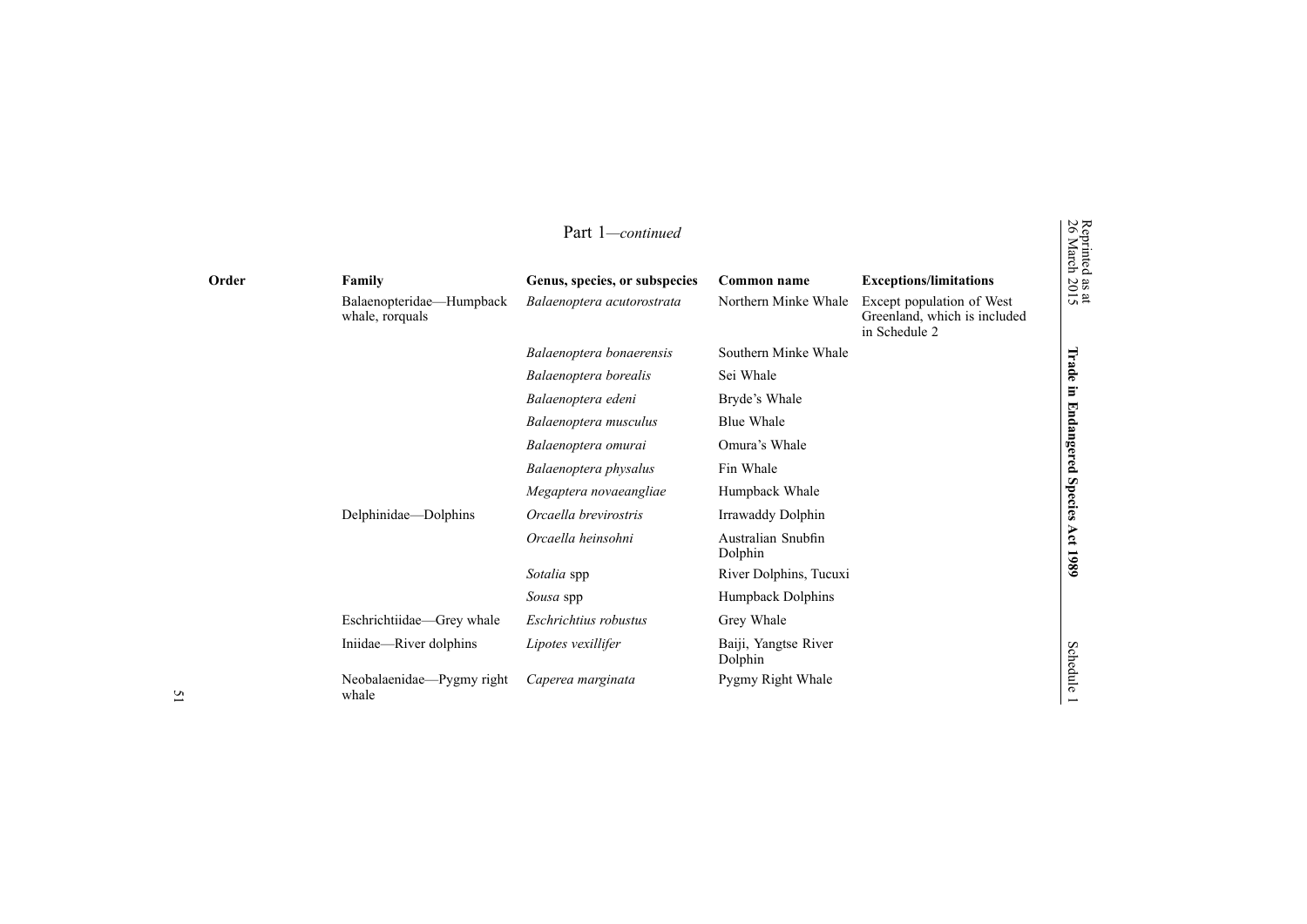| Part 1–<br>—continued |
|-----------------------|
|-----------------------|

| Order           | Family                                   | Genus, species, or subspecies | Common name                   | <b>Exceptions/limitations</b> | −                     |
|-----------------|------------------------------------------|-------------------------------|-------------------------------|-------------------------------|-----------------------|
|                 | Phocoenidae—Porpoises                    | Neophocaena phocaenoides      | <b>Black Finless Porpoise</b> |                               |                       |
|                 |                                          | Phocoena sinus                | Pacific Harbour<br>Porpoise   |                               |                       |
|                 | Physteridae—Sperm whales                 | Physeter macrocephalus        | Sperm Whale                   |                               | Trade                 |
|                 | Platanistidae—River dolphins             | <i>Platanista</i> spp         | Ganges and Indus<br>dolphins  |                               | E.                    |
|                 | Ziphiidae—Beaked whales,                 | <i>Berardius</i> spp          | <b>Beaked Whales</b>          |                               |                       |
|                 | bottle-nosed whales                      | <i>Hyperoodon</i> spp         | Bottle-nose Whales            |                               | Endangered            |
| Chiroptera-Bats | Pteropodidae-Fruit bats,<br>flying foxes | Acerodon jubatus              | Golden-capped Fruit<br>Bat    |                               |                       |
|                 |                                          | Pteropus insularis            | Truk Fruit Bat                |                               | <b>Species</b>        |
|                 |                                          | Pteropus loochoensis          | Okinawa Flying Fox            |                               | Act                   |
|                 |                                          | Pteropus mariannus            | Marianas Flying Fox           |                               | 1989                  |
|                 |                                          | Pteropus molossinus           | Pohnpei Fruit Bat             |                               |                       |
|                 |                                          | Pteropus pelewensis           | Palau Fruit Bat               |                               |                       |
|                 |                                          | Pteropus pilosus              | Large Palau Fruit Bat         |                               |                       |
|                 |                                          | Pteropus samoensis            | Samoan Fruit Bat              |                               | Reprinted<br>26 March |
|                 |                                          | Pteropus tonganus             | Insular Flying Fox            |                               |                       |
|                 |                                          | Pteropus ualanus              | Kosrae Flying Fox             |                               | as at<br>2015         |

Schedule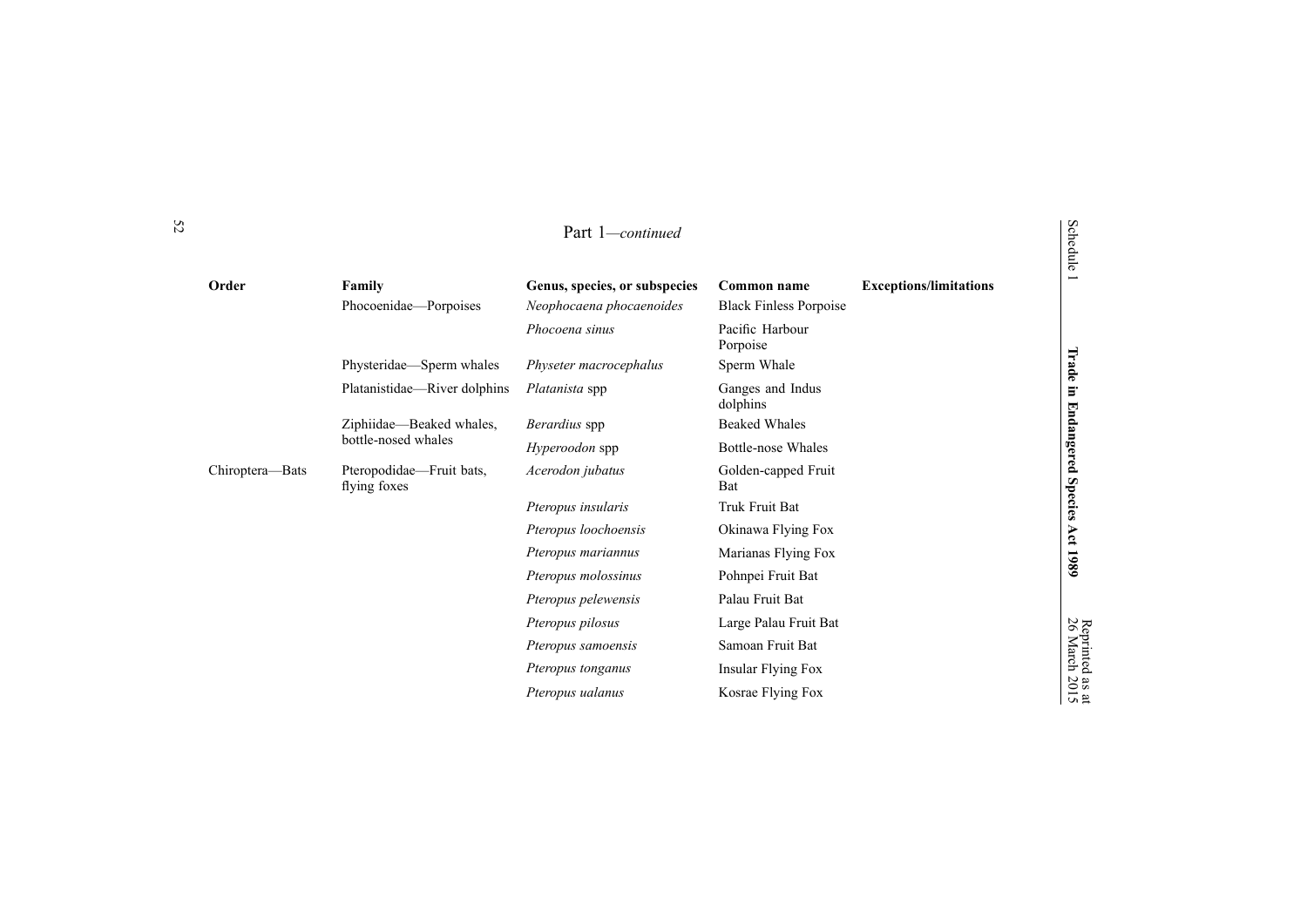|                                         |                                           | Part 1-continued                                   |                                    |                               | Reprinted<br>26 March        |
|-----------------------------------------|-------------------------------------------|----------------------------------------------------|------------------------------------|-------------------------------|------------------------------|
| Order                                   | Family                                    | Genus, species, or subspecies<br>Pteropus yapensis | Common name<br>Yap Flying Fox      | <b>Exceptions/limitations</b> | $\frac{38 \text{ at}}{2015}$ |
| Cingulata—Armadil-<br>los               | Dasypodidae—Armadillos                    | Priodontes maximus                                 | Giant Armadillo                    |                               |                              |
| Dasyuromorphia-                         | Dasyuridae-Dunnarts                       | Sminthopsis longicaudata                           | Long-tailed Dunnart                |                               | Trade                        |
| Carniverous<br>marsupials               |                                           | Sminthopsis psammophila                            | Large Desert<br>Marsupial-mouse    |                               | E.                           |
| Diprotodontia-                          | Macropodidae—Kangaroos,                   | Lagorchestes hirsutus                              | Western Hare Wallaby               |                               |                              |
| Kangaroos,<br>wallabies, possums,       | Wallabies                                 | Lagostrophus fasciatus                             | <b>Banded Hare Wallaby</b>         |                               |                              |
| koala, wombats, and<br>relatives        |                                           | Onychogalea fraenata                               | <b>Bridled Nailtail</b><br>Wallaby |                               | <b>Endangered</b>            |
|                                         | Potoroidae—Rat-kangaroos                  | Bettongia spp                                      | Rat-Kangaroos                      |                               | <b>Species</b>               |
|                                         | Vombatidae-Northern<br>Hairy-nosed Wombat | Lasiorhinus krefftii                               | Northern Hairy-nosed<br>Wombat     |                               | Act                          |
| Lagomorpha—Hares,<br>pikas, rabbits     | Leporidae—Hispid hare,<br>volcano rabbit  | Caprolagus hispidus                                | Assam Rabbit, Hispid<br>Hare       |                               | 1980                         |
|                                         |                                           | Romerolagus diazi                                  | Volcano Rabbit                     |                               |                              |
| Peramelemorphia-<br>Bandicoots, bilbies | Peramelidae—Bandicoots                    | Perameles bougainville                             | <b>Barred Bandicoot</b>            |                               |                              |
|                                         | Thylacomyidae—Bilbies                     | Macrotis lagotis                                   | Bilby                              |                               | Sche                         |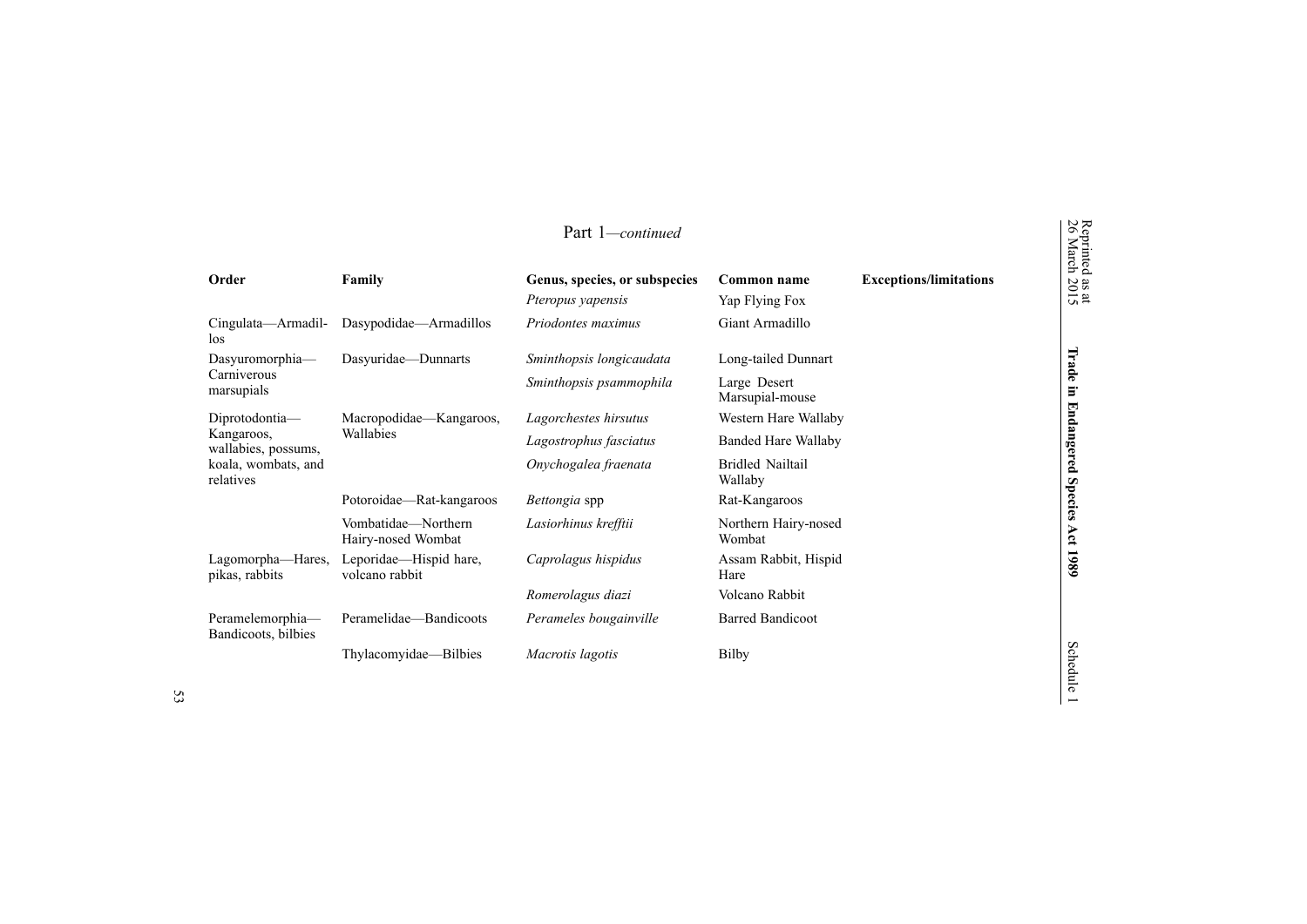| Order                                    | Family                                           | Genus, species, or subspecies | Common name                         | <b>Exceptions/limitations</b>                             | w<br>$\overline{\phantom{0}}$ |
|------------------------------------------|--------------------------------------------------|-------------------------------|-------------------------------------|-----------------------------------------------------------|-------------------------------|
| Perissodactyla-<br>Horses, rhinoceroses, | Equidae—Horses, wild asses,<br>zebras            | Equus africanus               | African Wild Ass                    | Excludes domesticated form,<br>referenced as Equus asinus |                               |
| tapirs                                   |                                                  | Equus grevyi                  | Grevy's Zebra                       |                                                           |                               |
|                                          |                                                  | Equus hemionus hemionus       | Mongolian Wild Ass                  |                                                           | Trade                         |
|                                          |                                                  | Equus hemionus khur           | Indian Wild Ass                     |                                                           | F                             |
|                                          |                                                  | Equus przewalskii             | Przewalski's Wild<br>Horse          |                                                           | <b>Endangered</b>             |
|                                          |                                                  | Equus zebra zebra             | Cape Mountain Zebra                 |                                                           |                               |
| Rhinocerotidae-<br>Rhinoceroses          |                                                  | Rhinocerotidae spp            | Rhinoceroses                        | Except subspecies included in<br>Schedule 2               |                               |
|                                          | Tapiridae-Tapirs                                 | Tapiridae spp                 | <b>Tapirs</b>                       | Except species included in<br>Schedule 2                  | <b>Species</b>                |
| Primates—Apes,<br>monkeys                | Atelidae—Howler and<br>prehensile-tailed monkeys | Alouatta coibensis            | Coiba Island Howler<br>Monkey       |                                                           | Act                           |
|                                          |                                                  | Alouatta palliata             | Mantled Howler<br>Monkey            |                                                           | 1980                          |
|                                          |                                                  | Alouatta pigra                | Guatemalan Mantled<br>Howler Monkey |                                                           |                               |
|                                          |                                                  | Ateles geoffroyi frontatus    | Black-browed Spider<br>Monkey       |                                                           | Reprinted<br>26 March         |
|                                          |                                                  | Ateles geoffroyi panamensis   | Red Spider Monkey                   |                                                           | $\frac{33}{2015}$             |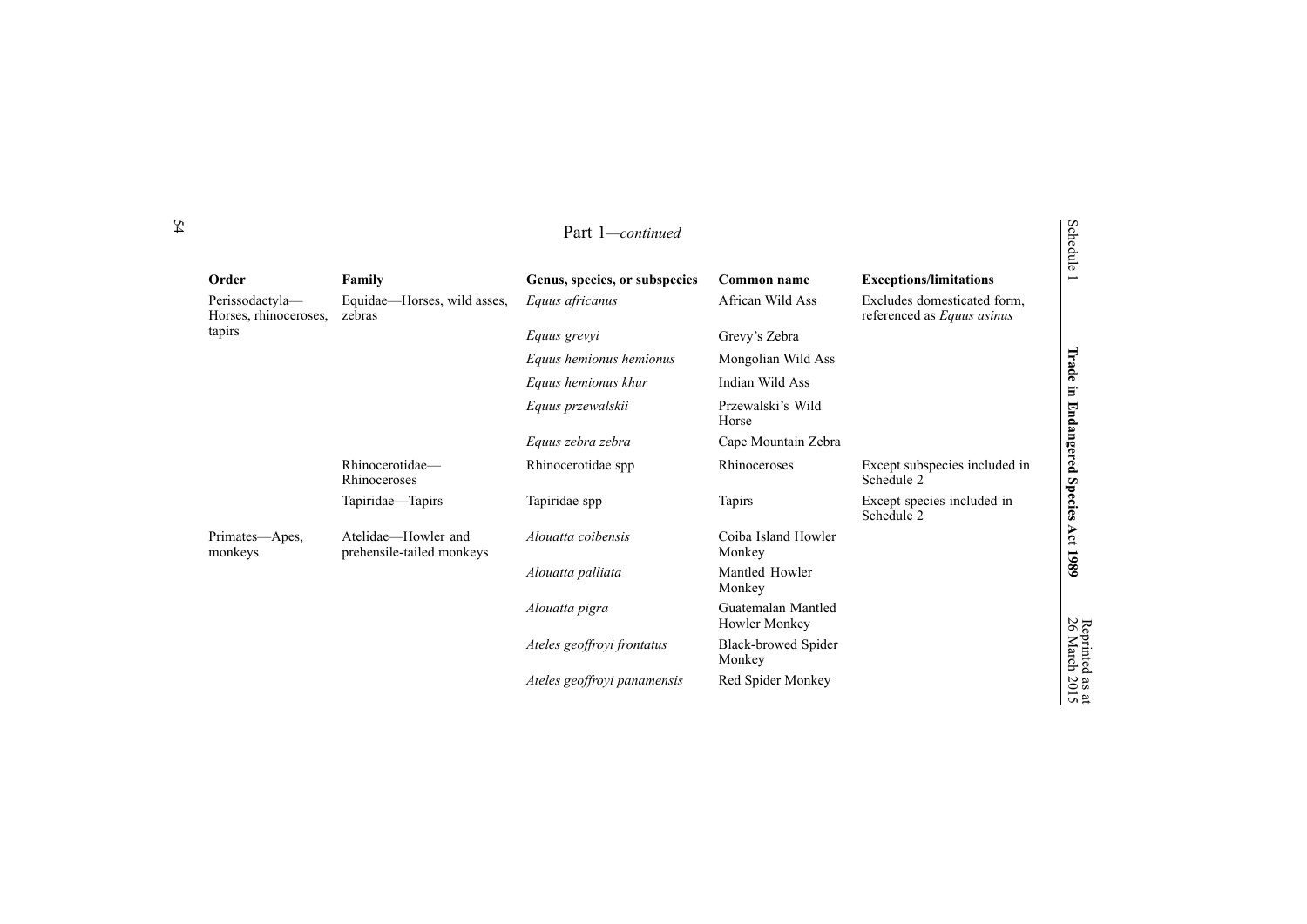|       |                           | Part 1-continued              |                                 |                               |
|-------|---------------------------|-------------------------------|---------------------------------|-------------------------------|
| Order | Family                    | Genus, species, or subspecies | Common name                     | <b>Exceptions/limitations</b> |
|       |                           | Brachyteles arachnoides       | Woolly Spider Monkey            |                               |
|       |                           | Brachyteles hypoxanthus       | Northern Muriqui                |                               |
|       |                           | Oreonax flavicauda            | Woolly Monkey                   |                               |
|       | Cebidae-New World         | Callimico goeldii             | Goeldi's Marmoset               |                               |
|       | monkeys                   | Callithrix aurita             | White-eared Marmoset            |                               |
|       |                           | Callithrix flaviceps          | <b>Buff-headed Marmoset</b>     |                               |
|       |                           | Leontopithecus spp            | Lion Tamarins                   |                               |
|       |                           | Saguinus bicolor              | Brazilian Bare-faced<br>Tamarin |                               |
|       |                           | Saguinus geoffroyi            | Geoffroy's Tamarin              |                               |
|       |                           | Saguinus leucopus             | White-footed Tamarin            |                               |
|       |                           | Saguinus martinsi             | Martin's Tamarin                |                               |
|       |                           | Saguinus oedipus              | Cotton-headed Tamarin           |                               |
|       |                           | Saimiri oerstedii             | Red-backed Squirrel<br>Monkey   |                               |
|       | Cercopithecidae-Old World | Cercocebus galeritus          | Tana River Mangabey             |                               |
|       | monkeys                   | Cercopithecus diana           | Diana Monkey                    |                               |
|       |                           | Cercopithecus roloway         | Roloway Monkey                  |                               |
|       |                           | Macaca silenus                | Wanderoo                        |                               |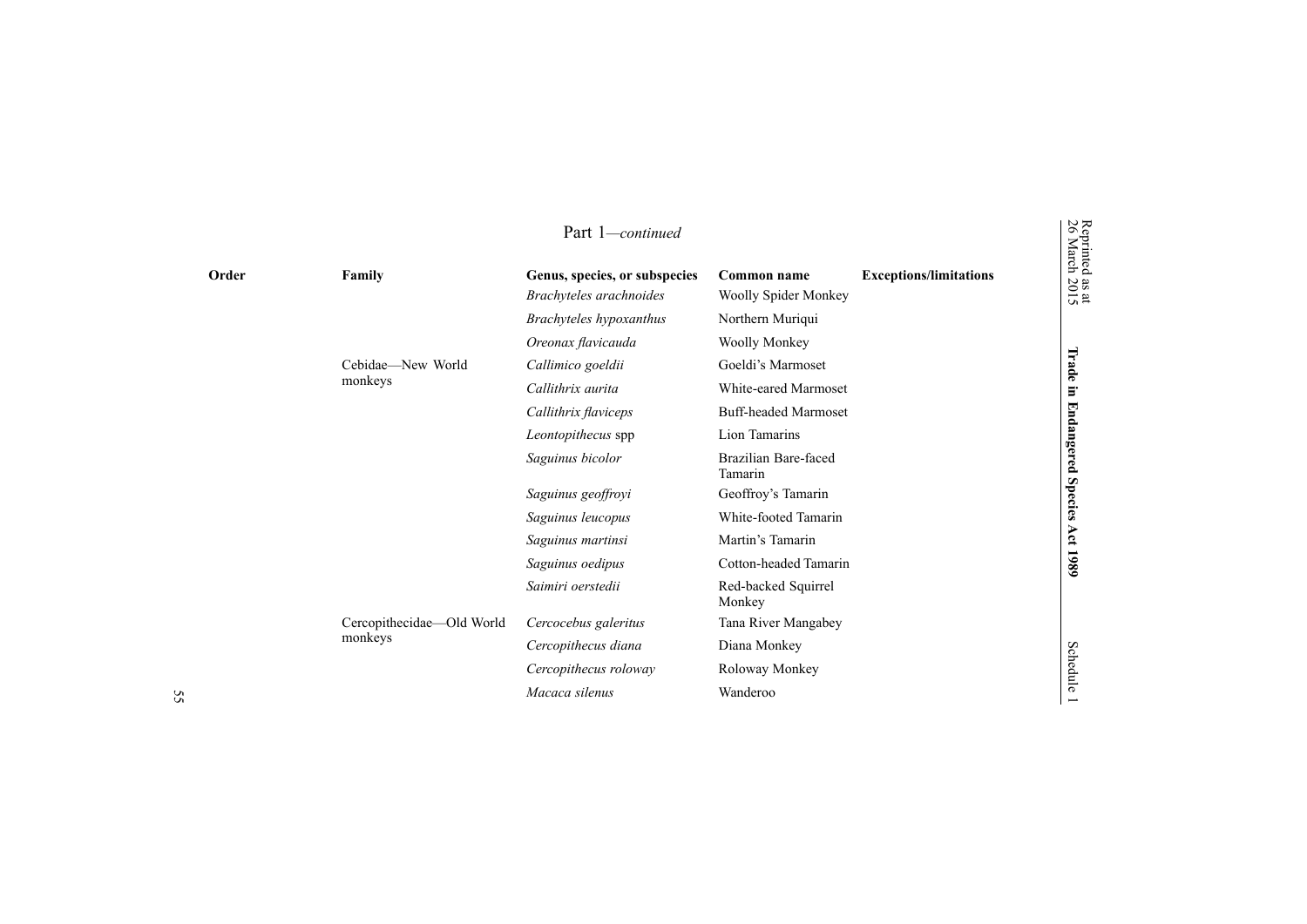|       |        | Part 1-continued                                        |                                    |                               | <b>Schedule</b>           |
|-------|--------|---------------------------------------------------------|------------------------------------|-------------------------------|---------------------------|
| Order | Family | Genus, species, or subspecies<br>Mandrillus leucophaeus | Common name<br>Drill               | <b>Exceptions/limitations</b> |                           |
|       |        | Mandrillus sphinx                                       | Mandrill                           |                               |                           |
|       |        | Nasalis larvatus                                        | Proboscis Monkey                   |                               | Trade in                  |
|       |        | Piliocolobus kirkii                                     | Kirk's Colobus                     |                               |                           |
|       |        | Piliocolobus rufomitratus                               | Tana River Colobus                 |                               |                           |
|       |        | Presbytis potenziani                                    | Mentawi Leaf-monkey                |                               |                           |
|       |        | Pygathrix spp                                           | Langurs                            |                               |                           |
|       |        | Rhinopithecus spp                                       | Snub-nosed Monkeys                 |                               |                           |
|       |        | Semnopithecus ajax                                      | Kashmir Grey Langur                |                               |                           |
|       |        | Semnopithecus dussumieri                                | Southern Plains Grey<br>Langur     |                               | <b>Endangered Species</b> |
|       |        | Semnopithecus entellus                                  | Hanuman Langur                     |                               |                           |
|       |        | Semnopithecus hector                                    | Tarai Grey Langur                  |                               | Act 1989                  |
|       |        | Semnopithecus hypoleucos                                | <b>Black-footed Grey</b><br>Langur |                               |                           |
|       |        | Semnopithecus priam                                     | Tufted Grey Langur                 |                               |                           |
|       |        | Semnopithecus schistaceus                               | Nepal Grey Langur                  |                               | Reprinted<br>26 March     |
|       |        | Simias concolor                                         | Pig-tailed Langur                  |                               | $\frac{383}{201}$         |
|       |        | Trachypithecus geei                                     | Golden Langur                      |                               |                           |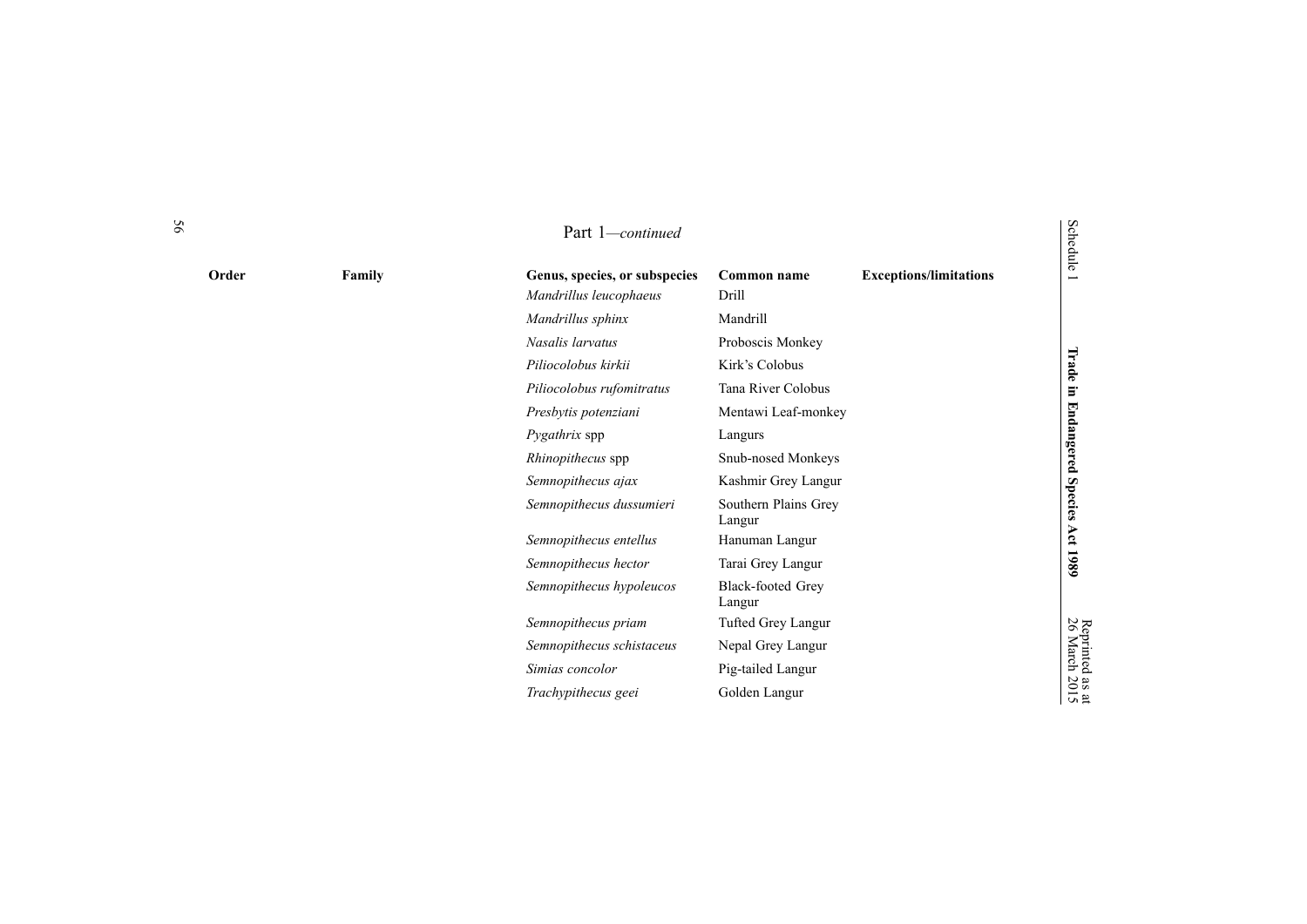|                     |                                                    | Part 1-continued                                         |                               |                               |  |
|---------------------|----------------------------------------------------|----------------------------------------------------------|-------------------------------|-------------------------------|--|
| Order               | Family                                             | Genus, species, or subspecies<br>Trachypithecus pileatus | Common name<br>Capped Langur  | <b>Exceptions/limitations</b> |  |
|                     |                                                    | Trachypithecus shortridgei                               | Shortridge's Langur           |                               |  |
|                     | Cheirogaleidae-Dwarf<br>lemurs                     | Cheirogaleidae spp                                       | Dwarf Lemurs, Mouse<br>Lemurs |                               |  |
|                     | Daubentoniidae-Aye-aye                             | Daubentonia madagascariensis                             | Aye-aye                       |                               |  |
|                     | Hominidae—Chimpanzees,                             | Gorilla beringei                                         | Mountain Gorilla              |                               |  |
| gorilla, orang-utan | Gorilla gorilla                                    | Gorilla                                                  |                               |                               |  |
|                     |                                                    | Pan spp                                                  | Chimpanzees                   |                               |  |
|                     |                                                    | Pongo abelii                                             | Sumatran Orang-utan           |                               |  |
|                     |                                                    | Pongo pygmaeus                                           | Orang-utan                    |                               |  |
|                     | Hylobatidae-Gibbons                                | Hylobatidae spp                                          | Gibbons                       |                               |  |
|                     | Indriidae—Avahi, indris,<br>sifakas, woolly lemurs | Indriidae spp                                            | Sifakas, Indris               |                               |  |
|                     | Lemuridae-Large lemurs                             | Lemuridae spp                                            | Lemurs                        |                               |  |
| lemurs              | Lepilemuridae-Sportive                             | Lepilemuridae spp                                        | Sportive Lemurs               |                               |  |
|                     | Lorisidae—Lorises                                  | Nycticebus spp                                           | Slow Lorises                  |                               |  |
|                     | Pithecidae—Sakis, uakaris                          | Cacajao spp                                              | Uakaris                       |                               |  |
|                     |                                                    | Chiropotes albinasus                                     | White-nosed Saki              |                               |  |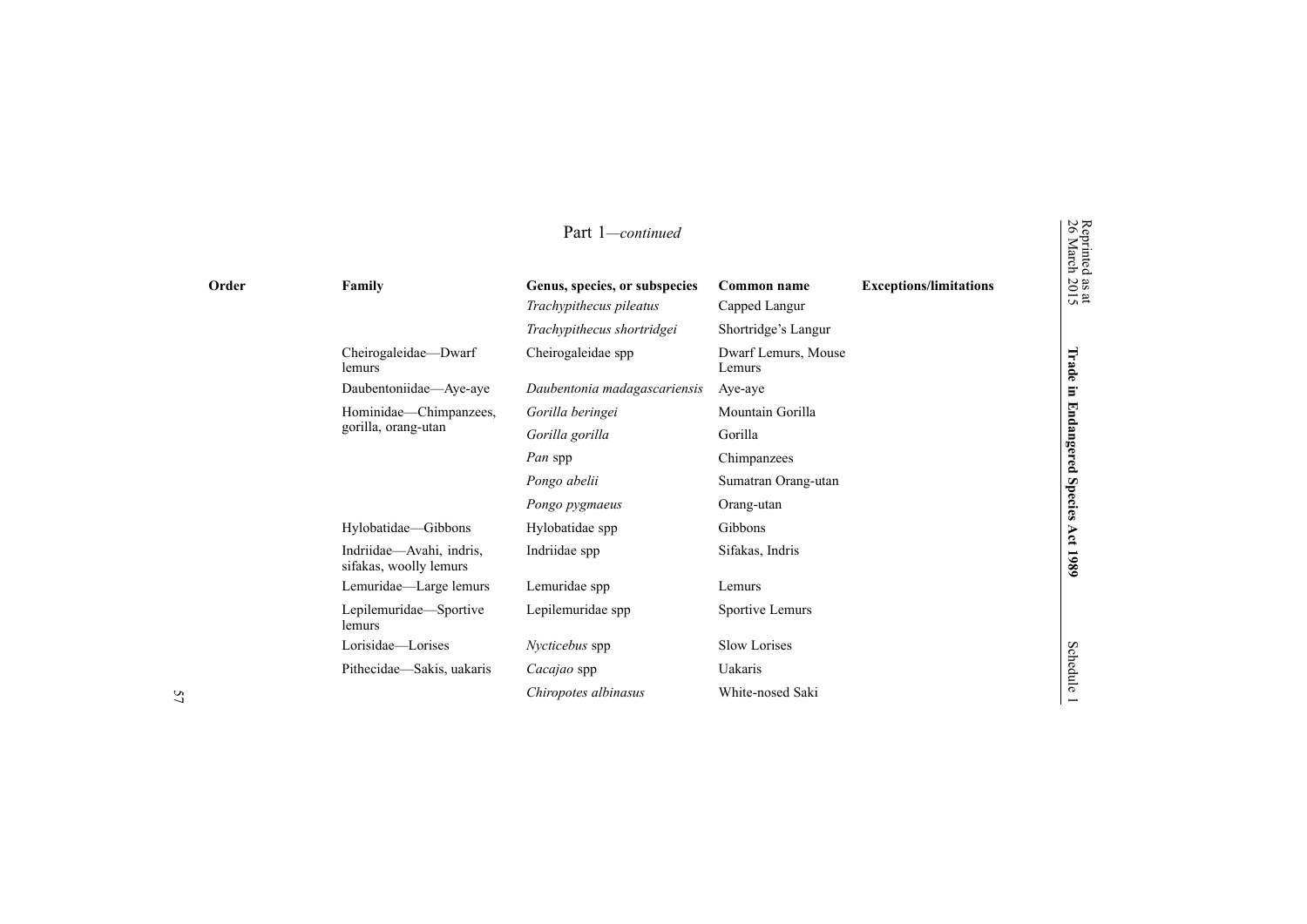|                       |                                                 | Part 1— <i>continued</i>                         |                                 |                                                                                                                | Schedule                               |
|-----------------------|-------------------------------------------------|--------------------------------------------------|---------------------------------|----------------------------------------------------------------------------------------------------------------|----------------------------------------|
| Order<br>Proboscidea- | Family<br>Elephantidae—Elephants                | Genus, species, or subspecies<br>Elephas maximus | Common name<br>Asiatic Elephant | <b>Exceptions/limitations</b>                                                                                  |                                        |
| Elephants             |                                                 | Loxodonta africana                               | African Elephant                | Except populations of<br>Botswana, Namibia, South<br>Africa, and Zimbabwe, which<br>are included in Schedule 2 | Trade                                  |
| Rodentia—Rodents      | Chinchillidae—Chinchillas<br>Muridae-Mice, rats | Chinchilla spp                                   | Chinchillas                     | Except all specimens of<br>domesticated form                                                                   | Ξ.                                     |
|                       |                                                 | Leporillus conditor                              | <b>Stick Nest Rat</b>           |                                                                                                                |                                        |
|                       |                                                 | Pseudomys fieldi praeconis                       | Shark Bay Mouse                 |                                                                                                                | Endangered                             |
|                       |                                                 | Xeromys myoides                                  | False Water Rat                 |                                                                                                                |                                        |
|                       |                                                 | Zyzomys pedunculatus                             | Central Rock Rat                |                                                                                                                | <b>Species</b>                         |
|                       | Sciuridae—Ground squirrels,<br>tree squirrels   | Cynomys mexicanus                                | Mexican Prairie Dog             |                                                                                                                | Act                                    |
| Sirenia-Sirenians     | Dugongidae—Dugong                               | Dugong dugon                                     | Dugong                          |                                                                                                                | 1980                                   |
| (sea cows)            | Trichechidae—Manatees                           | Trichechus inunguis                              | South American<br>Manatee       |                                                                                                                |                                        |
|                       |                                                 | Trichechus manatus                               | West Indian Manatee             |                                                                                                                |                                        |
|                       |                                                 | Trichechus senegalensis                          | West African Manatee            |                                                                                                                | Reprinted<br>26 March<br>$\sim$ $\sim$ |

as at 2015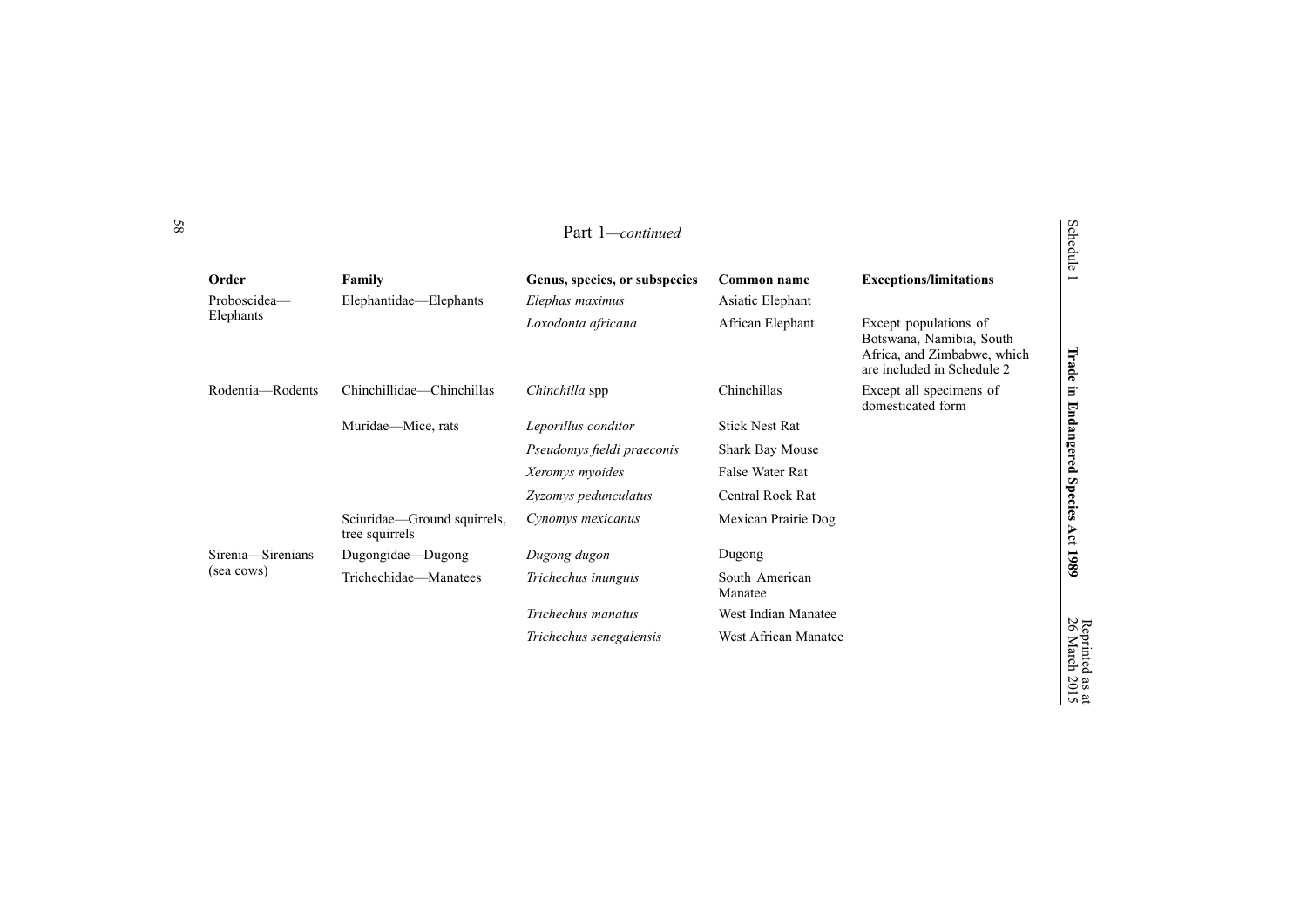| Class—Aves (DII us)                             |                          |                               |                           |                               |                   |
|-------------------------------------------------|--------------------------|-------------------------------|---------------------------|-------------------------------|-------------------|
| Order                                           | Family                   | Genus, species, or subspecies | Common name               | <b>Exceptions/limitations</b> | $\frac{32}{2015}$ |
| Anseriformes-                                   | Anatidae—Ducks, geese,   | Anas aucklandica              | Auckland Island Teal      |                               |                   |
| Waterfowl                                       | swans, etc               | Anas chlorotis                | Brown Teal                |                               |                   |
|                                                 |                          | Anas laysanensis              | Laysan Duck               |                               | Irade             |
|                                                 |                          | Anas nesiotis                 | Campbell Island Teal      |                               | ь                 |
|                                                 |                          | Asarcornis scutulata          | White-winged Wood<br>Duck |                               | 더<br>ndangered    |
|                                                 |                          | Branta canadensis leucopareia | Aleutian Canada Goose     |                               |                   |
|                                                 |                          | Branta sandvicensis           | Hawaiian Goose, Nene      |                               |                   |
|                                                 |                          | Rhodonessa caryophyllacea     | Pink-headed Duck          | Possibly extinct              | <b>Species</b>    |
| Apodiformes—<br>Swifts,<br>hummingbirds         | Trochilidae—Hummingbirds | Glaucis dohrnii               | Hook-billed Hermit        |                               | Act               |
| Charadriiformes—<br>Shorebirds and<br>relatives | Laridae-Gull             | Larus relictus                | <b>Relict Gull</b>        |                               | 1980              |
|                                                 | Scolopacidae—Curlews,    | Numenius borealis             | <b>Eskimo Curlew</b>      |                               |                   |
|                                                 | greenshanks              | Numenius tenuirostris         | Slender-billed Curlew     |                               |                   |
|                                                 |                          | Tringa guttifer               | Spotted Greenshank        |                               | <b>Schedule</b>   |

Reprinted

26 March

### **Class—Aves (birds)**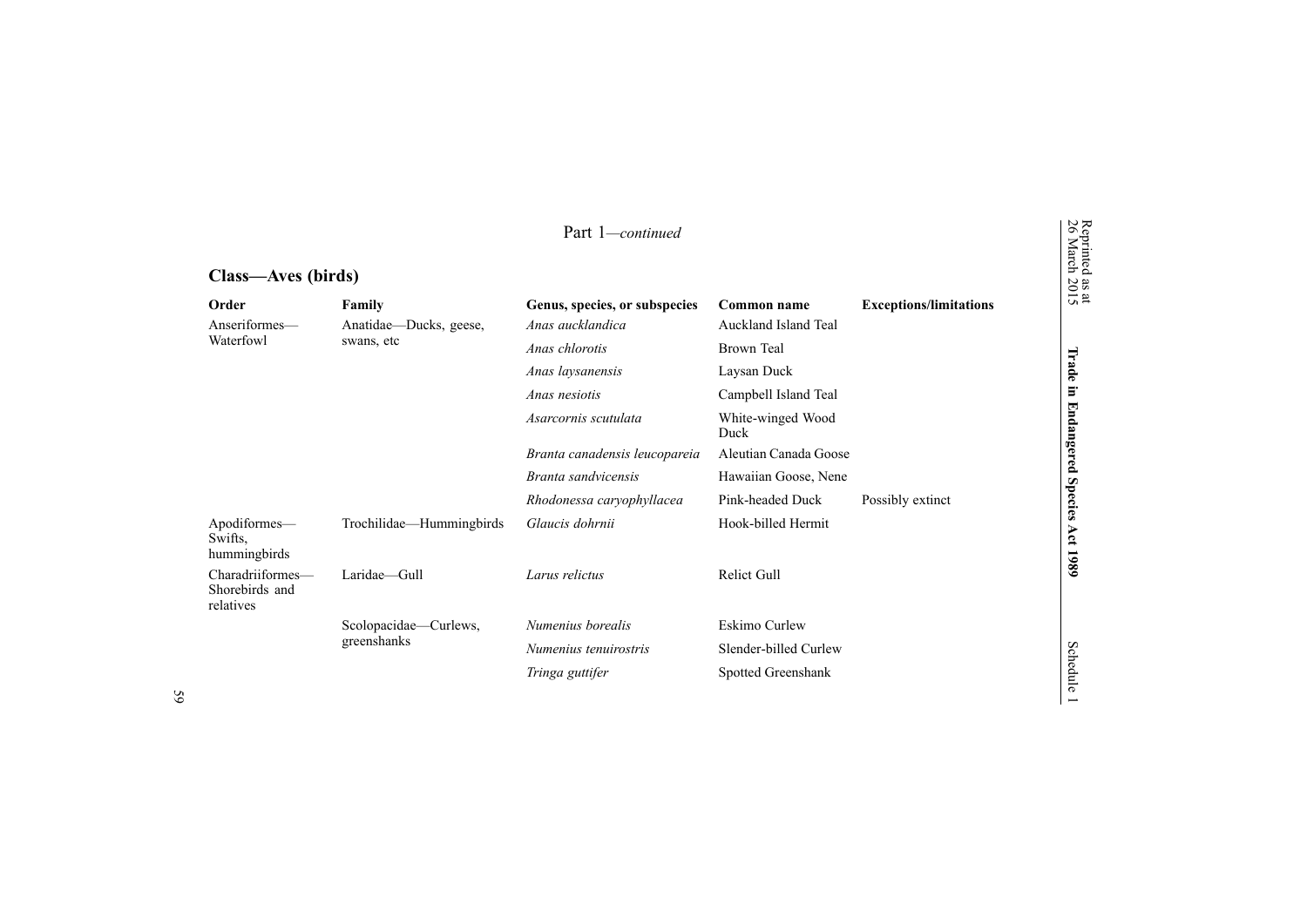|                                     |                            | Part 1—continued                    |                            |                               | Schedule              |
|-------------------------------------|----------------------------|-------------------------------------|----------------------------|-------------------------------|-----------------------|
| Order                               | Family                     | Genus, species, or subspecies       | Common name                | <b>Exceptions/limitations</b> |                       |
| Ciconiiformes-                      | Ciconiidae—Storks          | Ciconia boyciana                    | Oriental White Stork       |                               |                       |
| Storks, herons,<br>bitterns, etc    |                            | Jabiru mycteria                     | Jabiru Stork               |                               |                       |
|                                     |                            | Mycteria cinerea                    | Milky Stork                |                               |                       |
|                                     | Threskiornithidae—Ibises.  | Geronticus eremita                  | Waldrapp Ibis              |                               | Trade                 |
|                                     | spoonbills                 | Nipponia nippon                     | Japanese Crested Ibis      |                               | $\Xi$                 |
| Columbiformes-                      | Columbidae—Doves, pigeons  | Caloenas nicobarica                 | Nicobar Pigeon             |                               |                       |
| Doves, pigeons                      |                            | Ducula mindorensis                  | Mindoro Imperial<br>Pigeon |                               | Endangered            |
| Coraciiformes-<br>Kingfishers and   | Bucerotidae—Hornbills      | Aceros nipalensis                   | Rufous-necked<br>Hornbill  |                               | <b>Species</b>        |
| relatives                           |                            | Buceros bicornis                    | Great Indian Hornbill      |                               |                       |
|                                     |                            | Rhinoplax vigil                     | <b>Helmeted Hornbill</b>   |                               | Act                   |
|                                     |                            | Rhyticeros subruficollis            | Plain-pouched Hornbill     |                               | 1980                  |
| Falconiformes—                      | Accipitridae—Hawks, eagles | Aquila adalberti                    | Spanish Imperial Eagle     |                               |                       |
| Eagles, falcons,<br>hawks, vultures |                            | Aquila heliaca                      | <b>Imperial Eagle</b>      |                               |                       |
|                                     |                            | Chondrohierax uncinatus<br>wilsonii | Cuban Hook-billed<br>Kite  |                               | Reprinted<br>26 March |
|                                     |                            | Haliaeetus albicilla                | White-tailed Sea Eagle     |                               |                       |
|                                     |                            | Harpia harpyja                      | Harpy Eagle                |                               | as at<br>2015         |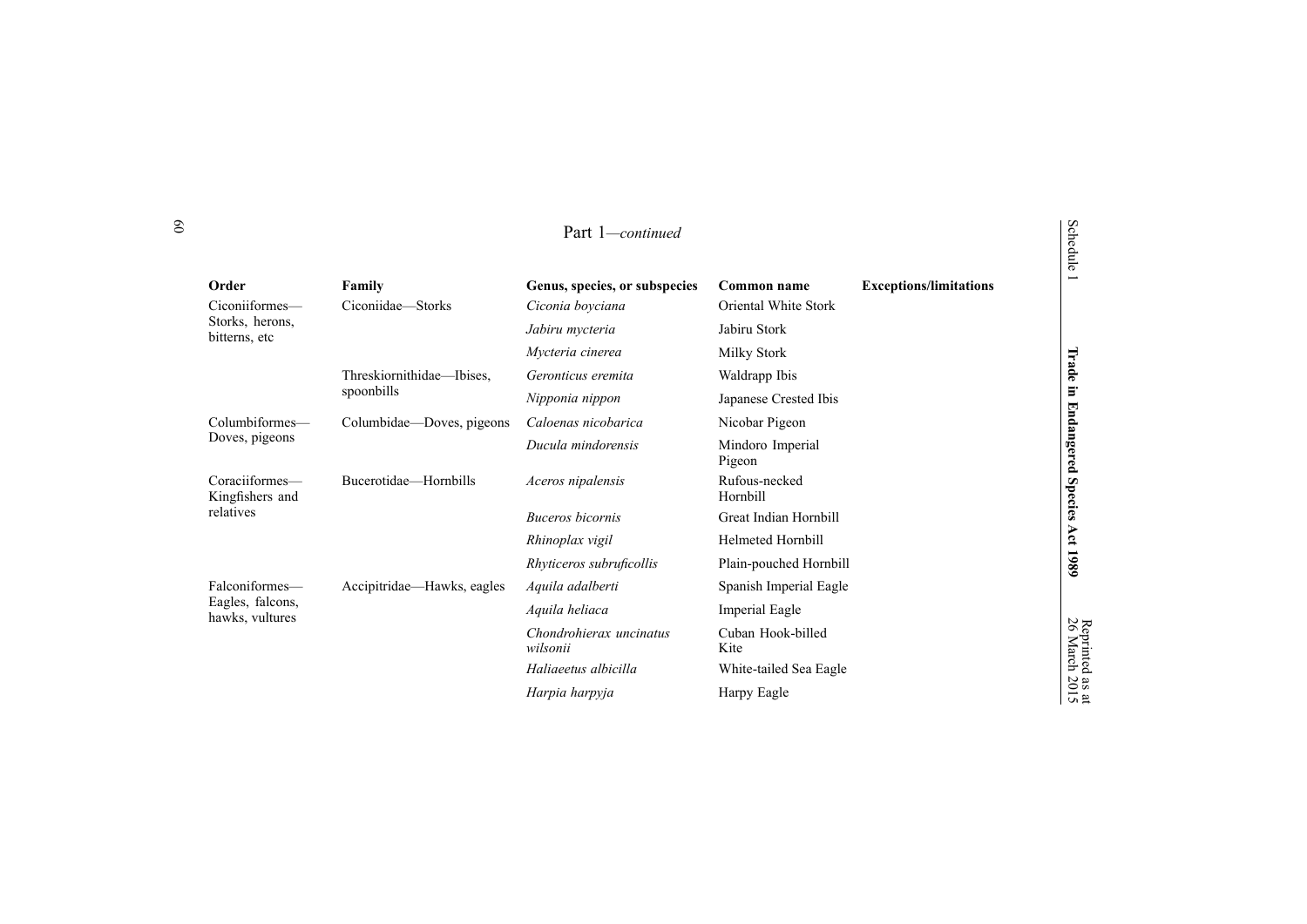|                                                              |                       | Part 1-continued                                       |                                     |                               |
|--------------------------------------------------------------|-----------------------|--------------------------------------------------------|-------------------------------------|-------------------------------|
| Order                                                        | Family                | Genus, species, or subspecies<br>Pithecophaga jefferyi | Common name<br>Monkey-eating Eagle  | <b>Exceptions/limitations</b> |
|                                                              | Cathartidae-New World | Gymnogyps californianus                                | California Condor                   |                               |
|                                                              | vultures              | Vultur gryphus                                         | Andean Condor                       |                               |
|                                                              | Falconidae—Falcons    | Falco araeus                                           | Seychelles Kestrel                  |                               |
|                                                              |                       | Falco jugger                                           | Laggar Falcon                       |                               |
|                                                              |                       | Falco newtoni                                          | Aldabra Kestrel                     | Only population of Seychelles |
|                                                              |                       | Falco pelegrinoides                                    | <b>Barbary Falcon</b>               |                               |
|                                                              |                       | Falco peregrinus                                       | Peregrine Falcon                    |                               |
|                                                              |                       | Falco punctatus                                        | Mauritius Kestrel                   |                               |
|                                                              |                       | Falco rusticolus                                       | Gyrfalcon                           |                               |
| Galliformes-                                                 | Cracidae-Chachalacas, | Crax blumenbachii                                      | Red-billed Curassow                 |                               |
| Megapodes,<br>curassows, pheasants,<br>quails, and relatives | curassows, guans      | Mitu mitu                                              | Razor-billed Curassow,<br>Mitu      |                               |
|                                                              |                       | Oreophasis derbianus                                   | Horned Guan                         |                               |
|                                                              |                       | Penelope albipennis                                    | White-winged Guan                   |                               |
|                                                              |                       | Pipile jacutinga                                       | <b>Black-fronted Piping</b><br>Guan |                               |
|                                                              |                       | Pipile pipile                                          | Trinidad Piping Guan                |                               |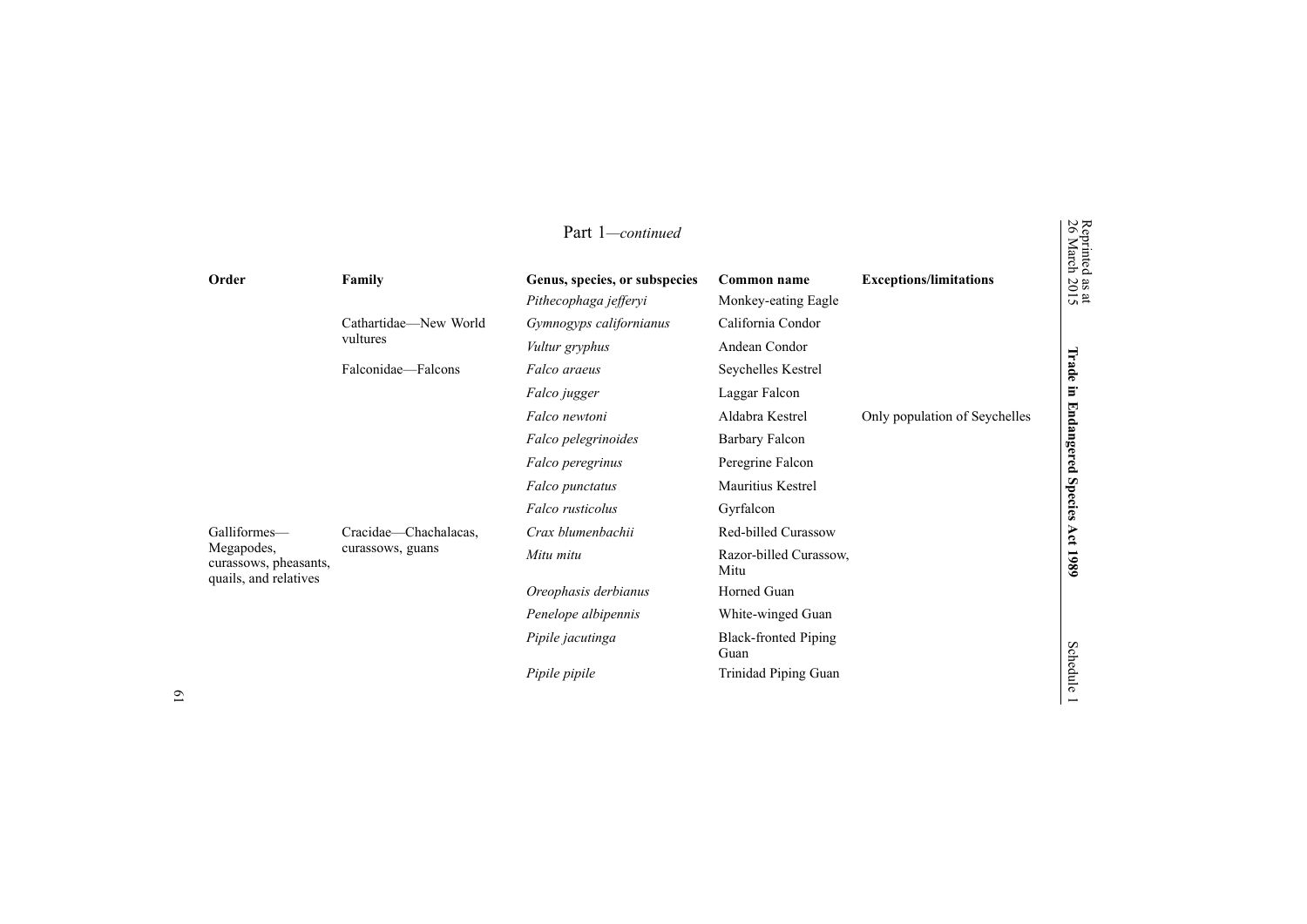|       |                                                 | Part 1-continued              |                               |                               | Schedule                  |
|-------|-------------------------------------------------|-------------------------------|-------------------------------|-------------------------------|---------------------------|
| Order | Family                                          | Genus, species, or subspecies | Common name                   | <b>Exceptions/limitations</b> | $\overline{\phantom{0}}$  |
|       | Megapodiidae—Megapodes,<br>scrubfowl            | Macrocephalon maleo           | Maleo (Fowl)                  |                               |                           |
|       | Phasianidae-Grouse,                             | Catreus wallichii             | <b>Cheer Pheasant</b>         |                               |                           |
|       | guineafowl, partridges,<br>pheasants, tragopans | Colinus virginianus ridgwayi  | Masked Bobwhite<br>Ouail      |                               | Trade                     |
|       |                                                 | Crossoptilon crossoptilon     | White-eared Pheasant          |                               | $\Xi$                     |
|       |                                                 | Crossoptilon mantchuricum     | <b>Brown-eared Pheasant</b>   |                               |                           |
|       |                                                 | Lophophorus impejanus         | Himalayan Impeyan<br>Pheasant |                               | <b>Endangered Species</b> |
|       |                                                 | Lophophorus lhuysii           | Chinese Monal<br>Pheasant     |                               |                           |
|       |                                                 | Lophophorus sclateri          | Sclater's Monal<br>Pheasant   |                               |                           |
|       |                                                 | Lophura edwardsi              | Edward's Pheasant             |                               |                           |
|       |                                                 | Lophura swinhoii              | Swinhoes's Pheasant           |                               | Act 1989                  |
|       |                                                 | Polyplectron napoleonis       | Palawan Peacock<br>Pheasant   |                               |                           |
|       |                                                 | Rheinardia ocellata           | <b>Crested Argus</b>          |                               |                           |
|       |                                                 | Syrmaticus ellioti            | Elliot's Pheasant             |                               | Reprinted<br>26 March     |
|       |                                                 | Syrmaticus humiae             | <b>Bar-tailed Pheasant</b>    |                               |                           |
|       |                                                 | Syrmaticus mikado             | Mikado Pheasant               |                               | $\frac{1}{2015}$          |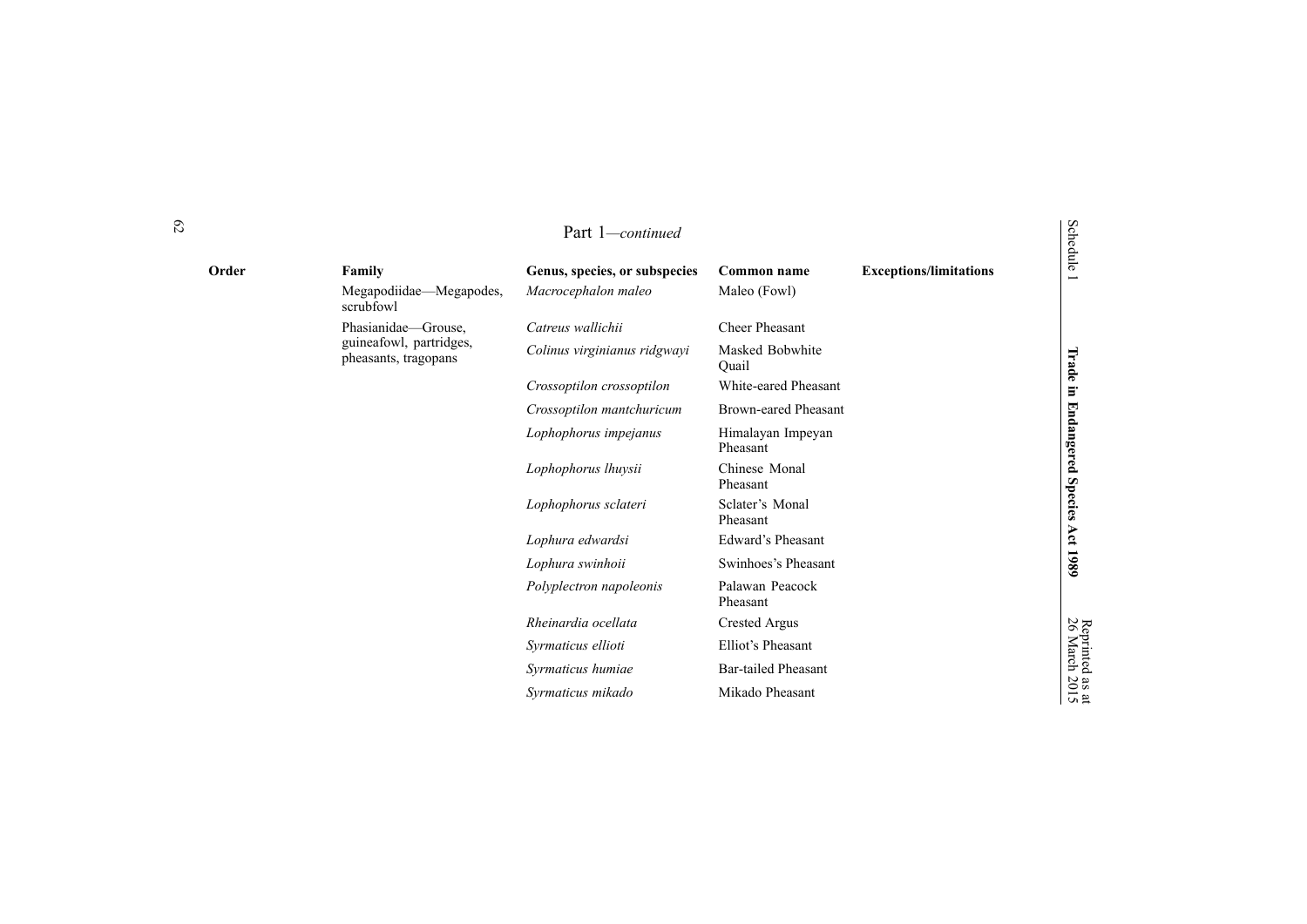|                   |                   | Part 1-continued              |                                                 |                               | Reprinted<br>26 March        |
|-------------------|-------------------|-------------------------------|-------------------------------------------------|-------------------------------|------------------------------|
| Order             | Family            | Genus, species, or subspecies | Common name                                     | <b>Exceptions/limitations</b> | $\frac{38 \text{ at}}{2015}$ |
|                   |                   | Tetraogallus caspius          | Caspian Snowcock                                |                               |                              |
|                   |                   | Tetraogallus tibetanus        | <b>Tibetan Snowcock</b>                         |                               |                              |
|                   |                   | Tragopan blythii              | Blyth's Tragopan,<br>Grey-bellied Tragopan      |                               | Trade                        |
|                   |                   | Tragopan caboti               | Cabot's Tragopan,<br>Yellow-billed<br>Tragopan  |                               | E.                           |
|                   |                   | Tragopan melanocephalus       | Western Tragopan,<br>Western Horned<br>Pheasant |                               | <b>Endangered</b>            |
| Gruiformes—Coots, | Gruidae—Cranes    | Grus americana                | Whooping Crane                                  |                               | <b>Species</b>               |
| cranes, rails     |                   | Grus canadensis nesiotes      | Cuban Sandhill Crane                            |                               |                              |
|                   |                   | Grus canadensis pulla         | Mississippi Sandhill<br>Crane                   |                               | Act<br>1980                  |
|                   |                   | Grus japonensis               | Manchurian Crane                                |                               |                              |
|                   |                   | Grus leucogeranus             | Siberian White Crane                            |                               |                              |
|                   |                   | Grus monacha                  | <b>Hooded Crane</b>                             |                               |                              |
|                   |                   | Grus nigricollis              | <b>Black-necked Crane</b>                       |                               |                              |
|                   |                   | Grus vipio                    | White-naped Crane                               |                               | Schedule                     |
|                   | Otididae—Bustards | Ardeotis nigriceps            | Great Indian Bustard                            |                               |                              |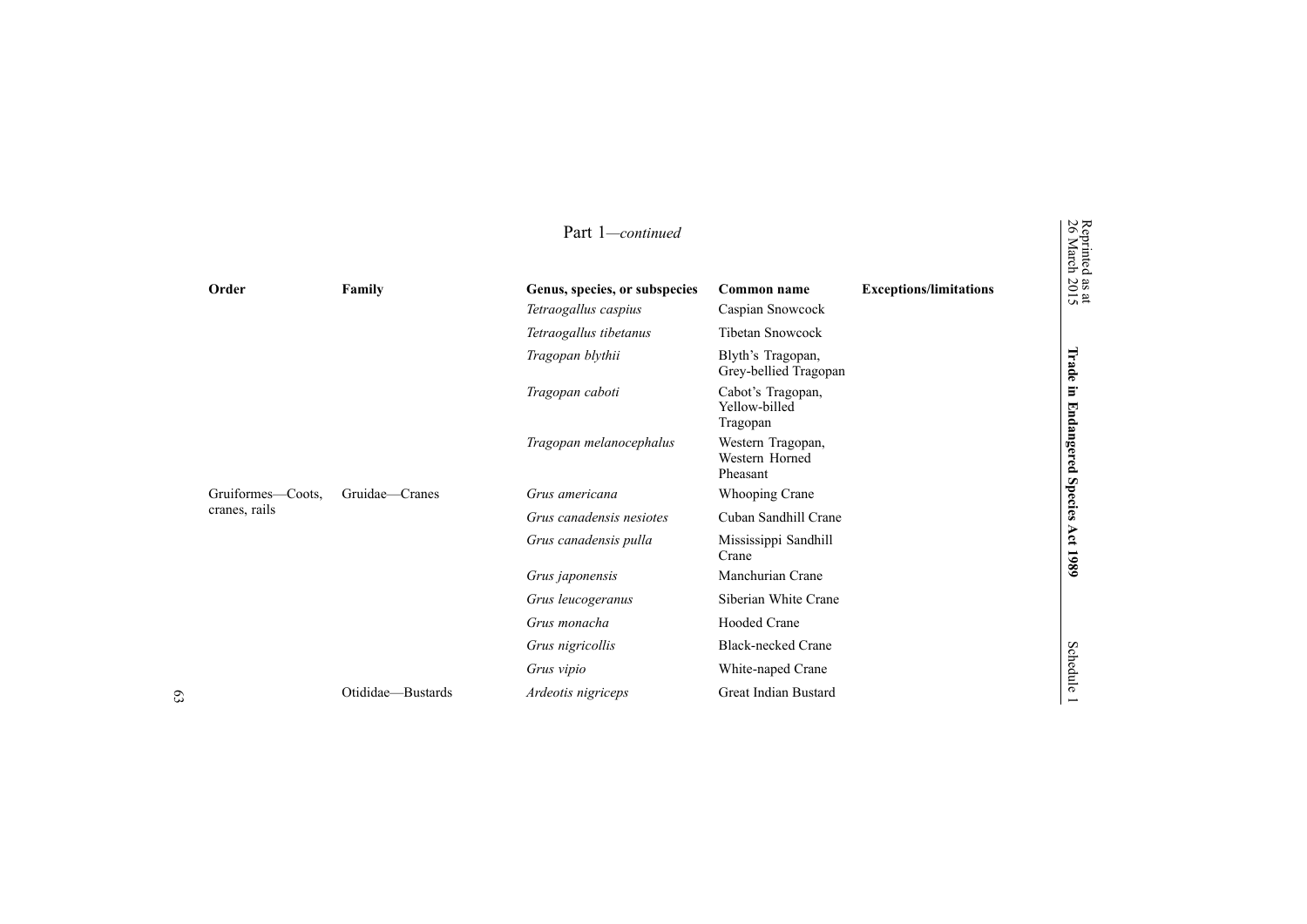|                                |                                       | Part 1-continued                   |                                      |                               | Schedule              |
|--------------------------------|---------------------------------------|------------------------------------|--------------------------------------|-------------------------------|-----------------------|
| Order                          | Family                                | Genus, species, or subspecies      | Common name                          | <b>Exceptions/limitations</b> | Ē                     |
|                                |                                       | Chlamydotis macqueenii             | Macqueen's Bustard                   |                               |                       |
|                                |                                       | Chlamydotis undulata               | Houbara Bustard                      |                               |                       |
|                                |                                       | Houbaropsis bengalensis            | <b>Bengal Bustard</b>                |                               |                       |
|                                | Rallidae-Rail                         | Gallirallus sylvestris             | Lord Howe Woodrail                   |                               | Trade                 |
|                                | Rhynochetidae-Kagu                    | Rhynochetos jubatus                | Kagu                                 |                               | E.                    |
| Passeriformes-                 | Atrichornithidae—Scrub-bird           | Atrichornis clamosus               | Noisy Scrub-bird                     |                               |                       |
| Passerines (perching<br>birds) | Cotingidae—Cotingas                   | Cotinga maculata                   | <b>Banded Cotinga</b>                |                               | <b>Endangered</b>     |
|                                |                                       | Xipholena atropurpurea             | White-winged Cotinga                 |                               |                       |
|                                | Fringillidae—Finches                  | Carduelis cucullata                | Red Siskin                           |                               |                       |
|                                | Hirundinidae-Martin                   | Pseudochelidon sirintarae          | White-eyed River<br>Martin           |                               | <b>Species</b>        |
|                                | Icteridae-Blackbird                   | Xanthopsar flavus                  | Saffron-cowled<br>Blackbird          |                               | Act<br>1980           |
|                                | Meliphagidae-Honeyeater               | Lichenostomus melanops<br>cassidix | Helmeted Honeyeater                  |                               |                       |
|                                | Muscicapidae-Old World<br>flycatchers | Dasyornis broadbenti litoralis     | Western Rufous<br><b>Bristlebird</b> | Possibly extinct              |                       |
|                                |                                       | Dasyornis longirostris             | Western Bristlebird                  |                               | Reprinted<br>26 March |
|                                |                                       | Picathartes gymnocephalus          | <b>Bare-headed Rockfowl</b>          |                               |                       |
|                                |                                       | Picathartes oreas                  | Grey-necked Rockfowl                 |                               | as at<br>2015         |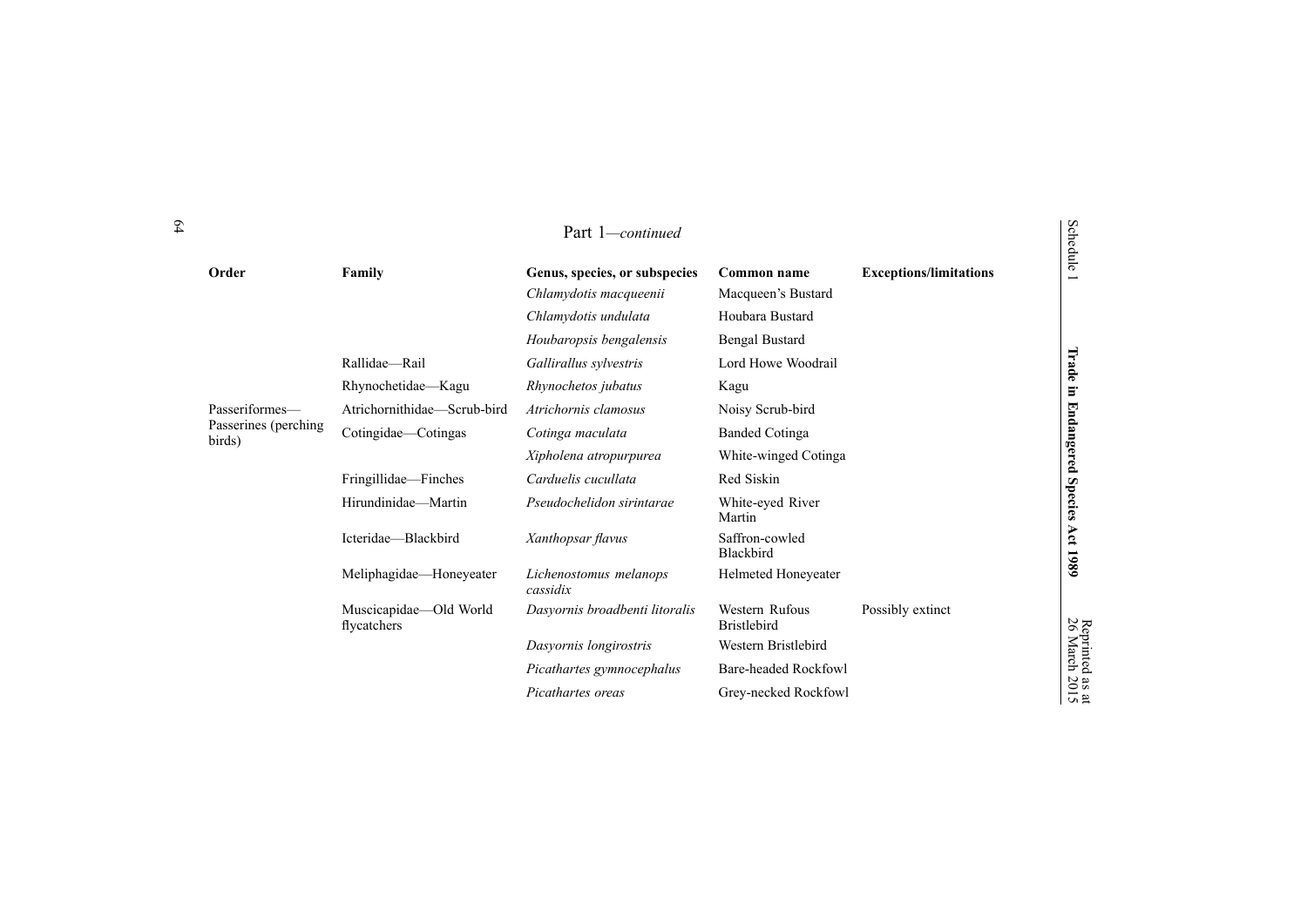|                                           |                                 | Part 1—continued                               |                                                  |                               | Reprinted<br>26 March        |
|-------------------------------------------|---------------------------------|------------------------------------------------|--------------------------------------------------|-------------------------------|------------------------------|
| Order                                     | Family<br>Pittidae-Pittas       | Genus, species, or subspecies<br>Pitta gurneyi | Common name<br>Guerney's Pitta                   | <b>Exceptions/limitations</b> | $\frac{38 \text{ at}}{2015}$ |
|                                           |                                 | Pitta kochi                                    | Koch's Pitta                                     |                               |                              |
|                                           | Sturnidae—Mynahs<br>(Starlings) | Leucopsar rothschildi                          | Bali Starling.<br>Rothschild's Mynah             |                               | Trade                        |
|                                           | Zosteropidae-White-eye          | Zosterops albogularis                          | Norfolk White-throated<br>White-eye              |                               | Ē.                           |
| Pelecaniformes-<br>Cormorants             | Fregatidae-Frigatebird          | Fregata andrewsi                               | Christmas Island<br>Frigatebird                  |                               | <b>Endangered</b>            |
|                                           | Pelecanidae-Pelican             | Pelecanus crispus                              | Dalmatian Pelican                                |                               |                              |
|                                           | Sulidae-Booby                   | Papasula abbotti                               | Abbott's Booby                                   |                               |                              |
| Piciformes—Wood-<br>peckers and relatives | Picidae—Woodpeckers             | Dryocopus javensis richardsi                   | Tristram's Woodpecker                            |                               | <b>Species</b>               |
| Podicipediformes-<br>Grebes               | Podicipedidae—Grebe             | Podilymbus gigas                               | Atitlan Grebe                                    |                               | Act                          |
| Procellariiformes-<br>Tube-nosed seabirds | Diomedeidae-Albatross           | Phoebastria albatrus                           | <b>Short-tailed Albatross</b>                    |                               | 1980                         |
| Psittaciformes-                           | Cacatuidae—Cockatoos            | Cacatua goffiniana                             | Goffin's Cockatoo                                |                               |                              |
| Parrots                                   |                                 | Cacatua haematuropygia                         | Red-vented Cockatoo                              |                               |                              |
|                                           |                                 | Cacatua moluccensis                            | Moluccan Cockatoo,<br>Salmon-crested<br>Cockatoo |                               | <b>Schedule</b>              |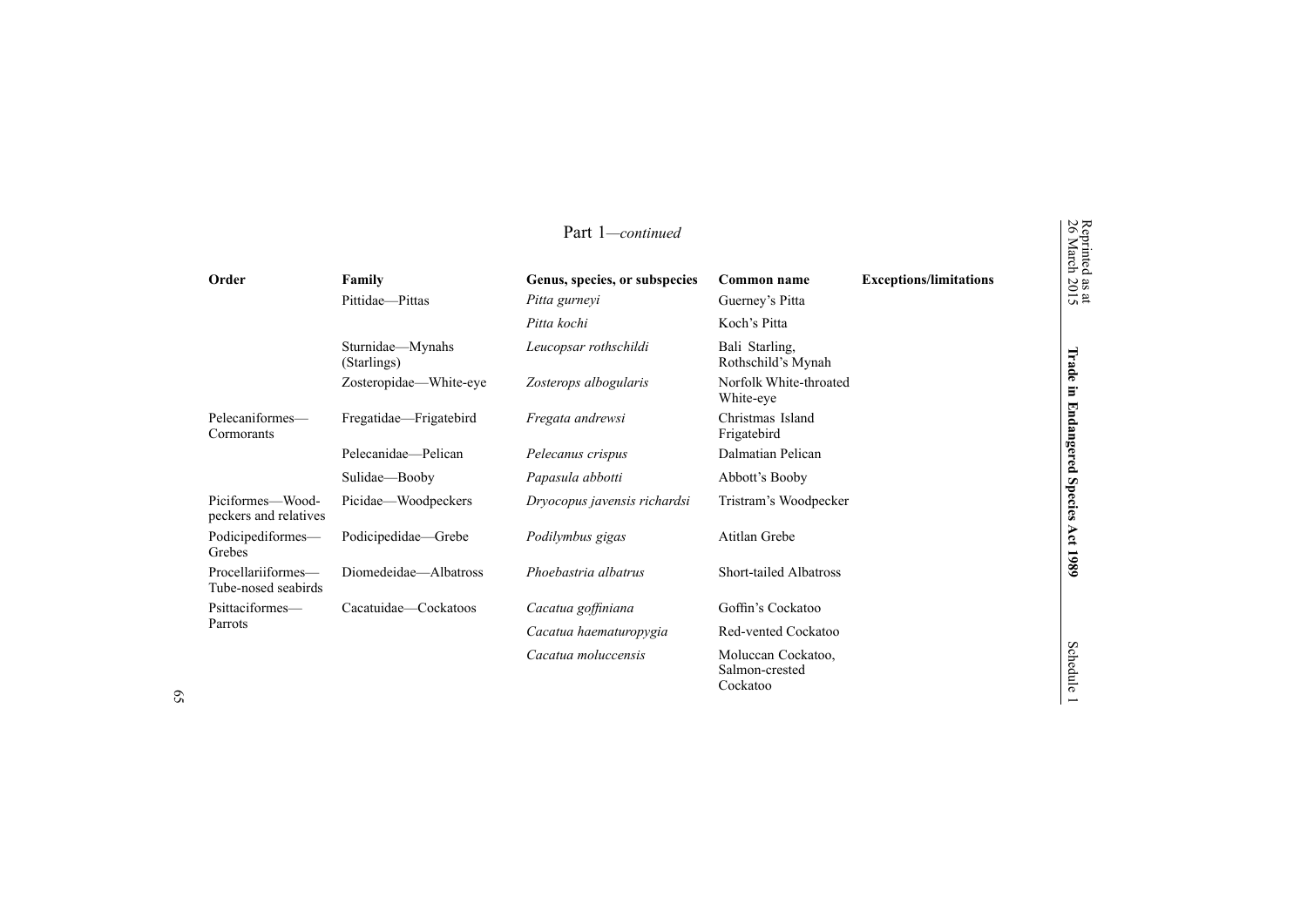| Order | Family                                             | Genus, species, or subspecies | Common name                                                     | <b>Exceptions/limitations</b> | edule                         |
|-------|----------------------------------------------------|-------------------------------|-----------------------------------------------------------------|-------------------------------|-------------------------------|
|       |                                                    | Cacatua sulphurea             | Lesser Sulphur-crested<br>Cockatoo, Yellow-<br>crested Cockatoo |                               |                               |
|       |                                                    | Probosciger aterrimus         | Palm Cockatoo                                                   |                               |                               |
|       | Loriidae-Lories, lorikeets                         | Eos histrio                   | Red-and-blue Lory                                               |                               | Trade                         |
|       |                                                    | Vini ultramarina              | Ultramarine Lory                                                |                               | Ē.                            |
|       | Psittacidae-Amazons,<br>macaws, parakeets, parrots | Amazona arausiaca             | Red-necked Amazon<br>Parrot                                     |                               | <b>Endangered</b>             |
|       |                                                    | Amazona auropalliata          | Yellow-naped Amazon,<br>Yellow-naped Parrot                     |                               |                               |
|       |                                                    | Amazona barbadensis           | Yellow-shouldered<br>Amazon Parrot                              |                               | <b>Species</b>                |
|       |                                                    | Amazona brasiliensis          | Red-tailed Amazon<br>Parrot                                     |                               | Act                           |
|       |                                                    | Amazona finschi               | Lilac-crowned Amazon                                            |                               | 1980                          |
|       |                                                    | Amazona guildingii            | St. Vincent Amazon,<br>St. Vincent Parrot                       |                               |                               |
|       |                                                    | Amazona imperialis            | Imperial Amazon,<br>Imperial Parrot                             |                               | Reprinted<br>26 March 2       |
|       |                                                    | Amazona leucocephala          | Cuban Amazon, Cuban<br>Parrot                                   |                               | $\frac{138 \text{ at}}{2015}$ |

# Schedule

Reprinted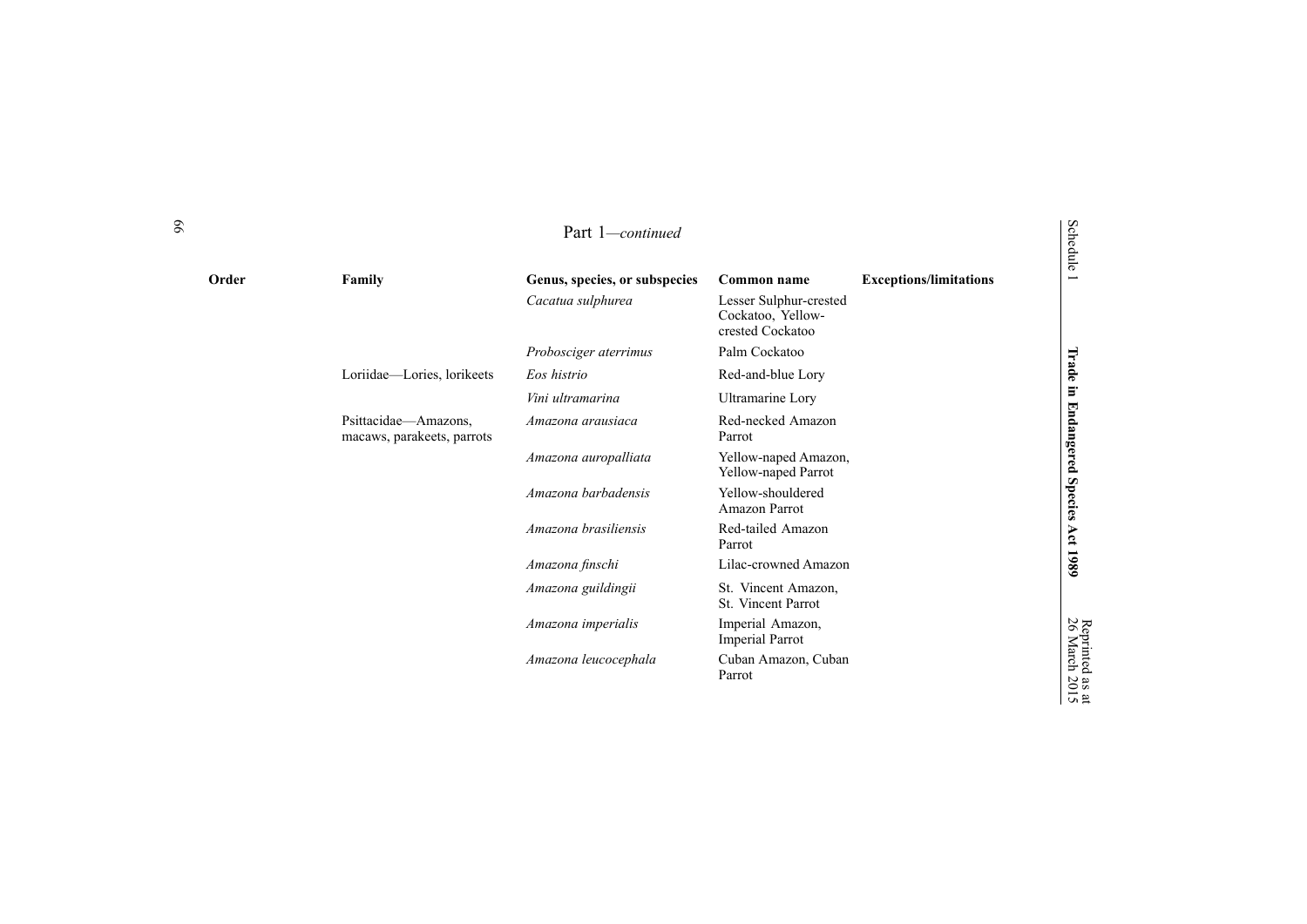|       |        | Part 1-continued              |                                                     |                               | Reprinted<br>26 March        |
|-------|--------|-------------------------------|-----------------------------------------------------|-------------------------------|------------------------------|
| Order | Family | Genus, species, or subspecies | Common name                                         | <b>Exceptions/limitations</b> |                              |
|       |        | Amazona oratrix               | Yellow-headed<br>Amazon, Yellow-<br>headed Parrot   |                               | $\frac{38 \text{ at}}{2015}$ |
|       |        | Amazona pretrei               | Red-spectacled<br>Amazon, Red-<br>spectacled Parrot |                               | Trade<br>$\Xi$               |
|       |        | Amazona rhodocorytha          | Red-browed Amazon,<br>Red-topped Parrot             |                               |                              |
|       |        | Amazona tucumana              | Tucuman Amazon,<br>Alder Parrot                     |                               | <b>Endangered</b>            |
|       |        | Amazona versicolor            | St. Lucia Amazon,<br>St. Lucia Parrot               |                               |                              |
|       |        | Amazona vinacea               | Vinaceous Amazon,<br>Vinaceous Parrot               |                               | <b>Species</b>               |
|       |        | Amazona viridigenalis         | Green-cheeked<br>Amazon, Green-<br>cheeked Parrot   |                               | Act<br>1980                  |
|       |        | Amazona vittata               | Puerto Rican Amazon,<br>Puerto Rican Parrot         |                               |                              |
|       |        | Anodorhynchus spp             | Glaucous, Hyacinth,<br>and Lear's Macaws            |                               |                              |
|       |        | Ara ambiguus                  | Great Green Macaw                                   |                               | <b>Schedule</b>              |
|       |        | Ara glaucogularis             | Caninde Macaw                                       |                               |                              |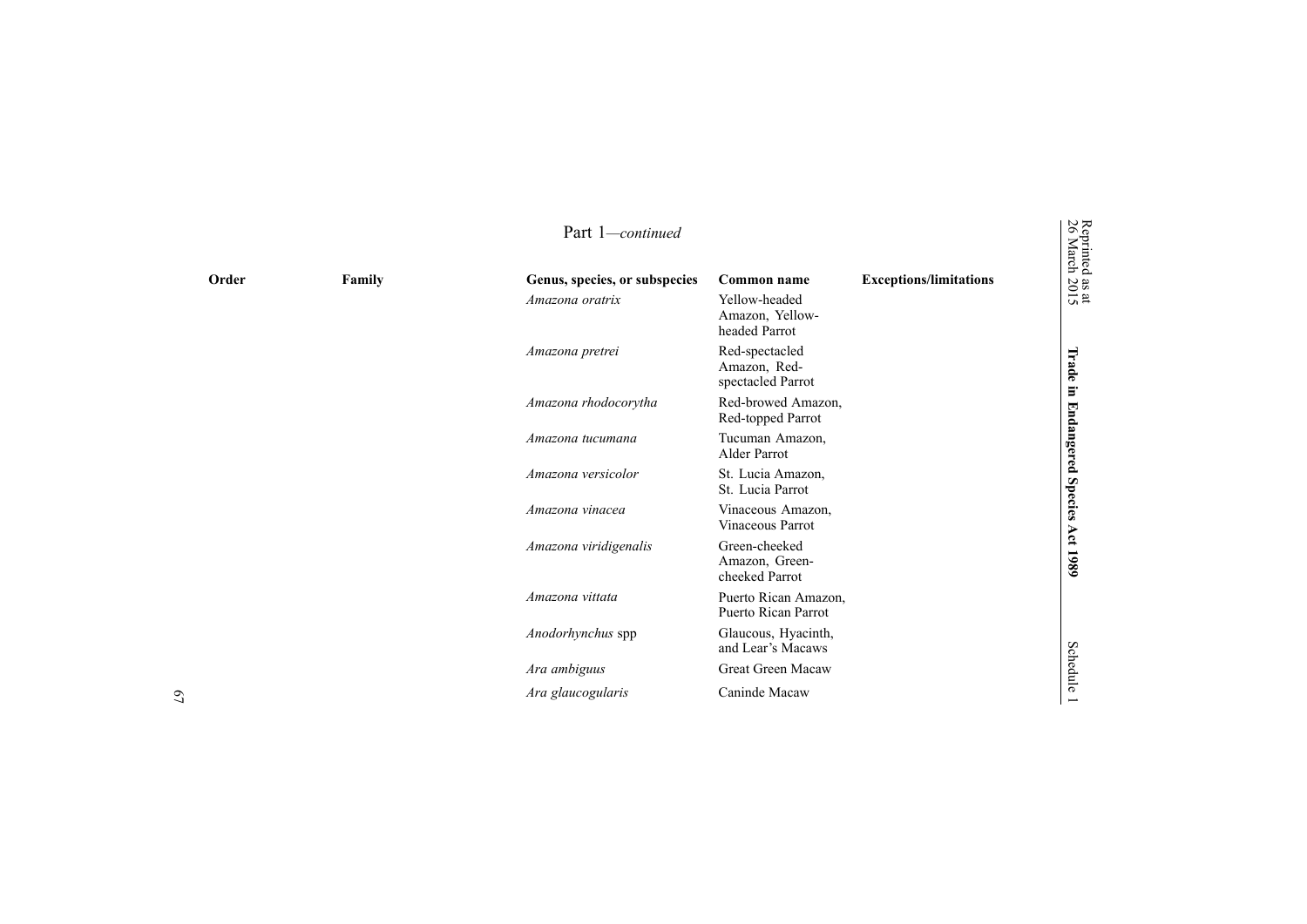|       |        | Part 1-continued               |                                                                                       |                               | Schedule                         |
|-------|--------|--------------------------------|---------------------------------------------------------------------------------------|-------------------------------|----------------------------------|
| Order | Family | Genus, species, or subspecies  | <b>Common name</b>                                                                    | <b>Exceptions/limitations</b> |                                  |
|       |        | Ara macao                      | <b>Scarlet Macaw</b>                                                                  |                               |                                  |
|       |        | Ara militaris                  | Military Macaw                                                                        |                               |                                  |
|       |        | Ara rubrogenys                 | Red-fronted Macaw                                                                     |                               |                                  |
|       |        | Cyanopsitta spixii             | Spix's Macaw                                                                          |                               | Trade in                         |
|       |        | Cyanoramphus cookii            | Norfolk Island Green<br>Parrot, Norfolk Island<br>Parakeet                            |                               |                                  |
|       |        | Cyanoramphus forbesi           | Forbes's Yellow-<br>fronted Parakeet,<br>Chatham Island<br>Yellow-fronted<br>Parakeet |                               | Endangered Species Act 1989      |
|       |        | Cyanoramphus novaezelandiae    | <b>Red-crowned Parakeet</b>                                                           |                               |                                  |
|       |        | Cyanoramphus saisseti          | <b>Red-crowned Parakeet</b>                                                           |                               |                                  |
|       |        | Cyclopsitta diophthalma coxeni | Coxen's Double-eyed<br>Fig Parrot                                                     |                               |                                  |
|       |        | Eunymphicus cornutus           | <b>Horned Parakeet</b>                                                                |                               |                                  |
|       |        | Guarouba guarouba              | Golden Conure,<br>Golden Parakeet                                                     |                               |                                  |
|       |        | Neophema chrysogaster          | Orange-bellied<br>Parakeet                                                            |                               | Reprinted as at<br>26 March 2015 |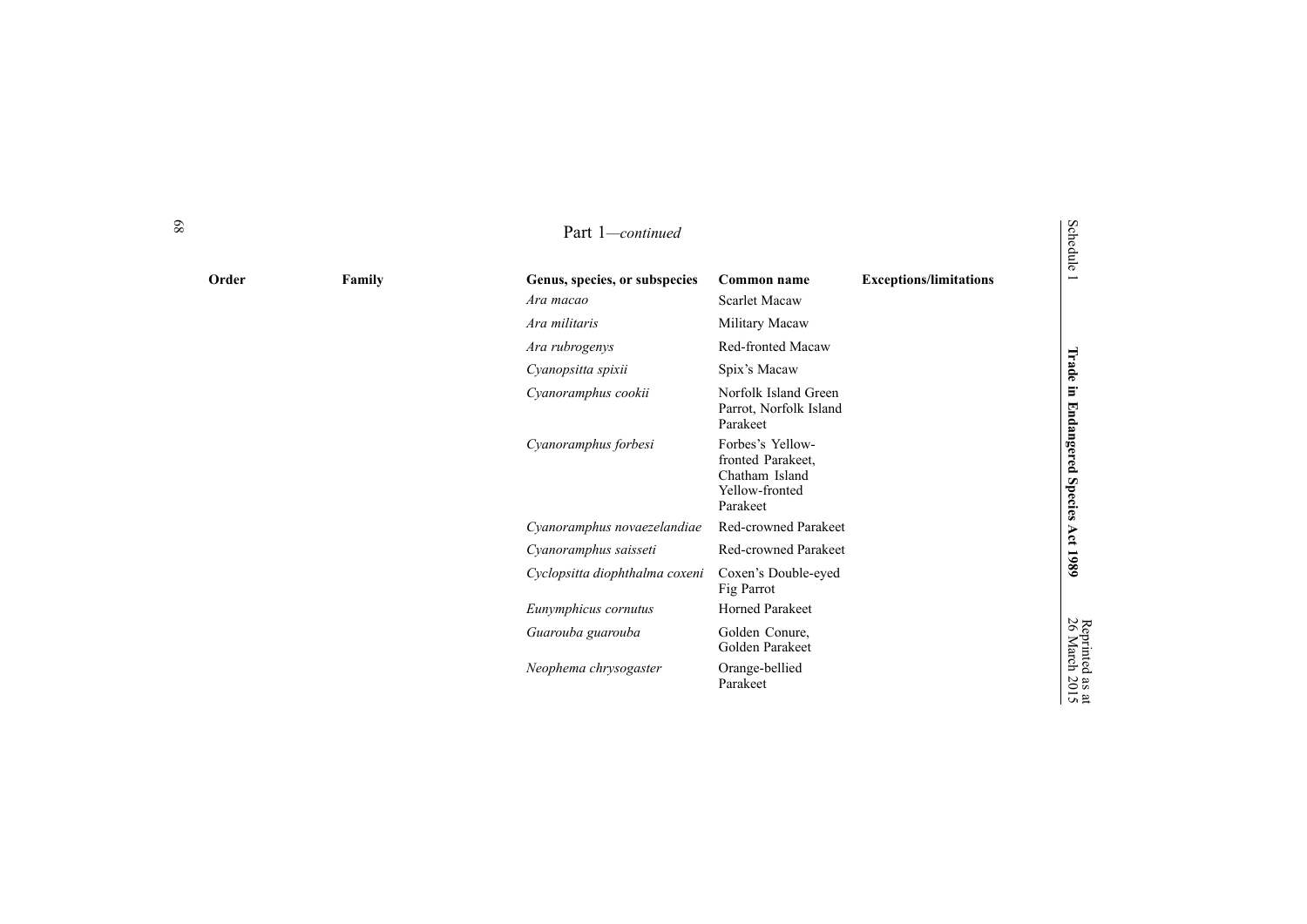|               |                  |                       | Part 1-continued                                        |                                               |                                                                                   | Reprinted<br>26 March        |
|---------------|------------------|-----------------------|---------------------------------------------------------|-----------------------------------------------|-----------------------------------------------------------------------------------|------------------------------|
| Order         |                  | Family                | Genus, species, or subspecies<br>Ognorhynchus icterotis | Common name<br><b>Yellow-eared Conure</b>     | <b>Exceptions/limitations</b>                                                     | $\frac{38 \text{ at}}{2015}$ |
|               |                  |                       | Pezoporus occidentalis                                  | Night Parrot                                  | Possibly extinct                                                                  |                              |
|               |                  |                       | Pezoporus wallicus                                      | Ground Parrot                                 |                                                                                   |                              |
|               |                  |                       | Pionopsitta pileata                                     | <b>Pileated Parrot</b>                        |                                                                                   | Trade                        |
|               |                  |                       | Primolius couloni                                       | <b>Blue-headed Macaw</b>                      |                                                                                   | Ξ.                           |
|               |                  |                       | Primolius maracana                                      | <b>Blue-winged Macaw</b>                      |                                                                                   |                              |
|               |                  |                       | Psephotus chrysopterygius                               | Golden-shouldered<br>Parrot                   |                                                                                   | <b>Endangered</b>            |
|               |                  |                       | Psephotus dissimilis                                    | <b>Hooded Parrot</b>                          |                                                                                   |                              |
|               |                  |                       | Psephotus pulcherrimus                                  | Paradise Parrot                               | Possibly extinct                                                                  | <b>Species</b>               |
|               |                  |                       | Psittacula echo                                         | <b>Mauritius Parakeet</b>                     |                                                                                   |                              |
|               |                  |                       | Pyrrhura cruentata                                      | <b>Blue-throated Conure</b>                   |                                                                                   | Act                          |
|               |                  |                       | Rhynchopsitta spp                                       | Thick-billed Parrot,<br>Maroon-fronted Parrot |                                                                                   | 1980                         |
|               |                  |                       | Strigops habroptilus                                    | Kakapo                                        |                                                                                   |                              |
|               | Rheiformes-Rheas | Rheidae-Rheas         | Pterocnemia pennata                                     | Darwin's Rhea                                 | Except Pterocnemia pennata<br><i>pennata</i> , which is included in<br>Schedule 2 | Schedule                     |
| Penguins<br>೦ | Sphenisciformes- | Spheniscidae-Penguins | Spheniscus humboldti                                    | Humboldt Penguin                              |                                                                                   |                              |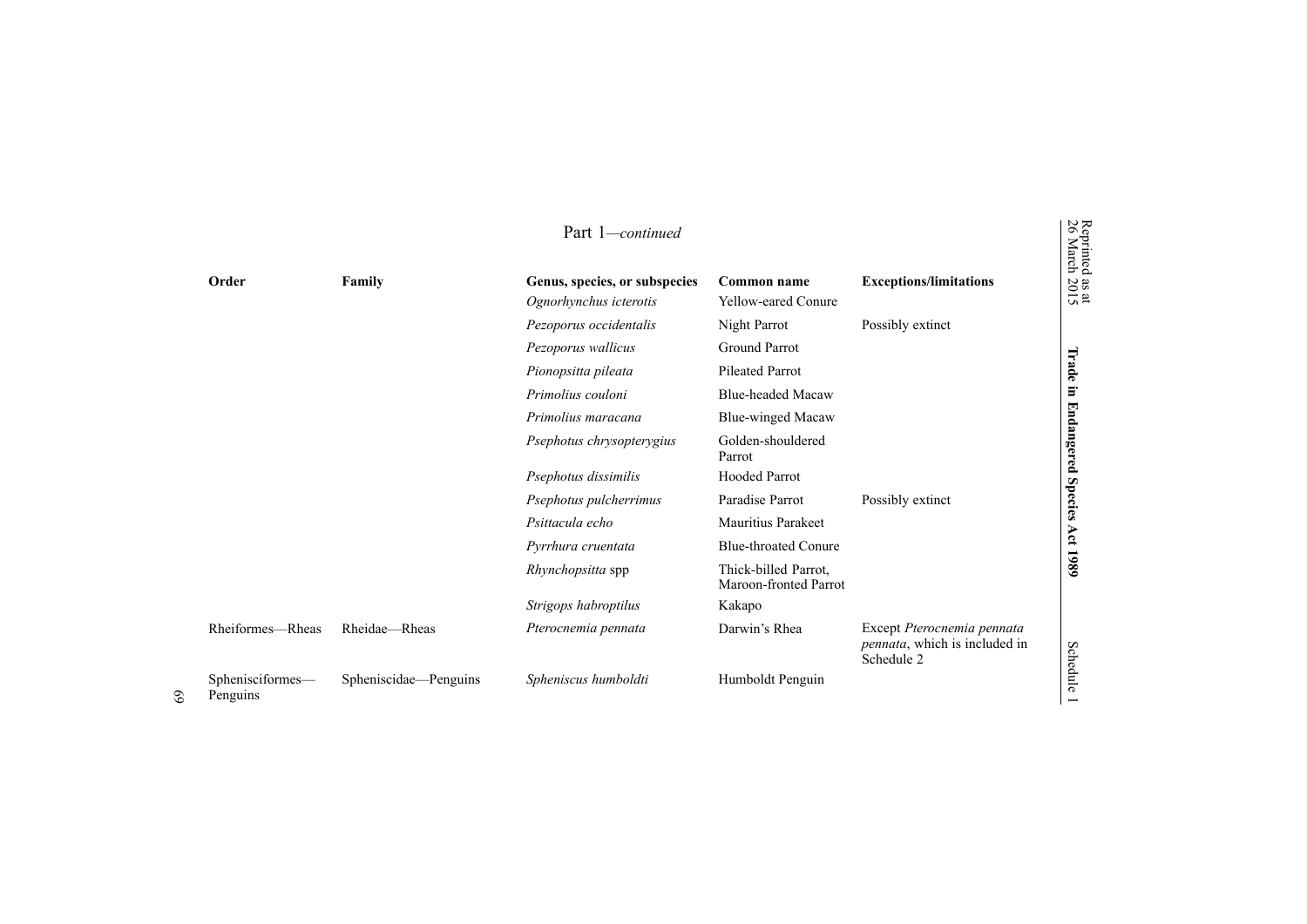|                                                             |                       | Part 1-continued               |                                      |                                                                                                                                                                                                                             | <b>Schedule</b>                         |
|-------------------------------------------------------------|-----------------------|--------------------------------|--------------------------------------|-----------------------------------------------------------------------------------------------------------------------------------------------------------------------------------------------------------------------------|-----------------------------------------|
| Order                                                       | Family                | Genus, species, or subspecies  | Common name                          | <b>Exceptions/limitations</b>                                                                                                                                                                                               |                                         |
| Strigiformes-Owls                                           | Strigidae-Owls        | Heteroglaux blewitti           | Forest Spotted Owl                   |                                                                                                                                                                                                                             |                                         |
|                                                             |                       | Mimizuku gurneyi               | Giant Scops Owl                      |                                                                                                                                                                                                                             |                                         |
|                                                             |                       | Ninox natalis                  | Christmas Island<br>Hawk-owl         |                                                                                                                                                                                                                             |                                         |
|                                                             |                       | Ninox novaeseelandiae undulata | Norfolk Island<br><b>Boobook Owl</b> |                                                                                                                                                                                                                             |                                         |
|                                                             | Tytonidae-Barn owls   | Tyto soumagnei                 | Madagascar Owl                       |                                                                                                                                                                                                                             |                                         |
| Struthioniformes-<br>Ostriches, emus,<br>cassowaries, kiwis | Struthionidae-Ostrich | Struthio camelus               | Ostrich                              | Only populations of Algeria,<br>Burkina Faso, Cameroon,<br>Central African Republic,<br>Chad, Mali, Mauritania,<br>Morocco, Niger, Nigeria,<br>Senegal, and Sudan. No other<br>populations are included in the<br>schedules | Trade in Endangered Species<br>Act 1989 |
| Tinamiformes—<br>Paleognath birds                           | Tinamidae—Tinamous    | Tinamus solitarius             | Solitary Tinamou                     |                                                                                                                                                                                                                             |                                         |
| Trogoniformes-<br>Trogons                                   | Trogonidae—Quetzals   | Pharomachrus mocinno           | <b>Resplendent Quetzal</b>           |                                                                                                                                                                                                                             | Reprinted<br>26 March                   |

Reprinted as

 $\vec{a}$ 2015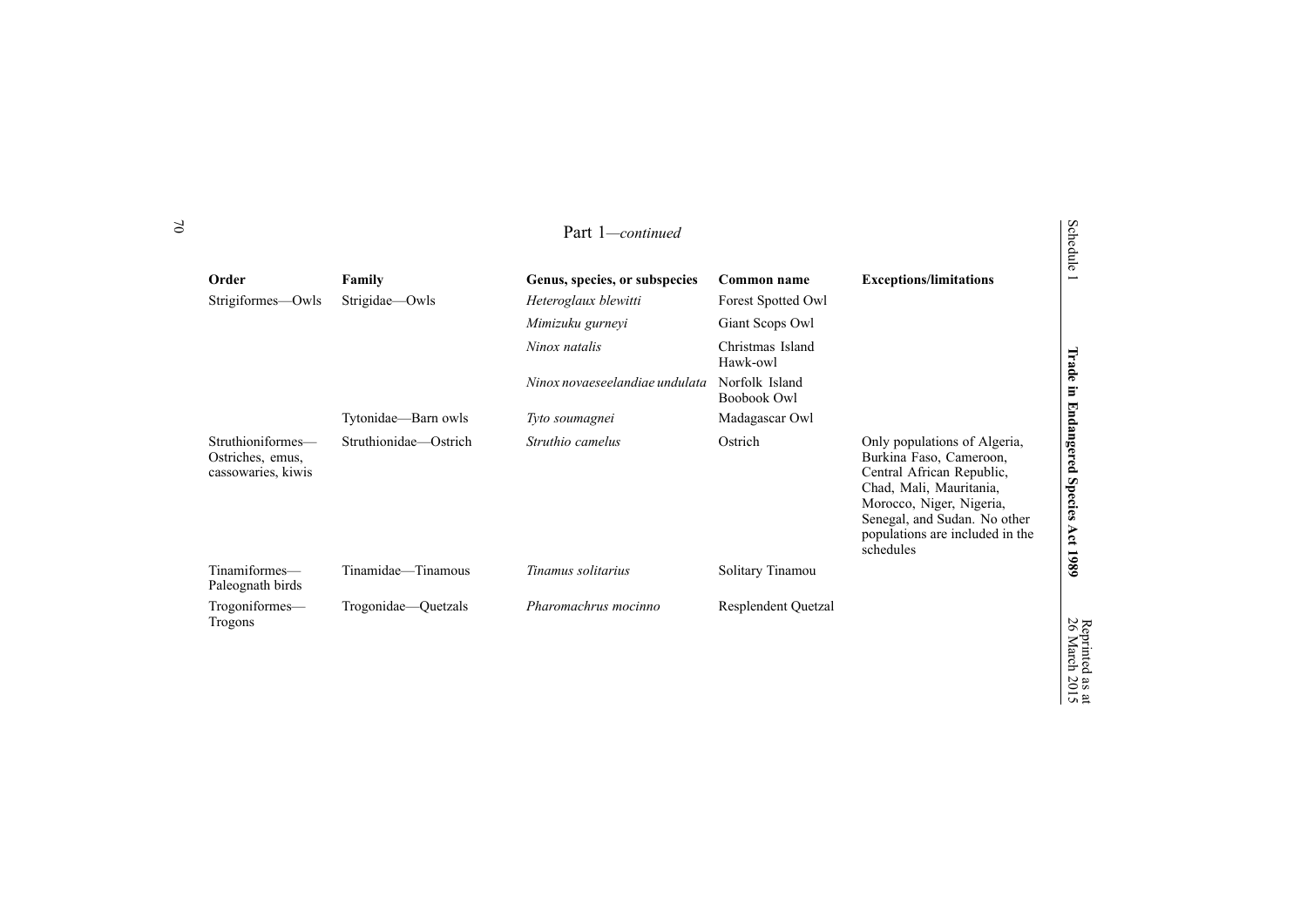|                                                   |                           | Part 1-continued               |                                       |                                                                                                                                                                                                                                                                                                         | Reprinted<br>26 March                       |
|---------------------------------------------------|---------------------------|--------------------------------|---------------------------------------|---------------------------------------------------------------------------------------------------------------------------------------------------------------------------------------------------------------------------------------------------------------------------------------------------------|---------------------------------------------|
| Class—Reptilia (reptiles)                         |                           |                                |                                       |                                                                                                                                                                                                                                                                                                         |                                             |
| Order                                             | Family                    | Genus, species, or subspecies  | Common name                           | <b>Exceptions/limitations</b>                                                                                                                                                                                                                                                                           | $\frac{38 \text{ at}}{2015}$                |
| Crocodylia-<br>Alligators, caimans,<br>crocodiles | Alligatoridae-Alligators, | Alligator sinensis             | Chinese Alligator                     |                                                                                                                                                                                                                                                                                                         |                                             |
|                                                   | caimans                   | Caiman crocodilus apaporiensis | Rio Apaporis<br>Spectacled Caiman     |                                                                                                                                                                                                                                                                                                         |                                             |
|                                                   |                           | Caiman latirostris             | <b>Broad-snouted Caiman</b>           | Except population of<br>Argentina, which is included in<br>Schedule 2                                                                                                                                                                                                                                   | Trade in                                    |
|                                                   |                           | Melanosuchus niger             | <b>Black Caiman</b>                   | Except population of Brazil,<br>which is included in Schedule<br>2, and population of Ecuador,<br>which is included in Schedule<br>2 and is subject to zero<br>annual export quota until<br>annual export quota has been<br>approved by CITES Secretariat<br>and IUCN/SSC Crocodile<br>Specialist Group | <b>Endangered</b><br>Species<br>Act<br>1989 |
|                                                   | Crocodylidae—Crocodiles   | Crocodylus acutus              | American Crocodile                    | Except population of Cuba,<br>which is included in Schedule<br>2                                                                                                                                                                                                                                        |                                             |
|                                                   |                           | Crocodylus cataphractus        | African Slender-<br>snouted Crocodile |                                                                                                                                                                                                                                                                                                         | <b>Schedule</b>                             |
|                                                   |                           | Crocodylus intermedius         | Orinoco Crocodile                     |                                                                                                                                                                                                                                                                                                         |                                             |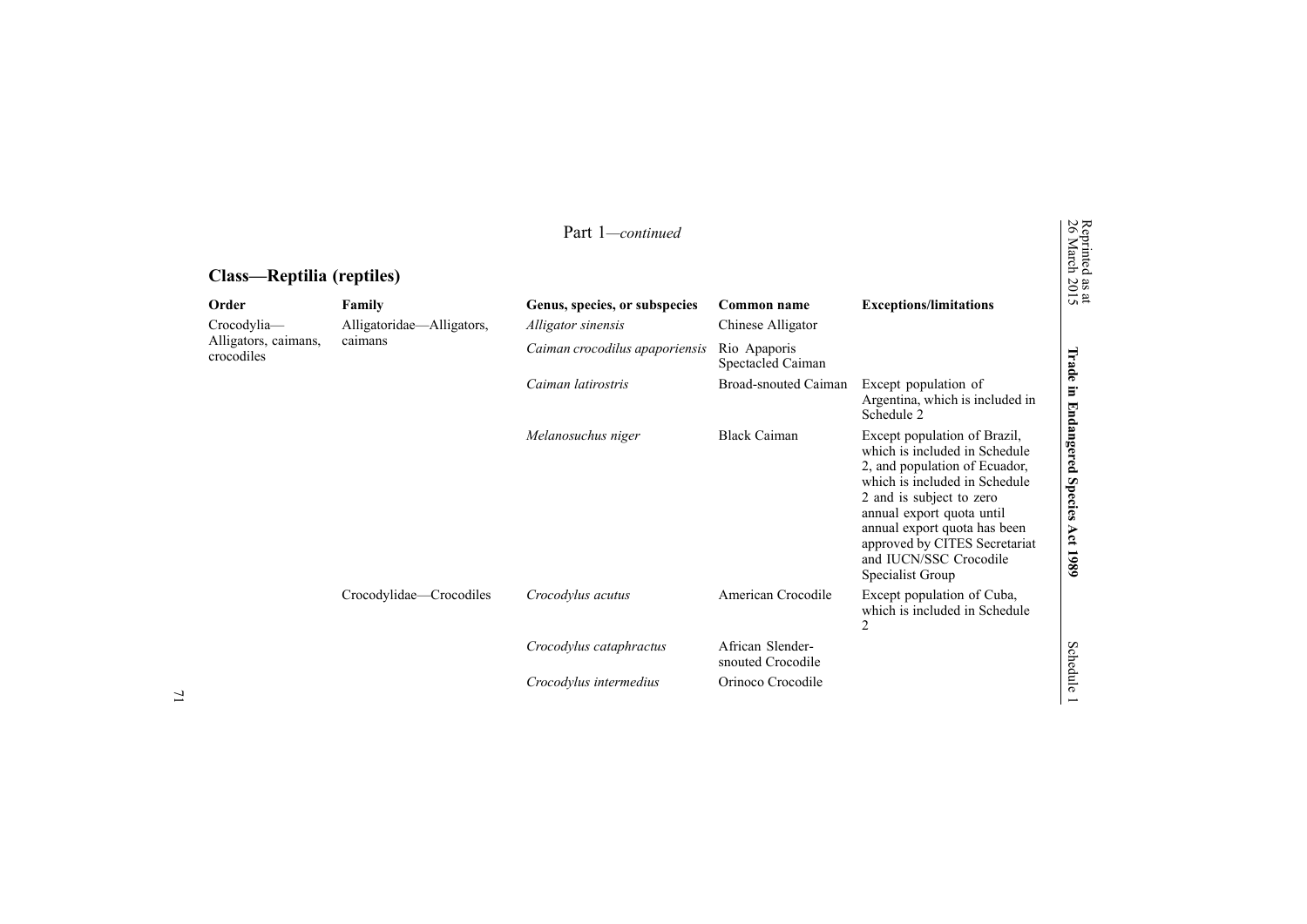|       |        | Part 1—continued                                        |                                  |                                                                                                                                                                                                                                                                                                                                                                                                                                                                       | Schedule                                                               |
|-------|--------|---------------------------------------------------------|----------------------------------|-----------------------------------------------------------------------------------------------------------------------------------------------------------------------------------------------------------------------------------------------------------------------------------------------------------------------------------------------------------------------------------------------------------------------------------------------------------------------|------------------------------------------------------------------------|
| Order | Family | Genus, species, or subspecies<br>Crocodylus mindorensis | Common name<br>Mindoro Crocodile | <b>Exceptions/limitations</b>                                                                                                                                                                                                                                                                                                                                                                                                                                         | $\overline{\phantom{0}}$                                               |
|       |        | Crocodylus moreletii                                    | <b>Belize Crocodile</b>          | Except populations of Belize<br>and Mexico, which are<br>included in Schedule 2 with<br>zero quota for wild specimens<br>traded for commercial purposes                                                                                                                                                                                                                                                                                                               | Trade<br>Ξ.                                                            |
|       |        | Crocodylus niloticus                                    | Nile Crocodile                   | Except populations of<br>Botswana, Egypt (subject to<br>zero quota for wild specimens<br>traded for commercial<br>purposes), Ethiopia, Kenya,<br>Madagascar, Malawi,<br>Mozambique, Namibia,<br>South Africa, Uganda, United<br>Republic of Tanzania (subject<br>to annual export quota of<br>no more than 1 600 wild<br>specimens, including hunting<br>trophies, in addition to ranched<br>specimens), Zambia, and<br>Zimbabwe, which are included<br>in Schedule 2 | <b>Endangered</b><br><b>Species</b><br>Act<br>1980                     |
|       |        | Crocodylus palustris                                    | Marsh Crocodile                  |                                                                                                                                                                                                                                                                                                                                                                                                                                                                       | Reprinted<br>26 March<br>$\frac{1}{201}$<br>$\overline{a}$<br>$\sigma$ |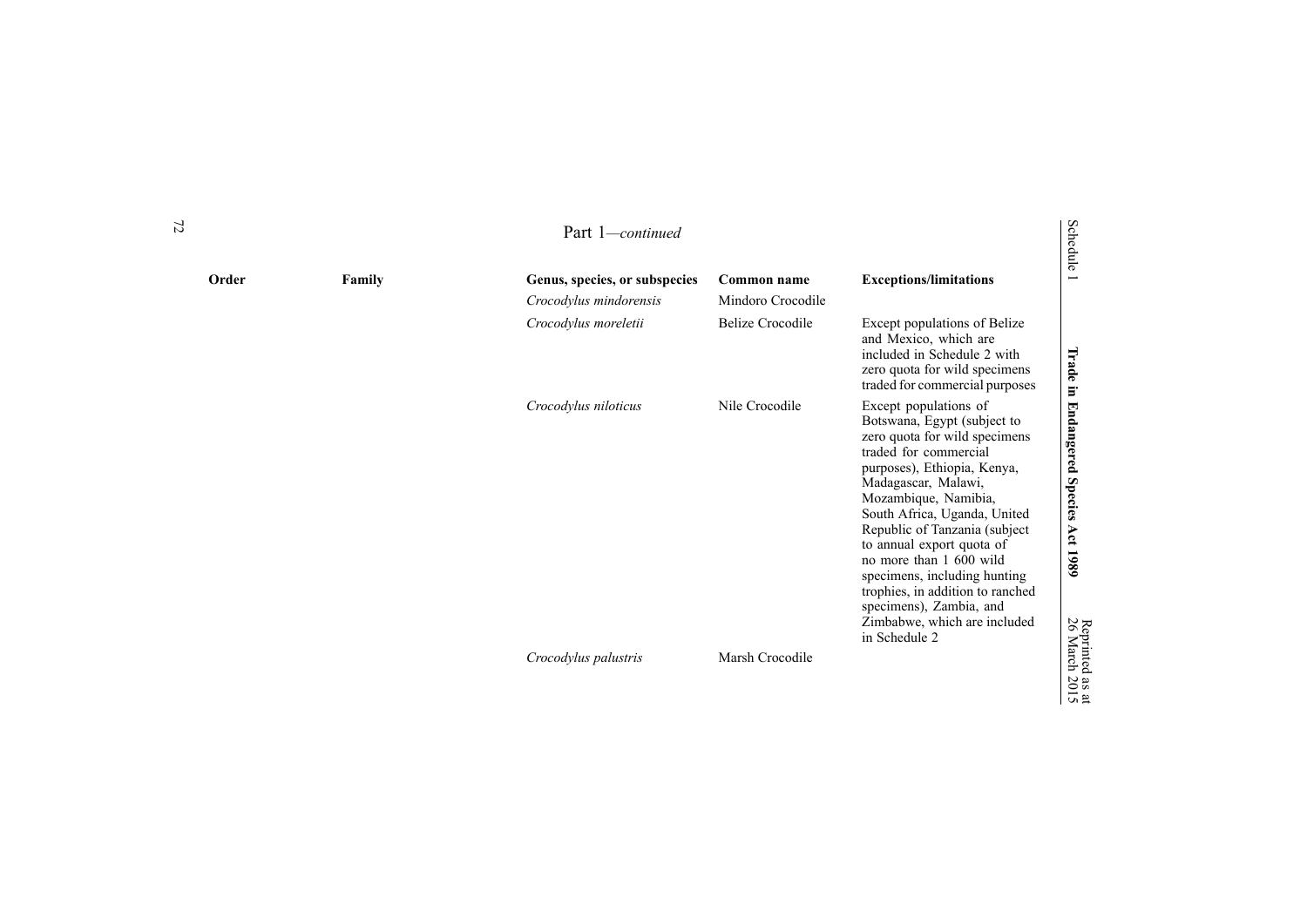|                             |                                                | Part 1-continued                     |                                                    |                                                                                                             |
|-----------------------------|------------------------------------------------|--------------------------------------|----------------------------------------------------|-------------------------------------------------------------------------------------------------------------|
| Order                       | Family                                         | Genus, species, or subspecies        | Common name                                        | <b>Exceptions/limitations</b>                                                                               |
|                             |                                                | Crocodylus porosus                   | Saltwater Crocodile                                | Except populations of<br>Australia, Indonesia, and<br>Papua New Guinea, which are<br>included in Schedule 2 |
|                             |                                                | Crocodylus rhombifer                 | Cuban Crocodile                                    |                                                                                                             |
|                             |                                                | Crocodylus siamensis                 | Siamese Crocodile                                  |                                                                                                             |
|                             |                                                | Osteolaemus tetraspis                | Dwarf Crocodile                                    |                                                                                                             |
|                             |                                                | Tomistoma schlegelii                 | <b>False Gavial</b>                                |                                                                                                             |
|                             | Gavialidae—Gavial                              | Gavialis gangeticus                  | Gharial                                            |                                                                                                             |
| Rhynchocephalia-<br>Tuatara | Sphenodontidae-Tuatara                         | Sphenodon spp                        | Tuatara                                            |                                                                                                             |
| Sauria-Lizards              | Chamaeleonidae—Chamele-<br>ons                 | Brookesia perarmata                  | Antsingy Leaf<br>Chameleon                         |                                                                                                             |
|                             | Helodermatidae-Beaded<br>lizards, gila monster | Heloderma horridum<br>charlesbogerti | Guatemalan Beaded<br>Lizard, Blue Beaded<br>Lizard |                                                                                                             |
|                             | Iguanidae-Iguanas                              | Brachylophus spp                     | Fiji Iguanas                                       |                                                                                                             |
|                             |                                                | Cyclura spp                          | Ground Iguanas                                     |                                                                                                             |
|                             |                                                | Sauromalus varius                    | Piebald Chuckwalla                                 |                                                                                                             |
|                             | Lacertidae—Lizards                             | Gallotia simonyi                     | Hierro Giant Lizard                                |                                                                                                             |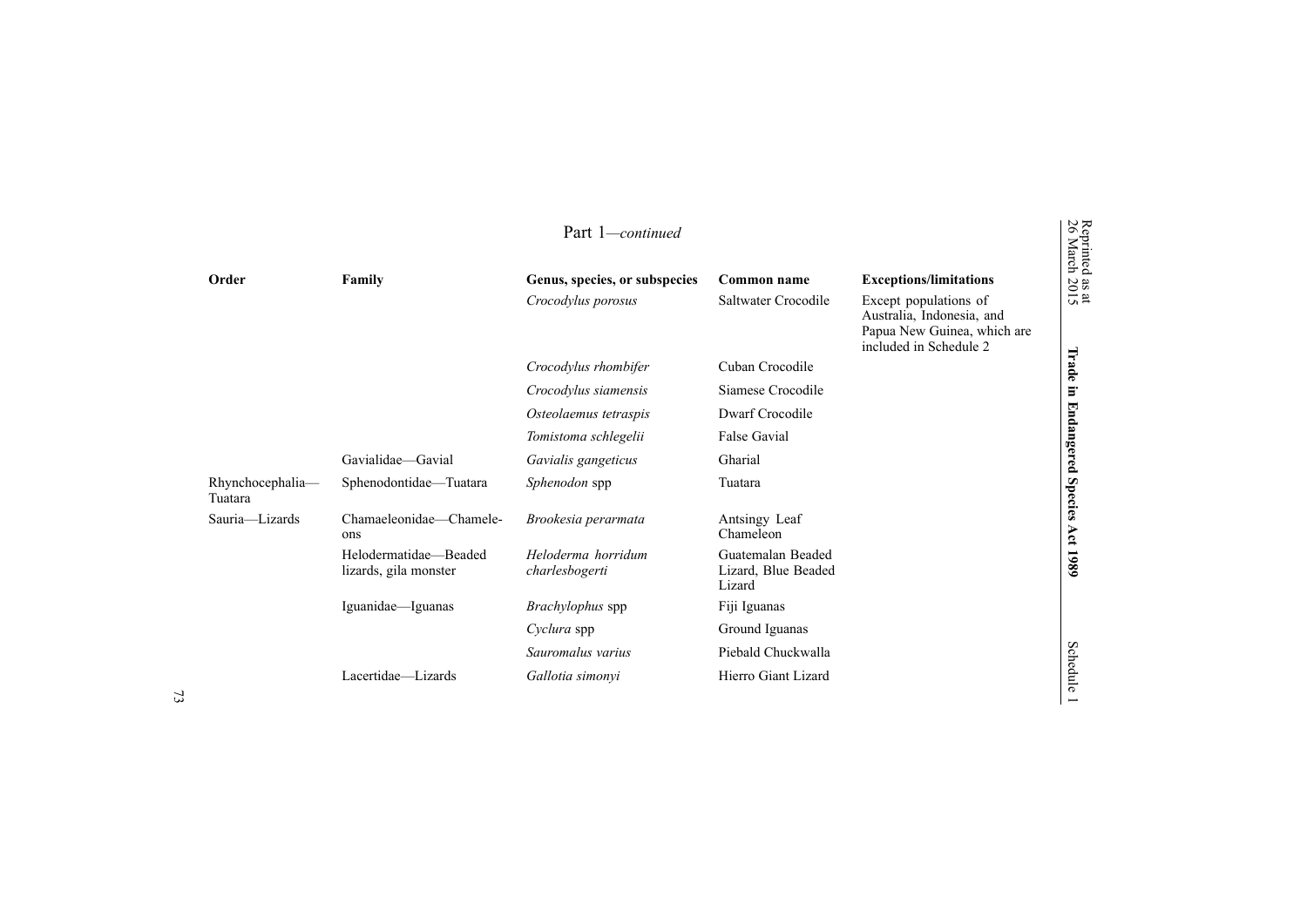|                  |                                  | Part 1-continued              |                                             |                               | Schedule              |
|------------------|----------------------------------|-------------------------------|---------------------------------------------|-------------------------------|-----------------------|
| Order            | Family                           | Genus, species, or subspecies | Common name                                 | <b>Exceptions/limitations</b> |                       |
|                  | Varanidae-Monitor lizards        | Varanus bengalensis           | <b>Indian Monitor</b>                       |                               |                       |
|                  |                                  | Varanus flavescens            | <b>Yellow Monitor</b>                       |                               |                       |
|                  |                                  | Varanus griseus               | Desert Monitor                              |                               |                       |
|                  |                                  | Varanus komodoensis           | Komodo Dragon                               |                               | Trade                 |
|                  |                                  | Varanus nebulosus             | <b>Bengal Monitor</b>                       |                               | $\Xi$                 |
| Serpentes—Snakes | Boidae-Boas                      | Acrantophis spp               | Madagascar Boas                             |                               |                       |
|                  |                                  | Boa constrictor occidentalis  | Argentine Boa<br>Constrictor                |                               | <b>Endangered</b>     |
|                  |                                  | Epicrates inornatus           | Puerto Rican Boa                            |                               |                       |
|                  |                                  | Epicrates monensis            | Mona Island Boa,<br>Virgin Islands Tree Boa |                               | <b>Species</b>        |
|                  |                                  | Epicrates subflavus           | Jamaican Boa, Yellow<br>Snake               |                               |                       |
|                  |                                  | Sanzinia madagascariensis     | Madagascar Tree Boa                         |                               |                       |
|                  | Bolyeriidae-Round Island<br>boas | Bolyeria multocarinata        | Round Island<br><b>Burrowing Boa</b>        |                               |                       |
|                  |                                  | Casarea dussumieri            | Round Island<br>Keel-scaled Boa             |                               | Reprinted<br>26 March |
|                  | Pythonidae-Pythons               | Python molurus molurus        | Indian Python, Rock<br>Python               |                               | $\frac{1}{2015}$      |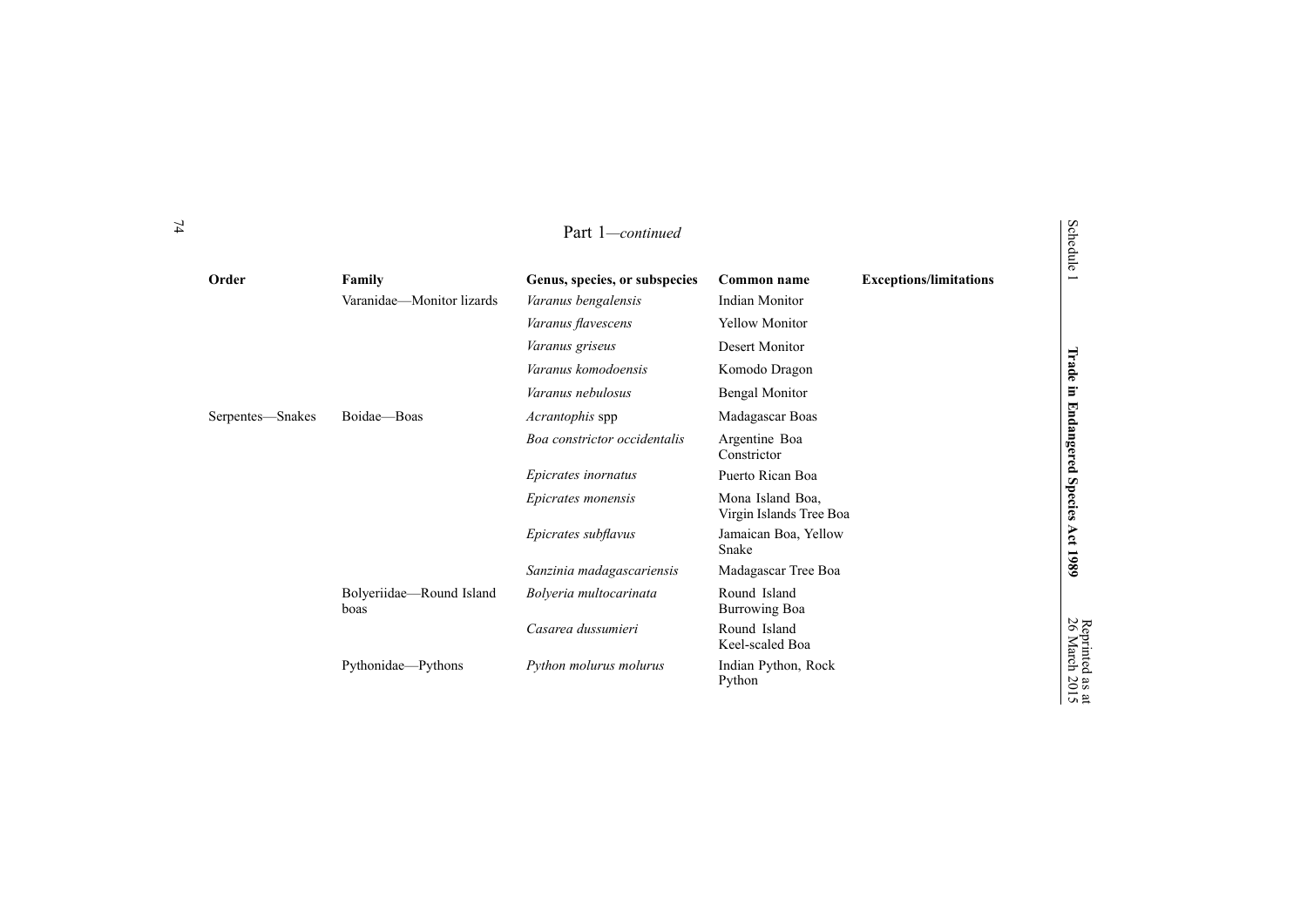|                                  |                                                 | Part 1-continued              |                                                   |                                                                                                                                               |
|----------------------------------|-------------------------------------------------|-------------------------------|---------------------------------------------------|-----------------------------------------------------------------------------------------------------------------------------------------------|
| Order                            | Family                                          | Genus, species, or subspecies | Common name                                       | <b>Exceptions/limitations</b>                                                                                                                 |
|                                  | Viperidae-Vipers                                | Vipera ursinii                | Orsini's Viper                                    | Only population of Europe,<br>except area that formerly<br>constituted USSR; populations<br>in that area are not included in<br>the schedules |
| Testudines—Turtles,<br>tortoises | Chelidae—Austro-American<br>side-necked turtles | Pseudemydura umbrina          | Western Swamp Turtle                              |                                                                                                                                               |
|                                  | Cheloniidae—Marine turtles                      | Cheloniidae spp               | Sea Turtles                                       |                                                                                                                                               |
|                                  | Dermochelyidae-<br>Leatherback turtle           | Dermochelys coriacea          | Leatherback Turtle                                |                                                                                                                                               |
|                                  | Emydidae—Box turtles,<br>freshwater turtles     | Glyptemis muhlenbergii        | Muhlenberg's Turtle,<br>Bog Turtle                |                                                                                                                                               |
|                                  |                                                 | Terrapene coahuila            | <b>Aquatic Box Turtle</b>                         |                                                                                                                                               |
|                                  | Geoemydidae—Box turtles,<br>freshwater turtles  | Batagur affinis               | Southern River<br>Terrapin                        |                                                                                                                                               |
|                                  |                                                 | Batagur baska                 | Batagur, Four-toed<br>Terrapin, River<br>Terrapin |                                                                                                                                               |
|                                  |                                                 | Geoclemys hamiltonii          | <b>Black Pond Turtle</b>                          |                                                                                                                                               |
|                                  |                                                 | Melanochelys tricarinata      | Three-keeled Land<br>Tortoise                     |                                                                                                                                               |
|                                  |                                                 | Morenia ocellata              | Bengal Eyed Terrapin                              |                                                                                                                                               |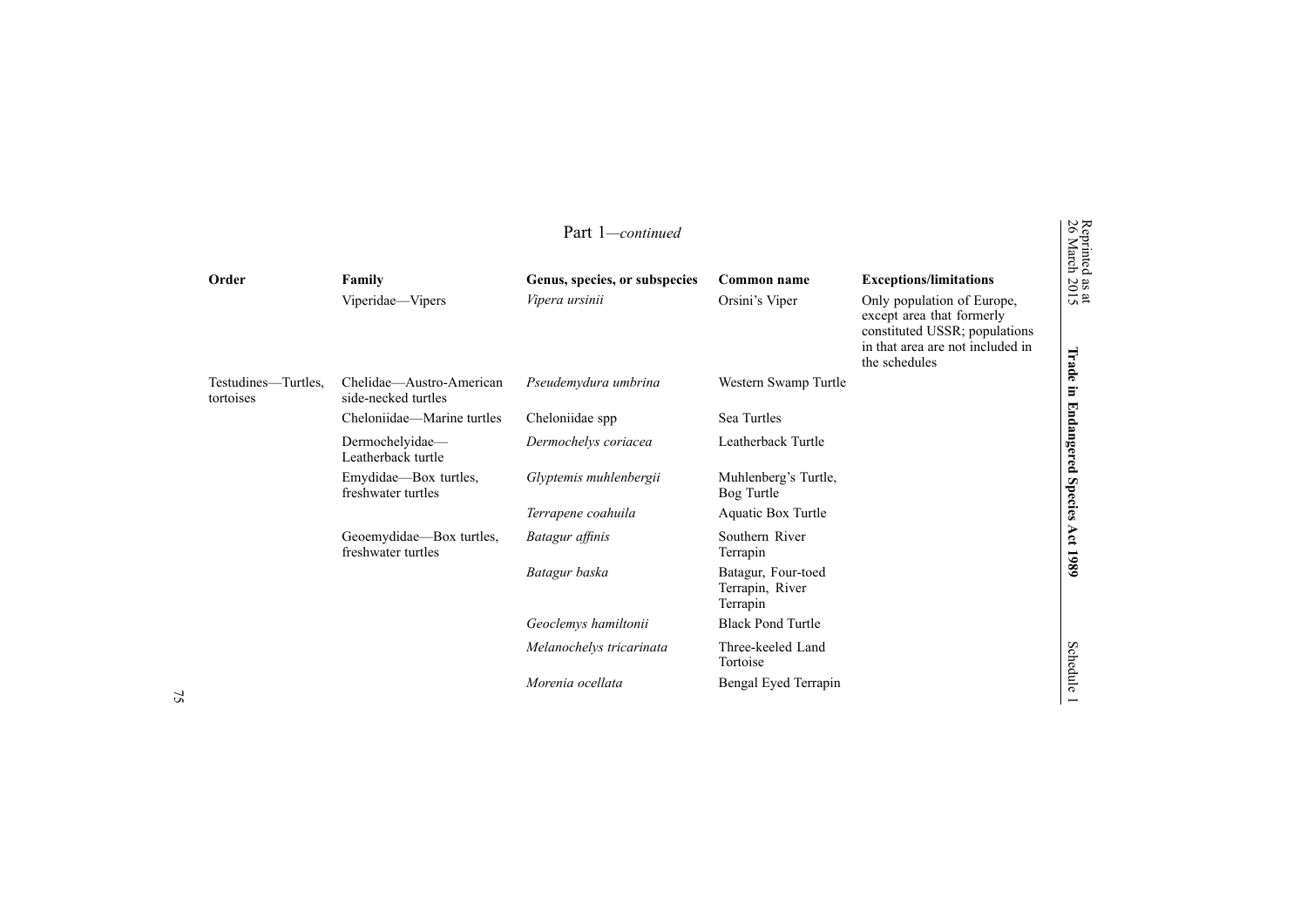| Order | Family                               | Genus, species, or subspecies | Common name                                                  | <b>Exceptions/limitations</b> | <b>Schedule</b><br>$\overline{\phantom{0}}$ |
|-------|--------------------------------------|-------------------------------|--------------------------------------------------------------|-------------------------------|---------------------------------------------|
|       |                                      | Pangshura tecta               | Indian Sawback Turtle,<br>Dura Turtle, Indian<br>Pond Turtle |                               |                                             |
|       | Platysternidae—Big-headed<br>Turtles | Platysternidae spp            | Big-headed Turtle                                            |                               |                                             |
|       | Testudinidae-Tortoises               | Astrochelys radiata           | Radiated Tortoise                                            |                               |                                             |
|       |                                      | Astrochelys yniphora          | Madagascar Tortoise                                          |                               |                                             |
|       |                                      | Chelonoidis nigra             | Galapagos Giant<br>Tortoise                                  |                               | Trade in Endangered Species                 |
|       |                                      | Geochelone platynota          | <b>Burmese Star Tortoise</b>                                 |                               |                                             |
|       |                                      | Gopherus flavomarginatus      | Yellow-bordered<br>Tortoise                                  |                               |                                             |
|       |                                      | Psammobates geometricus       | Geometric Tortoise                                           |                               | Act                                         |
|       |                                      | Pyxis arachnoides             | Spider Tortoise                                              |                               | 1989                                        |
|       |                                      | Pyxis planicauda              | Flat-backed Spider<br>Tortoise                               |                               |                                             |
|       |                                      | Testudo kleinmanni            | <b>Egyptian Tortoise</b>                                     |                               | 26 N                                        |

 $\vec{a}$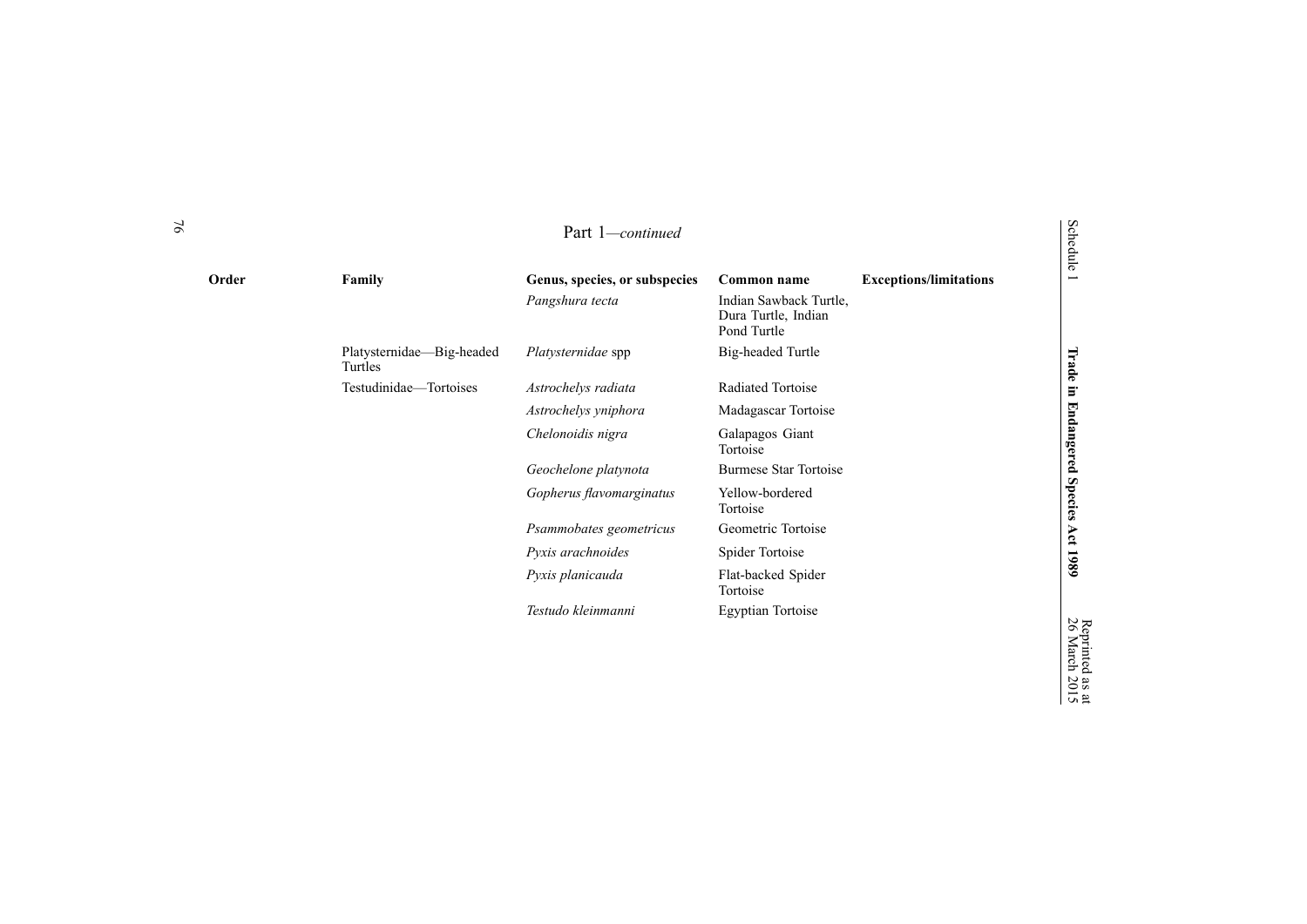|                             |                                              | Part 1-continued              |                                                     |                               |
|-----------------------------|----------------------------------------------|-------------------------------|-----------------------------------------------------|-------------------------------|
| Order                       | Family                                       | Genus, species, or subspecies | Common name                                         | <b>Exceptions/limitations</b> |
|                             | Trionychidae-Softshell<br>turtles, terrapins | Apalone spinifera atra        | Cuatro Cienegas<br>Softshell Turtle                 |                               |
|                             |                                              | Chitra chitra                 | Southest Asian<br>Narrow-headed<br>Softshell Turtle |                               |
|                             |                                              | Chitra Vandijki               | <b>Burmese Narrow-</b><br>headed Softshell Turtle   |                               |
|                             |                                              | Nilssonia gangetica           | Indian Softshell Turtle                             |                               |
|                             |                                              | Nilssonia hurum               | Indian Peacock<br>Softshell Turtle                  |                               |
|                             |                                              | Nilssonia nigricans           | Dark Softshell Turtle                               |                               |
| Class—Amphibia (amphibians) |                                              |                               |                                                     |                               |
| Order                       | Family                                       | Genus, species, or subspecies | Common name                                         | <b>Exceptions/limitations</b> |
| Anura-Frogs, toads          | Bufonidae-Toads                              | Amietophrynus superciliaris   | Cameroon Toad, Zaire<br>Toad                        |                               |
|                             |                                              | Altiphrynoides spp            | Ethiopian Toads                                     |                               |
|                             |                                              | Atelopus zeteki               | Golden Arrow Poison<br>Frog                         |                               |
|                             |                                              | Incilius periglenes           | Golden Toad                                         |                               |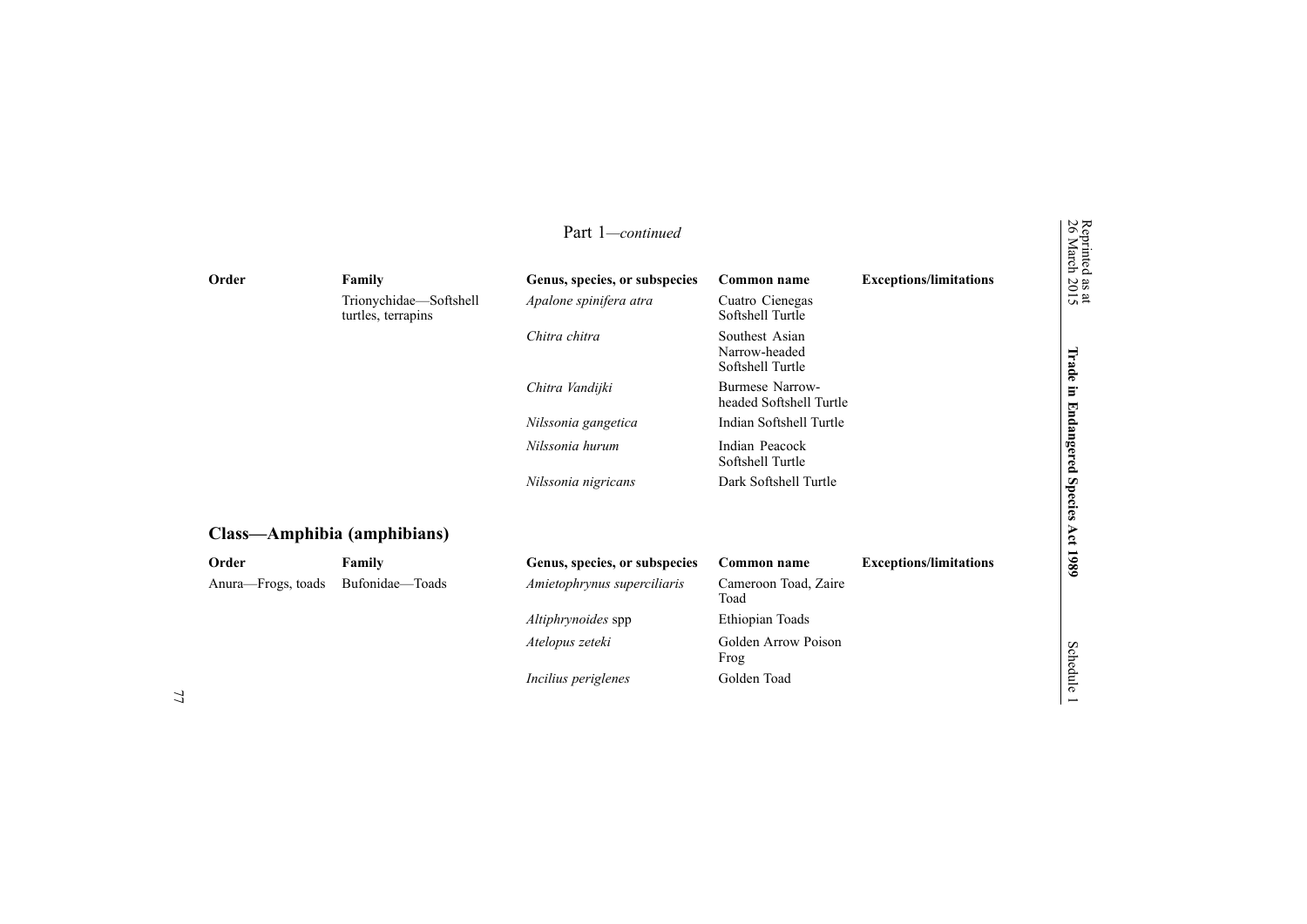|                                            |                                                        | Part 1-continued                                                            |                                                |                               | Schedule                 |
|--------------------------------------------|--------------------------------------------------------|-----------------------------------------------------------------------------|------------------------------------------------|-------------------------------|--------------------------|
| Order                                      | Family                                                 | Genus, species, or subspecies<br>Nectophrynoides spp<br>Nimbaphrynoides spp | Common name<br>Viviparous Toads<br>Nimba Toads | <b>Exceptions/limitations</b> | $\overline{\phantom{0}}$ |
|                                            | Microhylidae—Red rain frog,<br>tomato frog             | Dyscophus antongilii                                                        | <b>Tomato Frog</b>                             |                               | Trade                    |
| Caudata-Salaman-<br>ders                   | Cryptobranchidae-Hellben-<br>der and giant salamanders | Andrias spp                                                                 | <b>Giant Salamanders</b>                       |                               | Ξ.                       |
|                                            | Salamandridae-Newts.<br>salamanders                    | Neurergus kaiseri                                                           | Kaiser's Spotted Newt                          |                               | <b>Endangered</b>        |
| Class—Elasmobranchii (sharks)              |                                                        |                                                                             |                                                |                               | Species                  |
| Order                                      | Family                                                 | Genus, species, or subspecies                                               | Common name                                    | <b>Exceptions/limitations</b> |                          |
| Pristiformes—Skates                        | Pristidae—Sawfishes                                    | Pristidae spp                                                               | Sawfishes                                      |                               | Act                      |
| Class—Actinopterygii (fish)                |                                                        |                                                                             |                                                |                               | 1980                     |
| Order                                      | Family                                                 | Genus, species, or subspecies                                               | Common name                                    | <b>Exceptions/limitations</b> |                          |
| Acipenseriformes-<br>Paddlefish, sturgeons | Acipenseridae—Sturgeons                                | Acipenser brevirostrum                                                      | Shortnose Sturgeon                             |                               | Reprinted<br>26 March    |
|                                            |                                                        | Acipenser sturio                                                            | Common Sturgeon                                |                               |                          |
| Cypriniformes-<br>Minnows, suckers         | Catostomidae—Cui-ui                                    | Chasmistes cujus                                                            | Cui-ui                                         |                               | $\frac{1}{2015}$         |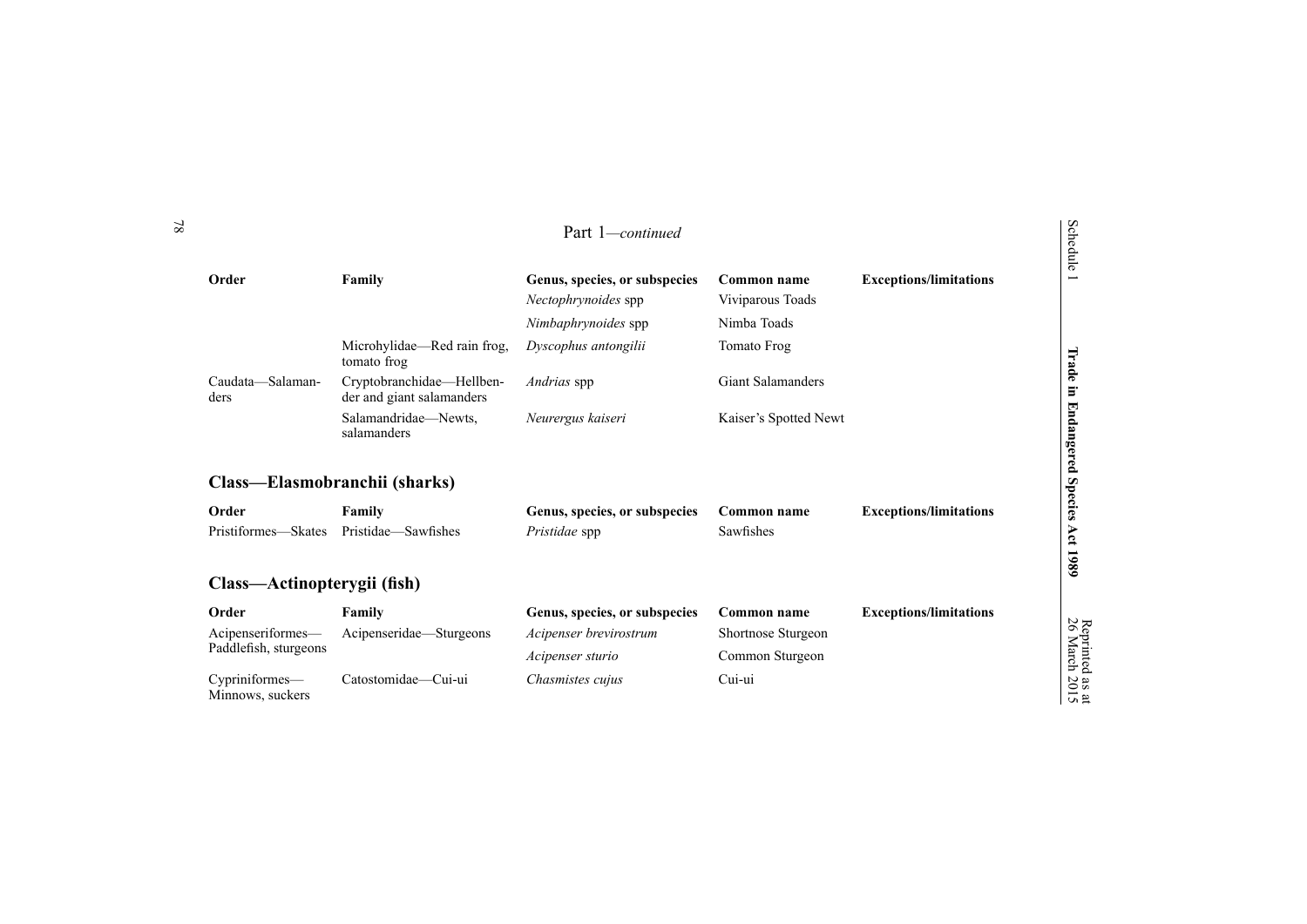|                                          |                                                                                 | Part 1-continued              |                                  |                                          | Reprinted<br>26 March     |
|------------------------------------------|---------------------------------------------------------------------------------|-------------------------------|----------------------------------|------------------------------------------|---------------------------|
| Order                                    | Family                                                                          | Genus, species, or subspecies | Common name                      | <b>Exceptions/limitations</b>            | $\frac{a}{20}$            |
|                                          | Cyprinidae—Blind carps,<br>Plaeesok                                             | Probarbus jullieni            | Ikan Temoleh                     |                                          | $\frac{a}{2}$             |
| Osteoglossiformes—<br><b>Bonytongues</b> | Osteoglossidae—Bonytongue                                                       | Scleropages formosus          | Asian Arowana                    | Includes taxon Scleropages<br>inscriptus |                           |
| Perciformes-<br>Perch-like fishes        | Sciaenidae—Totoaba                                                              | Totoaba macdonaldi            | Macdonald's Weakfish.<br>Totoaba |                                          | pe.i<br>O<br>ь            |
| Siluriformes-Cat-<br>fish                | Pangasiidae—Pangasid catfish                                                    | Pangasianodon gigas           | Giant Catfish                    |                                          | U.<br>ь<br>suap<br>œ      |
|                                          | Class—Sarcopterygii (lungfishes)                                                |                               |                                  |                                          | $\overline{a}$<br>≏<br>Ψg |
| Order                                    | Family                                                                          | Genus, species, or subspecies | Common name                      | <b>Exceptions/limitations</b>            | Ē.                        |
|                                          | $\alpha$ also additional set of the contract $\alpha$ and $\alpha$ and $\alpha$ | $Ieff$ and $Ig$ and $Ig$      | $C = 1$ and $C = 1$              |                                          | G                         |

Latimeriidae—Coelacanths *Latimeria* spp Coelacanths

**1989**

79

Coelacanthiformes— Coelacanths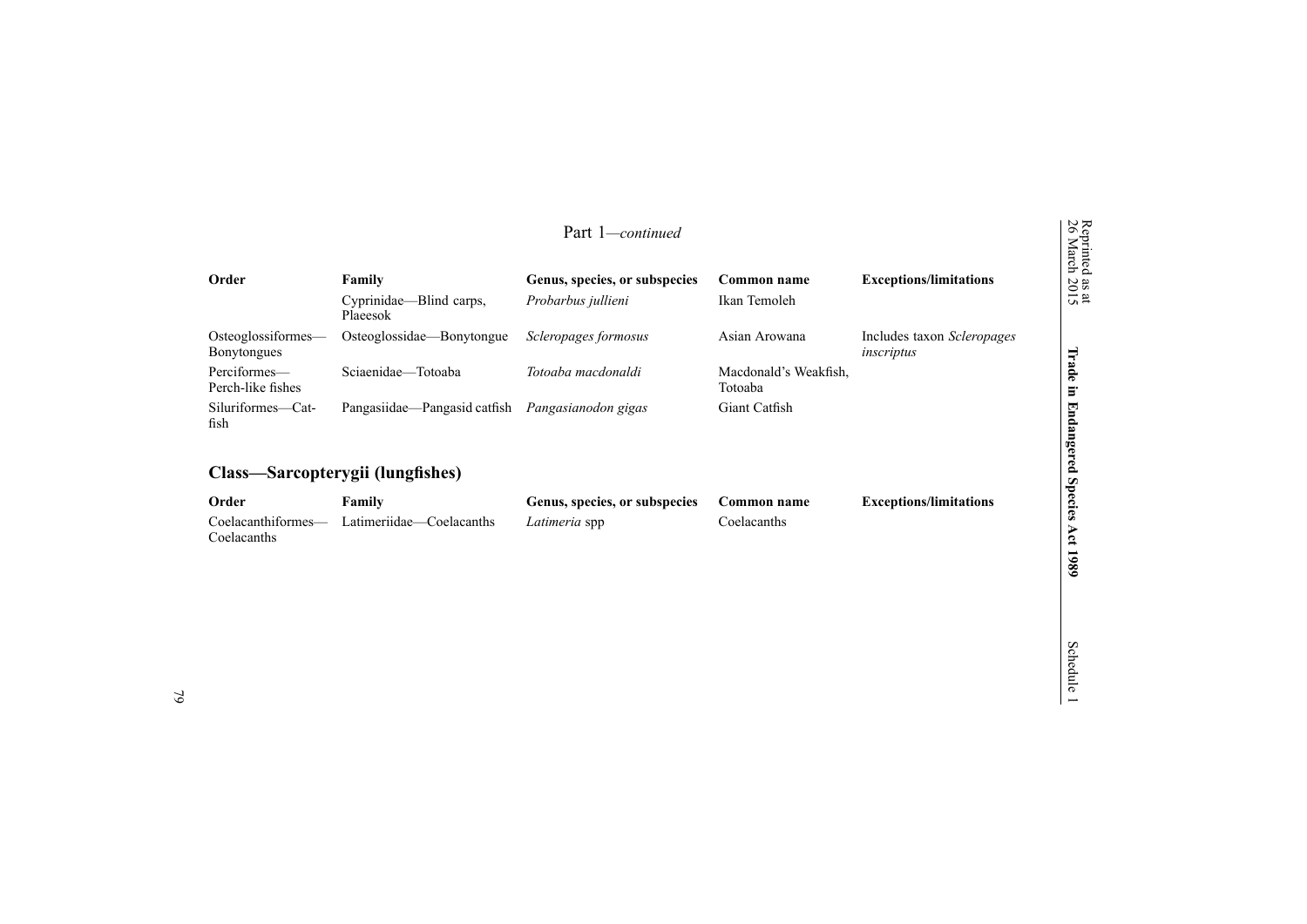| Part 1-continued  |  |
|-------------------|--|
| Phylum—Arthropoda |  |
|                   |  |

# **Class—Insecta (insects)**

| Order                               | Family                                            | Genus, species, or subspecies | Common name                            | <b>Exceptions/limitations</b> | Irade                       |
|-------------------------------------|---------------------------------------------------|-------------------------------|----------------------------------------|-------------------------------|-----------------------------|
| Lepidoptera-Butter-<br>flies, moths | Papilionidae-Birdwing<br>butterflies, swallowtail | Ornithoptera alexandrae       | Queen Alexandra's<br><b>Birdwing</b>   |                               | $\blacksquare$              |
|                                     | butterflies                                       | Papilio chikae                | Luzon Peacock<br>Swallowtail           |                               |                             |
|                                     |                                                   | Papilio homerus               | Homerus Swallowtail                    |                               |                             |
|                                     | Class-Bivalvia (clams and mussels)                | Phylum—Mullusca               |                                        |                               | Endangered Species Act 1989 |
| Order                               | Family                                            | Genus, species, or subspecies | Common name                            | <b>Exceptions/limitations</b> |                             |
| Unionida—Fresh-                     | Unionidae—Freshwater                              | Conradilla caelata            | Birdwing Pearl Mussel                  |                               |                             |
| water mussels                       | mussels, pearly mussels                           | Dromus dromas                 | Dromedary Pearly<br>Mussel             |                               | 26                          |
|                                     |                                                   | Epioblasma curtisi            | Curtis Pearly Mussel                   |                               |                             |
|                                     |                                                   | Epioblasma florentina         | <b>Yellow Blossom Pearly</b><br>Mussel |                               | March 2015                  |

80

Schedule 1

as  $\vec{a}$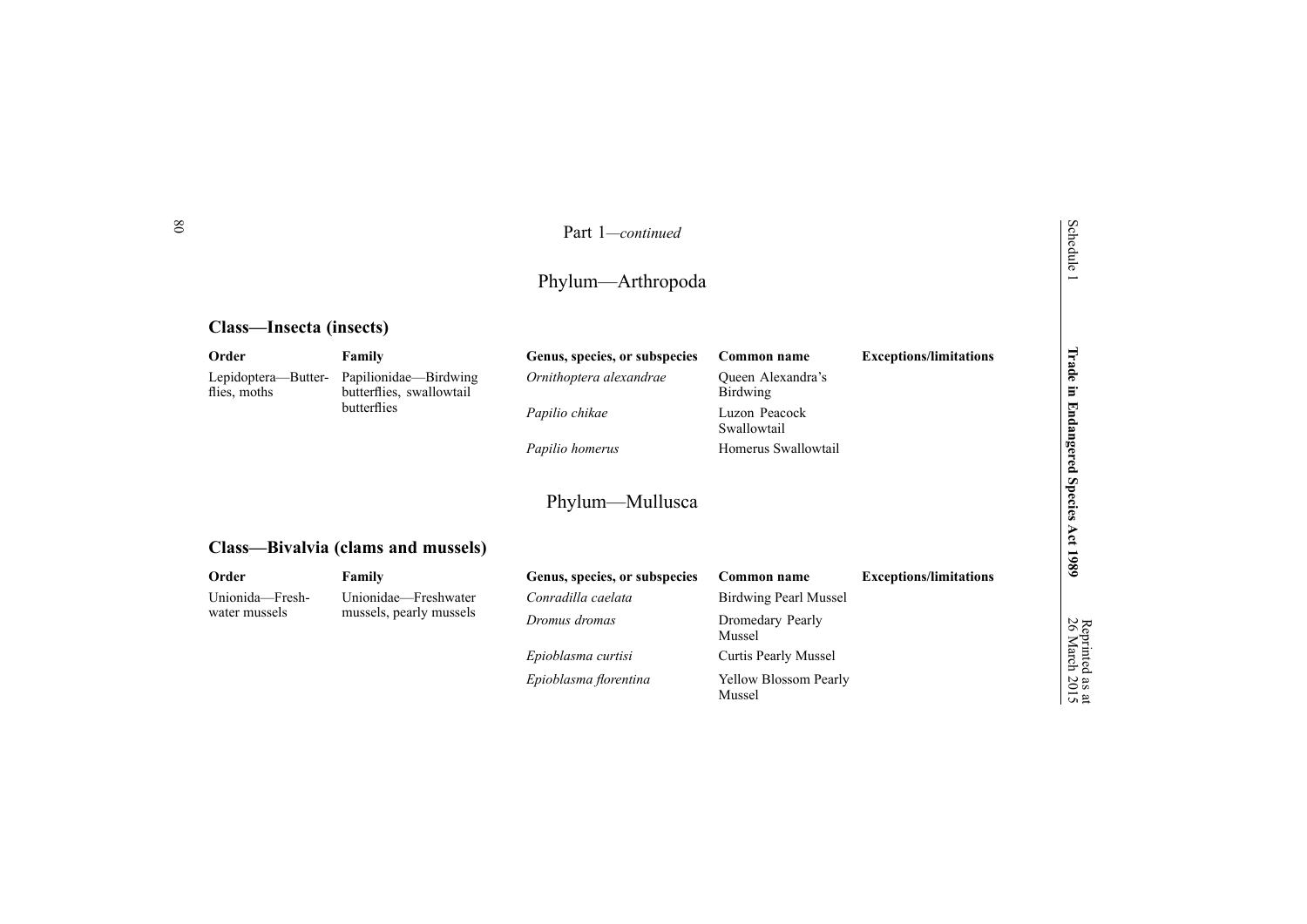| Order | Family | Genus, species, or subspecies<br>Epioblasma sampsonii | Common name<br>Sampson's Pearly     | <b>Exceptions/limitations</b> | March<br>March<br>$\frac{3015}{2015}$ |
|-------|--------|-------------------------------------------------------|-------------------------------------|-------------------------------|---------------------------------------|
|       |        |                                                       | Mussel                              |                               |                                       |
|       |        | Epioblasma sulcata perobliqua                         | White Catspaw Mussel                |                               |                                       |
|       |        | Epioblasma torulosa<br>gubernaculum                   | Green-blossom Pearly<br>Mussel      |                               | Trade in                              |
|       |        | Epioblasma torulosa torulosa                          | Tuberculed-blossom<br>Pearly Mussel |                               |                                       |
|       |        | Epioblasma turgidula                                  | Turgid Blossom Pearly<br>Mussel     |                               |                                       |
|       |        | Epioblasma walkeri                                    | Brown Blossom Pearly<br>Mussel      |                               | <b>Endangered Species</b>             |
|       |        | Fusconaia cuneolus                                    | Fine-rayed Pigtoe<br>Pearly Mussel  |                               |                                       |
|       |        | Fusconaia edgariana                                   | Shiny Pigtoe Pearly<br>Mussel       |                               | Act 1989                              |
|       |        | Lampsilis higginsii                                   | Higgin's Eye Pearly<br>Mussel       |                               |                                       |
|       |        | Lampsilis orbiculata orbiculata                       | Pink Mucket Pearly<br>Mussel        |                               |                                       |
|       |        | Lampsilis satur                                       | Plain Pocketbook<br>Pearly Mussel   |                               | <b>Schedule</b>                       |
|       |        | Lampsilis virescens                                   | Alabama Lamp Pearly<br>Mussel       |                               |                                       |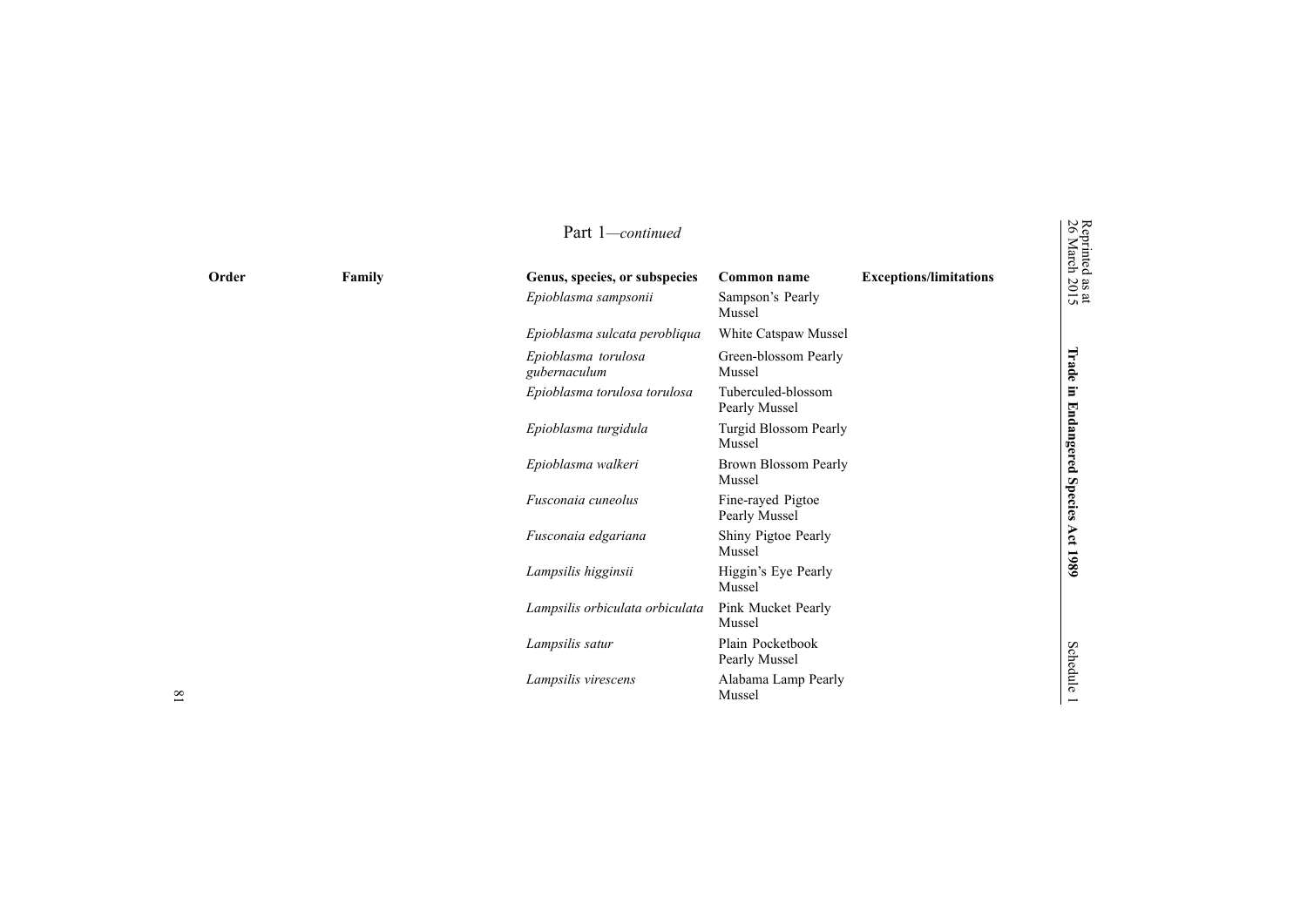| Order | Family | Genus, species, or subspecies  | Common name                                                               | <b>Exceptions/limitations</b> | Œν                               |
|-------|--------|--------------------------------|---------------------------------------------------------------------------|-------------------------------|----------------------------------|
|       |        | Plethobasus cicatricosus       | White Warty-back<br>Pearly Mussel                                         |                               |                                  |
|       |        | Plethobasus cooperianus        | Orange-footed<br>Pimpleback Mussel,<br>Cumberland Pigtoe<br>Pearly Mussel |                               | Trade<br>E.                      |
|       |        | Pleurobema plenum              | Rough Pigtoe Pearly<br>Mussel                                             |                               |                                  |
|       |        | Potamilus capax                | Fat Pocketbook Pearly<br>Mussel                                           |                               | <b>Endangered</b>                |
|       |        | Quadrula intermedia            | Cumberland<br>Monkey-face Pearly<br>Mussel                                |                               | <b>Species</b>                   |
|       |        | Quadrula sparsa                | Appalachian<br>Monkey-face Pearly<br>Mussel                               |                               | Αct<br>1980                      |
|       |        | Toxolasma cylindrella          | Pale Lilliput Pearly<br>Mussel                                            |                               |                                  |
|       |        | Unio nickliniana               | Nicklin's Pearly<br>Mussel                                                |                               | Reprinted<br>26 March            |
|       |        | Unio tampicoensis tecomatensis | Tampico Pearly Mussel                                                     |                               |                                  |
|       |        | Villosa trabalis               | Cumberland Bean<br>Pearly Mussel                                          |                               | $\frac{aS}{20}$<br>$\frac{a}{2}$ |

Schedule

# Reprinted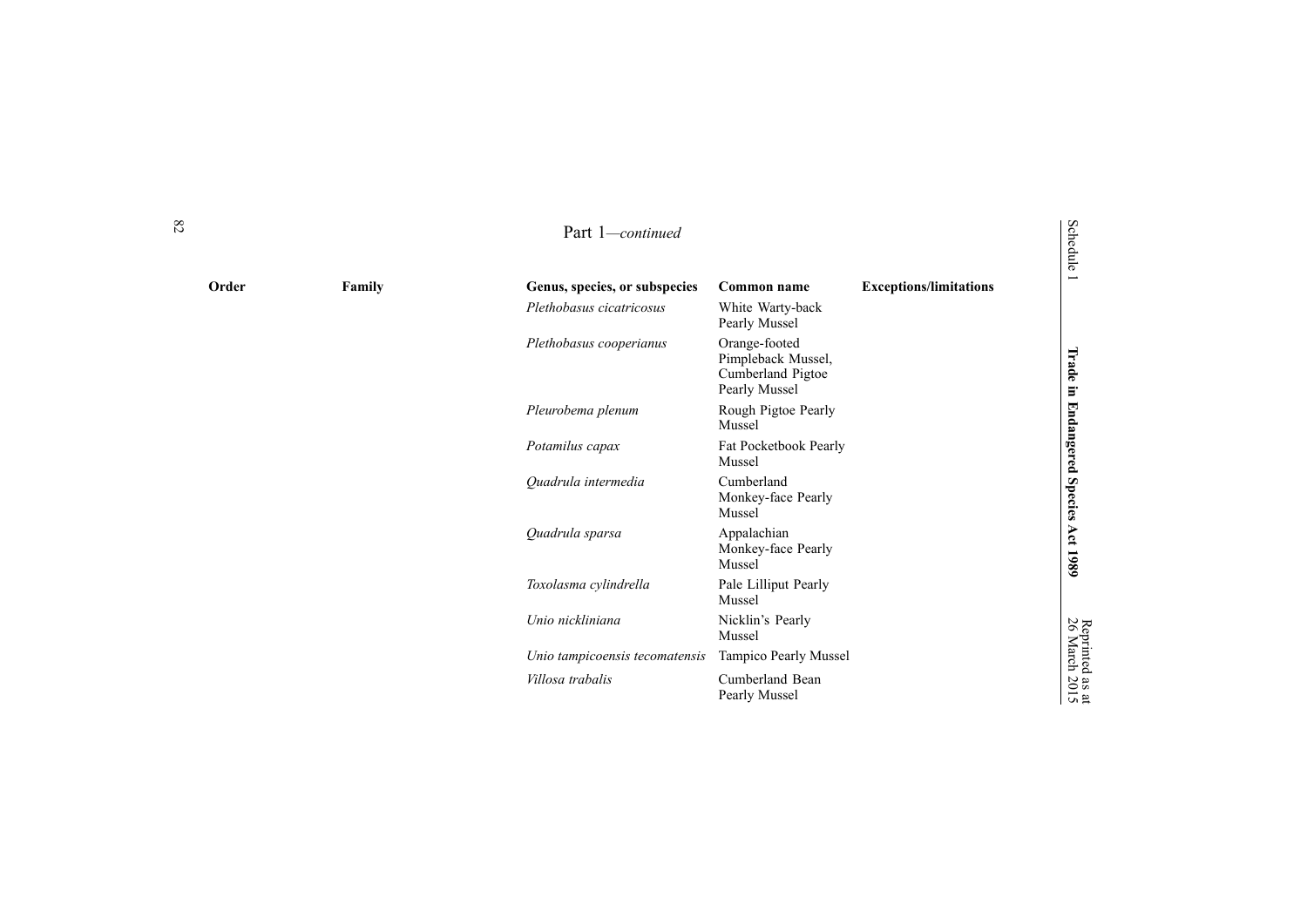|                                                     |                                                  | Part 1-continued              |                          |                              |                               |                                  |
|-----------------------------------------------------|--------------------------------------------------|-------------------------------|--------------------------|------------------------------|-------------------------------|----------------------------------|
|                                                     | Class—Gastropoda (snails and conches)            |                               |                          |                              |                               | Reprinted as at<br>26 March 2015 |
| Order                                               | Family                                           | Genus, species, or subspecies |                          | Common name                  | <b>Exceptions/limitations</b> |                                  |
| Stylommatophora-<br>Terrestrial snails and<br>slugs | Achatinellidae-Agate snails,<br>Oahu tree snails | Achatinella spp               |                          | Agate Shells, Tree<br>Snails |                               | Trade                            |
|                                                     |                                                  | Part 2                        |                          |                              |                               | $\Xi$<br><b>Endangered</b>       |
|                                                     |                                                  | Flora (plants)                |                          |                              |                               |                                  |
| Family                                              | Genus, species, or subspecies                    |                               | Common name              |                              | <b>Exceptions/limitations</b> |                                  |
| Agavaceae—Agaves                                    | Agave parviflora                                 |                               | Santa Cruz Striped Agave |                              |                               |                                  |
| Apocynaceae-<br>Elephant trunks, hoodias            | Pachypodium ambongense                           |                               |                          |                              |                               | <b>Species</b>                   |
|                                                     | Pachypodium baronii                              |                               |                          |                              |                               | Act 1989                         |
|                                                     | Pachypodium decaryi                              |                               |                          |                              |                               |                                  |
| Araucariaceae-<br>Monkey-puzzle tree                | Araucaria araucana                               |                               | Monkey-puzzle Tree       |                              |                               |                                  |
| Cactaceae-Cacti                                     | Ariocarpus spp                                   |                               | Living Rock Cactus       |                              |                               |                                  |
|                                                     | Astrophytum asterias                             |                               | <b>Star Cactus</b>       |                              |                               |                                  |
|                                                     | Aztekium ritteri                                 |                               | <b>Aztec Cactus</b>      |                              |                               | Schedule                         |
|                                                     | Coryphantha werdermannii                         |                               | Jabali Pincushion Cactus |                              |                               |                                  |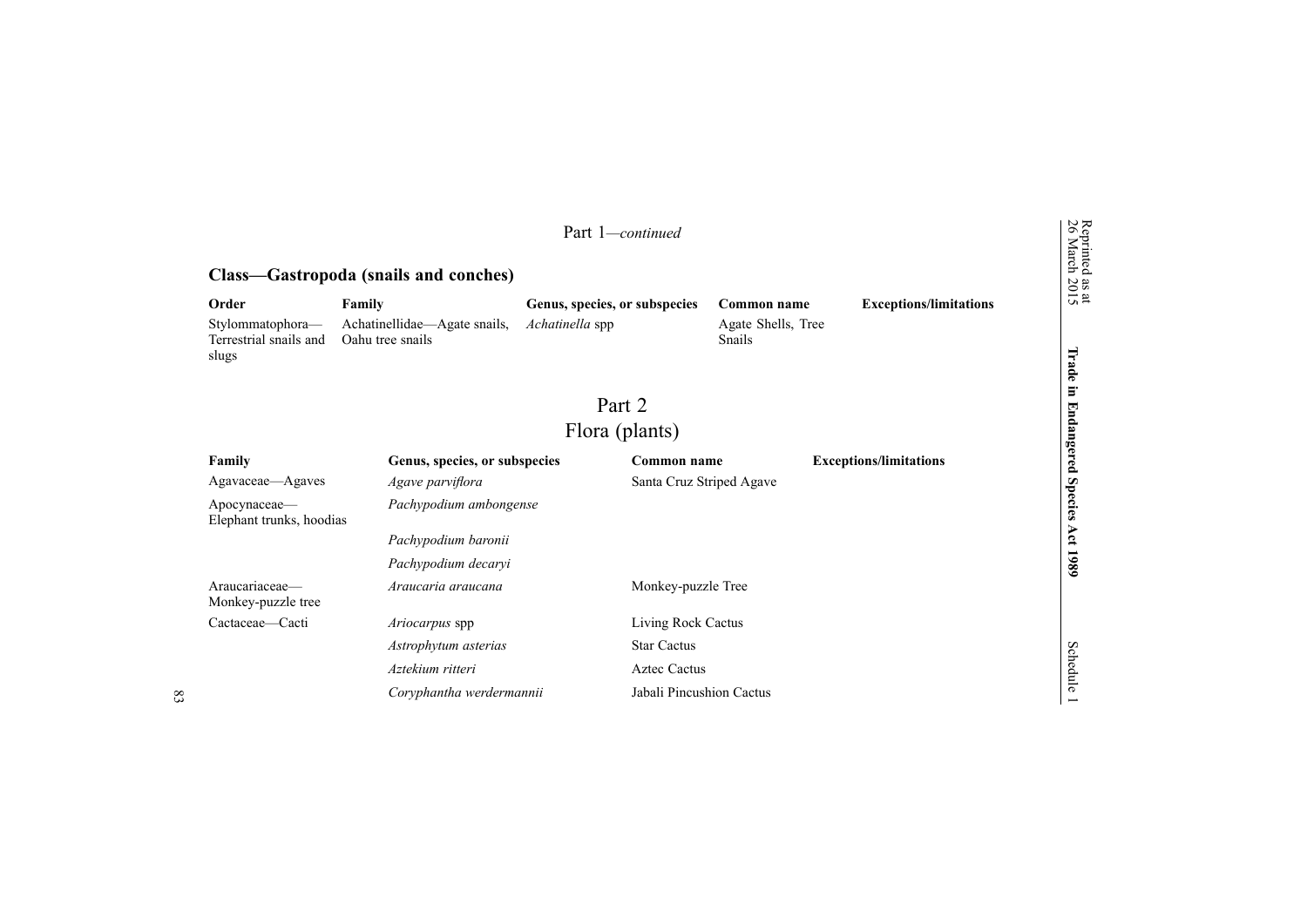|        | Part 2-continued                       |                                               |                               | Schedule                         |
|--------|----------------------------------------|-----------------------------------------------|-------------------------------|----------------------------------|
| Family | Genus, species, or subspecies          | <b>Common name</b>                            | <b>Exceptions/limitations</b> | Ē                                |
|        | Discocactus spp                        | Discocacti                                    |                               |                                  |
|        | Echinocereus ferreirianus ssp lindsayi | Lindsay's Cactus                              |                               |                                  |
|        | Echinocereus schmollii                 | Lamb's-tail Cactus                            |                               |                                  |
|        | Escobaria minima                       | Nellie's Cory Cactus                          |                               | Trade                            |
|        | Escobaria sneedii                      | Lee Pincushion Cactus,<br>Sneed's Cory Cactus |                               | Ē.                               |
|        | Mammillaria pectinifera                |                                               |                               |                                  |
|        | Mammillaria solisioides                |                                               |                               |                                  |
|        | Melocactus conoideus                   | Conelike Turk's-cap Cactus                    |                               |                                  |
|        | Melocactus deinacanthus                | Wonderfully-bristled<br>Turk's-cap Cactus     |                               | <b>Endangered Species</b>        |
|        | Melocactus glaucescens                 | Woolly Waxy-stemmed<br>Turk's-cap Cactus      |                               | Act 1989                         |
|        | Melocactus paucispinus                 | Few-spined Turk's-cap<br>Cactus               |                               |                                  |
|        | Obregonia denegrii                     | <b>Artichoke Cactus</b>                       |                               |                                  |
|        | Pachycereus militaris                  | Grenadier's Cap,<br>Teddy-bear Cactus         |                               | Reprinted as at<br>26 March 2015 |
|        | Pediocactus bradyi                     | Brady's Pincushion Cactus                     |                               |                                  |
|        | Pediocactus knowltonii                 | Knowlton's Cactus                             |                               |                                  |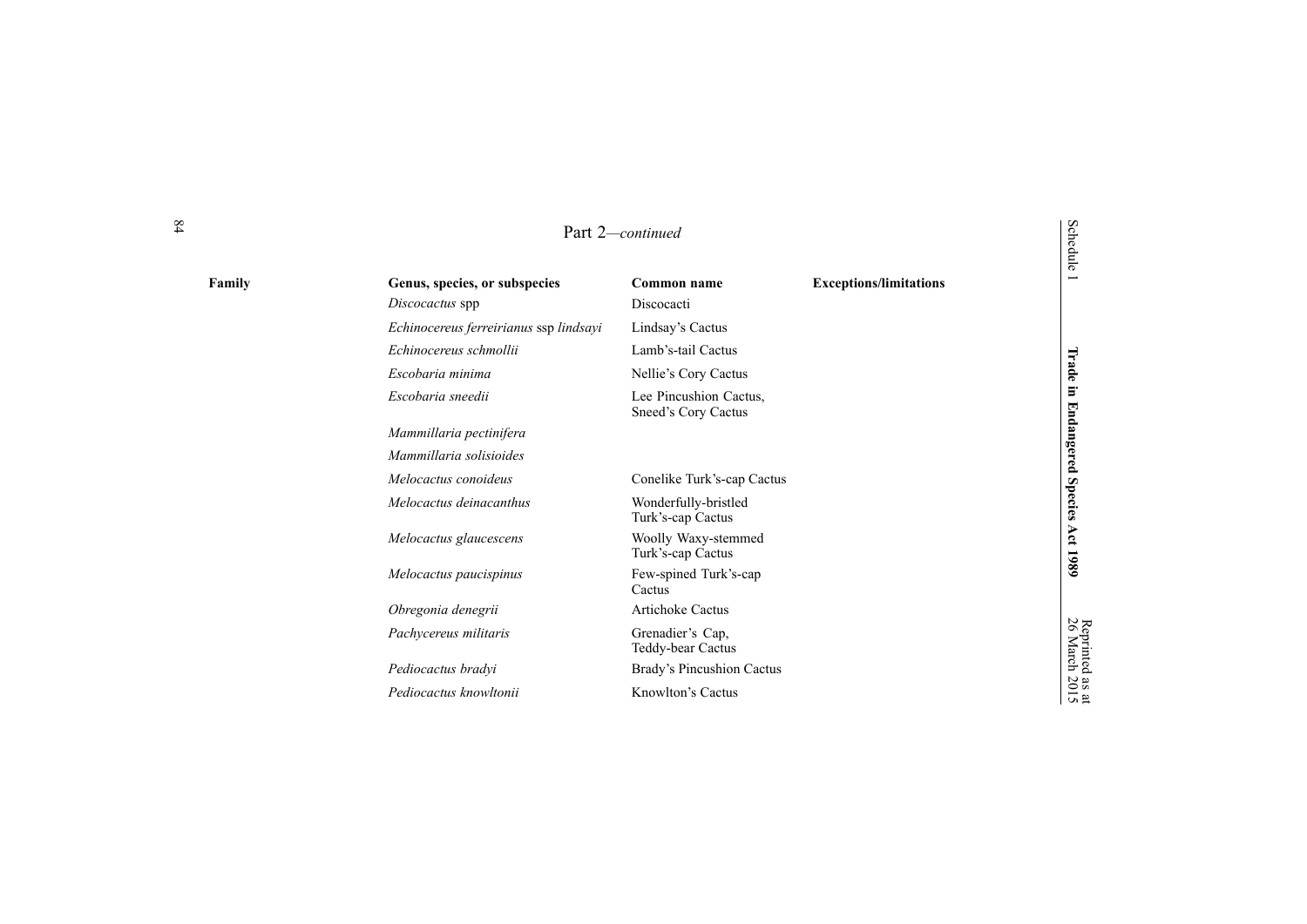| Part 2-continued |                                            |                                                    |                               | Reprinted<br>26 March |
|------------------|--------------------------------------------|----------------------------------------------------|-------------------------------|-----------------------|
| Family           | Genus, species, or subspecies              | Common name                                        | <b>Exceptions/limitations</b> |                       |
|                  | Pediocactus paradinei                      | Park Pincushion Cactus.<br>Houserock Valley Cactus |                               | as at<br>2015         |
|                  | Pediocactus peeblesianus                   | Fickeisen Hedgehog Cactus                          |                               |                       |
|                  | Pediocactus sileri                         | Siler's Pincushion Cactus                          |                               |                       |
|                  | Pelecyphora spp                            | Hatchet Cacti                                      |                               | Trade                 |
|                  | Sclerocactus brevihamatus ssp<br>tobuschii |                                                    |                               | $\Xi$                 |
|                  | Sclerocactus erectocentrus                 | Acuna Cactus                                       |                               |                       |
|                  | Sclerocactus glaucus                       | Vinta Basin Hookless<br>Cactus                     |                               | <b>Endangered</b>     |
|                  | Sclerocactus mariposensis                  | Lloyd's Mariposa Cactus                            |                               | <b>Species</b>        |
|                  | Sclerocactus mesae-verdae                  | Mesa-verde Cactus                                  |                               |                       |
|                  | Sclerocactus nyensis                       | Tonopah Fishhook Cactus                            |                               | Act                   |
|                  | Sclerocactus papyracanthus                 | Paper-spine Pincushion<br>Cactus                   |                               | 1980                  |
|                  | Sclerocactus pubispinus                    |                                                    |                               |                       |
|                  | Sclerocactus wrightiae                     | Wright's Fishhook Cactus                           |                               |                       |
|                  | Strombocactus spp                          |                                                    |                               |                       |
|                  | Turbinicarpus spp                          | Turbinicarps                                       |                               | <b>Schedule</b>       |
|                  | Uebelmannia spp                            |                                                    |                               |                       |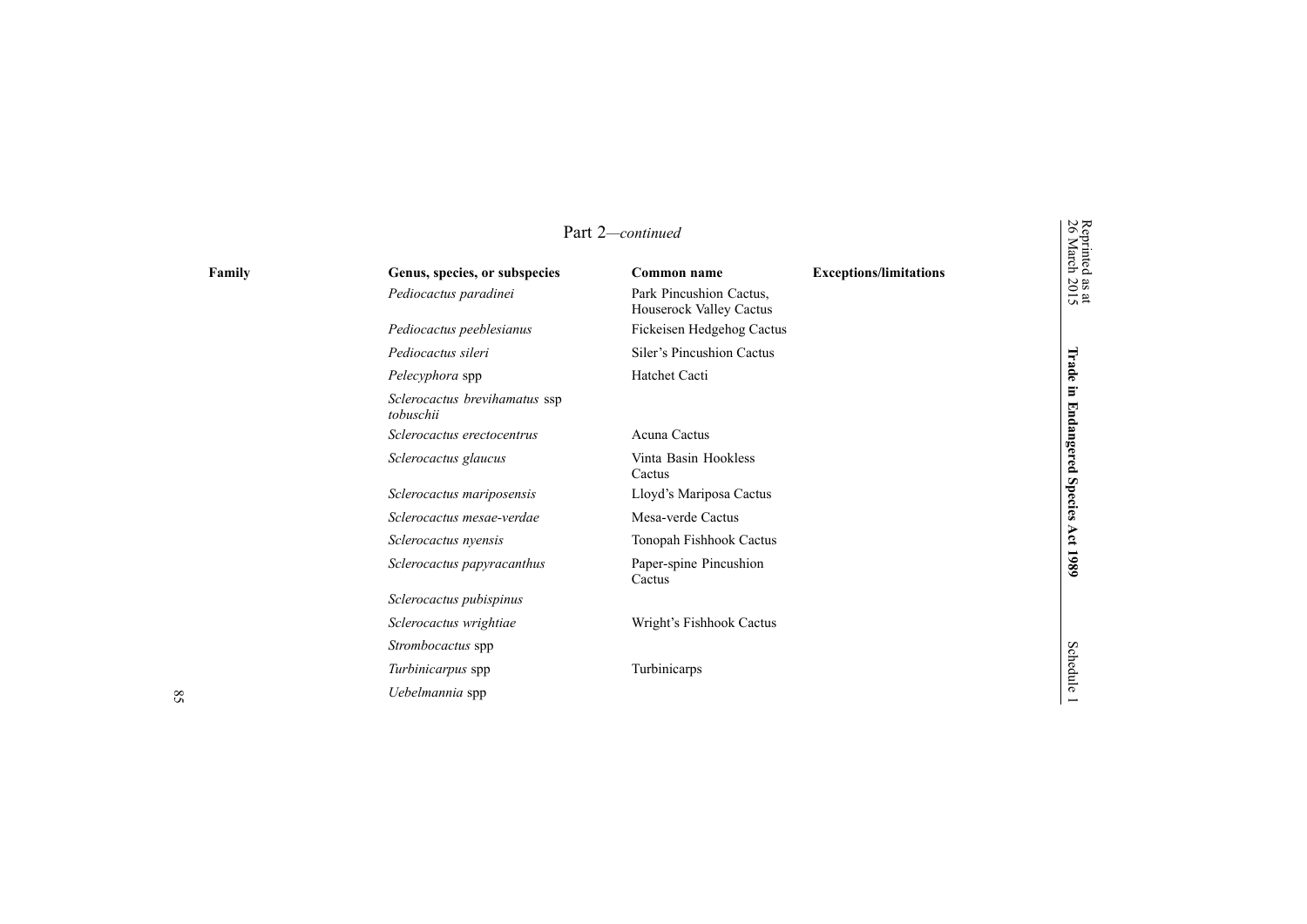|                                    |                               | Part 2-continued                           |                                                                                   | Schedule              |
|------------------------------------|-------------------------------|--------------------------------------------|-----------------------------------------------------------------------------------|-----------------------|
| Family                             | Genus, species, or subspecies | Common name                                | <b>Exceptions/limitations</b>                                                     |                       |
| Compositae-<br>(Asteraceae) kuth   | Saussurea costus              | <b>Costus Root</b>                         |                                                                                   |                       |
| Cupressaceae—<br>Alerce, cypresses | Fitzroya cupressoides         | Alerce, Chilean False Larch                |                                                                                   |                       |
|                                    | Pilgerodendron uviferum       | Pilgerodendron, Cipres de<br>las Guaitecas |                                                                                   | Trade<br>$\Xi$        |
| Cycadaceae—Cycads                  | Cycas beddomei                |                                            |                                                                                   |                       |
| Euphorbiaceae-<br>Euphorbias       | Euphorbia ambovombensis       |                                            |                                                                                   | <b>Endangered</b>     |
|                                    | Euphorbia capsaintemariensis  |                                            |                                                                                   |                       |
|                                    | Euphorbia cremersii           |                                            | Includes forma viridfolia and var<br>rakotozafyi                                  | <b>Species</b>        |
|                                    | Euphorbia cylindrifolia       |                                            | Includes Euphorbia cylindrifolia ssp<br>tuberifera                                | Act                   |
|                                    | Euphorbia decaryi             |                                            | Includes Euphorbia decaryi vars<br>ampanihyensis, robinsonii, and<br>spirosticha  | 1980                  |
|                                    | Euphorbia francoisii          |                                            |                                                                                   |                       |
|                                    | Euphorbia moratii             |                                            | Includes Euphorbia moratii vars<br>antsingiensis, bemarahensis, and<br>multiflora | Reprinted<br>26 March |
|                                    | Euphorbia parvicyathophora    |                                            |                                                                                   | $\frac{1}{2015}$      |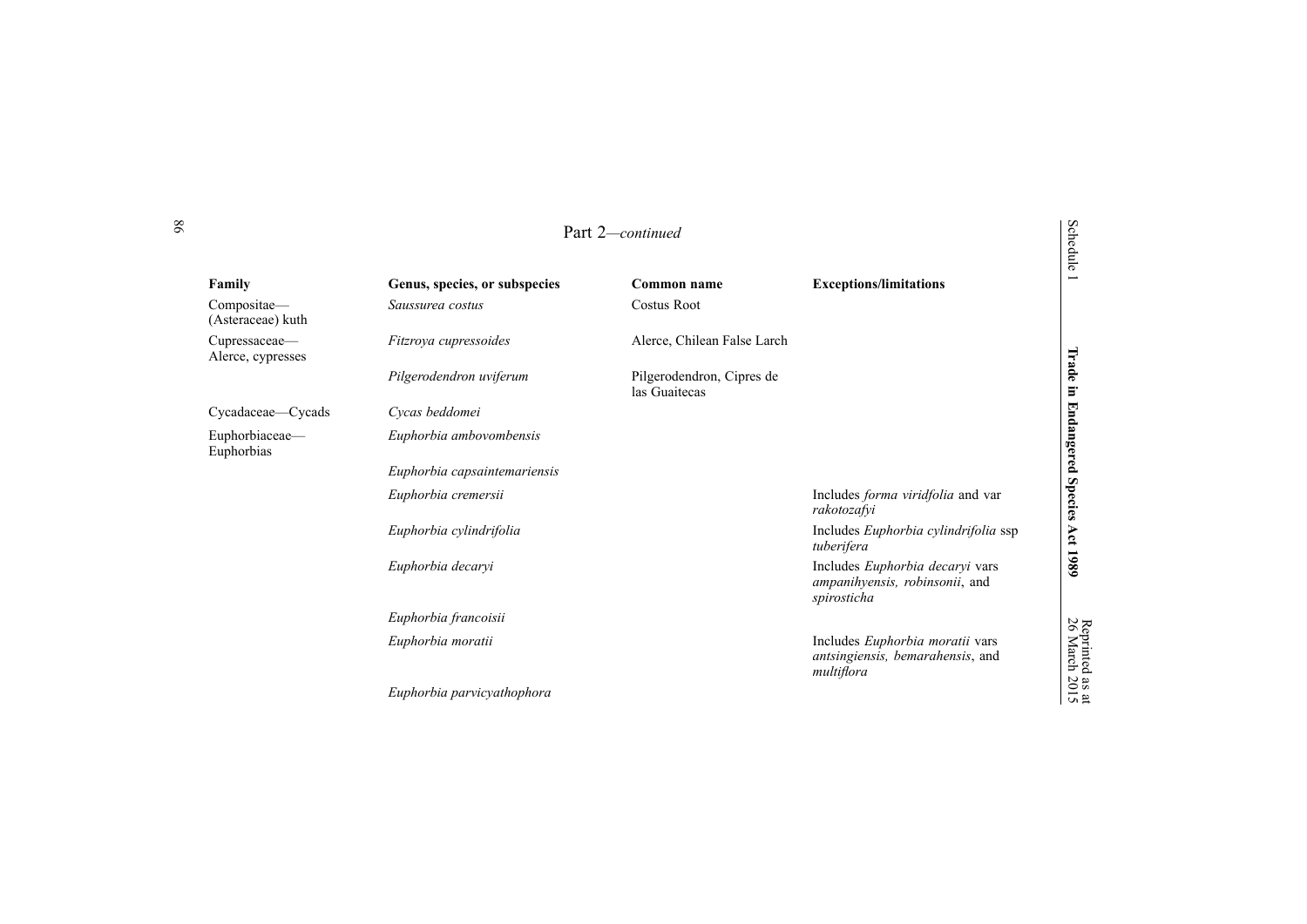|                                                                           |                                                                                   | Part 2-continued          |                                                                   |                                      |
|---------------------------------------------------------------------------|-----------------------------------------------------------------------------------|---------------------------|-------------------------------------------------------------------|--------------------------------------|
| Family                                                                    | Genus, species, or subspecies<br>Euphorbia quartziticola<br>Euphorbia tulearensis | Common name               | <b>Exceptions/limitations</b>                                     | Reprinted as at<br>26 March 2015     |
| Fouquieriaceae-<br>Ocotillos                                              | Fouquieria fasciculata<br>Fouquieria purpusii                                     |                           |                                                                   |                                      |
| Leguminosae (Fabaceae)-<br>Afrormosia, cristobal,<br>rosewood, sandalwood | Dalbergia nigra                                                                   | <b>Brazilian Rosewood</b> |                                                                   | Trade in Endangered Species Act 1989 |
| Liliaceae—Aloes                                                           | Aloe albida                                                                       |                           |                                                                   |                                      |
|                                                                           | Aloe albiflora                                                                    |                           |                                                                   |                                      |
|                                                                           | Aloe alfredii                                                                     |                           |                                                                   |                                      |
|                                                                           | Aloe bakeri                                                                       |                           |                                                                   |                                      |
|                                                                           | Aloe bellatula                                                                    |                           |                                                                   |                                      |
|                                                                           | Aloe calcairophila                                                                |                           |                                                                   |                                      |
|                                                                           | Aloe compressa                                                                    |                           | Includes vars paucituberculata,<br>rugosquamosa, and schistophila |                                      |
|                                                                           | Aloe delphinensis                                                                 |                           |                                                                   |                                      |
|                                                                           | Aloe descoingsii                                                                  |                           |                                                                   |                                      |
|                                                                           | Aloe fragilis                                                                     |                           |                                                                   | <b>Schedule</b>                      |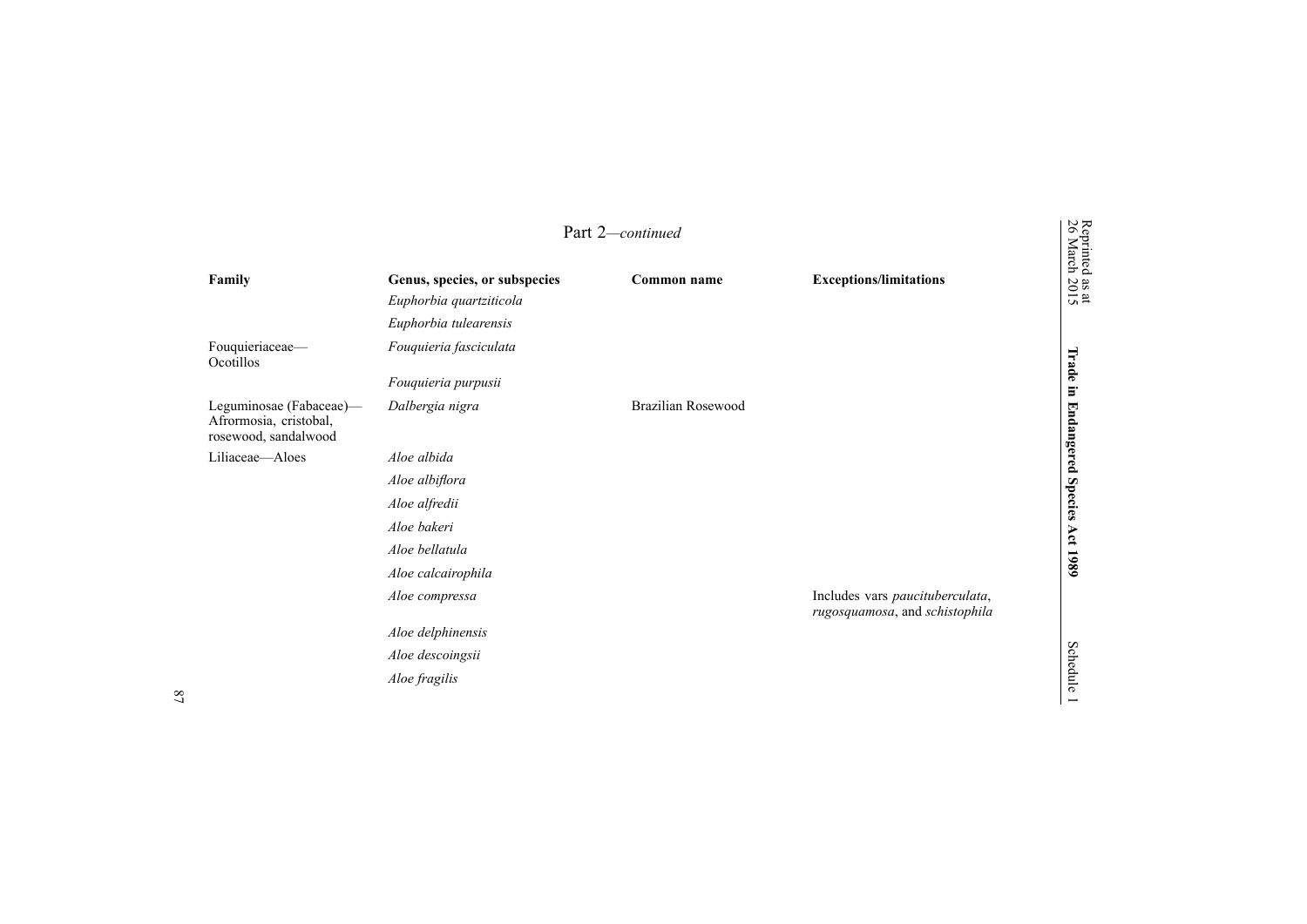|                                            |                                                     | Part 2-continued             |                                                                                       | <b>Schedule</b>             |
|--------------------------------------------|-----------------------------------------------------|------------------------------|---------------------------------------------------------------------------------------|-----------------------------|
| Family                                     | Genus, species, or subspecies<br>Aloe haworthioides | Common name                  | <b>Exceptions/limitations</b><br>Includes <i>Aloe haworthioides</i> var<br>aurantiaca | Ē                           |
|                                            | Aloe helenae                                        |                              |                                                                                       |                             |
|                                            | Aloe laeta                                          |                              | Includes Aloe laeta var maniaensis                                                    |                             |
|                                            | Aloe parallelifolia                                 |                              |                                                                                       |                             |
|                                            | Aloe parvula                                        |                              |                                                                                       |                             |
|                                            | Aloe pillansii                                      |                              |                                                                                       |                             |
|                                            | Aloe polyphylla                                     | Spiral Aloe                  |                                                                                       | Trade in Endangered Species |
|                                            | Aloe rauhii                                         |                              |                                                                                       |                             |
|                                            | Aloe suzannae                                       |                              |                                                                                       |                             |
|                                            | Aloe versicolor                                     |                              |                                                                                       |                             |
|                                            | Aloe vossii                                         |                              |                                                                                       | Act 1989                    |
| Nepenthaceae-Pitcher<br>plants (Old World) | Nepenthes khasiana                                  | Indian Pitcher Plant         |                                                                                       |                             |
|                                            | Nepenthes rajah                                     | Giant Tropical Pitcher Plant |                                                                                       |                             |
|                                            |                                                     |                              |                                                                                       | reptuted<br>26 March        |

Reprinted

as  $\vec{a}$ 2015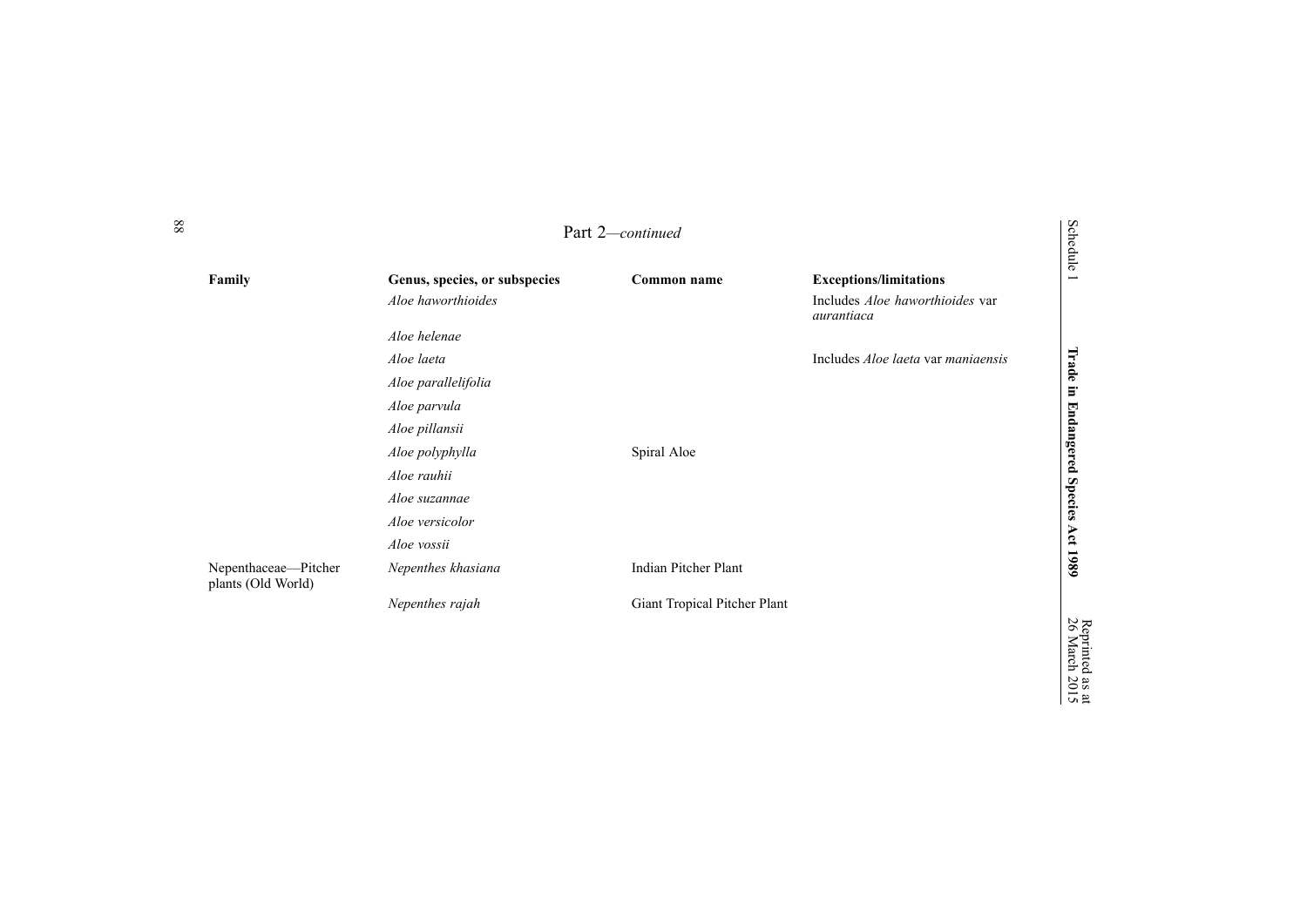|                     |                               | Part 2— <i>continued</i> |                                                                                                                                                                                                                                                                                      | Reprinted<br>26 March                      |
|---------------------|-------------------------------|--------------------------|--------------------------------------------------------------------------------------------------------------------------------------------------------------------------------------------------------------------------------------------------------------------------------------|--------------------------------------------|
| Family              | Genus, species, or subspecies | Common name              | <b>Exceptions/limitations</b>                                                                                                                                                                                                                                                        |                                            |
| Orchidaceae—Orchids | Aerangis ellisii              |                          | Seedling or tissue cultures obtained<br><i>in vitro</i> , in solid or liquid media,<br>transported in sterile containers are<br>not subject to provisions of this Act,<br>but only if specimens meet definition<br>of artificially propagated agreed by<br>Conference of the Parties | $\frac{38 \text{ at}}{2015}$<br>Irade<br>Ξ |
|                     | Dendrobium cruentum           |                          | Seedling or tissue cultures obtained<br><i>in vitro</i> , in solid or liquid media,<br>transported in sterile containers are<br>not subject to provisions of this Act,<br>but only if specimens meet definition<br>of artificially propagated agreed by<br>Conference of the Parties | Endangered<br><b>Species</b>               |
|                     | Laelia jongheana              |                          | Seedling or tissue cultures obtained<br><i>in vitro</i> , in solid or liquid media,<br>transported in sterile containers are<br>not subject to provisions of this Act,<br>but only if specimens meet definition<br>of artificially propagated agreed by<br>Conference of the Parties | Act<br>1989                                |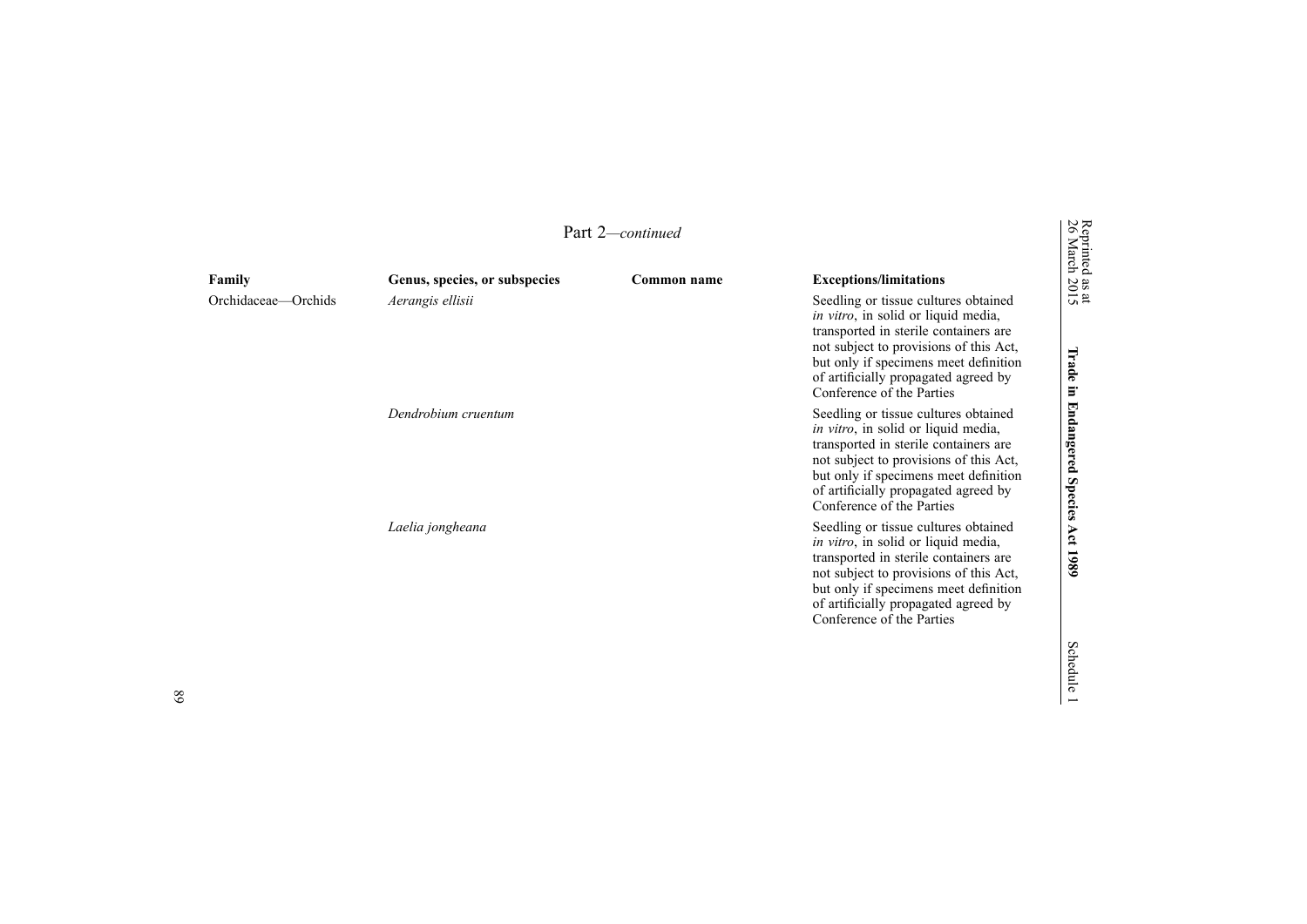Part 2*—continued*

| Family | Genus, species, or subspecies | Common name                               | <b>Exceptions/limitations</b>                                                                                                                                                                                                                                                        | $\overline{\sigma}$                   |
|--------|-------------------------------|-------------------------------------------|--------------------------------------------------------------------------------------------------------------------------------------------------------------------------------------------------------------------------------------------------------------------------------------|---------------------------------------|
|        | Laelia lobata                 |                                           | Seedling or tissue cultures obtained<br>in vitro, in solid or liquid media,<br>transported in sterile containers are<br>not subject to provisions of this Act,<br>but only if specimens meet definition<br>of artificially propagated agreed by<br>Conference of the Parties         |                                       |
|        | Paphiopedilum spp             | Slipper Orchids, Asian<br>Slipper Orchids | Seedling or tissue cultures obtained<br><i>in vitro</i> , in solid or liquid media,<br>transported in sterile containers are<br>not subject to provisions of this Act,<br>but only if specimens meet definition<br>of artificially propagated agreed by<br>Conference of the Parties | Irade in Endangered Species Act       |
|        | Peristeria elata              | Dove Orchid or Holy Ghost<br>Orchid       | Seedling or tissue cultures obtained<br>in vitro, in solid or liquid media,<br>transported in sterile containers are<br>not subject to provisions of this Act,<br>but only if specimens meet definition<br>of artificially propagated agreed by<br>Conference of the Parties         | 6861<br>26<br>March<br>$\overline{0}$ |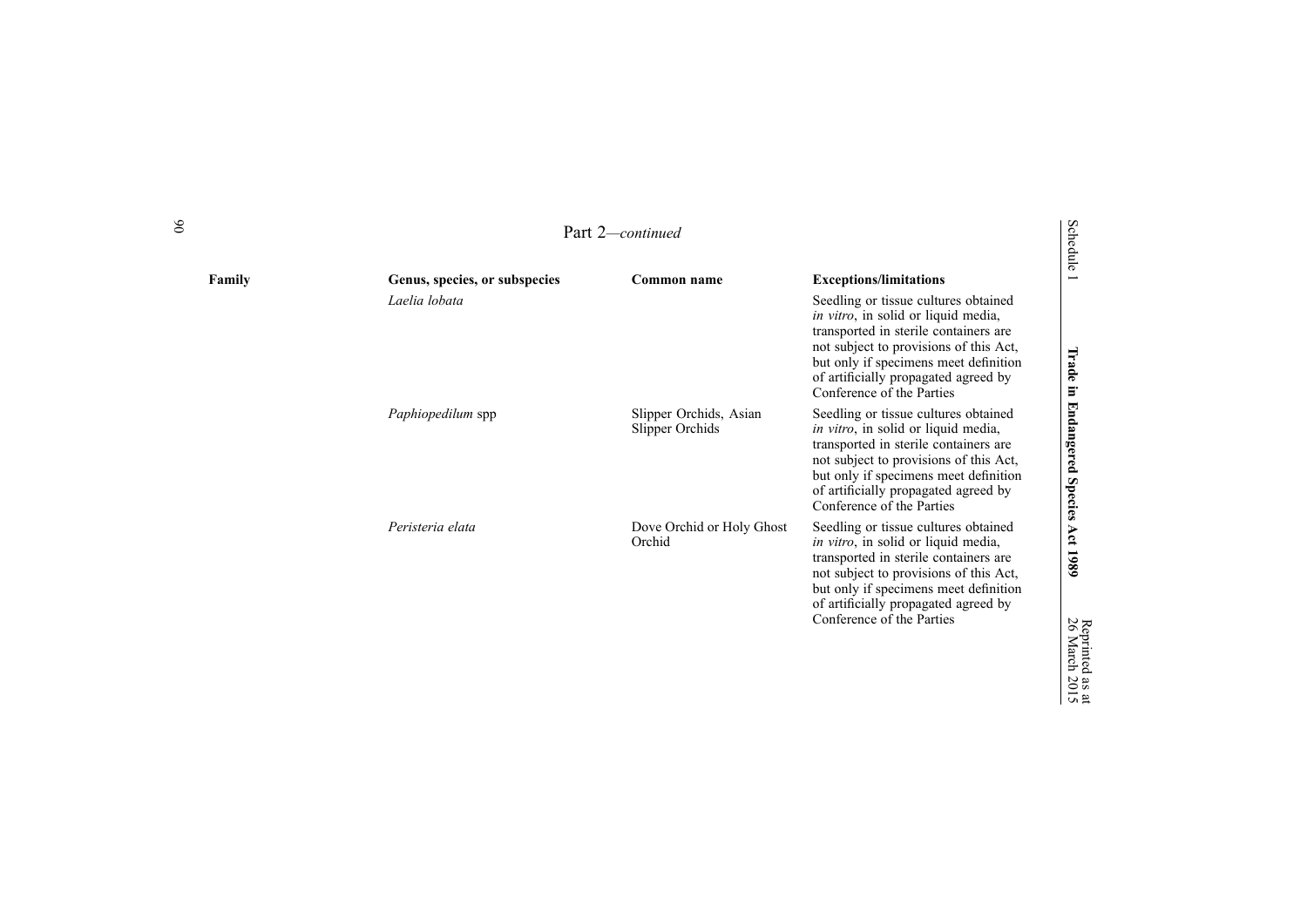|                                               |                                  | Part 2-continued                                   |                                                                                                                                                                                                                                                                                      | Reprinted<br>26 March                       |
|-----------------------------------------------|----------------------------------|----------------------------------------------------|--------------------------------------------------------------------------------------------------------------------------------------------------------------------------------------------------------------------------------------------------------------------------------------|---------------------------------------------|
| Family                                        | Genus, species, or subspecies    | Common name                                        | <b>Exceptions/limitations</b>                                                                                                                                                                                                                                                        |                                             |
|                                               | Phragmipedium spp                | Slipper Orchids, South<br>American Slipper Orchids | Seedling or tissue cultures obtained<br><i>in vitro</i> , in solid or liquid media,<br>transported in sterile containers are<br>not subject to provisions of this Act,<br>but only if specimens meet definition<br>of artificially propagated agreed by<br>Conference of the Parties | $\frac{38 \text{ at}}{2015}$<br>Irade<br>Ē. |
|                                               | Renanthera imschootiana          | Red Vanda                                          | Seedling or tissue cultures obtained<br><i>in vitro</i> , in solid or liquid media,<br>transported in sterile containers are<br>not subject to provisions of this Act,<br>but only if specimens meet definition<br>of artificially propagated agreed by<br>Conference of the Parties | <b>Endangered</b><br><b>Species</b>         |
| Palmae (Arecaceae)<br>$-$ Palms               | Chrysalidocarpus decipiens       | <b>Butterfly Palm</b>                              |                                                                                                                                                                                                                                                                                      | Act 1989                                    |
| Pinaceae—Firs and pines                       | Abies guatemalensis              | Guatemala Fir or Pinabete                          |                                                                                                                                                                                                                                                                                      |                                             |
| Podocarpaceae-<br>Podocarps                   | Podocarpus parlatorei            | Parlatore's Podocarp                               |                                                                                                                                                                                                                                                                                      |                                             |
| Rubiaceae—Ayuque                              | Balmea stormiae                  | Ayuque                                             |                                                                                                                                                                                                                                                                                      |                                             |
| Sarraceniaceae-<br>Pitcher plants (New World) | Sarracenia oreophila             | Green Pitcher Plant                                |                                                                                                                                                                                                                                                                                      | Schedule                                    |
|                                               | Sarracenia rubra ssp alabamensis | Alabama Canebrake Pitcher<br>Plant                 |                                                                                                                                                                                                                                                                                      |                                             |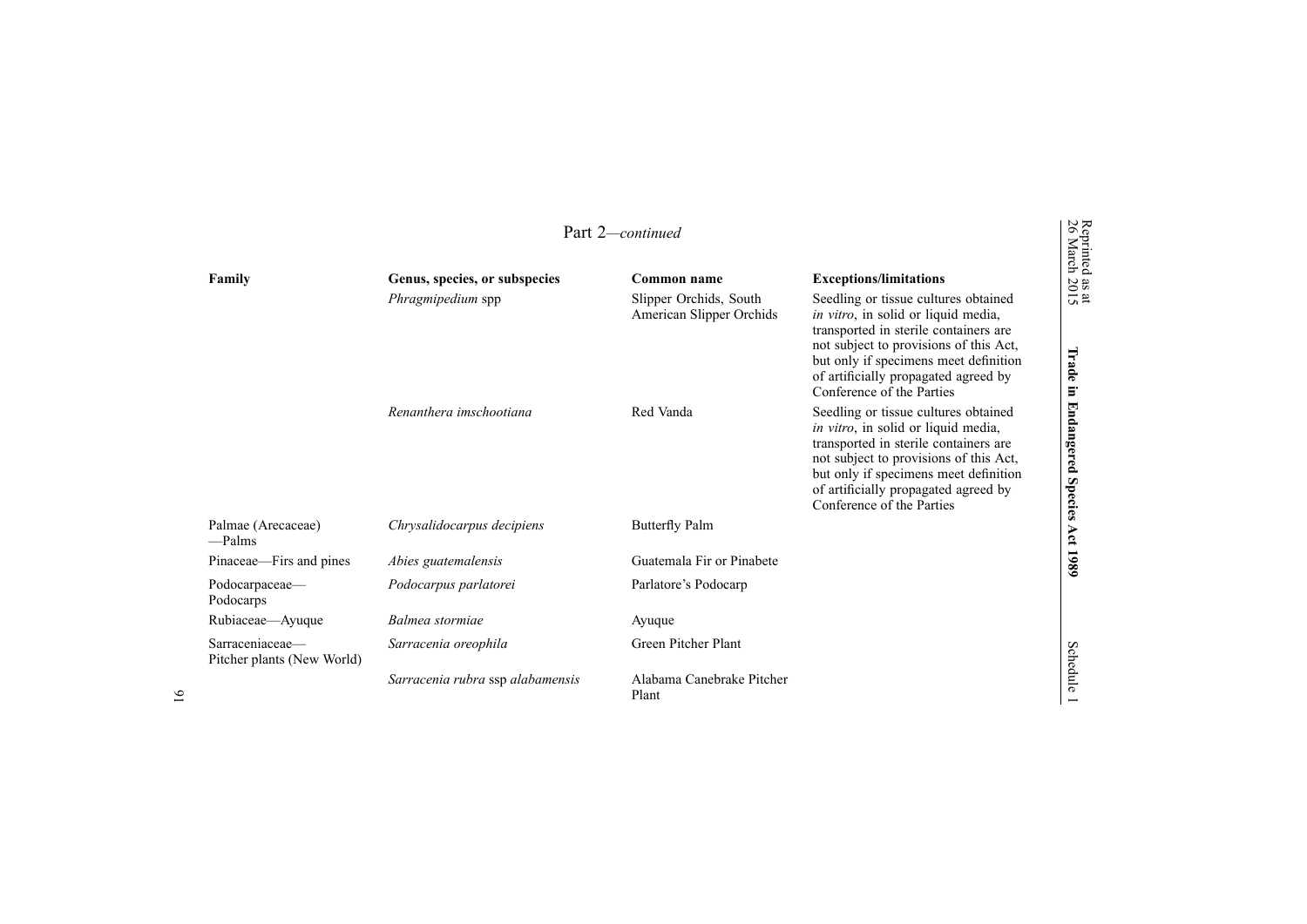|                             |                               | Part 2-continued                                         |                               | Schedule                 |
|-----------------------------|-------------------------------|----------------------------------------------------------|-------------------------------|--------------------------|
| Family                      | Genus, species, or subspecies | Common name                                              | <b>Exceptions/limitations</b> | $\overline{\phantom{0}}$ |
|                             | Sarracenia rubra ssp jonesii  | Jones' Pitcher Plant,<br>Mountain Sweet Pitcher<br>Plant |                               |                          |
| Stangeriacea-<br>Stangerias | Stangeria eriopus             | Hottentot's Head                                         |                               | Trade                    |
| Zamiaceae-Cycads            | Ceratozamia spp               |                                                          |                               | Ē.                       |
|                             | Chigua spp                    |                                                          |                               |                          |
|                             | Encephalartos spp             | <b>Bread Trees or Bread Palms</b>                        |                               | <b>Endangered</b>        |
|                             | Microcycas calocoma           |                                                          |                               |                          |
|                             |                               |                                                          |                               |                          |
|                             |                               |                                                          |                               | <b>Species</b>           |
|                             |                               |                                                          |                               | Åct                      |
|                             |                               |                                                          |                               |                          |

Reprinted 26 March

**1989**

as  $\vec{a}$ 2015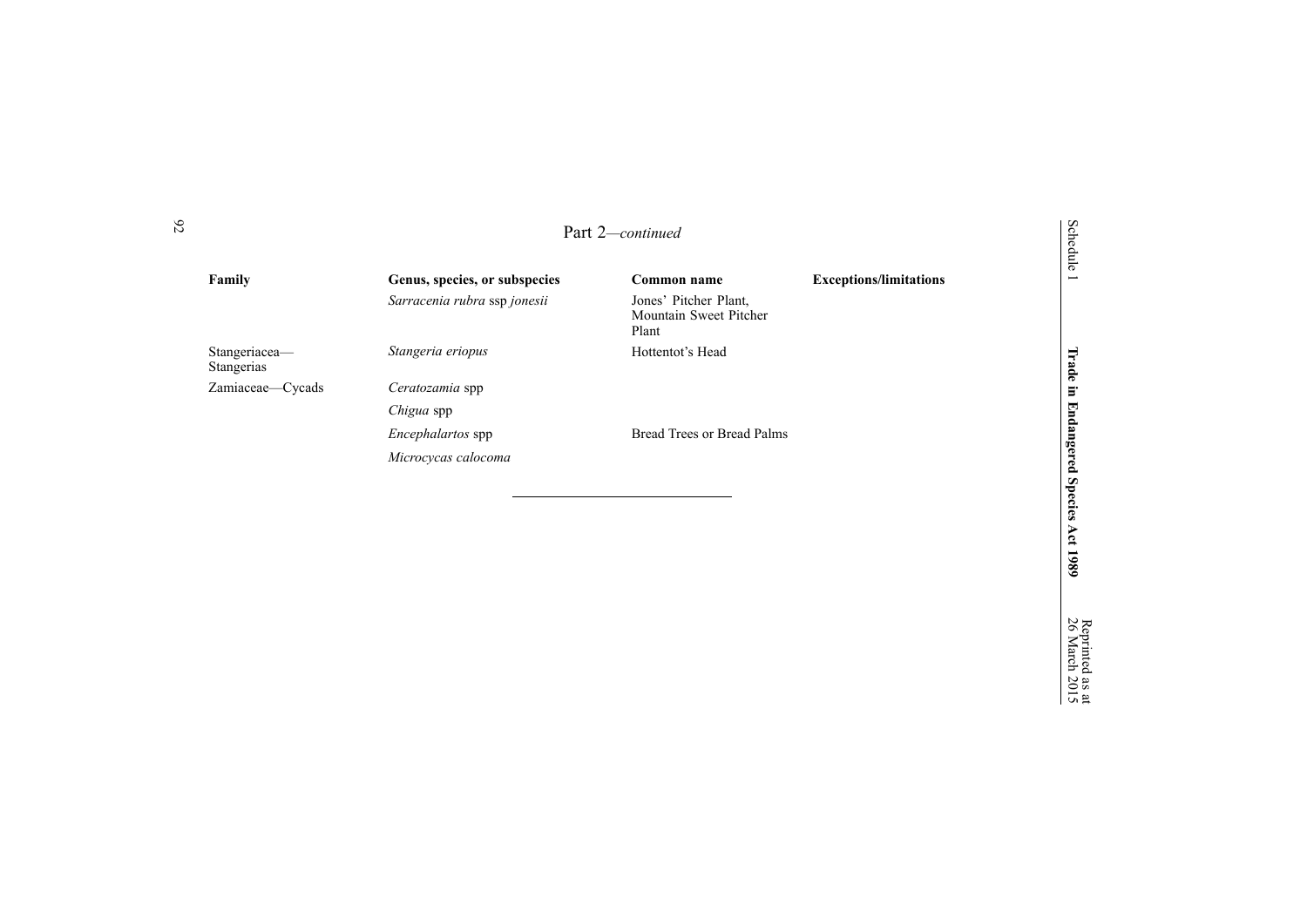<span id="page-92-0"></span>

| <b>Schedule 2</b><br>Species threatened by trade<br>Schedule 2: replaced, on 14 September 2014, by clause 3 of the Trade in Endangered Species Order 2014 (LI 2014/259).                                                                                                                                                                                                                                                                                                                                                                                                                                                                                                                                                                 | $s \; 3(1)$ | Reprinted as a<br>26 March 201                             |
|------------------------------------------------------------------------------------------------------------------------------------------------------------------------------------------------------------------------------------------------------------------------------------------------------------------------------------------------------------------------------------------------------------------------------------------------------------------------------------------------------------------------------------------------------------------------------------------------------------------------------------------------------------------------------------------------------------------------------------------|-------------|------------------------------------------------------------|
| The classes, families, and species listed in this schedule are arranged in descending order by class then in alphabetical<br>order by order, family, and species. This order of arrangement is adopted in the Convention.<br>The entries in the column headed "Exceptions/limitations" have the effect of-<br>excluding nominated populations in the listed species; or<br>(a)<br>(b)<br>limiting the applications of the listed species to only those populations nominated; or<br>(c)<br>excluding certain species from a generic listing; or<br>(d)<br>excluding nominated varieties of specimens of the listed species; or<br>limiting the application of the listed species to only those categories of specimens nominated.<br>(e) |             | $\tilde{a}$<br><b>Trade in Endangered Species Act 1989</b> |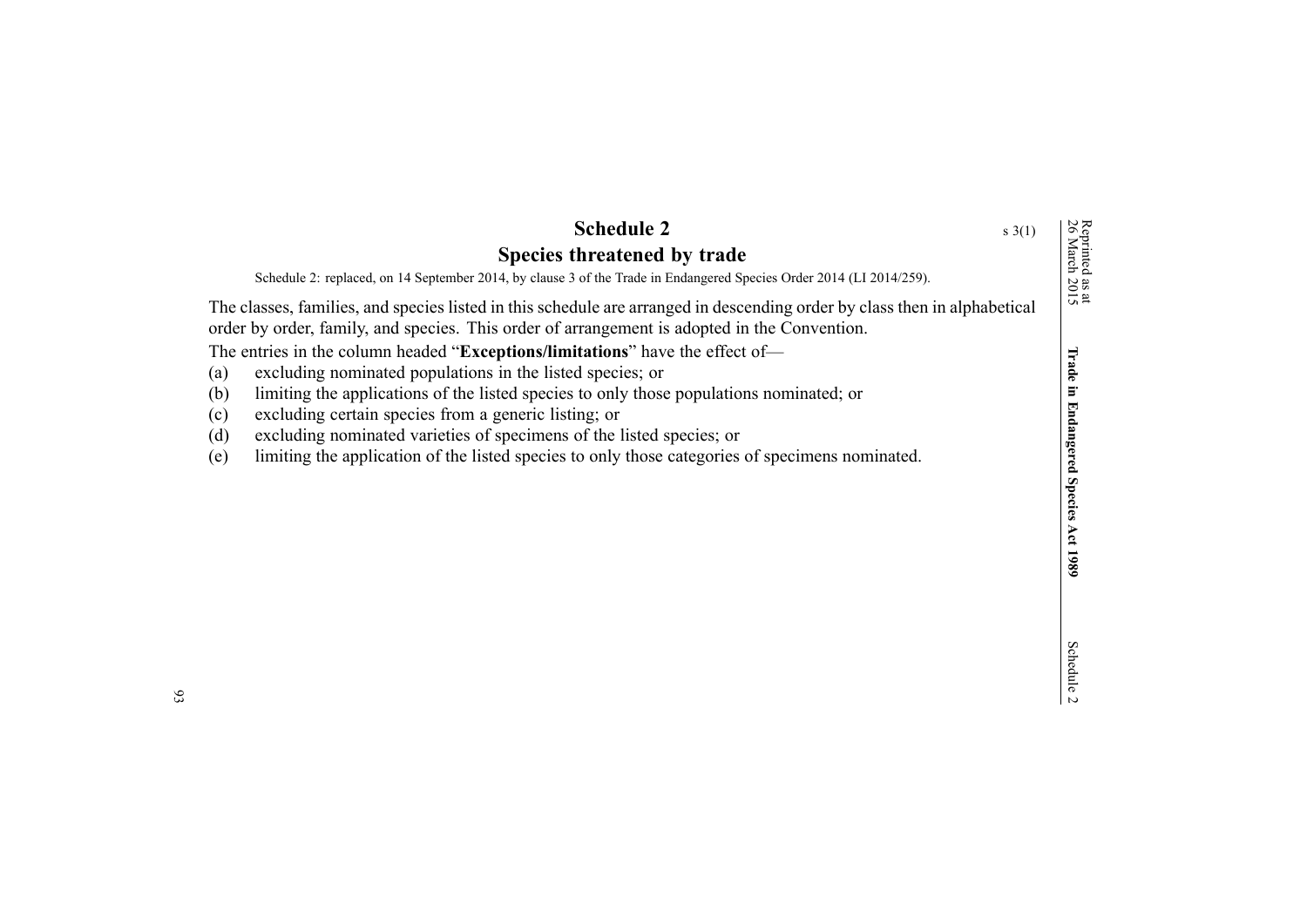| Part 1          |
|-----------------|
| Fauna (animals) |
| Phylum—Chordata |

# **Class—Mammalia (mammals)**

| Order                  | Family                                          | Genus, species, or subspecies   | Common name             | <b>Exceptions/limitations</b>               | Trade                                  |
|------------------------|-------------------------------------------------|---------------------------------|-------------------------|---------------------------------------------|----------------------------------------|
| Artiodactyla-          | Bovidae—Antelopes,                              | Ammotragus lervia               | Barbary Sheep           |                                             |                                        |
| Even-toed<br>ungulates | cattle, duikers, gazelles,<br>goats, sheep, etc | Bison bison athabascae          | Wood Bison              |                                             | Ē.                                     |
|                        |                                                 | <b>Budorcas</b> taxicolor       | Takin                   |                                             |                                        |
|                        |                                                 | Cephalophus brookei             | Brook's Duiker          |                                             | Endangered                             |
|                        |                                                 | Cephalophus dorsalis            | Bay Duiker              |                                             |                                        |
|                        |                                                 | Cephalophus ogilbyi             | Ogilby's Duiker         |                                             | <b>Species</b>                         |
|                        |                                                 | Cephalophus silvicultor         | Yellow-backed<br>Duiker |                                             | Αct                                    |
|                        |                                                 | Cephalophus zebra               | <b>Banded Duiker</b>    |                                             | 1989                                   |
|                        |                                                 | Damaliscus pygargus<br>pygargus | <b>Bontebok</b>         |                                             |                                        |
|                        |                                                 | Kobus leche                     | Lechwe                  |                                             |                                        |
|                        |                                                 | Ovis ammon                      | Argali                  | Except subspecies included in<br>Schedule 1 | Reprinted<br>26 March<br>$\sim \alpha$ |

94

Schedule 2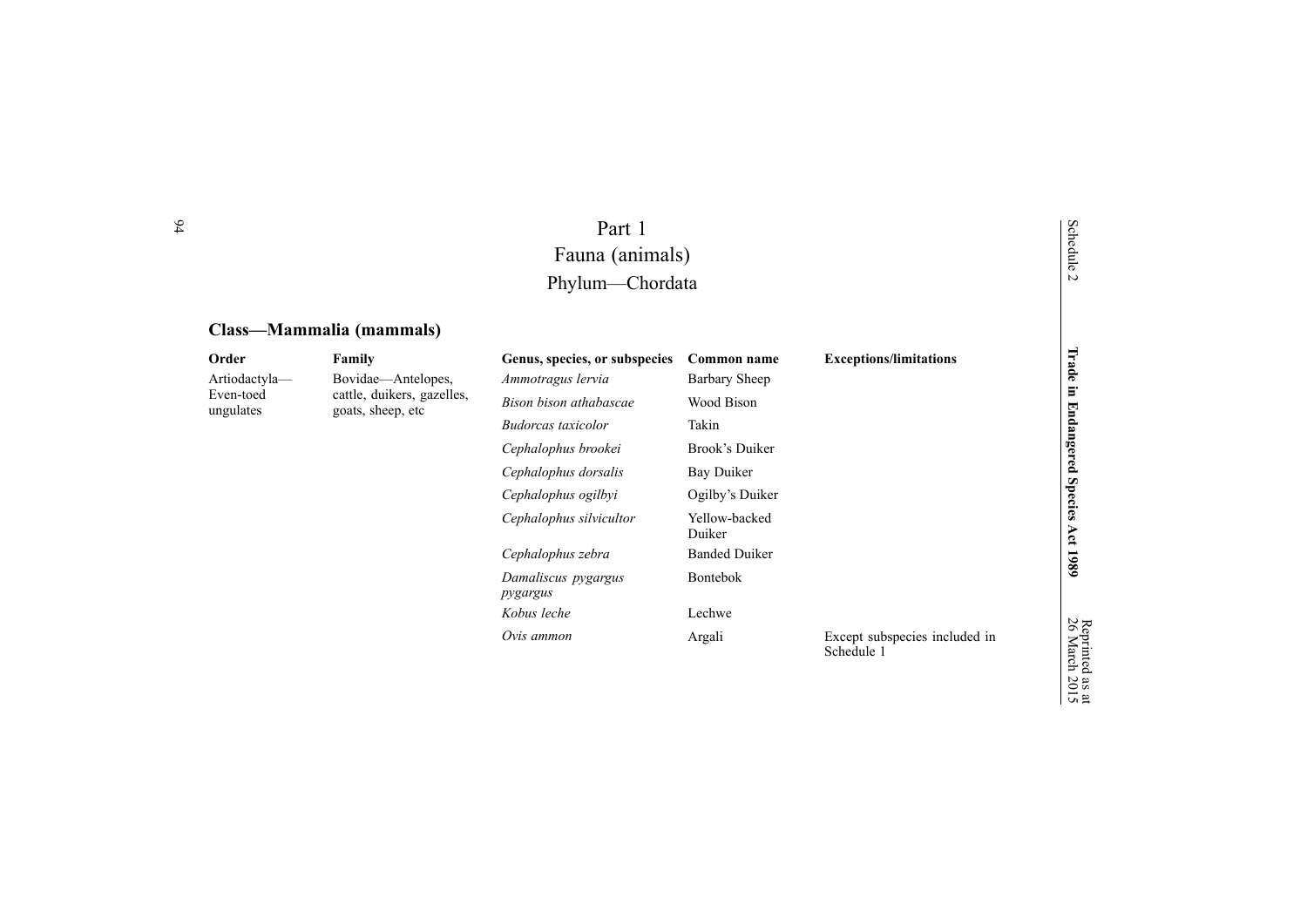|       | Part 1-continued   |                               |                    |                                                                                                                                                                                                                                                                                                   |                                            |
|-------|--------------------|-------------------------------|--------------------|---------------------------------------------------------------------------------------------------------------------------------------------------------------------------------------------------------------------------------------------------------------------------------------------------|--------------------------------------------|
| Order | Family             | Genus, species, or subspecies | Common name        | <b>Exceptions/limitations</b>                                                                                                                                                                                                                                                                     | Reprinted<br>26 March<br>$\frac{ax}{2015}$ |
|       |                    | Ovis canadensis               | Desert Bighorn     | Only population of Mexico. No<br>other population is included in the<br>schedules                                                                                                                                                                                                                 |                                            |
|       |                    | Ovis vignei                   | Urial, Red Sheep   | Except subspecies included in<br>Schedule 1                                                                                                                                                                                                                                                       | Irade                                      |
|       |                    | Philantomba monticola         | <b>Blue Duiker</b> |                                                                                                                                                                                                                                                                                                   | Ξ.                                         |
|       |                    | Rupicapra pyrenaica ornata    | Abruzzo Chamois    |                                                                                                                                                                                                                                                                                                   |                                            |
|       |                    | Saiga borealis                | Mongolian Saiga    |                                                                                                                                                                                                                                                                                                   |                                            |
|       |                    | Saiga tatarica                | Saiga Antelope     |                                                                                                                                                                                                                                                                                                   | Endangered                                 |
|       | Camelidae—Guanaco, | Lama guanicoe                 | Guanaco            |                                                                                                                                                                                                                                                                                                   |                                            |
|       | vicuna             | Vicugna vicugna               | Vicugna            | Only populations of Argentina<br>(populations of provinces of Jujuy<br>and Catamarca and semi-captive<br>populations of provinces of Jujuy,<br>Salta, Catamarca, La Rioja, and San<br>Juan), Chile (population of Primera<br>Región), Ecuador (whole population),<br>Peru (whole population), and | Species<br>Αct<br>1980                     |

Plurinational State of Bolivia (whole population). All other populations are included in [Schedule](#page-41-0) 1 . Consult Department of Conservation about

labelling conditions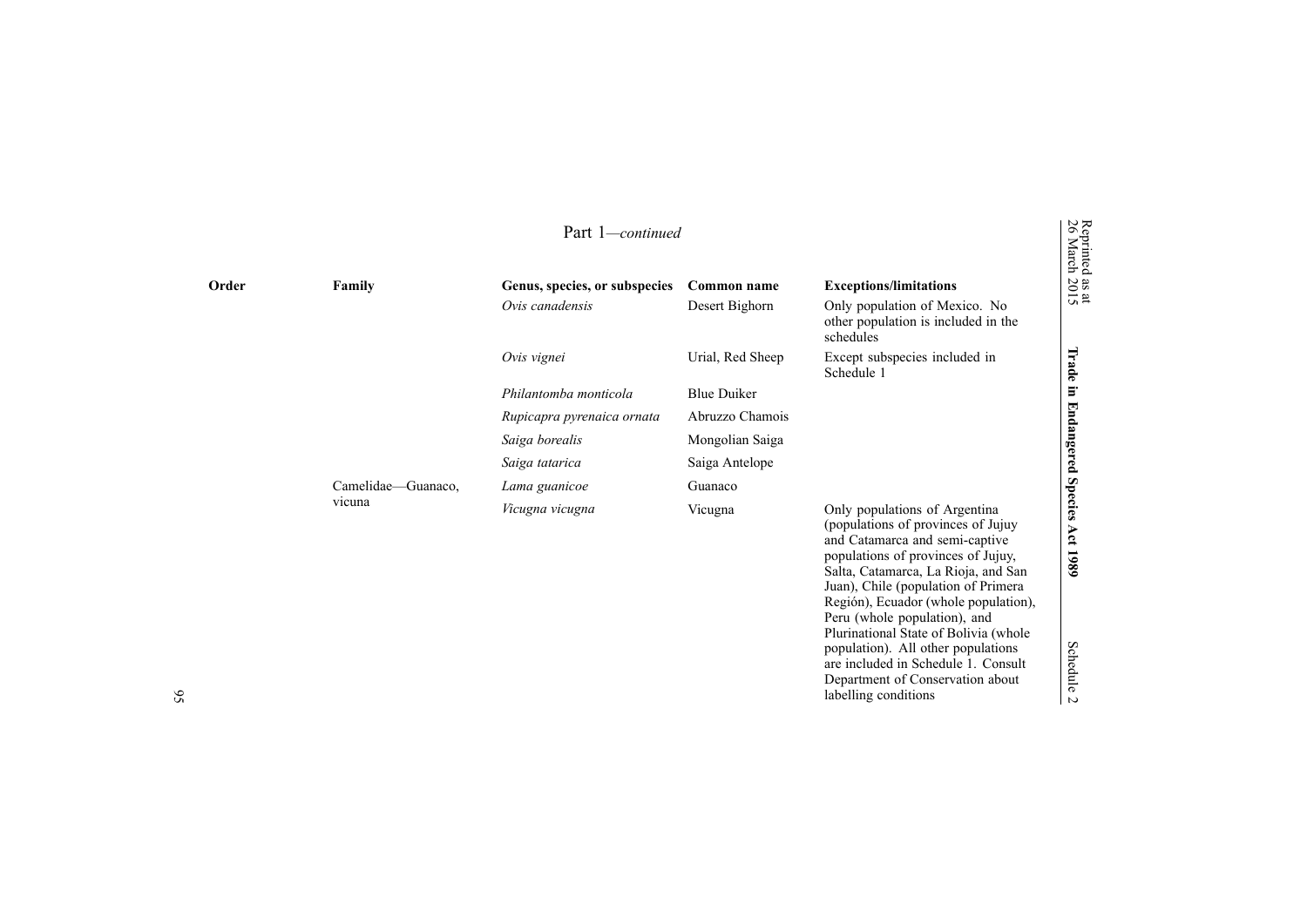|                          |                                    | Part 1-continued              |                       |                                                                                                                                                                                                                       |
|--------------------------|------------------------------------|-------------------------------|-----------------------|-----------------------------------------------------------------------------------------------------------------------------------------------------------------------------------------------------------------------|
| Order                    | Family                             | Genus, species, or subspecies | Common name           | <b>Exceptions/limitations</b>                                                                                                                                                                                         |
|                          | Cervidae—Deer, guemals,            | Cervus elaphus bactrianus     | Bactrian Wapiti       |                                                                                                                                                                                                                       |
|                          | muntiacs, pudus                    | Pudu mephistophiles           | Pudu                  |                                                                                                                                                                                                                       |
|                          | Hippopotamidae—<br>Hippotamuses    | Hexaprotodon liberiensis      | Pygmy<br>Hippopotamus |                                                                                                                                                                                                                       |
|                          |                                    | Hippopotamus amphibius        | Hippopotamus          |                                                                                                                                                                                                                       |
|                          | Moschidae—Musk deer                | Moschus spp                   | Musk Deer             | Except populations of Afghanistan,<br>Bhutan, India, Myanmar, Nepal,<br>and Pakistan, which are included in<br>Schedule 1                                                                                             |
|                          | Tayassuidae-Peccaries              | Tayassuidae spp               | Peccaries             | Except species included in Schedule<br>1 and populations of Pecari tajacu<br>of Mexico and United States of<br>America, which are not included in<br>the schedules                                                    |
| Carnivora—<br>Carnivores | Canidae—Bush dog, foxes,<br>wolves | Canis lupus                   | Grey Wolf             | Except populations of Bhutan, India,<br>Nepal, and Pakistan, which are<br>included in Schedule 1. Excludes<br>domesticated form and dingo, which<br>are referenced as Canus lupus<br>familiaris and Canus lupus dingo |
|                          |                                    | Cerdocvon thous               | Crab-eating Fox       |                                                                                                                                                                                                                       |
|                          |                                    | Chrysocyon brachyurus         | Maned Wolf            |                                                                                                                                                                                                                       |
|                          |                                    | Cuon alpinus                  | Asiatic Wild Dog      |                                                                                                                                                                                                                       |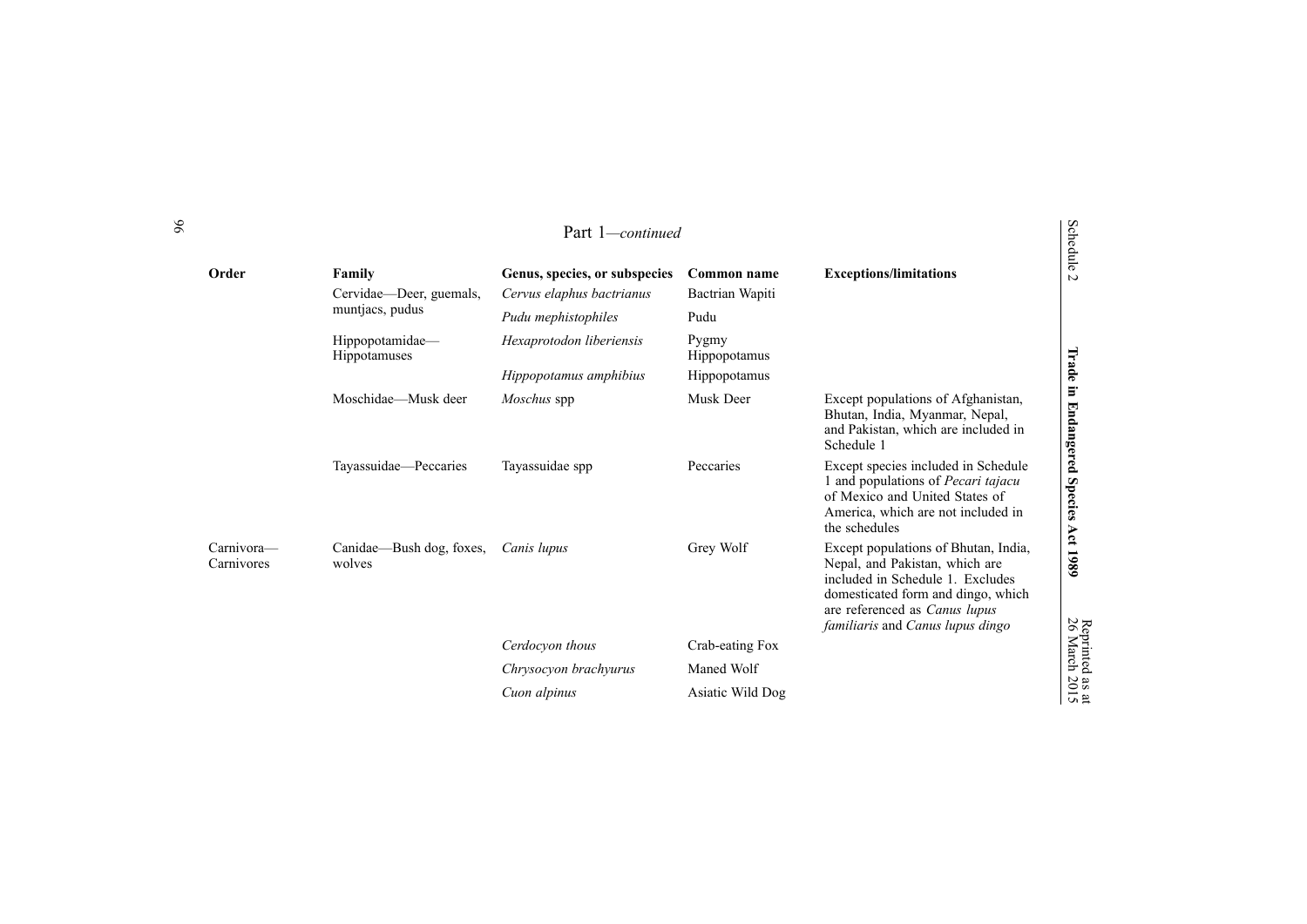| Part 1-continued |                                              |                                                     |                                                 |                                                                                                                          |                                                                                                                  |
|------------------|----------------------------------------------|-----------------------------------------------------|-------------------------------------------------|--------------------------------------------------------------------------------------------------------------------------|------------------------------------------------------------------------------------------------------------------|
| Order            | Family                                       | Genus, species, or subspecies<br>Lycalopex culpaeus | Common name<br>Culpeo Fox                       | <b>Exceptions/limitations</b>                                                                                            | Reprinted<br>26 March<br>$\begin{array}{c} \begin{array}{c} \text{as at} \\ \text{2015} \end{array} \end{array}$ |
|                  |                                              | Lycalopex fulvipes                                  | Darwin's Fox                                    |                                                                                                                          |                                                                                                                  |
|                  |                                              | Lycalopex griseus                                   | Argentine Grey Fox                              |                                                                                                                          |                                                                                                                  |
|                  |                                              | Lycalopex gymnocercus                               | Azara's Fox                                     |                                                                                                                          | Trade                                                                                                            |
|                  |                                              | Vulpes cana                                         | Blanford's Fox                                  |                                                                                                                          | $\Xi$                                                                                                            |
|                  |                                              | Vulpes zerda                                        | Fennec Fox                                      |                                                                                                                          |                                                                                                                  |
|                  | Eupleridae—Fossa,                            | Cryptoprocta ferox                                  | Fossa                                           |                                                                                                                          |                                                                                                                  |
|                  | falanouc, Malagasy Civet                     | Eupleres goudotii                                   | Falanouc                                        |                                                                                                                          | <b>Endangered</b>                                                                                                |
|                  |                                              | Fossa fossana                                       | Malagasy Civet                                  |                                                                                                                          |                                                                                                                  |
|                  | Felidae—Cats                                 | Felidae spp                                         | All cat species                                 | Except species included in Schedule<br>1. Specimens of domesticated form<br>are not subject to provisions of this<br>Act | <b>Species</b><br>Act<br>1980                                                                                    |
|                  | Mephitidae—Hog-nosed<br>skunk                | Conepatus humboldtii                                | Humboldt's<br>and Patagonian<br>Hog-nosed Skunk |                                                                                                                          |                                                                                                                  |
|                  | Mustelidae—Badgers,<br>martens, weasels, etc | Lutrinae spp                                        | Otters                                          | Except species included in Schedule 1                                                                                    |                                                                                                                  |
|                  | Otariidae—Fur seals, sea<br>lions            | Arctocephalus spp                                   | Fur Seals                                       | Except species included in Schedule 1                                                                                    | Schedule                                                                                                         |

 $\frac{3}{4}$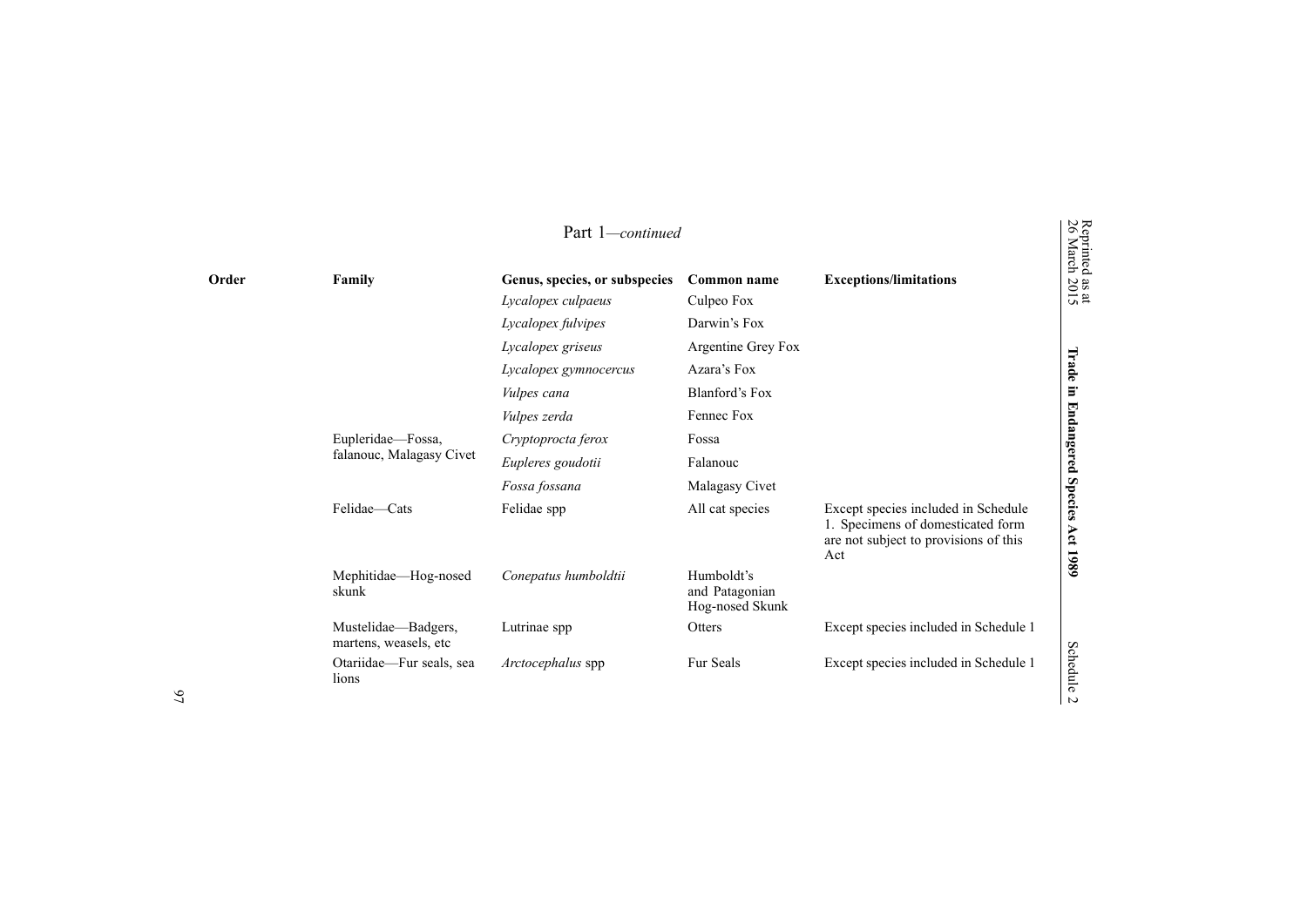| Part 1-continued                           |                                               |                               |                                |                                                                                                                                                                                                                      | <b>Schedule</b>                     |
|--------------------------------------------|-----------------------------------------------|-------------------------------|--------------------------------|----------------------------------------------------------------------------------------------------------------------------------------------------------------------------------------------------------------------|-------------------------------------|
| Order                                      | Family                                        | Genus, species, or subspecies | Common name                    | <b>Exceptions/limitations</b>                                                                                                                                                                                        | $\sim$                              |
|                                            | Phocidae—Seals                                | Mirounga leonina              | Southern Elephant<br>Seal      |                                                                                                                                                                                                                      |                                     |
|                                            | Ursidae—Bears, giant<br>panda                 | Ursidae spp                   | <b>Bears</b>                   | Except species included in Schedule 1                                                                                                                                                                                |                                     |
|                                            | Viverridae—Binturong,                         | Cynogale bennettii            | Otter-civet                    |                                                                                                                                                                                                                      | Trade                               |
|                                            | civets, linsangs, otter-civet,<br>palm civets | Hemigalus derbyanus           | <b>Banded Palm Civet</b>       |                                                                                                                                                                                                                      | $\Xi$                               |
|                                            |                                               | Prionodon linsang             | <b>Banded Linsang</b>          |                                                                                                                                                                                                                      |                                     |
| Cetacea—<br>Dolphins.<br>porpoises, whales |                                               | Cetacea spp                   | Whales, Dolphins,<br>Porpoises | Except species included in Schedule<br>1. Zero annual export quota for live<br>specimens from Black Sea population<br>of Tursiops truncatus removed from<br>the wild and traded for primarily<br>commercial purposes | <b>Endangered</b><br><b>Species</b> |
| Chiroptera-<br><b>Bats</b>                 | Pteropodidae—Fruit bats,<br>flying foxes      | Acerodon spp                  | <b>Flying Foxes</b>            | Except species included in Schedule 1                                                                                                                                                                                | Act<br>1989                         |
|                                            |                                               | <i>Pteropus</i> spp           | <b>Flying Foxes</b>            | Except Pteropus brunneus and species<br>included in Schedule 1                                                                                                                                                       |                                     |
| $Cingulata$ —<br>Armadillos                | Dasypodidae—Armadillos                        | Chaetophractus nationi        | Andean Hairy<br>Armadillo      | Zero annual export quota. All<br>specimens are deemed to be<br>specimens of species included in<br>Schedule 1, and trade in them is<br>regulated accordingly                                                         | Reprinted as at<br>26 March 2015    |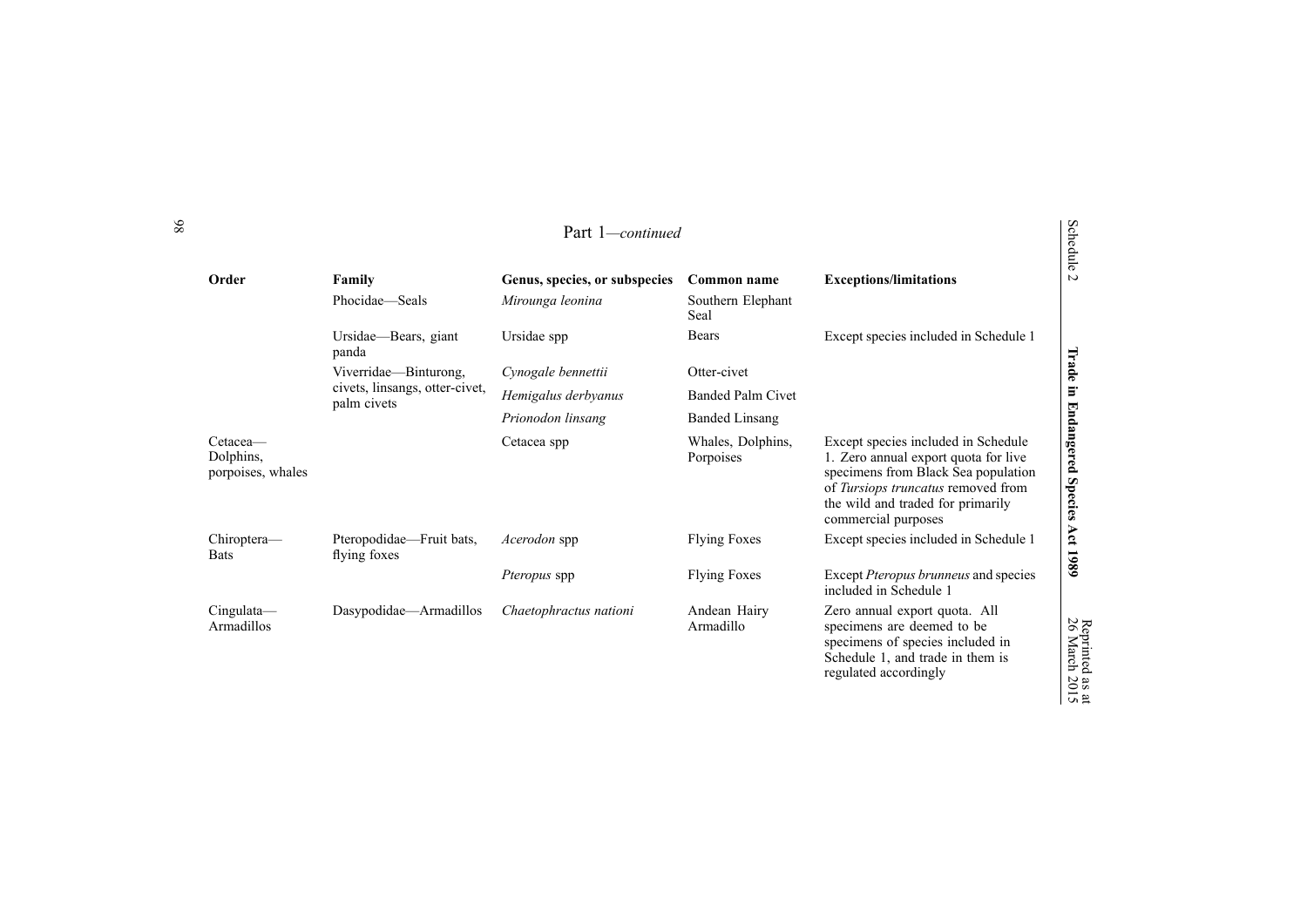| Part 1—continued                                       |                                             |                               |                                                   |                               |                                         |
|--------------------------------------------------------|---------------------------------------------|-------------------------------|---------------------------------------------------|-------------------------------|-----------------------------------------|
| Order                                                  | Family                                      | Genus, species, or subspecies | Common name                                       | <b>Exceptions/limitations</b> | Reprinted<br>26 March<br>$\frac{a}{20}$ |
| Diprotodontia-<br>Kangaroos,                           | Macropodidae—Kanga-<br>roos, wallabies      | Dendrolagus inustus           | Grizzled Grey Tree<br>Kangaroo                    |                               | $\sin 2$                                |
| wallabies, possums,<br>koala, wombats,                 |                                             | Dendrolagus ursinus           | Black Tree Kangaroo                               |                               |                                         |
| and relatives                                          | Phalangeridae—Cuscuses                      | Phalanger intercastellanus    | Eastern Common<br>Cuscus                          |                               | Trade                                   |
|                                                        |                                             | Phalanger mimicus             | Southern Common<br>Cuscus                         |                               | $\Xi$                                   |
|                                                        |                                             | Phalanger orientalis          | <b>Grey Cuscus</b>                                |                               |                                         |
|                                                        |                                             | Spilocuscus kraemeri          | Admiralty Island<br>Cuscus                        |                               | Endangered                              |
|                                                        |                                             | Spilocuscus maculatus         | Common Spotted<br>Cuscus                          |                               | <b>Species</b>                          |
|                                                        |                                             | Spilocuscus papuensis         | <b>Black Spotted</b><br>Cuscus, Waigeao<br>Cuscus |                               | Act<br>1980                             |
| Monotremata-<br>Monotremes<br>(egg-laying)<br>mammals) | Tachyglossidae—Echidnas,<br>spiny anteaters | Zaglossus spp                 | New Guinea<br>Long-nosed Echidnas                 |                               |                                         |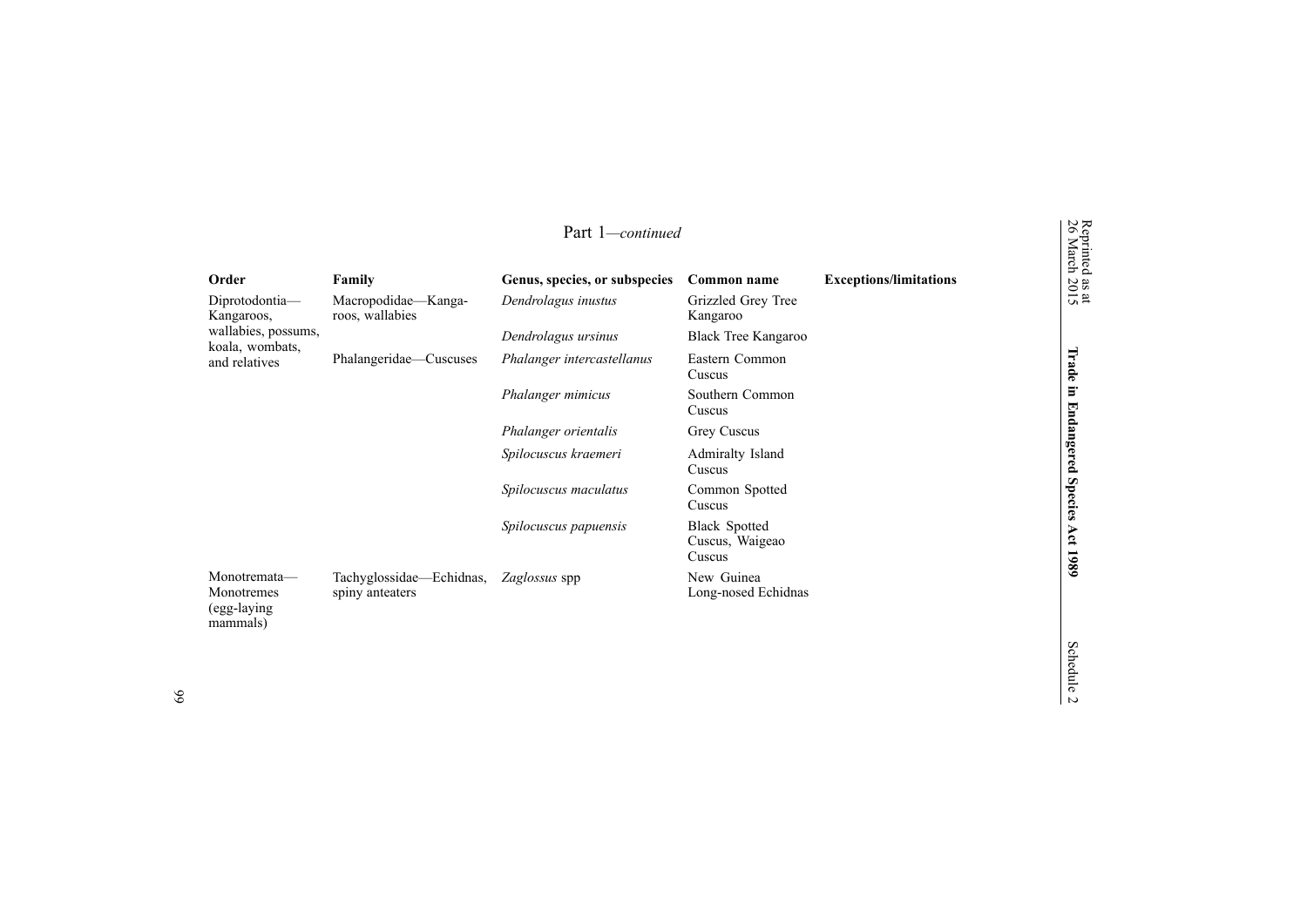| Order                       | Family                                | Genus, species, or subspecies | Common name                  | <b>Exceptions/limitations</b>                                                                                                                                                                                                                                                                                                                                                                   | edule<br>$\sim$                                  |
|-----------------------------|---------------------------------------|-------------------------------|------------------------------|-------------------------------------------------------------------------------------------------------------------------------------------------------------------------------------------------------------------------------------------------------------------------------------------------------------------------------------------------------------------------------------------------|--------------------------------------------------|
| Perissodactyla-<br>Horses.  | Equidae—Horses, wild<br>asses, zebras | Equus hemionus                | Asiatic Wild Ass             | Except subspecies included in<br>Schedule 1                                                                                                                                                                                                                                                                                                                                                     |                                                  |
| rhinoceroses, tapirs        |                                       | Equus kiang                   | Kiang                        |                                                                                                                                                                                                                                                                                                                                                                                                 |                                                  |
|                             |                                       | Equus zebra hartmannae        | Hartmann's Mountain<br>Zebra |                                                                                                                                                                                                                                                                                                                                                                                                 | Trade                                            |
|                             | Rhinocerotidae-<br>Rhinoceroses       | Ceratotherium simum simum     | White Rhinoceros             | Only populations of South Africa and<br>Swaziland. All other populations are<br>included in Schedule 1. For exclusive<br>purpose of allowing international<br>trade in live animals to appropriate<br>and acceptable destinations and<br>hunting trophies. All other specimens<br>are deemed to be specimens of species<br>included in Schedule 1 and trade in<br>them is regulated accordingly | E.<br><b>Endangered</b><br><b>Species</b><br>Act |
|                             | Tapiridae—Tapirs                      | Tapirus terrestris            | Brazilian Tapir              |                                                                                                                                                                                                                                                                                                                                                                                                 | 1989                                             |
| Pholidota-<br>Pangolins     | Manidae-Pangolins                     | Manis spp                     | Pangolins                    | Zero annual export quota for<br>Manis crassicaudata, Manis<br>culionensis, Manis javanica, and<br>Manis pentadactyla for specimens<br>removed from the wild and traded for<br>primarily commercial purposes                                                                                                                                                                                     | Reprinted as<br>26 March 201                     |
| Pilosa—Anteaters.<br>Sloths | Bradypodidae—Three-toed<br>sloth      | <i>Bradypus pygmaeus</i>      | Pygmy Three-toed<br>Sloth    |                                                                                                                                                                                                                                                                                                                                                                                                 | $\frac{a}{2}$                                    |

## Part 1*—continued*

# Schedule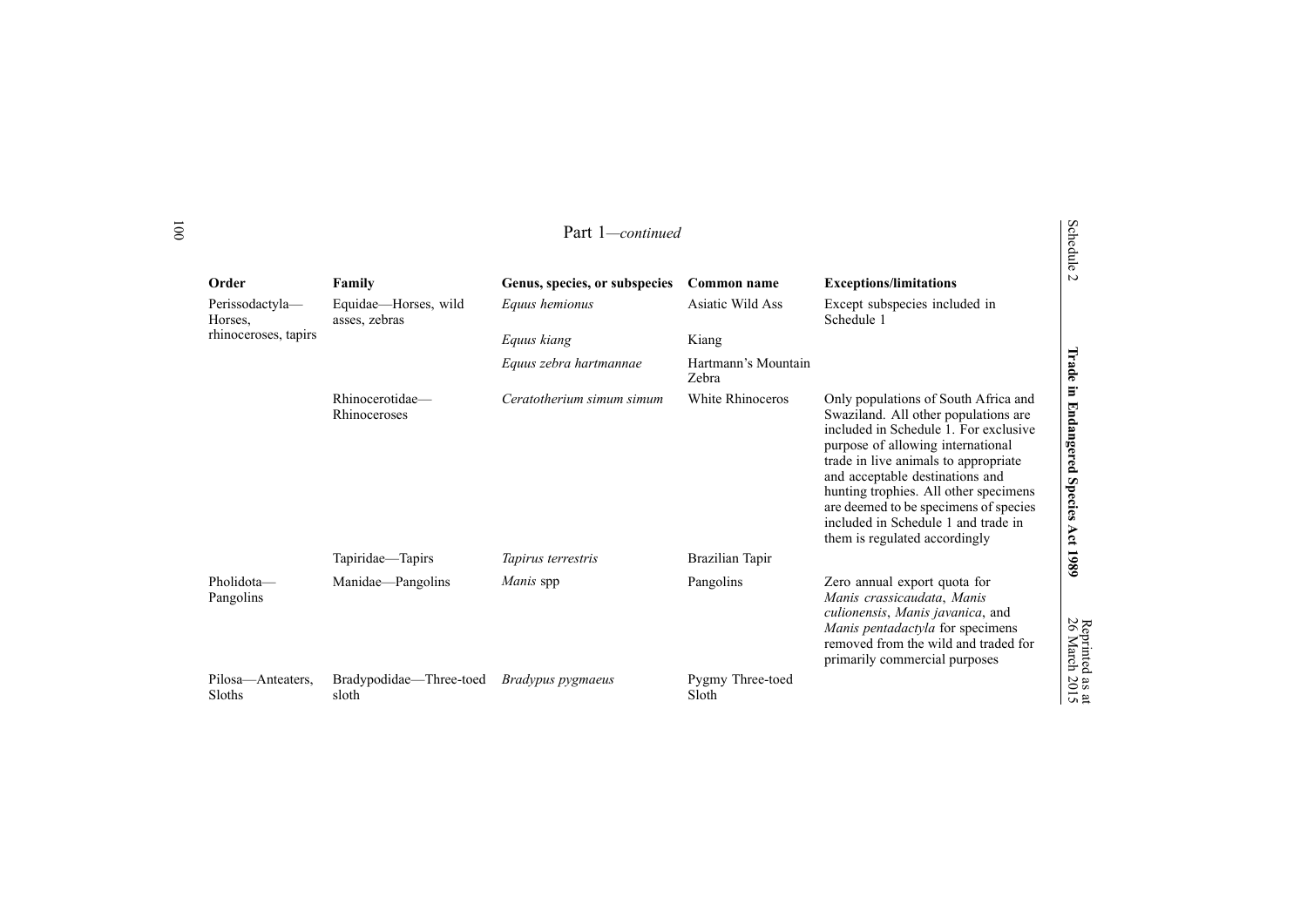|                           | Part 1—continued                       |                               |                                     |                                                                                                                                                                                                                                 |                                                       |  |  |
|---------------------------|----------------------------------------|-------------------------------|-------------------------------------|---------------------------------------------------------------------------------------------------------------------------------------------------------------------------------------------------------------------------------|-------------------------------------------------------|--|--|
| Order                     | Family                                 | Genus, species, or subspecies | Common name                         | <b>Exceptions/limitations</b>                                                                                                                                                                                                   | Reprinted<br>26 March<br>$\frac{30 \text{ ft}}{2015}$ |  |  |
|                           |                                        | Bradypus variegatus           | <b>Bolivian Three-toed</b><br>Sloth |                                                                                                                                                                                                                                 |                                                       |  |  |
|                           | Myrmecophagidae-<br>American anteaters | Myrmecophaga tridactyla       | Giant Anteater                      |                                                                                                                                                                                                                                 |                                                       |  |  |
| Primates—Apes,<br>monkeys |                                        | Primates spp                  | All Monkeys,<br>Lemurs, etc.        | Except species listed in Schedule 1                                                                                                                                                                                             | Trade<br>Ē.                                           |  |  |
| Proboscidea-<br>Elephants | Elephantidae—elephants                 | Loxodonta africana            | African Elephant                    | Populations of Botswana, Namibia,<br>South Africa, and Zimbabwe only<br>(all other populations are included in<br>Schedule 1), for the exclusive purpose<br>of allowing—                                                        | <b>Endangered</b>                                     |  |  |
|                           |                                        |                               |                                     | trade in hunting trophies for<br>(a)<br>non-commercial purposes:                                                                                                                                                                | <b>Species</b>                                        |  |  |
|                           |                                        |                               |                                     | trade in live animals to<br>(b)<br>appropriate and acceptable<br>destinations as defined in<br>Resolution Conf. 11.20, for<br>Botswana and Zimbabwe and for<br>in situ conservation programmes<br>for Namibia and South Africa: | Act<br>1980                                           |  |  |
|                           |                                        |                               |                                     | trade in hides:<br>(c)                                                                                                                                                                                                          |                                                       |  |  |
|                           |                                        |                               |                                     | trade in hair:<br>(d)                                                                                                                                                                                                           | Schedule<br>$\sim$                                    |  |  |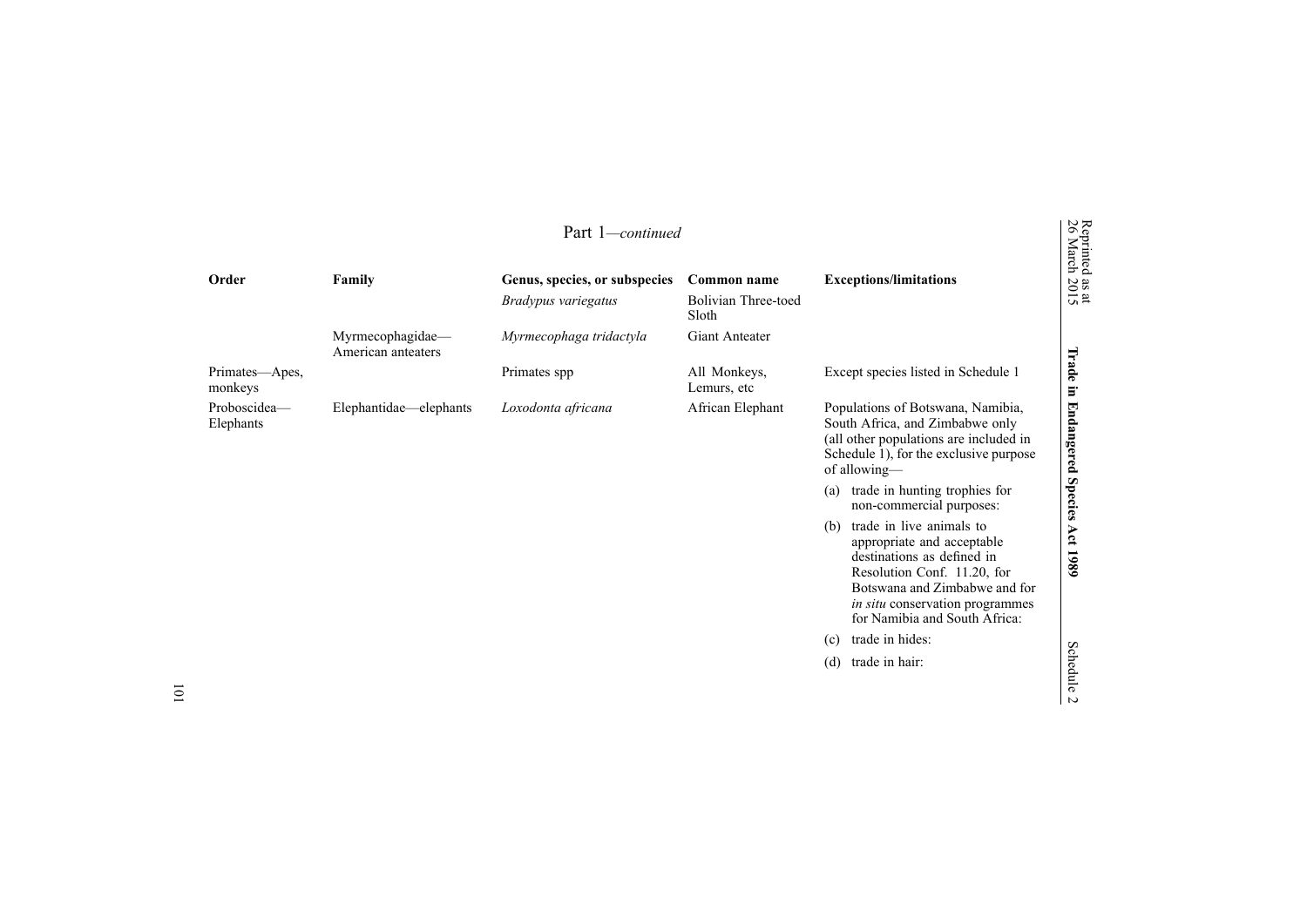| 102 | Part 1-continued |        |                               |             |                                                                                                                                                                                                                     |                                      |
|-----|------------------|--------|-------------------------------|-------------|---------------------------------------------------------------------------------------------------------------------------------------------------------------------------------------------------------------------|--------------------------------------|
|     | Order            | Family | Genus, species, or subspecies | Common name | <b>Exceptions/limitations</b>                                                                                                                                                                                       | Schedule 2                           |
|     |                  |        |                               |             | trade in leather goods for<br>(e)<br>commercial or non-commercial<br>purposes for Botswana, Namibia,<br>and South Africa and for<br>non-commercial purposes for<br>Zimbabwe:                                        |                                      |
|     |                  |        |                               |             | trade in individually marked<br>(f)<br>and certified ekipas incorporated<br>in finished jewellery for<br>non-commercial purposes for<br>Namibia, and ivory carvings for<br>non-commercial purposes for<br>Zimbabwe: | Trade in Endangered Species Act 1989 |
|     |                  |        |                               |             | trade in registered raw ivory<br>(g)<br>(for Botswana, Namibia, South<br>Africa, and Zimbabwe, whole<br>tusks and pieces) subject to<br>certain conditions (consult<br>Department of Conservation for<br>details):  |                                      |
|     |                  |        |                               |             |                                                                                                                                                                                                                     | 26 March 2015                        |
|     |                  |        |                               |             |                                                                                                                                                                                                                     |                                      |

Reprinted

as  $\vec{a}$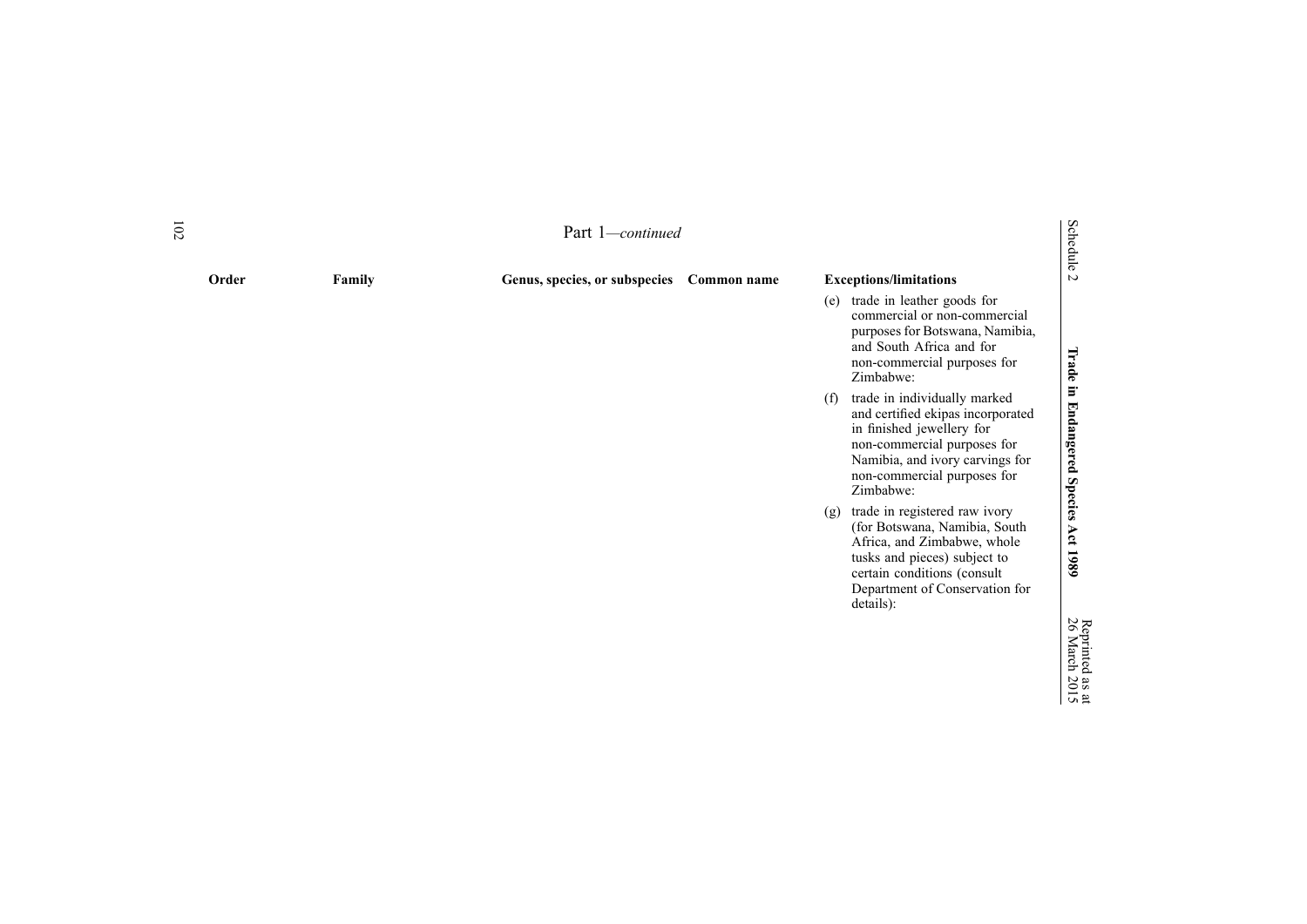|                            | Reprinted<br>26 March<br>Part 1—continued     |                               |                    |                                                                                                                                                                                                                                                                                                                                                                                                                                                          |                                                |  |  |  |
|----------------------------|-----------------------------------------------|-------------------------------|--------------------|----------------------------------------------------------------------------------------------------------------------------------------------------------------------------------------------------------------------------------------------------------------------------------------------------------------------------------------------------------------------------------------------------------------------------------------------------------|------------------------------------------------|--|--|--|
| Order                      | Family                                        | Genus, species, or subspecies | Common name        | <b>Exceptions/limitations</b>                                                                                                                                                                                                                                                                                                                                                                                                                            |                                                |  |  |  |
|                            |                                               |                               |                    | no further proposals to allow<br>(h)<br>trade in elephant ivory from<br>populations included in Schedule<br>2 may be submitted for a<br>specified period of time (consult<br>Department of Conservation for<br>details)                                                                                                                                                                                                                                  | $\frac{38 \text{ at}}{2015}$<br>Irade          |  |  |  |
|                            |                                               |                               |                    | On a proposal from the Secretariat,<br>the Standing Committee can decide<br>to cause this trade to cease partially<br>or completely in the event of<br>non-compliance by exporting or<br>importing countries, or in the case<br>of proven detrimental impacts of the<br>trade on other elephant populations.<br>All other specimens are deemed to<br>be specimens of species included in<br>Schedule 1 and the trade in them is<br>regulated accordingly | in Endangered<br><b>Species</b><br>Act<br>1980 |  |  |  |
| Rodentia-Rodents           | Sciuridae-Ground<br>squirrels, tree squirrels | Ratufa spp                    | Giant Squirrels    |                                                                                                                                                                                                                                                                                                                                                                                                                                                          |                                                |  |  |  |
| Scandentia-<br>Tree shrews |                                               | Scandentia spp                | <b>Tree Shrews</b> |                                                                                                                                                                                                                                                                                                                                                                                                                                                          | Schedule                                       |  |  |  |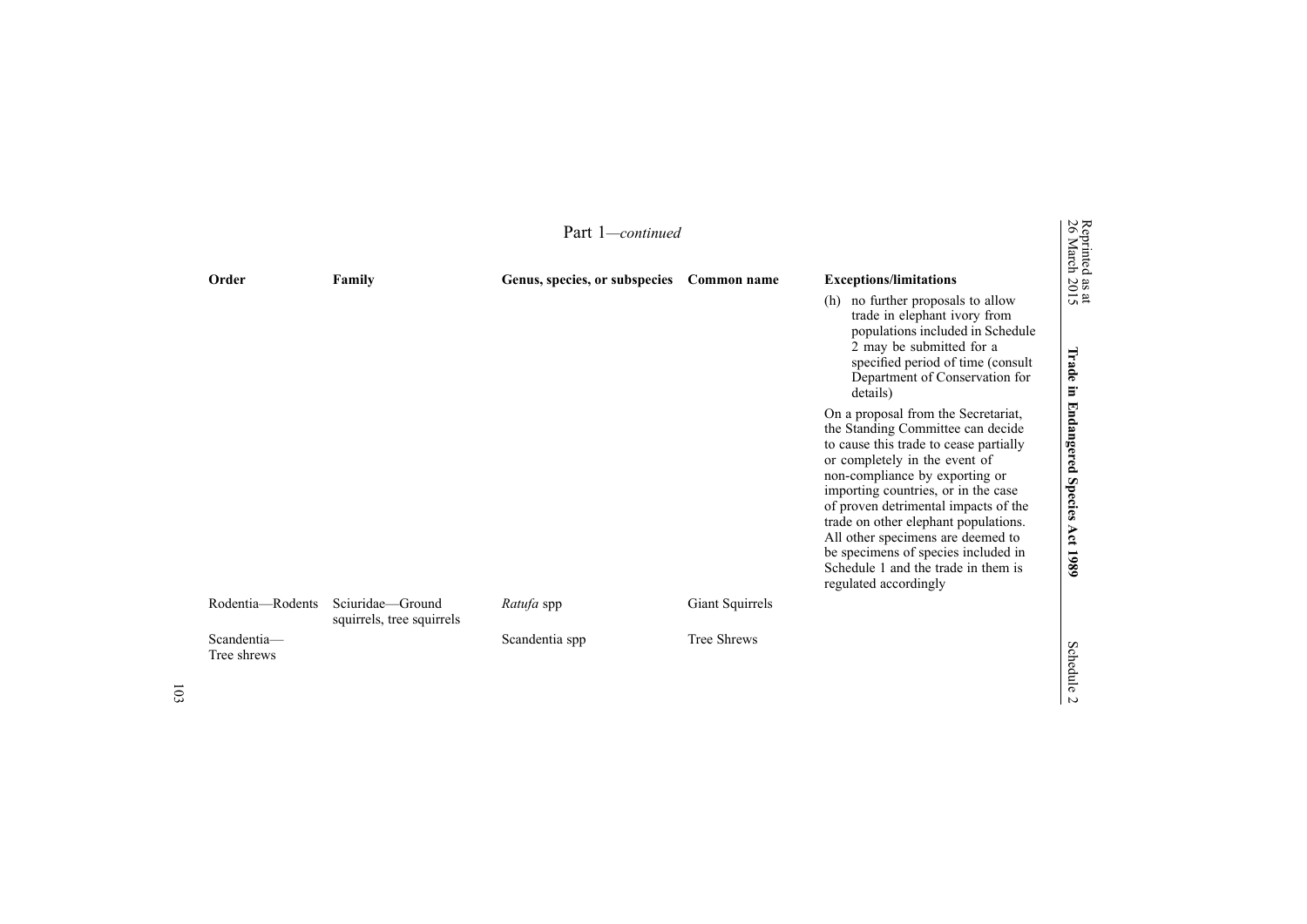|                                         | Part 1-continued              |                                  |                                    |                                       |                            |  |
|-----------------------------------------|-------------------------------|----------------------------------|------------------------------------|---------------------------------------|----------------------------|--|
| Class—Aves (birds)                      |                               |                                  |                                    |                                       | Schedule<br>$\overline{a}$ |  |
| Order                                   | Family                        | Genus, species, or<br>subspecies | Common name                        | <b>Exceptions/limitations</b>         |                            |  |
| Anseri-                                 | Anatidae—Ducks,               | Anas bernieri                    | Madagascar Teal                    |                                       |                            |  |
| formes—<br>Waterfowl                    | geese, swans, etc             | Anas formosa                     | Baikal Teal                        |                                       | Trade                      |  |
|                                         |                               | Branta ruficollis                | Red-breasted<br>Goose              |                                       | Ē.                         |  |
|                                         |                               | Coscoroba coscoroba              | Coscoroba Swan                     |                                       |                            |  |
|                                         |                               | Cygnus melancoryphus             | Black-necked<br>Swan               |                                       | <b>Endangered Species</b>  |  |
|                                         |                               | Dendrocygna arborea              | Cuban Whistling<br>Duck            |                                       |                            |  |
|                                         |                               | Oxyura leucocephala              | White-headed<br>Duck               |                                       |                            |  |
|                                         |                               | Sarkidiornis melanotos           | Comb Duck,<br>Knob-billed<br>Goose |                                       | Act 1989                   |  |
| Apodiformes-<br>Swifts,<br>hummingbirds | Trochilidae-Hum-<br>mingbirds | Trochilidae spp                  | Hummingbirds                       | Except species included in Schedule 1 | Reprinted<br>26 March      |  |

Reprinted

as  $\vec{a}$ 2015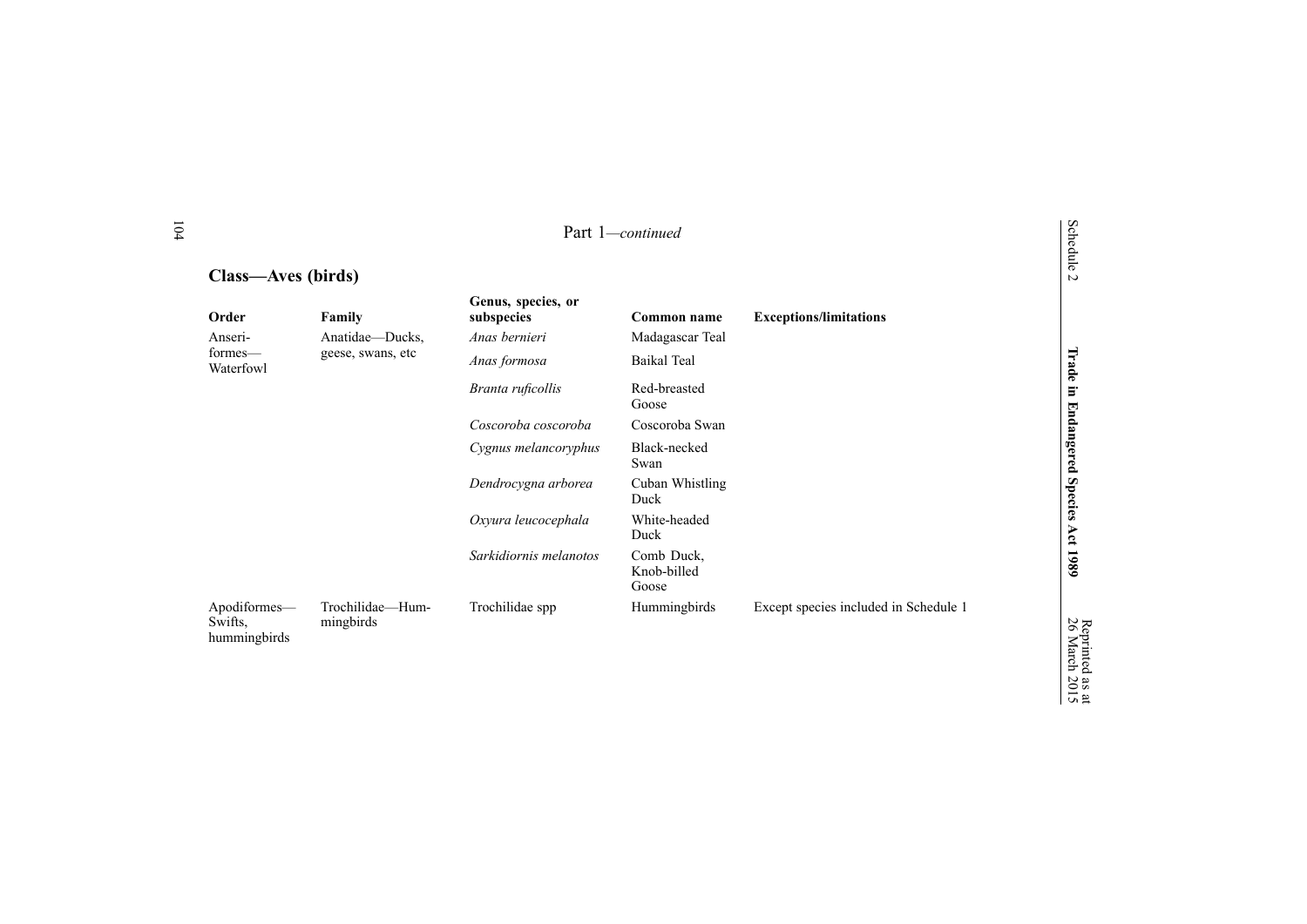| Part 1-continued                         |                                                       |                                  |                                           |                                       |                                           |
|------------------------------------------|-------------------------------------------------------|----------------------------------|-------------------------------------------|---------------------------------------|-------------------------------------------|
| Order                                    | Family                                                | Genus, species, or<br>subspecies | Common name                               | <b>Exceptions/limitations</b>         | Reprinted<br>26 March<br>$\frac{3}{2015}$ |
| Ciconi-<br>iformes-<br>Storks, herons,   | Balaenicipiti-<br>dae-Shoebill,<br>whale-headed stork | Balaeniceps rex                  | Shoebill,<br>Whale-headed<br><b>Stork</b> |                                       |                                           |
| bitterns, etc                            | Ciconiidae—Storks                                     | Ciconia nigra                    | <b>Black Stork</b>                        |                                       | Trade                                     |
|                                          | Phoenicopteri-<br>dae-Flamingos                       | Phoenicopteridae spp             | Flamingos                                 |                                       | Ξ                                         |
|                                          | Threskiornithi-                                       | Eudocimus ruber                  | Scarlet Ibis                              |                                       |                                           |
|                                          | dae-Ibises, spoon-<br>bills                           | Geronticus calvus                | <b>Bald Ibis</b>                          |                                       | Endangered                                |
|                                          |                                                       | Platalea leucorodia              | Eurasian<br>Spoonbill, White<br>Spoonbill |                                       | <b>Species</b>                            |
| Columbi-<br>formes—                      | Columbidae-Doves,<br>pigeons                          | Gallicolumba luzonica            | <b>Bleeding Heart</b><br>Pigeon           |                                       | Act                                       |
| Doves, pigeons                           |                                                       | Goura spp                        | Crowned or<br>Goura Pigeons               |                                       | 1989                                      |
| Coraci-                                  | Bucerotida-Horn-                                      | <i>Aceros</i> spp                | Hornbills                                 | Except species included in Schedule 1 |                                           |
| iformes—<br>Kingfishers and<br>relatives | <b>bills</b>                                          | Anorrhinus spp                   | Hornbills                                 |                                       |                                           |
|                                          |                                                       | Anthracoceros spp                | Hornbills                                 |                                       | Schedule                                  |
|                                          |                                                       | Berenicornis spp                 | Hornbills                                 |                                       | $\overline{a}$                            |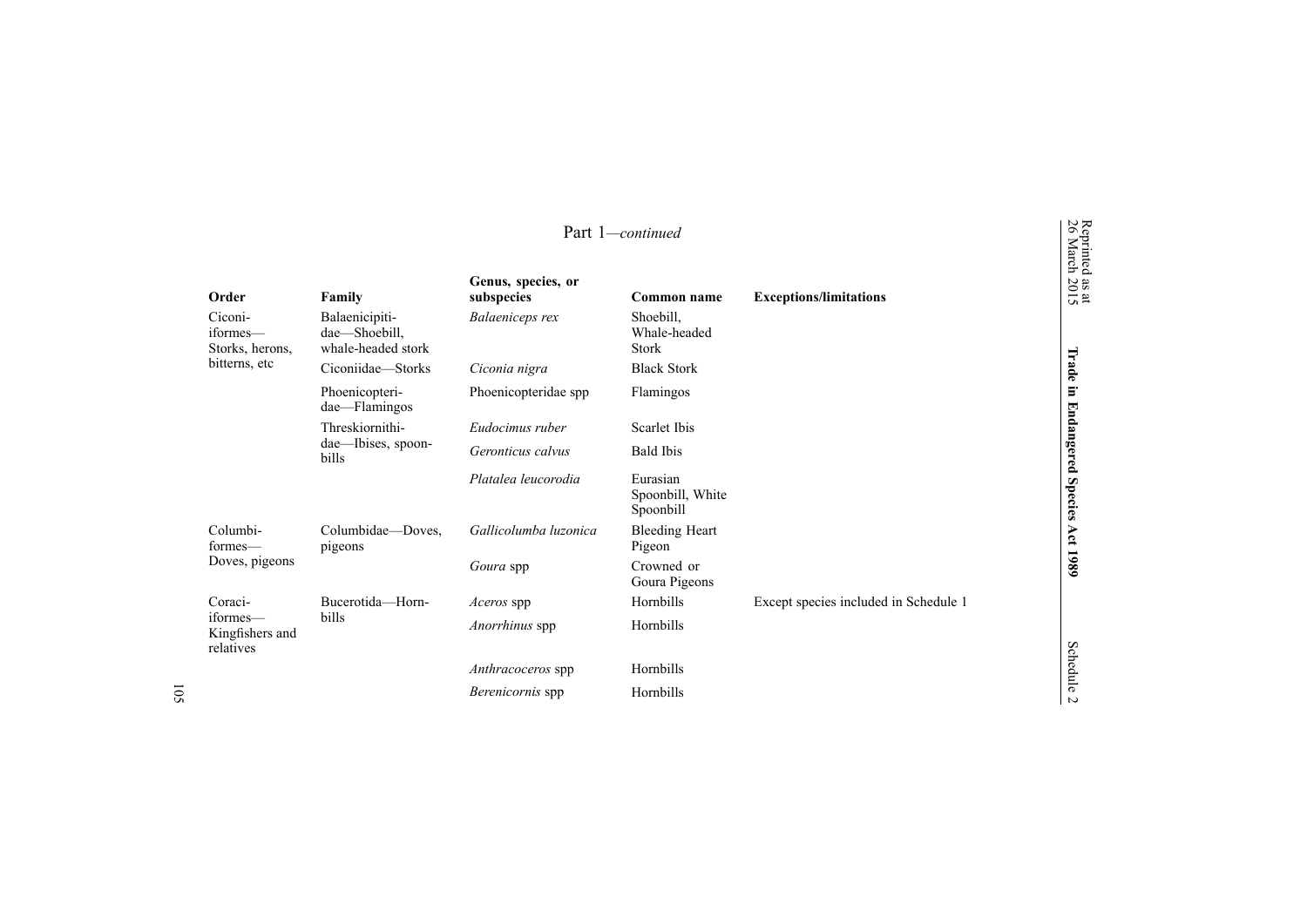|                                                                                    |                                                                           | Genus, species, or                  |                               |                                                                                                                                                                     | edule<br>$\sim$              |
|------------------------------------------------------------------------------------|---------------------------------------------------------------------------|-------------------------------------|-------------------------------|---------------------------------------------------------------------------------------------------------------------------------------------------------------------|------------------------------|
| Order                                                                              | Family                                                                    | subspecies                          | Common name                   | <b>Exceptions/limitations</b>                                                                                                                                       |                              |
|                                                                                    |                                                                           | <i>Buceros</i> spp                  | Hornbills                     | Except species included in Schedule 1                                                                                                                               |                              |
|                                                                                    |                                                                           | Penelopides spp                     | Hornbills                     |                                                                                                                                                                     |                              |
|                                                                                    |                                                                           | <i>Rhyticeros</i> spp               | Hornbills                     | Except species included in Schedule 1                                                                                                                               | Trade                        |
| Cuculi-<br>formes—<br>Cuckoos and<br>relatives                                     | Musophagidae-<br><b>Turacos</b>                                           | <i>Tauraco</i> spp                  | All species of<br>Turaco      |                                                                                                                                                                     | Ē.<br><b>Endangered</b>      |
| Falconi-<br>formes—<br>Eagles, falcons,<br>hawks, vultures                         |                                                                           | Falconiformes spp                   | All birds of prey             | Except Caracara lutosa and the species of the<br>family Cathartidae, which are not included in the<br>schedules, and the species included in Schedules<br>1 and $3$ | <b>Species</b>               |
| Galliformes—<br>Megapodes,<br>curassows,<br>pheasants,<br>quails, and<br>relatives | Phasianidae-Grouse,<br>guineafowl,<br>partridges, pheasants,<br>tragopans | Argusianus argus                    | <b>Great Argus</b>            |                                                                                                                                                                     |                              |
|                                                                                    |                                                                           | Gallus sonneratii                   | Grey Junglefowl               |                                                                                                                                                                     | Act                          |
|                                                                                    |                                                                           | Ithaginis cruentus                  | <b>Blood Pheasant</b>         |                                                                                                                                                                     | 1980                         |
|                                                                                    |                                                                           | Pavo muticus                        | Green Peafowl                 |                                                                                                                                                                     |                              |
|                                                                                    |                                                                           | Polyplectron<br><i>bicalcaratum</i> | Grey Peacock<br>Pheasant      |                                                                                                                                                                     | Reprinted<br>26 March        |
|                                                                                    |                                                                           | Polyplectron germaini               | Germain's<br>Peacock Pheasant |                                                                                                                                                                     | $\frac{38 \text{ at}}{2015}$ |

# Schedule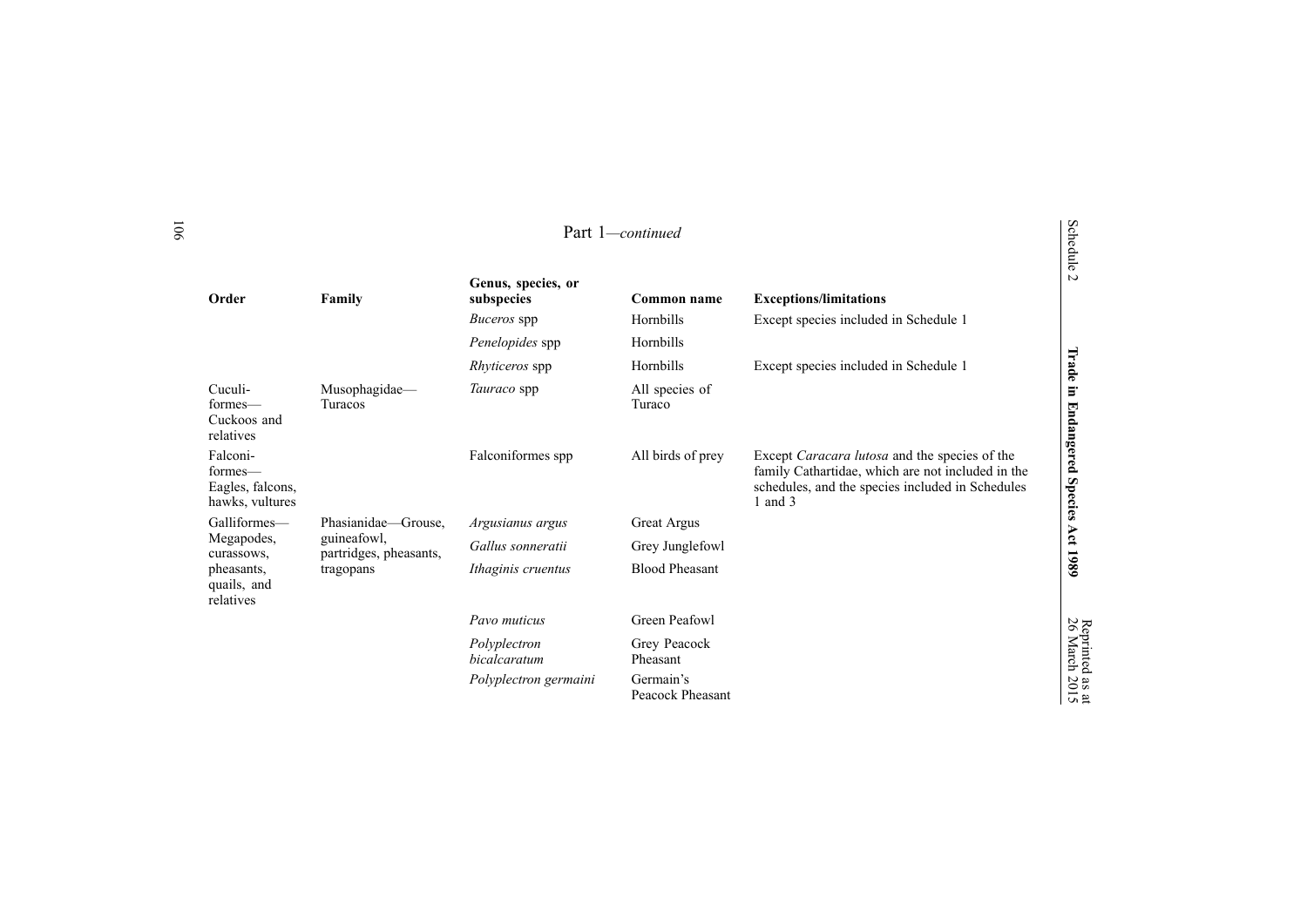| Part 1-continued                                      |                                      |                                  |                                    |                                       |                                           |
|-------------------------------------------------------|--------------------------------------|----------------------------------|------------------------------------|---------------------------------------|-------------------------------------------|
| Order                                                 | Family                               | Genus, species, or<br>subspecies | Common name                        | <b>Exceptions/limitations</b>         | Reprinted<br>26 March<br>$\frac{3}{2015}$ |
|                                                       |                                      | Polyplectron malacense           | Malay Peacock<br>Pheasant          |                                       |                                           |
|                                                       |                                      | Polyplectron<br>schleiermacheri  | <b>Bornean Peacock</b><br>Pheasant |                                       | Trade                                     |
|                                                       |                                      | Tympanuchus cupido<br>attwateri  | Attwater's Prairie<br>Chicken      |                                       | E.                                        |
| Gruiformes-<br>Coots, cranes,<br>rails                | Gruidae—Cranes                       | Gruidae spp                      | Cranes                             | Except species included in Schedule 1 | <b>Endangered</b>                         |
|                                                       | Otididae-Bustards                    | Otididae spp                     | <b>Bustards</b>                    | Except species included in Schedule 1 |                                           |
| Passeri-<br>formes—<br>Passerines<br>(perching birds) | Cotingidae-Cotingas                  | Rupicola spp                     | Cocks-of-the-<br>rock              |                                       | <b>Species</b><br>Act 1989                |
|                                                       | Emberizidae-Cardi-<br>nals, tanagers | Gubernatrix cristata             | <b>Yellow Cardinal</b>             |                                       |                                           |
|                                                       |                                      | Paroaria capitata                | Yellow-billed<br>Cardinal          |                                       |                                           |
|                                                       |                                      | Paroaria coronata                | Red-crested<br>Cardinal            |                                       |                                           |
|                                                       |                                      | Tangara fastuosa                 | Seven-coloured<br>Tanager          |                                       | Schedule<br>N                             |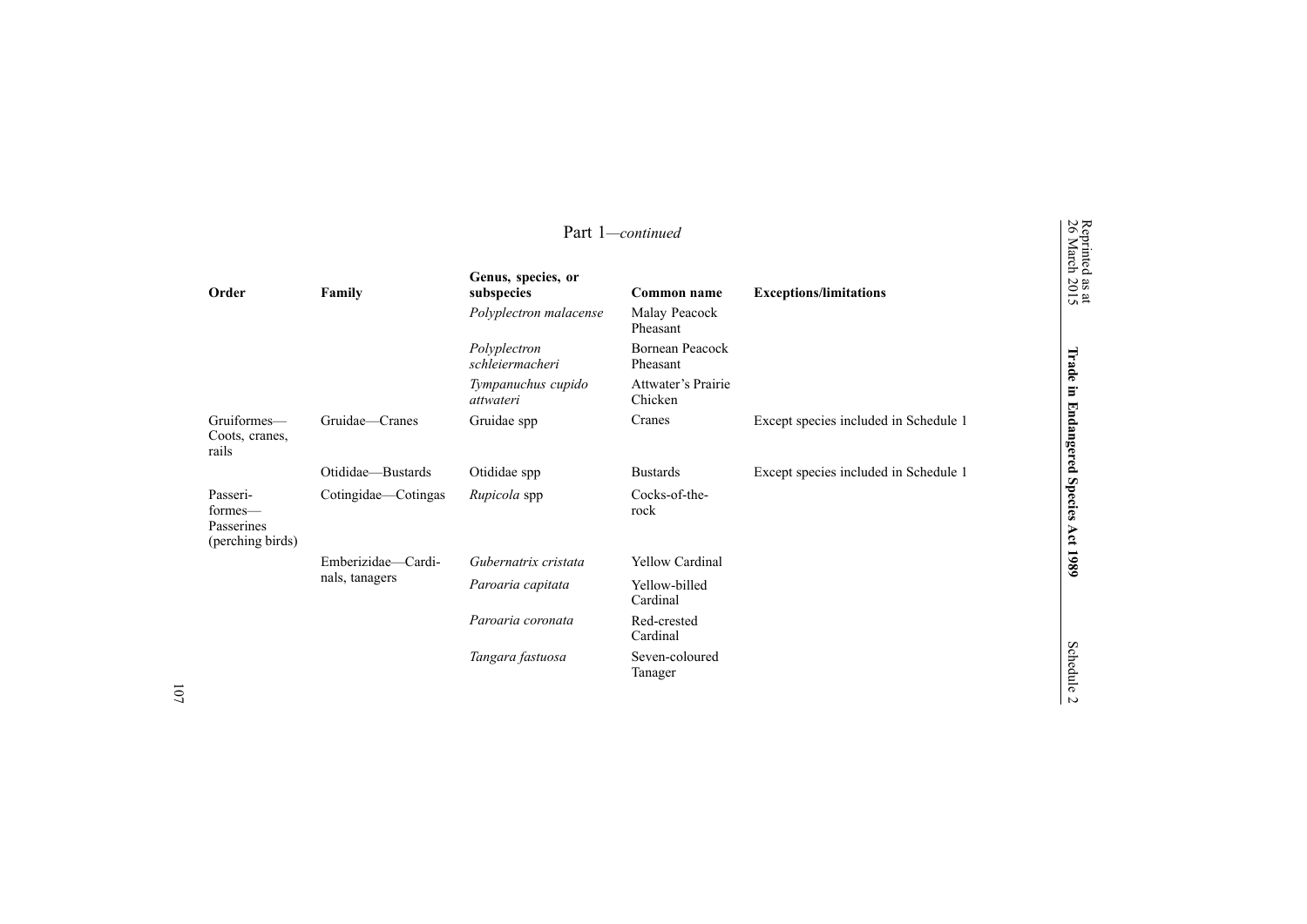| Order | Family                                | Genus, species, or<br>subspecies | Common name                                    | <b>Exceptions/limitations</b> | $\overline{a}$        |
|-------|---------------------------------------|----------------------------------|------------------------------------------------|-------------------------------|-----------------------|
|       | Estrildidae-Man-                      | Amandava formosa                 | Green Munia                                    |                               |                       |
|       | nikins, waxbills                      | Lonchura oryzivora               | Java Sparrow                                   |                               |                       |
|       |                                       | Poephila cincta cincta           | Black-throated<br>Finch                        |                               | Trade                 |
|       | Fringillidae—Finches                  | Carduelis yarrellii              | Yellow-faced<br>Siskin                         |                               | E.                    |
|       | Muscicapidae—Old<br>World flycatchers | Cyornis ruckii                   | Rueck's Blue<br>Flycatcher,<br>Rueck's Niltava |                               | Endangered            |
|       |                                       | Garrulax canorus                 | Hwamei.<br>Melodious<br>Laughing Thrush        |                               | <b>Species</b>        |
|       |                                       | Garrulax taewanus                | Taiwan Hwamei                                  |                               | Act                   |
|       |                                       | Leiothrix argentauris            | Silver-eared<br>Mesia                          |                               | 1980                  |
|       |                                       | Leiothrix lutea                  | Pekin Robin                                    |                               |                       |
|       |                                       | Liocichla omeiensis              | Mount Omei<br>Liocichla                        |                               | Reprinted<br>26 March |
|       | Paradisaeidae-Birds<br>of paradise    | Paradisaeidae spp                | <b>Birds of Paradise</b>                       |                               |                       |
|       | Pittidae-Pittas                       | Pitta guajana                    | <b>Blue-tailed Pitta</b>                       |                               | as at<br>2015         |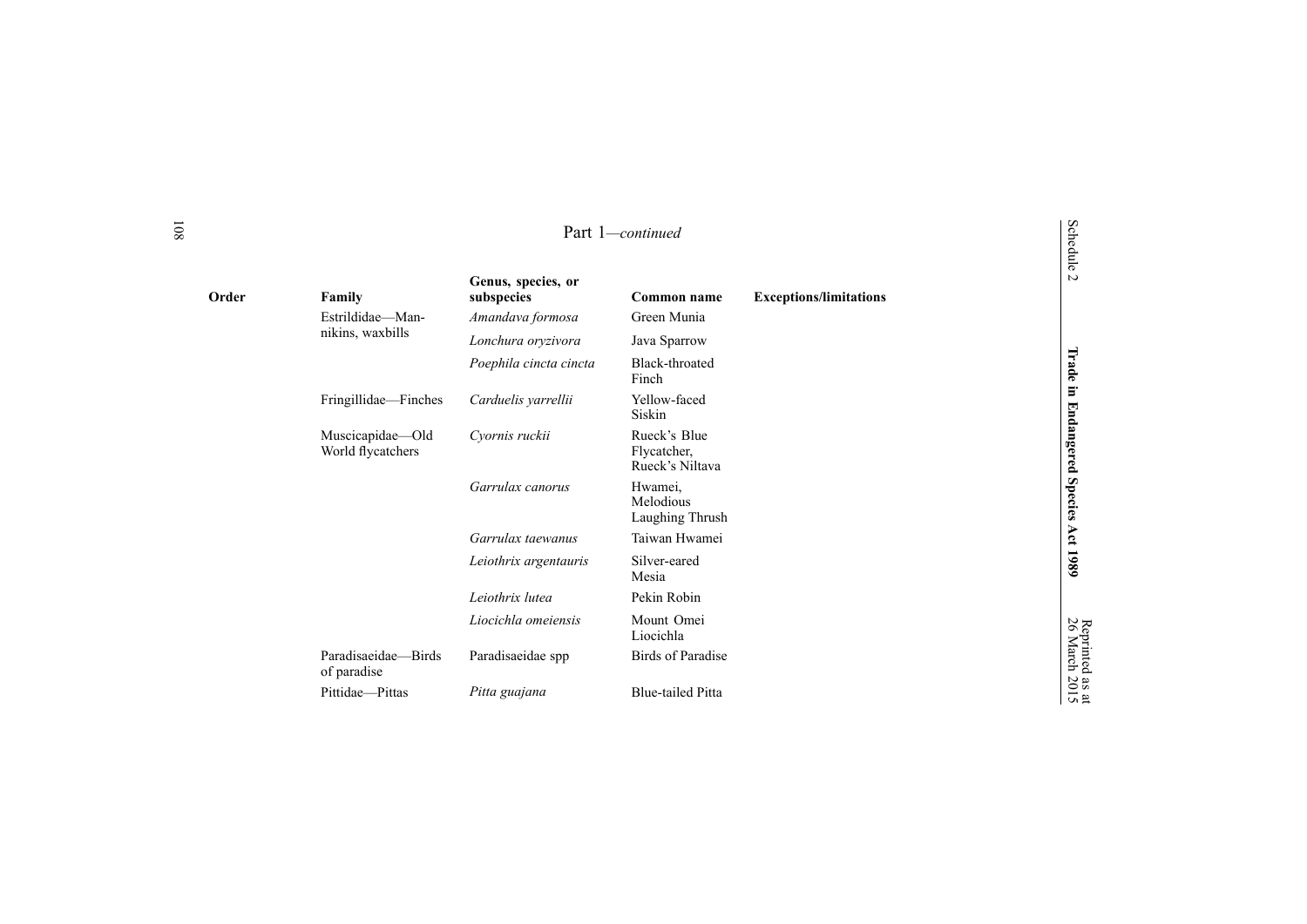|                                 |                                 |                                                  | Part 1-continued           |                                                                                                                                                                                                                                                                                       | Reprinted<br>26 March        |
|---------------------------------|---------------------------------|--------------------------------------------------|----------------------------|---------------------------------------------------------------------------------------------------------------------------------------------------------------------------------------------------------------------------------------------------------------------------------------|------------------------------|
| Order                           | Family                          | Genus, species, or<br>subspecies<br>Pitta nympha | Common name<br>Fairy Pitta | <b>Exceptions/limitations</b>                                                                                                                                                                                                                                                         | $\frac{38 \text{ at}}{2015}$ |
|                                 | Pycnonotidae-<br>Bulbul         | Pycnonotus zeylanicus                            | Straw-crowned<br>Bulbul    |                                                                                                                                                                                                                                                                                       |                              |
|                                 | Sturnidae—Mynahs<br>(starlings) | Gracula religiosa                                | Hill Myna                  |                                                                                                                                                                                                                                                                                       | Trade<br>$\Xi$               |
| Piciformes-<br>Woodpeckers      | Ramphastidae-<br>Toucans        | Pteroglossus aracari                             | Black-necked<br>Aracari    |                                                                                                                                                                                                                                                                                       | <b>Endangered</b>            |
| and relatives                   |                                 | Pteroglossus viridis                             | Green Aracari              |                                                                                                                                                                                                                                                                                       |                              |
|                                 |                                 | Ramphastos sulfuratus                            | Keel-billed<br>Toucan      |                                                                                                                                                                                                                                                                                       |                              |
|                                 |                                 | Ramphastos toco                                  | Toco Toucan                |                                                                                                                                                                                                                                                                                       | Species                      |
|                                 |                                 | Ramphastos tucanus                               | Red-billed<br>Toucan       |                                                                                                                                                                                                                                                                                       | Act 1989                     |
|                                 |                                 | Ramphastos vitellinus                            | Channel-billed<br>Toucan   |                                                                                                                                                                                                                                                                                       |                              |
| Psittaci-<br>formes—<br>Parrots |                                 | Psittaciformes spp                               | All parrots and<br>allies  | Except species included in Schedule 1, and<br>Agapornis roseicollis (Peach-faced or Rosy-faced<br>Lovebird), Melopsittacus undulatus (Budgerigar),<br>Nymphicus hollandicus (Cockatiel), and Psittacula<br>krameri (Ring-necked Parakeet), which are not<br>included in the schedules | <b>Schedule</b><br>$\sim$    |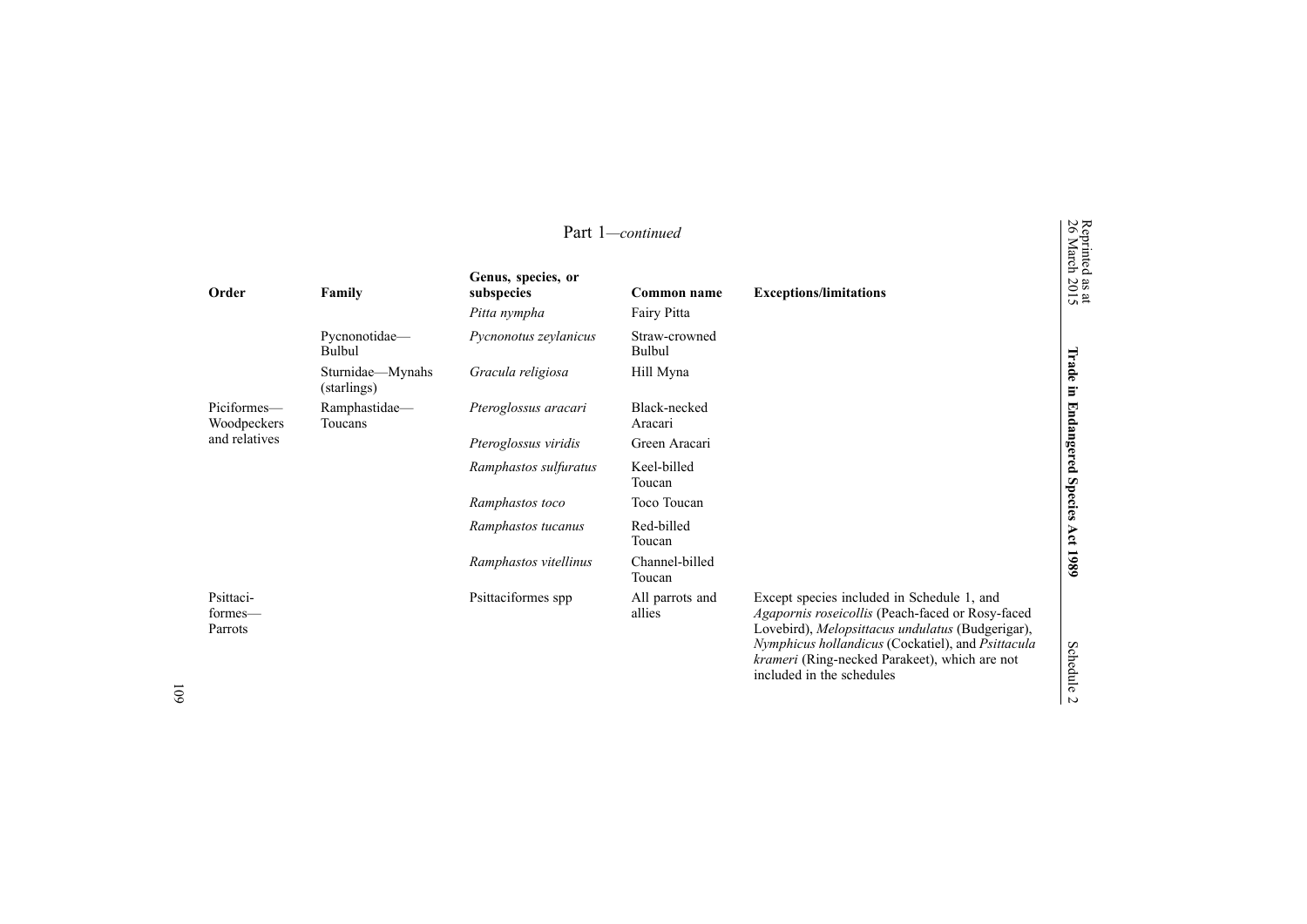|                                                      |                                |                                  | Part 1-continued                                   |                                                                    | Schedule                         |
|------------------------------------------------------|--------------------------------|----------------------------------|----------------------------------------------------|--------------------------------------------------------------------|----------------------------------|
| Order                                                | Family                         | Genus, species, or<br>subspecies | Common name                                        | <b>Exceptions/limitations</b>                                      | $\overline{a}$                   |
| Rheiformes-<br>Rheas                                 | Rheidae-Rheas                  | Pterocnemia pennata<br>pennata   | Southern Lesser<br>Rhea                            |                                                                    |                                  |
|                                                      |                                | Rhea americana                   | <b>Greater Rhea</b>                                |                                                                    |                                  |
| Sphenisci-<br>formes—<br>Penguins                    | Spheniscidae-Pen-<br>guins     | Spheniscus demersus              | Jackass Penguin                                    |                                                                    | Trade in                         |
| Strigi-<br>formes-Owls                               |                                | Strigiformes spp                 | Owls                                               | Except Sceloglaux albifacies and species included<br>in Schedule 1 | <b>Endangered Species</b>        |
| Class—Reptilia (reptiles)                            |                                |                                  |                                                    |                                                                    |                                  |
| Order                                                | Family                         | Genus, species, or<br>subspecies | Common name                                        | <b>Exceptions/limitations</b>                                      |                                  |
| Crocodylia-<br>Alligators,<br>caimans,<br>crocodiles |                                | Crocodylia spp                   | Crocodiles.<br>Alligators,<br>Caimans,<br>Gharials | Except species included in Schedule 1                              | Act 1989                         |
| Sauria-<br>Lizards                                   | Agamidae-Agamas,<br>mastigures | Saara spp                        | Spiny-tailed<br>Lizards                            |                                                                    |                                  |
|                                                      |                                | <i>Uromastyx</i> spp             | Spiny-tailed<br>Lizards                            |                                                                    |                                  |
|                                                      | Chamaeleonidae-<br>Chameleons  | Archaius spp                     | Seychelles Tiger<br>Chameleon                      |                                                                    | Reprinted as at<br>26 March 2015 |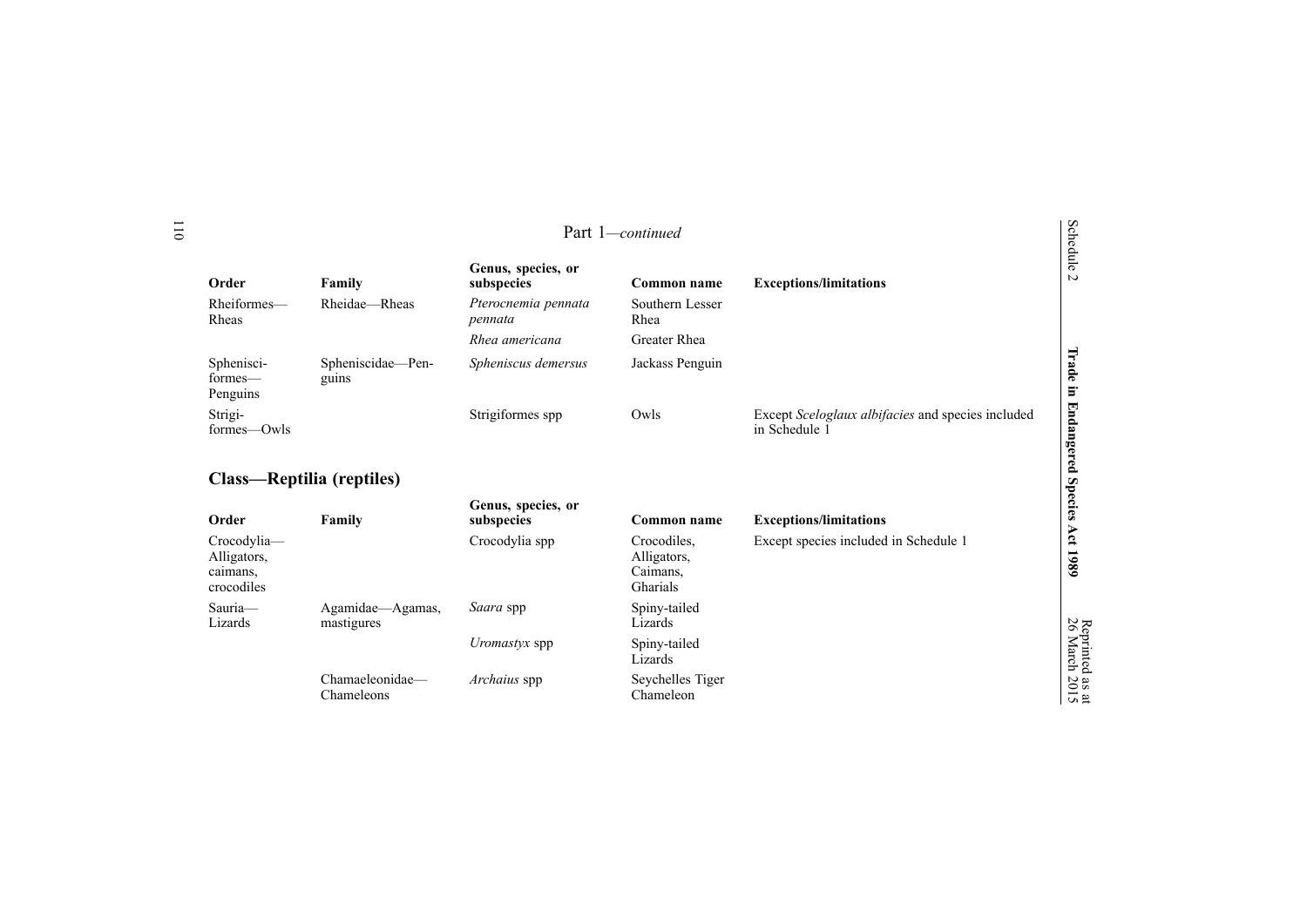|       | Part 1-continued                    |                                  |                                                              | Reprinted<br>26 March                 |                    |
|-------|-------------------------------------|----------------------------------|--------------------------------------------------------------|---------------------------------------|--------------------|
| Order | Family                              | Genus, species, or<br>subspecies | Common name                                                  | <b>Exceptions/limitations</b>         | $\frac{38}{2015}$  |
|       |                                     | Bradypodion spp                  | Dwarf<br>Chameleons                                          |                                       |                    |
|       |                                     | Brookesia spp                    | Leaf Chameleons                                              | Except species included in Schedule 1 | Trade              |
|       |                                     | Calumma spp                      | Chameleons                                                   |                                       |                    |
|       |                                     | Chamaeleo spp                    | Chameleons                                                   |                                       | $\Xi$              |
|       |                                     | Furcifer spp                     | Chameleons                                                   |                                       |                    |
|       |                                     | Kinyongia spp                    | Chameleons                                                   |                                       | Endangered         |
|       |                                     | Nadzikambia spp                  | Chameleons                                                   |                                       |                    |
|       |                                     | Trioceros spp                    | Chameleons                                                   |                                       | <b>Species</b>     |
|       | Cordylidae-Spiny-<br>tailed lizards | Cordylus spp                     | Crag Lizards,<br>Girdled Lizards,<br>Spiny-tailed<br>Lizards |                                       | Act<br>1989        |
|       | Gekkonidae-Geckos                   | Nactus serpensinsula             | Serpent Island<br>Gecko                                      |                                       |                    |
|       |                                     | Naultinus spp                    | New Zealand<br><b>Tree Geckos</b>                            |                                       |                    |
|       |                                     | Phelsuma spp                     | Day Geckos                                                   |                                       |                    |
|       |                                     | Uroplatus spp                    | Leaf-tailed<br>Geckos                                        |                                       | Schedule<br>$\sim$ |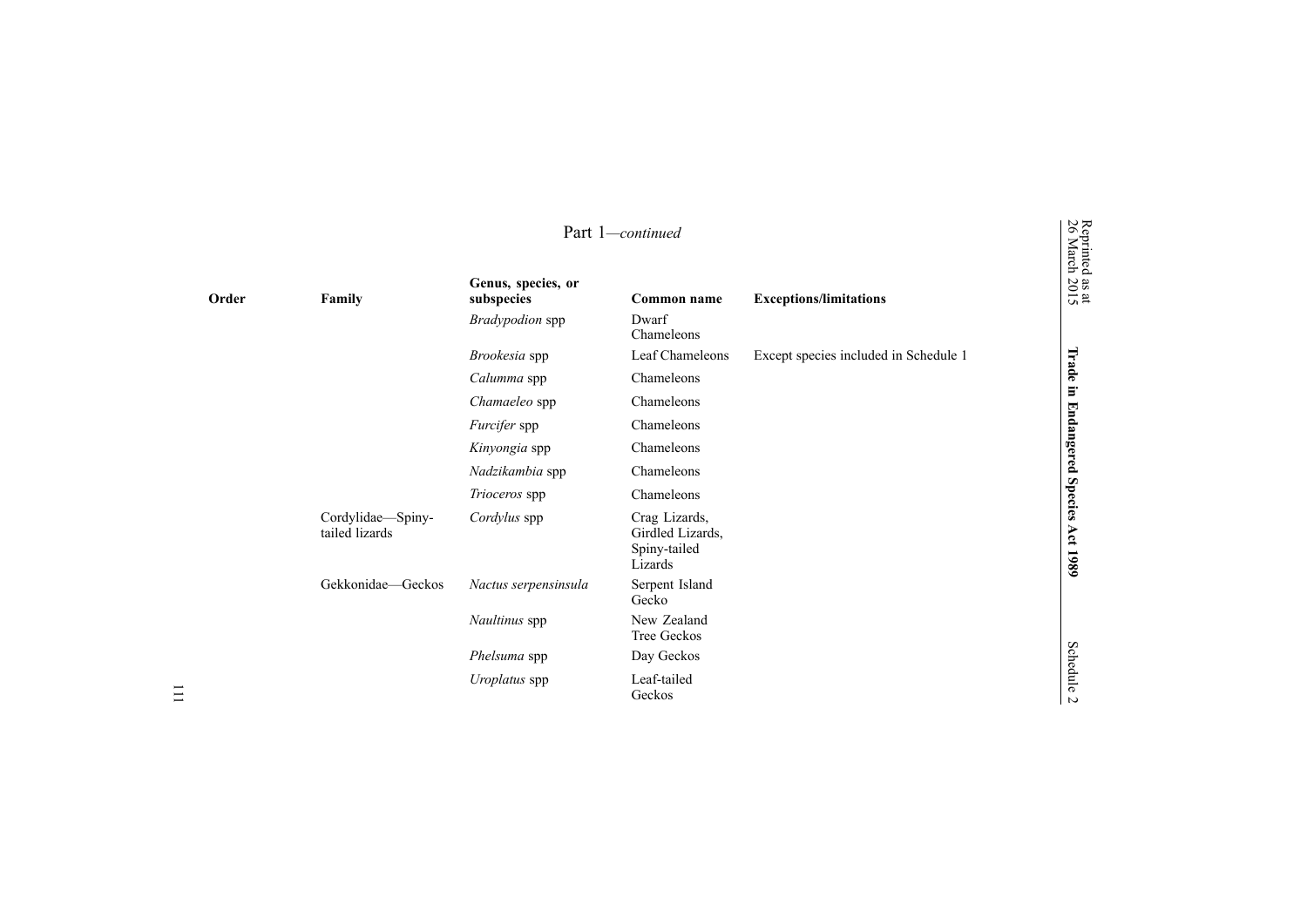|       |                                                     | Part 1-continued                 |                                                       | Schedule 2                               |                                      |
|-------|-----------------------------------------------------|----------------------------------|-------------------------------------------------------|------------------------------------------|--------------------------------------|
| Order | Family                                              | Genus, species, or<br>subspecies | Common name                                           | <b>Exceptions/limitations</b>            |                                      |
|       | Helodermati-<br>dae-Beaded lizards,<br>gila monster | Heloderma spp                    | Poisonous<br>Lizards                                  | Except subspecies included in Schedule 1 |                                      |
|       | Iguanidae-Iguanas                                   | Amblyrhynchus cristatus          | Galapagos<br>Marine Iguana                            |                                          |                                      |
|       |                                                     | Conolophus spp                   | Galapagos Land<br>Iguanas                             |                                          |                                      |
|       |                                                     | Ctenosaura bakeri                | Utila Spiny-tailed<br>Iguana                          |                                          |                                      |
|       |                                                     | Ctenosaura<br>melanosterna       | Rio Aguá<br>Spiny-tailed<br>Iguana                    |                                          | Trade in Endangered Species Act 1989 |
|       |                                                     | Ctenosaura oedirhina             | Roatan Spiny-<br>tailed Iguana                        |                                          |                                      |
|       |                                                     | Ctenosaura palearis              | Guatemalan<br>Black Iguana,<br>Spiny-tailed<br>Iguana |                                          |                                      |
|       |                                                     | <i>Iguana</i> spp                | Iguanas                                               |                                          | 26 March                             |

as  $\vec{a}$ 2015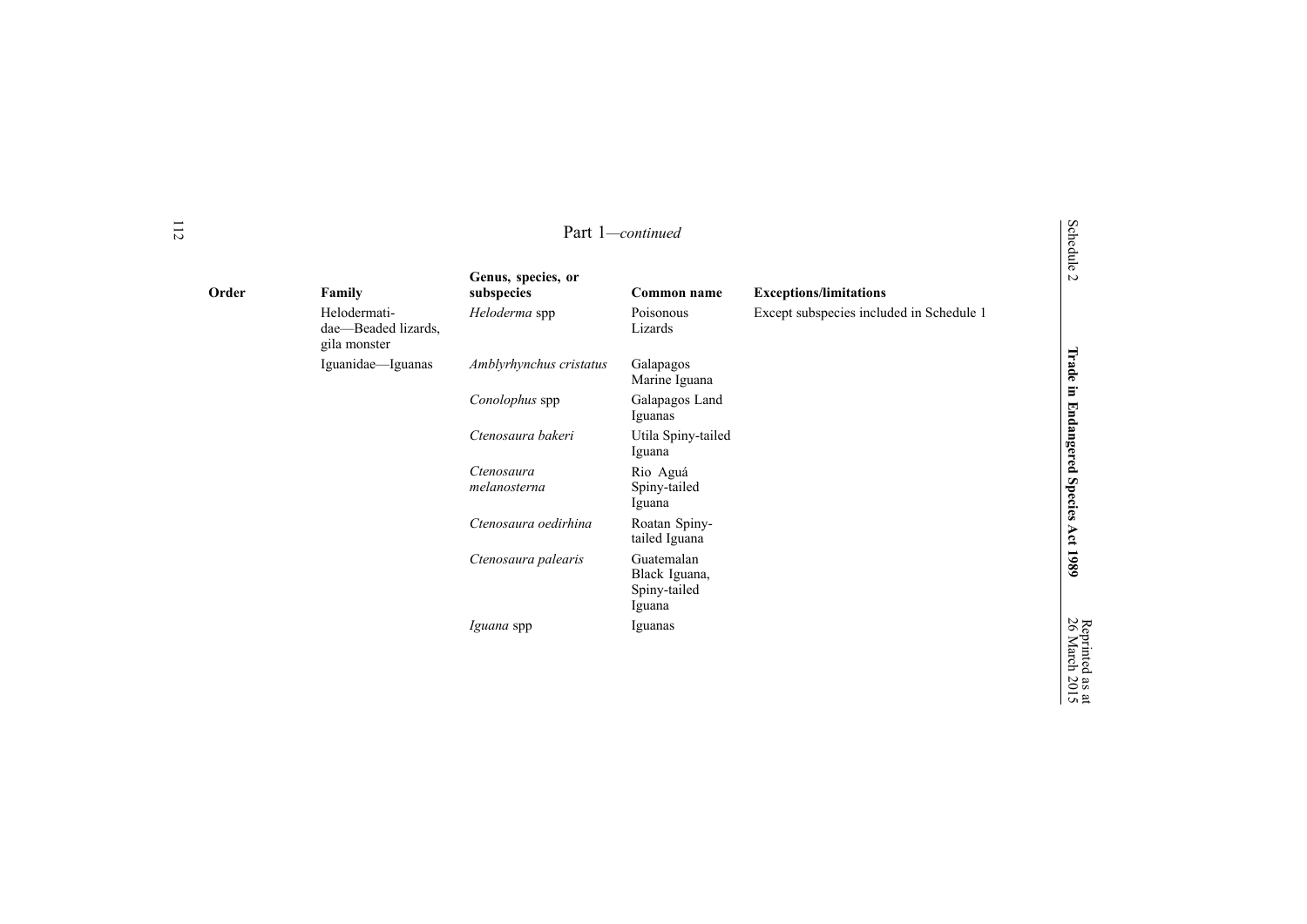|       |                                         |                                  | Part 1-continued                                             |                               | Reprinted<br>26 March        |
|-------|-----------------------------------------|----------------------------------|--------------------------------------------------------------|-------------------------------|------------------------------|
| Order | Family                                  | Genus, species, or<br>subspecies | Common name                                                  | <b>Exceptions/limitations</b> | $\frac{38 \text{ at}}{2015}$ |
|       |                                         | Phrynosoma blainvillii           | Blainville's<br>Horned Lizard,<br>San Diego<br>Horned Lizard |                               | Trade                        |
|       |                                         | Phrynosoma cerroense             | Cedros Island<br>Horned Lizard                               |                               | $\Xi$                        |
|       |                                         | Phrynosoma coronatum             | Coast Horned<br>Lizard                                       |                               | <b>Endangered</b>            |
|       |                                         | Phrynosoma wigginsi              | Gulf Coast<br>Horned Lizard,<br>Concepcion<br>Horned Lizard  |                               | <b>Species</b>               |
|       | Lacertidae-Lizards                      | Podarcis lilfordi                | Lilford's Wall<br>Lizard                                     |                               |                              |
|       |                                         | Podarcis pityusensis             | Ibiza Wall Lizard                                            |                               | Act 1989                     |
|       | Scincidae-Skinks                        | Corucia zebrata                  | Prehensile-tailed<br>Skink                                   |                               |                              |
|       | Teiidae—Caiman<br>lizards, tegu lizards | Crocodilurus<br>amazonicus       | Crocodile Tegu                                               |                               |                              |
|       |                                         | Dracaena spp                     | Caiman lizards                                               |                               |                              |
|       |                                         | Tupinambis spp                   | Tegus                                                        |                               | Schedule<br>$\overline{v}$   |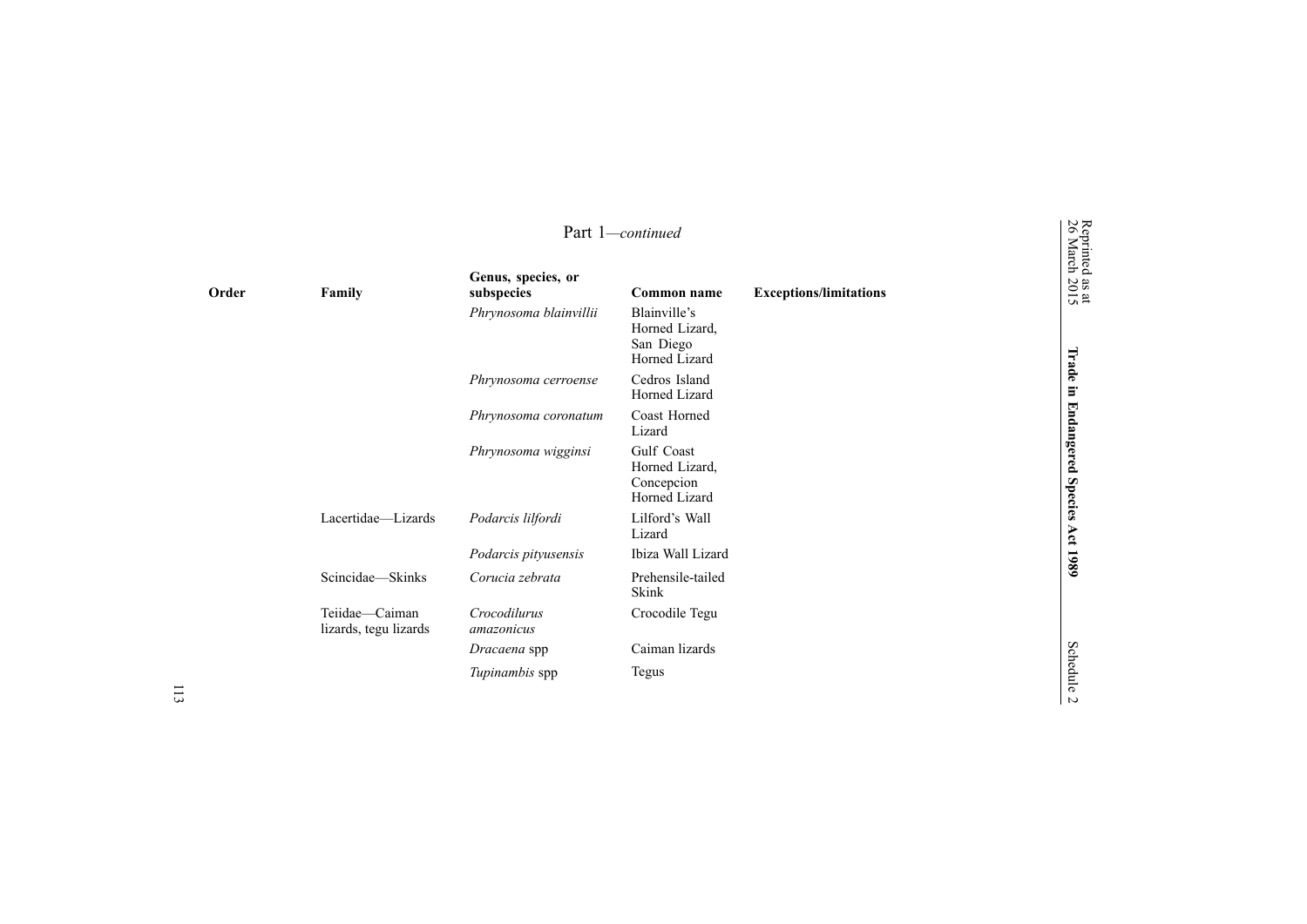| 11                          |                                             |                                    | Part 1-continued                   |                                       | Schedule              |
|-----------------------------|---------------------------------------------|------------------------------------|------------------------------------|---------------------------------------|-----------------------|
| Order                       | Family                                      | Genus, species, or<br>subspecies   | Common name                        | <b>Exceptions/limitations</b>         | $\sim$                |
|                             | Varanidae-Monitor<br>lizards                | Varanus spp                        | Monitors                           | Except species included in Schedule 1 |                       |
|                             | Xenosauridae-Chi-<br>nese crocodile lizards | <b>Shinisaurus</b><br>crocodilurus | Chinese<br>Crocodile Lizard        |                                       | Trade                 |
| Serpentes—<br><b>Snakes</b> | Boidae-Boas                                 | Boidae spp                         | All Boas,<br>Pythons,<br>Anacondas | Except species included in Schedule 1 | E                     |
|                             | Bolyeriidae-Round<br>Island boas            | Bolyeriidae spp                    | Round Island<br>Boas               | Except species included in Schedule 1 | <b>Endangered</b>     |
|                             | Colubridae-Typical                          | Clelia clelia                      | Mussurana                          |                                       |                       |
|                             | snakes, water snakes,<br>whipsnakes         | Cyclagras gigas                    | False Water<br>Cobra               |                                       | <b>Species</b>        |
|                             |                                             | Elachistodon<br>westermanni        | Indian Egg-eating<br>Snake         |                                       | Act                   |
|                             |                                             | Ptyas mucosus                      | Oriental Rat<br>Snake              |                                       | 1989                  |
|                             | Elapidae-Cobras,<br>coral snakes            | Hoplocephalus<br>bungaroides       | Broad-headed<br>Snake              |                                       |                       |
|                             |                                             | Naja atra                          | Chinese Cobra.<br>Taiwan Cobra     |                                       | Reprinted<br>26 March |
|                             |                                             | Naja kaouthia                      | Monocled Cobra                     |                                       | as at<br>2015         |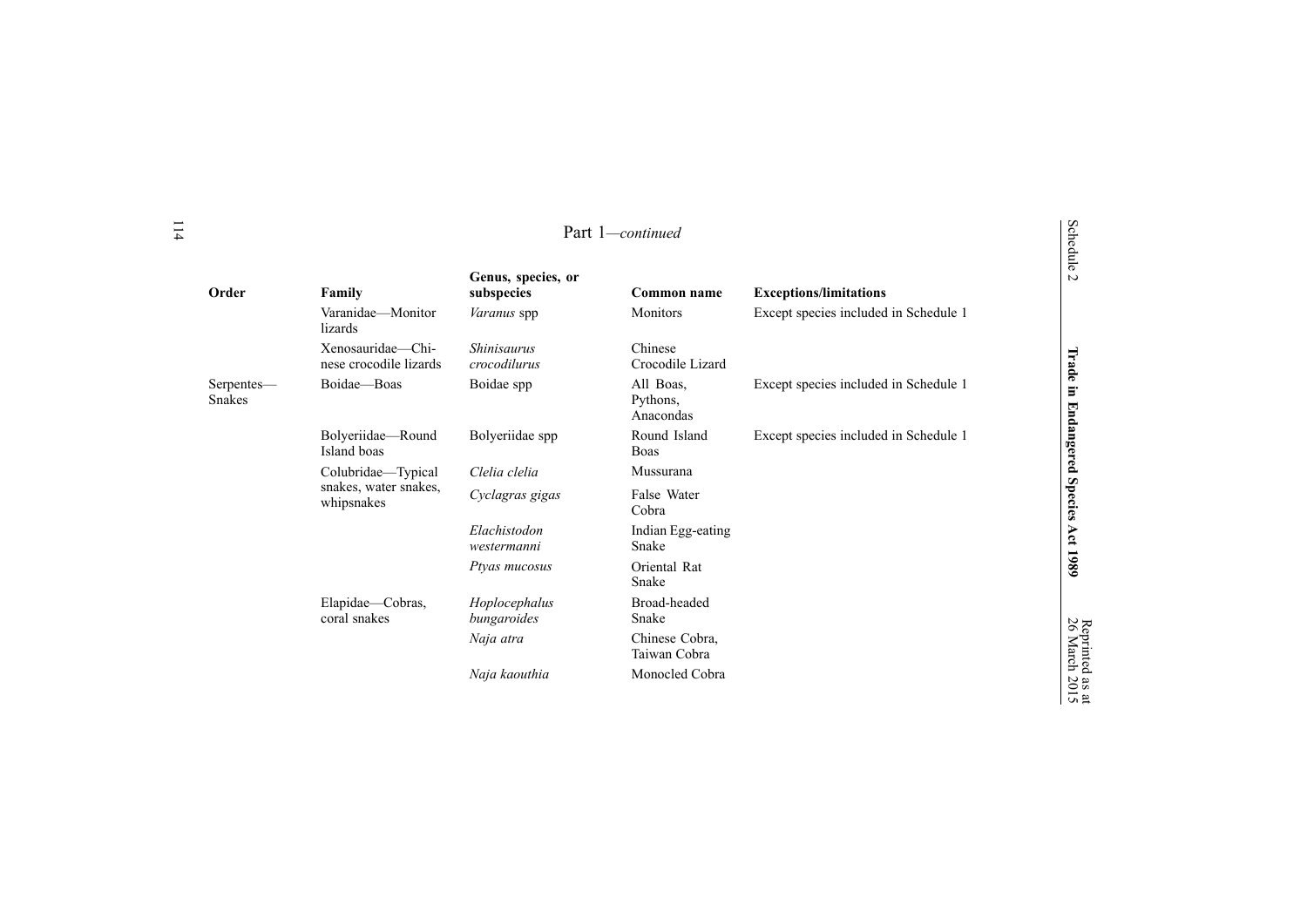|       |                                    |                                  | Part 1-continued                                       |                                          |                                                       |
|-------|------------------------------------|----------------------------------|--------------------------------------------------------|------------------------------------------|-------------------------------------------------------|
| Order | Family                             | Genus, species, or<br>subspecies | Common name                                            | <b>Exceptions/limitations</b>            | Reprinted<br>26 March<br>$\frac{38 \text{ at}}{2015}$ |
|       |                                    | Naja mandalayensis               | <b>Burmese Spitting</b><br>Cobra                       |                                          |                                                       |
|       |                                    | Naja naja                        | Asiatic Cobra                                          |                                          |                                                       |
|       |                                    | Naja oxiana                      | Central Asian<br>Cobra                                 |                                          | Trade                                                 |
|       |                                    | Naja philippinensis              | Northern<br>Philippine Cobra                           |                                          | in Endangered                                         |
|       |                                    | Naja sagittifera                 | Andaman Cobra                                          |                                          |                                                       |
|       |                                    | Naja samarensis                  | Southeastern<br>Philippine Cobra                       |                                          |                                                       |
|       |                                    | Naja siamensis                   | Indochinese<br><b>Spitting Cobra</b>                   |                                          | Species                                               |
|       |                                    | Naja sputatrix                   | Southern<br>Indonesian<br>Spitting Cobra               |                                          | Act<br>1980                                           |
|       |                                    | Naja sumatrana                   | Sumatran Cobra,<br>Equatorial<br><b>Spitting Cobra</b> |                                          |                                                       |
|       |                                    | Ophiophagus hannah               | King Cobra                                             |                                          |                                                       |
|       | Loxocemidae-Mexi-<br>can dwarf boa | Loxocemidae spp                  | New World<br>pythons                                   |                                          | Schedule                                              |
|       | Pythonidae-Pythons                 | Pythonidae spp                   | True Pythons                                           | Except subspecies included in Schedule 1 | $\sim$                                                |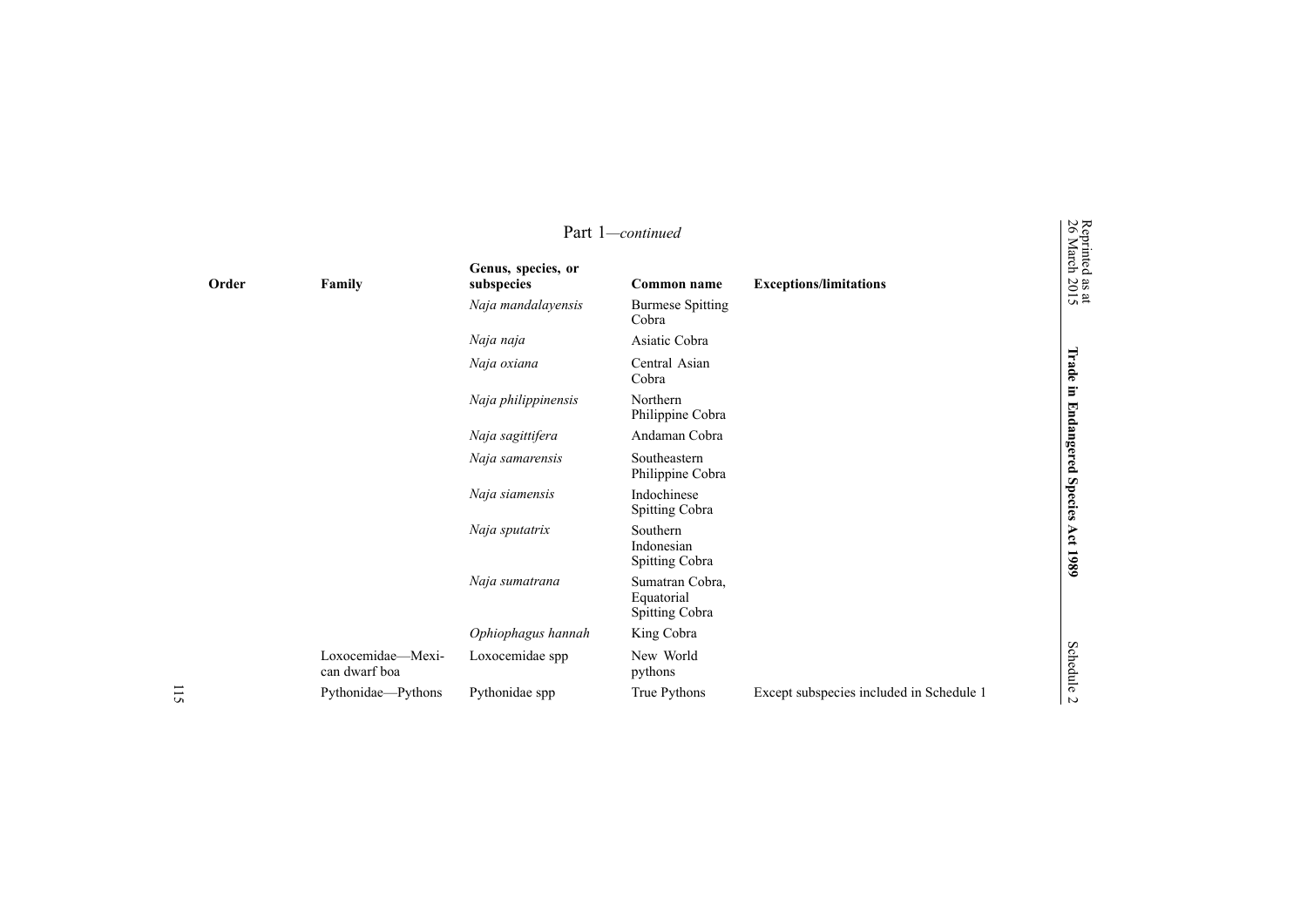|                                      | Part 1-continued                                    |                                      |                                         |                                       | Schedule              |
|--------------------------------------|-----------------------------------------------------|--------------------------------------|-----------------------------------------|---------------------------------------|-----------------------|
| Order                                | Family                                              | Genus, species, or<br>subspecies     | Common name                             | <b>Exceptions/limitations</b>         | $\sim$                |
|                                      | Tropidophi-<br>idae—Wood boas                       | Tropidophiidae spp                   | Wood Boas                               |                                       |                       |
|                                      | Viperidae-Vipers                                    | <i>Trimeresurus</i><br>mangshanensis | Mangshan Pit<br>Viper                   |                                       | Trade                 |
|                                      |                                                     | Vipera wagneri                       | Iranian Viper                           |                                       | Ξ.                    |
| Testudines-<br>Turtles,<br>tortoises | Carettochelyi-<br>dae-Pig-nosed tur-<br>tles        | Carettochelys insculpta              | Pig-nosed Turtle                        |                                       | <b>Endangered</b>     |
|                                      | Chelidae-Austro-<br>American side-necked<br>turtles | Chelodina mccordi                    | Roti Snake-<br>necked Turtle            | Zero export quota from the wild       | <b>Species</b>        |
|                                      | Dermatemydidae-<br>Central American<br>river turtle | Dermatemys mawii                     | Central American<br><b>River Turtle</b> |                                       | Act                   |
|                                      | Emydidae-Box                                        | Clemmys guttata                      | Spotted Turtle                          |                                       | 1989                  |
|                                      | turtles, freshwater<br>turtles                      | Emydoidea blandingii                 | Blanding's Turtle                       |                                       |                       |
|                                      |                                                     | Glyptemys insculpta                  | Wood Turtle                             |                                       |                       |
|                                      |                                                     | Malaclemys terrapin                  | Diamondback<br>Terrapin                 |                                       | Reprinted<br>26 March |
|                                      |                                                     | <i>Terrapene</i> spp                 | American Box<br>Turtles                 | Except species included in Schedule 1 | as at<br>2015         |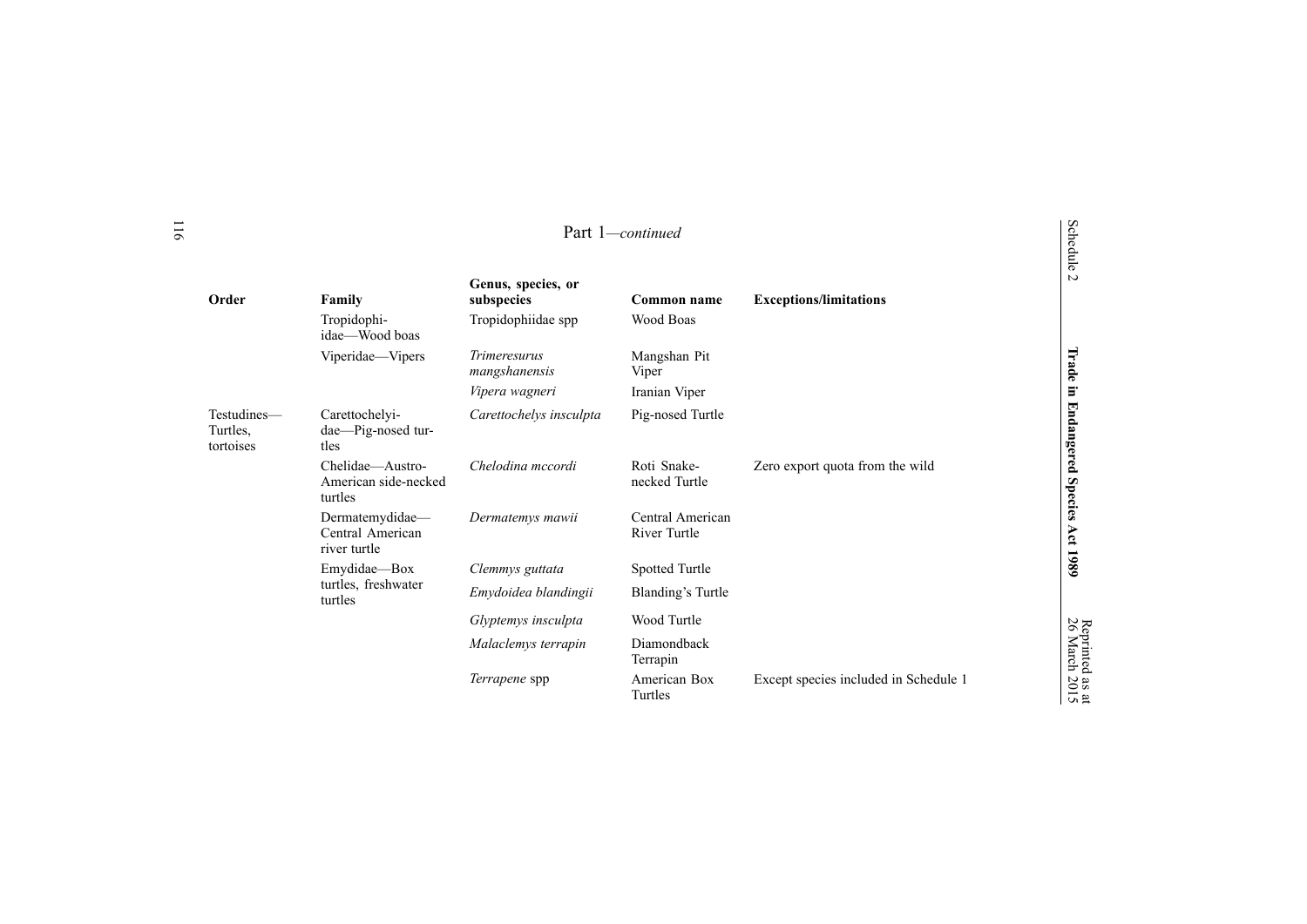|       |                                                   |                                       | Part 1-continued                                                                                                                                                                                                                     |                                                          | Reprinted<br>26 March             |
|-------|---------------------------------------------------|---------------------------------------|--------------------------------------------------------------------------------------------------------------------------------------------------------------------------------------------------------------------------------------|----------------------------------------------------------|-----------------------------------|
| Order | Family                                            | Genus, species, or<br>subspecies      | Common name                                                                                                                                                                                                                          | <b>Exceptions/limitations</b>                            | $\frac{38 \text{ at}}{2015}$      |
|       | Geoemydidae-Box<br>turtles, freshwater<br>turtles | Batagur borneoensis                   | Painted Batagur,<br>Painted Terrapin,<br>Saw-jawed<br>Turtle, Three-<br>striped Batagur                                                                                                                                              | Zero quota for wild specimens for commercial<br>purposes | Trade                             |
|       |                                                   | Batagur dhongoka                      | Three-striped<br>Roof Turtle                                                                                                                                                                                                         |                                                          | $\Xi$                             |
|       |                                                   | Batagur kachuga                       | Bengal Roof<br>Turtle, Red-<br>crowned Roofed<br>Turtle, Sail<br>Terrapin                                                                                                                                                            |                                                          | <b>Endangered</b>                 |
|       |                                                   | Batagur trivittata                    | <b>Burmese Roofed</b><br>Turtle                                                                                                                                                                                                      | Zero quota for wild specimens for commercial<br>purposes | <b>Species</b>                    |
|       |                                                   | <b>Asian Box Turtles</b><br>Cuora spp | Zero quota for wild specimens for commercial<br>purposes for Cuora aurocapitata, Cuora<br>flavomarginata, Cuora galbinifrons, Cuora<br>mccordi, Cuora mouhotii, Cuora pani, Cuora<br>trifasciata, Cuora yunnanensis, and Cuora zhoui | Act 1989                                                 |                                   |
|       |                                                   | Cyclemys spp                          | Asian Leaf<br>Turtles                                                                                                                                                                                                                |                                                          |                                   |
|       |                                                   | Geoemyda japonica                     | Ryukyu Black-<br>breasted Leaf<br>Turtle                                                                                                                                                                                             |                                                          | <b>Schedule</b><br>$\overline{a}$ |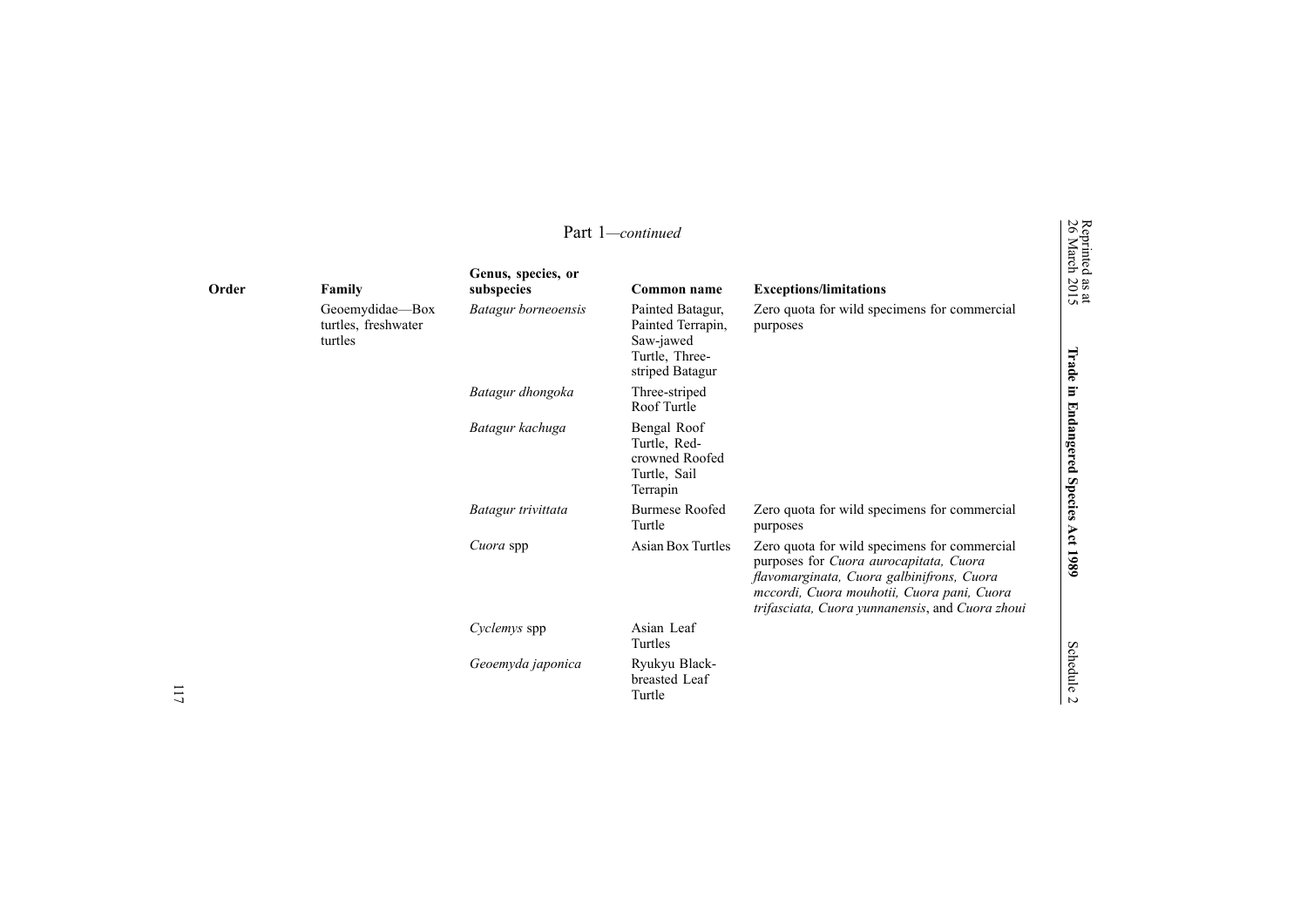|        |                                  | Part 1-continued                                           |                                                          | Schedule 2                         |
|--------|----------------------------------|------------------------------------------------------------|----------------------------------------------------------|------------------------------------|
| Family | Genus, species, or<br>subspecies | Common name                                                | <b>Exceptions/limitations</b>                            |                                    |
|        | Geoemyda spengleri               | Black-breasted<br>Leaf Turtle                              |                                                          |                                    |
|        | Hardella thurjii                 | <b>Brahminy River</b><br>Turtle                            |                                                          |                                    |
|        | Heosemys annandalii              | Yellow-headed<br>Temple Turtle                             | Zero quota for wild specimens for commercial<br>purposes |                                    |
|        | Heosemys depressa                | Arakan Forest<br>Turtle                                    | Zero quota for wild specimens for commercial<br>purposes |                                    |
|        | Heosemys grandis                 | Giant Asian Pond<br>Turtle                                 |                                                          |                                    |
|        | Heosemys spinosa                 | Spiny Terrapin,<br>Spiny Turtle,<br><b>Sunburst Turtle</b> |                                                          | Trade in Endangered Species        |
|        | Leucocephalon yuwonoi            | Sulawesi Forest<br>Turtle                                  |                                                          | Act 1989                           |
|        | Malayemys<br>macrocephala        | Malayan<br>Snail-eating<br>Turtle                          |                                                          |                                    |
|        | Malayemys subtrijuga             | Malayan<br>Snail-eating<br>Turtle                          |                                                          | repriment<br>26 March<br>$\bar{p}$ |

**Order** 

Reprinted

as  $\vec{a}$ 2015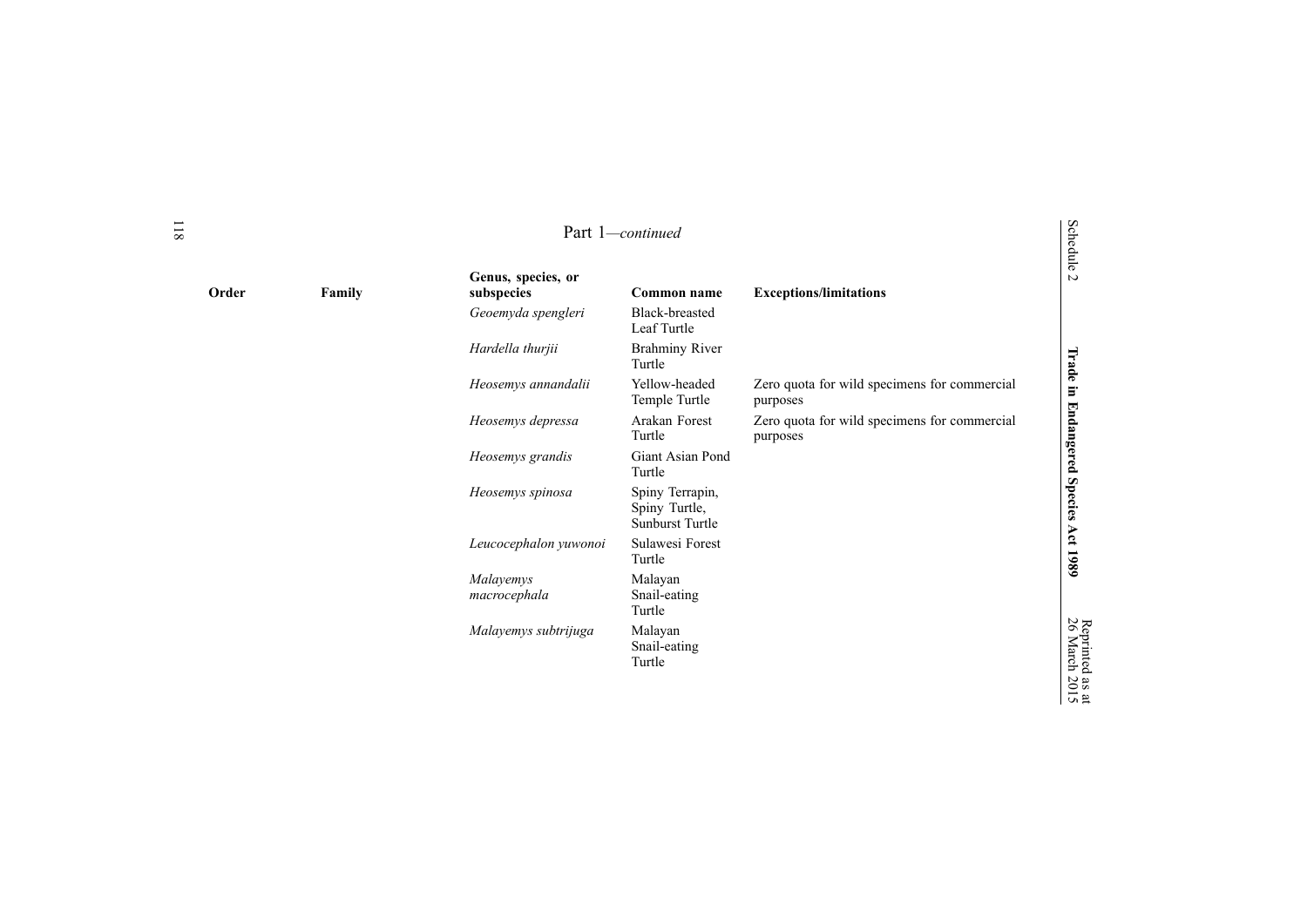|       |        |                                  | Part 1-continued                                                |                                                          | Reprinted<br>26 March        |
|-------|--------|----------------------------------|-----------------------------------------------------------------|----------------------------------------------------------|------------------------------|
| Order | Family | Genus, species, or<br>subspecies | Common name                                                     | <b>Exceptions/limitations</b>                            | $\frac{38 \text{ at}}{2015}$ |
|       |        | Mauremys annamensis              | Annam Leaf<br>Turtle, Annam<br>Pond Turtle                      | Zero quota for wild specimens for commercial<br>purposes |                              |
|       |        | Mauremys japonica                | Japanese Pond<br>Turtle                                         |                                                          | Trade                        |
|       |        | Mauremys mutica                  | Yellow Pond<br>Turtle                                           |                                                          | Ξ.                           |
|       |        | Mauremys nigricans               | Red-necked<br>Pond turtle,<br>Kwangchung<br><b>River Turtle</b> |                                                          | <b>Endangered</b>            |
|       |        | Melanochelys trijuga             | Indian Black<br>Turtle                                          |                                                          | <b>Species</b>               |
|       |        | Morenia petersi                  | Indian Eyed<br>Turtle                                           |                                                          | Act 1989                     |
|       |        | Notochelys platynota             | Malayan<br>Flat-shelled<br>Turtle                               |                                                          |                              |
|       |        | Orlitia borneensis               | Bornean River<br>Turtle, Malaysian<br>Giant Turtle              | Zero quota for wild specimens for commercial<br>purposes | <b>Schedule</b>              |
|       |        | Pangshura spp                    | Indian Roofed<br>Turtles                                        | Except species included in Schedule 1                    | $\overline{a}$               |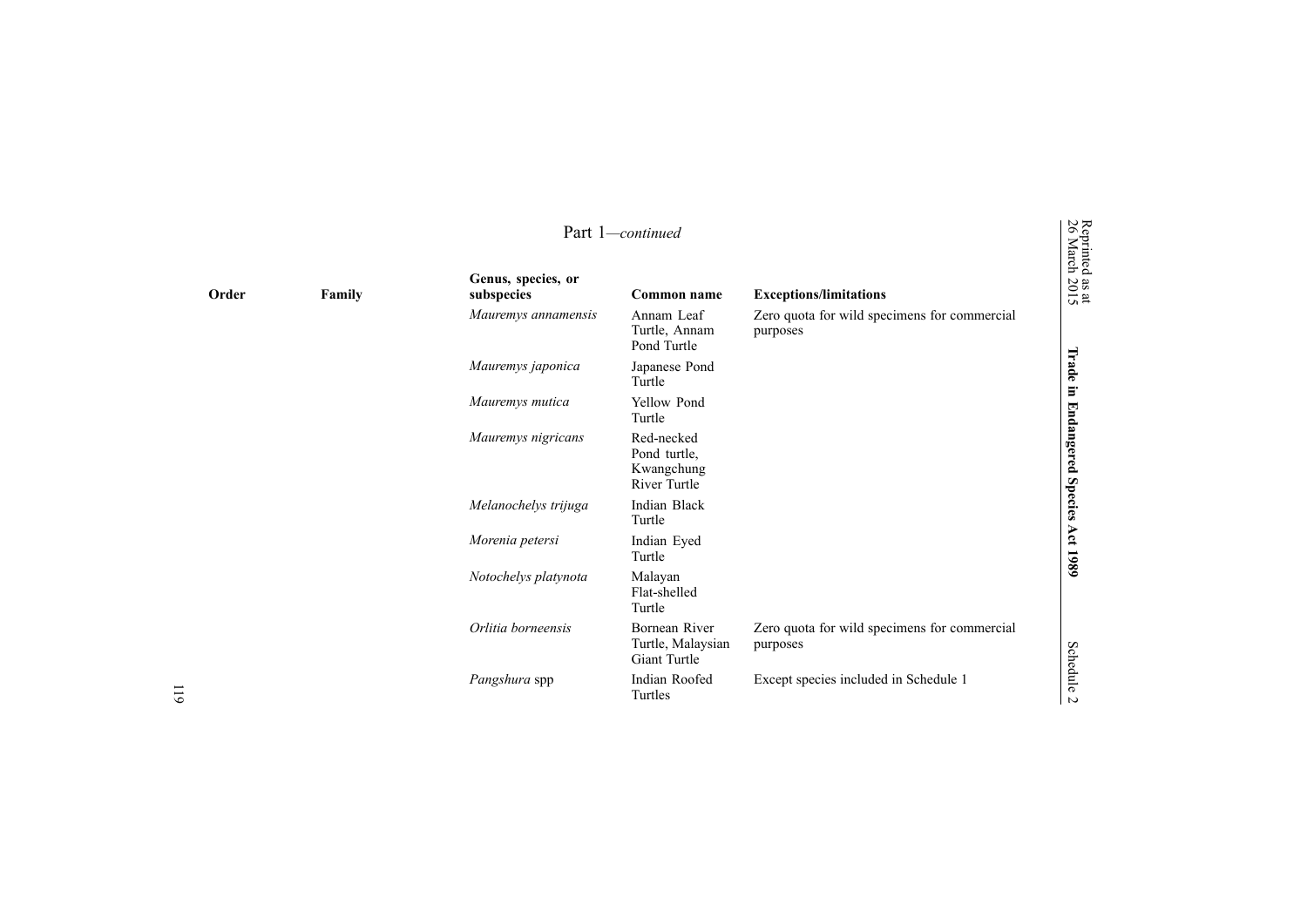| Order |                                                          | Genus, species, or               |                                                              |                               |
|-------|----------------------------------------------------------|----------------------------------|--------------------------------------------------------------|-------------------------------|
|       | Family                                                   | subspecies<br>Sacalia bealei     | Common name<br>Beal's Eyed<br>Turtle, Eye-<br>spotted Turtle | <b>Exceptions/limitations</b> |
|       |                                                          | Sacalia quadriocellata           | Four-eyed Turtle                                             |                               |
|       |                                                          | Siebenrockiella<br>crassicollis  | <b>Black Marsh</b><br>Turtle                                 |                               |
|       |                                                          | Siebenrockiella leytensis        | Leyte Pond Turtle                                            |                               |
|       |                                                          | Vijayachelys silvatica           | Cane Turtle,<br>Kavalai Forest<br>Turtle                     |                               |
|       | Podocnemidi-<br>dae-Afro-American<br>side-necked turtles | Erymnochelys<br>madagascariensis | Madagascar<br>Big-headed<br>Side-neck Turtle                 |                               |
|       |                                                          | Peltocephalus<br>dumerilianus    | Big-headed<br>Amazon River<br>Turtle                         |                               |
|       |                                                          | <i>Podocnemis</i> spp            | South American<br><b>River Turtles</b>                       |                               |
|       |                                                          |                                  |                                                              |                               |

**Trade in Endangered**

**Species**

**Act 1989**

Reprinted 26

as March

 $\vec{a}$ 2015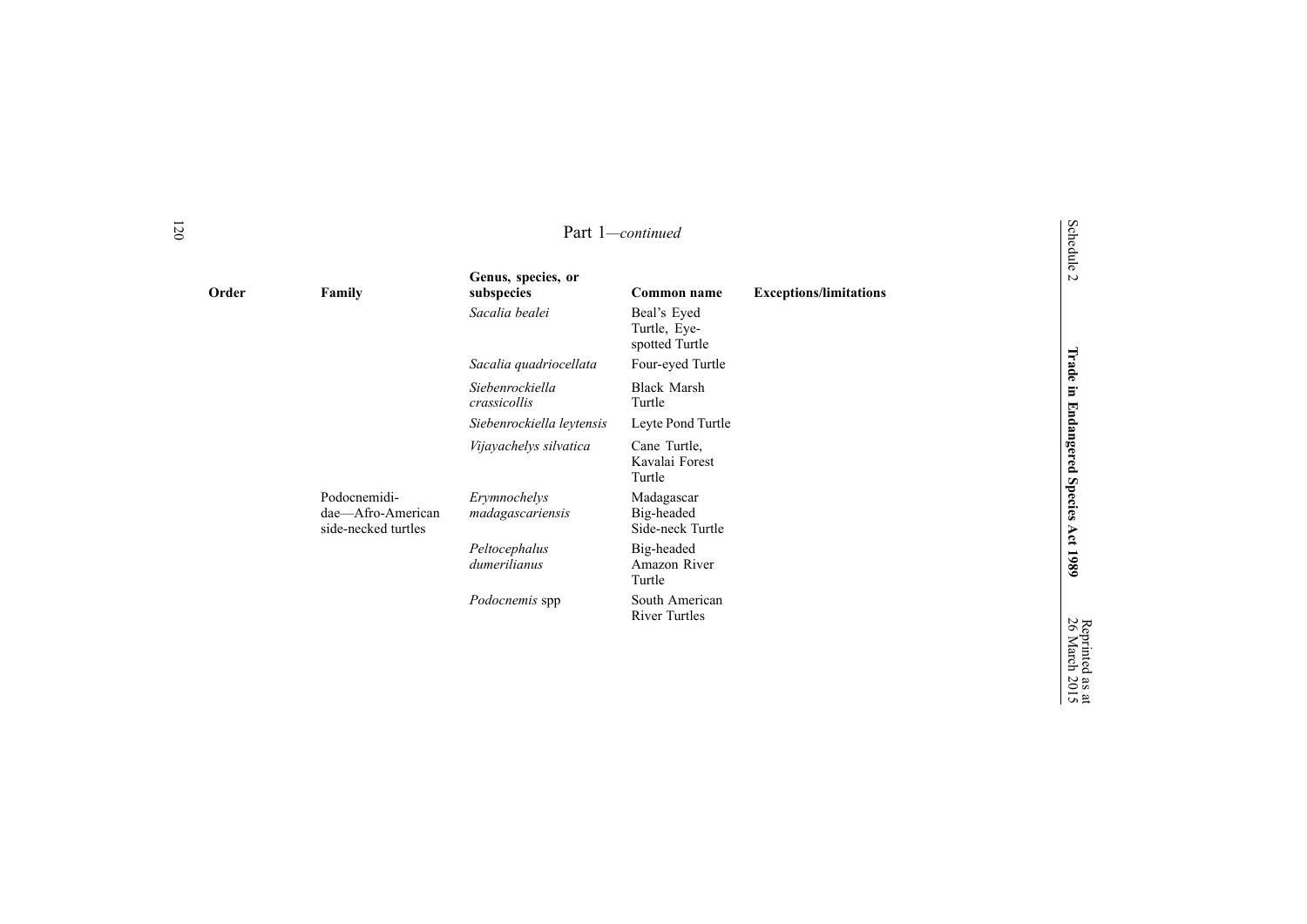| Part 1-continued |                                                |                                  |                                      |                                                                                                                                                                                                          |                                                       |  |
|------------------|------------------------------------------------|----------------------------------|--------------------------------------|----------------------------------------------------------------------------------------------------------------------------------------------------------------------------------------------------------|-------------------------------------------------------|--|
| Order            | Family                                         | Genus, species, or<br>subspecies | Common name                          | <b>Exceptions/limitations</b>                                                                                                                                                                            | Reprinted<br>26 March<br>$\frac{33 \text{ at}}{2015}$ |  |
|                  | Testudinidae—Tor-<br>toises                    | Testudinidae spp                 | Tortoises                            | Except species included in Schedule 1. Zero<br>annual export quota has been established for<br>Geochelone sulcata for specimens removed from<br>the wild and traded for primarily commercial<br>purposes | Trade                                                 |  |
|                  | Trionychidae-Soft-<br>shell turtles, terrapins | Amyda cartilaginea               | South-East Asian<br>Softshell Turtle |                                                                                                                                                                                                          | $\Xi$                                                 |  |
|                  |                                                | Chitra spp                       | Narrow-headed<br>Softshell Turtles   | Except species included in Schedule 1                                                                                                                                                                    | <b>Endangered</b>                                     |  |
|                  |                                                | Dogania subplana                 | Malayan<br>Softshell Turtle          |                                                                                                                                                                                                          |                                                       |  |
|                  |                                                | Lissemys celonensis              | Sri Lankan<br>Flapshell Turtle       |                                                                                                                                                                                                          | Species                                               |  |
|                  |                                                | Lissemys punctata                | Indian Flapshell<br>Turtle           |                                                                                                                                                                                                          | Act 1989                                              |  |
|                  |                                                | Lissemys scutata                 | <b>Burmese</b><br>Flapshell Turtle   |                                                                                                                                                                                                          |                                                       |  |
|                  |                                                | Nilssonia formosa                | <b>Burmese Peacock</b><br>Softshell  |                                                                                                                                                                                                          |                                                       |  |
|                  |                                                | Nilssonia leithii                | Leith's Softshell<br>Turtle          |                                                                                                                                                                                                          | <b>Schedule</b>                                       |  |
|                  |                                                | Palea steindachneri              | Wattle-necked<br>Softshell Turtle    |                                                                                                                                                                                                          | $\overline{v}$                                        |  |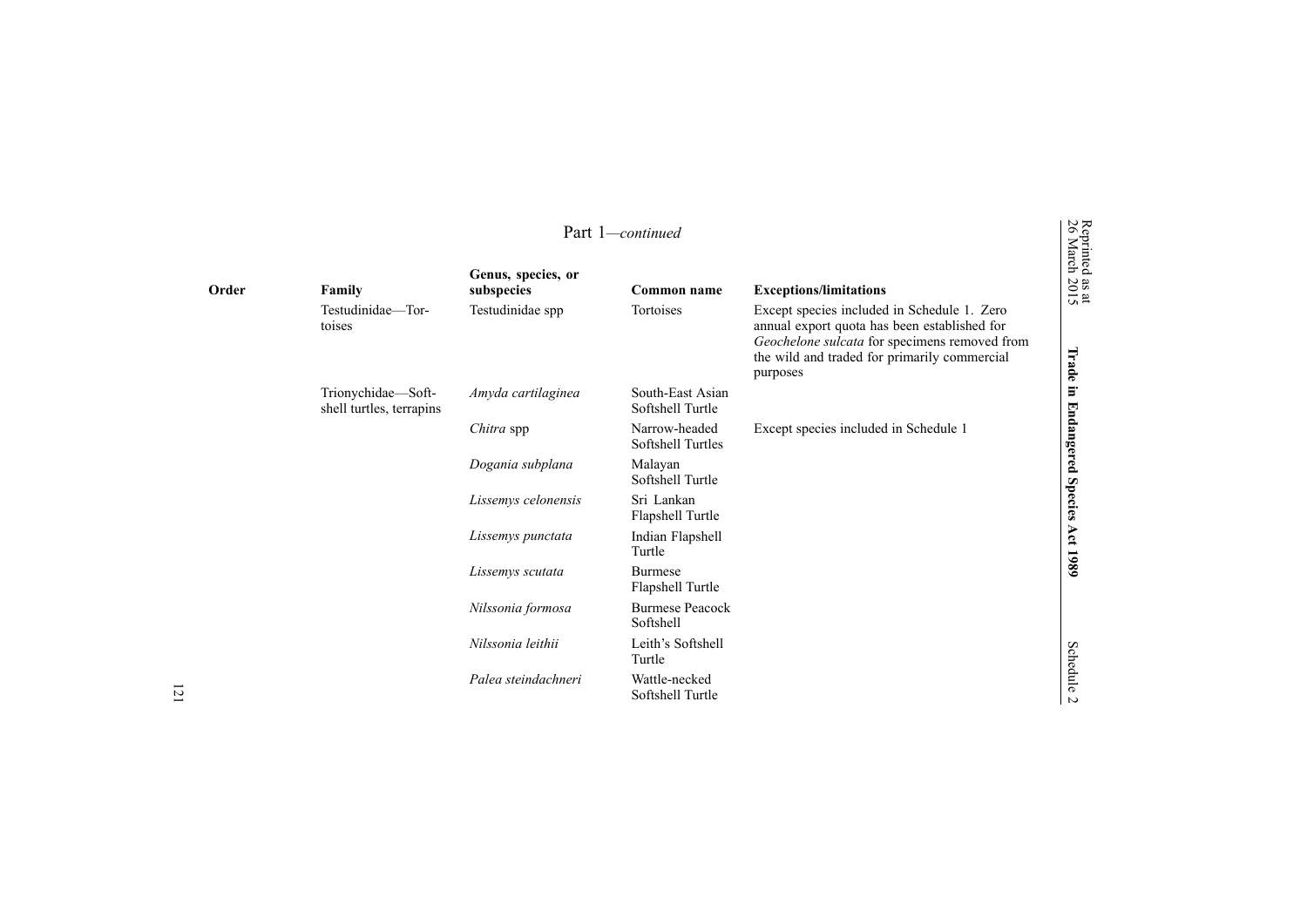| Part 1-continued      |                                 |                                  |                                    |                               | Schedule 2                           |
|-----------------------|---------------------------------|----------------------------------|------------------------------------|-------------------------------|--------------------------------------|
| Order                 | Family                          | Genus, species, or<br>subspecies | Common name                        | <b>Exceptions/limitations</b> |                                      |
|                       |                                 | Pelochelys spp                   | Giant Softshell<br>Turtles         |                               |                                      |
|                       |                                 | Pelodiscus axenaria              | Chinese Softshell<br>Turtle        |                               |                                      |
|                       |                                 | Pelodiscus maackii               | <b>Chinese Softshell</b><br>Turtle |                               |                                      |
|                       |                                 | Pelodiscus parviformis           | Chinese Softshell<br>Turtle        |                               |                                      |
|                       |                                 | Rafetus swinhoei                 | Yangtze Softshell<br>Turtle        |                               | Trade in Endangered Species Act 1989 |
|                       | Class—Amphibia (amphibians)     |                                  |                                    |                               |                                      |
| Order                 | Family                          | Genus, species, or<br>subspecies | Common name                        | <b>Exceptions/limitations</b> |                                      |
| Anura-Frogs,<br>toads | Aromobatidae-<br>Fragrant frogs | Allobates femoralis              | Brilliant-thighed<br>Poison Frog   |                               |                                      |
|                       |                                 | Allobates hodli                  | Poison Frog                        |                               |                                      |
|                       |                                 | Allobates myersi                 | Myers's Poison<br>Frog             |                               | 26 March                             |

Reprinted

as  $\vec{a}$ 2015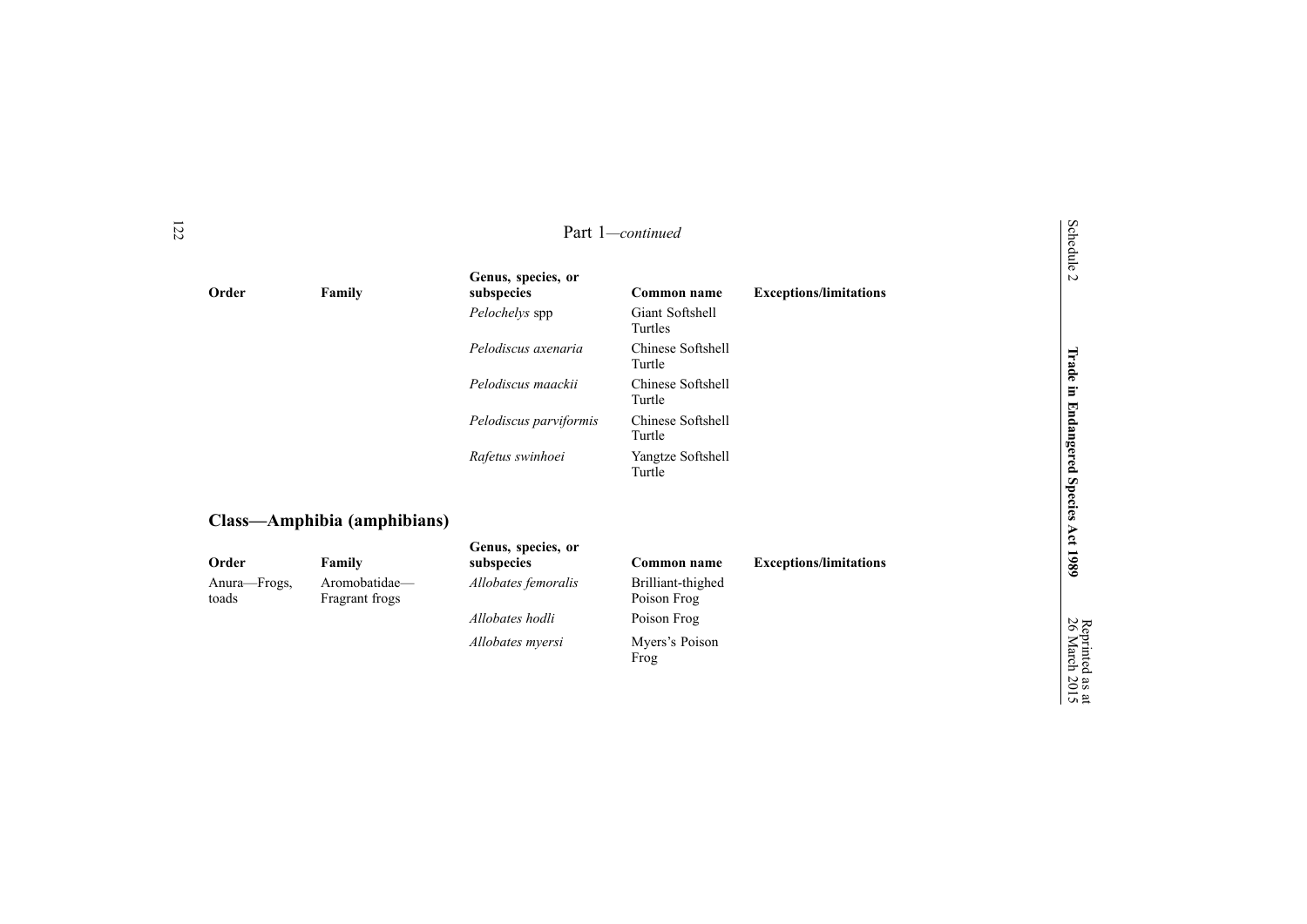|       | Part 1-continued |                                  |                                                                            |                               |                                                       |  |
|-------|------------------|----------------------------------|----------------------------------------------------------------------------|-------------------------------|-------------------------------------------------------|--|
| Order | Family           | Genus, species, or<br>subspecies | Common name                                                                | <b>Exceptions/limitations</b> | Reprinted<br>26 March<br>$\frac{38 \text{ at}}{2015}$ |  |
|       |                  | Allobates rufulus                | Chimantá Poison<br>Frog, Gorzula's<br>Poison Frog,<br>Tepui Poison<br>Frog |                               | Trade                                                 |  |
|       |                  | Allobates zaparo                 | Sanguine Poison<br>Frog, Zaparo's<br>Poison Frog                           |                               | $\Xi$<br><b>Endangered</b>                            |  |
|       | Dendrobatidae-   | Adelphobates spp                 | Poison Dart Frogs                                                          |                               |                                                       |  |
|       | Poison frogs     | Ameerega spp                     | Poison Dart Frogs                                                          |                               |                                                       |  |
|       |                  | Andinobates spp                  | Poison Dart Frogs                                                          |                               | <b>Species</b>                                        |  |
|       |                  | Dendrobates spp                  | Poison Dart Frogs                                                          |                               |                                                       |  |
|       |                  | Epipedobates spp                 | Poison Dart Frogs                                                          |                               |                                                       |  |
|       |                  | Excidobates spp                  | Poison Dart Frogs                                                          |                               | Act 1989                                              |  |
|       |                  | Hyloxalus azureiventris          | Sky-blue Poison<br>Frog                                                    |                               |                                                       |  |
|       |                  | Minyobates spp                   | Poison Dart Frogs                                                          |                               |                                                       |  |
|       |                  | Oophaga spp                      | Poison Dart Frogs                                                          |                               |                                                       |  |
|       |                  | Phyllobates spp                  | Poison Dart Frogs                                                          |                               | Schedule                                              |  |
|       |                  | Ranitomeya spp                   | Poison Dart Frogs                                                          |                               | $\overline{a}$                                        |  |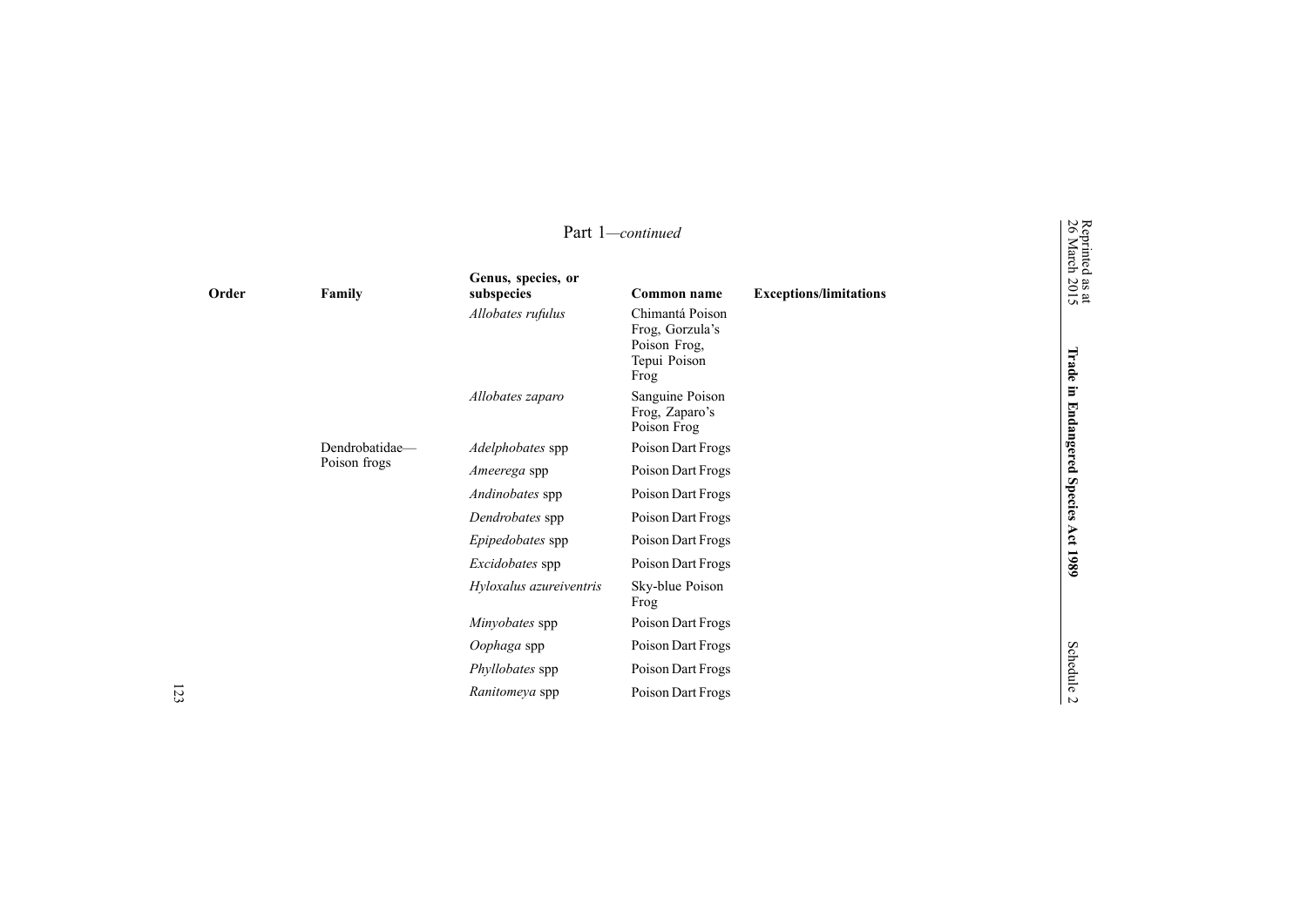|                          | Part 1-continued                                 |                                  |                                  |                                                            |                                   |
|--------------------------|--------------------------------------------------|----------------------------------|----------------------------------|------------------------------------------------------------|-----------------------------------|
| Order                    | Family                                           | Genus, species, or<br>subspecies | Common name                      | <b>Exceptions/limitations</b>                              | <b>Schedule</b><br>$\overline{v}$ |
|                          | Dicroglossi-<br>dae—Frogs                        | Euphlyctis hexadactylus          | Six-fingered Frog                |                                                            |                                   |
|                          |                                                  | Hoplobatrachus<br>tigerinus      | Indian Bullfrog                  |                                                            |                                   |
|                          | Hylidae—Tree frogs                               | Agalychnis spp                   | Central American<br>Tree Frogs   |                                                            |                                   |
|                          | Mantellidae-Mantel-<br>las                       | Mantella spp                     | Mantellas                        |                                                            |                                   |
|                          | Microhylidae—Red<br>rain frog, tomato frog       | Scaphiophryne gottlebei          | Rainbow<br><b>Burrowing Frog</b> |                                                            |                                   |
|                          | Rheobatrachi-<br>dae-Gastric-brood-<br>ing frogs | <i>Rheobatrachus</i> spp         | Gastric-brooding<br>Frogs        | Except Rheobatrachus silus and Rheobatrachus<br>vitellinus | Trade in Endangered Species       |
| Caudata—Sala-<br>manders | Ambystomidae-<br>Axolotls                        | Ambystoma dumerilii              | Lake Patzcuaro<br>Salamander     |                                                            | Åct<br>1980                       |
|                          |                                                  | Ambystoma mexicanum              | Axolotl                          |                                                            |                                   |

Reprinted 26 March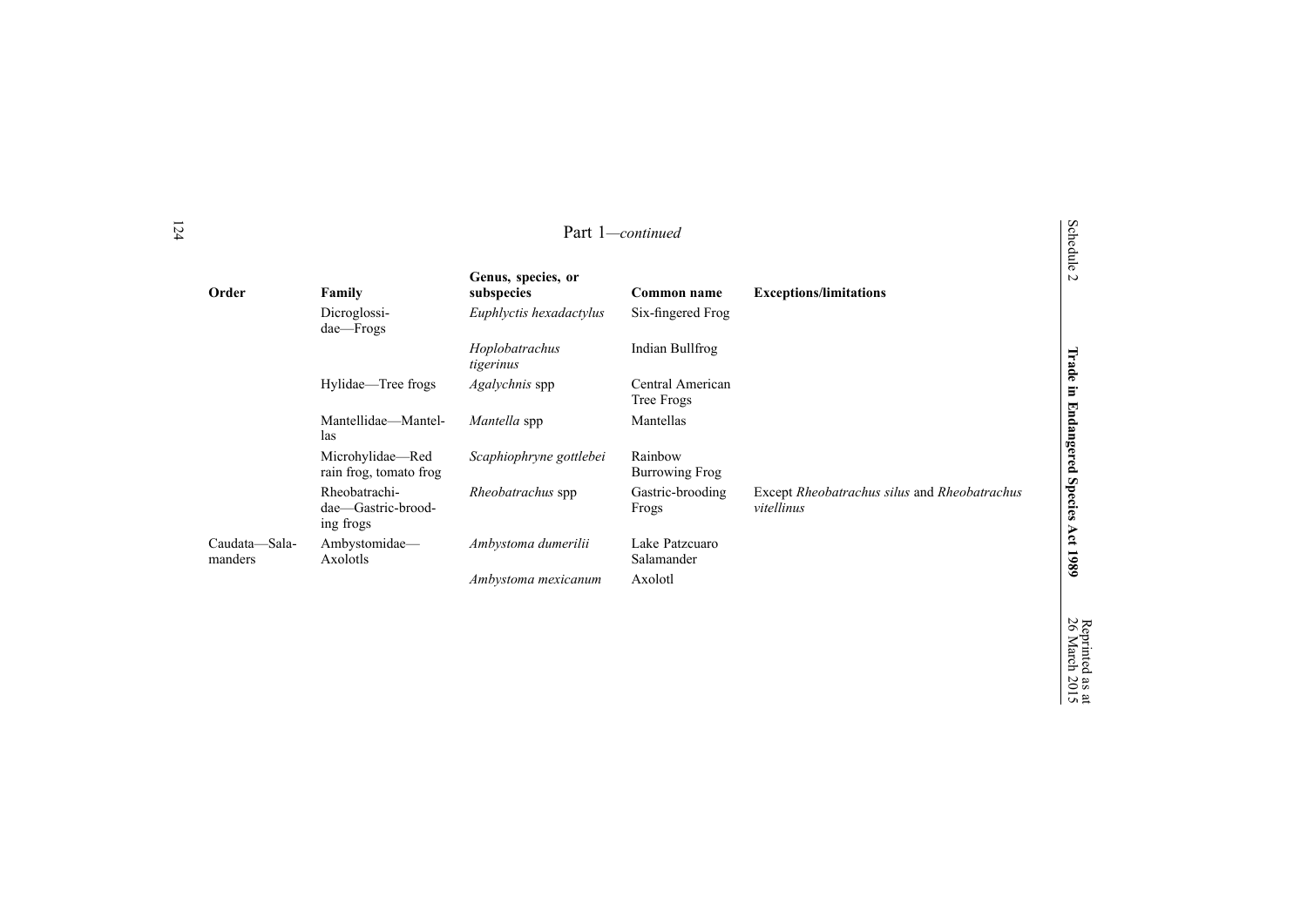|                                         |                                  |                                  | Part 1-continued                 |                               | Reprinted<br>26 March             |
|-----------------------------------------|----------------------------------|----------------------------------|----------------------------------|-------------------------------|-----------------------------------|
| Class—Elasmobranchii (sharks)           |                                  |                                  |                                  |                               |                                   |
| Order                                   | Family                           | Genus, species, or<br>subspecies | Common name                      | <b>Exceptions/limitations</b> | as at<br>2015                     |
| Carcharhinifo-<br>rmes-Ground<br>sharks | Carcharhinidae-<br>Requim sharks | Carcharhinus<br>longimanus       | Oceanic Whitetip<br><b>Shark</b> |                               | Trade                             |
|                                         | Sphyrnidae-<br>Hammerhead sharks | Sphyrna lewini                   | Scalloped<br>Hammerhead          |                               | $\Xi$                             |
|                                         |                                  | Sphyrna mokarran                 | Great<br>Hammerhead              |                               | <b>Endangered</b>                 |
|                                         |                                  | Sphyrna zygaena                  | Smooth<br>Hammerhead             |                               |                                   |
| Lamniformes-<br>Mackerel<br>sharks      | Cetorhinidae-Bask-<br>ing shark  | Cetorhinus maximus               | <b>Basking Shark</b>             |                               | <b>Species</b><br>Act             |
|                                         | Lamnidae-Mackerel<br>sharks      | Carcharodon carcharias           | Great White<br>Shark             |                               | 1980                              |
|                                         |                                  | Lamna nasus                      | Porbeagle                        |                               |                                   |
| Orectolobi-<br>formes—<br>Carpet sharks | Rhincodonti-<br>dae—Whale shark  | Rhincodon typus                  | Whale Shark                      |                               |                                   |
| Raji-<br>formes—Rays,<br>skates         | Mobulidae-Mobulid<br>rays        | Manta spp                        | Manta Ray                        |                               | <b>Schedule</b><br>$\overline{a}$ |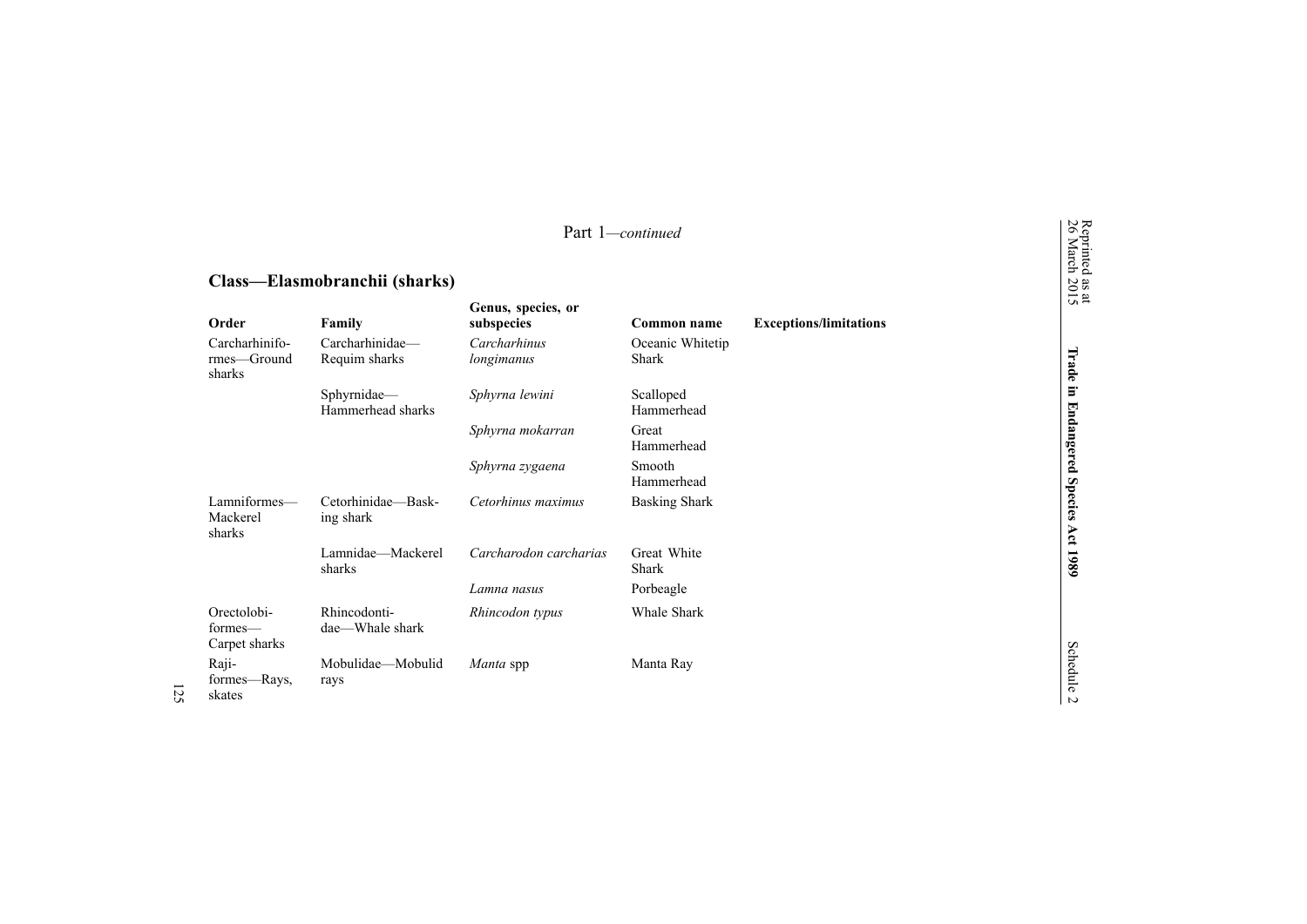#### Part 1*—continued*

# **Class—Actinopterygii (fish)**

| Order                                              | Family                                       | Genus, species, or<br>subspecies | Common name                | <b>Exceptions/limitations</b>         |
|----------------------------------------------------|----------------------------------------------|----------------------------------|----------------------------|---------------------------------------|
| Acipenseri-<br>formes—<br>Paddlefish.<br>sturgeons |                                              | Acipenseriformes spp             | <b>Sturgeons</b>           | Except species included in Schedule 1 |
| Anguilli-<br>formes-<br>Eels                       | Anguillidae—Fresh-<br>water eels             | Anguilla anguilla                | European Eel               |                                       |
| Cyprini-<br>formes-<br>Minnows,<br>suckers         | Cyprinidae—Blind<br>carps, plaeesok          | Caeocobarbus geertsi             | African Blind<br>Barb Fish |                                       |
| Osteoglossi-<br>formes—<br>Bonytongues             | Arapaimidae-Ara-<br>paimas                   | Arapaima gigas                   | Arapaima                   |                                       |
| Perciformes-<br>Perch-like<br>fishes               | Labridae—Wrasses                             | Cheilinus undulatus              | Humphead<br>Wrasse         |                                       |
| Syngnathi-<br>formes—<br>Pipefishes,<br>seahorses  | Syngnathi-<br>dae-Pipefishes, sea-<br>horses | <i>Hippocampus</i> spp           | Seahorses                  |                                       |

**1989**

as  $\vec{a}$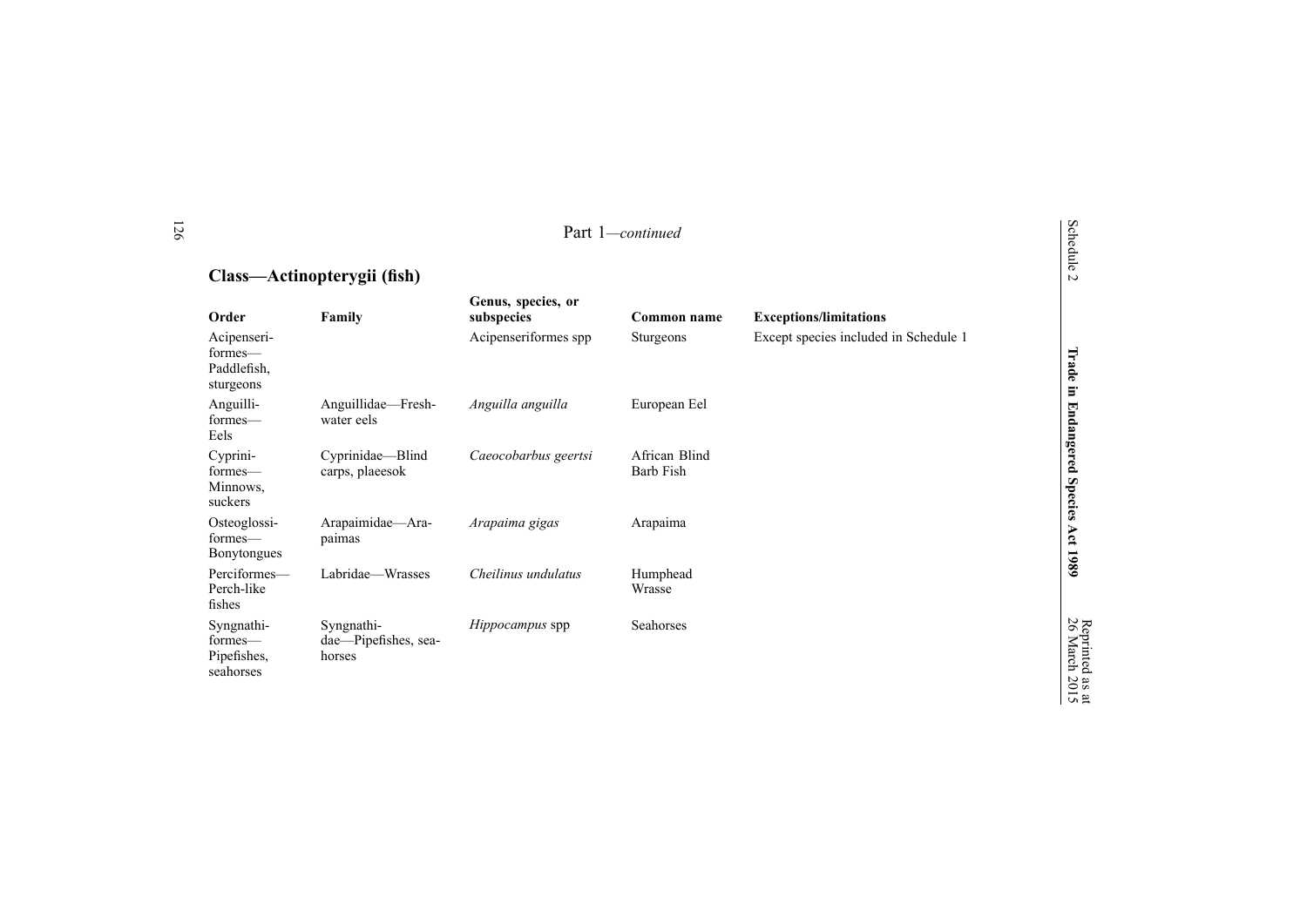|                                                   |                                              |                                  | Part 1-continued                              |                               |
|---------------------------------------------------|----------------------------------------------|----------------------------------|-----------------------------------------------|-------------------------------|
|                                                   | Class—Sarcopterygii (lungfishes)             |                                  |                                               |                               |
| Order                                             | Family                                       | Genus, species, or<br>subspecies | Common name                                   | <b>Exceptions/limitations</b> |
| Ceratodontif-<br>ormes-<br>Australian<br>Lungfish | Ceratodonti-<br>dae—Australian lung-<br>fish | Neoceratodus forsteri            | Australian<br>Lungfish                        |                               |
|                                                   | Class—Arachnida (scorpions and spiders)      |                                  | Phylum—Arthropoda                             |                               |
|                                                   |                                              | Genus, species, or               |                                               |                               |
| Order                                             | Family                                       | subspecies                       | Common name                                   | <b>Exceptions/limitations</b> |
| Araneae—<br>Spiders                               | Theraposidae—Red-<br>kneed tarantulas,       | Aphonopelma albiceps             | Curly-hair<br>Tarantula                       |                               |
|                                                   | tarantulas                                   | Aphonopelma pallidum             | Mexican Grey<br>Tarantula                     |                               |
|                                                   |                                              | Brachypelma spp                  | Mexican and<br>Central American<br>Tarantulas |                               |
|                                                   |                                              |                                  |                                               |                               |

Schedule 2

**1989**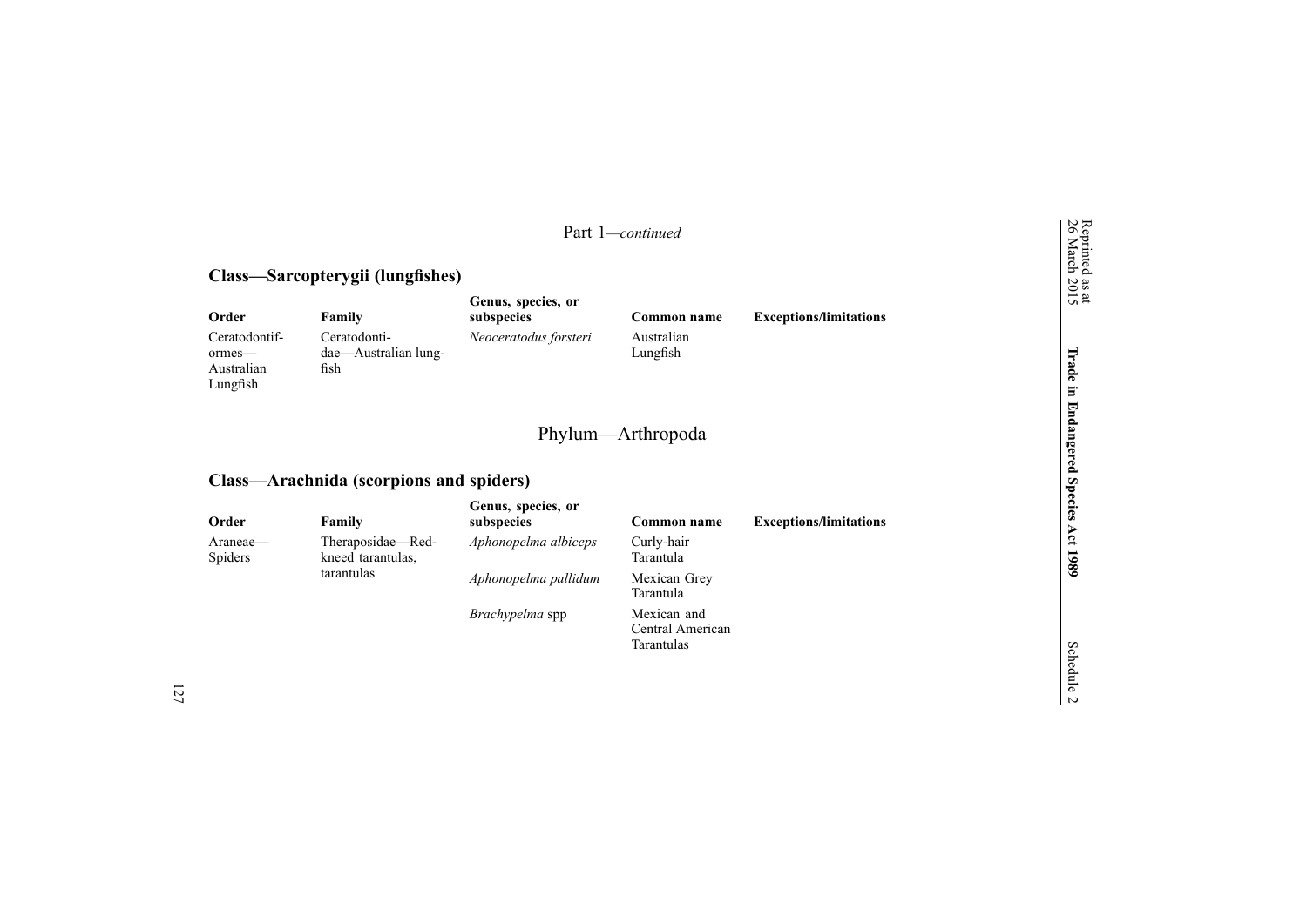|                                |                                               |                                  | Part 1-continued                      |                                       | Schedule              |
|--------------------------------|-----------------------------------------------|----------------------------------|---------------------------------------|---------------------------------------|-----------------------|
| Order                          | Family                                        | Genus, species, or<br>subspecies | Common name                           | <b>Exceptions/limitations</b>         | $\sim$                |
| Scorpiones-                    |                                               | Pandinus dictator                | Scorpion                              |                                       |                       |
| Scorpions                      |                                               | Pandinus gambiensis              | Giant Senegalese<br>Scorpion          |                                       |                       |
|                                |                                               | Pandinus imperator               | Emperor<br>Scorpion                   |                                       | Trade                 |
| <b>Class—Insecta (insects)</b> |                                               | Genus, species, or               |                                       |                                       | in Endangered         |
| Order                          | Family                                        | subspecies                       | Common name                           | <b>Exceptions/limitations</b>         |                       |
| Coleoptera-<br><b>Beetles</b>  | Scarabaeidae-Scarab<br>beetles                | Dynastes satanas                 | Satanas Beetle                        |                                       | <b>Species</b>        |
| Lepidoptera-<br>Butterflies,   | Papilionidae-Bird-<br>wing butterflies, swal- | Atrophaneura jophon              | Sri Lankan Rose,<br>Ceylon Rose       |                                       | Act 1989              |
| moths                          | lowtail butterflies                           | Atrophaneura<br>pandiyana        |                                       |                                       |                       |
|                                |                                               | <b>Bhutanitis</b> spp            | Swallowtail<br><b>Butterflies</b>     |                                       |                       |
|                                |                                               | Ornithoptera spp                 | <b>Birdwing</b><br><b>Butterflies</b> | Except species included in Schedule 1 | Reprinted<br>26 March |
|                                |                                               | Papilio hospiton                 | Corsican<br>Swallowtail               |                                       | as at<br>2015         |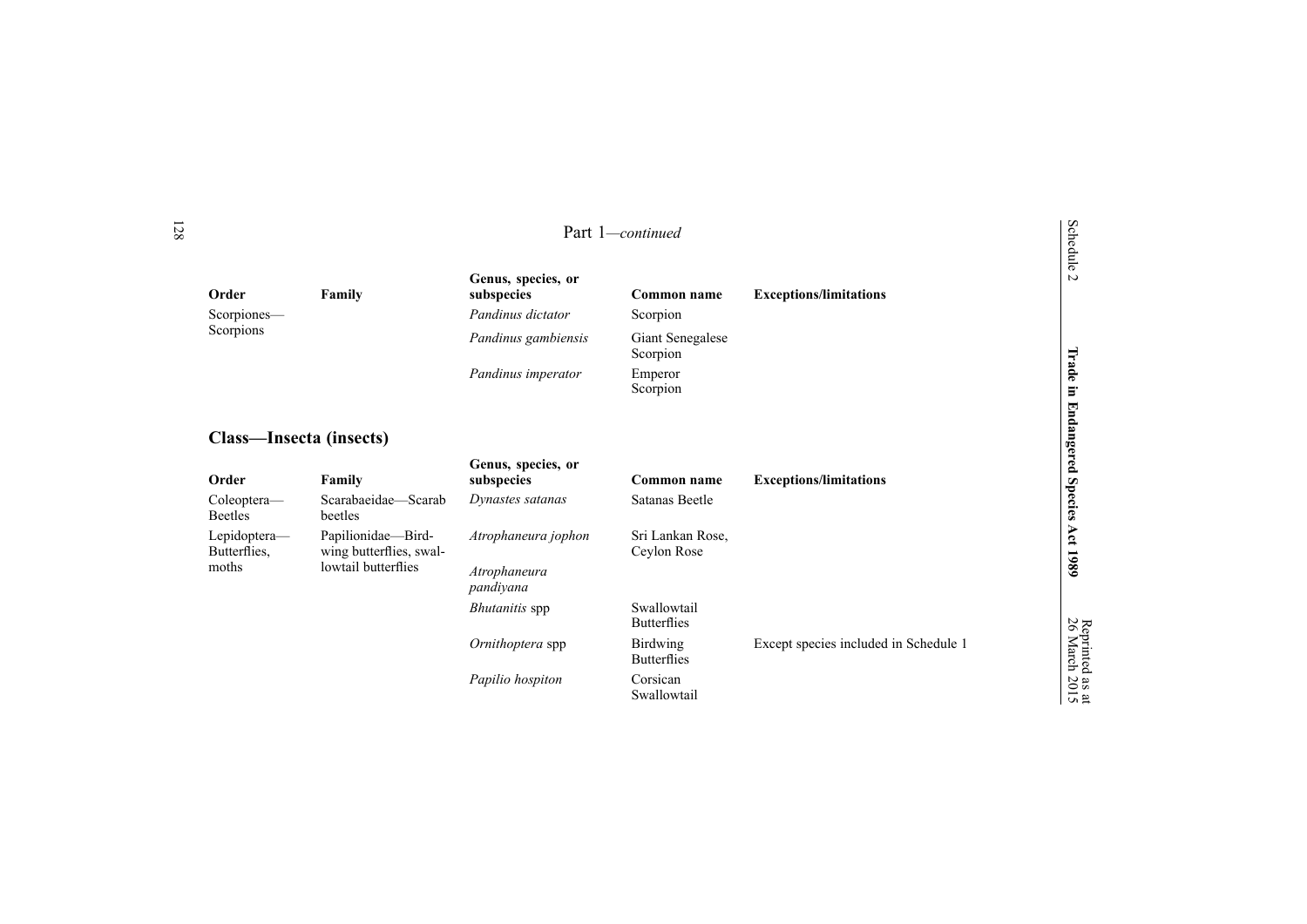|               | Part 1-continued             |                                  |                                       |                                                                      |                                            |
|---------------|------------------------------|----------------------------------|---------------------------------------|----------------------------------------------------------------------|--------------------------------------------|
| Order         | Family                       | Genus, species, or<br>subspecies | Common name                           | <b>Exceptions/limitations</b>                                        | Reprinted<br>26 March<br>$\frac{as}{2015}$ |
|               |                              | Parnassius apollo                | Apollo Butterfly                      |                                                                      |                                            |
|               |                              | Teinopalpus spp                  | Kaiserihinds                          |                                                                      |                                            |
|               |                              | <i>Trogonoptera</i> spp          | <b>Birdwing</b><br><b>Butterflies</b> |                                                                      | Trade                                      |
|               |                              | Troides spp                      | <b>Birdwing</b><br><b>Butterflies</b> |                                                                      | E.<br>F                                    |
|               |                              |                                  | Phylum—Annelida                       |                                                                      | dangered                                   |
|               | Class—Hirudinoidea (leeches) |                                  |                                       |                                                                      | <b>Species</b>                             |
| $\sim$ $\sim$ | $\mathbf{r}$ .               | Genus, species, or               | $\sim$                                | $\mathbf{r}$ , and the second contract $\mathbf{r}$ and $\mathbf{r}$ | Αct                                        |

| Order           | Family              | subspecies         | Common name                  | <b>Exceptions/limitations</b> |
|-----------------|---------------------|--------------------|------------------------------|-------------------------------|
| Arhynchobdell-  | Hirudinidae—Medici- | Hirudo medicinalis | Medicinal Leech              |                               |
| ida—<br>Leeches | nal leech           | Hirudo verbana     | Southern.<br>Medicinal Leech |                               |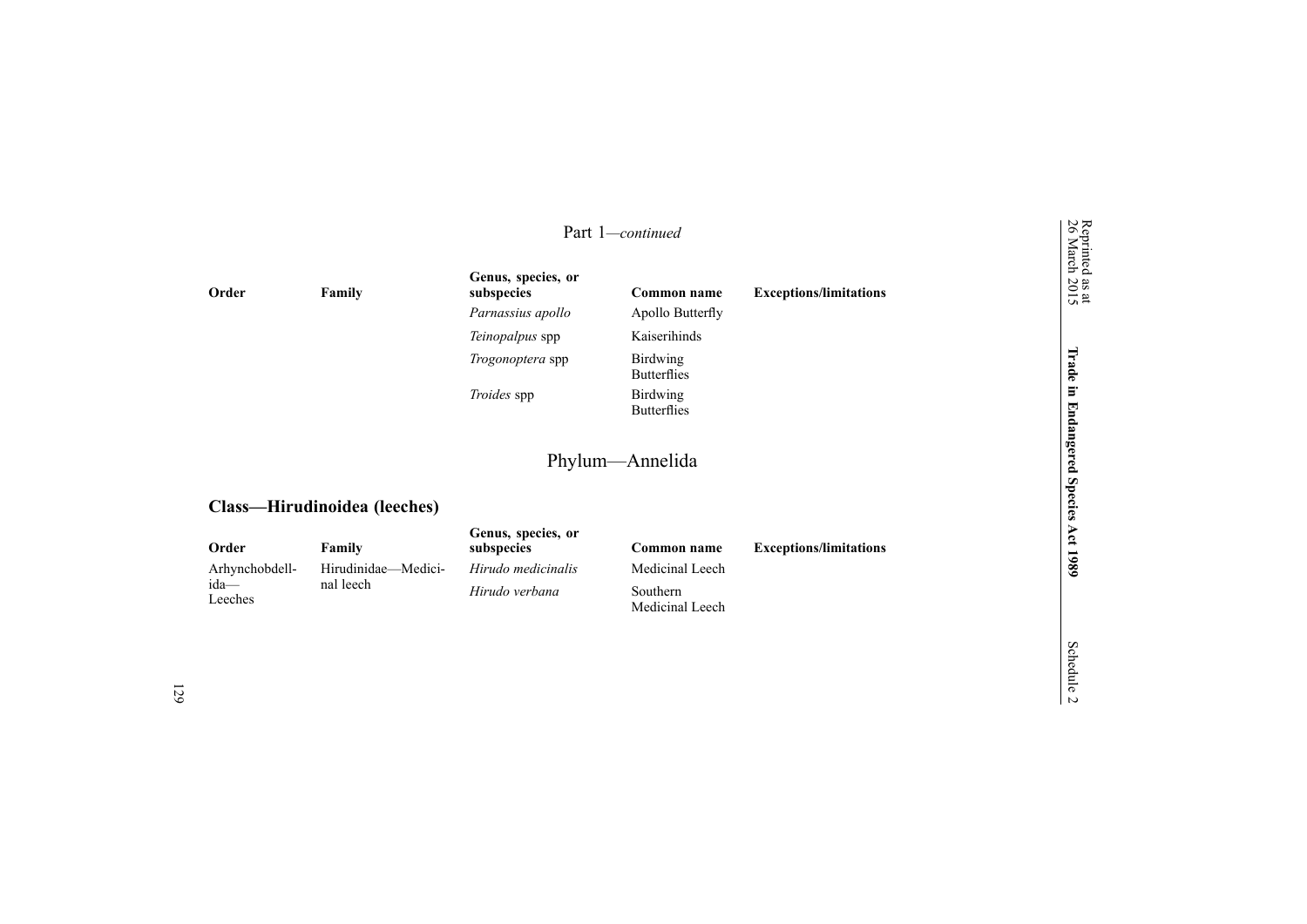# Phylum—Mollusca

## **Class—Bivalvia (clams and mussels)**

130

| Order                                          | Family                                               | Genus, species, or<br>subspecies | Common name                    | <b>Exceptions/limitations</b> |
|------------------------------------------------|------------------------------------------------------|----------------------------------|--------------------------------|-------------------------------|
| Mytiloida-<br>Common<br>mussels                | Mytilidae—Marine<br>mussels                          | Lithophaga lithophaga            | Mediterranean<br>Date Mussel   |                               |
| Unionida-<br>Freshwater<br>mussels             | Unionidae—Fresh-<br>water mussels, pearly<br>mussels | Cyprogenia aberti                | Edible Pearly<br>Mussel        |                               |
|                                                |                                                      | Epioblasma torulosa<br>rangiana  | Tan-blossomed<br>Pearly Mussel |                               |
|                                                |                                                      | Pleurobema clava                 | Clubshell Pearly<br>Mussel     |                               |
| Veneroida-<br>Clams, cockles,<br>zebra mussels | Tridacnidae—Giant<br>Clams                           | Tridacnidae spp                  | Giant Clams                    |                               |

**Act 1989**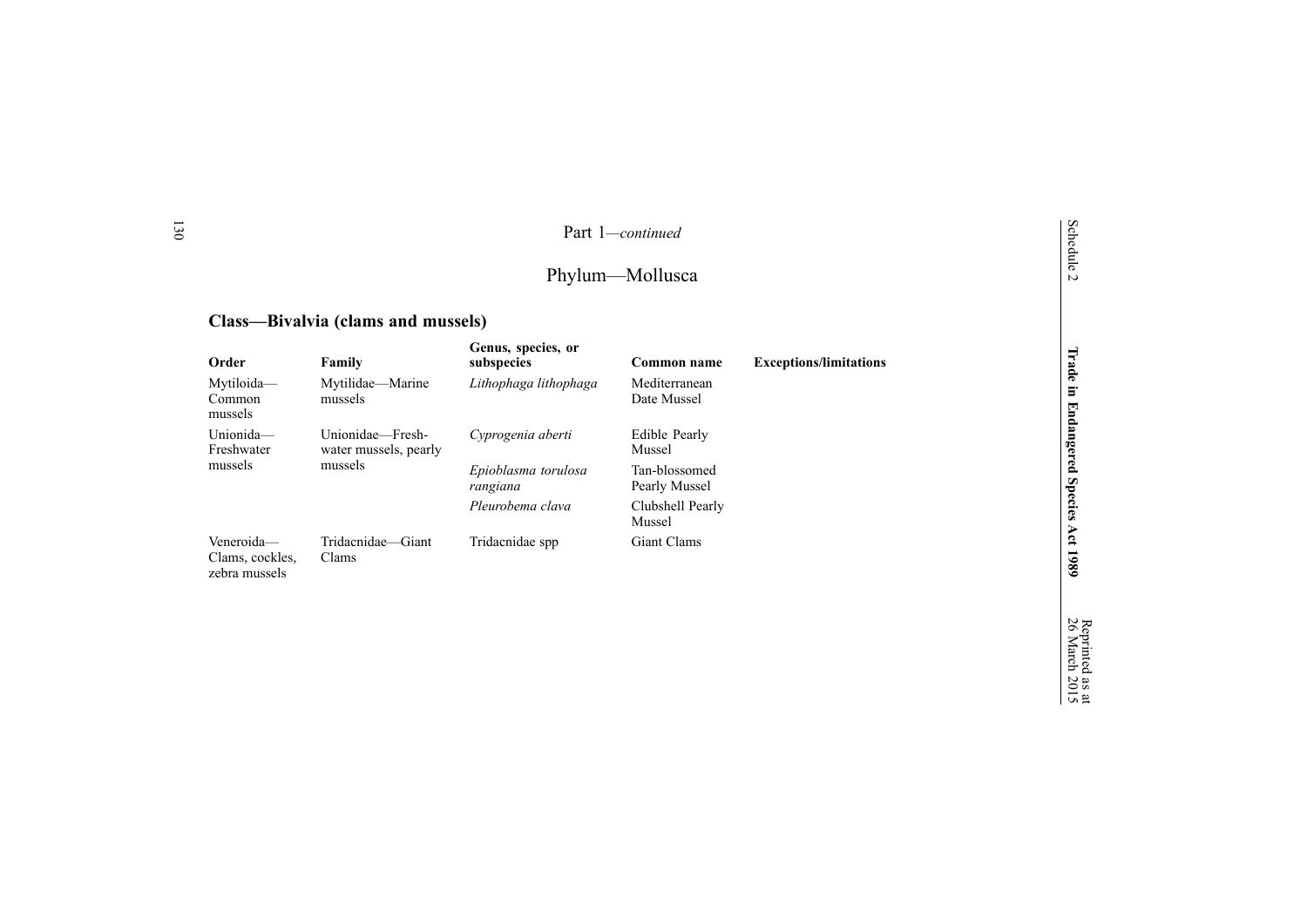|                                                          |                                          |                                  | Part 1-continued                  |                                                                | Reprinted<br>26 March             |
|----------------------------------------------------------|------------------------------------------|----------------------------------|-----------------------------------|----------------------------------------------------------------|-----------------------------------|
|                                                          | Class—Gastropoda (snails and conches)    |                                  |                                   |                                                                |                                   |
| Order                                                    | Family                                   | Genus, species, or<br>subspecies | Common name                       | <b>Exceptions/limitations</b>                                  | $\frac{38 \text{ at}}{2015}$      |
| Mesogas-<br>tropoda-<br>Prosobranchs                     | Strombidae-Queen<br>Conch                | Strombus gigas                   | Queen Conch                       |                                                                | Trade                             |
| Stylom-<br>matophora-<br>Terrestrial<br>snails and slugs | Camaenidae-Green<br>tree snail           | Papustyla pulcherrima            | Manus Green<br>Tree Snail         |                                                                | E.<br><b>Endangered</b>           |
|                                                          | Class-Anthozoa (corals and sea anemones) |                                  | Phylum—Cnidaria                   |                                                                | <b>Species</b><br>Act 1989        |
|                                                          |                                          |                                  |                                   |                                                                |                                   |
| Order                                                    | Family                                   | Genus, species, or<br>subspecies | Common name                       | <b>Exceptions/limitations</b>                                  |                                   |
| Antipatharia-<br><b>Black corals</b>                     |                                          | Antipatharia spp                 | All Black Corals                  |                                                                |                                   |
| Helioporacea-<br>Blue corals                             | Helioporidae-Blue<br>corals              | Helioporidae spp                 | Blue Corals, Blue<br>Ridge Corals | Excluding fossils; includes only species Heliopora<br>coerulea | <b>Schedule</b><br>$\overline{v}$ |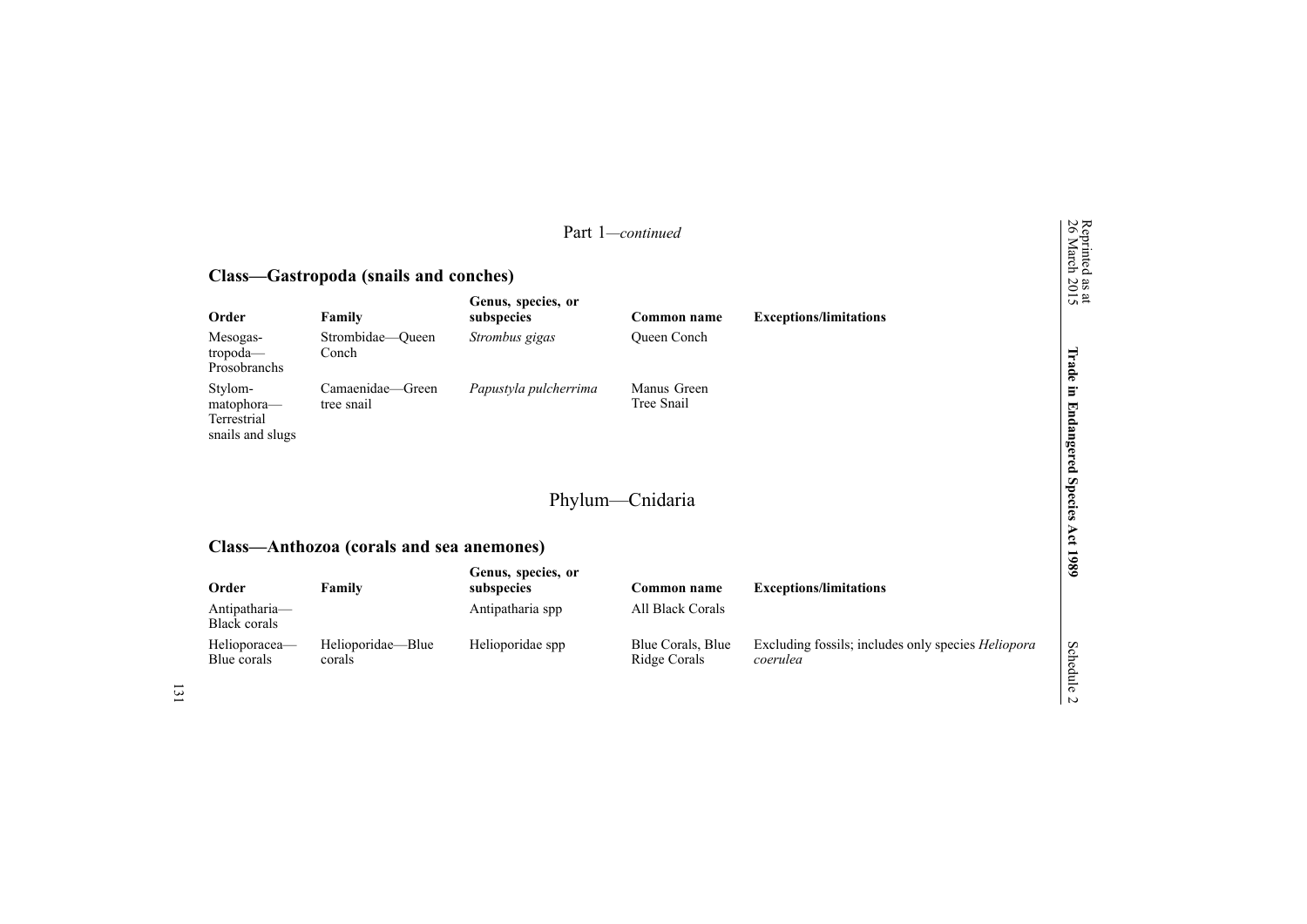| Order                                | Family                            | Genus, species, or<br>subspecies | Common name                                                                                                               | <b>Exceptions/limitations</b> |
|--------------------------------------|-----------------------------------|----------------------------------|---------------------------------------------------------------------------------------------------------------------------|-------------------------------|
| Scleractinia-<br>Stony corals        |                                   | Scleractinia spp                 | All Brown<br>Stem Cluster<br>Corals, Brush<br>Corals, Rose Tree<br>Corals, White<br>Lace Corals,<br>Cauliflower<br>Corals | Excluding fossils             |
| Stolonifera-<br>Organ-pipe<br>corals | Tubiporidae—Organ-<br>pipe corals | Tubiporidae spp                  | Organpipe Corals                                                                                                          | Excluding fossils             |

### **Class—Hydrozoa (sea ferns, fir <sup>e</sup> corals, and stinging medusae)**

| Order                           | Family                       | Genus, species, or<br>subspecies | Common name                                               | <b>Exceptions/limitations</b> |
|---------------------------------|------------------------------|----------------------------------|-----------------------------------------------------------|-------------------------------|
| Millepo-<br>rina-Fire<br>corals | Milleporidae—Fire<br>corals  | Milleporidae spp                 | Fire Corals.<br>Yellow Fire<br>Corals, Stinging<br>Corals | Excluding fossils             |
| Stylasterina-<br>Lace corals    | Stylasteridae—Lace<br>corals | Stylasteridae spp                | Lace Corals                                               | Excluding fossils             |

Schedule 2

 $\vec{a}$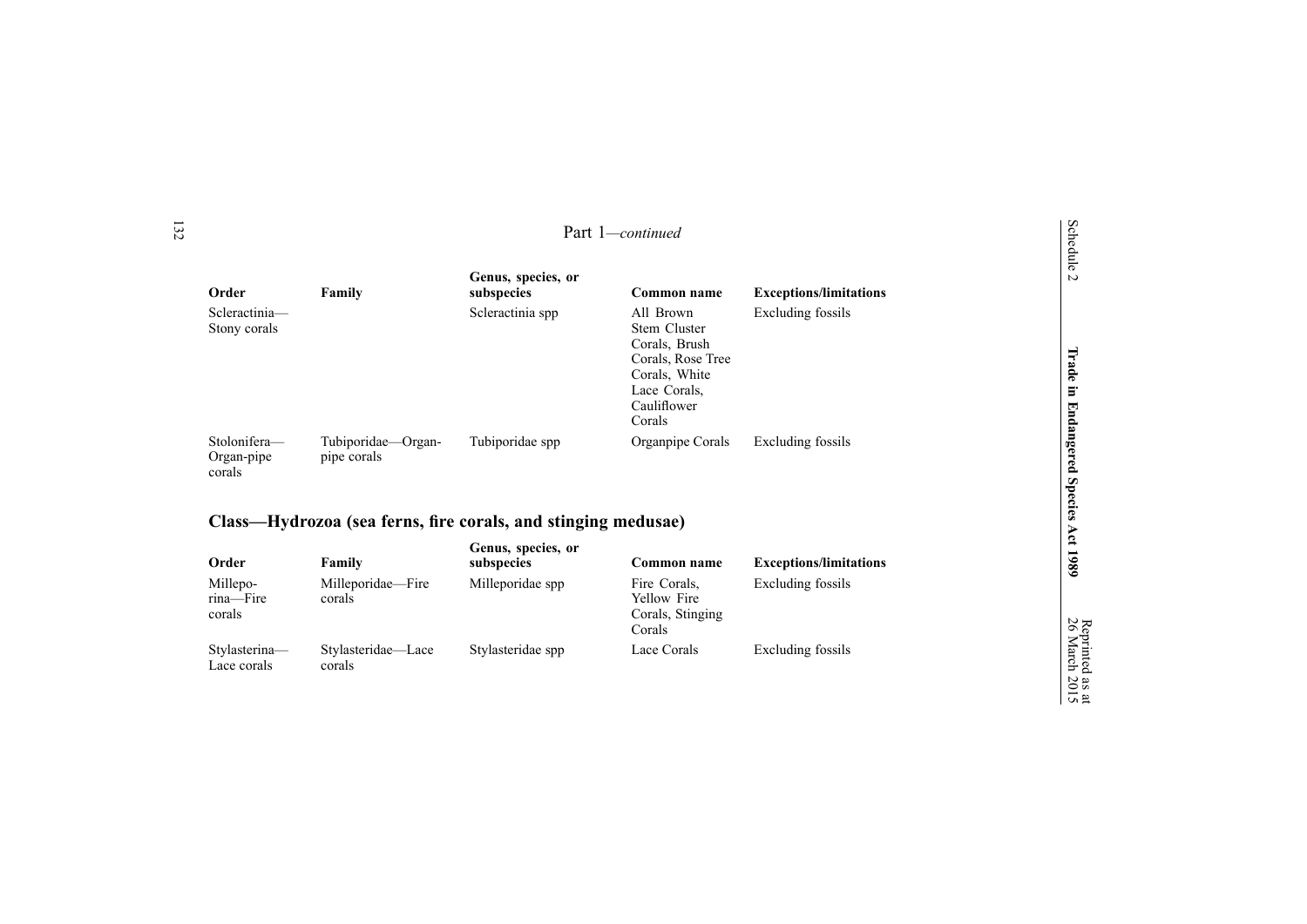|                                         |                               | Part 2<br>Flora (plants)                   |                                                                                                   | Reprinted<br>26 March        |
|-----------------------------------------|-------------------------------|--------------------------------------------|---------------------------------------------------------------------------------------------------|------------------------------|
| Family                                  | Genus, species, or subspecies | Common name                                | <b>Exceptions/limitations</b>                                                                     | $\frac{38 \text{ at}}{2015}$ |
| Agavaceae—Agaves                        | Agave victoriae-reginae       | Queen Agave                                | #4                                                                                                |                              |
|                                         | Nolina interrata              | Dehesa Bear-grass, San<br>Diego Bear Grass |                                                                                                   |                              |
|                                         | Yucca queretaroensis          | Queretaro Yucca                            |                                                                                                   | Trade                        |
| Amaryllidaceae-Snow-                    | Galanthus spp                 | Snowdrops                                  | #4                                                                                                | $\Xi$                        |
| drops, sternbergias                     | Sternbergia spp               | Sternbergias                               | #4                                                                                                |                              |
| Anacardiaceae—Cashews                   | Operculicarya decaryi         | Jabily, Elephant Tree                      |                                                                                                   |                              |
|                                         | Operculicarya hyphaenoides    | Jabihy                                     |                                                                                                   | <b>Endangered</b>            |
|                                         | Operculicarya pachypus        | Tabily                                     |                                                                                                   |                              |
| Apocynaceae—Elephant<br>trunks, hoodias | Hoodia spp                    | Hoodia                                     | #9                                                                                                | <b>Species</b>               |
|                                         | Pachypodium spp               | <b>Elephant Trunks</b>                     | #4; except species included in Schedule 1                                                         |                              |
|                                         | Rauvolfia serpentina          | Snake-root, Devil-pepper                   | #2                                                                                                | Act 1989                     |
| Araliaceae-Ginseng                      | Panax ginseng                 | Red Ginseng                                | #3; only population of Russian Federation.<br>No other population is included in the<br>schedules |                              |
|                                         | Panax quinquefolius           | American Ginseng                           | #3                                                                                                |                              |
| Berberidaceae-May-<br>apple             | Podophyllum hexandrum         | Himalayan May-apple                        | #2                                                                                                | Schedule                     |

 $\frac{3}{4}$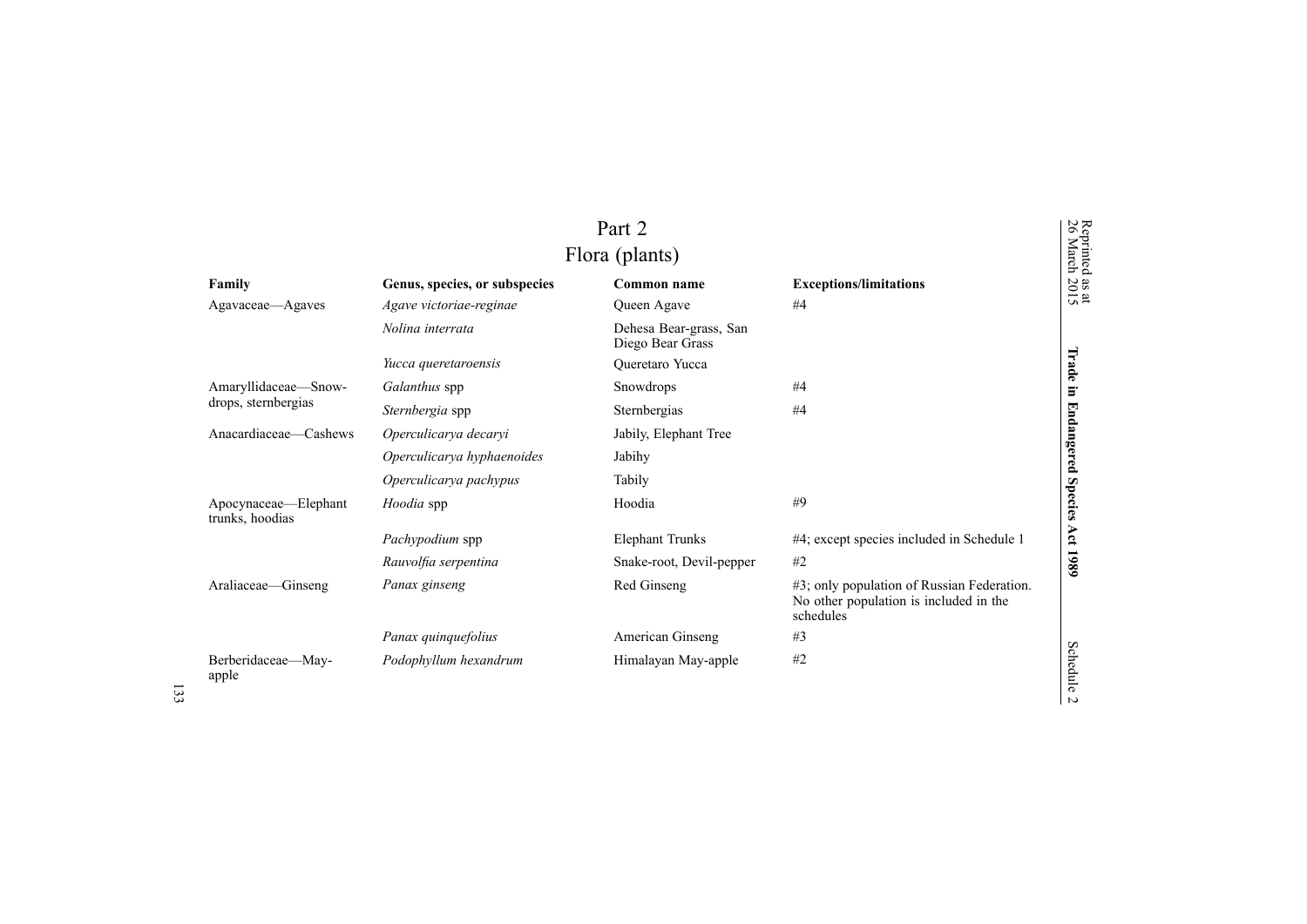|                                       |                               |                        |                                                                                                                                                                                                                                                                                                                                                                                                                                                                                                                                                                                                                                                                                                              | dule                                                  |
|---------------------------------------|-------------------------------|------------------------|--------------------------------------------------------------------------------------------------------------------------------------------------------------------------------------------------------------------------------------------------------------------------------------------------------------------------------------------------------------------------------------------------------------------------------------------------------------------------------------------------------------------------------------------------------------------------------------------------------------------------------------------------------------------------------------------------------------|-------------------------------------------------------|
| Family                                | Genus, species, or subspecies | <b>Common name</b>     | <b>Exceptions/limitations</b>                                                                                                                                                                                                                                                                                                                                                                                                                                                                                                                                                                                                                                                                                | $\sim$                                                |
| Bromeliaceae—Air plants,<br>bromelias | Tillandsia harrisii           | Harris' Tillandsia     | #4                                                                                                                                                                                                                                                                                                                                                                                                                                                                                                                                                                                                                                                                                                           |                                                       |
|                                       | Tillandsia kammii             | Kamm's Tillandsia      | #4                                                                                                                                                                                                                                                                                                                                                                                                                                                                                                                                                                                                                                                                                                           |                                                       |
|                                       | Tillandsia mauryana           | Maury's Tillandsia     | #4                                                                                                                                                                                                                                                                                                                                                                                                                                                                                                                                                                                                                                                                                                           | Trade                                                 |
|                                       | Tillandsia xerographica       | Xerographic Tillandsia | #4                                                                                                                                                                                                                                                                                                                                                                                                                                                                                                                                                                                                                                                                                                           |                                                       |
| Cactaceae—Cacti                       | Cactaceae spp                 | Cactus Plants          | #4; except species included in Schedule 1<br>and except Pereskia spp, Pereskiopsis spp,<br>and Quiabentia spp. Artificially propagated<br>specimens of the following hybrids and<br>cultivars are not subject to provisions of this<br>Act: Hatiora x graeseri; Schlumbergera<br>x buckleyi; Schlumbergera russelliana x<br>Schlumbergera truncata; Schlumbergera<br>orssichiana x Schlumbergera<br>truncata; Schlumbergera opuntioides<br>x Schlumbergera truncata; Schlumbergera<br><i>truncata</i> (cultivars); Cactaceae spp colour<br>mutants grafted on the following grafting<br>stocks: Harrisia "Jusbertii", Hylocereus<br>trigonus or Hylocereus undatus; Opuntia<br><i>microdasys</i> (cultivars) | Ξ.<br><b>Endangered</b><br><b>Species</b><br>Act 1989 |
| Caryocaraceae—Ajo                     | Caryocar costaricense         | Costus                 | #4                                                                                                                                                                                                                                                                                                                                                                                                                                                                                                                                                                                                                                                                                                           |                                                       |
| Cucurbitaceae—melons,                 | Zygosicyos pubescens          | Tobory                 |                                                                                                                                                                                                                                                                                                                                                                                                                                                                                                                                                                                                                                                                                                              |                                                       |
| gourds, cucurbits                     |                               |                        |                                                                                                                                                                                                                                                                                                                                                                                                                                                                                                                                                                                                                                                                                                              | Reprinted as at<br>26 March 2015                      |

Reprinted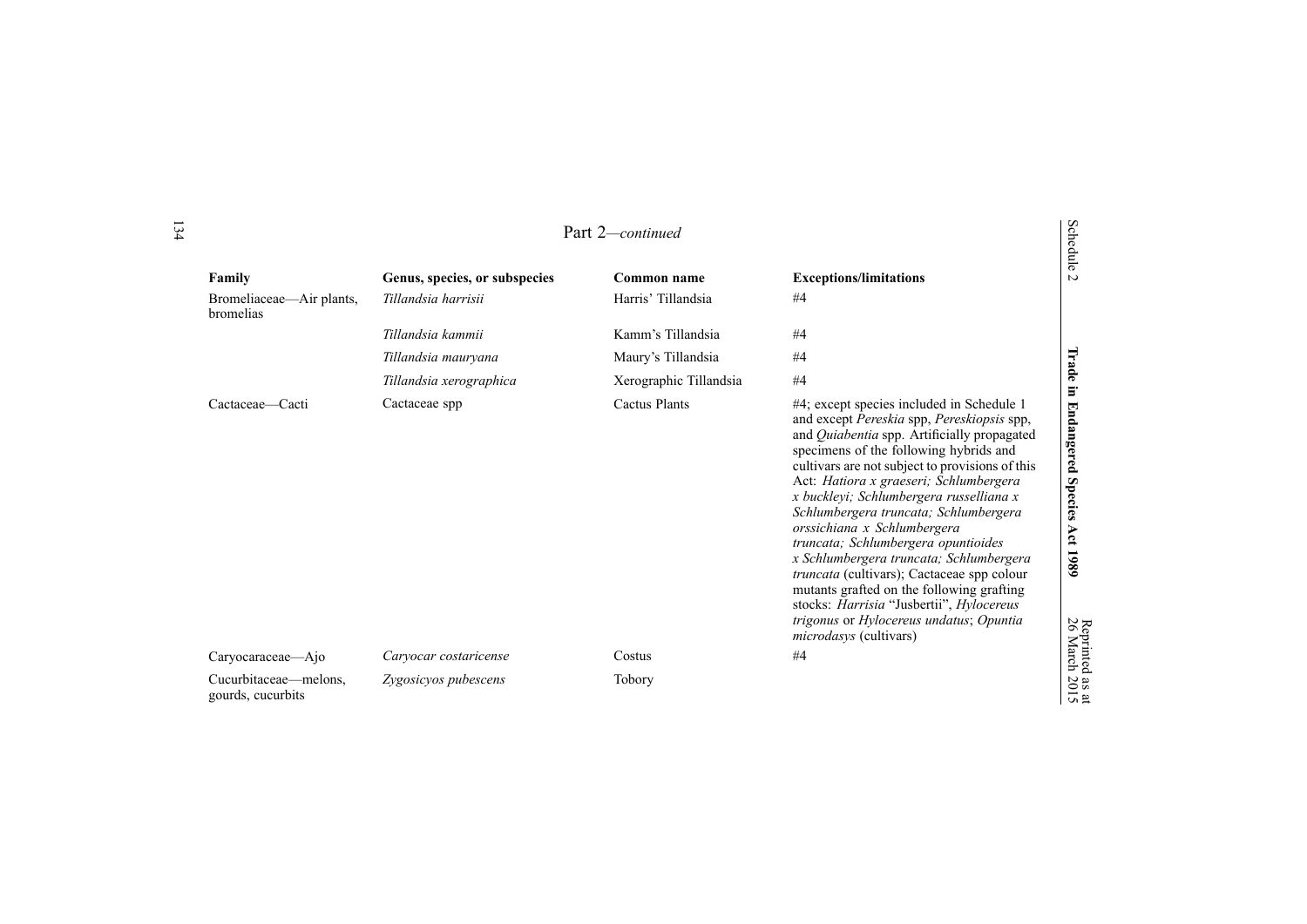|                                           |                                                         | Part 2-continued         |                                                                                      | Reprinted<br>26 March           |
|-------------------------------------------|---------------------------------------------------------|--------------------------|--------------------------------------------------------------------------------------|---------------------------------|
| Family                                    | Genus, species, or subspecies<br>Zygosicyos tripartitus | Common name<br>Betoboky  | <b>Exceptions/limitations</b>                                                        | $\frac{a}{20}$<br>$\frac{a}{2}$ |
| Cyatheaceae—Tree ferns                    | Cyathea spp                                             | Tree Ferns               | #4                                                                                   |                                 |
| Cycadaceae—Cycads                         | Cycadaceae spp                                          | Cycads                   | #4; except species included in Schedule 1                                            |                                 |
| Dicksoniaceae—Tree ferns                  | Cibotium barometz                                       |                          | #4                                                                                   | <b>DEAL</b><br>Ð                |
|                                           | Dicksonia spp                                           | Tree Ferns               | #4; only population of Americas. No other<br>population is included in the schedules | ь                               |
| Didiereaceae—Allaudias.<br>didiereas      | Didiereaceae spp                                        | Allaudias, Didiereas     | #4                                                                                   | Endang                          |
| Dioscoreaceae—ele-<br>phant's foot, kniss | Dioscorea deltoidea                                     | Elephant's Foot          | #4                                                                                   | ered)                           |
| Droseraceae—Venus<br>flytrap              | Dionaea muscipula                                       | Venus Flytrap            | #4                                                                                   | <b>Species</b>                  |
| Ebenaceae—Ebony                           | Diospyros spp                                           | Ebonies, Persimmon Trees | #5. Populations of Madagascar                                                        | Άct                             |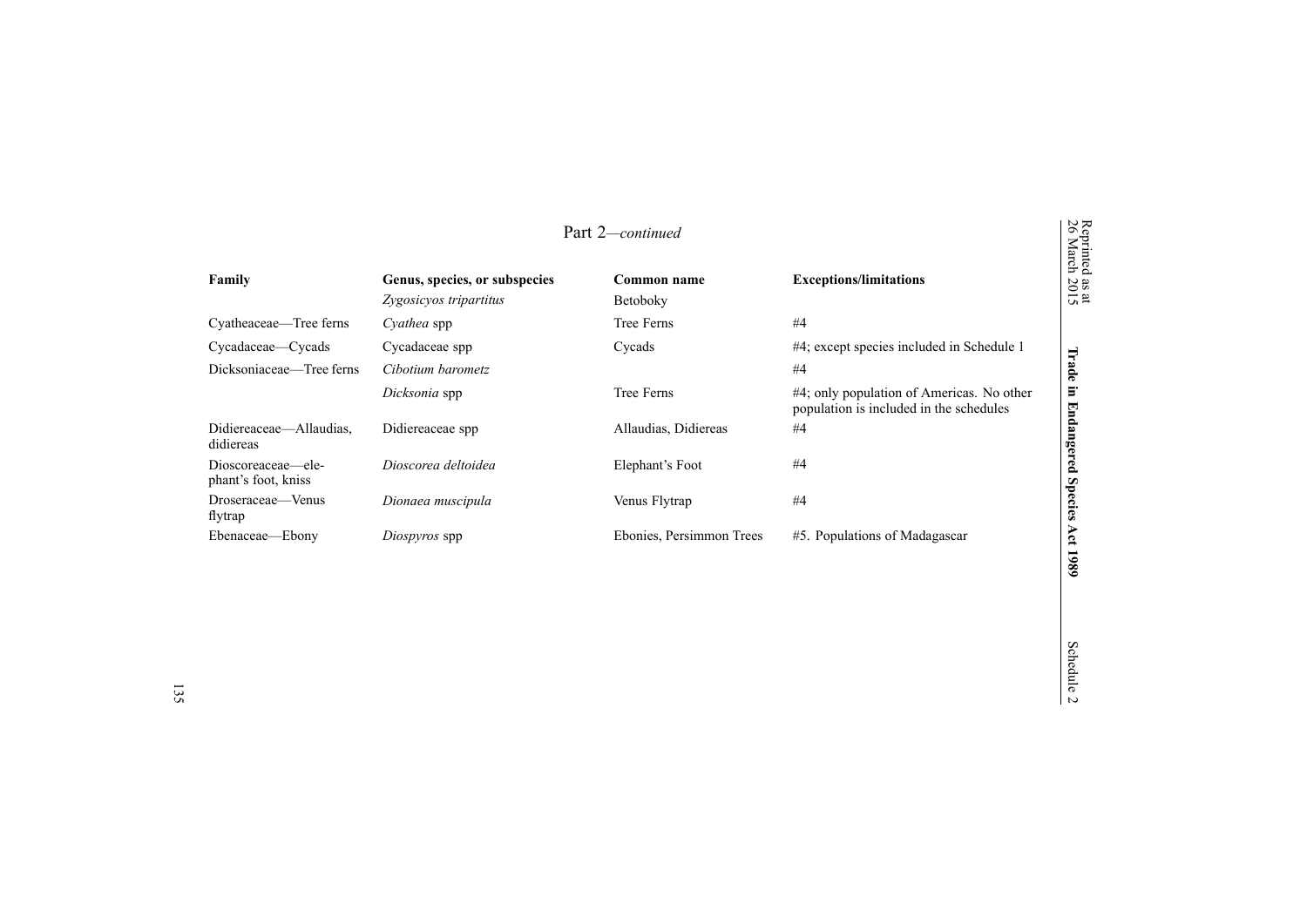|                                                                              |                               | Part 2—continued   |                                                                                                                                                                                                                                                                                                                                                                                                                                                                                                                                                                                                                                               | Schedule                                 |
|------------------------------------------------------------------------------|-------------------------------|--------------------|-----------------------------------------------------------------------------------------------------------------------------------------------------------------------------------------------------------------------------------------------------------------------------------------------------------------------------------------------------------------------------------------------------------------------------------------------------------------------------------------------------------------------------------------------------------------------------------------------------------------------------------------------|------------------------------------------|
| Family                                                                       | Genus, species, or subspecies | Common name        | <b>Exceptions/limitations</b>                                                                                                                                                                                                                                                                                                                                                                                                                                                                                                                                                                                                                 | $\overline{a}$                           |
| Euphoribiaceae—Euphor-<br>bias                                               | Euphorbia spp                 | Euphorbias         | $#4$ ; succulent species only, except<br>Euphorbia misera and the species included<br>in Schedule 1. The following are not<br>subject to provisions of this Act: artificially<br>propagated specimens of cultivars of<br>Euphorbia trigona, artificially propagated<br>specimens of crested, fan-shaped, or<br>colour mutants of Euphorbia lactea, when<br>grafted on artificially propagated root stock<br>of <i>Euphorbia neriifolia</i> , and artificially<br>propagated specimens of cultivars of<br>Euphorbia "Milii", when they are traded in<br>shipments of 100 or more plants and readily<br>recognisable as artificially propagated | Trade<br>in Endangered<br>Species        |
| Fouquieriaceae—Ocotillos                                                     | Fouquieria columnaris         | Boojum Tree        | #4                                                                                                                                                                                                                                                                                                                                                                                                                                                                                                                                                                                                                                            |                                          |
| Juglandaceae—Gavilan                                                         | Oreomunnea pterocarpa         | Gavilan            | #4                                                                                                                                                                                                                                                                                                                                                                                                                                                                                                                                                                                                                                            | Act 1989                                 |
| Lauraceae-Laurels                                                            | Aniba rosaeodora              | Brazilian Rosewood | #12                                                                                                                                                                                                                                                                                                                                                                                                                                                                                                                                                                                                                                           |                                          |
| Leguminosae<br>(Fabaceae)—<br>Afrormosia, cristobal,<br>rosewood, sandalwood | Caesalpinia echinata          | Brazil Wood        | #10                                                                                                                                                                                                                                                                                                                                                                                                                                                                                                                                                                                                                                           |                                          |
|                                                                              | Dalbergia spp                 |                    | #5. Populations of Madagascar                                                                                                                                                                                                                                                                                                                                                                                                                                                                                                                                                                                                                 |                                          |
|                                                                              | Dalbergia cochinchinensis     | Thai Rosewood      | #5                                                                                                                                                                                                                                                                                                                                                                                                                                                                                                                                                                                                                                            | <b>Replified as all</b><br>26 March 2015 |

Reprinted

 $\vec{a}$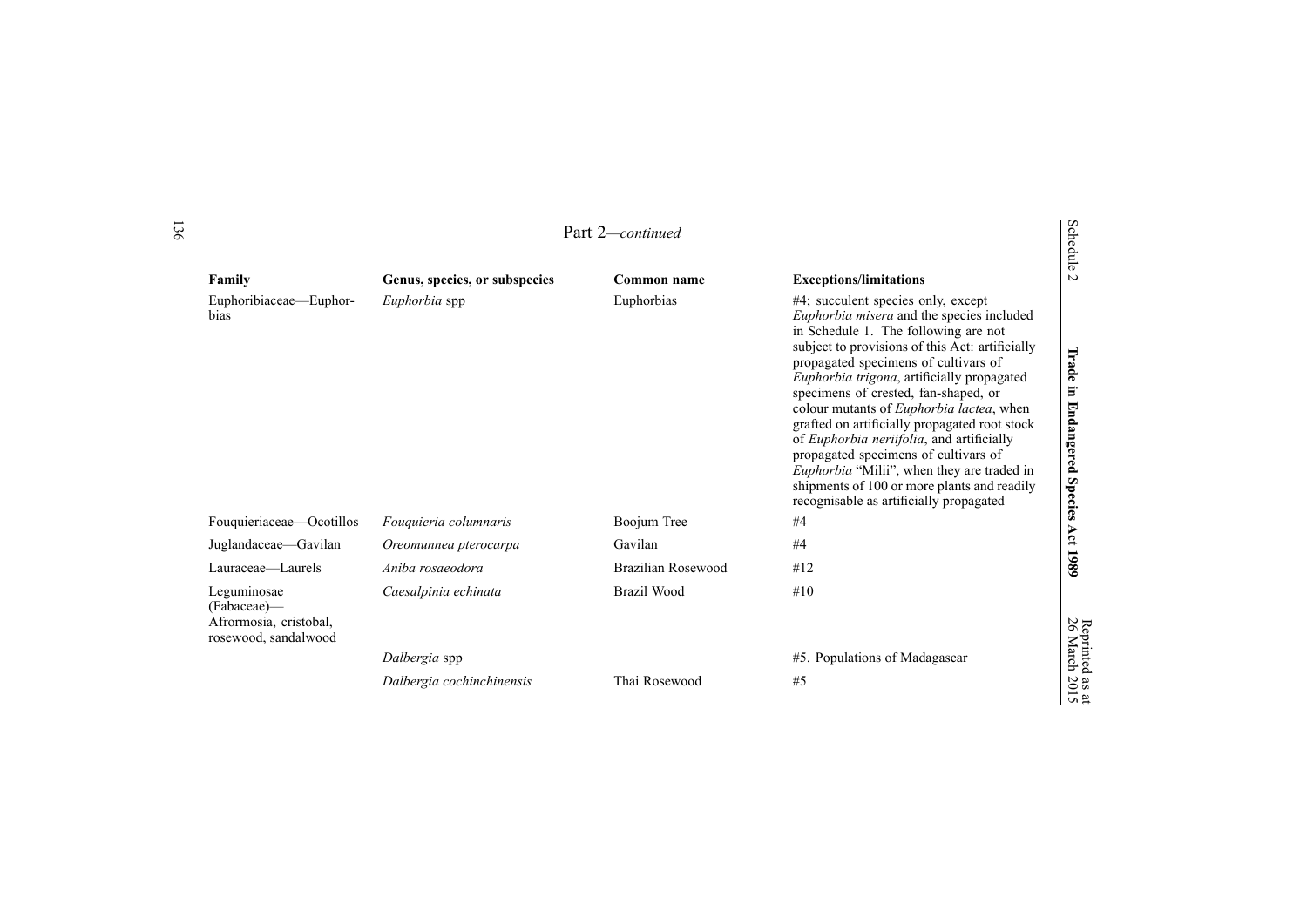|                                            |                               | Part 2-continued                       |                                                                                                                                                                  | Reprinted<br>26 March        |
|--------------------------------------------|-------------------------------|----------------------------------------|------------------------------------------------------------------------------------------------------------------------------------------------------------------|------------------------------|
| Family                                     | Genus, species, or subspecies | Common name                            | <b>Exceptions/limitations</b>                                                                                                                                    | $\frac{aS}{20}$<br>$\sin 2$  |
|                                            | Dalbergia granadillo          | Granadillo                             | #6                                                                                                                                                               |                              |
|                                            | Dalbergia retusa              | Cocobolo                               | #6                                                                                                                                                               |                              |
|                                            | Dalbergia stevensonii         | Honduras Rosewood                      | #6                                                                                                                                                               |                              |
|                                            | Pericopsis elata              | African Teak                           | #5                                                                                                                                                               | Trade                        |
|                                            | Platymiscium pleiostachyum    | Quira, Macawood                        | #4                                                                                                                                                               | Ē.                           |
|                                            | Pterocarpus santalinus        | Red Sanders                            | #7                                                                                                                                                               |                              |
|                                            | Senna meridionalis            |                                        |                                                                                                                                                                  |                              |
| Liliaceae—Aloes                            | <i>Aloe</i> spp               | Aloes                                  | #4; except species included in Schedule 1;<br>also excludes <i>Aloe vera</i> , also referenced as<br>Aloe barbadensis, which is not included in<br>the schedules | Endangered<br><b>Species</b> |
| Meliaceae—Mahoganies,<br>West Indian cedar | Swietenia humilis             | Mexican Mahogany,<br>Honduras Mahogany | #4                                                                                                                                                               | Act                          |
|                                            | Swietenia macrophylla         | Big-leaf Mahogany                      | $#6$ ; populations of Neotropics                                                                                                                                 | 1980                         |
|                                            | Swietenia mahagani            | American Mahogany                      | #5                                                                                                                                                               |                              |
| Nepenthaceae—Pitcher<br>plants (Old World) | Nepenthes spp                 | <b>Pitcher Plants</b>                  | #4; except species included in Schedule 1.                                                                                                                       |                              |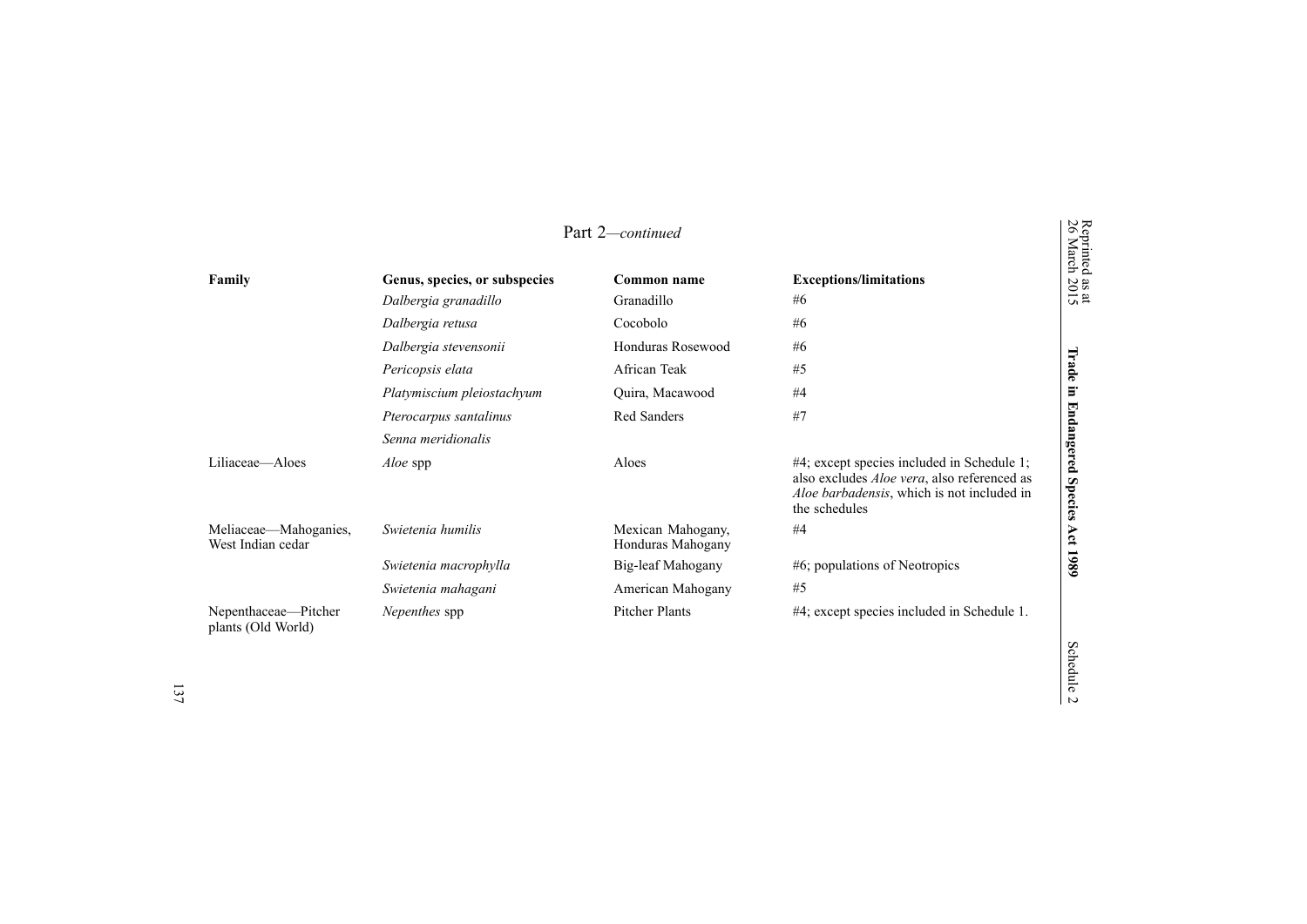| 138 |                     |                               | Part 2-continued |                                                                                                                                                                                                                                                                                                                                                                                                                                   | Schedule                        |
|-----|---------------------|-------------------------------|------------------|-----------------------------------------------------------------------------------------------------------------------------------------------------------------------------------------------------------------------------------------------------------------------------------------------------------------------------------------------------------------------------------------------------------------------------------|---------------------------------|
|     | Family              | Genus, species, or subspecies | Common name      | <b>Exceptions/limitations</b>                                                                                                                                                                                                                                                                                                                                                                                                     | $\overline{C}$                  |
|     | Orchidaceae—Orchids | Orchidaceae spp               | Orchids          | #4; except species included in Schedule<br>1. Artificially propagated hybrids of<br>the genera Cymbidium, Dendrobium,<br>Phalaenopsis, and Vanda are not subject to<br>provisions of this Act when—                                                                                                                                                                                                                               |                                 |
|     |                     |                               |                  | specimens are readily recognisable<br>(a)<br>as artificially propagated and do<br>not show any signs of having<br>been collected in the wild,<br>such as mechanical damage or<br>strong dehydration resulting from<br>collection, irregular growth and<br>heterogeneous size and shape within<br>a taxon and shipment, algae or other<br>epiphyllous organisms adhering to<br>leaves, or damage by insects or other<br>pests; and | Trade in Endangered Species Act |
|     |                     |                               |                  | when shipped in non-flowering<br>$(b)$ $(i)$<br>state, the specimens must be<br>traded in shipments consisting<br>of individual containers (such as<br>cartons, boxes, crates, or individual<br>shelves of CC-containers), each<br>containing 20 or more plants of                                                                                                                                                                | 1989<br>26 March 2015           |

Reprinted

as  $\vec{a}$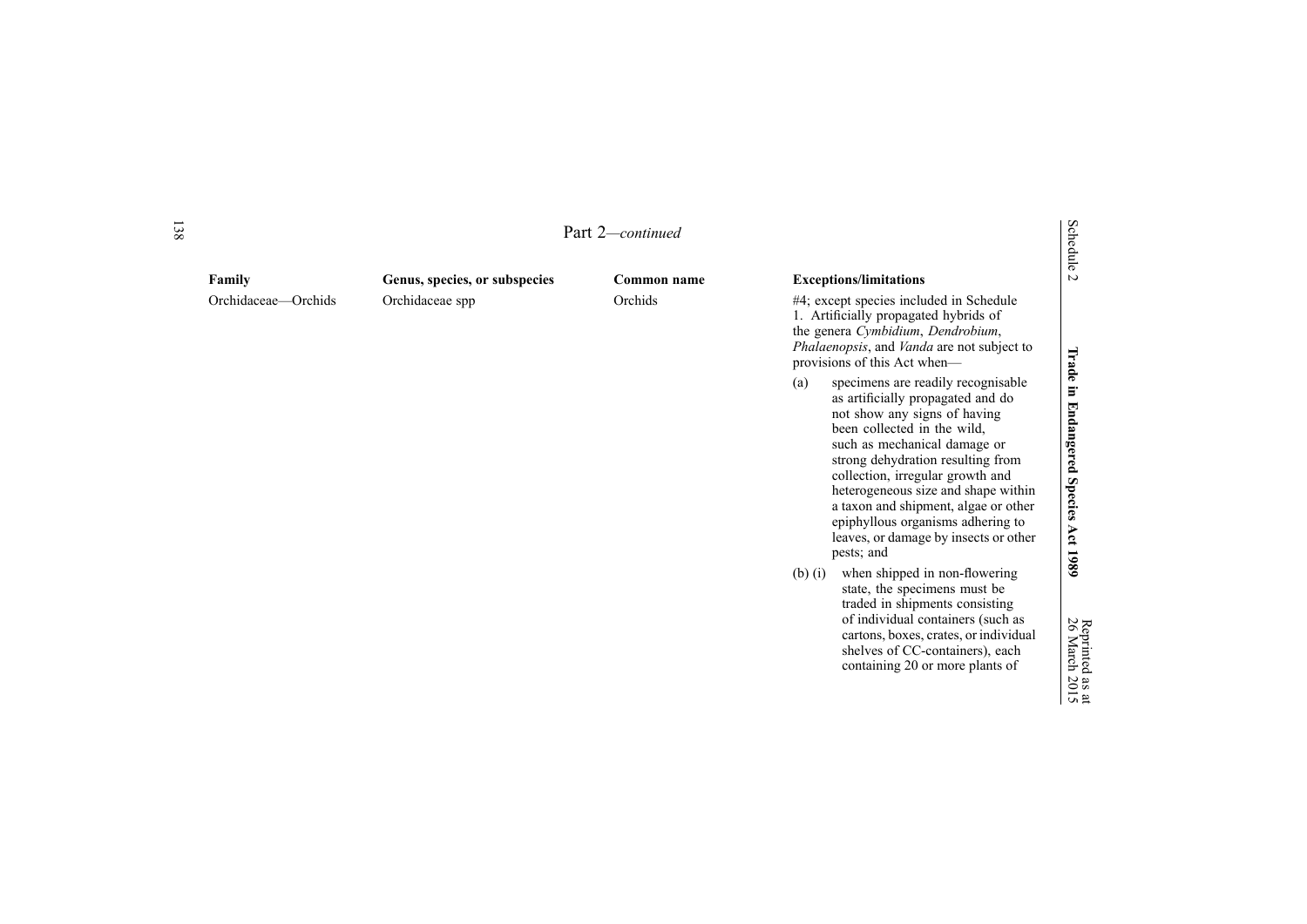|    | Part 2-continued             |                               |                  |                                                                                                                                                                                                                                                                                                                                                                                                                                                                             |                                         |
|----|------------------------------|-------------------------------|------------------|-----------------------------------------------------------------------------------------------------------------------------------------------------------------------------------------------------------------------------------------------------------------------------------------------------------------------------------------------------------------------------------------------------------------------------------------------------------------------------|-----------------------------------------|
|    | Family                       | Genus, species, or subspecies | Common name      | <b>Exceptions/limitations</b><br>the same hybrid; the plants within<br>each container must exhibit a<br>high degree of uniformity and<br>healthiness; and the shipment must<br>be accompanied by documentation,<br>such as an invoice, that clearly<br>states the number of plants of each<br>hybrid; or                                                                                                                                                                    | Reprinted as at<br>26 March 2015        |
|    |                              |                               |                  | when shipped in flowering state,<br>$(b)$ (ii)<br>with at least 1 fully open flower per<br>specimen, no minimum number<br>of specimens per shipment is<br>required but specimens must<br>be professionally processed for<br>commercial retail sale, eg, labelled<br>with printed labels or packaged<br>with printed packages indicating<br>the name of the hybrid and the<br>country of final processing. This<br>should be clearly visible and allow<br>easy verification. | Trade in Endangered Species<br>Act 1989 |
| 39 | Orobanchaceae-Broom-<br>rape | Cistanche deserticola         | Desert Cistanche | Plants not clearly qualifying for the<br>exemption must be accompanied by<br>appropriate CITES documents<br>#4                                                                                                                                                                                                                                                                                                                                                              | <b>Schedule</b><br>$\triangleright$     |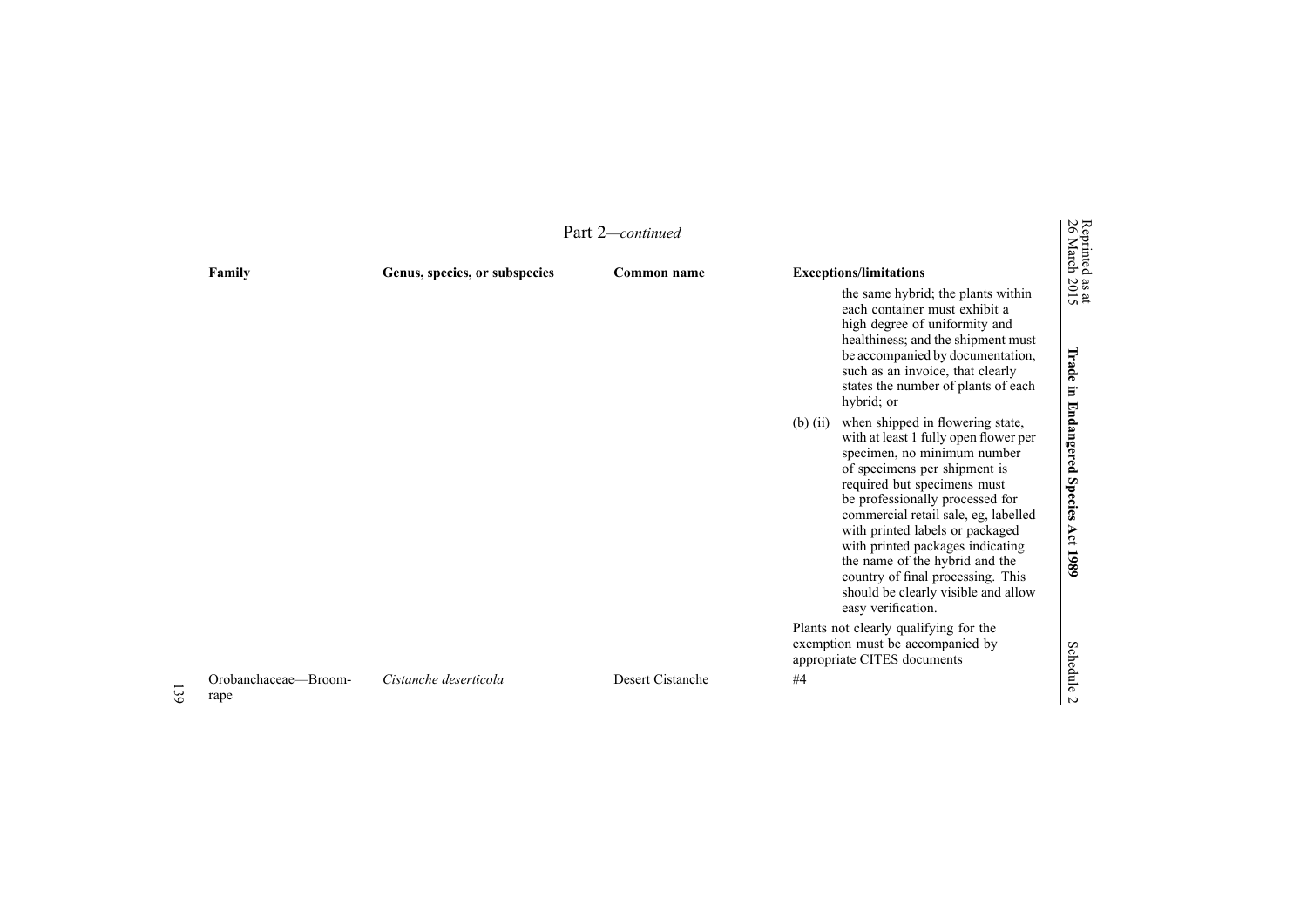|                                                |                                  | Part 2-continued                  |                               | <b>Schedule</b>       |
|------------------------------------------------|----------------------------------|-----------------------------------|-------------------------------|-----------------------|
| Family                                         | Genus, species, or subspecies    | Common name                       | <b>Exceptions/limitations</b> | $\overline{v}$        |
| Palmae (Are-<br>caceae)—Palms                  | Beccariophoenix madagascariensis | Manarano Palm, Maruala<br>Palm    | #4                            |                       |
|                                                | Lemurophoenix halleuxii          | Red Lemur Palm                    |                               |                       |
|                                                | Marojejya darianii               | Big Leaf Palm, Madagascar<br>Palm |                               | Trade                 |
|                                                | Neodypsis decaryi                | Triangle Palm                     | #4                            | $\Xi$                 |
|                                                | Ravenea louvelii                 |                                   |                               |                       |
|                                                | Ravenea rivularis                | Majesty Palm                      |                               |                       |
|                                                | Satranala decussilvae            | Satranabe Palm                    |                               | <b>Endangered</b>     |
|                                                | Voanioala gerardii               | <b>Forest Coconut</b>             |                               |                       |
| Passifloraceae-Passion-<br>flowers             | Adenia firingalavensis           |                                   |                               | <b>Species</b>        |
|                                                | Adenia olaboensis                | Adenia                            |                               | Act                   |
|                                                | Adenia subsessilifolia           |                                   |                               | 1980                  |
| Pedaliaceae—Sesames                            | Uncarina grandidieri             |                                   |                               |                       |
|                                                | Uncarina stellulifera            |                                   |                               |                       |
| Portulaceae—Lewisias,<br>portulacas, purslanes | Anacampseros spp                 | Purselanes                        | #4                            | Reprinted<br>26 March |
|                                                | Avonia spp                       |                                   | #4                            |                       |
|                                                | Lewisia serrata                  | Saw-toothed Lewisia               | #4                            | $\frac{3}{2015}$      |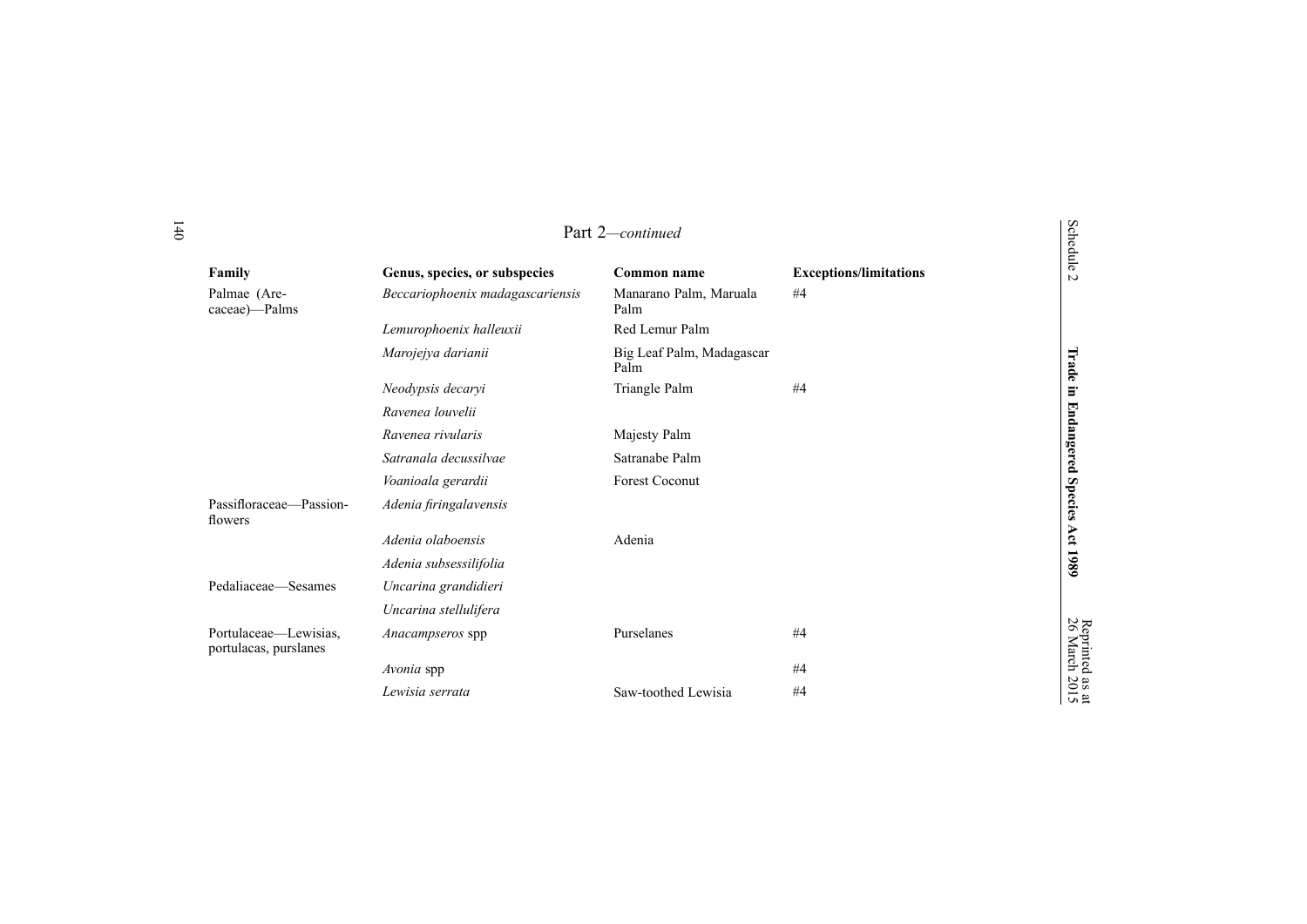| Reprinted<br>26 March<br>Part 2-continued                    |                                                                  |                                 |                                                                                                                                                        |                              |
|--------------------------------------------------------------|------------------------------------------------------------------|---------------------------------|--------------------------------------------------------------------------------------------------------------------------------------------------------|------------------------------|
| Family                                                       | Genus, species, or subspecies                                    | Common name                     | <b>Exceptions/limitations</b>                                                                                                                          |                              |
| Primulaceae—Cyclamens                                        | Cyclamen spp                                                     | Cyclamens                       | #4; except artificially propagated cultivars<br>of Cyclamen persicum (cultivars).<br>Exemption does not apply to specimens<br>traded as dormant tubers | $\frac{38 \text{ at}}{2015}$ |
| Ranunculaceae—Golden<br>seals, yellow adonis,<br>yellow root | Adonis vernalis                                                  | Yellow Adonis, Spring<br>Adonis | #2                                                                                                                                                     | Irade<br>$\Xi$               |
|                                                              | Hydrastis canadensis                                             | Goldenseal                      | #8                                                                                                                                                     |                              |
| Rosaceae—African cherry,<br>stinkwood                        | Prunus africana                                                  | African Stinkwood               | #4                                                                                                                                                     | Endangered                   |
| Santalaceae-Sandal-<br>woods                                 | Osyris lanceolata                                                | African Sandalwood              | #2; Populations of Burundi, Ethiopia,<br>Kenya, Rwanda, Uganda, and United<br>Republic of Tanzania                                                     | <b>Species</b>               |
| Sarracenaceae—Pitcher<br>plants (New World)                  | Sarracenia spp                                                   | <b>Pitcher Plants</b>           | #4; except species included in Schedule 1                                                                                                              | Act                          |
| Scrophulariaceae-Kutki                                       | Picrorhiza kurrooa                                               |                                 | #2; excludes Picrorhiza scrophulariiflora                                                                                                              | 1989                         |
| Stangeriaceae—Stangerias                                     | <i>Bowenia</i> spp                                               |                                 | #4                                                                                                                                                     |                              |
| Taxaceae—Himalayan<br>yew                                    | <i>Taxus chinensis</i> and infraspecific taxa<br>of this species |                                 | #2                                                                                                                                                     |                              |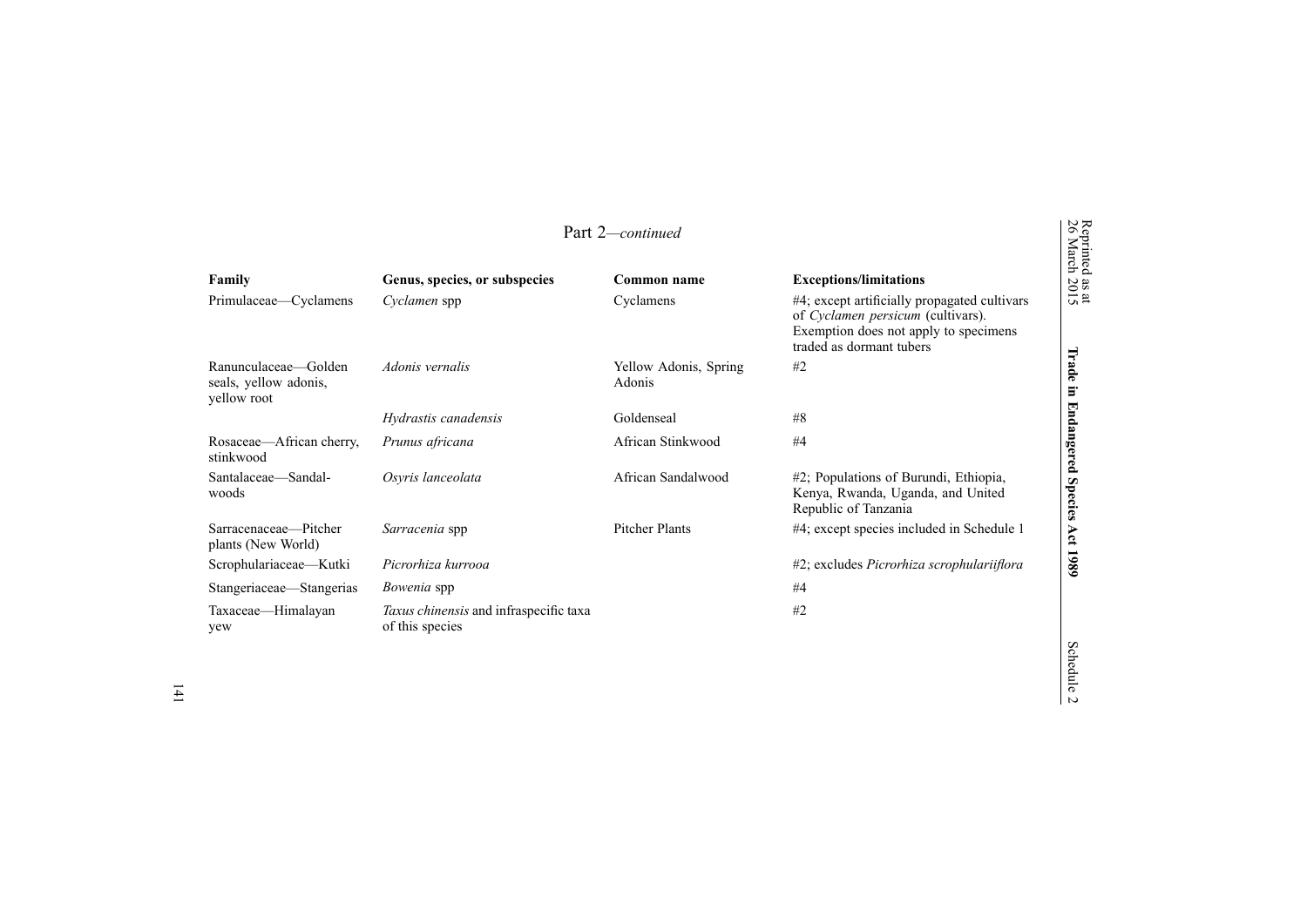|                                         |                                                           | Part 2-continued         |                                                                                                                                                                                                                                                                                                                                     | <b>Schedule</b>         |
|-----------------------------------------|-----------------------------------------------------------|--------------------------|-------------------------------------------------------------------------------------------------------------------------------------------------------------------------------------------------------------------------------------------------------------------------------------------------------------------------------------|-------------------------|
| Family                                  | Genus, species, or subspecies                             | Common name              | <b>Exceptions/limitations</b>                                                                                                                                                                                                                                                                                                       | $\sim$                  |
|                                         | Taxus cuspidata and infraspecific<br>taxa of this species |                          | #2. The following are not subject<br>to provisions of this Act: artificially<br>propagated hybrids and cultivars of Taxus<br>cuspidata, live, in pots or other small<br>containers, each consignment being<br>accompanied by a label or document stating<br>the name of the taxon or taxa and the text<br>"artificially propagated" | Trade<br>Ξ.             |
|                                         | Taxus fuana and infraspecific taxa of<br>this species     |                          | #2                                                                                                                                                                                                                                                                                                                                  | <b>Endangered</b>       |
|                                         | Taxus sumatrana and infraspecific<br>taxa of this species |                          | #2                                                                                                                                                                                                                                                                                                                                  |                         |
|                                         | Taxus wallichiana                                         | Himalayan Yew            | #2                                                                                                                                                                                                                                                                                                                                  | Species                 |
| Thymelaeaceae (Aquila-                  | Aquilaria spp                                             | Agarwood                 | #14                                                                                                                                                                                                                                                                                                                                 |                         |
| raceae)—Agarwood,<br>ramin              | Gonystylus spp                                            | Ramin                    | #4                                                                                                                                                                                                                                                                                                                                  | Act                     |
|                                         | <i>Gyrinops</i> spp                                       | Agarwood                 | #14                                                                                                                                                                                                                                                                                                                                 | 1989                    |
| Valeranciaceae-Hi-<br>malayan spikenard | Nardostachys grandiflora                                  | Himalayan Spikenard      | #2                                                                                                                                                                                                                                                                                                                                  |                         |
| Vitaceae—Grapes                         | Cyphostemma elephantopus                                  | Elephant Foot Grape Tree |                                                                                                                                                                                                                                                                                                                                     |                         |
|                                         | Cyphostemma laza                                          | Laza                     |                                                                                                                                                                                                                                                                                                                                     | Reprinted<br>26 March : |
|                                         | Cyphostemma montagnacii                                   | Lazambohitra             |                                                                                                                                                                                                                                                                                                                                     | $\frac{3015}{2015}$     |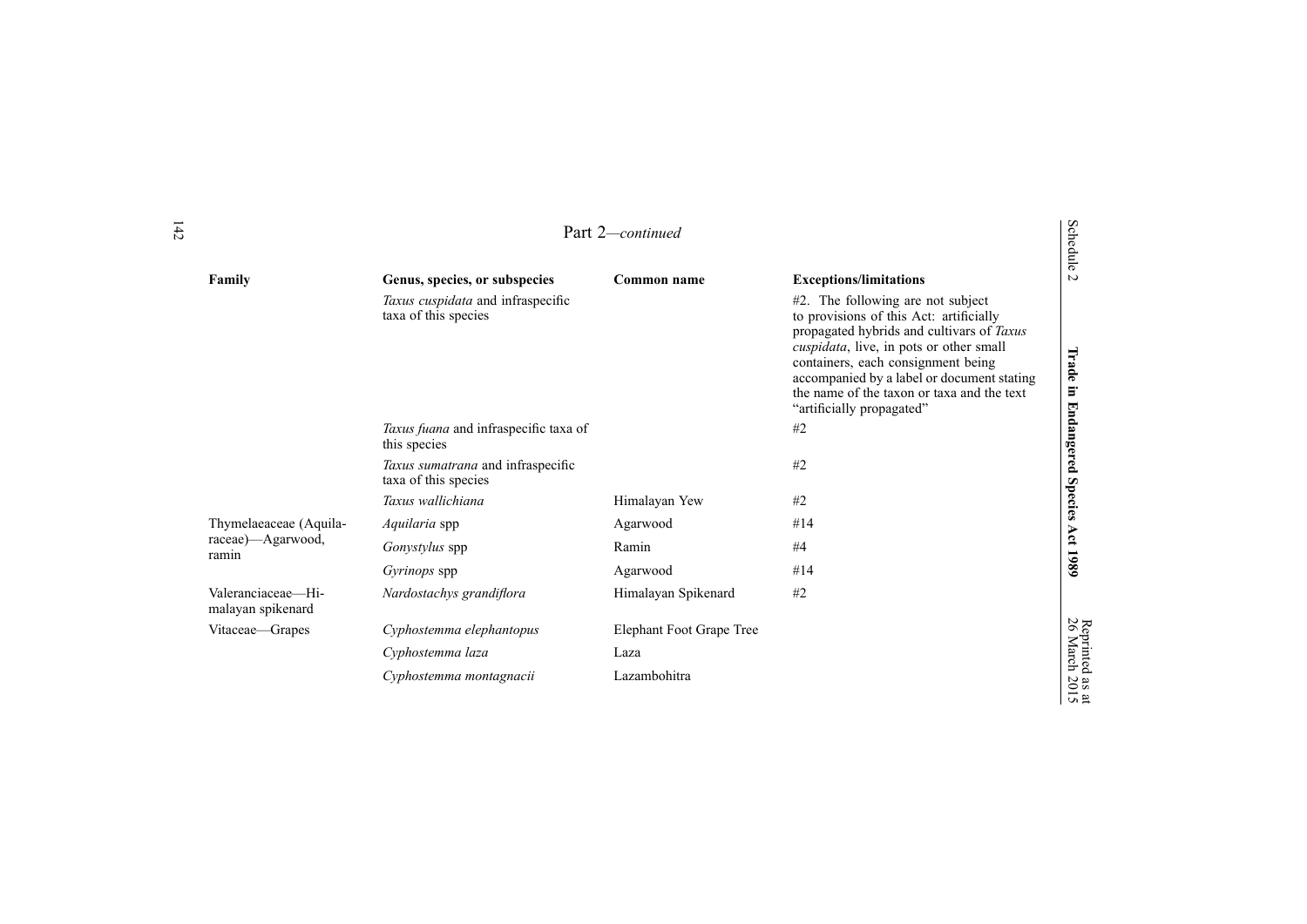| Part 2-continued                |                                                        |                            |                                           | Reprinted<br>26 March           |
|---------------------------------|--------------------------------------------------------|----------------------------|-------------------------------------------|---------------------------------|
| Family<br>Welwitschiaceae-      | Genus, species, or subspecies<br>Welwitschia mirabilis | Common name<br>Welwitschia | <b>Exceptions/limitations</b><br>#4       | $\frac{a}{20}$<br>$\frac{1}{2}$ |
| Welwitschia                     |                                                        |                            |                                           |                                 |
| Zamiaceae-Cycads                | Zamiaceae spp                                          | Cycads                     | #4; except species included in Schedule 1 |                                 |
| Zingiberaceae—Ginger<br>lily    | Hedychium philippinense                                | Philippine Garland-flower  | #4                                        | EЛ<br>≏<br>$\bullet$            |
| Zygophyllaceae-<br>Lignum-vitae | Bulnesia sarmientoi                                    | Palo Santo, Verawood       | #11                                       | ь<br>ट्य<br>ь                   |
|                                 | Guaiacum spp                                           | Lignum-vitae               | #2                                        | ldang<br>$\sigma$               |
| <b>Notes</b>                    |                                                        |                            |                                           | O                               |

When <sup>a</sup> species is included in this schedule, all parts and derivatives of the species are also included in the schedule unless the species is annotated to indicate that only specific parts and derivatives are included. The symbol # followed by <sup>a</sup> number placed against the name of <sup>a</sup> species or higher taxon included in this schedule refers to <sup>a</sup> footnote that indicates the parts or derivatives of plants that are designated as specimens subject to the provisions of this Act.

- 1 All parts and derivatives except—
	- (a) seeds, spores, and pollen (including pollinia); and
	- (b) seedling or tissue cultures obtained *in vitro*, in solid or liquid media, transported in sterile containers; and
	- (c) cut flowers of artificially propagated plants; and
	- (d) fruits, and parts and derivatives thereof, of artificially propagated plants of the genus *Vanilla*.
- 2 All parts and derivatives except—
	- (a) seeds and pollen; and
	- (b) finished products packaged and ready for the retail trade.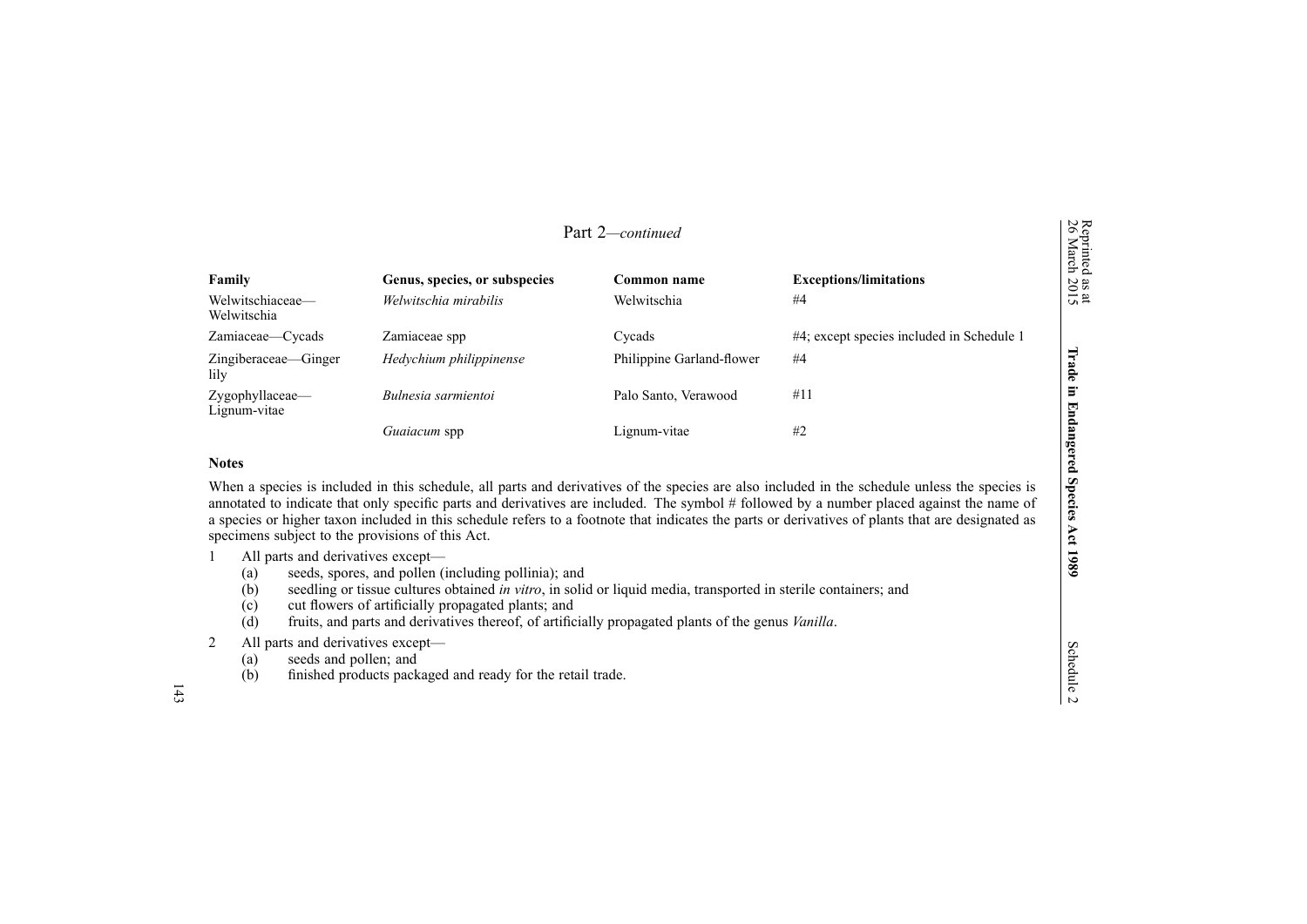|                                                                                                                                                                    | Part 2-continued                                                                                                                                                                                                                                                                                                                                                                                                                                                                                                                                                                                                                                                                                                                                                                                                                                                                                                                                                                      |                                  |  |  |
|--------------------------------------------------------------------------------------------------------------------------------------------------------------------|---------------------------------------------------------------------------------------------------------------------------------------------------------------------------------------------------------------------------------------------------------------------------------------------------------------------------------------------------------------------------------------------------------------------------------------------------------------------------------------------------------------------------------------------------------------------------------------------------------------------------------------------------------------------------------------------------------------------------------------------------------------------------------------------------------------------------------------------------------------------------------------------------------------------------------------------------------------------------------------|----------------------------------|--|--|
| 3<br>Whole and sliced roots and parts of roots, excluding manufactured parts or derivatives, such as powders, pills, extracts, tonics, teas, and<br>confectionery. |                                                                                                                                                                                                                                                                                                                                                                                                                                                                                                                                                                                                                                                                                                                                                                                                                                                                                                                                                                                       | <b>Schedule</b><br>$\sim$        |  |  |
| 4                                                                                                                                                                  | All parts and derivatives except-<br>seeds (including seedpods of Orchidaceae), spores, and pollen (including pollinia). The exemption does not apply to seeds from<br>(a)<br>Cactaceae spp exported from Mexico, or to seeds from Beccariophoenix madagascarensis and Neodypsis decaryi exported from<br>Madagascar; and<br>seedling or tissue cultures obtained in vitro, in solid or liquid media, transported in sterile containers; and<br>(b)<br>(c)<br>cut flowers of artificially propagated plants; and<br>fruits, and parts and derivatives thereof, of naturalised or artificially propagated plants of the genus Vanilla (Orchidaceae) and of<br>(d)<br>the family Cactaceae; and<br>stems, flowers, and parts and derivatives thereof of naturalised or artificially propagated plants of the genera Opuntia, subgenus<br>(e)<br>Opuntia and Selenicereus (Cactaceae); and<br>finished products of Euphorbia antisyphilitica packaged and ready for retail trade.<br>(f) | Trade<br>Ē.<br><b>Endangered</b> |  |  |
| Logs, sawn wood, and veneer sheets.<br>5                                                                                                                           |                                                                                                                                                                                                                                                                                                                                                                                                                                                                                                                                                                                                                                                                                                                                                                                                                                                                                                                                                                                       | <b>Species</b>                   |  |  |
| Logs, sawn wood, veneer sheets, and plywood.<br>6                                                                                                                  |                                                                                                                                                                                                                                                                                                                                                                                                                                                                                                                                                                                                                                                                                                                                                                                                                                                                                                                                                                                       |                                  |  |  |
| 7<br>Logs, wood chips, powder, and extracts.                                                                                                                       |                                                                                                                                                                                                                                                                                                                                                                                                                                                                                                                                                                                                                                                                                                                                                                                                                                                                                                                                                                                       | Act                              |  |  |
| 8<br>Underground parts (ie, roots, rhizomes): whole, parts, and powdered.                                                                                          |                                                                                                                                                                                                                                                                                                                                                                                                                                                                                                                                                                                                                                                                                                                                                                                                                                                                                                                                                                                       | 1980                             |  |  |
| 9                                                                                                                                                                  | All parts and derivatives except those bearing a label "Produced from Hoodia spp material obtained through controlled harvesting<br>and production under the terms of an agreement with the relevant CITES Management Authority of [Botswana under agreement No.<br>BW/xxxxxx] [Namibia under agreement No. NA/xxxxxx] [South Africa under agreement No. ZA/xxxxxx]".                                                                                                                                                                                                                                                                                                                                                                                                                                                                                                                                                                                                                 |                                  |  |  |
| 10<br>Logs, sawn wood, veneer sheets, including unfinished wood articles used for the fabrication of bows for stringed musical instruments.                        |                                                                                                                                                                                                                                                                                                                                                                                                                                                                                                                                                                                                                                                                                                                                                                                                                                                                                                                                                                                       |                                  |  |  |
| 11                                                                                                                                                                 | Logs, sawn wood, veneer sheets, plywood, powder, and extracts.                                                                                                                                                                                                                                                                                                                                                                                                                                                                                                                                                                                                                                                                                                                                                                                                                                                                                                                        | Reprinted as at<br>26 March 2015 |  |  |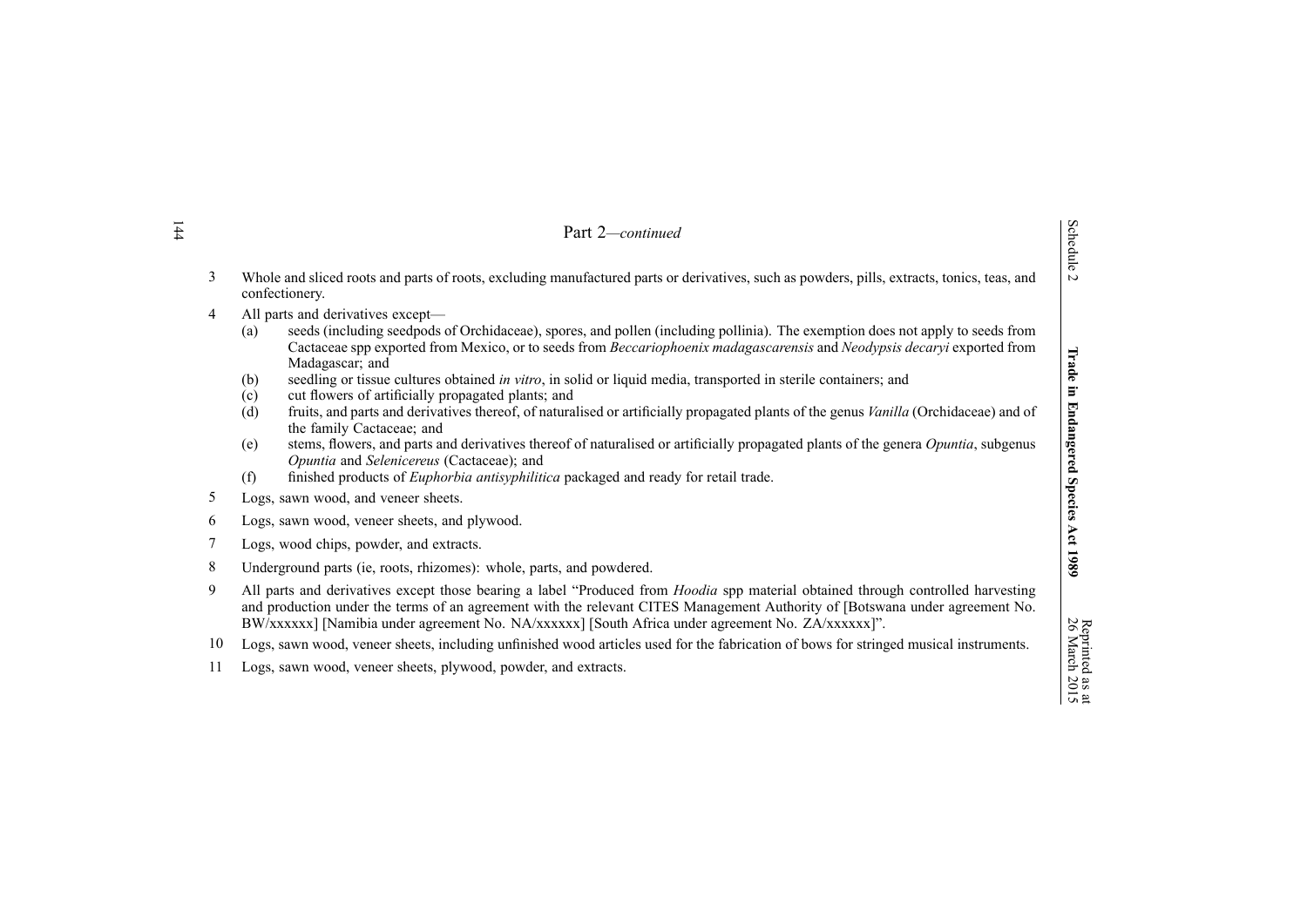|    | Part 2—continued                                                                                                                                                                                                                                                                                                                                                                                                                                                                        | Reprinted<br>26 March                |
|----|-----------------------------------------------------------------------------------------------------------------------------------------------------------------------------------------------------------------------------------------------------------------------------------------------------------------------------------------------------------------------------------------------------------------------------------------------------------------------------------------|--------------------------------------|
| 12 | Logs, sawn wood, veneer sheets, plywood, and extracts. Finished products containing such extracts as ingredients, including fragrances,<br>are not considered to be covered by this annotation.                                                                                                                                                                                                                                                                                         | $\frac{38 \text{ at}}{2015}$         |
| 13 | The kernel (also known as endosperm, pulp, or copra) and any derivative thereof.                                                                                                                                                                                                                                                                                                                                                                                                        |                                      |
| 14 | All parts and derivatives except—<br>seeds and pollen; and<br>(a)<br>(b)<br>seedling or tissue cultures obtained in vitro, in solid or liquid media, transported in sterile containers; and<br>fruits; and<br>$\left( \mathrm{c}\right)$<br>(d)<br>leaves; and<br>(e)<br>exhausted agarwood powder, including compressed powder in all shapes; and<br>(f)<br>finished products packaged and ready for retail trade, this exemption does not apply to beads, prayer beads, and carvings. | $\overline{5}$<br>U.<br>angere<br>Sp |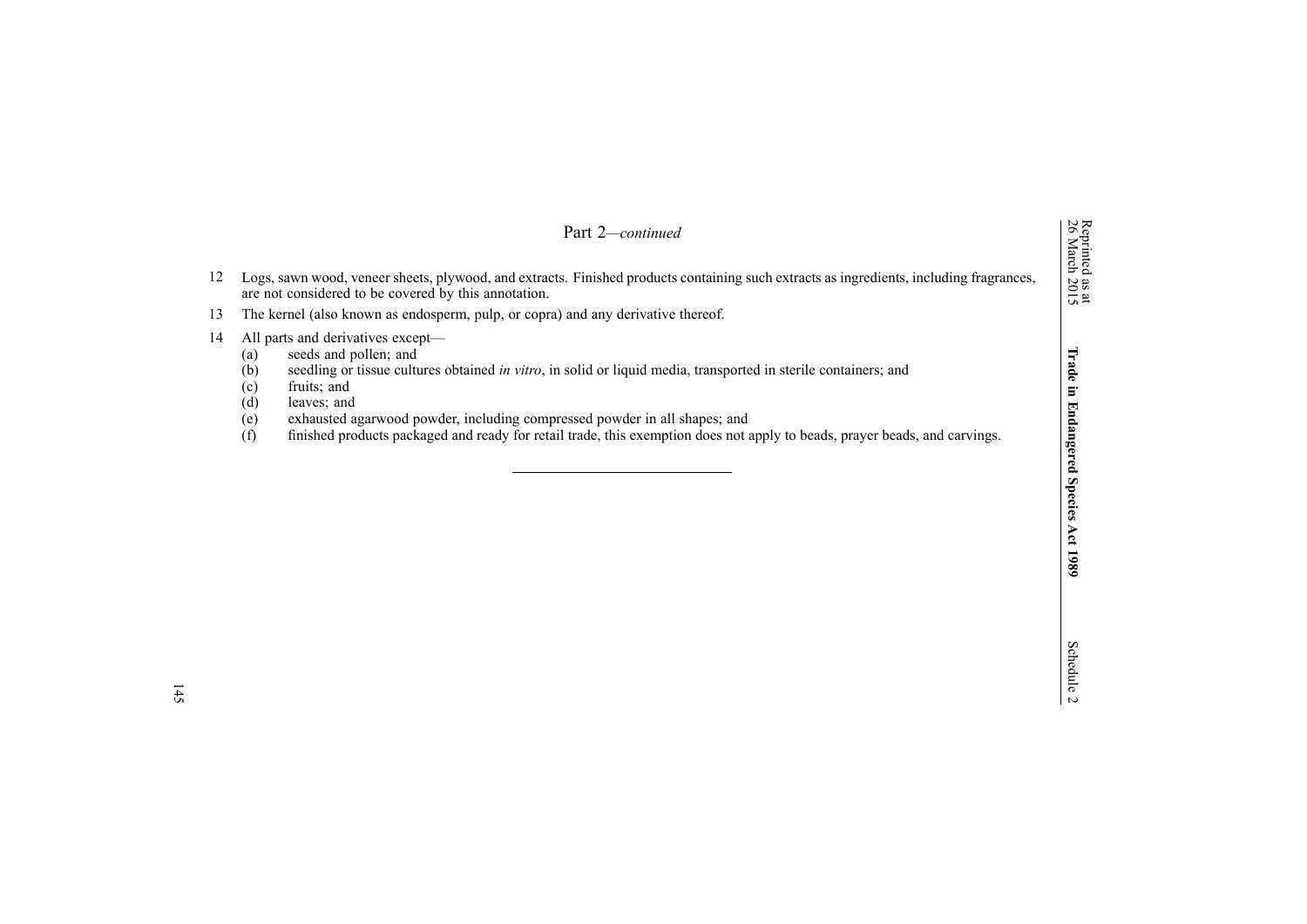| <b>Schedule 3</b><br>$s \; 3(1)$                                                                                                                                                                                          |            |
|---------------------------------------------------------------------------------------------------------------------------------------------------------------------------------------------------------------------------|------------|
| Species exploited by trade                                                                                                                                                                                                | Schedule 3 |
| Schedule 3: replaced, on 14 September 2014, by clause 3 of the Trade in Endangered Species Order 2014 (LI 2014/259).                                                                                                      |            |
| The classes, families, and species listed in this schedule are arranged in descending order by class then in alphabetical<br>order by order, family, and species. This order of arrangement is adopted in the Convention. |            |
| The countries listed in the column headed "Exceptions/limitations and Countries requiring export permit" are                                                                                                              | Trade      |
| parties to the Convention on International Trade in Endangered Species of Wild Fauna and Flora that require an export                                                                                                     |            |

parties to the Convention on International Trade in Endangered Species of Wild Fauna and Flora that require an expor<sup>t</sup> permit to authorise trade in the species listed in this schedule. Trade in those species in relation to other countries that are party to the Convention requires <sup>a</sup> certificate of origin.

**1989**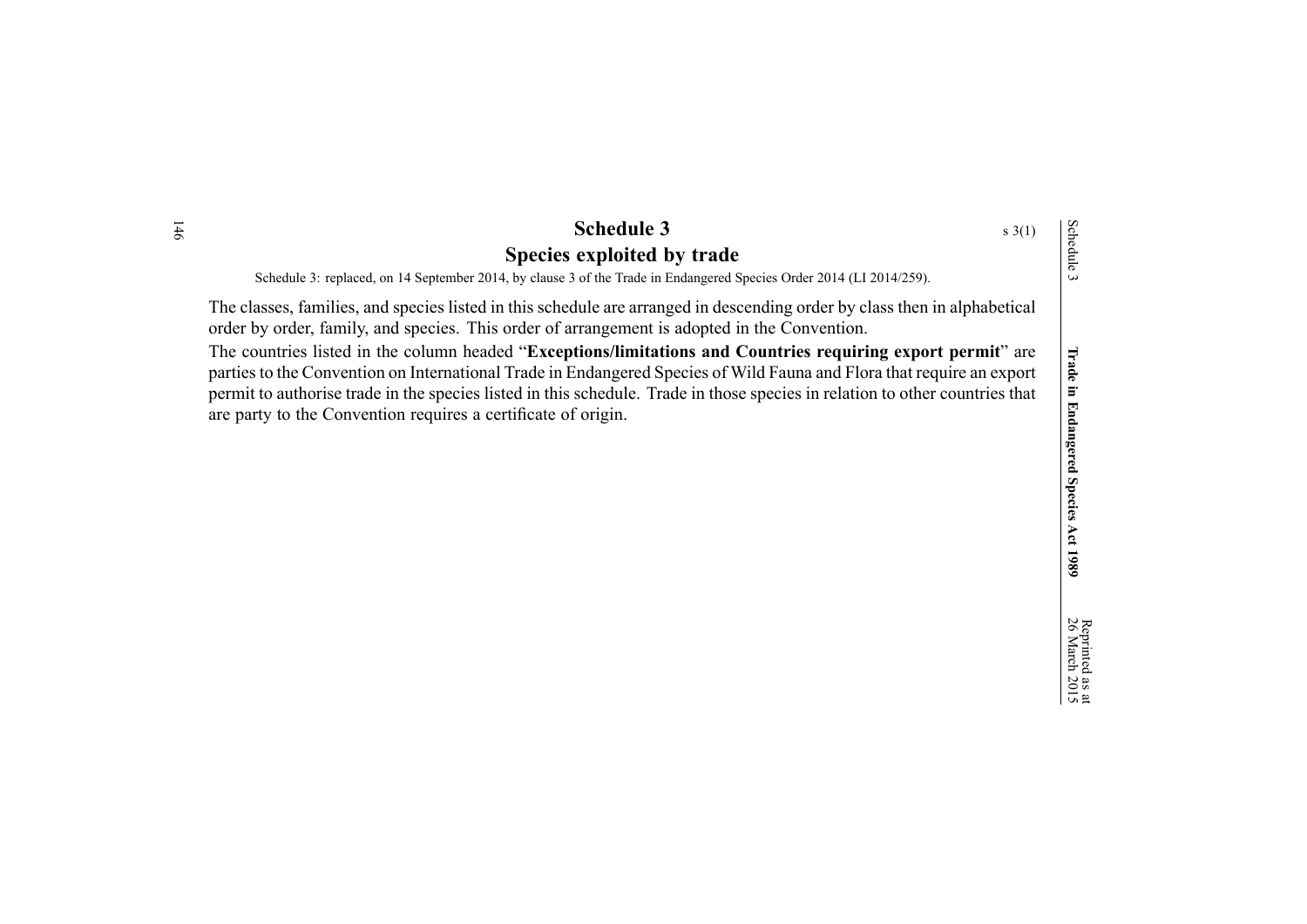# Part 1 Fauna (animals) Phylum—Chordata

# **Class—Mammalia (mammals)**

| Order              | Family                                  | Genus, species, or subspecies | Common name                           | Countries requiring export<br>permit                                          | ā<br>$\Xi$            |
|--------------------|-----------------------------------------|-------------------------------|---------------------------------------|-------------------------------------------------------------------------------|-----------------------|
| Artiodactyla-Even- | Bovidae—Antelopes, cattle,              | Antilope cervicapra           | Blackbuck                             | Nepal, Pakistan                                                               |                       |
| toed ungulates     | duikers, gazelles, goats, sheep,<br>etc | Boselaphus tragocamelus       | Nilgai                                | Pakistan                                                                      |                       |
|                    |                                         | Bubalus arnee                 | Asiatic Buffalo                       | Nepal; excludes domesticated<br>form, referenced as <i>Bubalus</i><br>bubalis | Endangered            |
|                    |                                         | Capra hircus aegagrus         | Domestic Goat                         | Pakistan                                                                      | <b>Species</b><br>Act |
|                    |                                         | Capra sibirica                | Siberian Ibex                         | Pakistan                                                                      |                       |
|                    |                                         | Gazella bennettii             | Chinkara, Indian<br>Gazelle           | Pakistan                                                                      | 1989                  |
|                    |                                         | Gazella dorcas                | Dorcas Gazelle                        | Algeria, Tunisia                                                              |                       |
|                    |                                         | Pseudois nayaur               | Bharal, Himalayan<br>Blue Sheep, Naur | Pakistan                                                                      |                       |
|                    |                                         | Tetracerus quadricornis       | Four-horned Antelope                  | Nepal                                                                         | Schec                 |

**Exceptions/limitations and**

Reprinted

26 March

as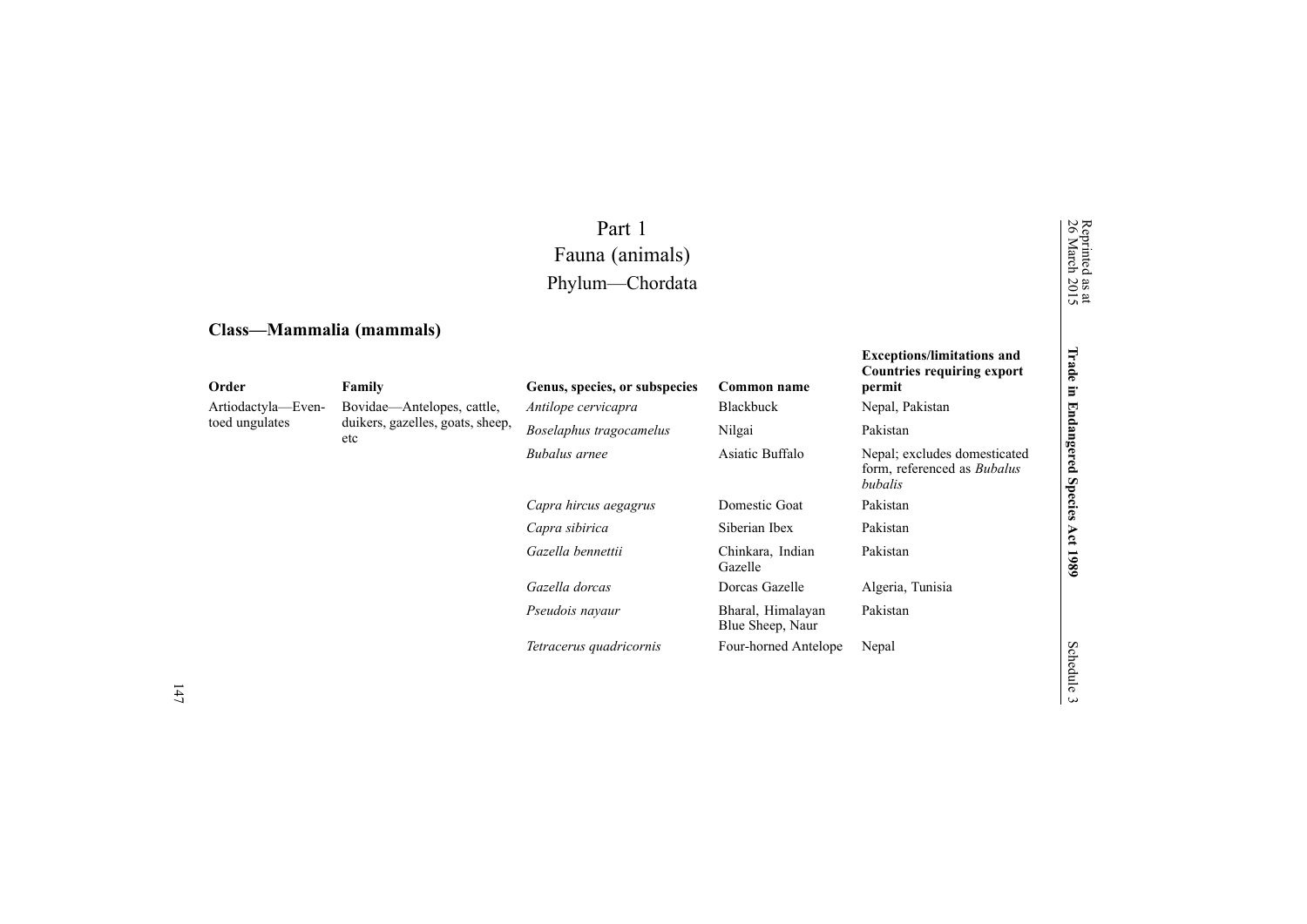| Order      | Family                                     | Genus, species, or subspecies        | Common name              | <b>Exceptions/limitations and</b><br><b>Countries requiring export</b><br>permit | $\sigma$<br>$\omega$  |
|------------|--------------------------------------------|--------------------------------------|--------------------------|----------------------------------------------------------------------------------|-----------------------|
|            | Cervidae—Deer, guemals,<br>muntjacs, pudus | Axis porcinus                        | Hog Deer                 | Pakistan; except subspecies<br>included in Schedule 1                            |                       |
|            |                                            | Cervus elaphus barbarus              | <b>Tunisian Deer</b>     | Algeria, Tunisia                                                                 | Trade                 |
|            |                                            | Mazama temama cerasina               | Red Brocket Deer         | Guatemala                                                                        | E.                    |
|            |                                            | Odocoileus virginianus<br>mayensis   | White-tailed Deer        | Guatemala                                                                        | 国<br>ndangered        |
| Carnivora— | Canidae—Bush dog, foxes,                   | Canis aureus                         | Golden Jackal            | India                                                                            |                       |
| Carnivores | wolves                                     | Vulpes bengalensis                   | Bengal Fox               | India                                                                            |                       |
|            |                                            | <i>Vulpes vulpes griffithi</i>       | Red Fox                  | India                                                                            | <b>Species</b>        |
|            |                                            | Vulpes vulpes montana                | Red Fox                  | India                                                                            |                       |
|            |                                            | Vulpes vulpes pusilla                | Red Fox                  | India                                                                            | Act                   |
|            | Herpestidae—Mongooses                      | Herpestes edwardsii                  | Indian Grey Mongoose     | India, Pakistan                                                                  | 1980                  |
|            |                                            | Herpestes fuscus                     | Indian Brown<br>Mongoose | India                                                                            |                       |
|            |                                            | Herpestes javanicus                  | Small Asian Mongoose     | Pakistan                                                                         |                       |
|            |                                            | Herpestes javanicus<br>auropunctatus | Small Indian<br>Mongoose | India                                                                            | Reprinted<br>26 March |
|            |                                            | Herpestes smithii                    | Ruddy Mongoose           | India                                                                            | as at<br>2015         |

Repr $\overline{\kappa}$ 

as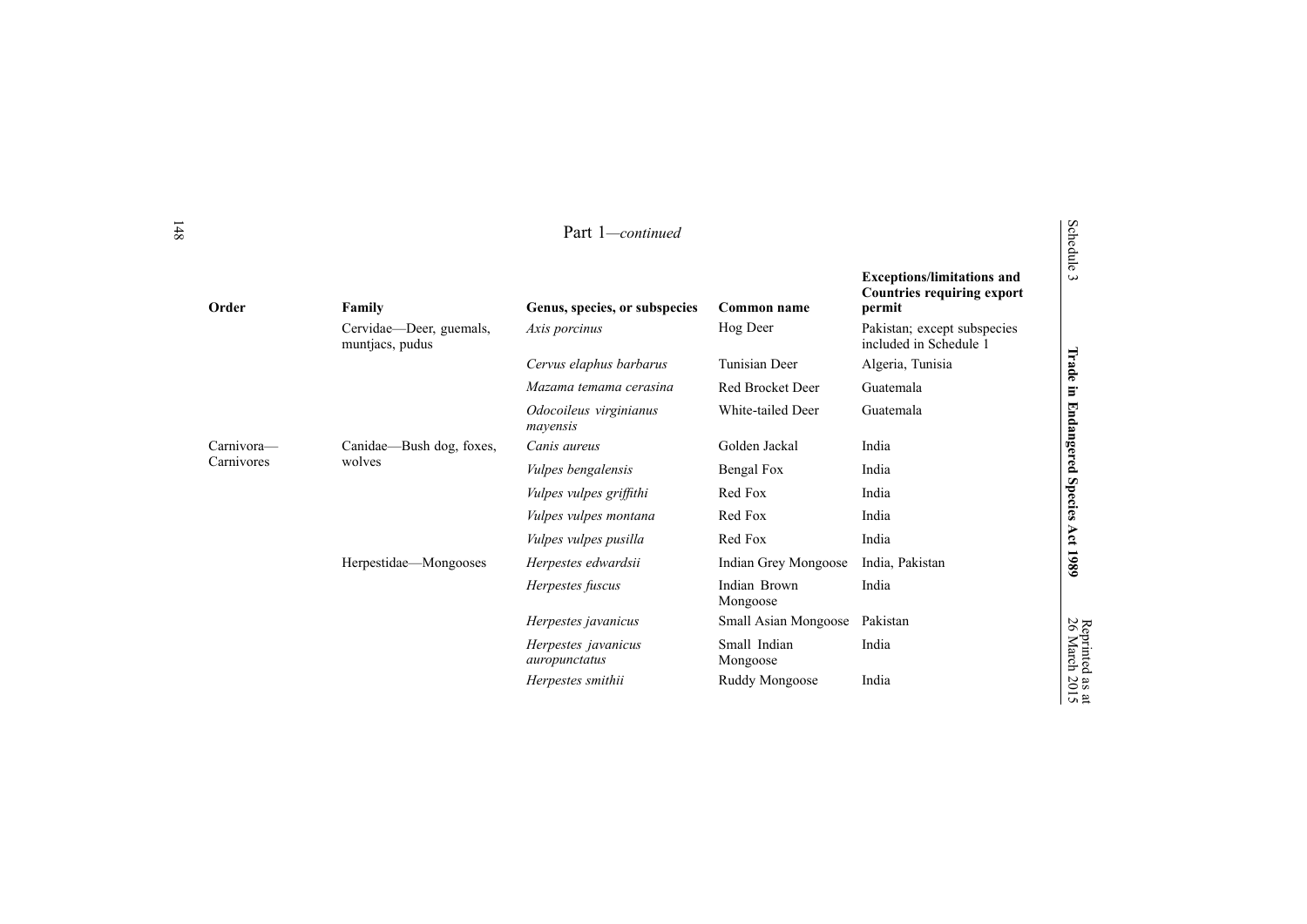|       |                                    | Part 1-continued                          |                               |                                                                                  | Reprinted<br>26 March        |
|-------|------------------------------------|-------------------------------------------|-------------------------------|----------------------------------------------------------------------------------|------------------------------|
| Order | Family                             | Genus, species, or subspecies             | Common name                   | <b>Exceptions/limitations and</b><br><b>Countries requiring export</b><br>permit | $\frac{38 \text{ at}}{2015}$ |
|       |                                    | Herpestes urva                            | Crab-eating Mongoose          | India                                                                            |                              |
|       |                                    | Herpestes vitticollis                     | Stripe-necked<br>Mongoose     | India                                                                            | Irade                        |
|       | Hyaenidae-Aardwolf                 | Hyaena hyaena                             | Striped Hyena                 | Pakistan                                                                         | E.                           |
|       |                                    | Aardwolf<br>Proteles cristata<br>Botswana |                               |                                                                                  |                              |
|       | Mustelinae—Grisons, honey          | Eira barbara                              | Tayra                         | Honduras                                                                         |                              |
|       | badger, martens, tayra,<br>weasels | Galictis vittata                          | <b>Greater Grison</b>         | Costa Rica                                                                       | <b>Endangered</b>            |
|       |                                    | Martes flavigula                          | Yellow-throated<br>Marten     | India                                                                            | <b>Species</b>               |
|       |                                    | Martes foina intermedia                   | Central Asian Stone<br>Marten | India                                                                            | Act                          |
|       |                                    | Martes gwatkinsii                         | Nilgiri Marten                | India                                                                            | 1980                         |
|       |                                    | Mellivora capensis                        | Honey Badger                  | <b>Botswana</b>                                                                  |                              |
|       |                                    | Mustela altaica                           | Alpine Weasel                 | India                                                                            |                              |
|       |                                    | Mustela erminea ferghanae                 | Stoat                         | India                                                                            |                              |
|       |                                    | Mustela kathiah                           | Yellow-bellied Weasel         | India                                                                            |                              |
|       |                                    | Mustela sibirica                          | Siberian Weasel               | India                                                                            | Schedule                     |
|       | Odobenidae-Walrus                  | Odobenus rosmarus                         | Walrus                        | Canada                                                                           | $\epsilon$                   |
|       |                                    |                                           |                               |                                                                                  |                              |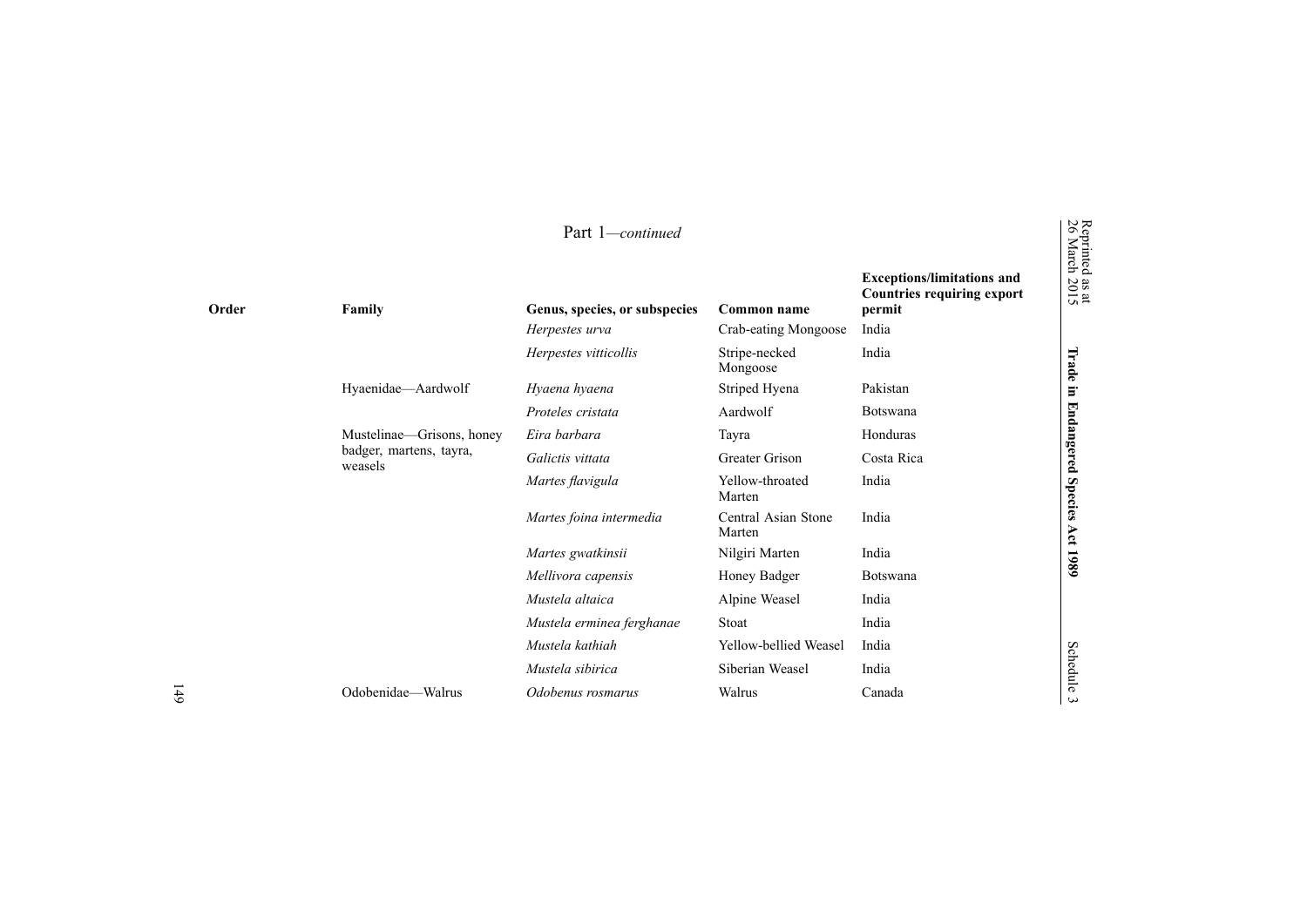| Order                     | Family                                        | Genus, species, or subspecies | Common name                    | <b>Exceptions/limitations and</b><br><b>Countries requiring export</b><br>permit | 등<br>$\omega$         |
|---------------------------|-----------------------------------------------|-------------------------------|--------------------------------|----------------------------------------------------------------------------------|-----------------------|
|                           | Procyonidae—Coatis,                           | Bassaricyon gabbii            | Bushy-tailed Olingo            | Costa Rica                                                                       |                       |
|                           | kinkajou, olingos                             | Bassariscus sumichrasti       | Central American<br>Cacomistle | Costa Rica                                                                       | Trade                 |
|                           |                                               | Nasua narica                  | Northern Coati                 | Honduras                                                                         | $\Xi$                 |
|                           |                                               | Nasua nasua solitaria         | South Brazilian Coati          | Uruguay                                                                          |                       |
|                           |                                               | Potos flavus                  | Kinkajou                       | Honduras                                                                         | <b>Endangered</b>     |
|                           | Viverridae-Binturong,                         | Arctictis binturong           | Binturong                      | India                                                                            |                       |
|                           | civets, linsangs, otter-civet,<br>palm civets | Civettictis civetta           | African Civet                  | <b>Botswana</b>                                                                  |                       |
|                           |                                               | Paguma larvata                | Masked Palm Civet              | India                                                                            | <b>Species</b>        |
|                           |                                               | Paradoxurus hermaphroditus    | Common Palm Civet              | India                                                                            | Act                   |
|                           |                                               | Paradoxurus jerdoni           | Palm Civet                     | India                                                                            |                       |
|                           |                                               | Viverra civettina             | Large Spotted Civet            | India                                                                            | 1980                  |
|                           |                                               | Viverra zibetha               | Large Indian Civet             | India                                                                            |                       |
|                           |                                               | Viverricula indica            | Small Indian Civet             | India                                                                            |                       |
| Chiroptera-Bats           | Phyllostomidae-Broad-<br>nosed bat            | Platyrrhinus lineatus         | White-lined Bat                | Uruguay                                                                          | Reprinted<br>26 March |
| Cingulata—Armadil-<br>los | Dasypodidae-Armadillos                        | Cabassous centralis           | Naked-tailed<br>Armadillo      | Costa Rica                                                                       | as at<br>2015         |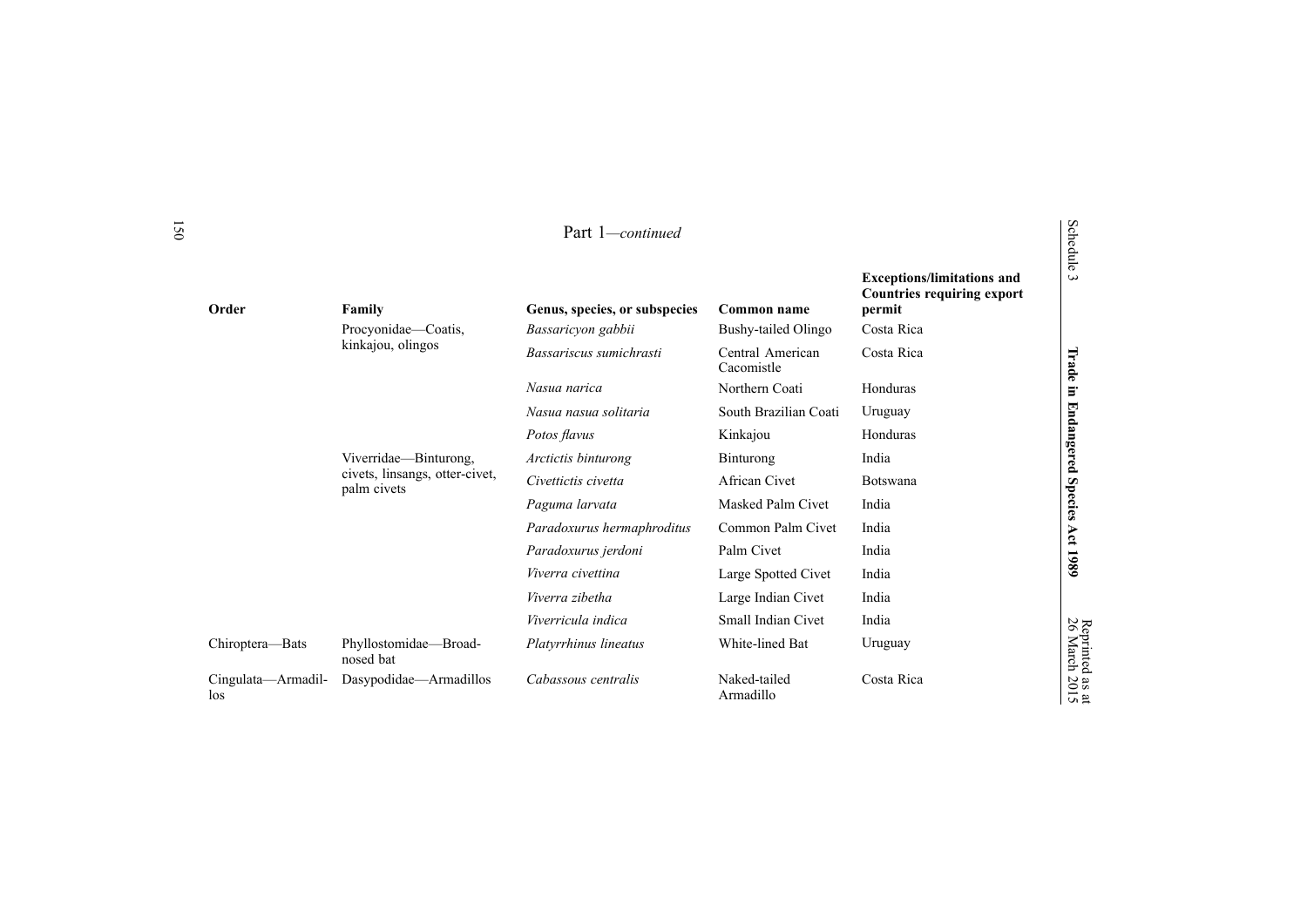|                             |                                        | Part 1-continued              |                                   |                                                                                  | Reprinted<br>26 March        |
|-----------------------------|----------------------------------------|-------------------------------|-----------------------------------|----------------------------------------------------------------------------------|------------------------------|
| Order                       | Family                                 | Genus, species, or subspecies | Common name                       | <b>Exceptions/limitations and</b><br><b>Countries requiring export</b><br>permit | $\frac{38 \text{ at}}{2015}$ |
|                             |                                        | Cabassous tatouay             | Greater Naked-tailed<br>Armadillo | Uruguay                                                                          |                              |
| Pilosa—Anteaters,<br>sloths | Megalonychidae-Two-toed<br>sloth       | Choloepus hoffmanni           | Hoffman's Sloth                   | Costa Rica                                                                       | Trade                        |
|                             | Myrmecophagidae—<br>American anteaters | Tamandua mexicana             | Northern Tamandua                 | Guatemala                                                                        | Ξ                            |
| Rodentia-Rodents            | Cuniculidae—Paca                       | Cuniculus paca                | Paca                              | Honduras                                                                         |                              |
|                             | Dasyproctidae—Agouti                   | Dasyprocta punctata           | Central American<br>Agouti        | Honduras                                                                         | Endangered                   |
|                             | Erethizontidae—New World               | Sphiggurus mexicanus          | Mexican Porcupine                 | Honduras                                                                         | <b>Species</b>               |
|                             | porcupines                             | Sphiggurus spinosus           | Spiny Tree Porcupine              | Uruguay                                                                          |                              |
|                             | Sciuridae—Ground squirrels,            | Marmota caudata               | Longtailed Marmot                 | India                                                                            | Act                          |
|                             | tree squirrels                         | Marmota himalayana            | Himalayan Marmot                  | India                                                                            | 1989                         |
|                             |                                        | Sciurus deppei                | Deppe's Squirrel                  | Costa Rica                                                                       |                              |

# $\overline{\mathbf{a}}$

Schedule 3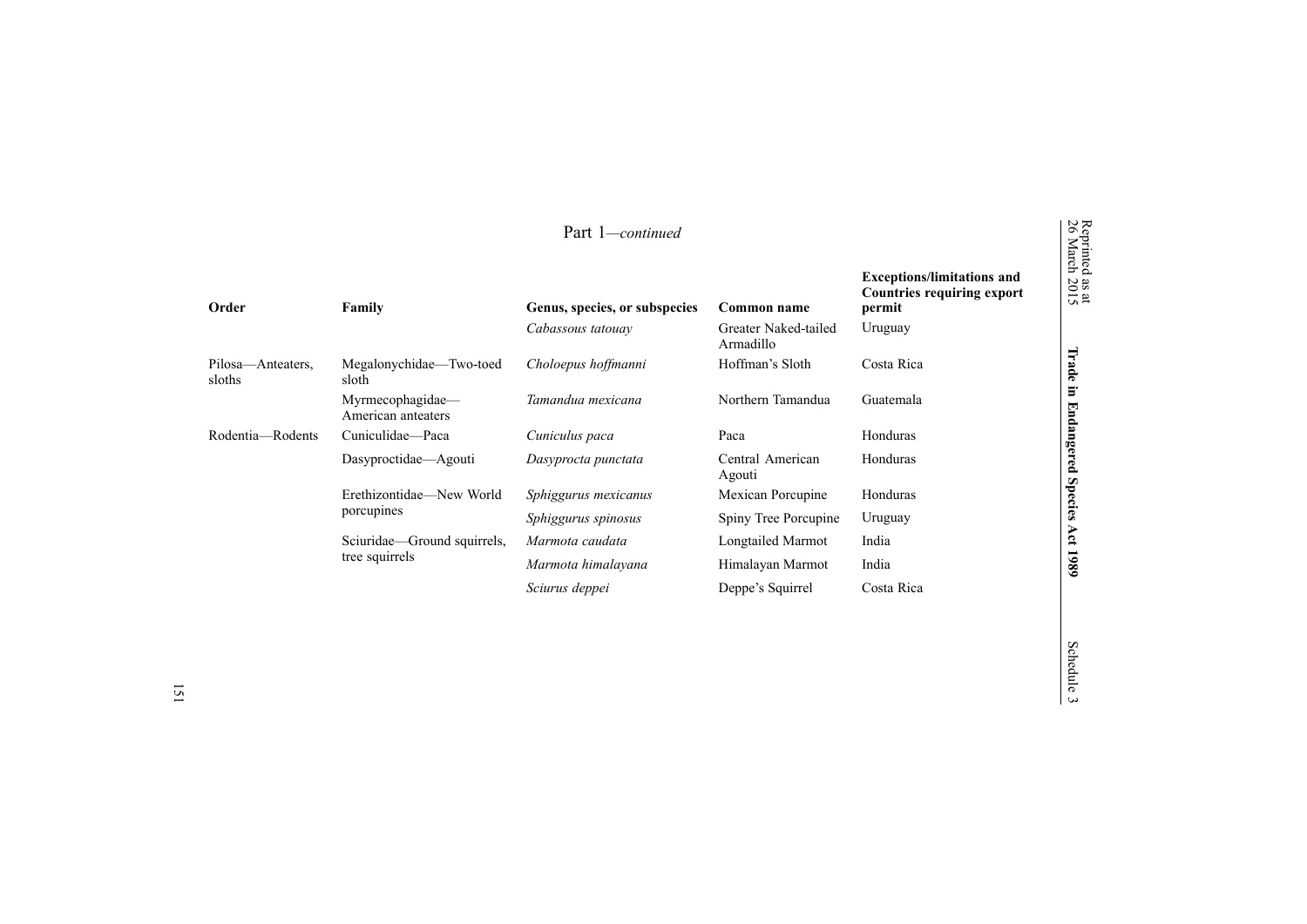# **Class—Aves (birds)**

| Order                                                 | Family                                    | Genus, species, or subspecies | Common name                  | <b>Countries requiring export</b><br>permit  |                |
|-------------------------------------------------------|-------------------------------------------|-------------------------------|------------------------------|----------------------------------------------|----------------|
| Anseriformes—                                         | Anatidae—Ducks, geese,                    | Cairina moschata              | Muscovy Duck                 | Honduras                                     |                |
| Waterfowl                                             | swans, etc                                | Dendrocygna autumnalis        | Red-billed Whistling<br>Duck | Honduras                                     | Trade          |
|                                                       |                                           | Dendrocygna bicolor           | <b>Fulvous Tree Duck</b>     | Honduras                                     |                |
| Charadriiformes-<br>Shorebirds and<br>relatives       | Burhinidae—Thick-knee                     | Burhinus bistriatus           | Double-striped<br>Thick-knee | Guatemala                                    | in Endangered  |
| Columbiformes-<br>Doves, pigeons                      | Columbidae—Doves, pigeons                 | Nesoenas mayeri               | Mauritius Pink Pigeon        | Mauritius                                    | <b>Species</b> |
| Falconiformes-<br>Eagles, falcons,<br>hawks, vultures | Cathartidae—New World<br>vultures         | Sarcoramphus papa             | King Vulture                 | Honduras                                     | Act 1989       |
| Galliformes—<br>Megapodes,                            | Cracidae-Chachalacas,<br>curassows, guans | Crax alberti                  | Blue-knobbed<br>Curassow     | Colombia                                     |                |
| curassows, pheasants,<br>quails, and relatives        |                                           | Crax daubentoni               | Yellow-knobbed<br>Curassow   | Colombia                                     | 26             |
|                                                       |                                           | Crax globulosa                | Wattled Curassow             | Colombia                                     | March          |
|                                                       |                                           | Crax rubra                    | <b>Great Curassow</b>        | Colombia, Costa Rica,<br>Guatemala, Honduras | 2015           |

Schedule 3

**Exceptions/limitations and**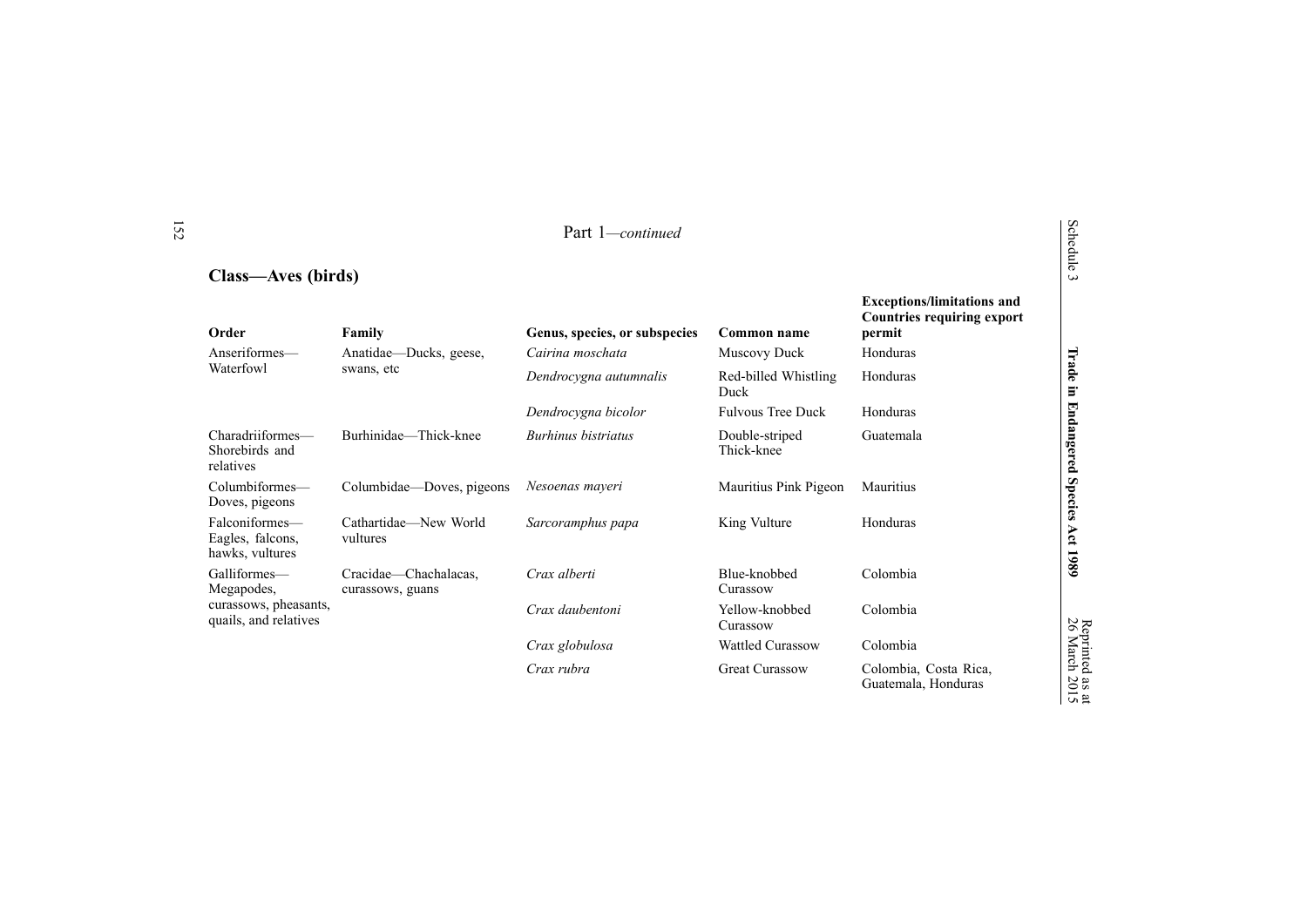|                                                  |                                                 | Part 1-continued              |                                                                       |                                                                                  | Reprinted<br>26 March : |
|--------------------------------------------------|-------------------------------------------------|-------------------------------|-----------------------------------------------------------------------|----------------------------------------------------------------------------------|-------------------------|
| Order                                            | Family                                          | Genus, species, or subspecies | Common name                                                           | <b>Exceptions/limitations and</b><br><b>Countries requiring export</b><br>permit | as at<br>2015           |
|                                                  |                                                 | Ortalis vetula                | Plain Chachalaca                                                      | Guatemala, Honduras                                                              |                         |
|                                                  |                                                 | Pauxi pauxi                   | Northern Helmeted<br>Curassow                                         | Colombia                                                                         | Trade                   |
|                                                  |                                                 | Penelope purpurascens         | Crested Guan                                                          | Honduras                                                                         | E.                      |
|                                                  |                                                 | Penelopina nigra              | Highland Guan                                                         | Guatemala                                                                        |                         |
|                                                  | Phasianidae-Grouse,                             | Lophura leucomelanos          | Kalij Pheasant                                                        | Pakistan                                                                         |                         |
|                                                  | guineafowl, partridges,<br>pheasants, tragopans | Meleagris ocellata            | Ocellated Turkey                                                      | Guatemala                                                                        | <b>Endangered</b>       |
|                                                  |                                                 | Pavo cristatus                | Indian Peafowl, Blue<br>Peafowl                                       | Pakistan                                                                         | <b>Species</b>          |
|                                                  |                                                 | Pucrasia macrolopha           | Koklass Pheasant                                                      | Pakistan                                                                         |                         |
|                                                  |                                                 | Tragopan satyra               | Satyr Tragopan, Indian<br>Tragopan, Crimson<br><b>Horned Pheasant</b> | Nepal                                                                            | Act<br>1989             |
| Passeriformes-<br>Passerines (Perching<br>birds) | Cotingidae—Cotingas                             | Cephalopterus ornatus         | Amazonian<br>Umbrellabird, Ornate<br>Umbrellabird                     | Colombia                                                                         |                         |
|                                                  |                                                 | Cephalopterus penduliger      | Long-wattled<br>Umbrellabird                                          | Colombia                                                                         | Schedule<br>س           |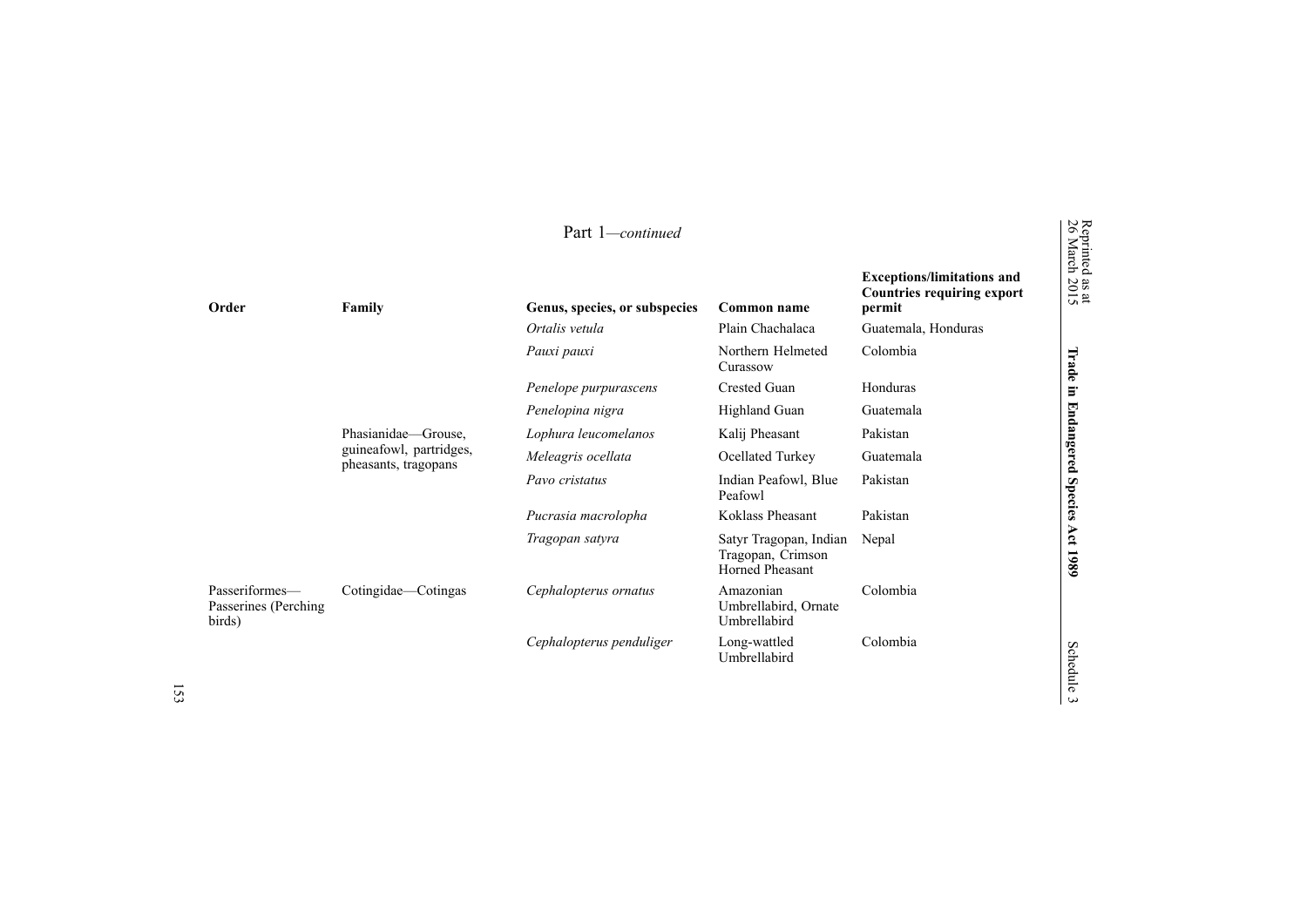| Order                     | Family                     | Genus, species, or subspecies | Common name                                        | <b>Exceptions/limitations and</b><br><b>Countries requiring export</b><br>permit |
|---------------------------|----------------------------|-------------------------------|----------------------------------------------------|----------------------------------------------------------------------------------|
|                           | Muscicapidae-Old World     | Acrocephalus rodericanus      | Rodrigues Warbler                                  | Mauritius                                                                        |
|                           | flycatchers                | Terpsiphone bourbonnensis     | Mascarene Paradise-<br>flycatcher                  | Mauritius                                                                        |
| Piciformes—Wood-          | Capitonidae—Barbet         | Semnornis ramphastinus        | <b>Toucan Barbet</b>                               | Colombia                                                                         |
| peckers and relatives     | Ramphastidae-Toucans       | Baillonius bailloni           | <b>Saffron Toucanet</b>                            | Argentina                                                                        |
|                           |                            | Pteroglossus castanotis       | Chestnut-eared Aracari                             | Argentina                                                                        |
|                           |                            | Ramphastos dicolorus          | Red-breasted Toucan                                | Argentina                                                                        |
|                           |                            | Selenidera maculirostris      | Spot-billed Toucanet                               | Argentina                                                                        |
| Class—Reptilia (reptiles) |                            |                               |                                                    | <b>Exceptions/limitations and</b><br><b>Countries requiring export</b>           |
| Order                     | Family                     | Genus, species, or subspecies | Common name                                        | permit                                                                           |
| Sauria-Lizards            | Gekkonidae-Geckos          | <i>Hoplodactylus</i> spp      | New Zealand Brown<br>Geckos, Sticky-toed<br>Geckos | New Zealand                                                                      |
| Serpentes—Snakes          | Colubridae—Typical snakes, | Atretium schistosum           | Olive Keel-back Snake                              | India                                                                            |
|                           | water snakes, whipsnakes   |                               | Dog-faced Water Snake                              |                                                                                  |

Schedul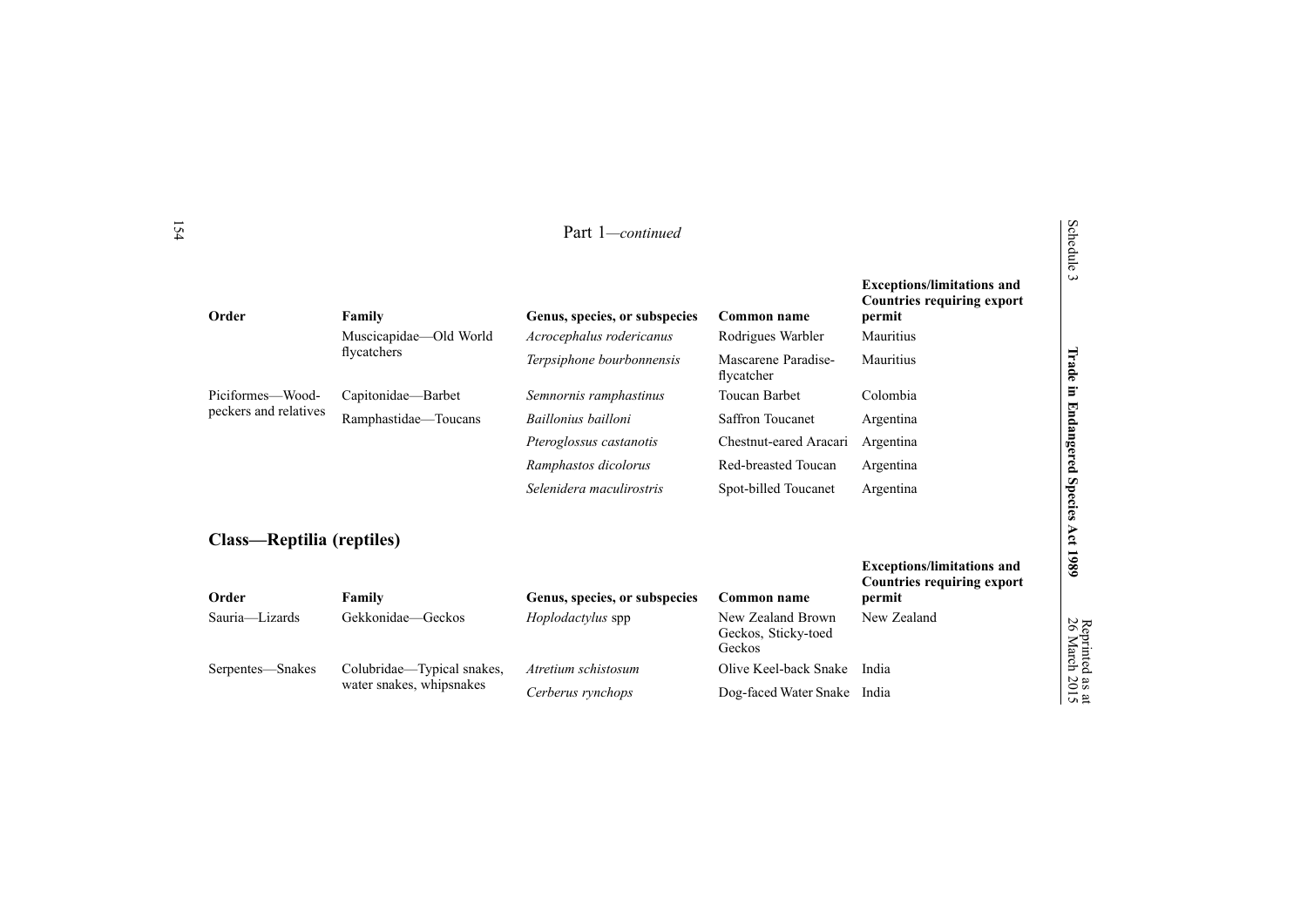|                                  |                                                | Part 1-continued              |                                                        |                                                                                  |
|----------------------------------|------------------------------------------------|-------------------------------|--------------------------------------------------------|----------------------------------------------------------------------------------|
| Order                            | Family                                         | Genus, species, or subspecies | Common name                                            | <b>Exceptions/limitations and</b><br><b>Countries requiring export</b><br>permit |
|                                  |                                                | Xenochrophis piscator         | Checkered Keelback<br><b>Water Snake</b>               | India                                                                            |
|                                  | Elapidae—Cobras, coral                         | Micrurus diastema             | <b>Atlantic Coral Snake</b>                            | Honduras                                                                         |
|                                  | snakes                                         | Micrurus nigrocinctus         | <b>Black-banded Coral</b><br>Snake                     | Honduras                                                                         |
|                                  | Viperidae—Vipers                               | Crotalus durissus             | <b>Tropical Rattlesnake</b>                            | Honduras                                                                         |
|                                  |                                                | Daboia russelii               | Russell's Viper                                        | India                                                                            |
| Testudines—Turtles,<br>tortoises | Chelydridae—Snapping<br>turtles                | Macrochelys temminckii        | Alligator Snapping<br>Turtle                           | United States of America                                                         |
|                                  | Emydidae-Box turtles,<br>freshwater turtles    | <i>Graptemys</i> spp          | Map Turtles                                            | United States of America                                                         |
|                                  | Geoemydidae—Box turtles,<br>freshwater turtles | Mauremys iversoni             | Iverson's Pond Turtle,<br>Fujian Pond Turtle           | China                                                                            |
|                                  |                                                | Mauremys megalocephala        | Chinese Broad-headed<br>Pond Turtle                    | China                                                                            |
|                                  |                                                | Mauremys pritchardi           | Pritchard's Pond Turtle.<br>Lashio Pond Turtle         | China                                                                            |
|                                  |                                                | Mauremys reevesii             | Reeve's Turtle, Chinese<br>Three-keeled Pond<br>Turtle | China                                                                            |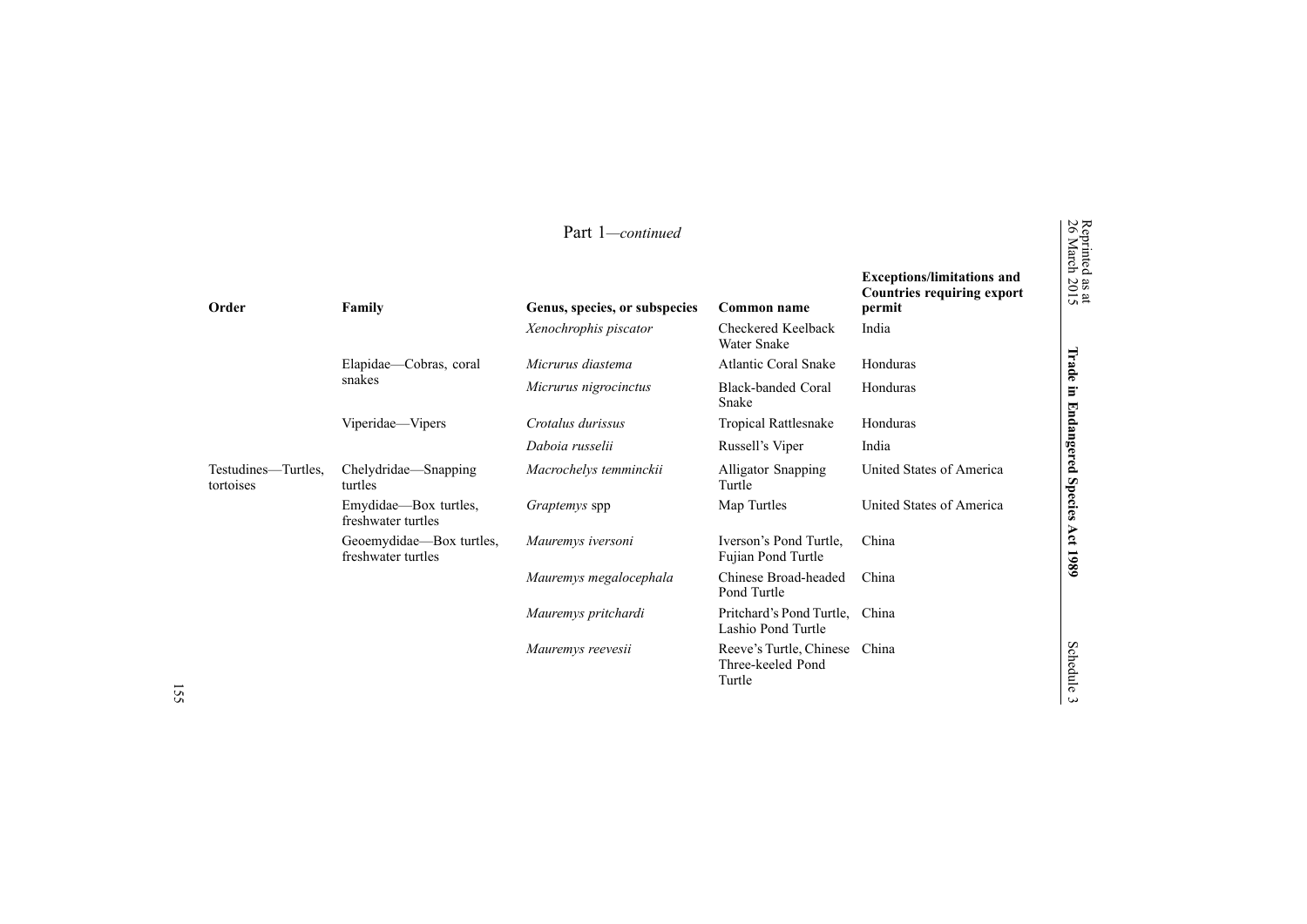|                                      |                                        | Part 1-continued              |                                                                           |                                                                                  |
|--------------------------------------|----------------------------------------|-------------------------------|---------------------------------------------------------------------------|----------------------------------------------------------------------------------|
| Order                                | Family                                 | Genus, species, or subspecies | Common name                                                               | <b>Exceptions/limitations and</b><br><b>Countries requiring export</b><br>permit |
|                                      |                                        | Mauremys sinensis             | Chinese Stripe-necked<br>Turtle                                           | China                                                                            |
|                                      |                                        | Ocadia glyphistoma            | Guanxi Stripe-necked<br>Turtle                                            | China                                                                            |
|                                      |                                        | Ocadia philippeni             | Philippen's<br>Stripe-necked Turtle                                       | China                                                                            |
|                                      |                                        | Sacalia pseudocellata         | Chinese False-eyed<br>Turtle                                              | China                                                                            |
| Class—Amphibia (amphibians)<br>Order | Family                                 | Genus, species, or subspecies | <b>Common name</b>                                                        | <b>Exceptions/limitations and</b><br><b>Countries requiring export</b><br>permit |
| Anura-Frogs, toads                   | Calyptocephalellidae-<br>Chilean toads | Calyptocephalella gayi        | Helmeted Water Toad.<br>Chilean Helmeted Bull<br>Frog, Wide Mouth<br>Toad | Chile                                                                            |
| Caudata-Salaman-<br>ders             | Cryptobranchidae-Giant<br>salamanders  | Cryptobranchus alleganiensis  |                                                                           | Hellbender Salamander United States of America                                   |
|                                      | Hynobiidae—Asiatic<br>salamanders      | Hynobius amjiensis            | Amji's Salamander                                                         | China                                                                            |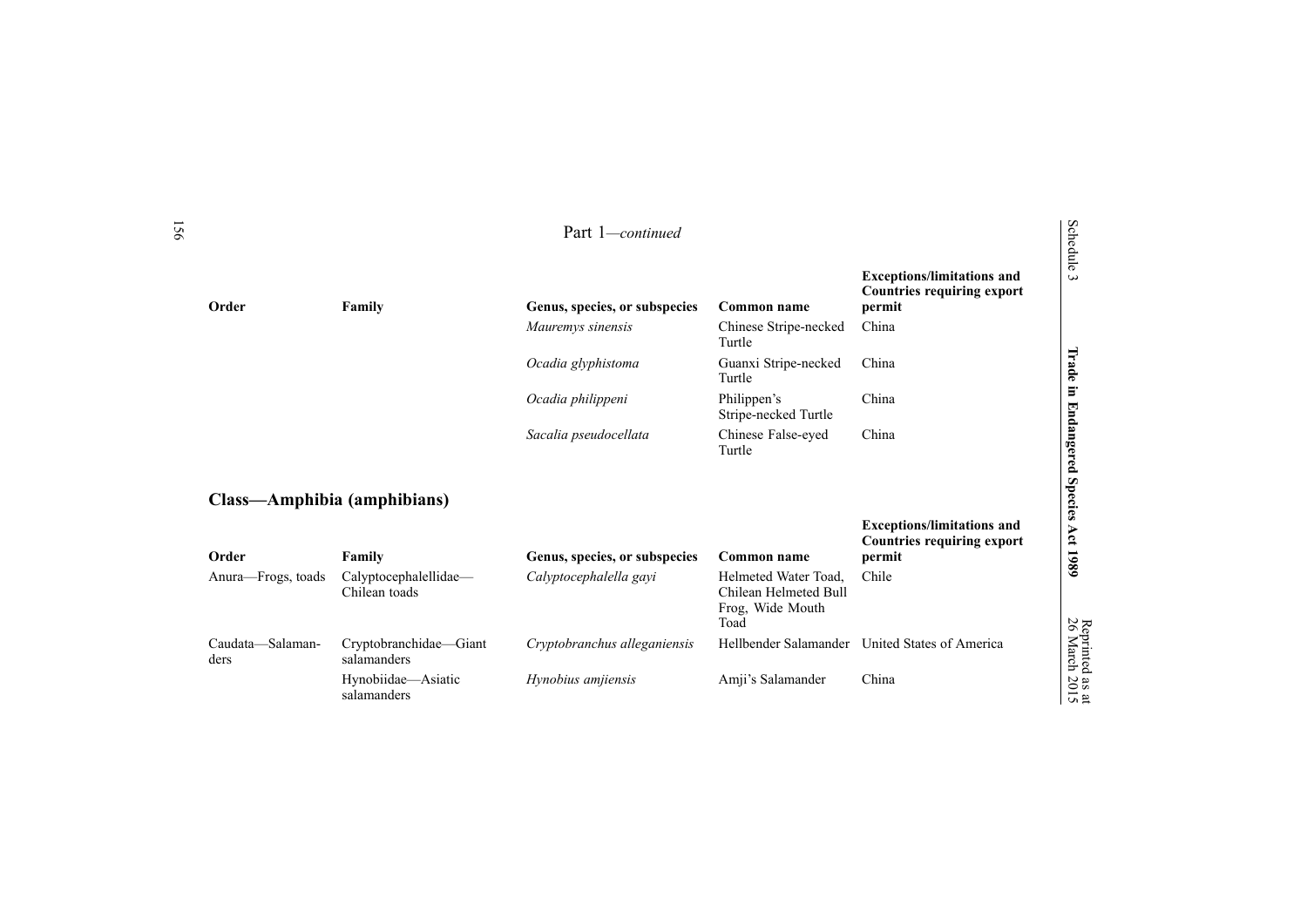|                                            |                                          | Part 1-continued<br>Phylum—Echinodermata             |                   |                                                                                             | Reprinted<br>26 March<br>$\frac{38 \text{ at}}{2015}$ |
|--------------------------------------------|------------------------------------------|------------------------------------------------------|-------------------|---------------------------------------------------------------------------------------------|-------------------------------------------------------|
|                                            | Class—Holothuroidea (sea cucumbers)      |                                                      |                   |                                                                                             |                                                       |
| Order<br>Aspidochirotida-<br>Sea cucumbers | Family<br>Stichopodidae—Sea<br>cucumbers | Genus, species, or subspecies<br>Isostichopus fuscus | Common name       | <b>Exceptions/limitations and</b><br><b>Countries requiring export</b><br>permit<br>Ecuador | Trade<br>E.                                           |
| Class-Insecta (insects)                    |                                          | Phylum—Arthropoda                                    |                   |                                                                                             | Endangered<br><b>Species</b>                          |
| Order                                      | Family                                   | Genus, species, or subspecies                        | Common name       | <b>Exceptions/limitations and</b><br><b>Countries requiring export</b><br>permit            | Act<br>1980                                           |
| Coleoptera—Beetles                         | Lucanidae—Cape stag beetles              | Colophon spp                                         | Cape Stag Beetles | South Africa                                                                                |                                                       |
| Lepidoptera-Butter-                        | Nymphalidae—Brush-footed                 | Agrias amydon boliviensis                            |                   | Plurinational State of Bolivia                                                              |                                                       |
| flies, Moths                               | butterflies                              | Morpho godartii lachaumei                            |                   | Plurinational State of Bolivia                                                              |                                                       |
|                                            |                                          | Prepona praeneste buckleyana                         |                   | Plurinational State of Bolivia                                                              | Schedule<br>$\overline{\mathbf{c}}$                   |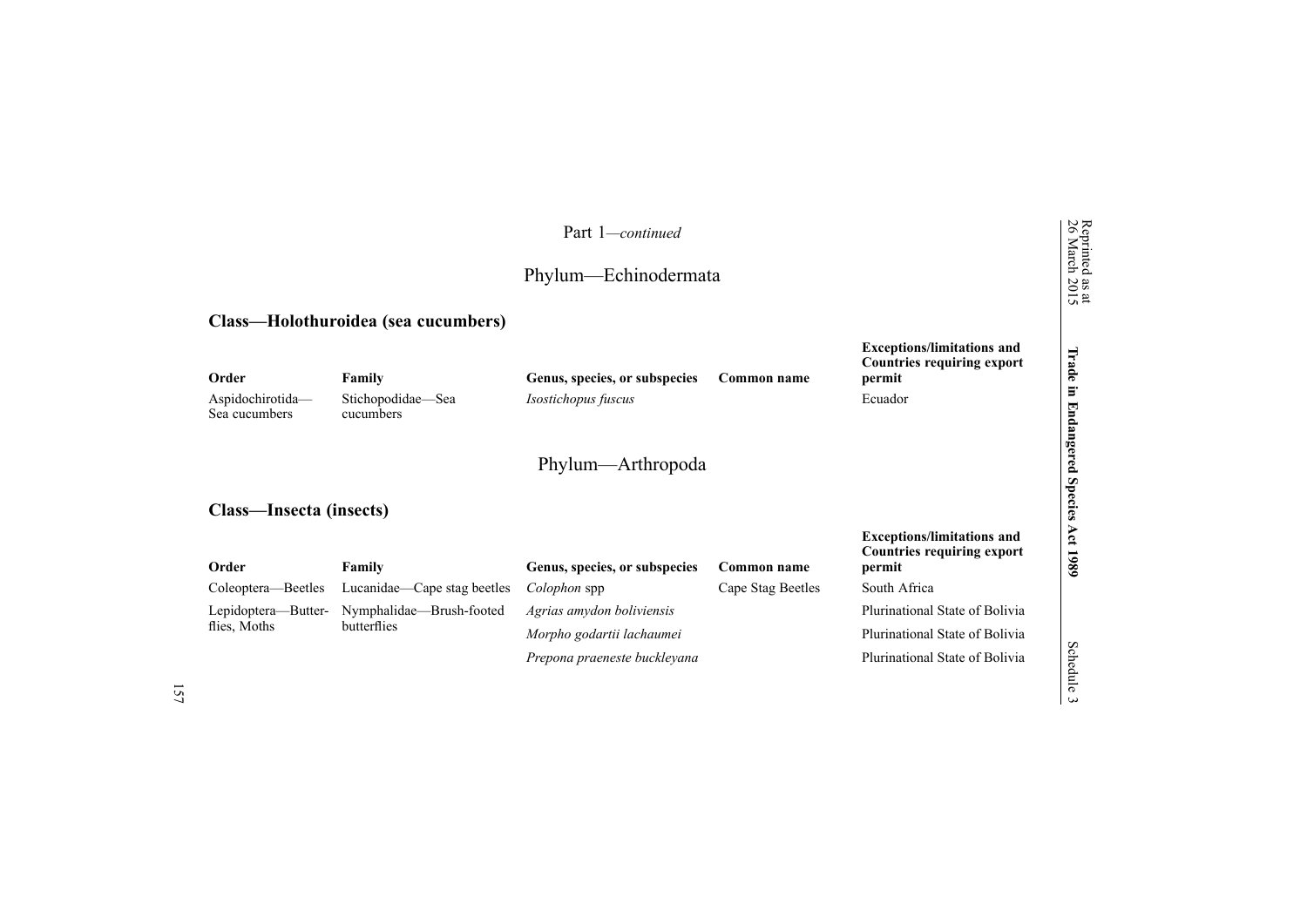|                                                    |                                          | Part 1-continued                                   |                              |                                                       |                                                                                                                  | Schedule                                                |
|----------------------------------------------------|------------------------------------------|----------------------------------------------------|------------------------------|-------------------------------------------------------|------------------------------------------------------------------------------------------------------------------|---------------------------------------------------------|
|                                                    |                                          | Phylum—Cnidaria                                    |                              |                                                       |                                                                                                                  | س                                                       |
|                                                    | Class-Anthozoa (corals and sea anemones) |                                                    |                              |                                                       |                                                                                                                  |                                                         |
| Order<br>Gorgonaceae-Sea                           | Family<br>Coralliidae—Red corals         | Genus, species, or subspecies<br>Corallium elatius |                              | Common name                                           | <b>Exceptions/limitations and</b><br><b>Countries requiring export</b><br>permit<br>China                        | Trade<br>$\Xi$                                          |
| feathers, sea fans                                 |                                          | Corallium japonicum                                |                              |                                                       | China                                                                                                            |                                                         |
|                                                    |                                          | Corallium konjoi                                   |                              | White Coral                                           | China                                                                                                            | <b>Endangered</b>                                       |
|                                                    |                                          | Corallium secundum                                 |                              | Angelskin Coral,<br>Formosa Pink Coral,<br>Pink Coral | China                                                                                                            | <b>Species</b>                                          |
|                                                    |                                          | Part 2                                             |                              |                                                       |                                                                                                                  | Act                                                     |
|                                                    |                                          | Flora (plants)                                     |                              |                                                       |                                                                                                                  | 1980                                                    |
| Family<br>Fagaceae—Beech, oak<br>Gnetaceae-Gnetums | Quercus mongolica<br>Gnetum montanum     | Genus, species, or subspecies                      | Common name<br>Mongolian oak |                                                       | <b>Exceptions/limitations and</b><br>Countries requiring export permit<br>#5; Russian Federation<br>$#1$ ; Nepal | Reprinted<br>26 March 2<br>$\frac{38 \text{ at}}{2015}$ |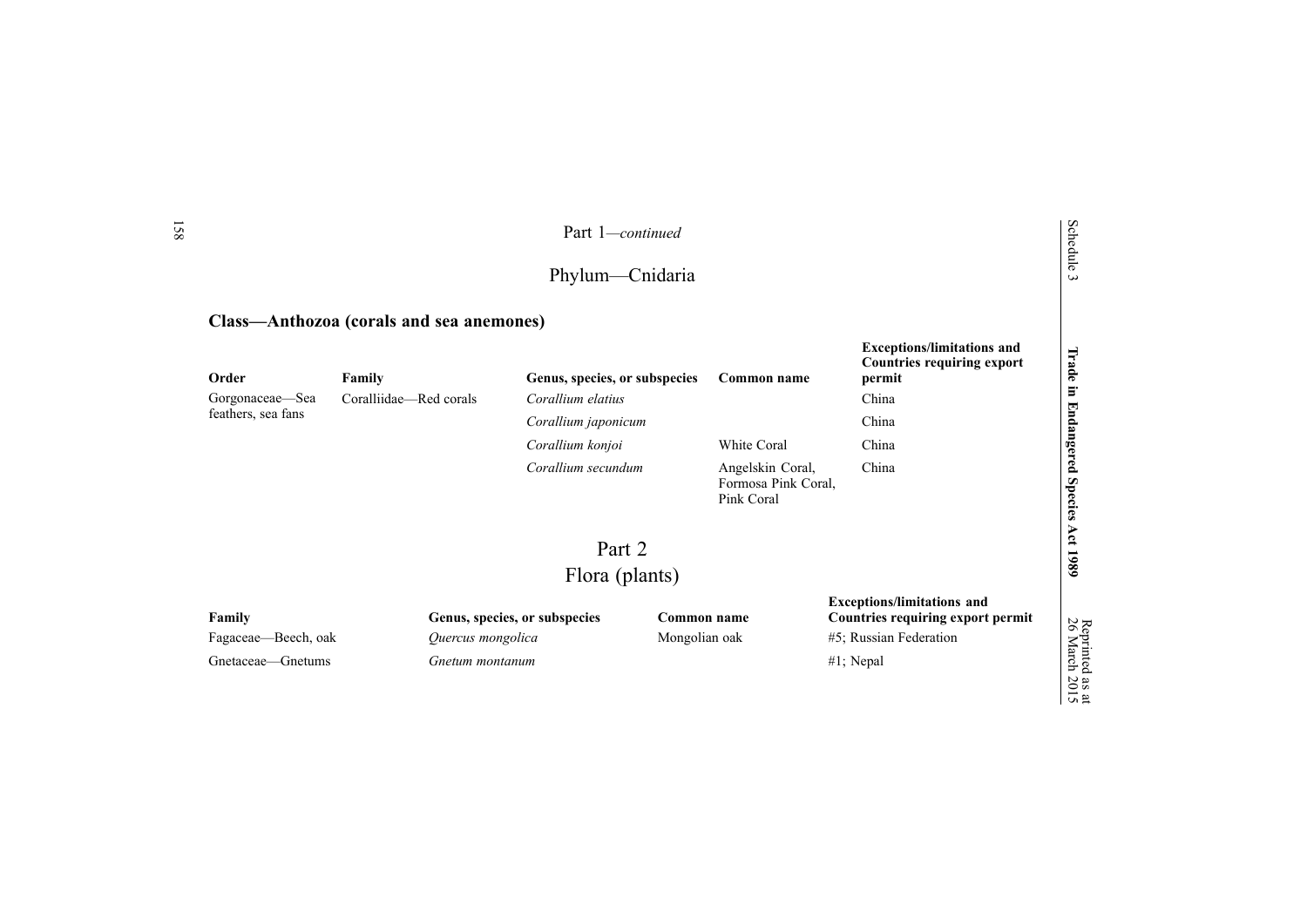| Part 2-continued                                                       |                                                        |                                             |                                                                                                                                                         | Reprinted<br>26 March        |
|------------------------------------------------------------------------|--------------------------------------------------------|---------------------------------------------|---------------------------------------------------------------------------------------------------------------------------------------------------------|------------------------------|
| Family<br>Leguminosae (Fabaceae)—Afror-<br>mosia, cristobal, rosewood, | Genus, species, or subspecies<br>Dalbergia darienensis | Common name                                 | <b>Exceptions/limitations and</b><br>Countries requiring export permit<br>$#2$ ; Population of Panama (Panama).                                         | $\frac{38 \text{ at}}{2015}$ |
| sandalwood                                                             | Dalbergia tucurensis                                   |                                             | $#6$ ; Nicaragua                                                                                                                                        |                              |
|                                                                        | Dipteryx panamensis                                    |                                             | Costa Rica, Nicaragua                                                                                                                                   | Trade                        |
| Magnoliaceae—<br>Magnolias                                             | Magnolia liliifora var obovata                         |                                             | $#1$ ; Nepal                                                                                                                                            | E.                           |
| Meliaceae—Mahoganies, West<br>Indian cedar                             | Cedrela fissilis                                       |                                             | #5; Plurinational State of Bolivia                                                                                                                      | Endangered                   |
|                                                                        | Cedrela lilloi                                         |                                             | #5; Plurinational State of Bolivia                                                                                                                      |                              |
|                                                                        | Cedrela odorata                                        | Red Cedar, Cigar-box<br>Wood, Spanish Cedar | #5; Brazil and Plurinational State<br>of Bolivia; Colombia, population of<br>Colombia; Guatemala, population of<br>Guatemala; Peru, population of Peru. | <b>Species</b>               |
| Oleaceae—Ash, olive, jasmine, lilac                                    | Fraxinus mandshurica                                   | Manchurian Ash                              | #5; Russian Federation                                                                                                                                  | Act                          |
| Palmae (Arecaceae)—Palms                                               | Lodoicea maldivica                                     | Coco de Mer                                 | $#13$ ; Seychelles                                                                                                                                      | 1989                         |
| Papaveraceae-<br>Poppies                                               | Meconopsis regia                                       | Himalayan Poppy                             | $#1$ ; Nepal                                                                                                                                            |                              |
| Pinaceae-Pines                                                         | Pinus koraiensis                                       | Korean Pine                                 | #5; Russian Federation                                                                                                                                  |                              |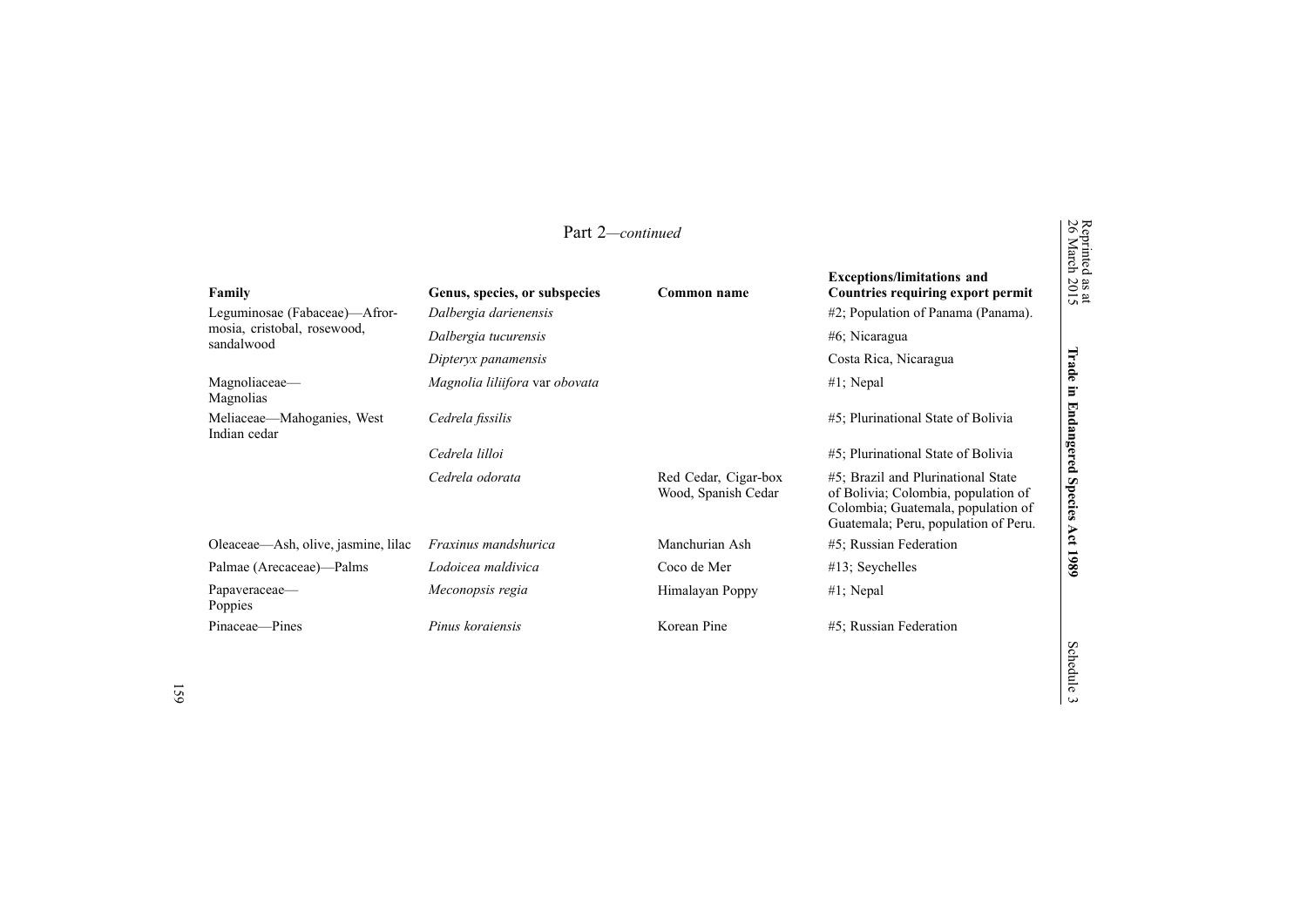|   |                                                                                                                   | Part 2-continued                                                                                                                                                                                                                                                                                                                           |             |                                                                                                                                                                                                                                                                                                                                                                                                                                                 | Schedule                                        |
|---|-------------------------------------------------------------------------------------------------------------------|--------------------------------------------------------------------------------------------------------------------------------------------------------------------------------------------------------------------------------------------------------------------------------------------------------------------------------------------|-------------|-------------------------------------------------------------------------------------------------------------------------------------------------------------------------------------------------------------------------------------------------------------------------------------------------------------------------------------------------------------------------------------------------------------------------------------------------|-------------------------------------------------|
|   | Family                                                                                                            | Genus, species, or subspecies                                                                                                                                                                                                                                                                                                              | Common name | <b>Exceptions/limitations and</b><br><b>Countries requiring export permit</b>                                                                                                                                                                                                                                                                                                                                                                   | $\omega$                                        |
|   | Podocarpaceae—<br>Podocarps                                                                                       | Podocarpus neriifolius                                                                                                                                                                                                                                                                                                                     | Yellow Wood | $#1$ ; Nepal                                                                                                                                                                                                                                                                                                                                                                                                                                    |                                                 |
|   | Trochodendraceae<br>(Tetracentraceae)—<br>Tetracentron                                                            | Tetracentron sinense                                                                                                                                                                                                                                                                                                                       |             | #1; Nepal                                                                                                                                                                                                                                                                                                                                                                                                                                       | Trade<br>$\Xi$                                  |
|   | <b>Notes</b>                                                                                                      |                                                                                                                                                                                                                                                                                                                                            |             |                                                                                                                                                                                                                                                                                                                                                                                                                                                 |                                                 |
|   | specimens subject to the provisions of this Act.<br>All parts and derivatives except-<br>(a)<br>(b)<br>(c)<br>(d) | seeds, spores, and pollen (including pollinia); and<br>seedling or tissue cultures obtained in vitro, in solid or liquid media, transported in sterile containers; and<br>cut flowers of artificially propagated plants; and<br>fruits, and parts and derivatives thereof, of artificially propagated plants of the genus <i>Vanilla</i> . |             | When a species is included in this schedule, all parts and derivatives of the species are also included in the schedule unless the species is<br>annotated to indicate that only specific parts and derivatives are included. The symbol # followed by a number placed against the name of<br>a species or higher taxon included in this schedule refers to a footnote that indicates the parts or derivatives of plants that are designated as | <b>Endangered</b><br><b>Species</b><br>Act 1989 |
| 2 | All parts and derivatives except-<br>seeds and pollen; and<br>(a)<br>(b)                                          | finished products packaged and ready for the retail trade.                                                                                                                                                                                                                                                                                 |             |                                                                                                                                                                                                                                                                                                                                                                                                                                                 |                                                 |
| 3 | confectionery.                                                                                                    |                                                                                                                                                                                                                                                                                                                                            |             | Whole and sliced roots and parts of roots, excluding manufactured parts or derivatives, such as powders, pills, extracts, tonics, teas, and                                                                                                                                                                                                                                                                                                     | Reprinted<br>26 March<br>$\frac{1}{2015}$       |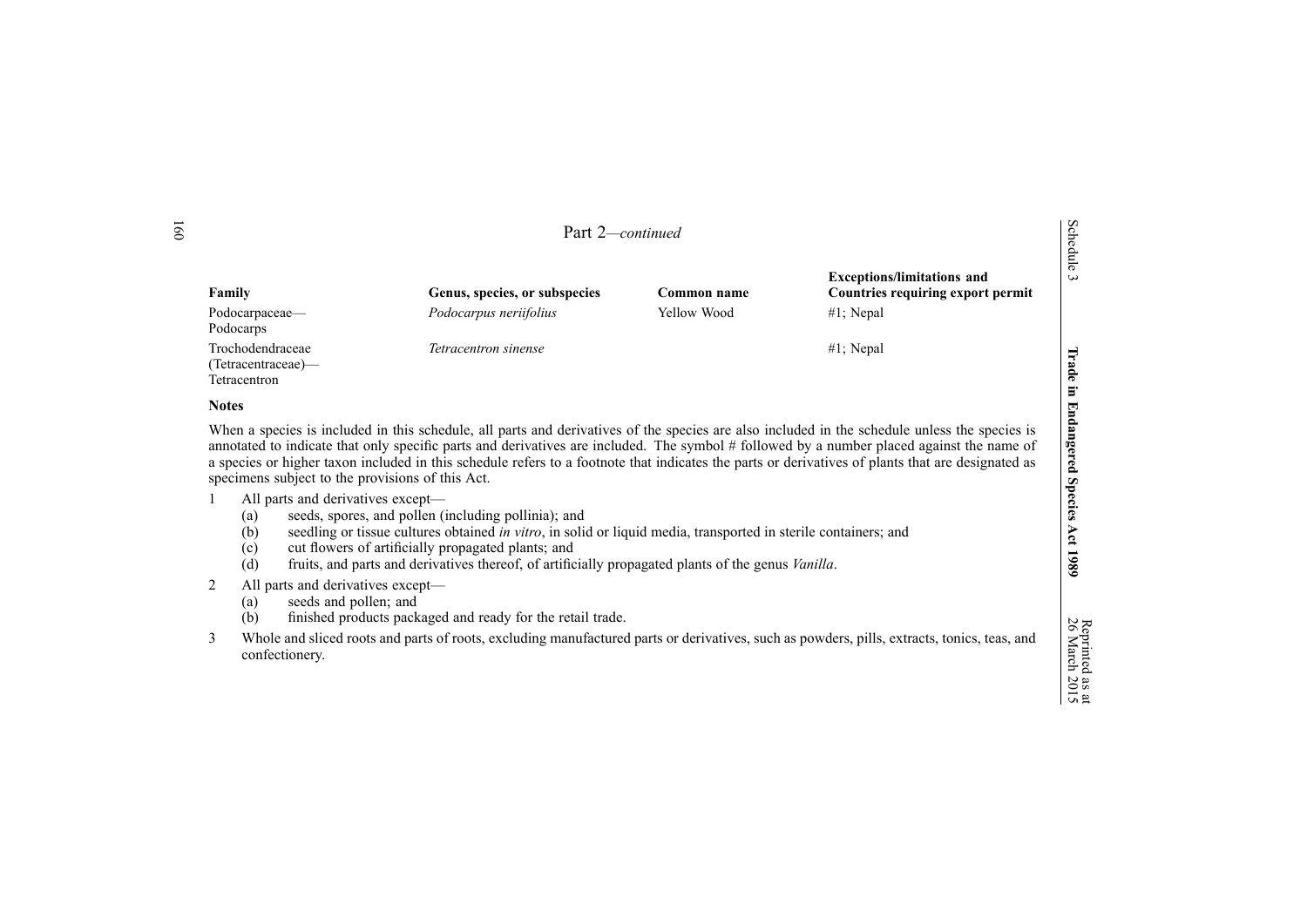|                | Part 2-continued                                                                                                                                                                                                                                                                                                                                                                                                                                                                                                                                                                                                                                                                                     |                                                 |  |  |
|----------------|------------------------------------------------------------------------------------------------------------------------------------------------------------------------------------------------------------------------------------------------------------------------------------------------------------------------------------------------------------------------------------------------------------------------------------------------------------------------------------------------------------------------------------------------------------------------------------------------------------------------------------------------------------------------------------------------------|-------------------------------------------------|--|--|
| $\overline{4}$ | All parts and derivatives except—<br>seeds (including seedpods of Orchidaceae), spores, and pollen (including pollinia). The exemption does not apply to seeds from<br>(a)<br>Cactaceae spp exported from Mexico, or to seeds from Beccariophoenix madagascarensis and Neodypsis decaryi exported from<br>Madagascar; and<br>seedling or tissue cultures obtained in vitro, in solid or liquid media, transported in sterile containers; and<br>(b)<br>cut flowers of artificially propagated plants; and<br>(c)<br>fruits, and parts and derivatives thereof, of naturalised or artificially propagated plants of the genus <i>Vanilla</i> (Orchidaceae) and of<br>(d)<br>the family Cactaceae; and | Reprinted as at<br>26 March 2015<br>Trade<br>E. |  |  |
|                | stems, flowers, and parts and derivatives thereof of naturalised or artificially propagated plants of the genera Opuntia, subgenus<br>(e)<br>Opuntia and Selenicereus (Cactaceae); and                                                                                                                                                                                                                                                                                                                                                                                                                                                                                                               | <b>Endangered</b>                               |  |  |
| 5              | finished products of <i>Euphorbia antisyphilitica</i> packaged and ready for retail trade.<br>(f)<br>Logs, sawn wood, and veneer sheets.                                                                                                                                                                                                                                                                                                                                                                                                                                                                                                                                                             |                                                 |  |  |
| 6              | Logs, sawn wood, veneer sheets, and plywood.                                                                                                                                                                                                                                                                                                                                                                                                                                                                                                                                                                                                                                                         |                                                 |  |  |
| 7              | Logs, wood chips, powder, and extracts.                                                                                                                                                                                                                                                                                                                                                                                                                                                                                                                                                                                                                                                              |                                                 |  |  |
| 8              | Underground parts (ie, roots, rhizomes): whole, parts, and powdered.                                                                                                                                                                                                                                                                                                                                                                                                                                                                                                                                                                                                                                 |                                                 |  |  |
| 9              | All parts and derivatives except those bearing a label "Produced from <i>Hoodia</i> spp material obtained through controlled harvesting<br>and production under the terms of an agreement with the relevant CITES Management Authority of [Botswana under agreement No.<br>BW/xxxxxx] [Namibia under agreement No. NA/xxxxxx] [South Africa under agreement No. ZA/xxxxxx]".                                                                                                                                                                                                                                                                                                                         |                                                 |  |  |
| 10             | Logs, sawn wood, veneer sheets, including unfinished wood articles used for the fabrication of bows for stringed musical instruments.                                                                                                                                                                                                                                                                                                                                                                                                                                                                                                                                                                |                                                 |  |  |
| 11             | Logs, sawn wood, veneer sheets, plywood, powder, and extracts.                                                                                                                                                                                                                                                                                                                                                                                                                                                                                                                                                                                                                                       |                                                 |  |  |
| 12             | Logs, sawn wood, veneer sheets, plywood, and extracts. Finished products containing such extracts as ingredients, including fragrances,<br>are not considered to be covered by this annotation.                                                                                                                                                                                                                                                                                                                                                                                                                                                                                                      | Schedule<br>$\omega$                            |  |  |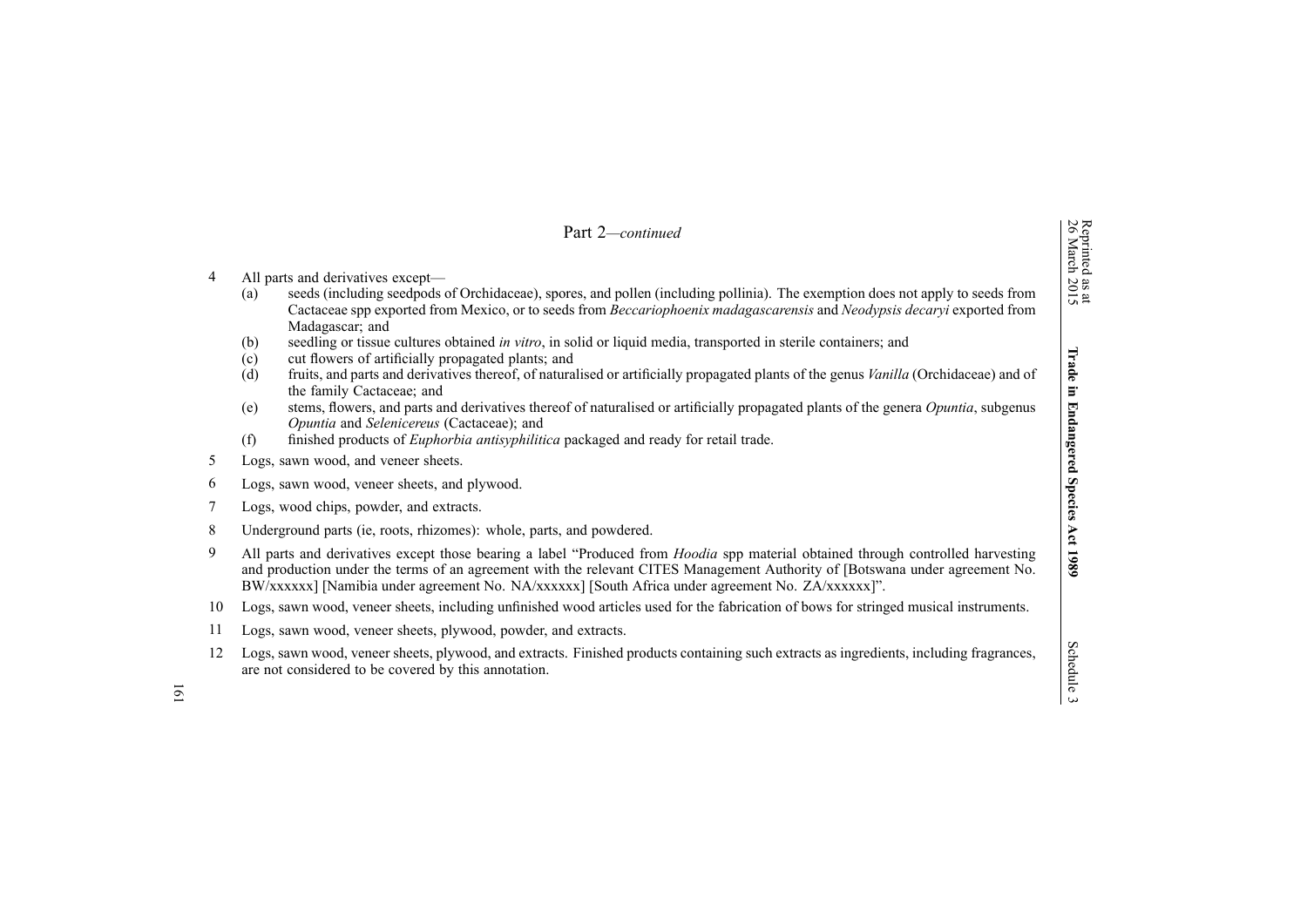|    | Part 2—continued                                                                                                                                                                                                                        |
|----|-----------------------------------------------------------------------------------------------------------------------------------------------------------------------------------------------------------------------------------------|
| 13 | The kernel (also known as endosperm, pulp, or copra) and any derivative thereof.                                                                                                                                                        |
| 14 | All parts and derivatives except—<br>seeds and pollen; and<br>(a)<br>seedling or tissue cultures obtained in vitro, in solid or liquid media, transported in sterile containers; and<br>(b)<br>fruits; and<br>(c)<br>(d)<br>leaves; and |
|    | exhausted agarwood powder, including compressed powder in all shapes; and<br>(e)                                                                                                                                                        |

(f) finished products packaged and ready for retail trade, this exemption does not apply to beads, prayer beads, and carvings.

**Act 1989**

Schedule 3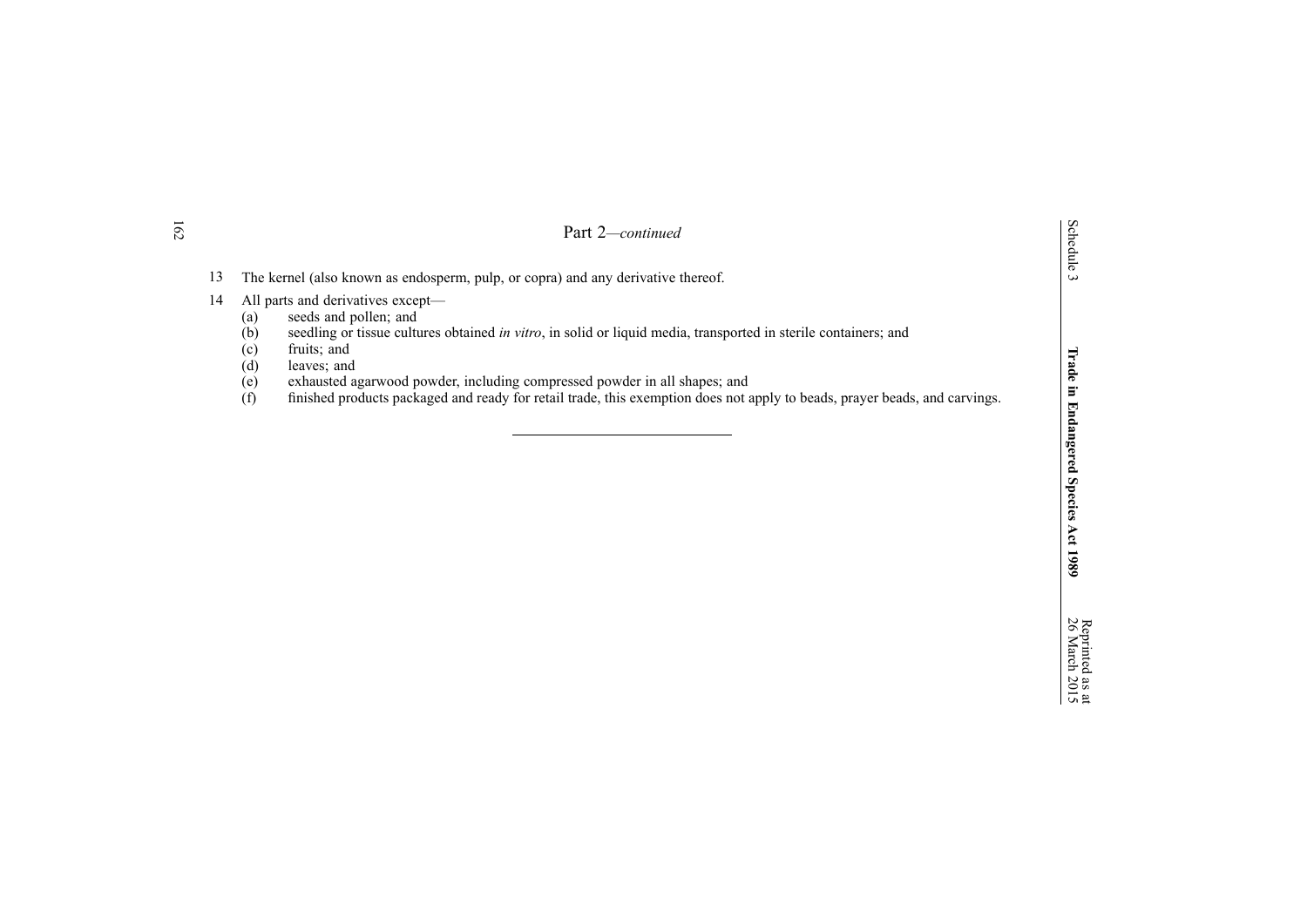### **Reprints notes**

# *1 General*

This is <sup>a</sup> reprint of the Trade in Endangered Species Act 1989 that incorporates all the amendments to that Act as at the date of the last amendment to it.

## *2 Legal status*

Reprints are presumed to correctly state, as at the date of the reprint, the law enacted by the principal enactment and by any amendments to that enactment. [Section](http://www.legislation.govt.nz/pdflink.aspx?id=DLM2998516) 18 of the Legislation Act 2012 provides that this reprint, published in electronic form, has the status of an official version under [section](http://www.legislation.govt.nz/pdflink.aspx?id=DLM2998515) 17 of that Act. A printed version of the reprint produced directly from this official electronic version also has official status.

# *3 Editorial and format changes*

Editorial and format changes to reprints are made using the powers under [sections](http://www.legislation.govt.nz/pdflink.aspx?id=DLM2998532) 24 to [26](http://www.legislation.govt.nz/pdflink.aspx?id=DLM2998532) of the Legislation Act 2012. See also <http://www.pco.parliament.govt.nz/editorial-conventions/>.

### *4 Amendments incorporated in this reprint*

Trade in [Endangered](http://www.legislation.govt.nz/pdflink.aspx?id=DLM6404931) Species Amendment Act 2015 (2015 No 38) Trade in [Endangered](http://www.legislation.govt.nz/pdflink.aspx?id=DLM6217709) Species Order 2014 (LI 2014/259) Search and Surveillance Act 2012 (2012 No 24): [section](http://www.legislation.govt.nz/pdflink.aspx?id=DLM2137084) 303 Criminal Procedure Act 2011 (2011 No 81): [section](http://www.legislation.govt.nz/pdflink.aspx?id=DLM3360714) 413 Immigration Act 2009 (2009 No 51): section [406\(1\)](http://www.legislation.govt.nz/pdflink.aspx?id=DLM1440300) Policing Act 2008 (2008 No 72): section [116\(a\)\(ii\)](http://www.legislation.govt.nz/pdflink.aspx?id=DLM1102349) Trade in Endangered Species Amendment Act 2007 (2007 No 85) Trade in Endangered Species Amendment Act 2005 (2005 No 71) Customs and Excise Amendment Act 2004 (2004 No 55): section [47\(4\)\(b\)](http://www.legislation.govt.nz/pdflink.aspx?id=DLM300382) Trade in Endangered Species Amendment Act 1999 (1999 No 50) District Courts Amendment Act 1998 (1998 No 76): [section](http://www.legislation.govt.nz/pdflink.aspx?id=DLM427920) 7 Trade in Endangered Species Amendment Act 1998 (1998 No 17) Postal Services Act 1998 (1998 No 2): [section](http://www.legislation.govt.nz/pdflink.aspx?id=DLM423785) 62(1) Trade in Endangered Species Amendment Act 1996 (1996 No 149) Territorial Sea and Exclusive Economic Zone Amendment Act 1996 (1996 No 74): section 5(4) Customs and Excise Act 1996 (1996 No 27): sections [289\(1\)](http://www.legislation.govt.nz/pdflink.aspx?id=DLM380185), [294\(2\)](http://www.legislation.govt.nz/pdflink.aspx?id=DLM380192)